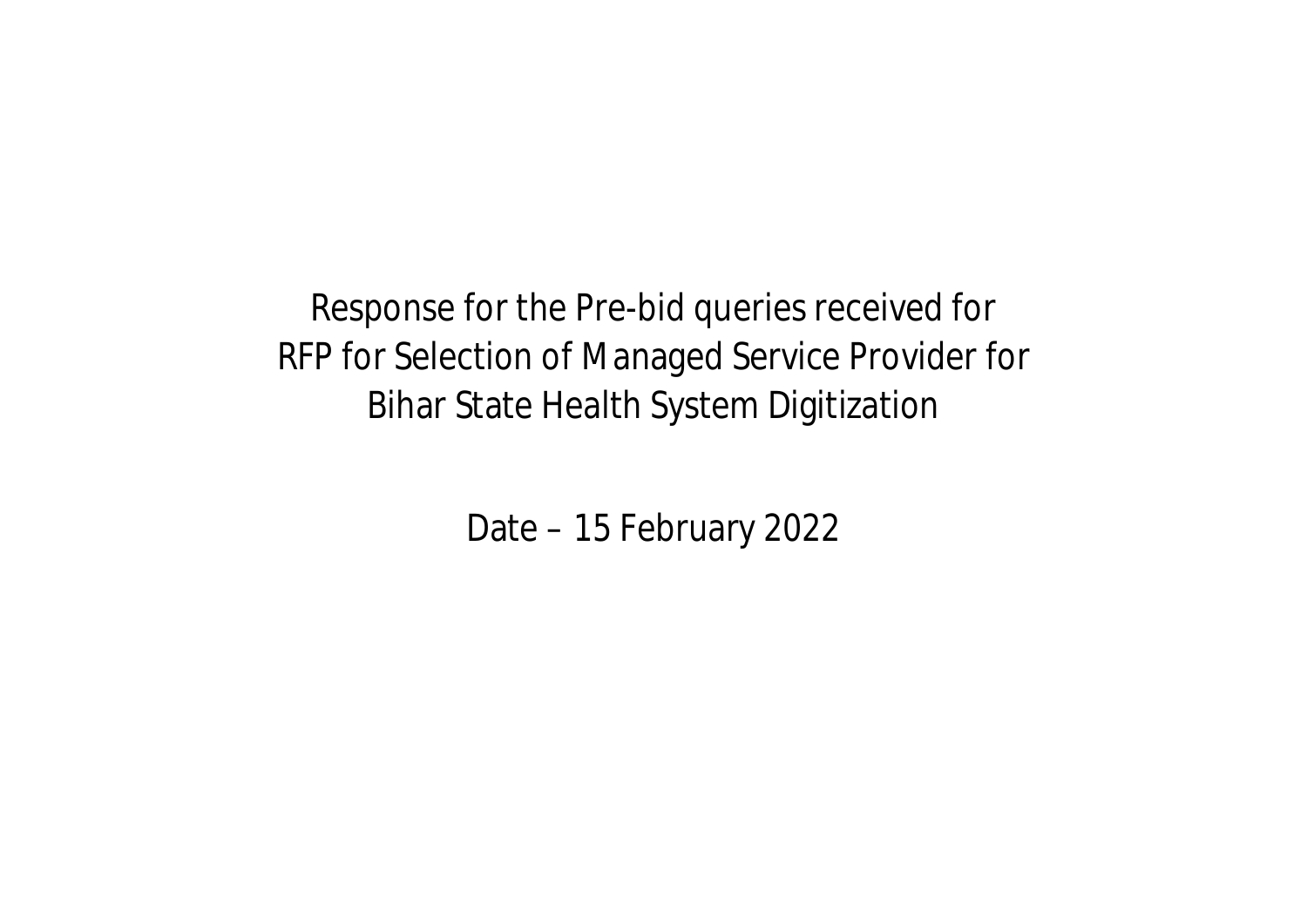| #              | Clause No, Page<br>No. | <b>Clause Reference</b>            | Original clause as in RFP<br>document                                                                                                                                                                                                                                                                                                                                                                                                                                                                                          | Points on which<br><b>Clarification required</b>                                                                               | Reason for amendment (if<br>any)                                        | Response / Comments                                                                   |
|----------------|------------------------|------------------------------------|--------------------------------------------------------------------------------------------------------------------------------------------------------------------------------------------------------------------------------------------------------------------------------------------------------------------------------------------------------------------------------------------------------------------------------------------------------------------------------------------------------------------------------|--------------------------------------------------------------------------------------------------------------------------------|-------------------------------------------------------------------------|---------------------------------------------------------------------------------------|
| -1             | 28                     | 3.1.14. Queue<br>Management System | Queue management<br>component will manage<br>patient queue of registration,<br>billing, OPD, Pharmacy,<br>laboratory and radiology with<br>easy token generation<br>process. This component will<br>serve patients on a first come<br>first serve basis. Display units<br>will be configured<br>department wise / central<br>screen as per requirement<br>also screens will be shown<br>patient UHID, name and<br>destination location easily<br>readable fashion.                                                             | Need to know if Queue<br>management is an<br>integrated system between<br>departments or individual<br>standalone.             | Need to understand so that<br>the proposed solution can<br>be provided. | Queue Management<br>System will be an<br>integrated system                            |
| $\overline{2}$ | 29                     | 3.1.18. Diet<br>Management         | <b>HIMS Diet management</b><br>module should provide<br>assistance to Hospital Kitchen<br>in providing meals to<br>inpatients as per instructions<br>from Dietician. This module<br>should facilitate Dietician to<br>prescribe a diet as instructed<br>by the physician to any given<br>patient. This module should<br>allow the maintenance of<br>meal scheduling, customizing<br>meals as per patient meals<br>and recording of individual<br>meal orders. Diet<br>management module should<br>allow the user to create the | should the Diet orders be<br>linked to Kitchen ? Will the<br>patient orders directly<br>reflect in the kitchen to the<br>chef? | Need to understand so that<br>the proposed solution can<br>be provided. | Diet orders should be<br>linked to Kitchen which<br>will be accessible to the<br>chef |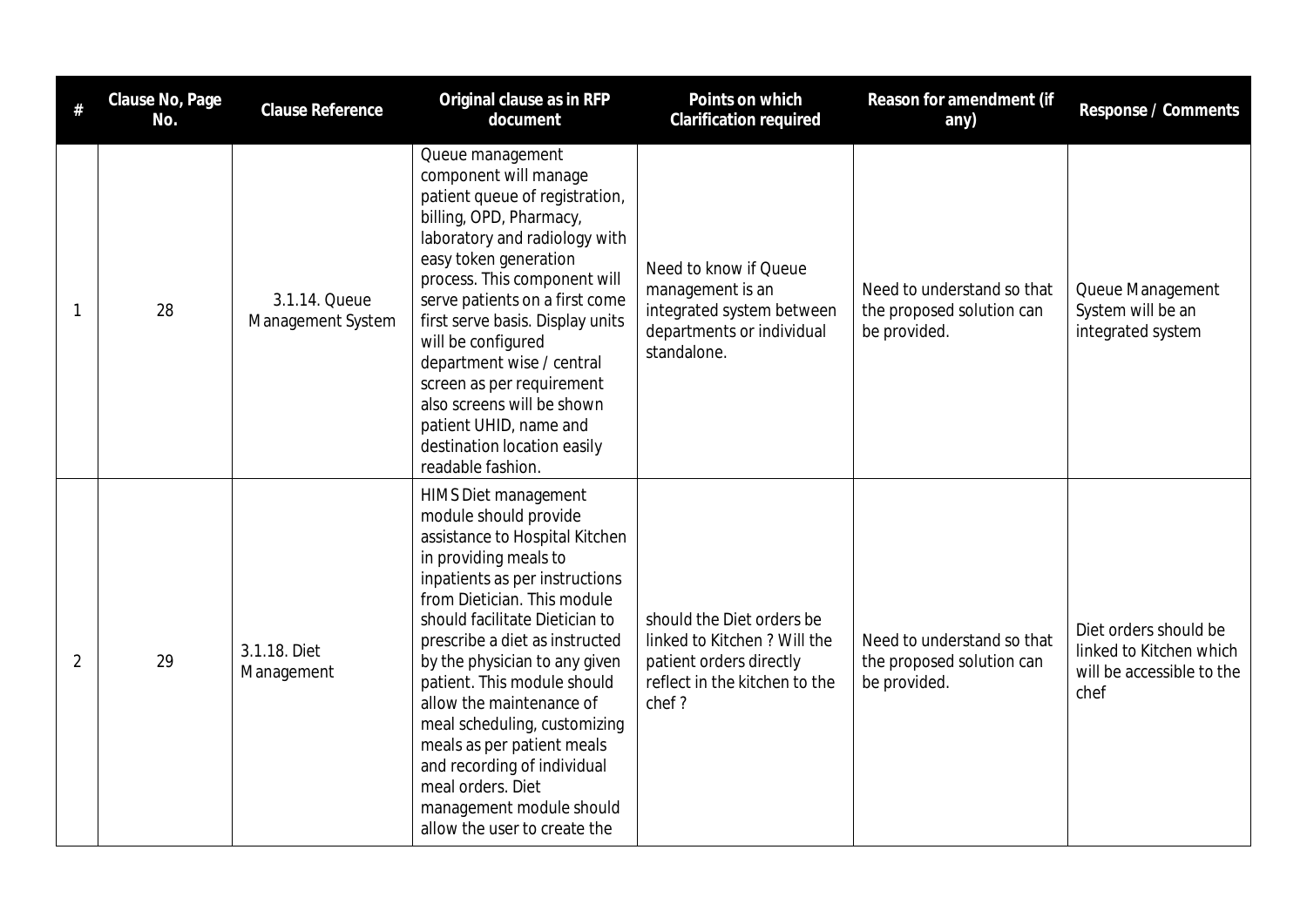| $\#$ | Clause No, Page<br>No. | Clause Reference                                           | Original clause as in RFP<br>document                                                                                                                                                                                                                                             | Points on which<br>Clarification required                                            | Reason for amendment (if<br>any) | Response / Comments                                 |
|------|------------------------|------------------------------------------------------------|-----------------------------------------------------------------------------------------------------------------------------------------------------------------------------------------------------------------------------------------------------------------------------------|--------------------------------------------------------------------------------------|----------------------------------|-----------------------------------------------------|
|      |                        |                                                            | food items groups based on<br>food items available in the<br>hospital kitchen                                                                                                                                                                                                     |                                                                                      |                                  |                                                     |
| 3    | 33                     | 3.8. Centralized<br><b>Accident and Trauma</b><br>Services | These are facilities that are<br>used to manage emergency<br>situations involving trauma<br>and accidents. With the<br>techniques of communication<br>and co-ordination, these<br>services help the community<br>to handle these situations in<br>somewhat more confident<br>way. | Will this involve the tracking<br>of the patients from one<br>hospital to the other? |                                  | Integration required<br>with the existing<br>system |
| 4    | 40                     | 4. Schedule of Services                                    | g) Data migration from<br>existing (legacy) applications<br>to the proposed (new)<br>applications.                                                                                                                                                                                | What is the amount of data<br>to be migrated?                                        |                                  | Please refer<br>corrigendum                         |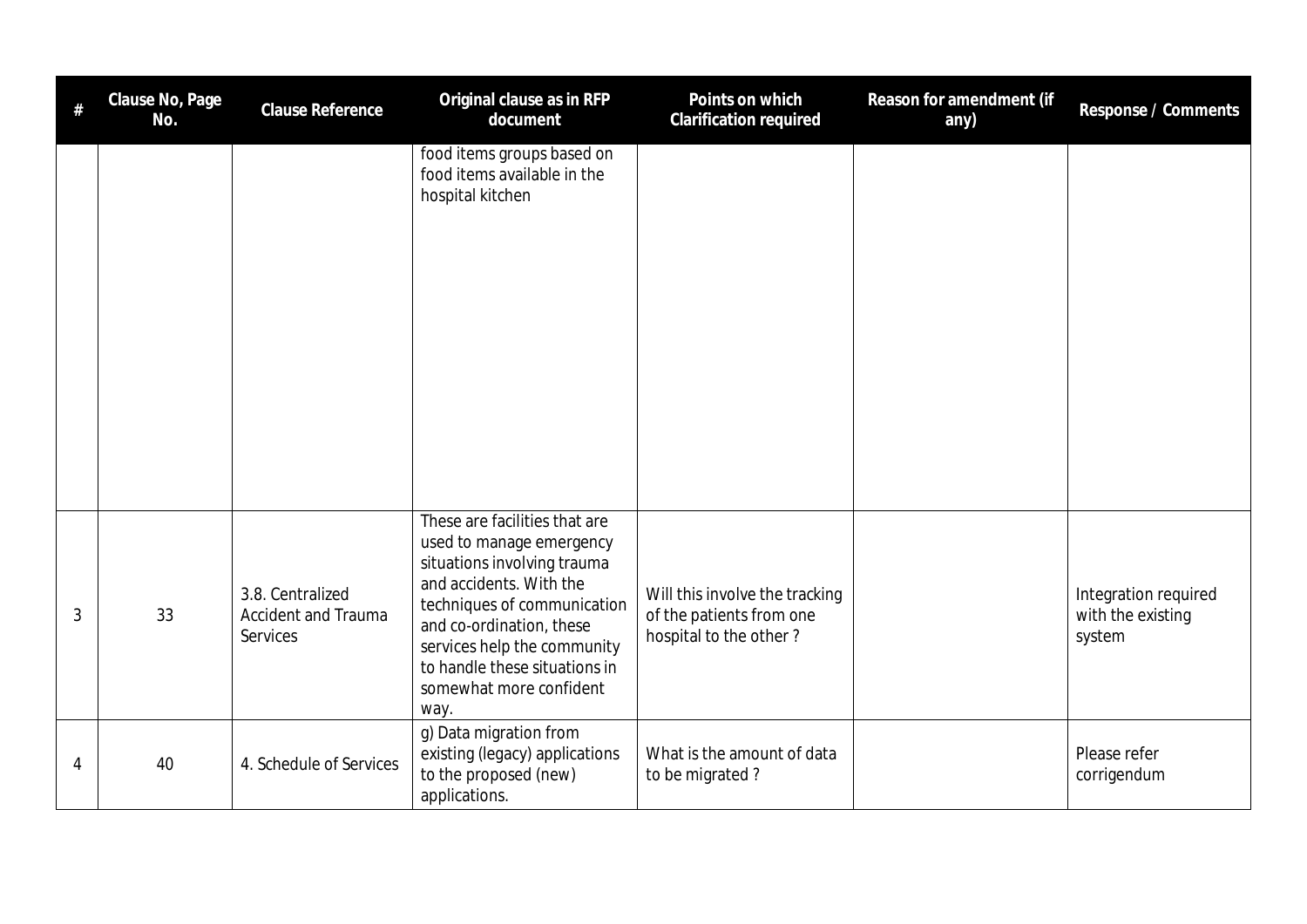|   | Clause No, Page<br>No. | Clause Reference                            | Original clause as in RFP<br>document                                                                                                                                                                                                                                                                                                                                                                                  | Points on which<br>Clarification required        | Reason for amendment (if<br>any) | Response / Comments                                                                                  |
|---|------------------------|---------------------------------------------|------------------------------------------------------------------------------------------------------------------------------------------------------------------------------------------------------------------------------------------------------------------------------------------------------------------------------------------------------------------------------------------------------------------------|--------------------------------------------------|----------------------------------|------------------------------------------------------------------------------------------------------|
| 5 | 43                     | 5. Implementation Plan                      | 20 Monitoring &<br>Maintenance Till end of the<br>project                                                                                                                                                                                                                                                                                                                                                              | Will there be AMC to take<br>over?               |                                  | As per RFP, project<br>duration can be<br>extended for two years<br>which will be mutually<br>agreed |
| 6 | 81                     | 11. Technical<br><b>Evaluation Criteria</b> | 1. Financial Capability: The<br>bidder (in case of<br>Consortium, cumulative<br>turnover shall be accounted.<br>and lead member shall meet<br>minimum of 50% of<br>Turnover) shall have a<br>minimum average turnover of<br>INR 200 Crore for the last 3<br>years from IT/ITeS/<br>Consulting services a.<br>Minimum INR 200 Crore: 2<br>marksb. INR 200 - 300 Crore:<br>3 marksc. More than Rs. 300<br>Crore: 4 Marks | Need to increase the marks<br>for INR 200 Crore. |                                  | As per RFP                                                                                           |
| 7 | 78                     | 10. Pre-Qualification<br>Criteria           | The Bidder should have<br>average annual turnover of<br>INR 200 (Two hundred)<br>Crores in the last three<br>financial years (i.e. 2018-<br>2019, 2019-2020 & 2020-<br>2021) from IT/ ITES /<br><b>Consulting Services.</b>                                                                                                                                                                                            | This is to be reduced to 150<br>crore.           |                                  | As per RFP                                                                                           |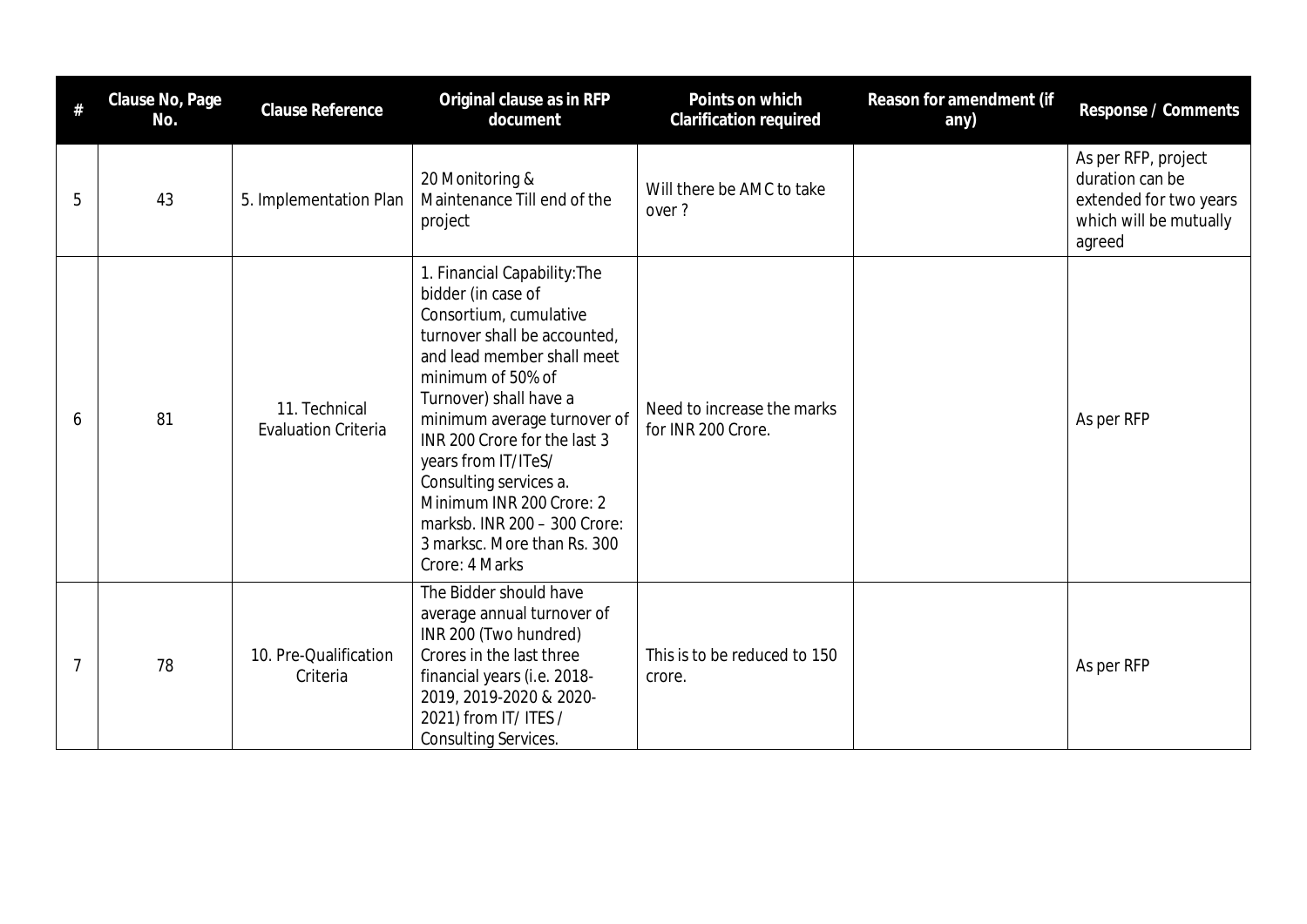| $\#$ | Clause No, Page<br>No. | Clause Reference                      | Original clause as in RFP<br>document                                                                                                                                                                                                                                                                                                                                                                                                                                                                                                                                                                                                                                                                                                                                                                                                                                                                                                                           | Points on which<br>Clarification required | Reason for amendment (if<br>any) | Response / Comments |
|------|------------------------|---------------------------------------|-----------------------------------------------------------------------------------------------------------------------------------------------------------------------------------------------------------------------------------------------------------------------------------------------------------------------------------------------------------------------------------------------------------------------------------------------------------------------------------------------------------------------------------------------------------------------------------------------------------------------------------------------------------------------------------------------------------------------------------------------------------------------------------------------------------------------------------------------------------------------------------------------------------------------------------------------------------------|-------------------------------------------|----------------------------------|---------------------|
| 8    | 109                    | 16. Timelines and<br>Payment Schedule | Customization of Integrated<br>suite of IT (IT suite-1)<br>application including HIMS-1<br>(Front Office Registration &<br>Billing with ABDM Standards,<br>Queue Management,<br>Telemedicine, Emergency,<br>Patient Portal, Ambulance,<br>Radiology Information<br>System, Laboratory<br><b>Information Management</b><br>System, Pharmacy, Inventory,<br>MIS/Dashboard)Integration<br>with Supply Chain<br>Management, Integration<br>with Asset Management,<br><b>DVDMS, Front Line Worker</b><br>App, Outreach and Mobile<br>Health programme, Central<br>MIS Dashboard, Integration<br>with Field worker apps-<br>Ashwin portal, Integration<br>with Finance Management,<br>Integration with Human<br>Resource Management<br>System, Integration with<br><b>Centralized Accident and</b><br>Trauma Services, Integration<br>with Patient Transport/<br>Ambulance Management<br>System, Integration with<br>Centralized IT Helpdesk /<br>Incident Management | There is no payment defined<br>for this.  |                                  | As per RFP          |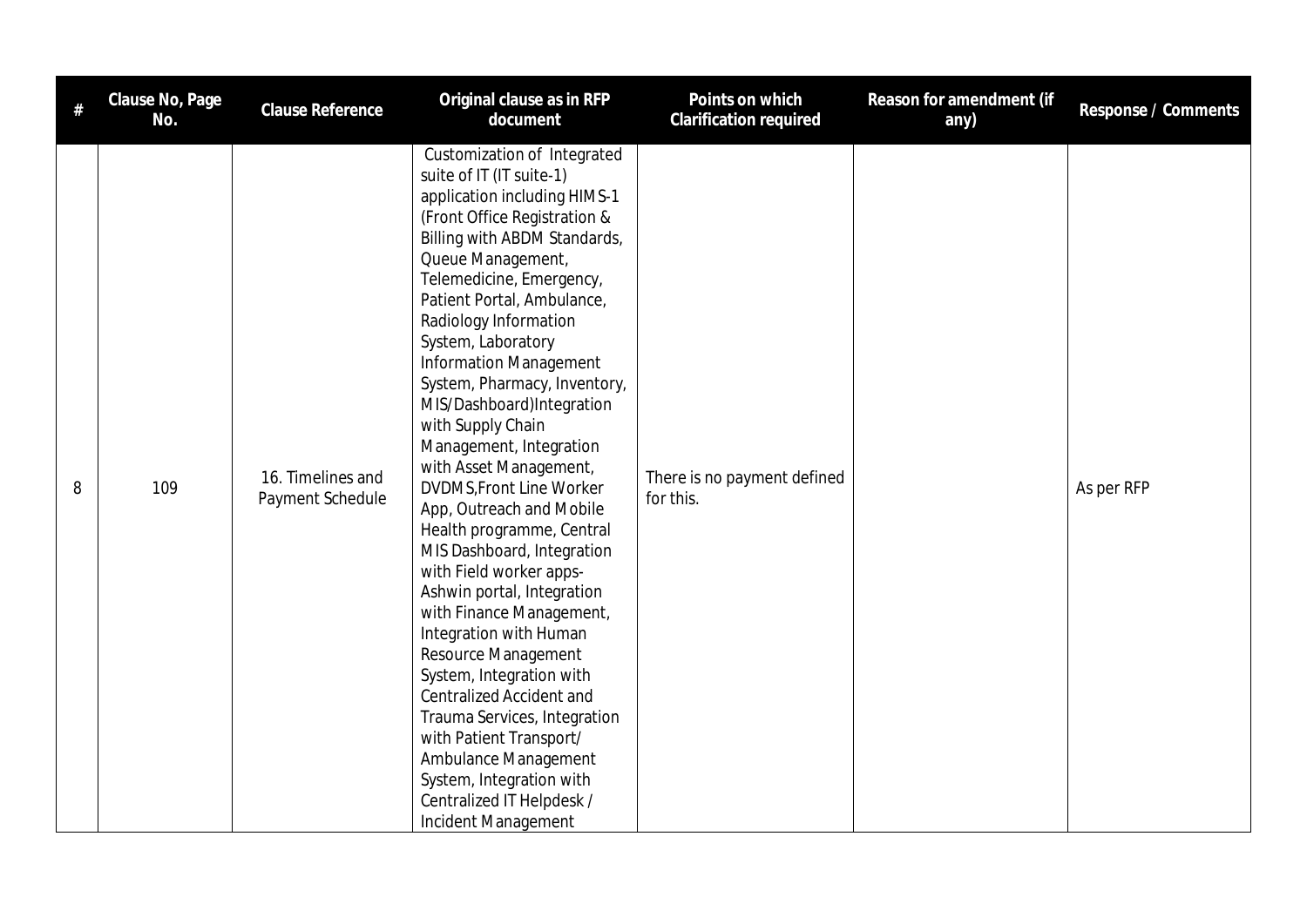|   | Clause No, Page<br>No. | <b>Clause Reference</b> | Original clause as in RFP<br>document                                                                                                                                                            | Points on which<br>Clarification required                                                                                                                                     | Reason for amendment (if<br>any)                                                                             | Response / Comments |
|---|------------------------|-------------------------|--------------------------------------------------------------------------------------------------------------------------------------------------------------------------------------------------|-------------------------------------------------------------------------------------------------------------------------------------------------------------------------------|--------------------------------------------------------------------------------------------------------------|---------------------|
| 9 | 9.2.1, Pg. 62          | Pre-Bid Meeting         | Considering the current<br>situation BMSICL may decide<br>to conduct the pre-bid<br>meeting through electronic<br>mode, the details for the<br>same shall be posted on<br><b>BMSICL website.</b> | It is requested to conduct<br>another pre-bid meeting<br>virtually. In case another<br>physical pre-bid meeting it is<br>requested to share the<br>meeting notice in advance. | Due to Covid situation flight<br>connectivity to Patna is<br>limited from different parts<br>of the country. | As per RFP          |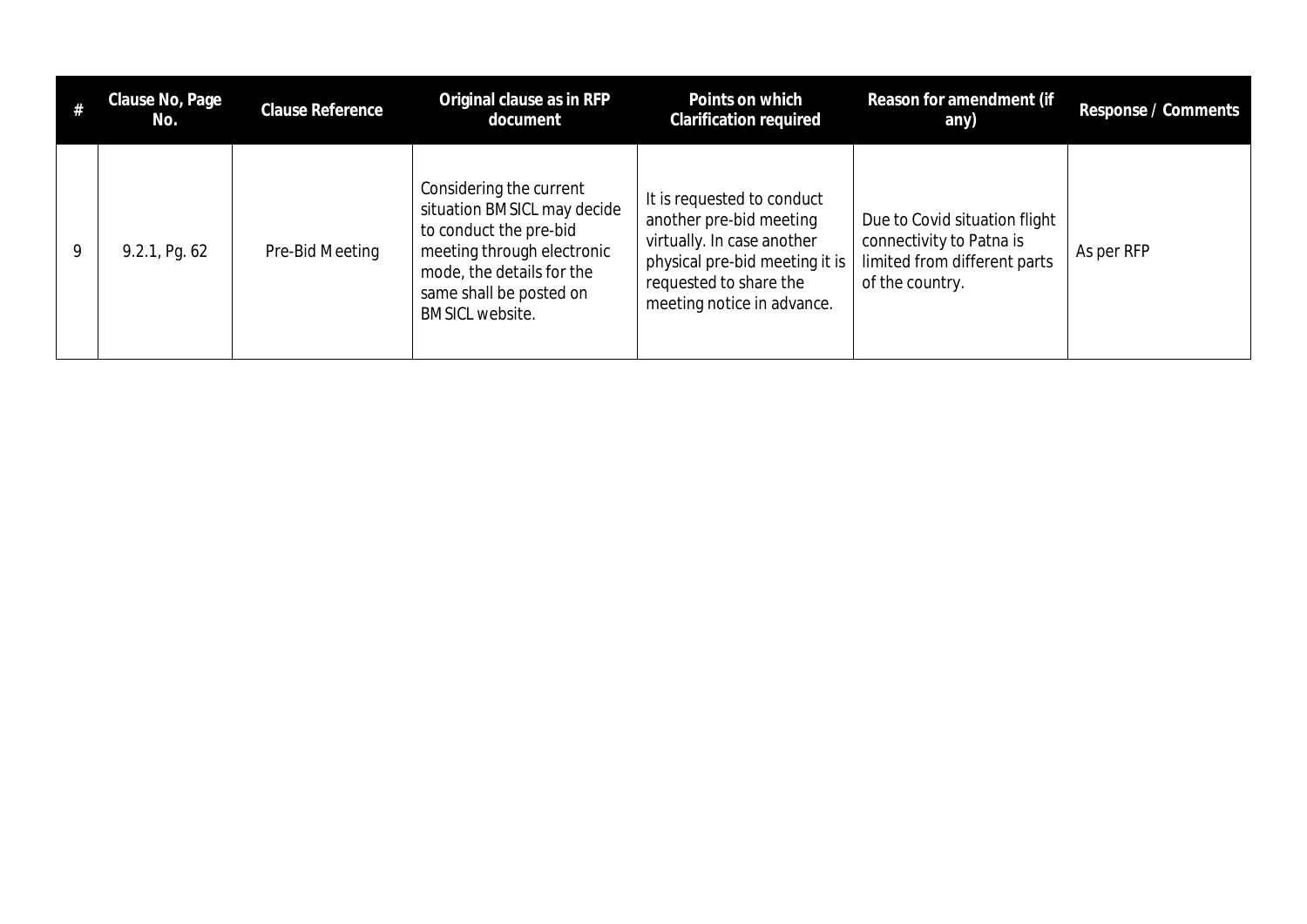| #  | Clause No, Page<br>No. | <b>Clause Reference</b> | Original clause as in RFP<br>document                         | Points on which<br>Clarification required                                                                               | Reason for amendment (if<br>any)                                                                                                                                                                                                                                                                                                                           | Response / Comments |
|----|------------------------|-------------------------|---------------------------------------------------------------|-------------------------------------------------------------------------------------------------------------------------|------------------------------------------------------------------------------------------------------------------------------------------------------------------------------------------------------------------------------------------------------------------------------------------------------------------------------------------------------------|---------------------|
| 10 | 1 Pg. 13               | Proposal Data Sheet     | Last date and time of<br>submission of online bid<br>28/02/22 | It is requested to allow at<br>least 6 weeks for the bids to<br>be submitted from the date<br>of corrigendum are issued | It is a large and complex bid<br>with many components like<br>HMIS, EHR, ERP, IoT,<br>Document Management<br>System etc. To deliver the<br>whole suite of solution, it is<br>required to partner / form<br>consortium with many<br>partners to stich the<br>solution together.<br>Therefore, such minimal<br>timeframe given the RFP<br>may not be enough. | As per RFP          |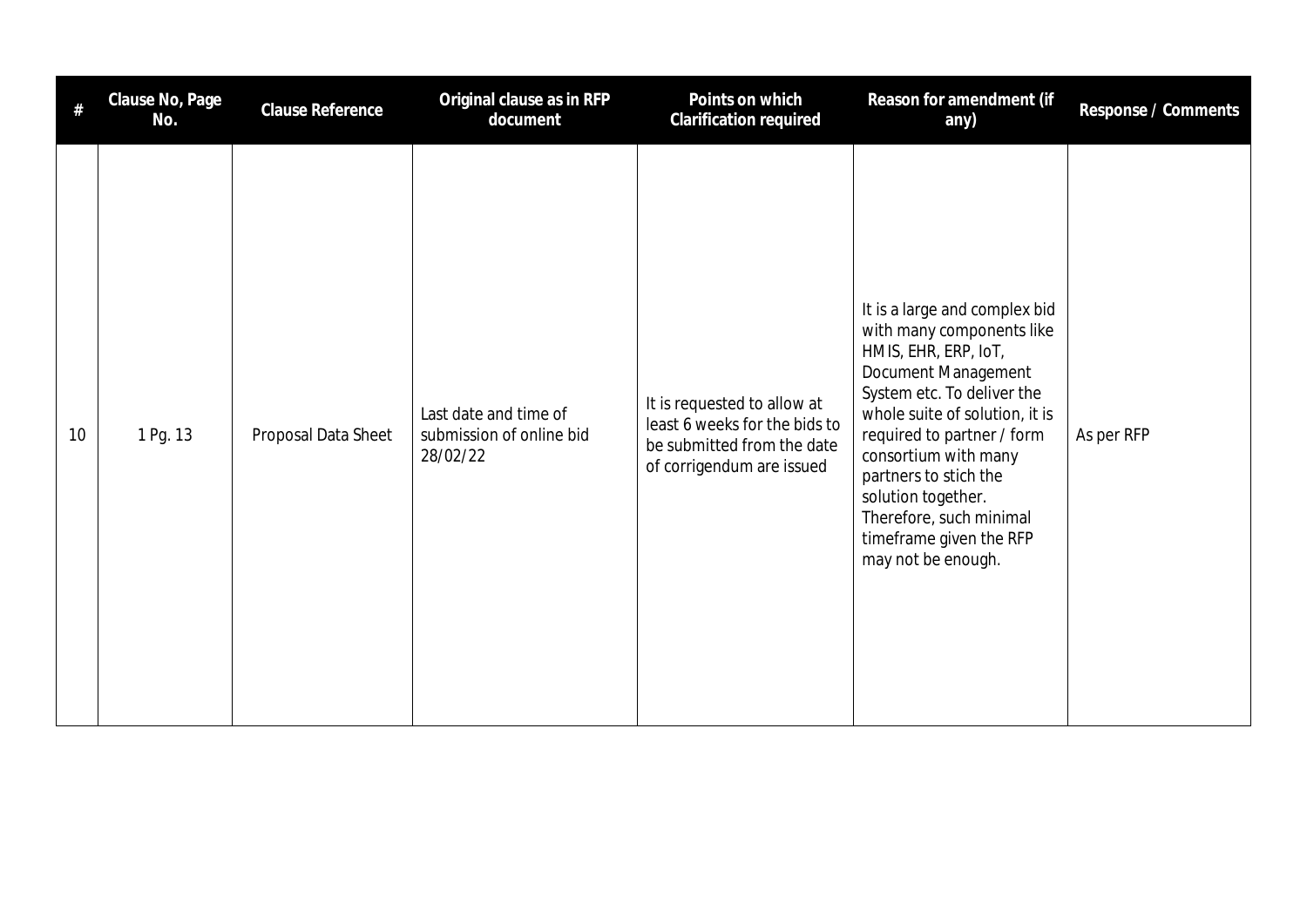|    | Clause No, Page<br>No. | Clause Reference            | Original clause as in RFP<br>document                                                                                                                                                                                                                     | Points on which<br><b>Clarification required</b>                                                                                                | Reason for amendment (if<br>any) | Response / Comments                                                                                              |
|----|------------------------|-----------------------------|-----------------------------------------------------------------------------------------------------------------------------------------------------------------------------------------------------------------------------------------------------------|-------------------------------------------------------------------------------------------------------------------------------------------------|----------------------------------|------------------------------------------------------------------------------------------------------------------|
| 11 | 4 (f)pg. 40            | <b>Schedule of Services</b> | MSP will be responsible for<br>provisioning of cloud services<br>from MeitY empanelled cloud<br>service<br>providers for the contract<br>period                                                                                                           | Has the MeitY empanelled<br>cloud service provider(CSP)<br>has been engaged by<br>BMSICL? Or the MSP shall<br>approach the CSP?                 | This is only a clarification     | MSP shall approach CSP                                                                                           |
| 12 | 4 (k)pg. 40            | <b>Schedule of Services</b> | Provide Support in Third<br>Party Security Audit of the<br>Applications, Portal and<br>associated Certifications &<br>address findings (Third party<br>auditor will be appointed by<br>MSP in coordination and<br>approval with relevant<br>stakeholders) | It is requested that if<br>BMSICL may appoint the<br>third party auditor and<br>bidder shall support the<br>auditor for all required<br>testing |                                  | Third party auditor will<br>be appointed by MSP in<br>coordination and<br>approval with relevant<br>stakeholders |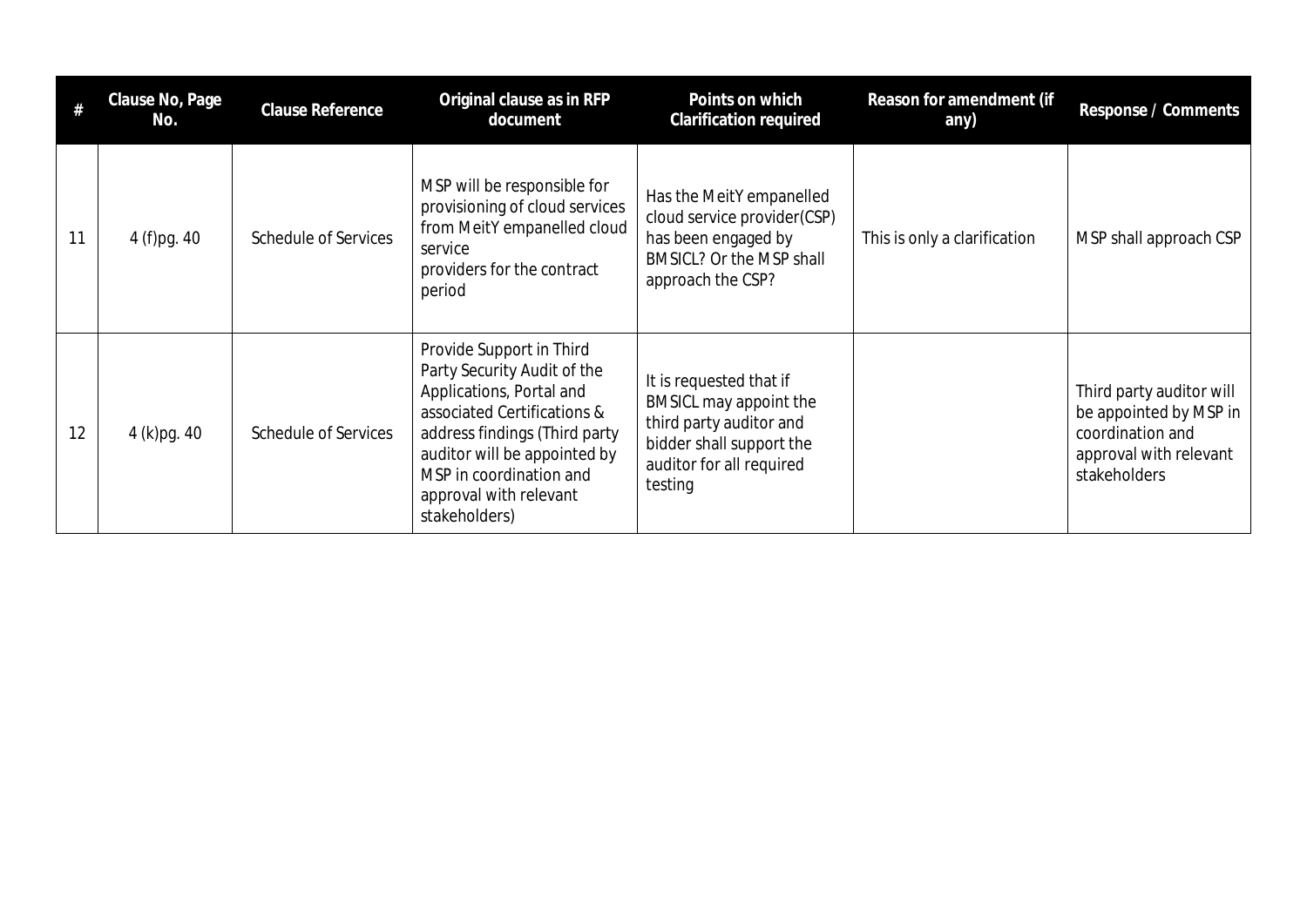| #  | Clause No, Page<br>No. | Clause Reference                             | Original clause as in RFP<br>document                                                                                                                                                                                                                                                                                                                                                                                                                                                                              | Points on which<br>Clarification required                                                                                                                                                      | Reason for amendment (if<br>any)                                                                                                                                                                            | Response / Comments         |
|----|------------------------|----------------------------------------------|--------------------------------------------------------------------------------------------------------------------------------------------------------------------------------------------------------------------------------------------------------------------------------------------------------------------------------------------------------------------------------------------------------------------------------------------------------------------------------------------------------------------|------------------------------------------------------------------------------------------------------------------------------------------------------------------------------------------------|-------------------------------------------------------------------------------------------------------------------------------------------------------------------------------------------------------------|-----------------------------|
| 13 | 11 pg. 81              | <b>Technical Evaluation</b>                  | •Copy of Work order/ Client<br>certificate/ Contract copy<br>AND with Client project<br>completion certificate<br>specifying the project details<br>and value vis a vis the criteria<br>stated in the RFP. In case of<br>an on-going project phased<br>completion certificate<br>(provided by client) should be<br>submitted. and • A certificate<br>from the Statutory<br>Auditor/CA of the Bidder<br>stating the project details vis<br>a vis the criteria stated in the<br>RFP stating value of the<br>Project. | Kindly allow endorsement<br>from Company Secretary of<br>the firm or endorsement<br>from any one of the board<br>of directors in line with<br>other large public sector /<br>Government RFP.   | Due to NDA clause with the<br>client it is difficult to share<br>contract copy. Please allow<br>endorsement from the<br>Company Secretary in<br>addition to endorsement<br>from one of the Board<br>Member. | Please refer<br>corrigendum |
| 14 | 9.16.1, Pg. 72         | Deviations in Terms<br>and Conditions of RFP | No deviations in the terms<br>and conditions as laid out in<br>the RFP will be accepted.                                                                                                                                                                                                                                                                                                                                                                                                                           | Please confirm if this bid is a<br>Nil Deviation Bid. Does this<br>mean that the bidders will<br>not be allowed to deviate<br>from the legal terms and<br>conditions mentioned in this<br>RFP? |                                                                                                                                                                                                             | As per RFP                  |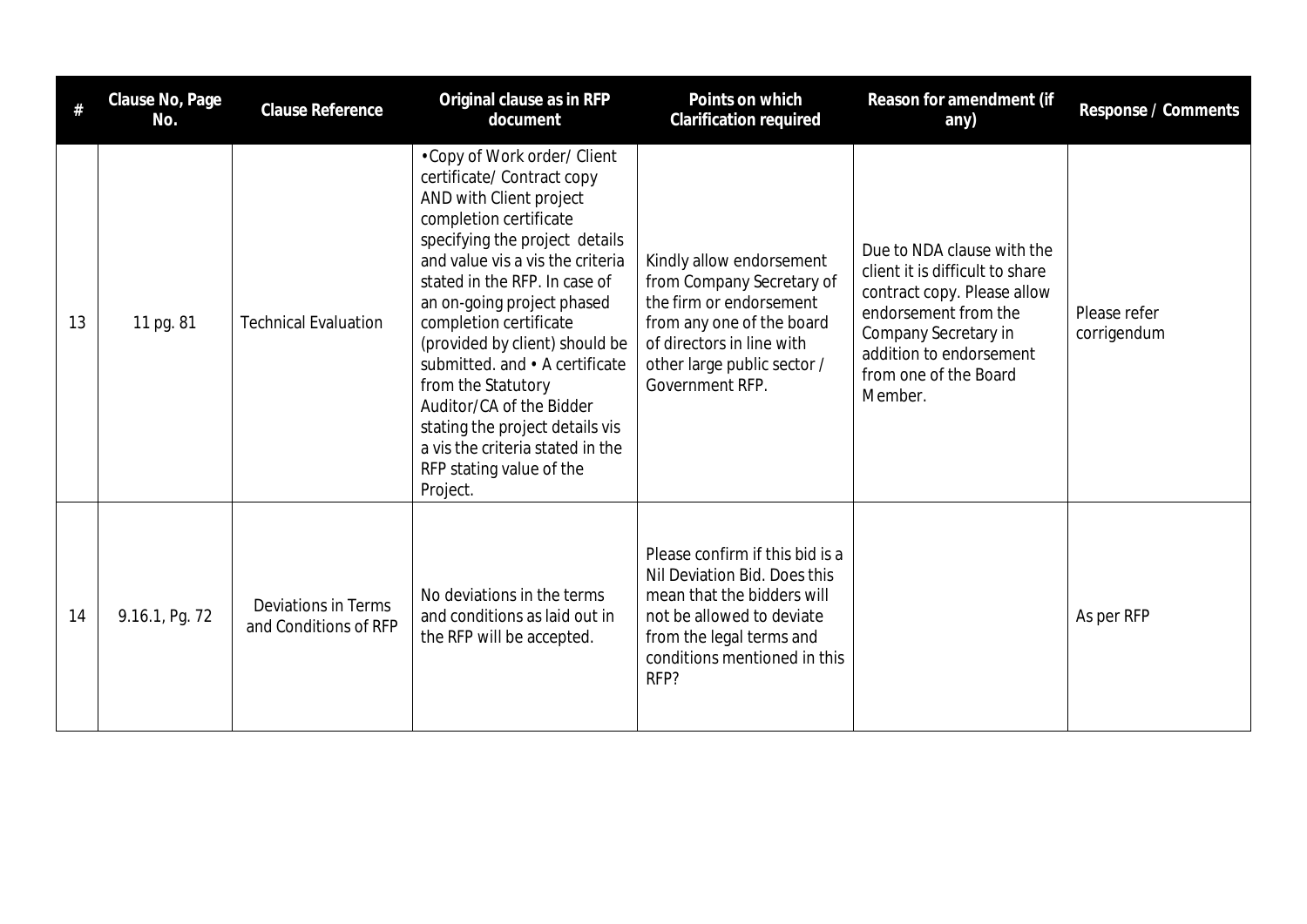| #  | Clause No, Page<br>No. | Clause Reference       | Original clause as in RFP<br>document                                                                                                                                                                                                                                                                                                                                                     | Points on which<br>Clarification required                                                                                                                                                                                                                                   | Reason for amendment (if<br>any) | Response / Comments                                                            |
|----|------------------------|------------------------|-------------------------------------------------------------------------------------------------------------------------------------------------------------------------------------------------------------------------------------------------------------------------------------------------------------------------------------------------------------------------------------------|-----------------------------------------------------------------------------------------------------------------------------------------------------------------------------------------------------------------------------------------------------------------------------|----------------------------------|--------------------------------------------------------------------------------|
| 15 | 13, Pg. 89             | Award of Contract      | Following finalization of<br>selected Bidder, the contract<br>shall be signed between SHS<br>and the selected Bidder to<br>whom work has been<br>allocated. After signing of the<br>Contract Agreement, no<br>variation in or modification of<br>the term of the contract shall<br>be made except by written<br>amendment signed by both<br>parties.                                      | The clause states that no<br>variation or modification of<br>the contract terms shall be<br>accepted. Does this mean<br>that the contract terms can<br>be modified between the<br>selected Bidder and SHS<br>between the contract<br>awarded and the contract<br>execution. |                                  | As per RFP                                                                     |
| 16 | 13.1, Pg. 89           | <b>Contract Period</b> | The contract period shall be<br>Two (2) Years for the<br>Implementation Period and<br>Three (3) years Operation and<br>Maintenance Period from the<br>date of Go-Live. After the end<br>of the contract period, SHS<br>reserves the right to either<br>continue with the existing<br>bidder with either same or<br>revised terms and conditions<br>as mutually agreed by both<br>parties. | What happens in an event<br>where the selected bidder is<br>unable to implement the<br>Services in 2 years time?                                                                                                                                                            |                                  | As per RFP, the<br><b>Liquidated Damages</b><br>clause shall be<br>applicable. |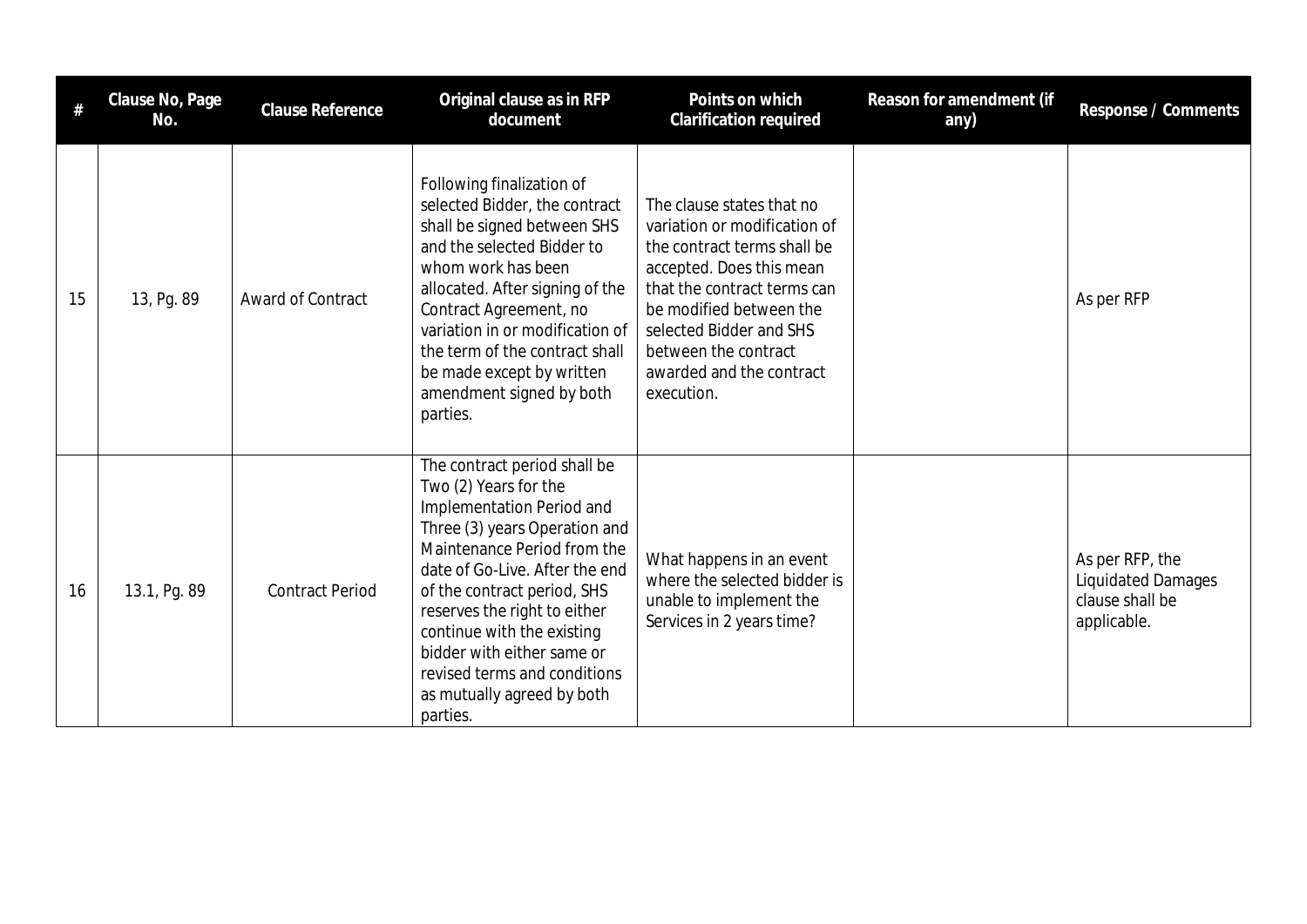|    | Clause No, Page<br>No. | Clause Reference                                                       | Original clause as in RFP<br>document                                                                                                                                                                                                                                                                                                                                                                                                                                                                                                                                                    | Points on which<br><b>Clarification required</b>                                                                                                                                                     | Reason for amendment (if<br>any)                                                                                                                                | Response / Comments |
|----|------------------------|------------------------------------------------------------------------|------------------------------------------------------------------------------------------------------------------------------------------------------------------------------------------------------------------------------------------------------------------------------------------------------------------------------------------------------------------------------------------------------------------------------------------------------------------------------------------------------------------------------------------------------------------------------------------|------------------------------------------------------------------------------------------------------------------------------------------------------------------------------------------------------|-----------------------------------------------------------------------------------------------------------------------------------------------------------------|---------------------|
| 17 | 13.4., Pg.89           | Performance Bank<br>Guarantee &<br><b>Additional Bank</b><br>Guarantee | 13.4.1. The successful bidder<br>shall at its own expense<br>deposit Performance Bank<br>Guarantee & Additional Bank<br>Guarantee with SHS, within<br>fifteen (15) working days of<br>the date of receipt of Letter<br>of Intent of the contract or<br>prior to signing of the<br>contract whichever is earlier,<br>an unconditional and<br>irrevocable Performance<br>Bank Guarantee (PBG) &<br><b>Additional Bank Guarantee</b><br>(ABG) from a scheduled bank<br>acceptable to SHS, payable<br>on demand, for the due<br>performance and fulfilment<br>of the contract by the bidder. | We understand from the<br>details of PBG and ABG that<br>the PBG is for the entire<br>period of the contract and<br>ABG is for the<br>implementation period. We<br>request you to remove the<br>ABG. | There is a lot of investment<br>that the bidder will put in<br>this project. In case of<br>termination, the cost of<br>investment should be borne<br>by client. | As per RFP          |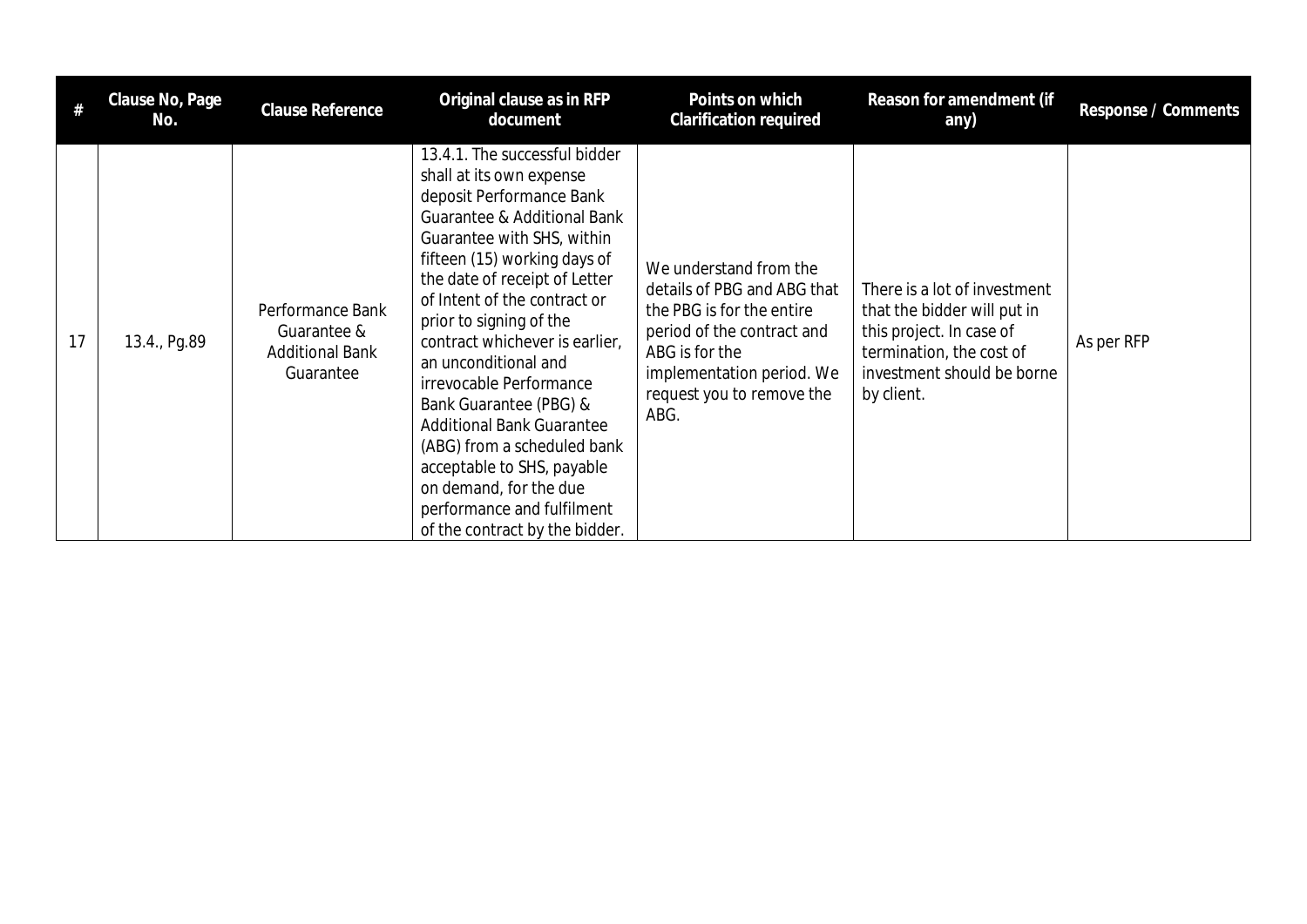|    | Clause No, Page<br>No. | Clause Reference | Original clause as in RFP<br>document                                                                                                                                                                                                                                                                                                                                                                                                                                       | Points on which<br>Clarification required                                                                                                                                                                           | Reason for amendment (if<br>any) | Response / Comments |
|----|------------------------|------------------|-----------------------------------------------------------------------------------------------------------------------------------------------------------------------------------------------------------------------------------------------------------------------------------------------------------------------------------------------------------------------------------------------------------------------------------------------------------------------------|---------------------------------------------------------------------------------------------------------------------------------------------------------------------------------------------------------------------|----------------------------------|---------------------|
| 18 | 14.1, Pg. 92           | Subcontracting   | 14.1.1. The bidder shall not<br>be permitted to appoint any<br>delegate/subcontractor for<br>Core solutions like HIMS,<br>EMR & ERP for the<br>performance of bidder's<br>services under this RFP,<br>except for the following<br>services:<br>14.1.1.1. Provisioning of<br>human resources for Training<br>and Handholding Support<br>14.1.1.2. Work related to<br>data entry<br>14.1.1.3. Support Solutions<br>like PACS etc. and Proposed<br>innovative solutions by MSP | We request you to remove<br>this condition of sub-<br>contracting and allow the<br>bidders to sub-contract for<br>core solutions. Also it is<br>requested to increase the %<br>of subcontractor's value of<br>work. |                                  | As per RFP          |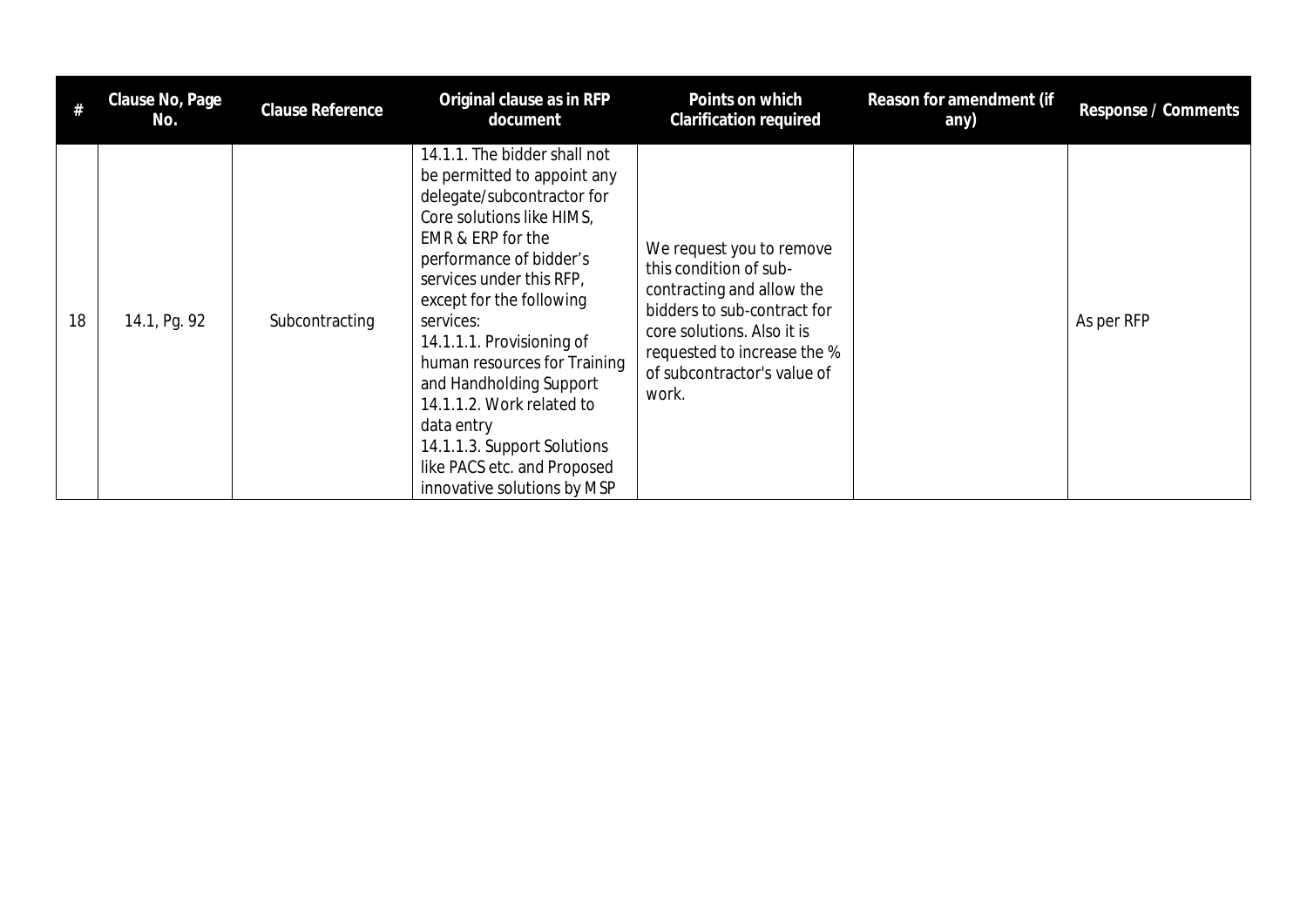| $\#$ | Clause No, Page<br>No. | Clause Reference          | Original clause as in RFP<br>document                                                                                                                                                                                                                                                                                                                                                                                                                                                                                                                                                                                                                                                                                                                                                                                                                                                                                                                                           | Points on which<br><b>Clarification required</b>                                                                                                                                                                                                                                                                                                                                                                                                                                                                                                                                                                                                                                                                                                                                                                                                                                                                                          | Reason for amendment (if<br>any) | Response / Comments |
|------|------------------------|---------------------------|---------------------------------------------------------------------------------------------------------------------------------------------------------------------------------------------------------------------------------------------------------------------------------------------------------------------------------------------------------------------------------------------------------------------------------------------------------------------------------------------------------------------------------------------------------------------------------------------------------------------------------------------------------------------------------------------------------------------------------------------------------------------------------------------------------------------------------------------------------------------------------------------------------------------------------------------------------------------------------|-------------------------------------------------------------------------------------------------------------------------------------------------------------------------------------------------------------------------------------------------------------------------------------------------------------------------------------------------------------------------------------------------------------------------------------------------------------------------------------------------------------------------------------------------------------------------------------------------------------------------------------------------------------------------------------------------------------------------------------------------------------------------------------------------------------------------------------------------------------------------------------------------------------------------------------------|----------------------------------|---------------------|
| 19   | 14.2, Pg. 92           | <b>Liquidated Damages</b> | 14.2.1. Time is the essence of<br>the Agreement and the<br>delivery dates are binding. In<br>the event of delay or any<br>gross negligence in<br>implementation of the<br>project before Go-Live, for<br>causes solely attributable to<br>the Bidder, in meeting the<br>deliverables, SHS shall be<br>entitled at its option to<br>recover from the bidder as<br>agreed, liquidated damages,<br>a sum of 0.5% of the total<br>contract value per month for<br>each completed month<br>subject to a maximum of 5%<br>of the total contract value.<br>This right to claim any<br>liquidated damages shall be<br>without prejudice to other<br>rights and remedies available<br>to SHS under the contract<br>and law.<br>14.2.3. Performance<br><b>Obligations: While providing</b><br>services as per Scope of<br>Work, the successful bidder<br>shall ensure that there is no<br>infringement of any patent or<br>design rights or violate any<br>intellectual property or other | We request for the<br>following change in the<br>clause:<br>14.2.1. Time is the essence<br>of the Agreement and the<br>delivery dates are binding.<br>In the event of delay or any<br>gross negligence in<br>implementation of the<br>project before Go-Live, for<br>causes solely attributable to<br>the Bidder, in meeting the<br>deliverables, SHS shall be<br>entitled at its option to<br>recover from the bidder as<br>agreed, liquidated damages,<br>a sum of 0.5% of the<br>relevant milestone total<br>contract value per month<br>for each completed month<br>subject to a maximum of 5%<br>of the relevant milestone<br>total contract value. This<br>right to claim any liquidated<br>damages shall be without<br>prejudice to other rights and<br>remedies available to SHS<br>under the contract and law.<br>14.2.3. Performance<br>Obligations: While providing<br>services as per Scope of<br>Work, the successful bidder |                                  | As per RFP          |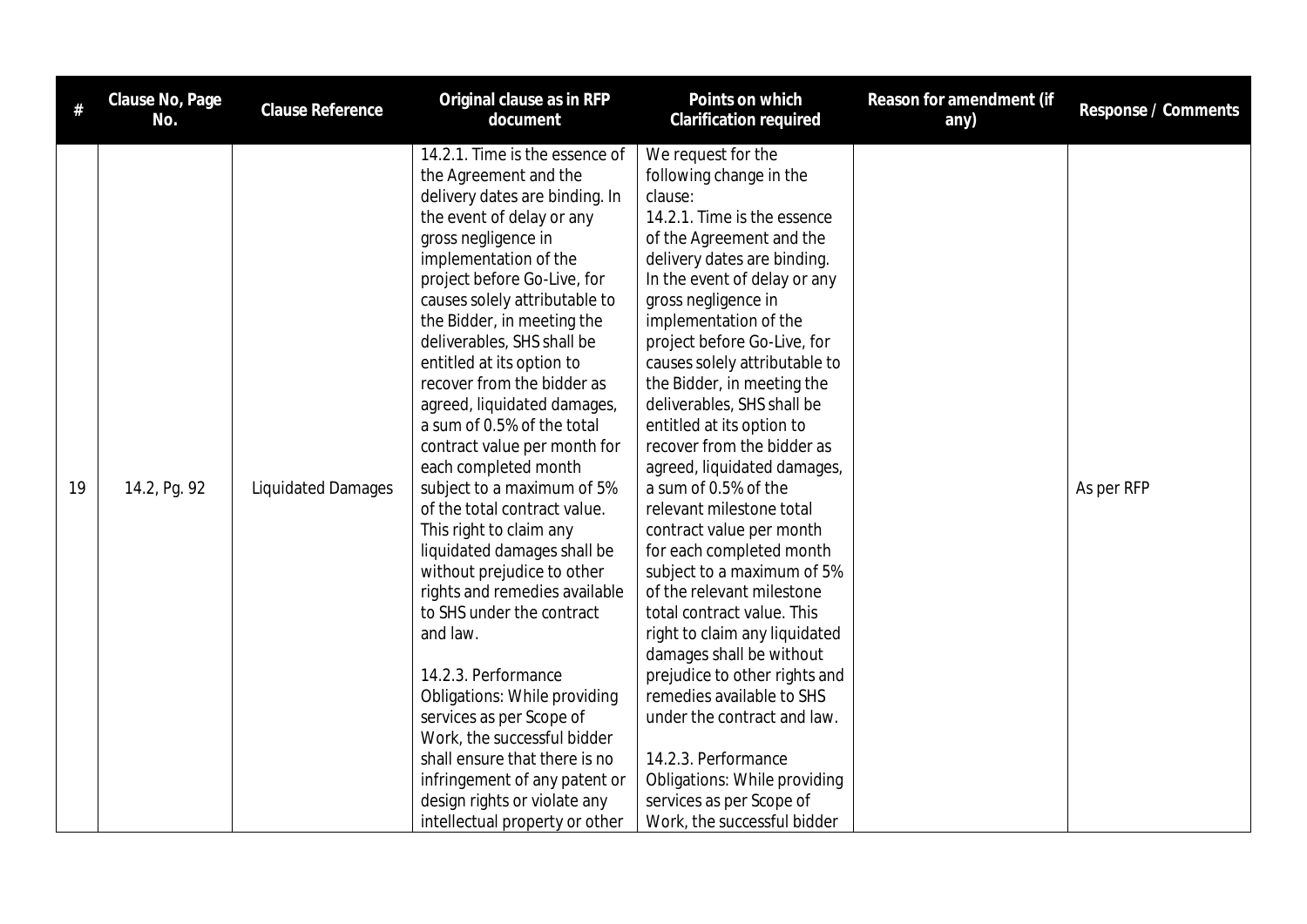| # | Clause No, Page<br>No. | Clause Reference | Original clause as in RFP<br>document                                                                                                                                                                                                                            | Points on which<br>Clarification required                                                                                                                                                                                                                                                                                                                                                               | Reason for amendment (if<br>any) | Response / Comments |
|---|------------------------|------------------|------------------------------------------------------------------------------------------------------------------------------------------------------------------------------------------------------------------------------------------------------------------|---------------------------------------------------------------------------------------------------------------------------------------------------------------------------------------------------------------------------------------------------------------------------------------------------------------------------------------------------------------------------------------------------------|----------------------------------|---------------------|
|   |                        |                  | right of any person or entity<br>and shall comply with all<br>applicable Laws, Statute,<br>regulations and<br>Governmental requirements<br>and bidder shall be solely and<br>fully responsible for<br>consequence / any actions<br>due to any such infringement. | shall ensure that there is no<br>infringement of any patent<br>or design rights or violate<br>any intellectual property or<br>other right of any person or<br>entity and shall comply with<br>all applicable Laws, Statute,<br>regulations and<br>Governmental requirements<br>and bidder shall be solely<br>and fully responsible for<br>consequence / any actions<br>due to any such<br>infringement. |                                  |                     |
|   |                        |                  |                                                                                                                                                                                                                                                                  |                                                                                                                                                                                                                                                                                                                                                                                                         |                                  |                     |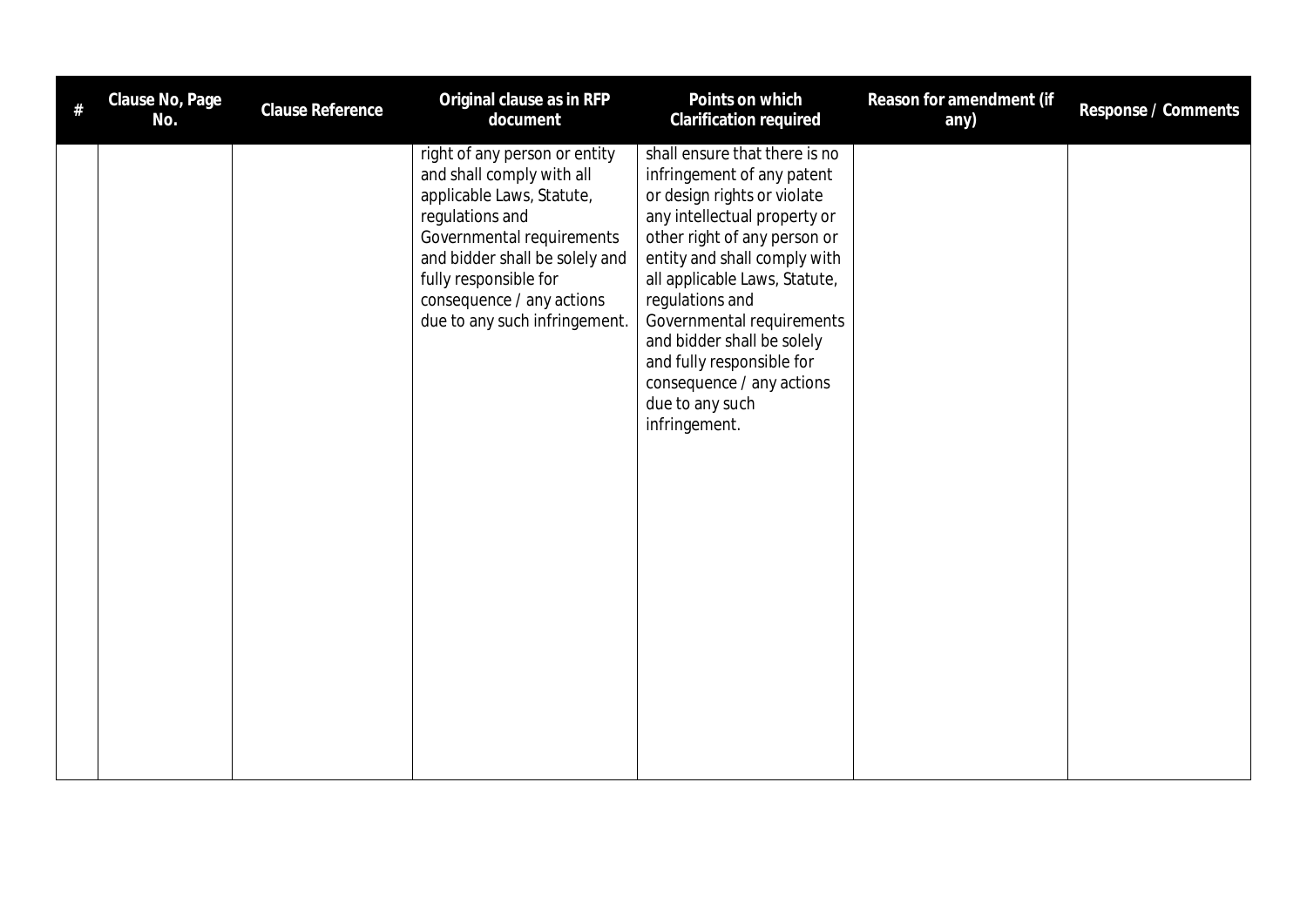|    | Clause No, Page<br>No. | Clause Reference | Original clause as in RFP<br>document                                                                                                                                                                                                                                                                                                                                                                                                                                                                   | Points on which<br><b>Clarification required</b>                                                                                                                                                                                  | Reason for amendment (if<br>any) | Response / Comments |
|----|------------------------|------------------|---------------------------------------------------------------------------------------------------------------------------------------------------------------------------------------------------------------------------------------------------------------------------------------------------------------------------------------------------------------------------------------------------------------------------------------------------------------------------------------------------------|-----------------------------------------------------------------------------------------------------------------------------------------------------------------------------------------------------------------------------------|----------------------------------|---------------------|
| 20 | 14.3.1, Pg. 92         | Suspension       | SHS may, by written notice of<br>suspension to the MSP,<br>suspend all payments to the<br>MSP hereunder if the MSP<br>fails to perform any of its<br>obligations under this<br>contract, including carrying<br>out of the services, provided<br>that the notice of<br>suspensioni. Shall specify the<br>nature of the failure, andii.<br>Shall request the MSP to<br>remedy the failure within a<br>period not exceeding<br>45 calendar days after receipt<br>by the MSP of the notice of<br>suspension | We request you to remove<br>suspension of the services<br>from the contract. In an<br>event where the bidder is<br>unable to perform services,<br>we believe that the Contract<br>should be terminated rather<br>than suspension. |                                  | As per RFP          |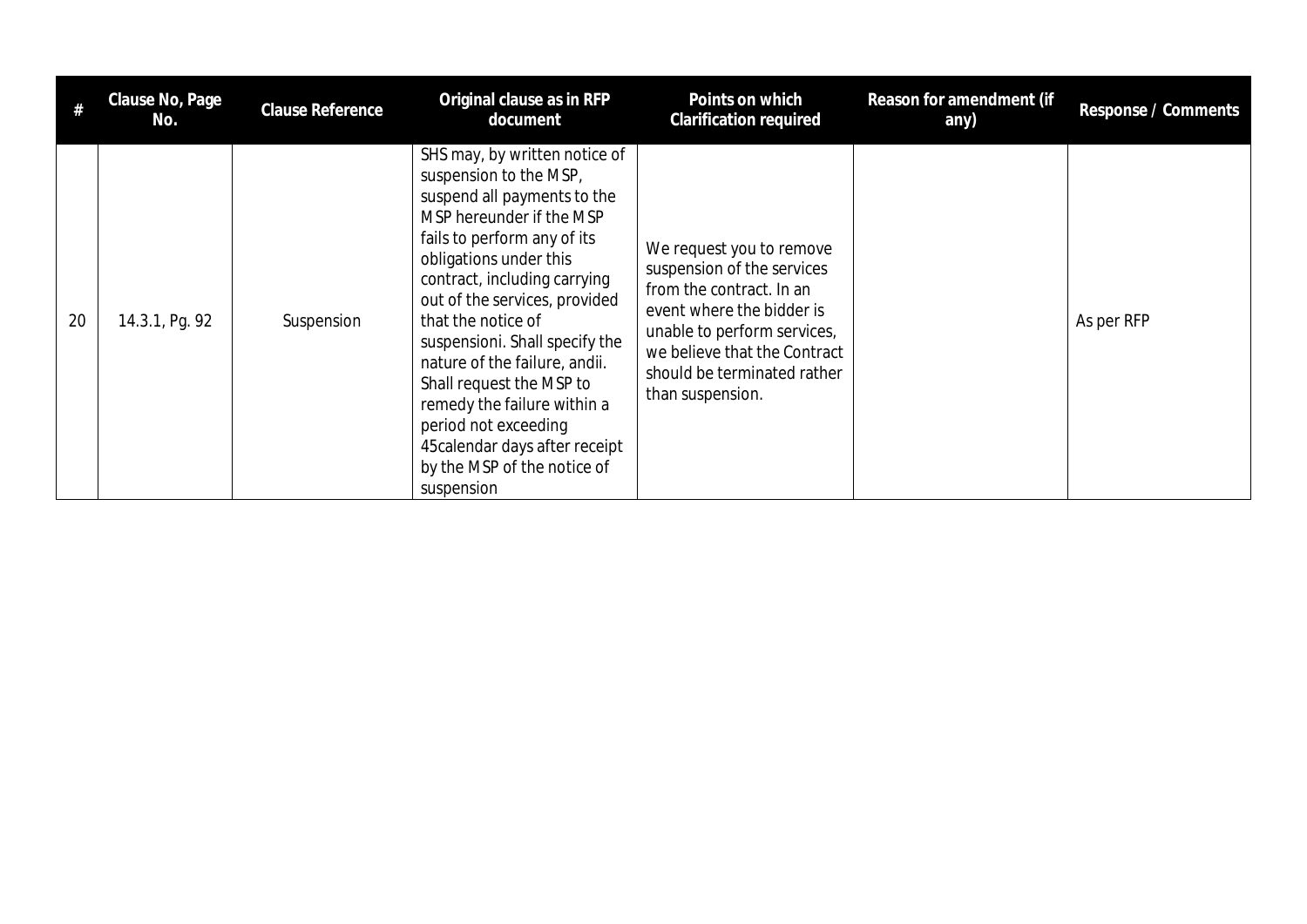| #  | Clause No, Page<br>No. | <b>Clause Reference</b>      | Original clause as in RFP<br>document                                                                                                                                                                                                                                                                                                        | Points on which<br><b>Clarification required</b>                                               | Reason for amendment (if<br>any)                                                                                                                                                                                                                                                                                            | Response / Comments         |
|----|------------------------|------------------------------|----------------------------------------------------------------------------------------------------------------------------------------------------------------------------------------------------------------------------------------------------------------------------------------------------------------------------------------------|------------------------------------------------------------------------------------------------|-----------------------------------------------------------------------------------------------------------------------------------------------------------------------------------------------------------------------------------------------------------------------------------------------------------------------------|-----------------------------|
| 21 | 14.3.2.1., pg. 93      | <b>Termination by Client</b> | 14.3.2.1. The client may<br>terminate this contract in<br>case of the occurrence of any<br>of the events specified in<br>paragraphs (a) through (d) of<br>this clause occurs. In this<br>case, the client shall give at<br>least 45 calendar days written<br>notice of termination to the<br>MSP for events referred to in<br>(a) to $(d)$ . | We request a reasonable<br>cure period in an event of<br>termination for curing the<br>defect. | We believe that the<br>indemnity should be limited<br>to third party claim.<br>Additionally, any indemnity<br>pertaining to third party IPR<br>claim should be limited to<br>the Bidder manufactured<br>product and actual<br>intellectual property rights<br>involved in the project, i.e.<br>patents and / or copyrights. | Please refer<br>corrigendum |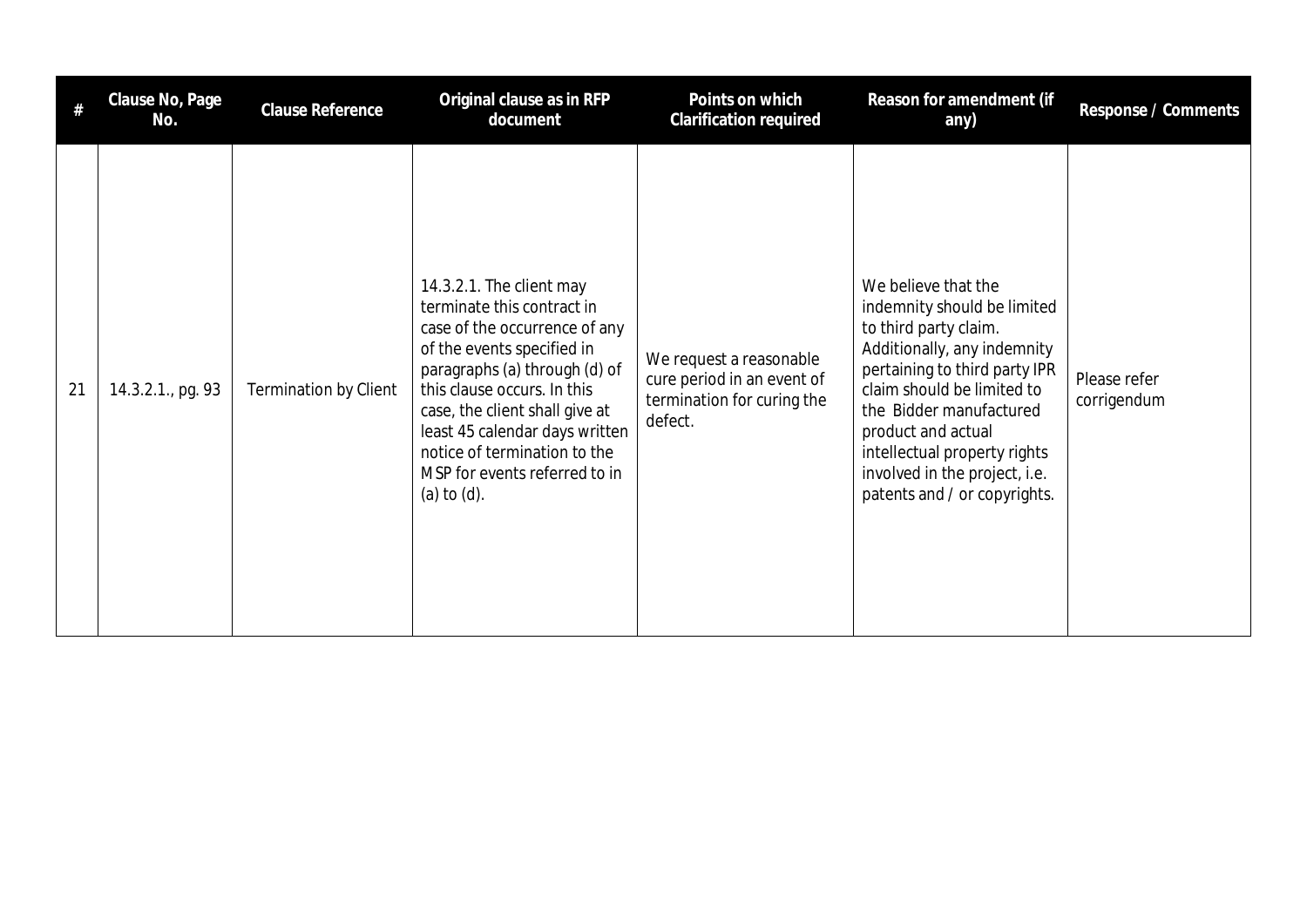| #  | Clause No, Page<br>No. | <b>Clause Reference</b>   | Original clause as in RFP<br>document                                                                                                                                                                                                                                                                                                                                                                                                                                                                                                                                                                                                                                                                                                                                                                                                                                                                                | Points on which<br>Clarification required                                                                                                                                                                                                                                                                                                                                                              | Reason for amendment (if<br>any)                                                                                                                                                                                                                                                                                                                            | Response / Comments |
|----|------------------------|---------------------------|----------------------------------------------------------------------------------------------------------------------------------------------------------------------------------------------------------------------------------------------------------------------------------------------------------------------------------------------------------------------------------------------------------------------------------------------------------------------------------------------------------------------------------------------------------------------------------------------------------------------------------------------------------------------------------------------------------------------------------------------------------------------------------------------------------------------------------------------------------------------------------------------------------------------|--------------------------------------------------------------------------------------------------------------------------------------------------------------------------------------------------------------------------------------------------------------------------------------------------------------------------------------------------------------------------------------------------------|-------------------------------------------------------------------------------------------------------------------------------------------------------------------------------------------------------------------------------------------------------------------------------------------------------------------------------------------------------------|---------------------|
| 22 | 14.3.3., Pg. 93        | <b>Termination by MSP</b> | 14.3.3.1. The MSP may<br>terminate this contract, by<br>not less than 180 calendar<br>days written notice under<br>clause to the client and upon<br>successful completion of exit<br>management as specified<br>section 15.9, in case any of<br>the events specified in<br>paragraphs (a) to (d) of<br>thisoccursa) If the client fails<br>to pay any money due to the<br>MSP within 90 calendar days<br>after receiving written notice<br>from the MSP that the<br>payment is overdue;b) If, as<br>the result of Force Majeure,<br>the MSP is unable to perform<br>a material portion of the<br>services for a period of not<br>less than 90 calendar days;c)<br>If the client fails to comply<br>with any final decision<br>reached as a result of<br>arbitration.d) If the client is in<br>material breach of its<br>obligations pursuant to this<br>contract and has not<br>remedied the same within 90<br>days. | While MSP has a right to<br>terminate the contract, we<br>request you to reduce the<br>notice period to 30 days.<br>Further, we believe that the<br>MSP should have a right to<br>terminate the contract even<br>when the relevant exit<br>management as not been<br>provided in the section 15.9<br>if the termination is for<br>material breach from the<br>client, which includes a), c)<br>and d). | We feel that TCV as liability<br>cap is excessive in nature.<br>Additionally, we believe<br>that breach of<br>confidentiality obligations<br>should be a capped to<br>limitation of liability.<br>Additionally, all the claims<br>(including the ones set forth<br>in the Clause 15.6) should<br>be excluded from indirect<br>and consequential<br>damages. | As per RFP          |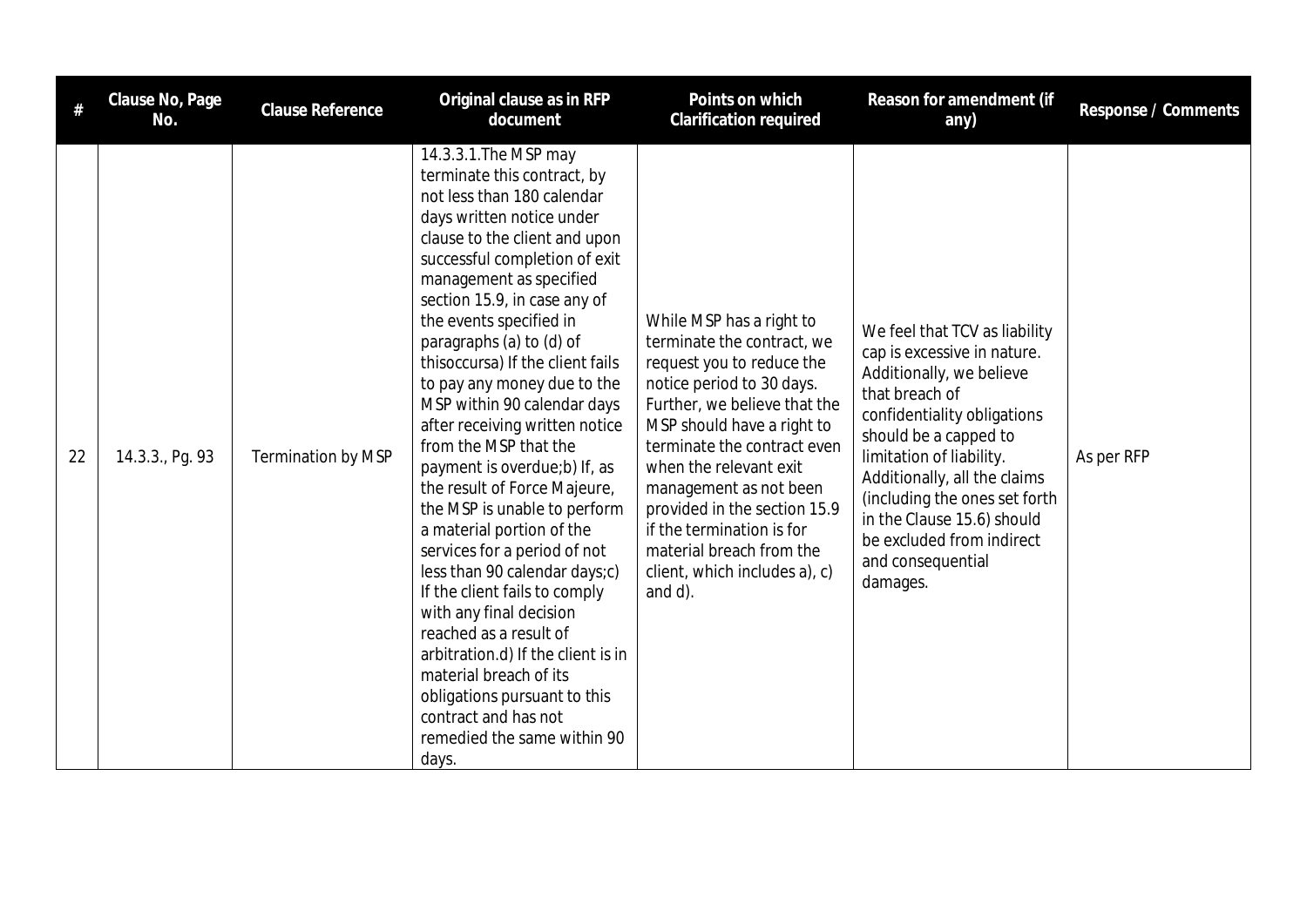|    | Clause No, Page<br>No. | <b>Clause Reference</b>     | Original clause as in RFP<br>document                                                                                                                                                                                                                                                                                                                                                                                                                             | Points on which<br><b>Clarification required</b>                                                                                                                                                              | Reason for amendment (if<br>any)                                                                                                                             | Response / Comments         |
|----|------------------------|-----------------------------|-------------------------------------------------------------------------------------------------------------------------------------------------------------------------------------------------------------------------------------------------------------------------------------------------------------------------------------------------------------------------------------------------------------------------------------------------------------------|---------------------------------------------------------------------------------------------------------------------------------------------------------------------------------------------------------------|--------------------------------------------------------------------------------------------------------------------------------------------------------------|-----------------------------|
| 23 | 14.3.6., Pg. 94        | Payment upon<br>Termination | 14.3.6.1. Upon termination of<br>this contract, the client shall<br>pay the MSP the following:<br>a) Cost of services till<br>submission/achievement of<br>the milestone prior to the<br>effective date of termination,<br>and other expenses, actually<br>incurred prior to the effective<br>date of termination.<br>b) In the case of termination<br>is enforced by the client,<br>reimbursement of any<br>reasonable cost incurred by<br>the MSP will be done. | We request you to make<br>payments of all services till<br>the effective date of<br>termination, work in<br>progress, unamortised<br>investments in an event of<br>termination (whether by<br>client or MSP). | Since pandemic is added as<br>an event which could<br>trigger Force Majeure<br>event, we would like to<br>have further clarity on the<br>COVID 19 situation. | Please refer<br>corrigendum |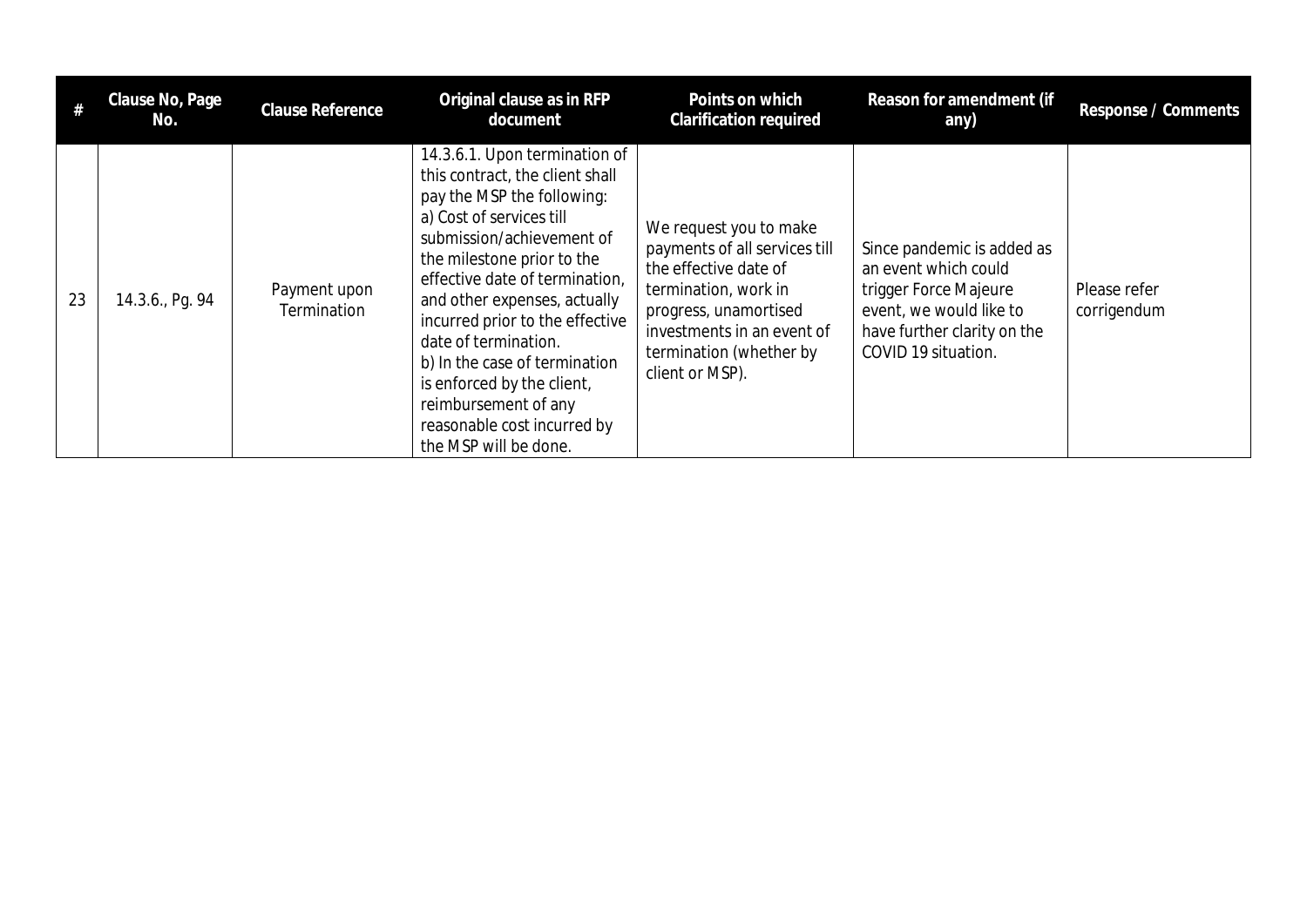| #  | Clause No, Page<br>No. | <b>Clause Reference</b>                 | Original clause as in RFP<br>document                                                                                                                                                                                                                                                      | Points on which<br><b>Clarification required</b>                                                                                | Reason for amendment (if<br>any)                                                                                                                                                                                                                                                                                                                  | Response / Comments |
|----|------------------------|-----------------------------------------|--------------------------------------------------------------------------------------------------------------------------------------------------------------------------------------------------------------------------------------------------------------------------------------------|---------------------------------------------------------------------------------------------------------------------------------|---------------------------------------------------------------------------------------------------------------------------------------------------------------------------------------------------------------------------------------------------------------------------------------------------------------------------------------------------|---------------------|
| 24 | 14.5.2., Pg. 94        | Applicable law and its<br>jurisdictions | 14.5.2. The Bidder involved in<br>any misconduct will be<br>blacklisted after following<br>due procedure besides any<br>other action as warranted<br>under law and terms of the<br>contract along with forfeiture<br>of Performance Bank<br>Guarantee and/or Additional<br>Bank Guarantee. | We request for deletion of<br>this clause as this is a broad<br>clause and misconduct can<br>be for anything and<br>everything. | <b>Bihar Public Works</b><br><b>Contracts Disputed</b><br><b>Arbitration Tribunal Act</b><br>2008 consists of a tribunal<br>with is appointed by the<br><b>State Government. Since</b><br><b>BMSICL is a government</b><br>entity, we believe that the<br>arbitration should be<br>through independent<br>arbitrators appointed by<br>each party. | As per RFP          |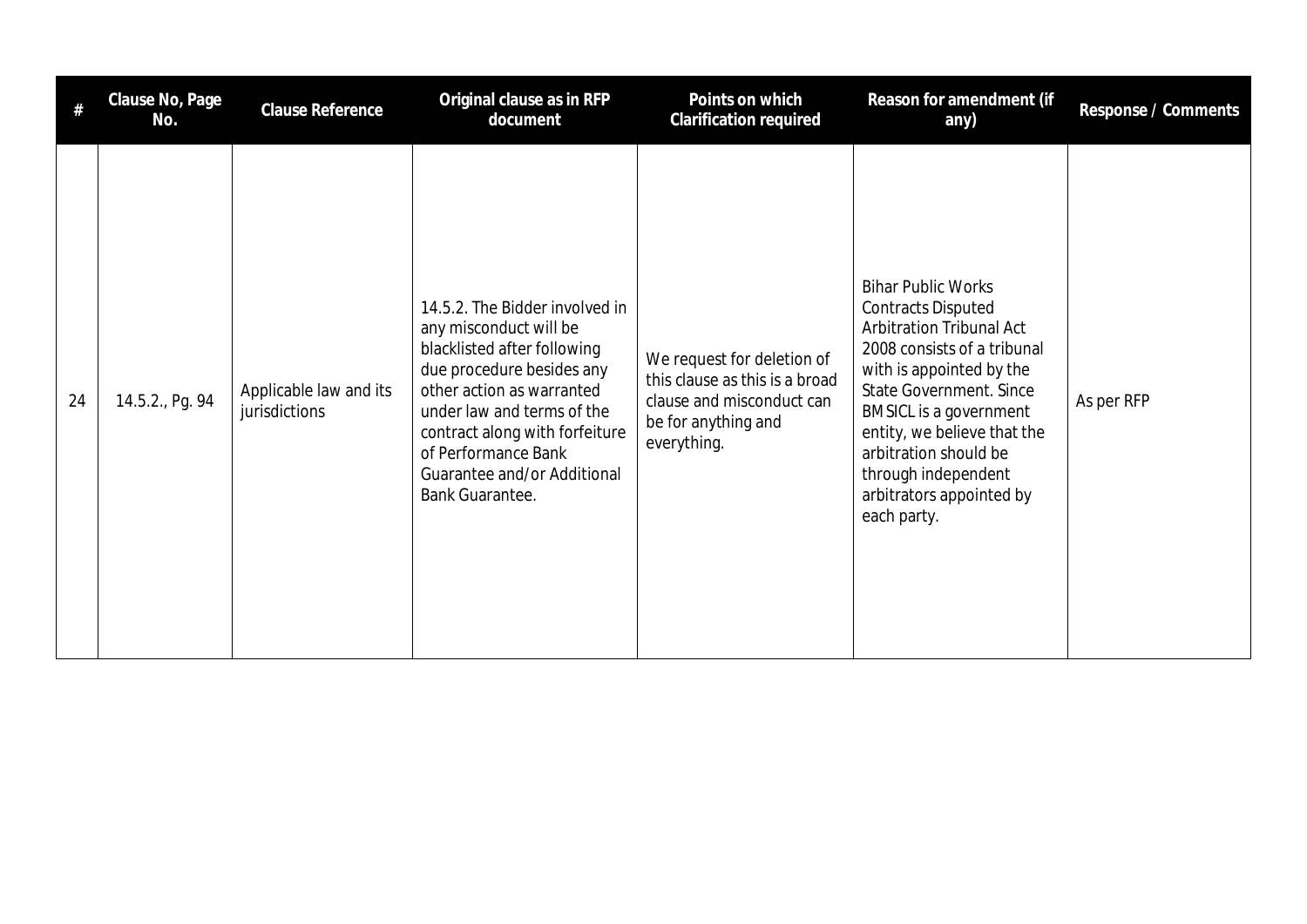| $\#$ | Clause No, Page<br>No. | Clause Reference          | Original clause as in RFP<br>document                                                                                                                                                                                                                                                                                                                                                                                                                                                                                                                                                                                                                                                                                                                                                                                                                                                                                                                                                      | Points on which<br><b>Clarification required</b>                                                                                                                                                                                                                                                                                                                                                                                                                                                                                                                                                                                                                                                                                                                                                                                                                                                                                        | Reason for amendment (if<br>any)                                                                           | Response / Comments |
|------|------------------------|---------------------------|--------------------------------------------------------------------------------------------------------------------------------------------------------------------------------------------------------------------------------------------------------------------------------------------------------------------------------------------------------------------------------------------------------------------------------------------------------------------------------------------------------------------------------------------------------------------------------------------------------------------------------------------------------------------------------------------------------------------------------------------------------------------------------------------------------------------------------------------------------------------------------------------------------------------------------------------------------------------------------------------|-----------------------------------------------------------------------------------------------------------------------------------------------------------------------------------------------------------------------------------------------------------------------------------------------------------------------------------------------------------------------------------------------------------------------------------------------------------------------------------------------------------------------------------------------------------------------------------------------------------------------------------------------------------------------------------------------------------------------------------------------------------------------------------------------------------------------------------------------------------------------------------------------------------------------------------------|------------------------------------------------------------------------------------------------------------|---------------------|
| 25   | 14.14., Pg. 96         | <b>Breach of Statutes</b> | 14.14.1 The successful<br><b>Bidders shall indemnify SHS</b><br>against all penalties and<br>liabilities of every kind of<br>breach of any Statutes,<br>Ordinance, Rules and<br>Regulations or By-laws as<br>may be applicable for and in<br>the execution of the contract.<br>14.14.2. The Bidder shall be<br>bound to indemnify SHS<br>against all claims whatsoever<br>in respect of the labour under<br>the Minimum wages,<br>Provident Fund, ESI &<br>Contract Labour (R & A) Act<br>1970 etc. In case SHS is held<br>responsible for making any<br>kind of payment to the<br>labourer/any other person of<br>the Bidder under any<br>statutory provision, the said<br>amount shall be deducted<br>from the bills of the Bidder<br>from this contract or any<br>other contracts or recovered<br>from the amount of<br>Performance Bank Guarantee<br>or as Additional Bank<br>Guarantee or debt or in any<br>other manner.<br>14.14.3. The Tenderer shall<br>be bound to indemnify SHS | We request for deletion of<br>this clause. The bidder can<br>comply with all the laws<br>that are applicable to it for<br>the purpose of execution of<br>this contract. The bidder can<br>indemnity for any<br>government or statutory<br>fines to SHS.<br>Having said this the bidder<br>will be responsible for all<br>the applicable laws that are<br>applicable to it as an IT<br>Service Provider for<br>execution of this Contract.<br>Accordingly, we request for<br>following revision:<br>14.14.1 The successful<br><b>Bidders shall indemnify SHS</b><br>against all government or<br>statutory fines or penalties<br>and liabilities of every kind<br>of resulting from breach of<br>any Statutes, Ordinance,<br>Rules and Regulations or By-<br>laws as may be applicable to<br>the bidder as IT Service<br>Provider for and in the<br>execution of the contract.<br>14.14.2. The Bidder shall be<br>bound to indemnify SHS | We believe that while<br>providing Exit Management,<br>blacklisting provision should<br>be not applicable. | As per RFP          |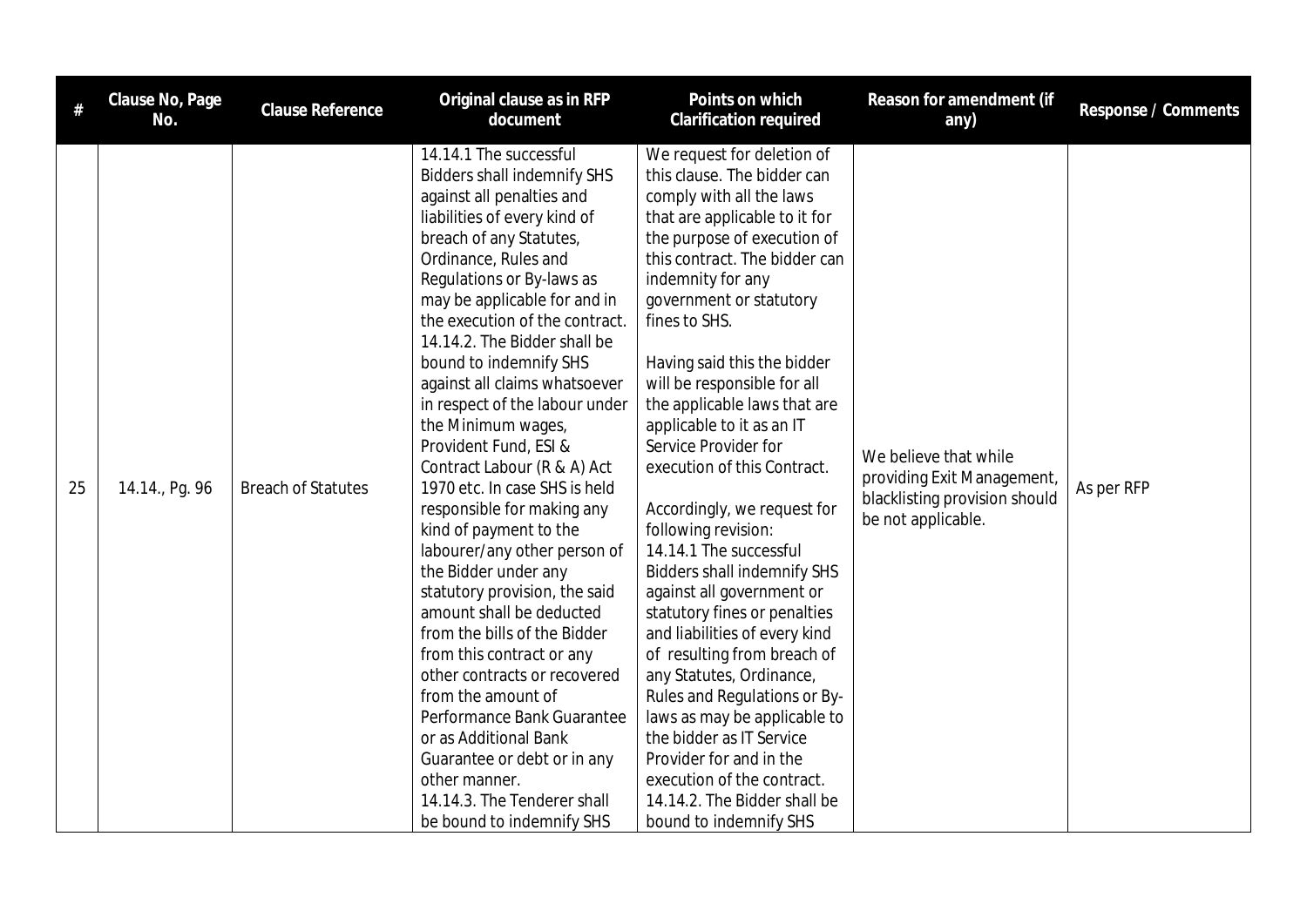| Clause No, Page<br>No. | <b>Clause Reference</b> | Original clause as in RFP<br>document | Points on which<br><b>Clarification required</b> | Reason for amendment (if<br>any) | Response / Comments |
|------------------------|-------------------------|---------------------------------------|--------------------------------------------------|----------------------------------|---------------------|
|                        |                         | against all claims whatsoever         | against all claims                               |                                  |                     |
|                        |                         | in respect of the said                | whatsoever in respect of the                     |                                  |                     |
|                        |                         | personnel under the                   | labour under the Minimum                         |                                  |                     |
|                        |                         | <b>Employees Provident Fund</b>       | wages, Provident Fund, ESI                       |                                  |                     |
|                        |                         | and Miscellaneous Provisions          | & Contract Labour (R & A)                        |                                  |                     |
|                        |                         | Act, Contract Labour                  | Act 1970 etc. In case SHS is                     |                                  |                     |
|                        |                         | (Regulation and Abolition)            | held responsible for making                      |                                  |                     |
|                        |                         | Act, Bonus Act, ESI Act,              | any kind of payment to the                       |                                  |                     |
|                        |                         | <b>Gratuity Act, Employees</b>        | labourer/any other person                        |                                  |                     |
|                        |                         | Compensation Act, or any              | of the Bidder under any                          |                                  |                     |
|                        |                         | statutory modification                | statutory provision, the said                    |                                  |                     |
|                        |                         | thereof or otherwise or in            | amount shall be deducted                         |                                  |                     |
|                        |                         | respect of damage or                  | from the bills of the Bidder                     |                                  |                     |
|                        |                         | compensation payable in               | from this contract or any                        |                                  |                     |
|                        |                         | consequence of any accident           | other contracts or                               |                                  |                     |
|                        |                         | or injury sustained by any            | recovered from the amount                        |                                  |                     |
|                        |                         | worker or other persons               | of Performance Bank                              |                                  |                     |
|                        |                         | whether in employment of              | Guarantee or as Additional                       |                                  |                     |
|                        |                         | the tenderer or not.                  | Bank Guarantee or debt or                        |                                  |                     |
|                        |                         | 14.14.4. In case the SHS is           | in any other manner.                             |                                  |                     |
|                        |                         | held responsible for making           | 14.14.3. The Tenderer shall                      |                                  |                     |
|                        |                         | any kind of payment to the            | be bound to indemnify SHS                        |                                  |                     |
|                        |                         | employee/any other person             | against all claims                               |                                  |                     |
|                        |                         | of the tenderer under any             | whatsoever in respect of the                     |                                  |                     |
|                        |                         | statutory provision, the said         | said personnel under the                         |                                  |                     |
|                        |                         | amount shall be deducted              | <b>Employees Provident Fund</b>                  |                                  |                     |
|                        |                         | from the bills of the SHS or          | and Miscellaneous                                |                                  |                     |
|                        |                         | recovered from the amount             | Provisions Act, Contract                         |                                  |                     |
|                        |                         | of Performance Bank                   | Labour (Regulation and                           |                                  |                     |
|                        |                         | Guarantee and/or Additional           | Abolition ) Act, Bonus Act                       |                                  |                     |
|                        |                         | Bank Guarantee or as debt or          | , ESI Act, Gratuity Act,                         |                                  |                     |
|                        |                         | in any other manner.                  | <b>Employees Compensation</b>                    |                                  |                     |
|                        |                         |                                       | Act, or any statutory                            |                                  |                     |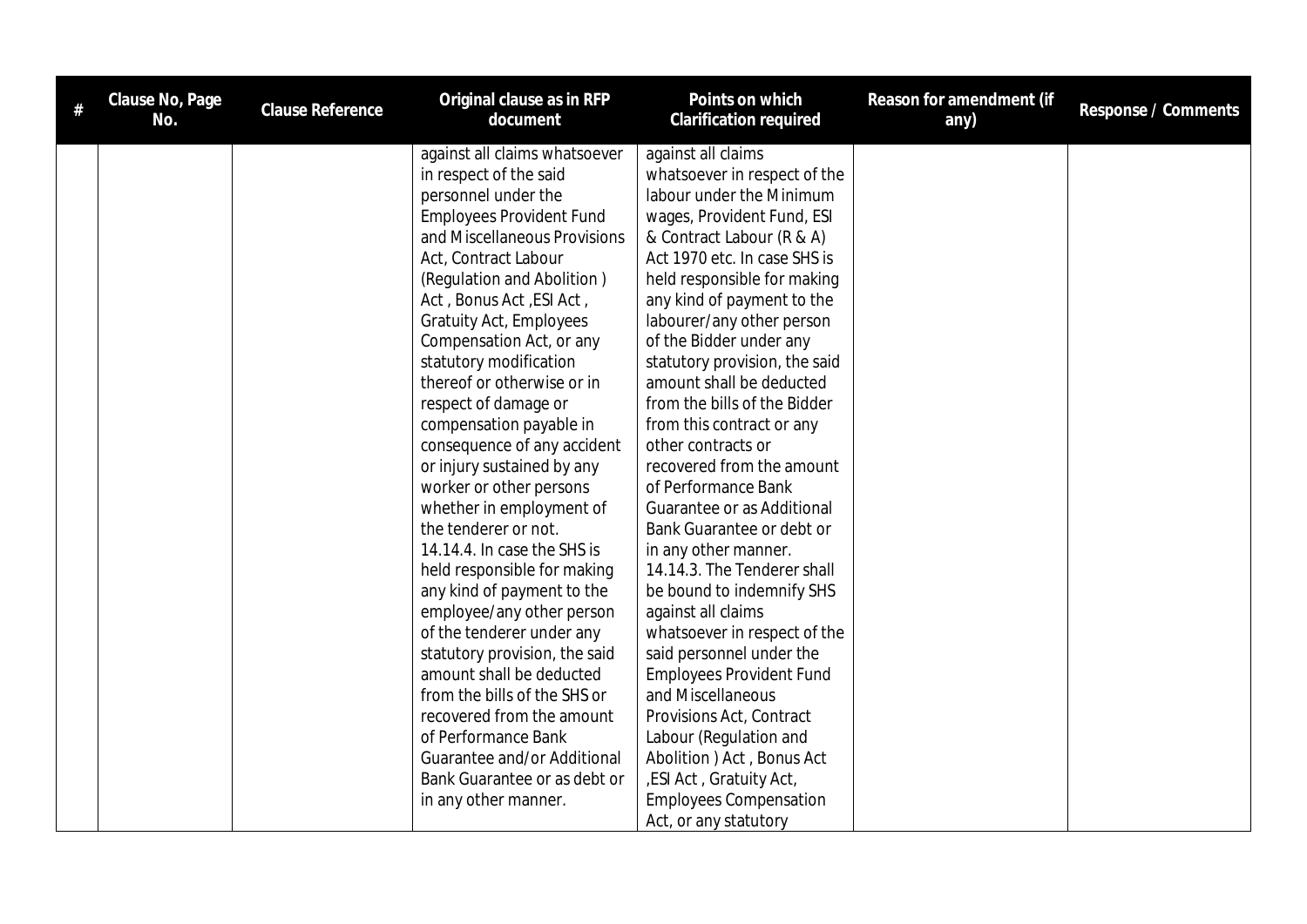| # | Clause No, Page<br>No. | Clause Reference | Original clause as in RFP<br>document | Points on which<br>Clarification required                                                                                                                                                                                                                                                                                                                                                                                                                                                                                                                                                                                                         | Reason for amendment (if<br>any) | Response / Comments |
|---|------------------------|------------------|---------------------------------------|---------------------------------------------------------------------------------------------------------------------------------------------------------------------------------------------------------------------------------------------------------------------------------------------------------------------------------------------------------------------------------------------------------------------------------------------------------------------------------------------------------------------------------------------------------------------------------------------------------------------------------------------------|----------------------------------|---------------------|
|   |                        |                  |                                       | modification thereof or<br>otherwise or in respect of<br>damage or compensation<br>payable in consequence of<br>any accident or injury<br>sustained by any worker or<br>other persons whether in<br>employment of the tenderer<br>or not.<br>14.14.4. In case the SHS is<br>held responsible for making<br>any kind of payment to the<br>employee/any other person<br>of the tenderer under any<br>statutory provision, the said<br>amount shall be deducted<br>from the bills of the SHS or<br>recovered from the amount<br>of Performance Bank<br>Guarantee and/or<br><b>Additional Bank Guarantee</b><br>or as debt or in any other<br>manner. |                                  |                     |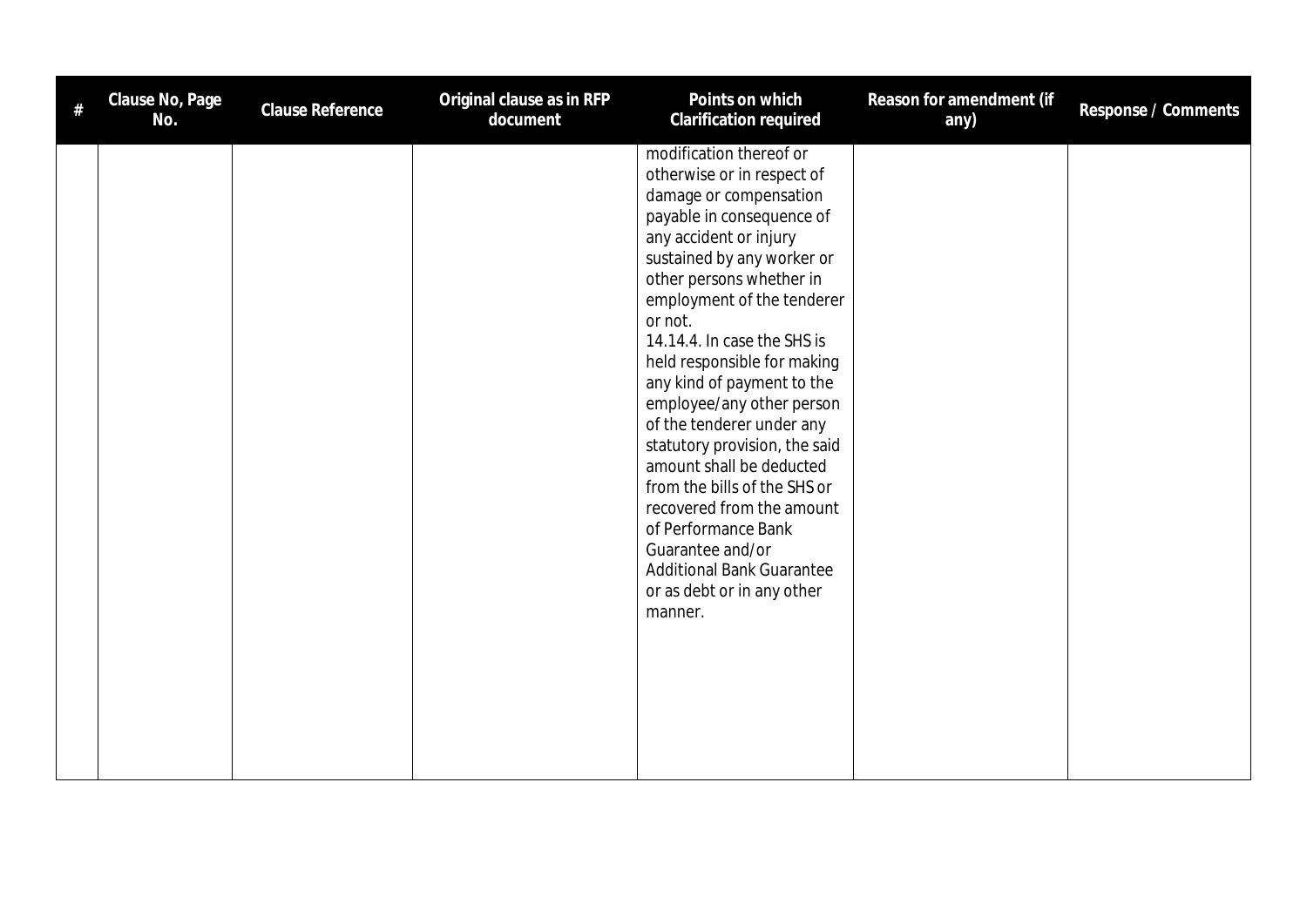|    | Clause No, Page<br>No. | Clause Reference     | Original clause as in RFP<br>document                                                                                                                                                                                                                                                                                                                                                                                                                                                                                                                                                                                     | Points on which<br><b>Clarification required</b>                                                                                                                                                                                                                                                               | Reason for amendment (if<br>any)                                                                                                                                                                                                                                                                                                                                                                                                                                                                       | Response / Comments |
|----|------------------------|----------------------|---------------------------------------------------------------------------------------------------------------------------------------------------------------------------------------------------------------------------------------------------------------------------------------------------------------------------------------------------------------------------------------------------------------------------------------------------------------------------------------------------------------------------------------------------------------------------------------------------------------------------|----------------------------------------------------------------------------------------------------------------------------------------------------------------------------------------------------------------------------------------------------------------------------------------------------------------|--------------------------------------------------------------------------------------------------------------------------------------------------------------------------------------------------------------------------------------------------------------------------------------------------------------------------------------------------------------------------------------------------------------------------------------------------------------------------------------------------------|---------------------|
| 26 | 15.4, Pg. 99           | <b>Bidder's Risk</b> | 15.4.1. All risks of loss or<br>damage to health, property,<br>personal injury or death<br>which may arise during and in<br>consequence of the<br>performance of the contract<br>or any commercial risks other<br>than the excepted risks which<br>are the specified<br>responsibility of the Bidder.<br>The Bidder shall be liable for<br>forfeiture of its security,<br>liquidated damages,<br>termination for default, if and<br>to the extent that, it's delay<br>in performance or other<br>failure to perform its<br>obligations under the<br>Contract is the result of<br>conditions defined as<br>expected risks. | We request for deletion of<br>this clause as this is also<br>getting covered in<br>indemnity/limitation of<br>liability. Further, this clause<br>is not required if the RFP<br>speaks of forfeiture of its<br>security, liquidated<br>damages, termination for<br>default, in detail (in specific<br>clauses). | Since this is a large project,<br>the MSP might receive a lot<br>of data. It should know that<br>which data is considered as<br>a confidential and which is<br>not. Accordingly, the MSP<br>can keep the security<br>measures for the<br>information which is<br>confidential in nature.<br>Additionally, MSP will also<br>share a lot of confidential<br>information during the term<br>of the project. Therefore,<br>we believe that there<br>should be mutuality in<br>confidentiality obligations. | As per RFP          |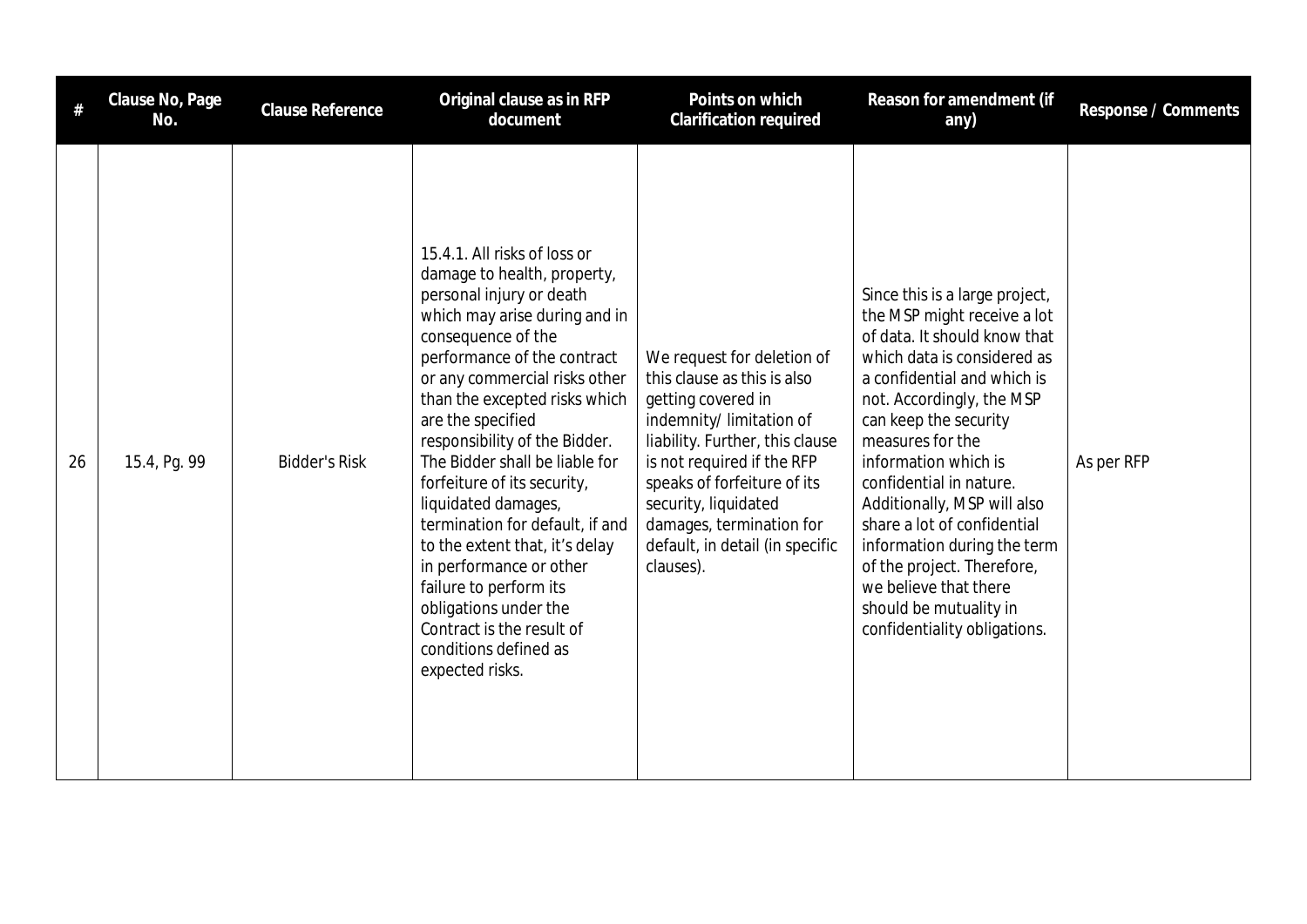| $\#$ | Clause No, Page<br>No. | Clause Reference | Original clause as in RFP<br>document                                                                                                                                                                                                                                                                                                                                                                                                                                                                                                                                                                                                                                                                                                                                                                                                                                                                                                                                                          | Points on which<br><b>Clarification required</b>                                                                                                                                                                                                                                                                                                                                                                                                                                                                                                                                                                                                                                                  | Reason for amendment (if<br>any) | Response / Comments |
|------|------------------------|------------------|------------------------------------------------------------------------------------------------------------------------------------------------------------------------------------------------------------------------------------------------------------------------------------------------------------------------------------------------------------------------------------------------------------------------------------------------------------------------------------------------------------------------------------------------------------------------------------------------------------------------------------------------------------------------------------------------------------------------------------------------------------------------------------------------------------------------------------------------------------------------------------------------------------------------------------------------------------------------------------------------|---------------------------------------------------------------------------------------------------------------------------------------------------------------------------------------------------------------------------------------------------------------------------------------------------------------------------------------------------------------------------------------------------------------------------------------------------------------------------------------------------------------------------------------------------------------------------------------------------------------------------------------------------------------------------------------------------|----------------------------------|---------------------|
| 27   | 15.6.1, Pg. 99         | Indemnification  | 15.6.1.1. Subject to Clause<br>15.6.2 (Limitation of Liability)<br>of RFP document, the Bidder<br>(the "Indemnifying Party")<br>undertakes to indemnify SHS<br>(the "Indemnified Party")<br>from and against all Losses on<br>account of bodily injury,<br>death or damage to tangible<br>personal property arising in<br>favour of any person, SHS or<br>other entity (including the<br>Indemnified Party)<br>attributable to the<br>Indemnifying Party's<br>negligence or wilful default in<br>performance or non-<br>performance under this<br>Contract.<br>15.6.1.2. If the Indemnified<br>Party promptly notifies<br>Indemnifying Party in writing<br>of a third- party claim against<br>Indemnified Party that any<br>Service provided by the<br>Indemnifying Party infringes a<br>copyright, trade secret or<br>patents incorporated in India<br>of any third party,<br>Indemnifying Party will<br>defend such claim at its<br>expense and will pay any<br>costs or damages that may be | We request for the<br>following change:<br>Bidder shall, as its sole<br>liability, defend and pay SHS<br>for all court awarded direct<br>damages for which it is<br>legally liable and arises out<br>of third party claims for:<br>i. that an unaltered Bidder<br>manufactured product<br>provided to SHS infringes<br>that party's patent or<br>copyright.<br>ii. negligence and wilful<br>misconduct leading to death<br>or bodily injury, the<br>damage, loss or destruction<br>of any real or tangible<br>personal property, for which<br>the Bidder is legally liable.<br>The Bidder will be promptly<br>notified of any such claims<br>and will have sole control<br>over the proceedings." |                                  | As per RFP          |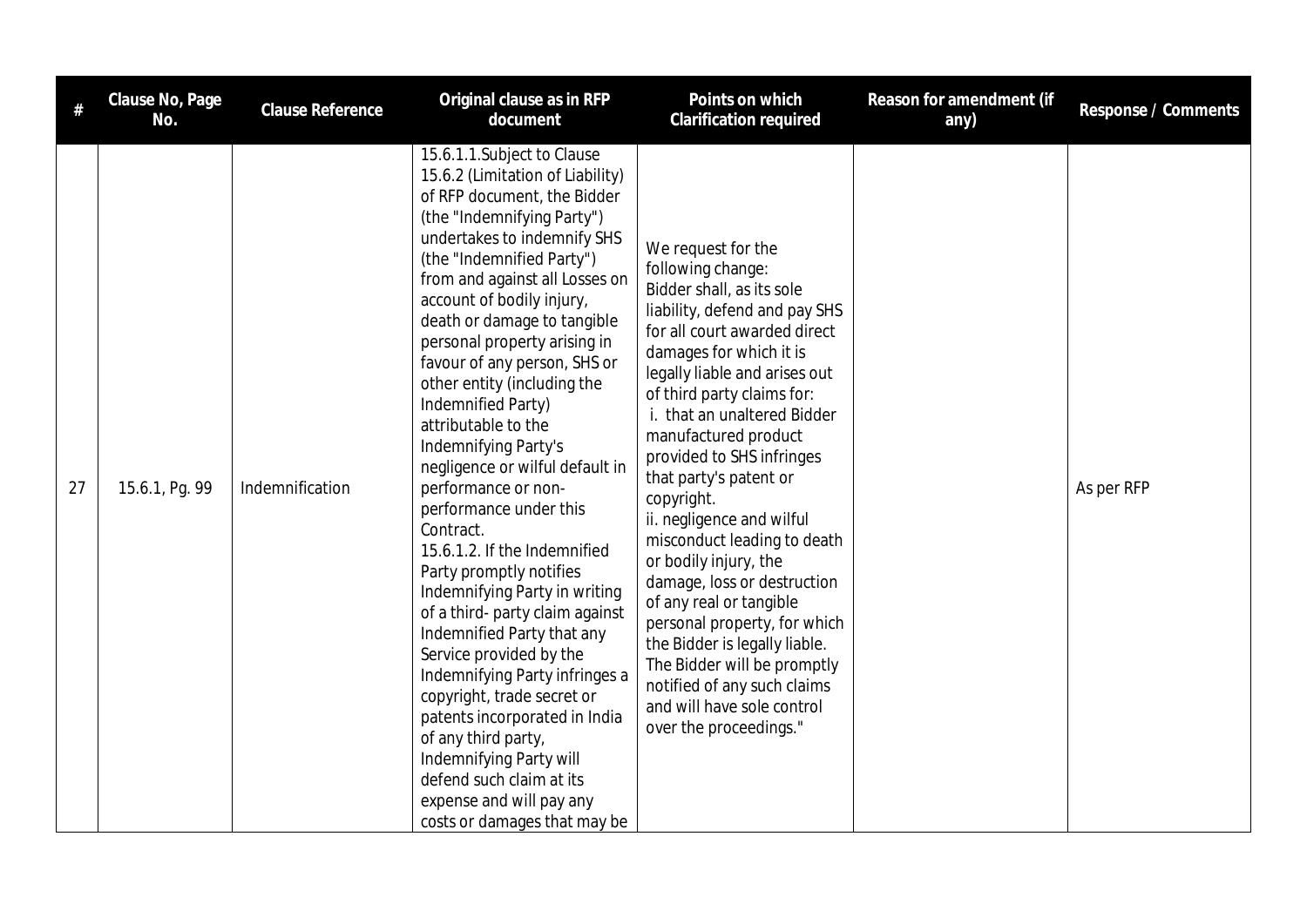| $\#$ | Clause No, Page<br>No. | Clause Reference | Original clause as in RFP<br>document         | Points on which<br>Clarification required | Reason for amendment (if<br>any) | Response / Comments |
|------|------------------------|------------------|-----------------------------------------------|-------------------------------------------|----------------------------------|---------------------|
|      |                        |                  | finally awarded against<br>Indemnified Party. |                                           |                                  |                     |
|      |                        |                  |                                               |                                           |                                  |                     |
|      |                        |                  |                                               |                                           |                                  |                     |
|      |                        |                  |                                               |                                           |                                  |                     |
|      |                        |                  |                                               |                                           |                                  |                     |
|      |                        |                  |                                               |                                           |                                  |                     |
|      |                        |                  |                                               |                                           |                                  |                     |
|      |                        |                  |                                               |                                           |                                  |                     |
|      |                        |                  |                                               |                                           |                                  |                     |
|      |                        |                  |                                               |                                           |                                  |                     |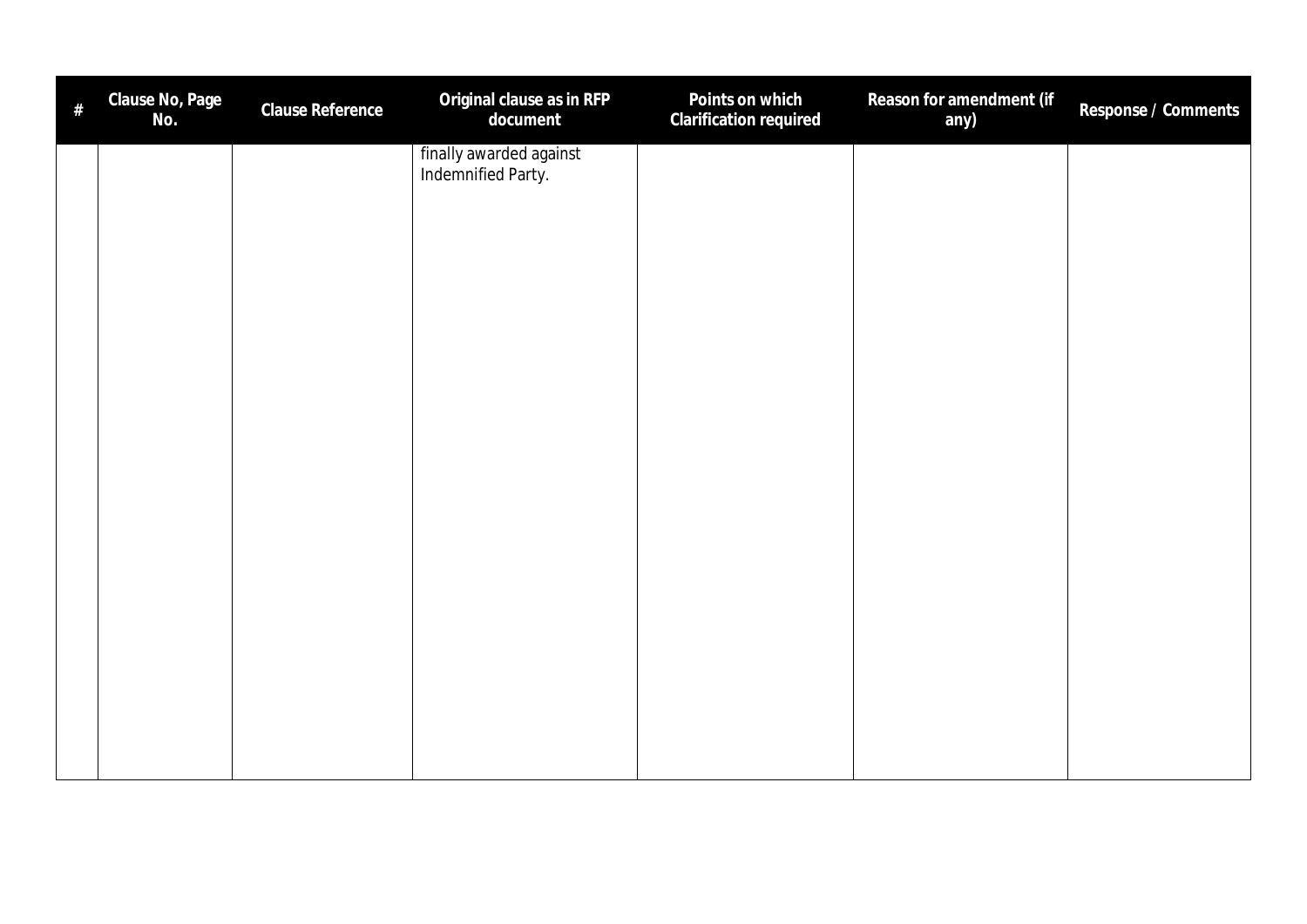| #  | Clause No, Page<br>No. | Clause Reference        | Original clause as in RFP<br>document                                                                                                                                                                                                                                                                                                                                                                                                                                                                                                                                                                                                                                                                                                                                                                                                                                                                                                                                                                                                                             | Points on which<br><b>Clarification required</b>                                                                                                                                                                                                                                                                                                                                                                                                                                                                                                                                                                                                                                                                                                                                                                                                                                                                                                                                                 | Reason for amendment (if<br>any) | Response / Comments |
|----|------------------------|-------------------------|-------------------------------------------------------------------------------------------------------------------------------------------------------------------------------------------------------------------------------------------------------------------------------------------------------------------------------------------------------------------------------------------------------------------------------------------------------------------------------------------------------------------------------------------------------------------------------------------------------------------------------------------------------------------------------------------------------------------------------------------------------------------------------------------------------------------------------------------------------------------------------------------------------------------------------------------------------------------------------------------------------------------------------------------------------------------|--------------------------------------------------------------------------------------------------------------------------------------------------------------------------------------------------------------------------------------------------------------------------------------------------------------------------------------------------------------------------------------------------------------------------------------------------------------------------------------------------------------------------------------------------------------------------------------------------------------------------------------------------------------------------------------------------------------------------------------------------------------------------------------------------------------------------------------------------------------------------------------------------------------------------------------------------------------------------------------------------|----------------------------------|---------------------|
| 28 | 15.6.2., Pg. 101       | Limitation of Liability | 15.6.2.1. The aggregate<br>liability of Bidder (whether in<br>contract, tort, negligence,<br>strict liability in tort, by<br>statute or otherwise) for any<br>claim in any manner related<br>to this Contract, including the<br>work, products or Services<br>covered by this Contract,<br>shall be the payment of direct<br>damages only which shall in<br>no event exceed the total<br>value of the contract payable<br>under this Contract. The<br>liability cap given under this<br>Clause shall not be applicable<br>to the indemnification<br>obligations set out in Clause<br>15.6 and 15.10 of RFP<br>document.15.6.2.2. In no<br>event shall either party be<br>liable for any consequential,<br>incidental, indirect, special or<br>punitive damage, loss or<br>expenses (including but not<br>limited to business<br>interruption, lost business,<br>lost profits, or lost savings)<br>nor for any third-party claims<br>(other than those set-forth in<br>Clause 15.6 of RFP document)<br>even if it has been advised of<br>their possible existence. | We request following<br>revision in the clauses:<br>15.6.2.1. The aggregate<br>liability of Bidder (whether<br>in contract, tort, negligence,<br>strict liability in tort, by<br>statute or otherwise) for<br>any claim in any manner<br>related to this Contract,<br>including the work, products<br>or Services covered by this<br>Contract, shall be the<br>payment of direct damages<br>only which shall in no event<br>exceed the charges paid by<br>BMSICL in the 12 months<br>preceding the date of claim<br>total value of the contract<br>payable under this Contract.<br>The liability cap given under<br>this Clause shall not be<br>applicable to the<br>indemnification obligations<br>set out in Clause 15.6 and<br>15.10 of RFP<br>document.15.6.2.2. In no<br>event shall either party be<br>liable for any consequential,<br>incidental, indirect, special<br>or punitive damage, loss or<br>expenses (including but not<br>limited to business<br>interruption, lost business, |                                  | As per RFP          |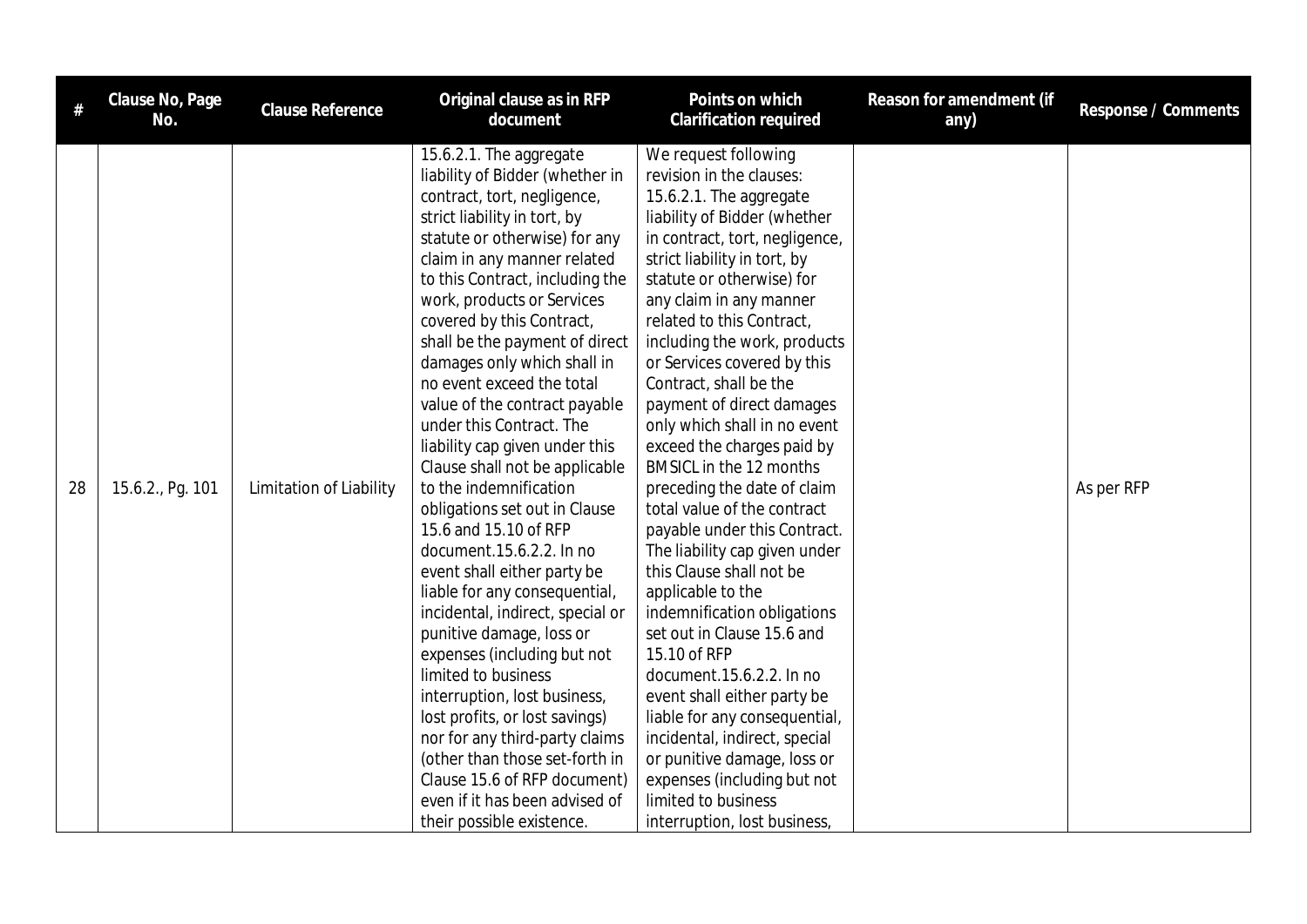| # | Clause No, Page<br>No. | Clause Reference | Original clause as in RFP<br>document | Points on which<br>Clarification required                                                                                                                                                             | Reason for amendment (if<br>any) | Response / Comments |
|---|------------------------|------------------|---------------------------------------|-------------------------------------------------------------------------------------------------------------------------------------------------------------------------------------------------------|----------------------------------|---------------------|
|   |                        |                  |                                       | lost profits, or lost savings)<br>nor for any third-party<br>claims (other than those set-<br>forth in Clause 15.6 of RFP<br>document) even if it has<br>been advised of their<br>possible existence. |                                  |                     |
|   |                        |                  |                                       |                                                                                                                                                                                                       |                                  |                     |
|   |                        |                  |                                       |                                                                                                                                                                                                       |                                  |                     |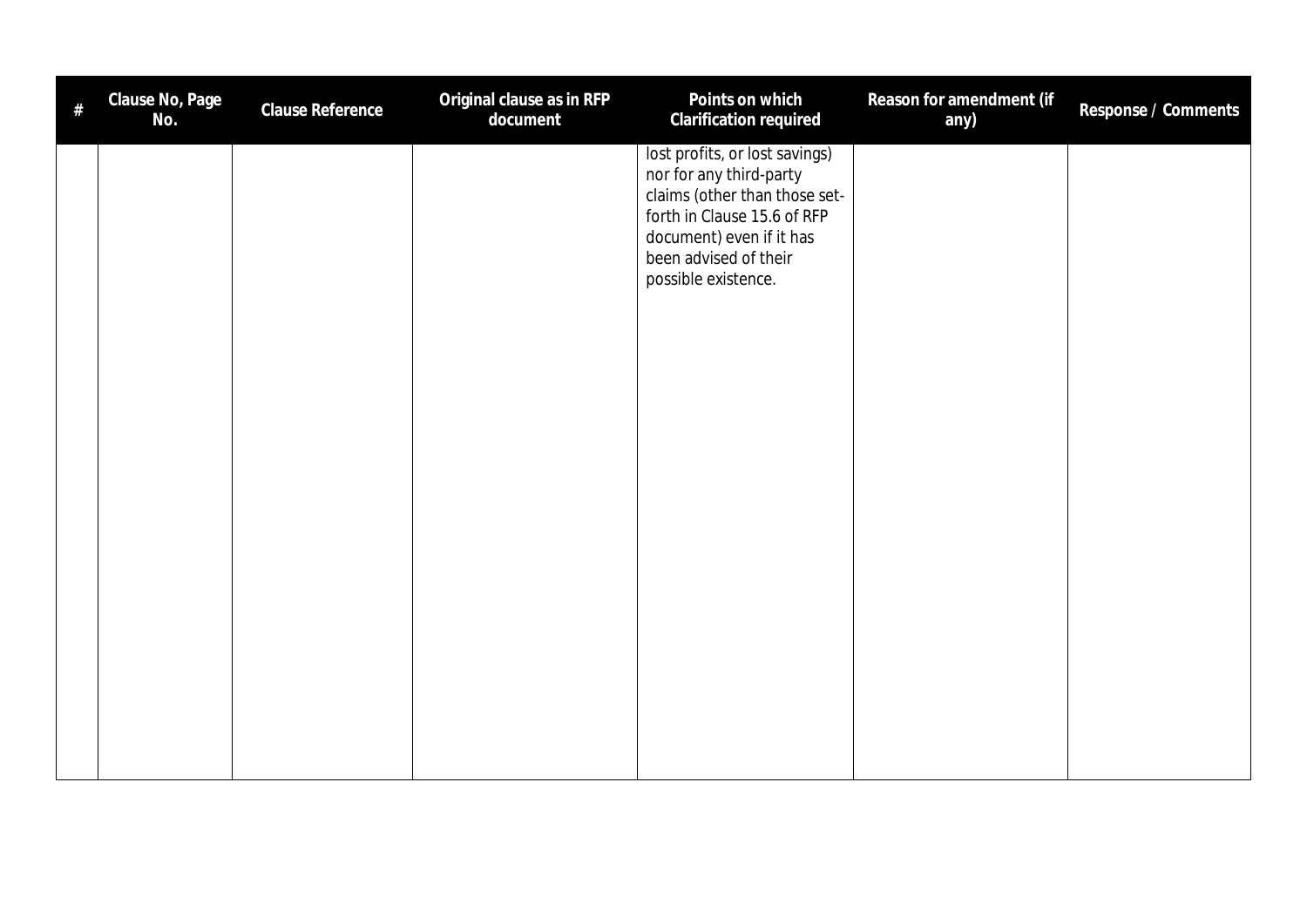| #  | Clause No, Page<br>No. | Clause Reference     | Original clause as in RFP<br>document                                                                                                                                                                                                                                                                                                                                                                                                                                                                                                                                             | Points on which<br><b>Clarification required</b>                                                                                                                                                                                                                                                                                                                                                                                                                                                                                                                                                                                                                                                                                                                                                                                                                                                                                                                           | Reason for amendment (if<br>any) | Response / Comments         |
|----|------------------------|----------------------|-----------------------------------------------------------------------------------------------------------------------------------------------------------------------------------------------------------------------------------------------------------------------------------------------------------------------------------------------------------------------------------------------------------------------------------------------------------------------------------------------------------------------------------------------------------------------------------|----------------------------------------------------------------------------------------------------------------------------------------------------------------------------------------------------------------------------------------------------------------------------------------------------------------------------------------------------------------------------------------------------------------------------------------------------------------------------------------------------------------------------------------------------------------------------------------------------------------------------------------------------------------------------------------------------------------------------------------------------------------------------------------------------------------------------------------------------------------------------------------------------------------------------------------------------------------------------|----------------------------------|-----------------------------|
| 29 | 15.7, Pg. 101          | <b>Force Majeure</b> | 15.7.1.1.<br>For the purpose of this<br>contract, 'Force Majeure'<br>means an event which is<br>beyond the reasonable<br>control of the party, is not<br>foreseeable, is unavoidable,<br>and makes a party's<br>performance of its<br>obligations hereunder<br>impossible or so impractical<br>as reasonably to be<br>considered impossible under<br>the circumstances, and<br>subject to those<br>requirements. Examples<br>include, but are not limited<br>to, pandemic/epidemic, war<br>riots, civil disorder,<br>earthquake, fire, explosion<br>storm, flood or other adverse | Please confirm if the Force<br>Majeure event includes<br>COVID 19. We request you<br>not to include COVID 19 in<br>Force Majeure. Accordingly,<br>we request you to add the<br>following:<br>The parties acknowledge<br>and agree that COVID-19 is<br>an event beyond the parties'<br>reasonable control, and it is<br>not possible to foresee (or<br>advisable to try and foresee)<br>its duration, impact or<br>extent (including measures<br>and recommendations that<br>may be put in place by<br>regulators). As such, where<br>a party's non-monetary<br>obligations are not<br>performed, affected, and/or<br>delayed and that is<br>attributable to COVID-19 or<br>its related impacts,<br>notwithstanding any other<br>provision in the Contract,<br>the affected party will not<br>be responsible for such non-<br>performance, affected<br>performance or delay. The<br>parties will act responsibly<br>to discuss the affected<br>obligations, potential work- |                                  | Please refer<br>corrigendum |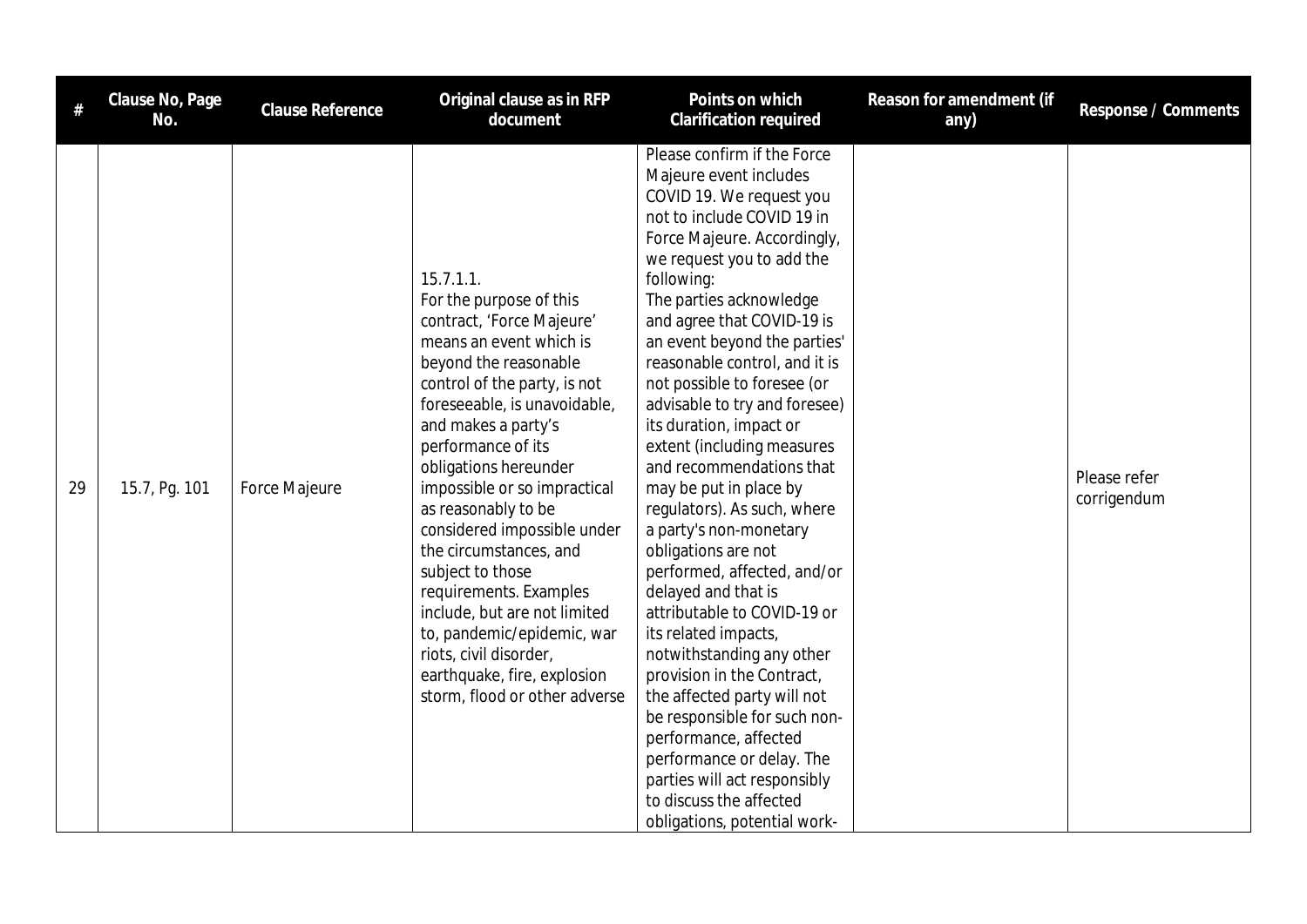| $\#$ | Clause No, Page<br>No. | Clause Reference | Original clause as in RFP<br>document | Points on which<br>Clarification required                                                               | Reason for amendment (if<br>any) | Response / Comments |
|------|------------------------|------------------|---------------------------------------|---------------------------------------------------------------------------------------------------------|----------------------------------|---------------------|
|      |                        |                  |                                       | arounds and related issues<br>in good faith and will<br>document any agreed<br>changes to the Contract. |                                  |                     |
|      |                        |                  |                                       |                                                                                                         |                                  |                     |
|      |                        |                  |                                       |                                                                                                         |                                  |                     |
|      |                        |                  |                                       |                                                                                                         |                                  |                     |
|      |                        |                  |                                       |                                                                                                         |                                  |                     |
|      |                        |                  |                                       |                                                                                                         |                                  |                     |
|      |                        |                  |                                       |                                                                                                         |                                  |                     |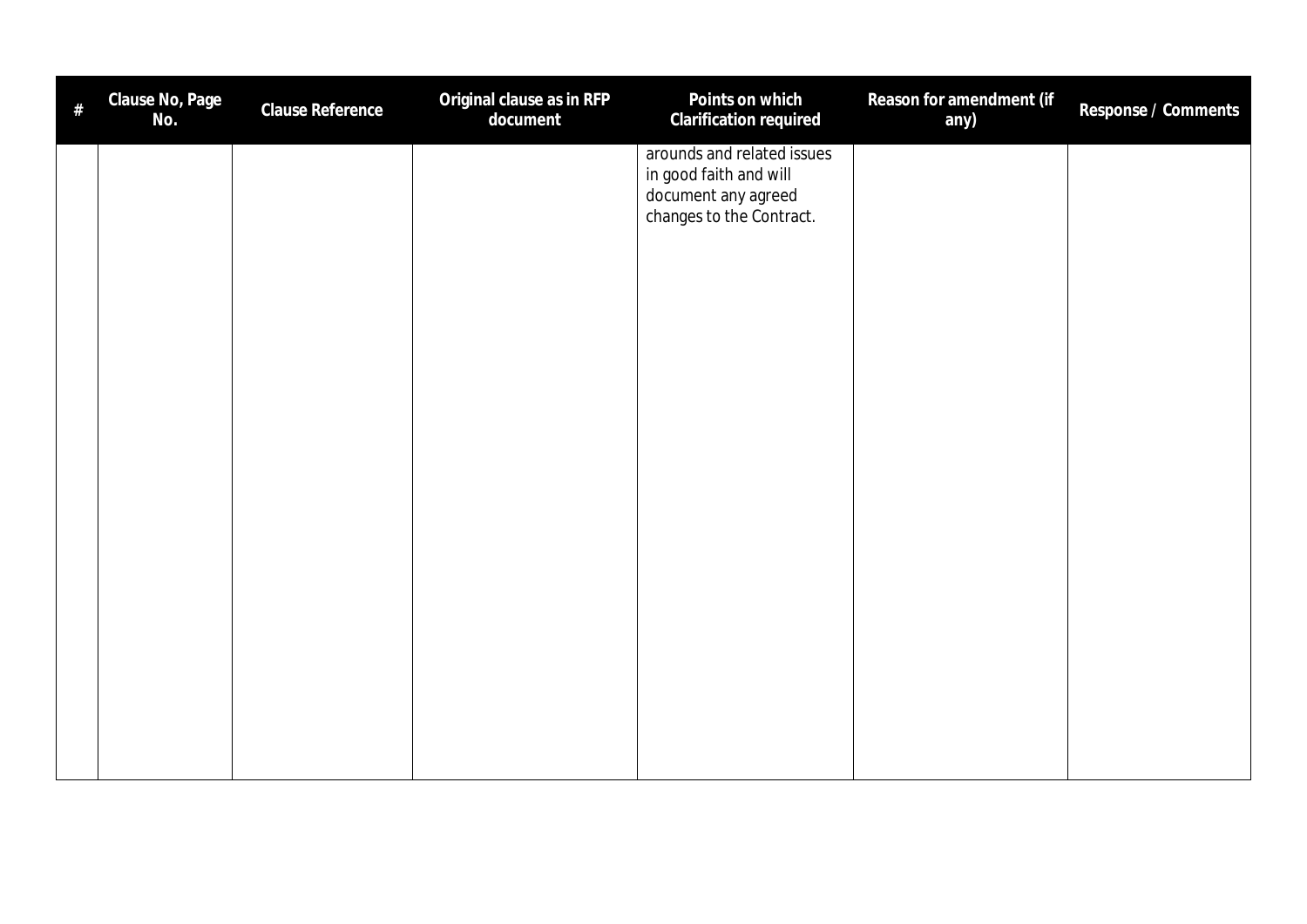|    | Clause No, Page<br>No. | <b>Clause Reference</b>     | Original clause as in RFP<br>document                                                                                                                                                                                                                                                                                                                                                                                                                                                                                                                                                                                                                                                                               | Points on which<br><b>Clarification required</b>                                                                                                                                                              | Reason for amendment (if<br>any) | Response / Comments |
|----|------------------------|-----------------------------|---------------------------------------------------------------------------------------------------------------------------------------------------------------------------------------------------------------------------------------------------------------------------------------------------------------------------------------------------------------------------------------------------------------------------------------------------------------------------------------------------------------------------------------------------------------------------------------------------------------------------------------------------------------------------------------------------------------------|---------------------------------------------------------------------------------------------------------------------------------------------------------------------------------------------------------------|----------------------------------|---------------------|
| 30 | 15.8, Pg. 103          | Arbitration                 | 15.8.2. If the parties even<br>after 30 days fail to resolve<br>their dispute or difference by<br>such mutual consultation,<br>then either the BMSICL/SHS<br>or the MSP may give notice to<br>the other party of its<br>intention to commence<br>arbitration, with respect to<br>such disputes or differences<br>arising out of the terms and<br>conditions of the contract in<br>accordance with the<br>procedure prescribed under<br><b>Bihar Public Works Contracts</b><br><b>Disputed Arbitration Tribunal</b><br>Act 2008.15.8.3. The<br>arbitration shall be in<br>accordance with the<br>procedure prescribed under<br>the Bihar Public Works<br><b>Contracts Disputed</b><br>Arbitration Tribunal Act 2008. | We request the change from<br><b>Bihar Public Works</b><br><b>Contracts Disputed</b><br><b>Arbitration Tribunal Act</b><br>2008 to Arbitration and<br>Conciliation Act 1996, as<br>amended from time to time. |                                  | As per RFP          |
| 31 | 15.9, Pg. 103          | <b>Exit Management Plan</b> | 15.9.1.2. Execution Agency<br>may blacklist the company as<br>deemed fit for not complying<br>with the Exit Management<br>plan.                                                                                                                                                                                                                                                                                                                                                                                                                                                                                                                                                                                     | Please elaborate the<br>situations where the<br>blacklisting will take place.<br>This clause on an as is basis<br>is open to interpretation<br>and therefore, should be<br>elaborated.                        |                                  | As per RFP          |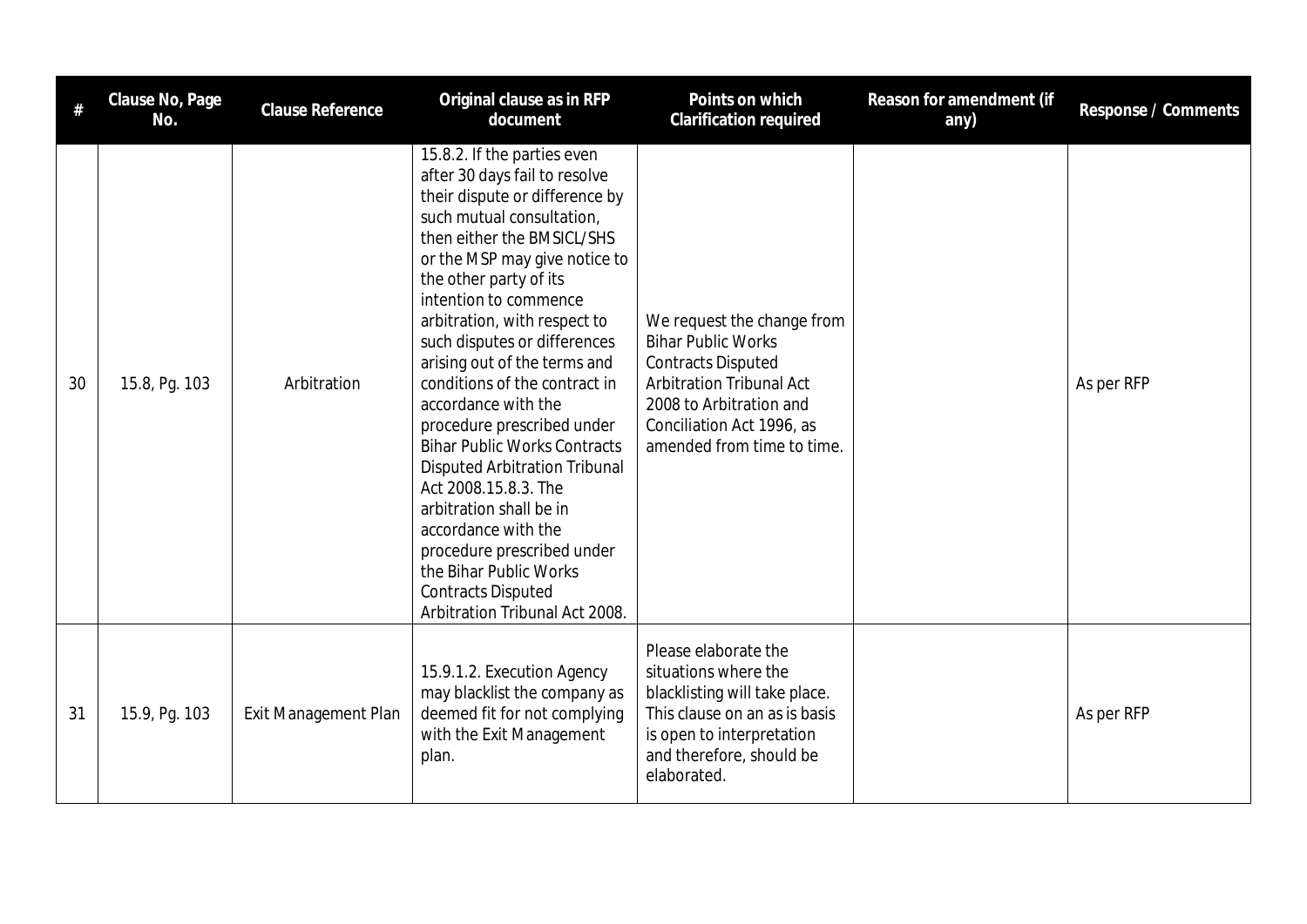| $\#$ | Clause No, Page<br>No. | Clause Reference | Original clause as in RFP<br>document                                                                                                                                                                                                                                                                                                                                                                                                 | Points on which<br><b>Clarification required</b>                                                                                                                                                                                                                                                                                                                                                                                                                                                                                                                                                                                                                                                                                                                                                                                                                                                                                     | Reason for amendment (if<br>any) | Response / Comments |
|------|------------------------|------------------|---------------------------------------------------------------------------------------------------------------------------------------------------------------------------------------------------------------------------------------------------------------------------------------------------------------------------------------------------------------------------------------------------------------------------------------|--------------------------------------------------------------------------------------------------------------------------------------------------------------------------------------------------------------------------------------------------------------------------------------------------------------------------------------------------------------------------------------------------------------------------------------------------------------------------------------------------------------------------------------------------------------------------------------------------------------------------------------------------------------------------------------------------------------------------------------------------------------------------------------------------------------------------------------------------------------------------------------------------------------------------------------|----------------------------------|---------------------|
| 32   | 15.10., Pg. 105        | Confidentiality  | 15.10.1. In the course of<br>performing its functions and<br>obligations under this<br>Agreement, Bidder shall<br>maintain strict secrecy,<br>confidentiality and privacy in<br>respect of the confidential<br>records and information that<br>has come to its possession or<br>knowledge.<br>15.10.7. Information that is in<br>the public domain shall not<br>be considered as confidential<br>information under this<br>Agreement. | 1. Please provide the<br>definition of Confidential<br>Information.<br>2. We understand from the<br>clause that any and all the<br>information that the MSP<br>receives from BMSICL will<br>be considered as<br>confidential. We request to<br>limit the definition of<br>'confidential information' to<br>the information that is<br>marked with the restrictive<br>legend.<br>3. Request you to make the<br>Confidentiality clause as<br>mutual.<br>4. More exceptions to<br><b>Confidentiality Obligations</b><br>should be inserted. The<br>same are mentioned as:<br>Recipient may disclose,<br>disseminate, and use<br>Information that is already<br>in its possession without<br>obligation of confidentiality,<br>developed independently,<br>obtained from a source<br>other than Discloser without<br>obligation of confidentiality,<br>publicly available when<br>received or subsequently<br>becomes publicly available |                                  | As per RFP          |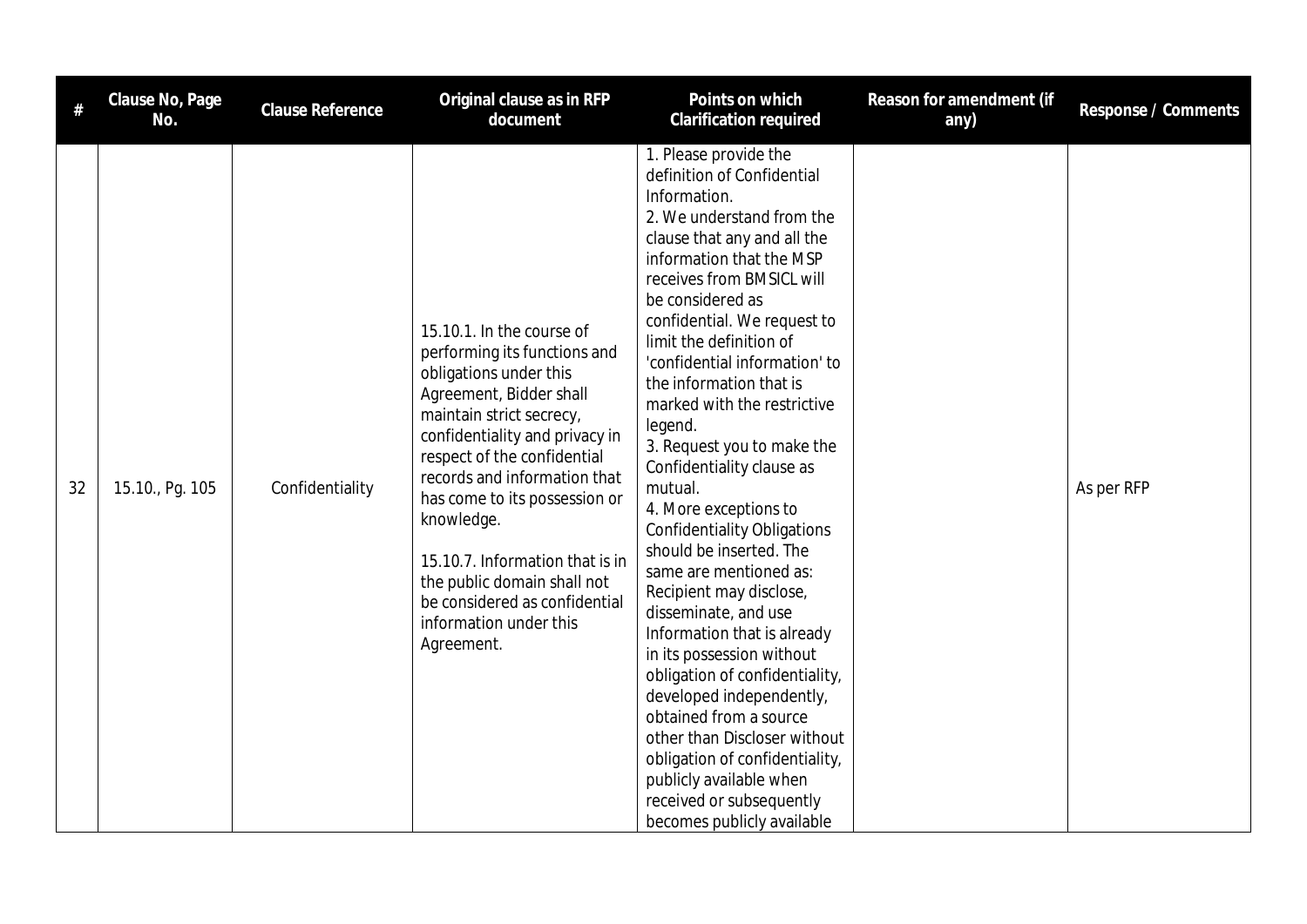| document<br>Clarification required<br>No.<br>any)                                                                       |  |
|-------------------------------------------------------------------------------------------------------------------------|--|
| through no fault of the<br>Recipient, or disclosed by<br>Discloser to another without<br>obligation of confidentiality. |  |
|                                                                                                                         |  |
|                                                                                                                         |  |
|                                                                                                                         |  |
|                                                                                                                         |  |
|                                                                                                                         |  |
|                                                                                                                         |  |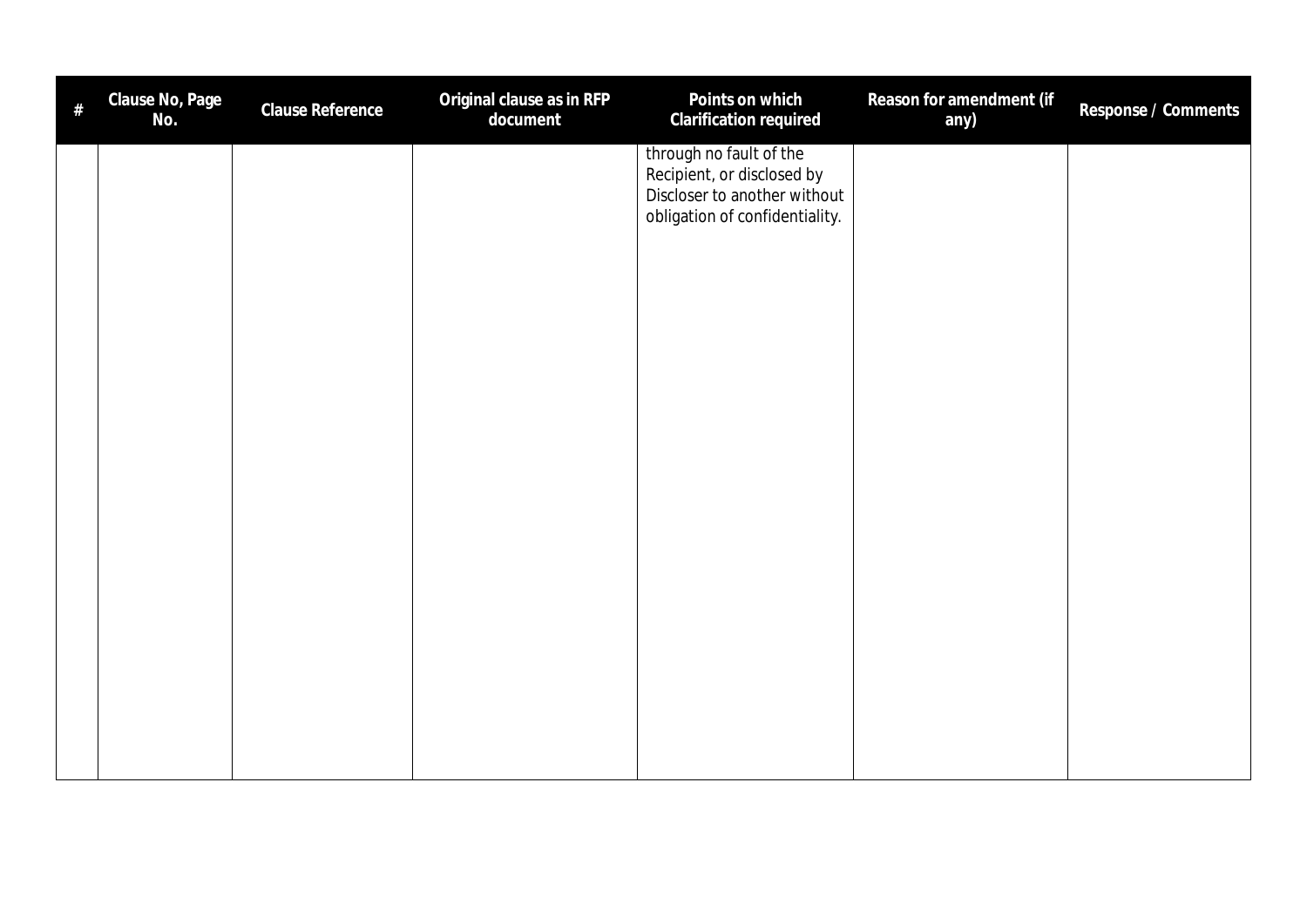| #  | Clause No, Page<br>No. | Clause Reference      | Original clause as in RFP<br>document                                                                                                                                                                                                                                                                                                                                                                                                                                                                                                                                                                                                                                                                                                            | Points on which<br>Clarification required                                                                                                                                                                                                                                                        | Reason for amendment (if<br>any) | Response / Comments |
|----|------------------------|-----------------------|--------------------------------------------------------------------------------------------------------------------------------------------------------------------------------------------------------------------------------------------------------------------------------------------------------------------------------------------------------------------------------------------------------------------------------------------------------------------------------------------------------------------------------------------------------------------------------------------------------------------------------------------------------------------------------------------------------------------------------------------------|--------------------------------------------------------------------------------------------------------------------------------------------------------------------------------------------------------------------------------------------------------------------------------------------------|----------------------------------|---------------------|
| 33 | Annexure X, Pg.<br>138 | <b>Integrity Pact</b> | 7.1. The BIDDER undertakes<br>that under similar buying<br>conditions, Bidder has not<br>supplied/is not supplying<br>similar product/systems/<br>services or subsystems at a<br>price lower than that offered<br>in the present bid in respect<br>of any other Department or<br>PSU or Corporation and if it is<br>found at any stage that<br>similar<br>product/systems/services or<br>subsystems was so supplied<br>by the BIDDER to any other<br>Department or a PSU at a<br>lower price, then that very<br>price, with due allowance for<br>elapsed time, will be<br>applicable to the present case<br>and the difference in the cost<br>would be refunded by the<br>BIDDER to the BUYER, if the<br>contract has already been<br>concluded. | We request for deletion of<br>this clause as it is not<br>practically possible for the<br>bidder to agree to. Further,<br>forfeiture of the PBG and<br>ABG should not be linked to<br>the integrity pact. The<br>concept of PBG and ABG is<br>for non-performance of<br>project related aspects. |                                  | As per RFP          |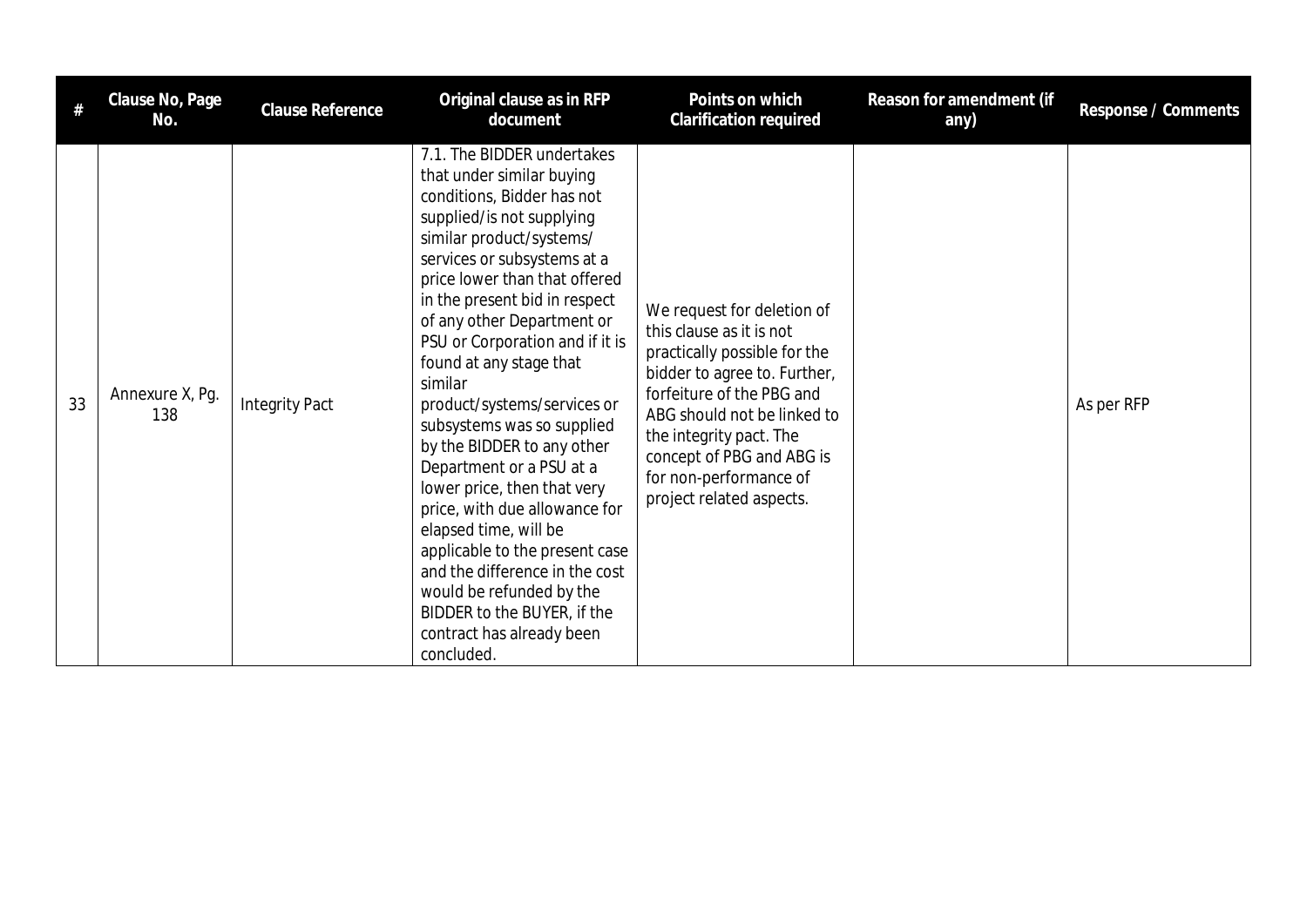|    | Clause No, Page<br>No.            | <b>Clause Reference</b> | Original clause as in RFP<br>document                                                                                                         | Points on which<br><b>Clarification required</b>                                                                                                                                                                                                                                                                                                                                                   | Reason for amendment (if<br>any) | Response / Comments                                                                                                                                                                                                                           |
|----|-----------------------------------|-------------------------|-----------------------------------------------------------------------------------------------------------------------------------------------|----------------------------------------------------------------------------------------------------------------------------------------------------------------------------------------------------------------------------------------------------------------------------------------------------------------------------------------------------------------------------------------------------|----------------------------------|-----------------------------------------------------------------------------------------------------------------------------------------------------------------------------------------------------------------------------------------------|
| 34 | 4. Schedule of<br>Services, pg-40 | 4. Schedule of Services | MSP will be responsible for<br>provisioning of cloud services<br>from MeitY empanelled cloud<br>service providers for the<br>contract period. | Q 1) It is our understanding<br>that MeitY empanelled<br>cloud service providers have<br>already been selected by<br>the client. If so, kindly share<br>Cloud service providers<br>names<br>Q 2) Who will be responsible<br>for setting up the underlying<br>infrastructure for various<br>environment ? Will the<br>Client cloud team provision<br>the infrastructure (laaS),<br>VMs, Networking? |                                  | MSP to provide MeitY<br>impanelled cloud<br>solution provider and<br>hosting of solution<br>components as part of<br>the proposed solution.<br>GoB shall be<br>responsible to<br>fecilitates the<br>procurement of desired<br>infrastructure. |
| 35 | General                           |                         |                                                                                                                                               | Who is responsible for the<br>MeitY approved cloud<br>charges ? Hope it is the<br>responsibility of the client.                                                                                                                                                                                                                                                                                    |                                  | MSP is responsible to<br>provide Cloud Services<br>and associated charges                                                                                                                                                                     |
| 36 | General                           |                         |                                                                                                                                               | Is there a DR (Disaster<br>Recovery) requirement?                                                                                                                                                                                                                                                                                                                                                  |                                  | Yes                                                                                                                                                                                                                                           |
| 37 | General                           |                         |                                                                                                                                               | What is the RPO / RTO<br>requirement?                                                                                                                                                                                                                                                                                                                                                              |                                  | Proposed solution shall<br>adhere the defined<br>application SLAs.                                                                                                                                                                            |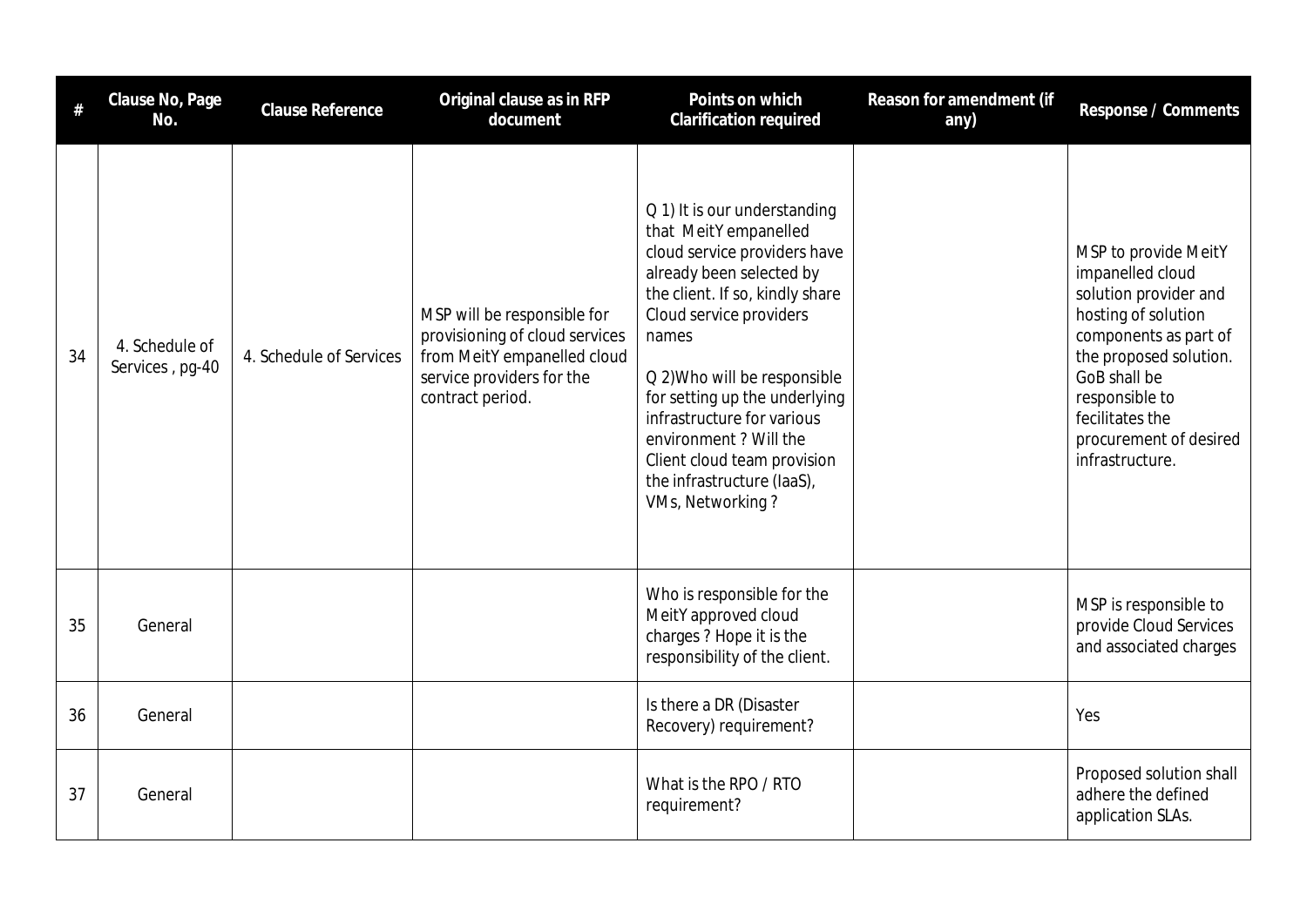| #  | Clause No, Page<br>No. | Clause Reference | Original clause as in RFP<br>document | Points on which<br>Clarification required                                                                                                   | Reason for amendment (if<br>any) | Response / Comments                                                                                   |
|----|------------------------|------------------|---------------------------------------|---------------------------------------------------------------------------------------------------------------------------------------------|----------------------------------|-------------------------------------------------------------------------------------------------------|
| 38 | General                |                  |                                       | How many Data Centres in<br>MeitY approved Cloud<br>provides ? How far its<br>distributed?                                                  |                                  | MSP to identify the<br>MeitY Impanelled CSP<br>as part of the proposed<br>solution                    |
| 39 | General                |                  |                                       | Do MSP provide the infra<br>BOM and based on that<br>Client cloud team will<br>provide the required infra<br>services to MSP?               |                                  | MSP is responsible to<br>provide Cloud Services<br>and associated charges                             |
| 40 | General                |                  |                                       | Kindly confirm that<br>hardware is out of scope of<br>MSP for this opportunity                                                              |                                  | Hardware procurement<br>at Health Facility only<br>shall be administered<br>by GoB                    |
| 41 | General                |                  |                                       | It is requested that the<br>payment should be due and<br>paid to the successful bidder<br>within 30 days from the<br>date of invoice raised |                                  | As per RFP                                                                                            |
| 42 | General                |                  |                                       | Please share license<br>requirement for each ERP<br>module                                                                                  |                                  | Software license<br>required for the<br>proposed solution by<br>the MSP is under the<br>scope of MSP. |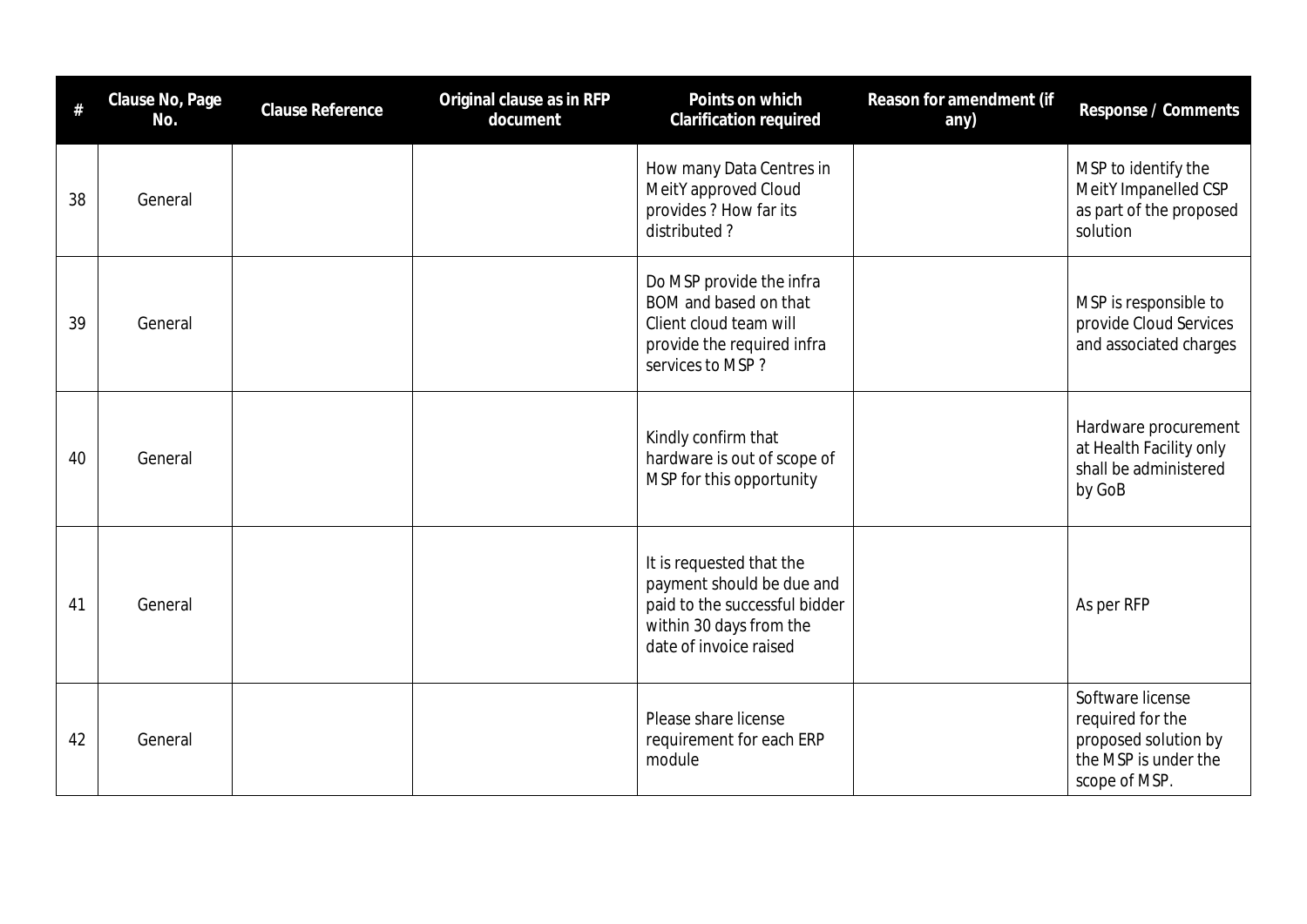| #  | Clause No, Page<br>No.                          | Clause Reference                  | Original clause as in RFP<br>document                                                                                                                                                                                                             | Points on which<br>Clarification required                                                                                                                                      | Reason for amendment (if<br>any) | Response / Comments                                                                                                                                                                          |
|----|-------------------------------------------------|-----------------------------------|---------------------------------------------------------------------------------------------------------------------------------------------------------------------------------------------------------------------------------------------------|--------------------------------------------------------------------------------------------------------------------------------------------------------------------------------|----------------------------------|----------------------------------------------------------------------------------------------------------------------------------------------------------------------------------------------|
| 43 | Objective 1                                     | pg.#17                            | Digitization of Frontline<br>Workers' functions (through<br>development of applications<br>or integration with existing<br>application).                                                                                                          | Do we need to develop<br>Frontline works App or it<br>just integration of the<br>existing SAKHI and Ashwin<br>App                                                              |                                  | MSP would be required<br>to initially integrate<br>with existing<br>applications and<br>simaltaneously develop<br>the FLW application<br>with all the requierd<br>features.                  |
| 44 | 3.1.1.<br>Registration<br>Management, pg<br>#23 | 3.1.1. Registration<br>Management | 3.1.1. Registration<br>Management<br>We need a robust Outpatient<br>& Inpatient patient<br>registration function to have<br>better and efficient patient<br>care process with features<br>such as: $-$<br>• Follow-up patient with the<br>same ID | Q 1. Is it a pre-requisite to<br>have Patient's UHID for<br>registering the Patient into<br>HIMS?<br>Q 2. Will there be any other<br>additional Patient ID other<br>than UHID? |                                  | HIMS is expected to<br>generate a UHID which<br>will be integrated to<br>ABHA ID. Also, the<br>system should be<br>capable to generate<br>ABHA ID. MSP can<br>propose additional<br>features |
| 45 | 3.1.2.<br>Appointment<br>Management,<br>pg.#23  | 3.1.2. Appointment<br>Management  | 3.1.2. Appointment<br>Management<br>Quick reminders through SMS<br>and e-mail etc.                                                                                                                                                                | For sending appointment<br>reminders, is there any<br>existing SMS Gateway or is<br>the expectation to develop<br>new SMS gateway?                                             |                                  | State will provided the<br><b>SMS Gateway service</b><br>and the MSP will<br>integrate with their<br>application.                                                                            |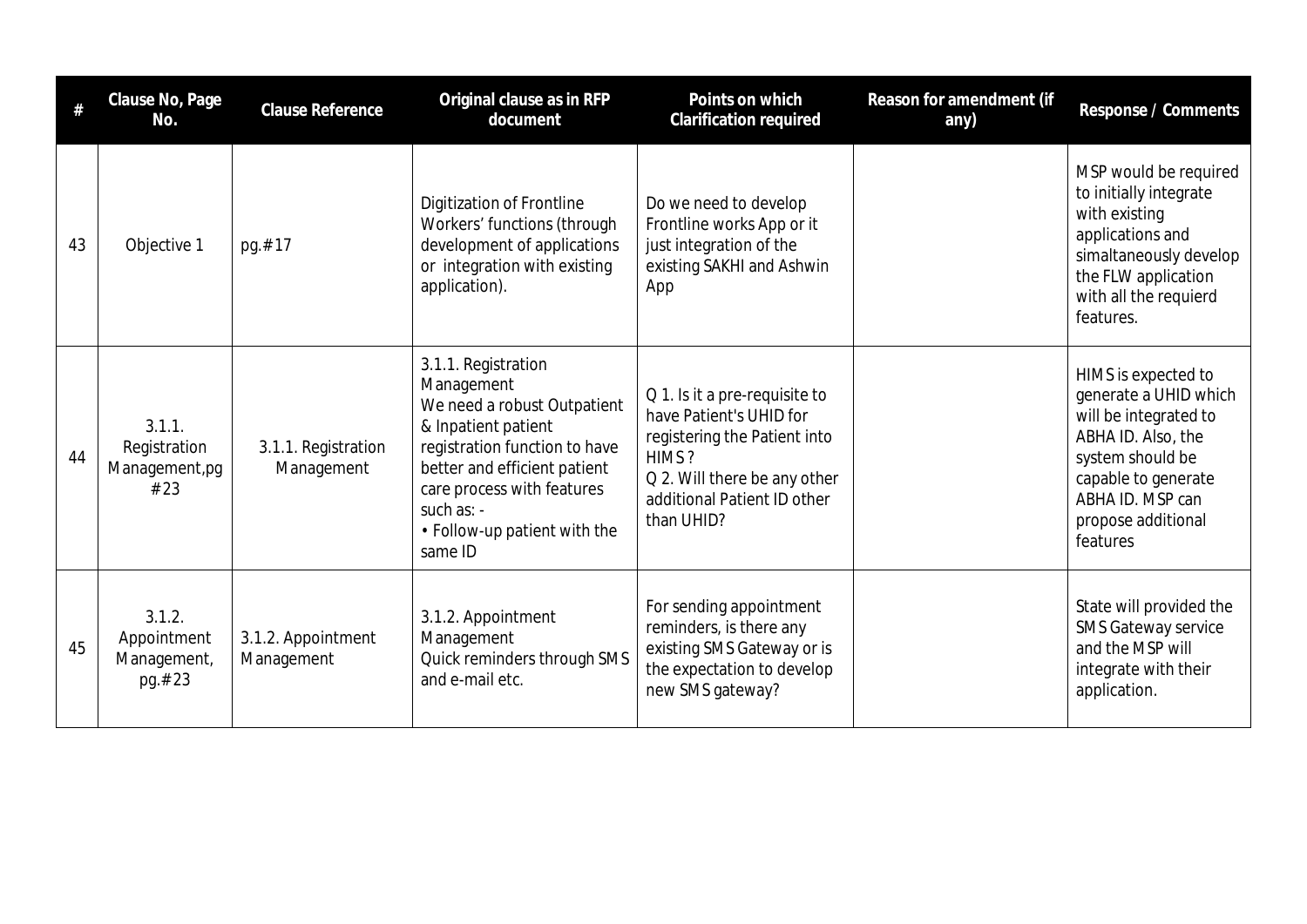| #  | Clause No, Page<br>No.                            | Clause Reference                              | Original clause as in RFP<br>document                                                                                                                                                                                                            | Points on which<br>Clarification required                                                                                     | Reason for amendment (if<br>any) | Response / Comments                                                                                                           |
|----|---------------------------------------------------|-----------------------------------------------|--------------------------------------------------------------------------------------------------------------------------------------------------------------------------------------------------------------------------------------------------|-------------------------------------------------------------------------------------------------------------------------------|----------------------------------|-------------------------------------------------------------------------------------------------------------------------------|
| 46 | 3.1.6. Radiology<br>Information<br>System, pg# 25 | 3.1.6. Radiology<br><b>Information System</b> | 3.1.6. Radiology Information<br>System                                                                                                                                                                                                           | Does PACS solution needs to<br>included as part of RIS,<br>because the RFP does not<br>mention PACS solution in<br>RIS system |                                  | Please refer<br>corrigendum                                                                                                   |
| 47 | 3.1.7                                             | 3.1.7. Inventory<br>Management                | 3.1.7. Inventory Management                                                                                                                                                                                                                      | Since Inventory Mgt is part<br>of ERP, is the expectation to<br>have Inventory Mgmt.<br>integrated with ERP system?           |                                  | Inventory management<br>should be integrated<br>with the ERP system at<br>the institutional and<br>state-level both           |
| 48 | 3.1.8. Billing<br>Module, pg.#26                  | 3.1.8. Billing Module                         | 3.1.8. Billing Module<br>The hospital billing and<br>insurance/ PM-JAY module<br>are streamlined, and the<br>billing works on a set of pre-<br>set business rules customized<br>that can be configured to<br>meet the requirements of PM<br>JAY. | The assumption is the billing<br>will be based on pre-defined<br>PMJAY Benefits package. Pls<br>confirm                       |                                  | For PMJAY patients-<br>Yes,<br>MSP has to include all<br>other billing packages<br>defined by the state for<br>health schemes |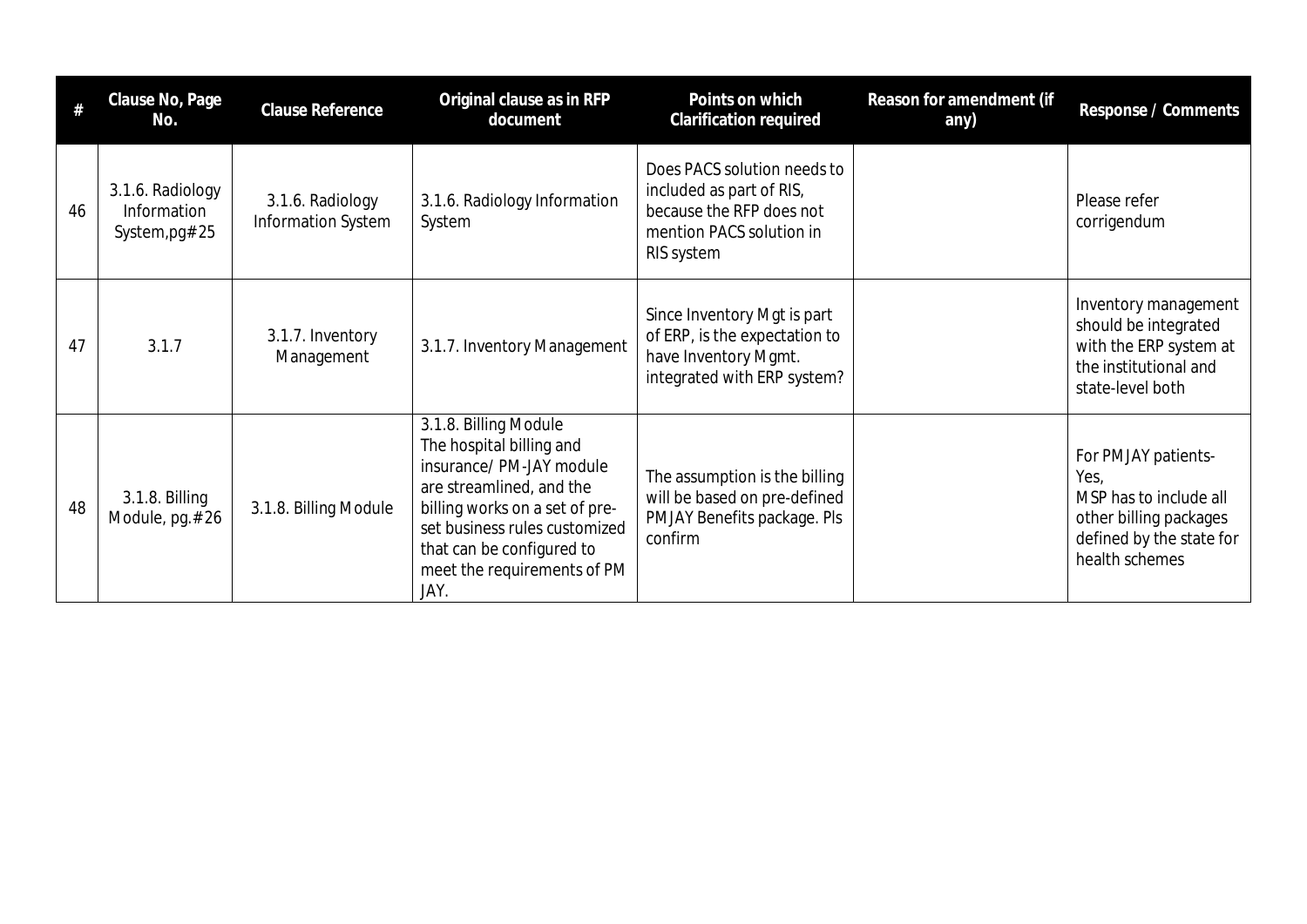| #  | Clause No, Page<br>No.                          | <b>Clause Reference</b>              | Original clause as in RFP<br>document                                                                                                                                                                                                                             | Points on which<br><b>Clarification required</b>                                                                                                                                                                                                                                       | Reason for amendment (if<br>any) | Response / Comments                                                                                                                                                                                                       |
|----|-------------------------------------------------|--------------------------------------|-------------------------------------------------------------------------------------------------------------------------------------------------------------------------------------------------------------------------------------------------------------------|----------------------------------------------------------------------------------------------------------------------------------------------------------------------------------------------------------------------------------------------------------------------------------------|----------------------------------|---------------------------------------------------------------------------------------------------------------------------------------------------------------------------------------------------------------------------|
| 49 | 3.1.10.<br>Pharmacy<br>Management,<br>pg.#27    | 3.1.10. Pharmacy<br>Management       | 3.1.10. Pharmacy<br>Management<br>Interface with 3rd Party Drug<br>database.                                                                                                                                                                                      | Q 1. Will the 3rd Party Drug<br>database will be costed<br>separately, will that be<br>provided by BMSICL?<br>Q 2. Does the Pharmacy<br>Inventory Mgmt. (e.g.;<br>Medications) is part of<br>Inventory Mgmt. system? Or<br>does it require separate<br>integration with ERP<br>system? |                                  | <b>BMSICL will not provide</b><br>a drug database, it is<br>part of the scope for<br>MSP.<br>MSP to propose best<br>practice for pharmacy<br>inventory management<br>system which should be<br>integrated to<br>eAushadhi |
| 50 | 3.1.15. Quality<br>Management<br>System, pg.#28 | 3.1.15. Quality<br>Management System | 3.1.15. Quality Management<br>System<br>The intent is to evaluate<br>whether system is adhering<br>to the principles and<br>requirements as prescribed<br>by the overseeing regulatory<br>body and, equally<br>importantly, the expectations<br>of its customers. | What are all the regulatory<br>bodies that needs to be<br>addressed in the QMS<br>system?                                                                                                                                                                                              |                                  | NABH, NABL Guidelines<br>to follow pollution<br>control norms including<br>bio waste management                                                                                                                           |
| 51 | 3.1.19. Technical<br>Specification,pg<br>#29    | 3.1.19. Technical<br>Specification   | 3.1.19. Technical<br>Specification                                                                                                                                                                                                                                | Is the expectation of HIMS<br>to be based on MeitY?<br>cloud enabled system                                                                                                                                                                                                            |                                  | As per RFP                                                                                                                                                                                                                |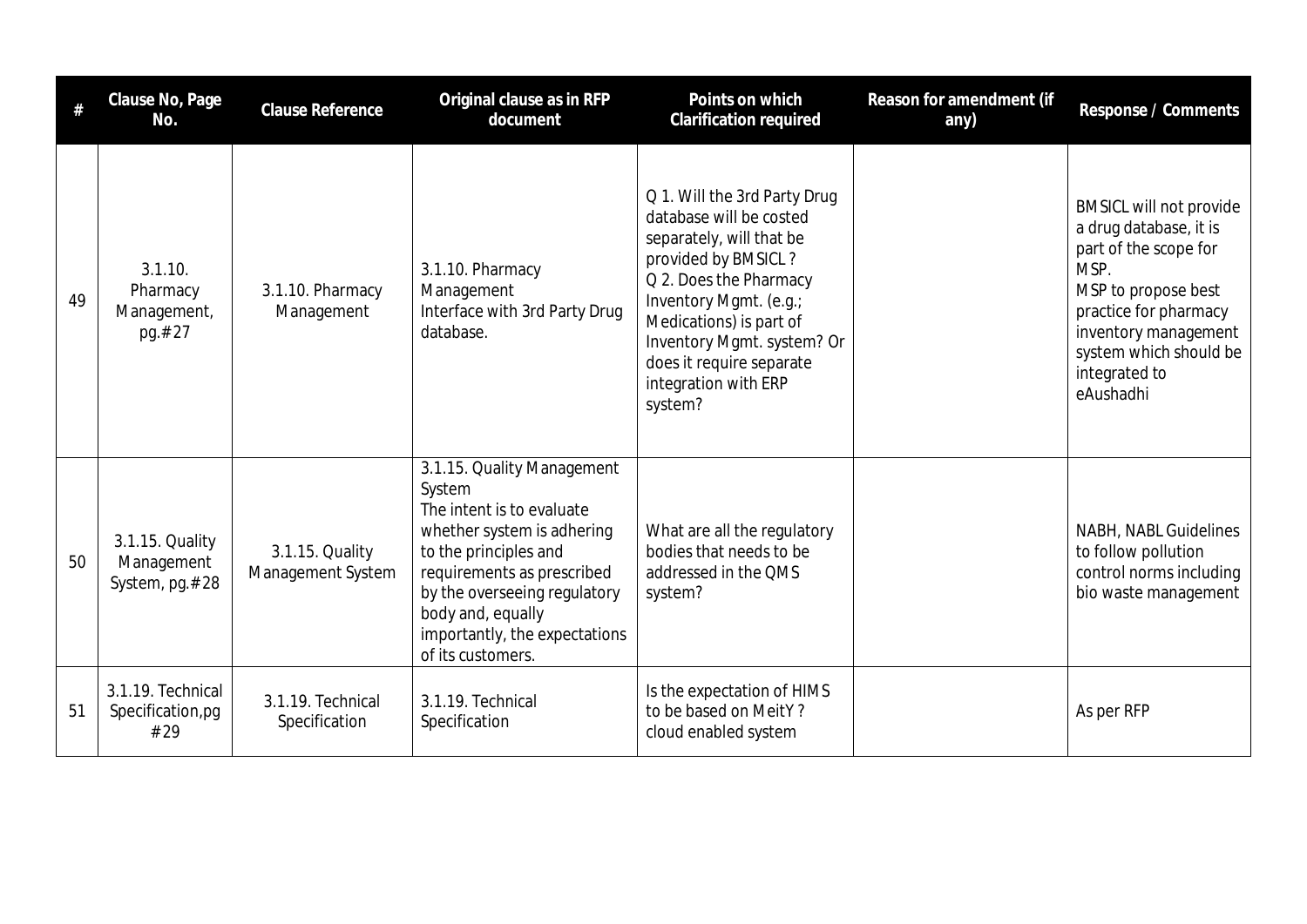| #  | Clause No, Page<br>No.                                         | <b>Clause Reference</b>                                    | Original clause as in RFP<br>document                                                                                                                                                                                                                                                              | Points on which<br>Clarification required                                                                                                                                                                                      | Reason for amendment (if<br>any) | Response / Comments                                                                                                   |
|----|----------------------------------------------------------------|------------------------------------------------------------|----------------------------------------------------------------------------------------------------------------------------------------------------------------------------------------------------------------------------------------------------------------------------------------------------|--------------------------------------------------------------------------------------------------------------------------------------------------------------------------------------------------------------------------------|----------------------------------|-----------------------------------------------------------------------------------------------------------------------|
| 52 | 3.4. Electronic<br>Health Record.<br>pg.#33                    | 3.4. Electronic Health<br>Record                           | 3.4. Electronic Health Record<br>In case of doctors on leave,<br>information to be given to all<br>concerned patients<br>accordingly. Doctor's desk<br>shall be customized as per<br>the requirements of the<br>concerned doctors.                                                                 | Q 1. What is the source of<br>information for the EHR to<br>get the leave information of<br>the concerned Doctors?<br>Q 2. Will there be an<br>integration with HRMS to<br>track the leave records of<br>the concerned doctor? |                                  | 1. MSP is expected to<br>build an institutional<br>HRMS system which<br>will be integrated to<br>state HRMS<br>2. Yes |
| 53 | 3.5.<br>Integrations,<br>pg.#33                                | 3.5. Integrations                                          | 3.5. Integrations<br>The proposed solution needs<br>to integrate with existing<br>state applications and<br>solution to track and monitor<br>beneficiaries under other<br>program. Integration with<br>other State-based health<br>programs is also envisaged<br>and should be taken up by<br>MSP. | Should the MSP propose an<br>Integration Engine to cater<br>to enormous integration<br>requirements?                                                                                                                           |                                  | MSP to propose best<br>practices to achieve<br>desired outcomes.                                                      |
| 54 | 3.8. Centralized<br>Accident and<br>Trauma Services,<br>pg# 33 | 3.8. Centralized<br><b>Accident and Trauma</b><br>Services | 3.8. Centralized Accident and<br>Trauma ServicesThese are<br>facilities that are used to<br>manage emergency situations<br>involving trauma and<br>accidents. With the<br>techniques of communication<br>and co-ordination, these<br>services help the community<br>to handle these situations in  | Does this 'Centralized<br><b>Accident and Trauma</b><br>Service' system needs to be<br>developed separately?                                                                                                                   |                                  | Integration required<br>with the existing<br>system                                                                   |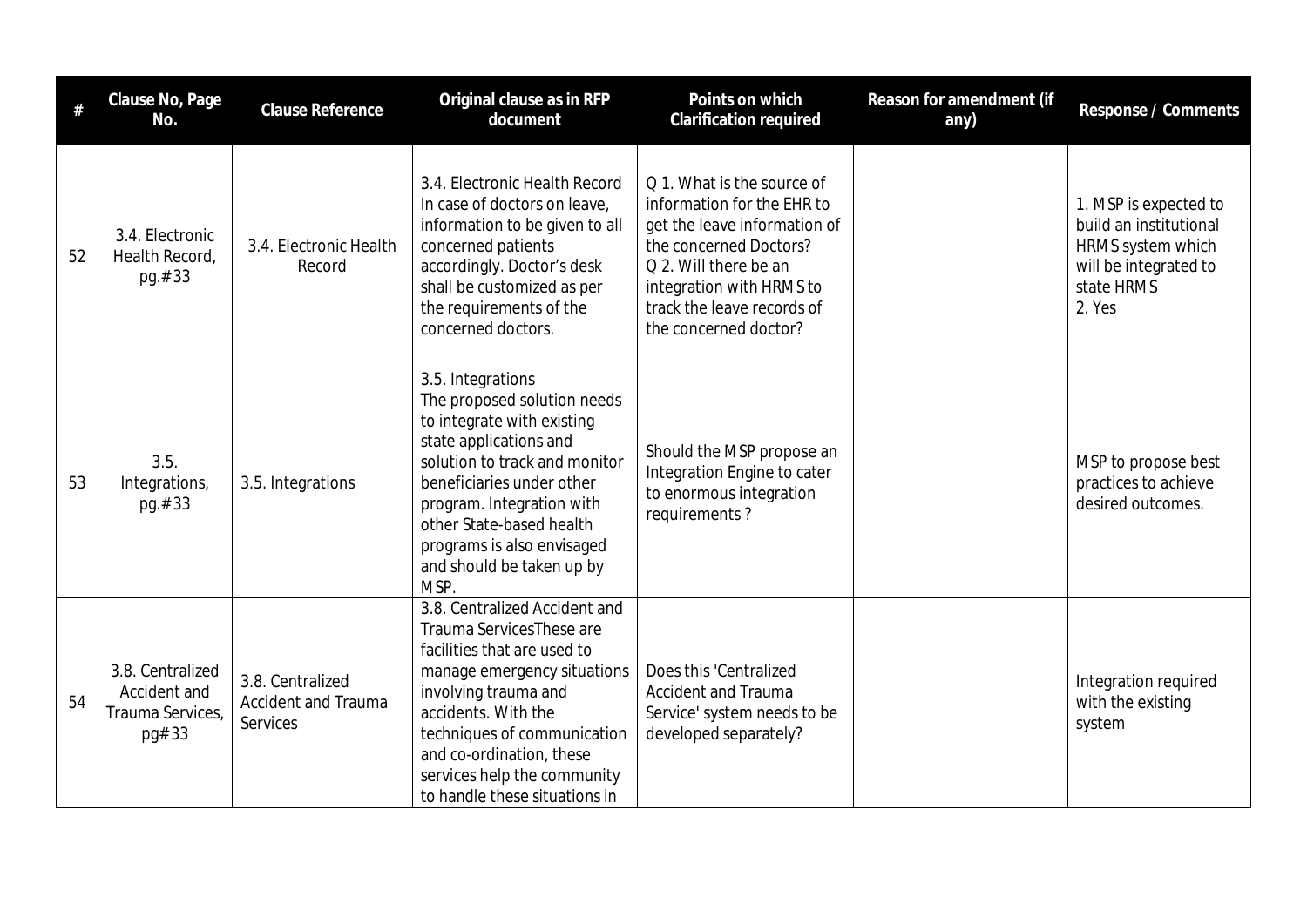| # | Clause No, Page<br>No. | Clause Reference | Original clause as in RFP<br>document | Points on which<br><b>Clarification required</b> | Reason for amendment (if<br>any) | Response / Comments |
|---|------------------------|------------------|---------------------------------------|--------------------------------------------------|----------------------------------|---------------------|
|   |                        |                  | somewhat more confident               |                                                  |                                  |                     |
|   |                        |                  | way.                                  |                                                  |                                  |                     |
|   |                        |                  |                                       |                                                  |                                  |                     |
|   |                        |                  |                                       |                                                  |                                  |                     |
|   |                        |                  |                                       |                                                  |                                  |                     |
|   |                        |                  |                                       |                                                  |                                  |                     |
|   |                        |                  |                                       |                                                  |                                  |                     |
|   |                        |                  |                                       |                                                  |                                  |                     |
|   |                        |                  |                                       |                                                  |                                  |                     |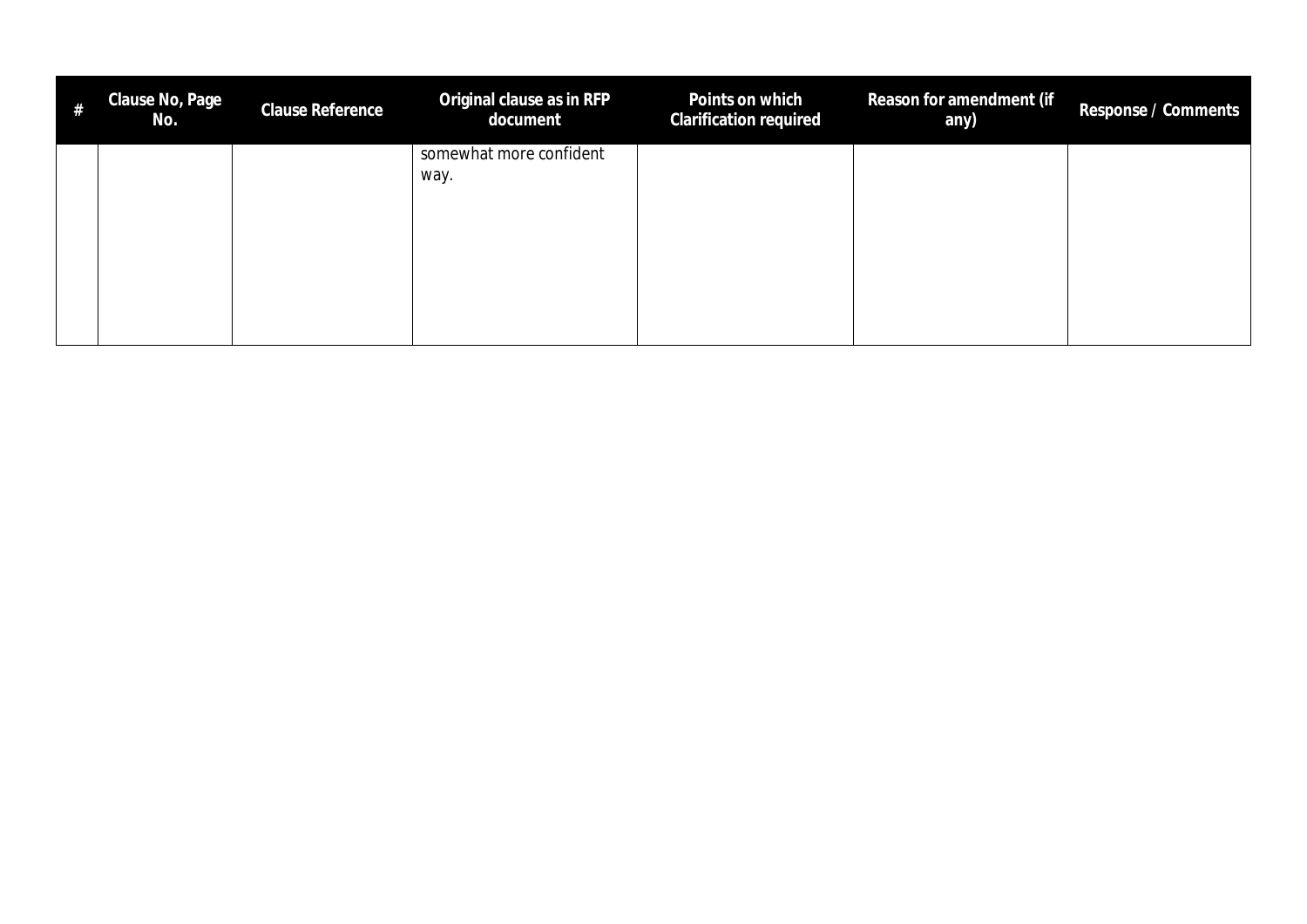|    | Clause No, Page<br>No.                                          | <b>Clause Reference</b>                                | Original clause as in RFP<br>document                                                                                                                                                                                                                                                                                                                                                   | Points on which<br><b>Clarification required</b>                                             | Reason for amendment (if<br>any) | Response / Comments                                                                                                                                                                                                                                                                                                                                                                                                          |
|----|-----------------------------------------------------------------|--------------------------------------------------------|-----------------------------------------------------------------------------------------------------------------------------------------------------------------------------------------------------------------------------------------------------------------------------------------------------------------------------------------------------------------------------------------|----------------------------------------------------------------------------------------------|----------------------------------|------------------------------------------------------------------------------------------------------------------------------------------------------------------------------------------------------------------------------------------------------------------------------------------------------------------------------------------------------------------------------------------------------------------------------|
| 55 | 3.11. Integration<br>with IoT Devices<br>and Kiosks, pg.#<br>36 | 3.11. Integration with<br><b>IoT Devices and Kiosk</b> | 3.11. Integration with IoT<br>Devices and Kiosks<br>The proposed solution should<br>be able to integrate medical<br>devices through IoT devices<br>to monitor functionalities of<br>existing medical devices<br>across health system of State.<br>The proposed solution should<br>have capabilities to provide<br>ease of use for the public<br>through Kiosks at intuitional<br>level. | What type of Medical<br>devices would require<br>integration with IoT Devices<br>and Kiosks? |                                  | Type of devices: CT<br>Scan Machines, X-ray<br>machines, Ultrasound<br>machines, Dialysis,<br>Radiant Warmer (till<br>SNCU level) Auto-<br>analysers in<br>laboratories (Bio-<br>chemistry,<br>immunology,<br>Hematology).<br>Analog machines to be<br>connected via IoT<br>devices provided by the<br>State.<br>And other digitally<br>compatible devices to<br>be connected through<br>global standards e.g.<br>HL7, DICOM |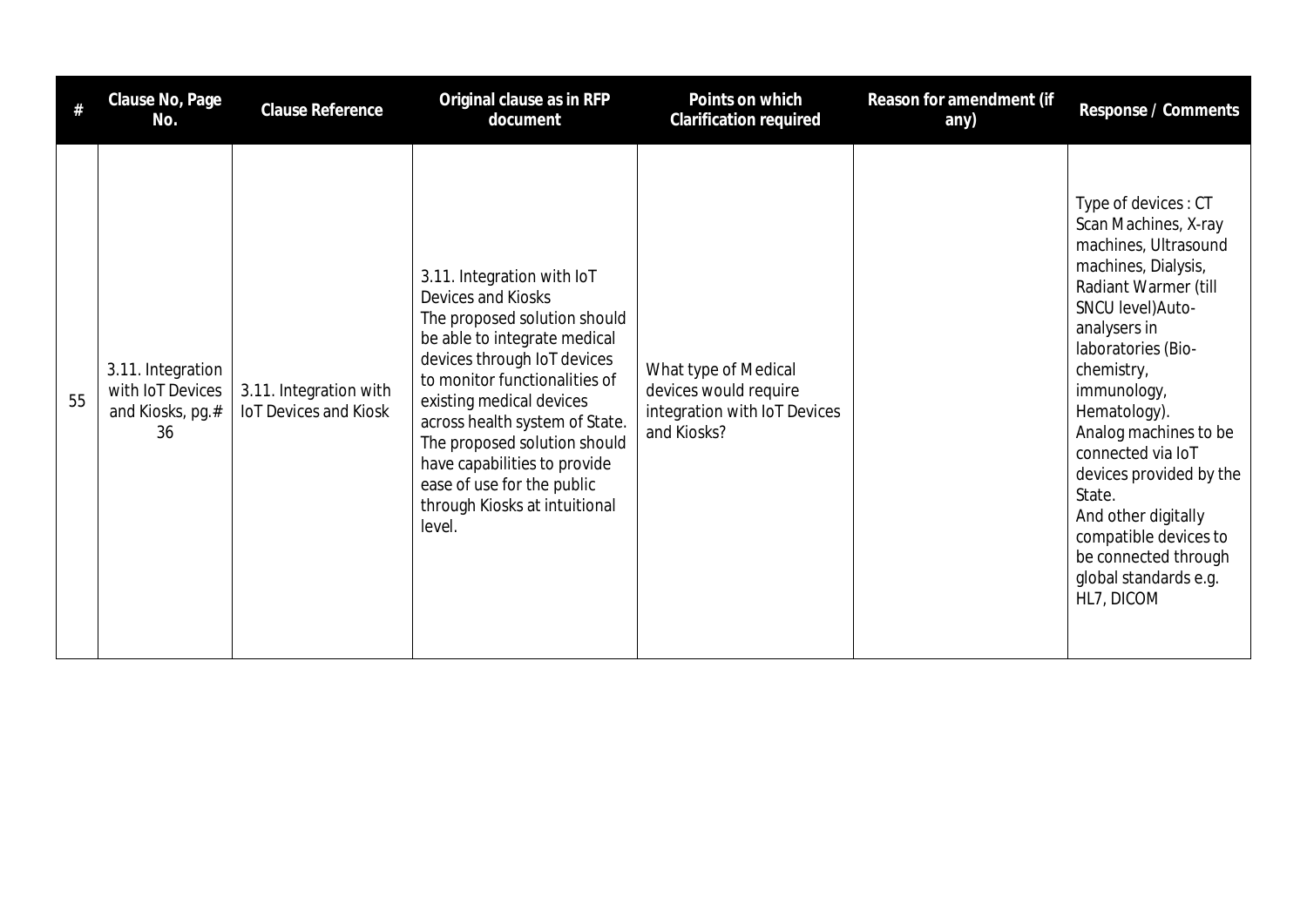| #  | Clause No, Page<br>No.              | <b>Clause Reference</b>  | Original clause as in RFP<br>document | Points on which<br>Clarification required                                                                                               | Reason for amendment (if<br>any) | Response / Comments                                                                                                                                                                                                                                        |
|----|-------------------------------------|--------------------------|---------------------------------------|-----------------------------------------------------------------------------------------------------------------------------------------|----------------------------------|------------------------------------------------------------------------------------------------------------------------------------------------------------------------------------------------------------------------------------------------------------|
| 56 | 8.2.4. Scalability,<br>pg# 56       | 8.2.4. Scalability       | 8.2.4. Scalability                    | What sort of Scalability &<br>Stability issues are currently<br>faced in current system?                                                |                                  | This clause talks about<br>the number of health<br>institutions and<br>workload. The<br>proposed solution<br>should have the<br>capability to function at<br>optimal levels or<br>increase and decrease<br>the number of<br>institutions and<br>workloads. |
| 57 | 8.2.8. Platform<br>security, pg.#56 | 8.2.8. Platform security | 8.2.8. Platform security              | What sort of Security issues<br>are currently faced in<br>current system?                                                               |                                  | This clause is for the<br>proposed solution, not<br>for the existing system.                                                                                                                                                                               |
| 58 | General                             |                          |                                       | What sort of User<br>Experience issues are<br>currently faced in current<br>system, E.g.; Frontline<br>Workers App-Ashwin,<br>SAKHI etc |                                  | Integrated system<br>improvement<br>recommendations shall<br>be part of proposed<br>solution approach.                                                                                                                                                     |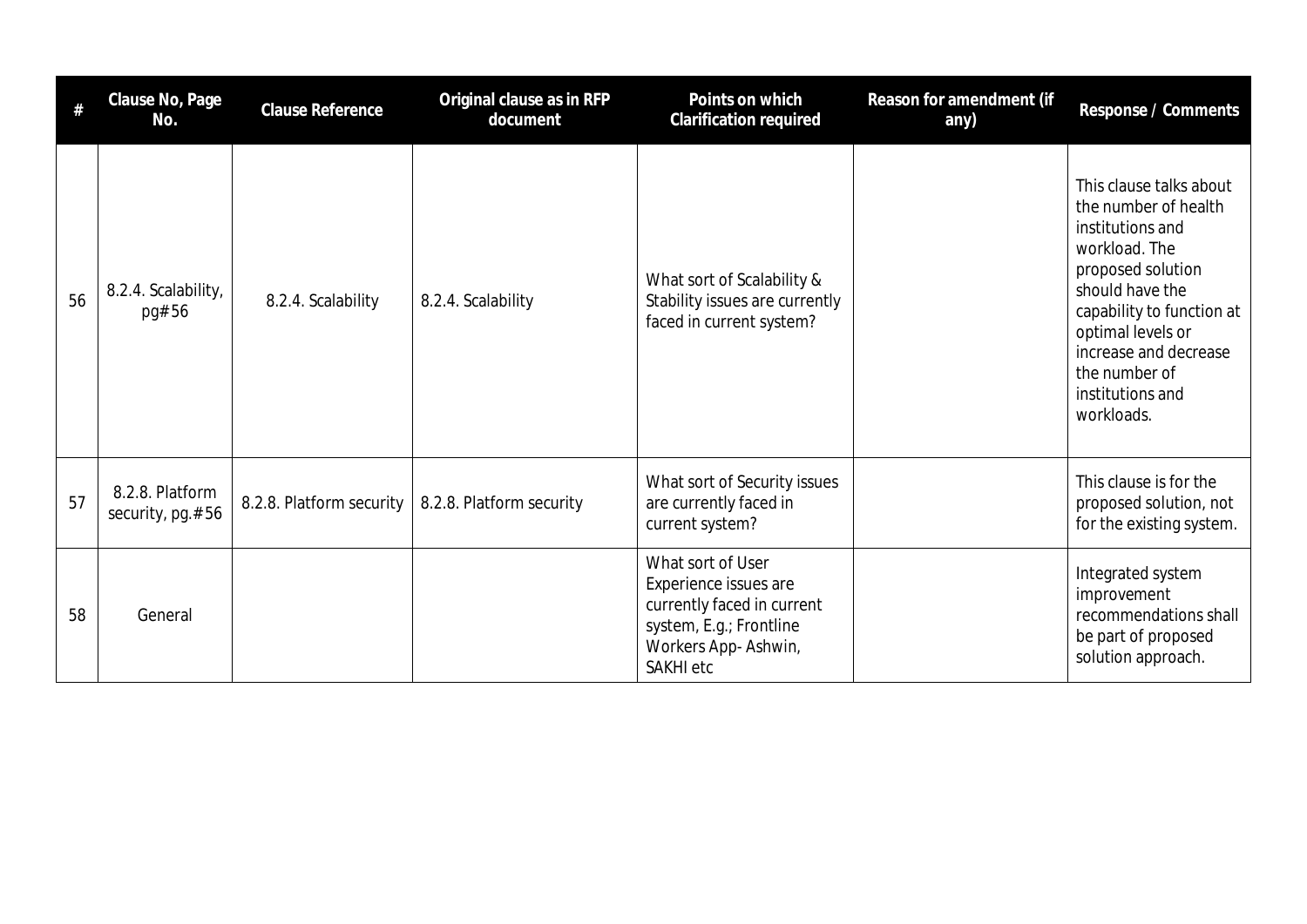| #  | Clause No, Page<br>No. | Clause Reference | Original clause as in RFP<br>document | Points on which<br>Clarification required                                                                 | Reason for amendment (if<br>any)                                                                                                                                                                                                                                                                                                                                                                                   | Response / Comments                                                                                                                                                                                                                                              |
|----|------------------------|------------------|---------------------------------------|-----------------------------------------------------------------------------------------------------------|--------------------------------------------------------------------------------------------------------------------------------------------------------------------------------------------------------------------------------------------------------------------------------------------------------------------------------------------------------------------------------------------------------------------|------------------------------------------------------------------------------------------------------------------------------------------------------------------------------------------------------------------------------------------------------------------|
| 59 | 3                      | Figure 3,3.1.14  | <b>UHID</b>                           | Does Bihar state have a<br>strategy on patient unique<br>ID? ID the ABHA number<br>envisaged as the UHID? | Since the Wishlist is to have<br>an integrated health<br>ecosystem, the patient level<br>data needs to be connected<br>through a common<br>identifier - in this case UHID<br>as specified in the RFP. Can<br>you clarify the UHID<br>strategy and rollout status?<br>If this is ABHA number, Is<br>ADBM rollout a re-requisite<br>for the MSP to rollout rest<br>of the ERP, HMIS and other<br>state applications? | HIMS is expected to<br>generate a UHID which<br>will be integrated to<br>ABHA ID. Also, the<br>system should be<br>capable to generate<br>ABHA ID. MSP can<br>propose additional<br>features.MSP is also<br>responsible for the<br>successful rollout of<br>ABDM |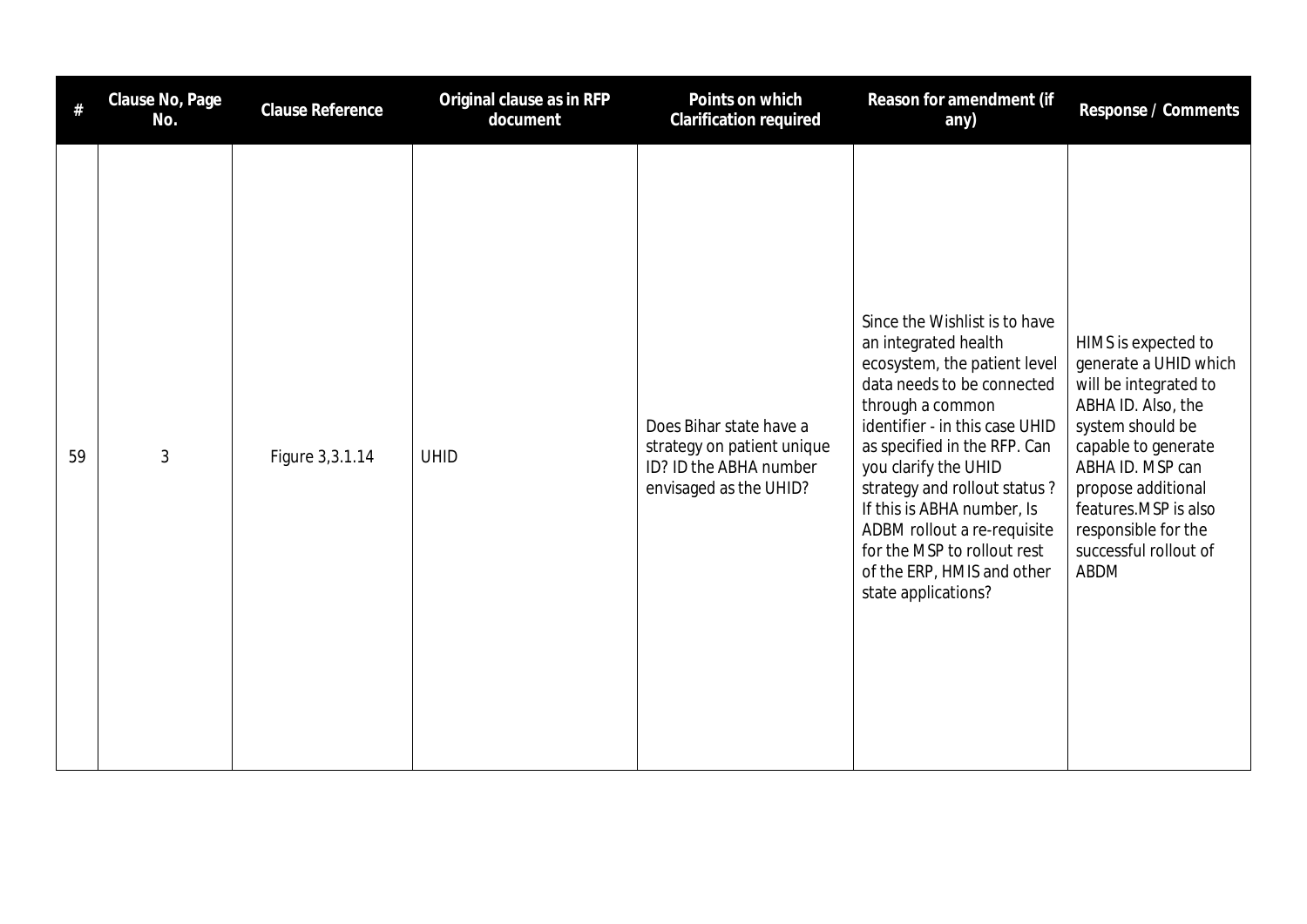| #  | Clause No, Page<br>No. | Clause Reference           | Original clause as in RFP<br>document                                                                                                                              | Points on which<br>Clarification required                                                                                                                              | Reason for amendment (if<br>any)                                                                                                                                     | Response / Comments                                                 |
|----|------------------------|----------------------------|--------------------------------------------------------------------------------------------------------------------------------------------------------------------|------------------------------------------------------------------------------------------------------------------------------------------------------------------------|----------------------------------------------------------------------------------------------------------------------------------------------------------------------|---------------------------------------------------------------------|
| 60 | 3.2.4, Page 32         |                            | Integration with all the Front<br>Line Worker applications and<br>development and<br>implementation of any other<br>application as required by the<br>client.      | Can you clarify "any other<br>application as required by<br>the client"                                                                                                | IBM requests a clearly<br>defined scope and modules<br>expected from the MSP                                                                                         | MSP to propose best<br>practices to achieve<br>desired outcomes.    |
| 61 | 4 (f), Page 40         |                            | MSP will be responsible for<br>provisioning of cloud services<br>from MeitY empanelled cloud<br>service providers for the<br>contract period                       | Is the MSP responsible for<br>choosing any cloud vendor<br>from the MeitY empanelled<br>list.                                                                          | Can you pls provide the list<br>of all empanelled cloud<br>vendors by MeitY                                                                                          | As per MeitY website<br>and guidelines                              |
| 62 | 5, Page 42             | Deliverable Table Row<br>3 | Submission of report: ABDM<br>registries population,<br>hardware requirements with<br>specifications; Networking<br>plan and specifications of end<br>user devices | Can you clarify that BMSICL<br>will be responsible for<br>procurement of all<br>hardware, network and IoT<br>devices as per the<br>recommendation of the<br><b>MSP</b> | The availability of hardware,<br>network, and other<br>computing devices will be a<br>pre-requisite and<br>dependency for MSP to<br>maintain the stated<br>timelines | As per RFP, Hardware<br>procurement is not part<br>of scope for MSP |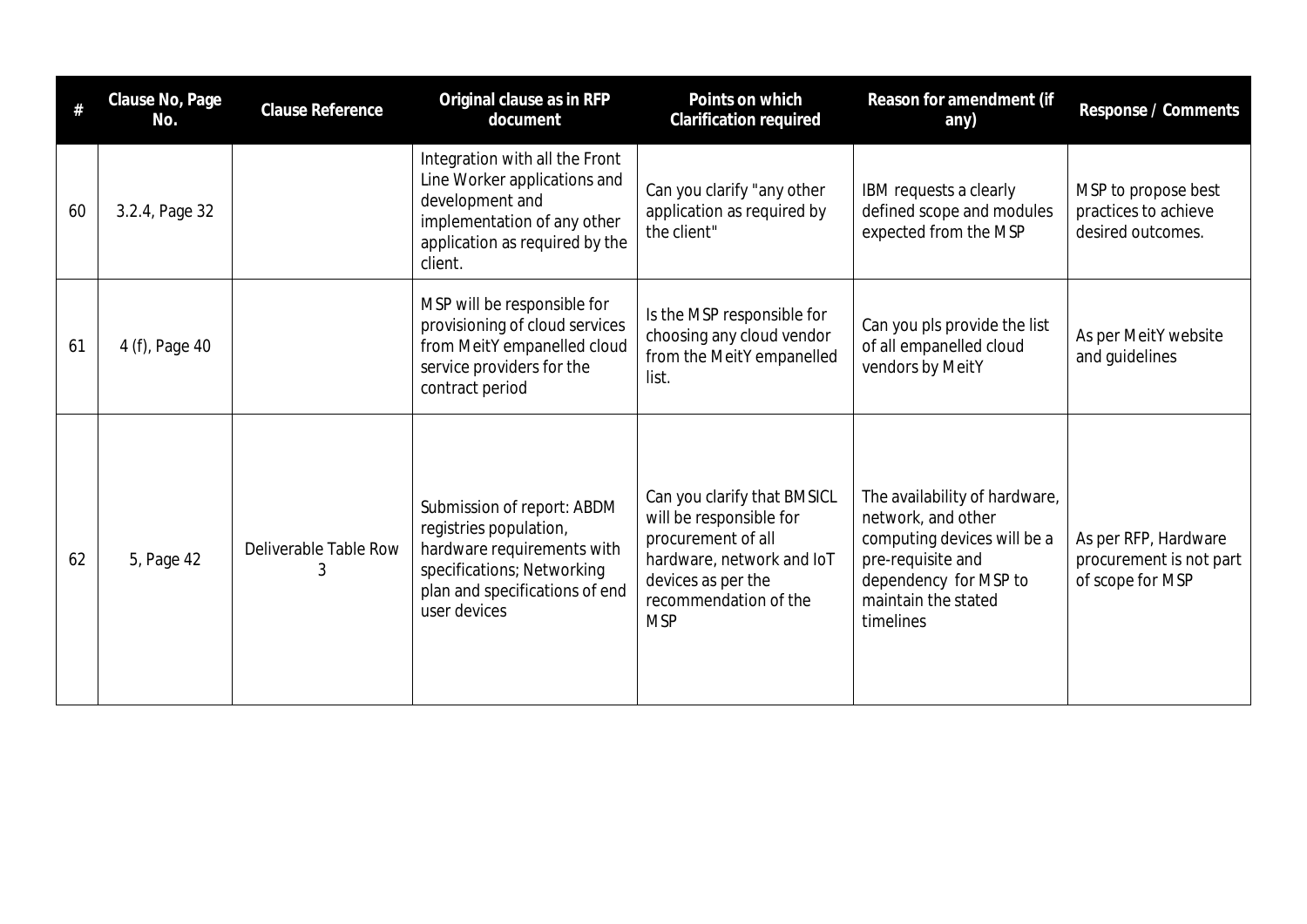| $\#$ | Clause No, Page<br>No. | <b>Clause Reference</b>                                                | Original clause as in RFP<br>document                                                                                                                                                                                                                                                                                                                                                                                                                                                                                               | Points on which<br>Clarification required                                                                                                                                                                                                              | Reason for amendment (if<br>any)                                                                                                                           | Response / Comments                                                                     |
|------|------------------------|------------------------------------------------------------------------|-------------------------------------------------------------------------------------------------------------------------------------------------------------------------------------------------------------------------------------------------------------------------------------------------------------------------------------------------------------------------------------------------------------------------------------------------------------------------------------------------------------------------------------|--------------------------------------------------------------------------------------------------------------------------------------------------------------------------------------------------------------------------------------------------------|------------------------------------------------------------------------------------------------------------------------------------------------------------|-----------------------------------------------------------------------------------------|
| 63   | 5 Page 42              | First bullet                                                           | Design and Development<br>(Requirement Gathering,<br>Integration with existing<br>application, Configuration,<br>Customization, User<br>Acceptance, and pre-<br>implementation training) and<br>Implementation of digital<br>health solutions in 3 Districts<br>as pilot go-live within 12<br>months of project inception.                                                                                                                                                                                                          | Please provide details of the<br>existing applications that<br>need to be integrated. We<br>need to have details of the<br>technical architecture and<br>rechilogy platforms in use<br>by these applications to<br>define the integration<br>strategy. | Integration and<br>interoperability standards<br>need to be know to be able<br>to integrate the existing<br>applications with the new<br>digital ecosystem | A list of existing<br>applications has been<br>provided in<br>corrigendum               |
| 64   | 9.16.1, Pg. 72         | Deviation in Ts & Cs of<br><b>RFP</b>                                  | No deviations in the terms<br>and conditions as laid out in<br>the RFP will be accepted                                                                                                                                                                                                                                                                                                                                                                                                                                             | Request you to accept<br>deviation                                                                                                                                                                                                                     |                                                                                                                                                            | As per RFP                                                                              |
| 65   | 13.4., Pg.89           | Performance Bank<br>Guarantee &<br><b>Additional Bank</b><br>Guarantee | 13.4.1. The successful bidder<br>shall at its own expense<br>deposit Performance Bank<br><b>Guarantee &amp; Additional Bank</b><br>Guarantee with SHS, within<br>fifteen (15) working days of<br>the date of receipt of Letter<br>of Intent of the contract or<br>prior to signing of the<br>contract whichever is earlier,<br>an unconditional and<br>irrevocable Performance<br>Bank Guarantee (PBG) &<br><b>Additional Bank Guarantee</b><br>(ABG) from a scheduled bank<br>acceptable to SHS, payable<br>on demand, for the due | As we have PBG for entire<br>project duration, what is the<br>need for ABG for<br>Implementation period                                                                                                                                                | Bidder seeks deletion of<br><b>Additional Bank Guarantee</b><br>clause                                                                                     | Additional BG of 7% to<br>be paid against<br>Advance Payment of<br>10% as Mobilization. |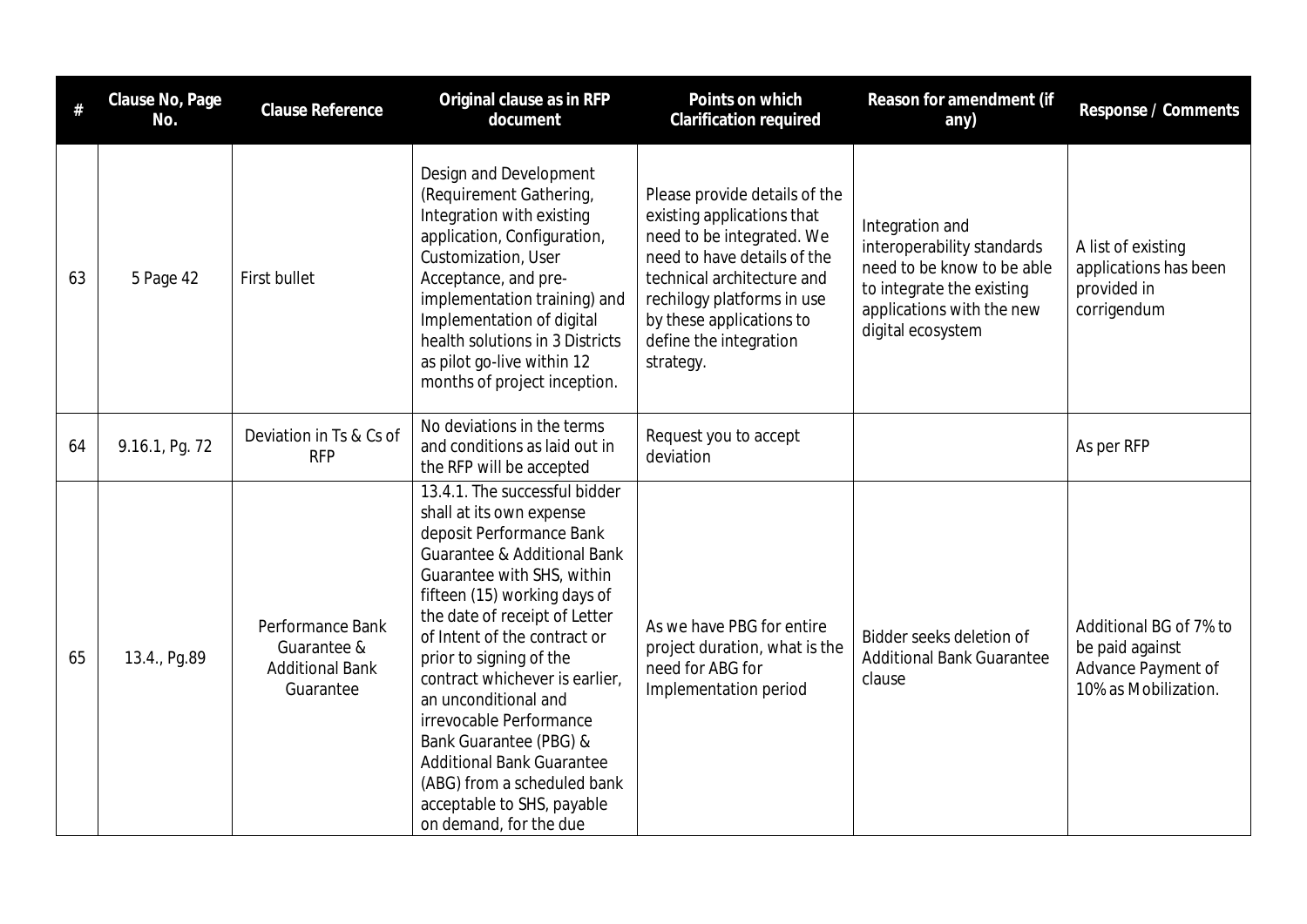| $\#$ | Clause No, Page<br>No. | <b>Clause Reference</b> | Original clause as in RFP<br>document                        | Points on which<br>Clarification required | Reason for amendment (if<br>any) | Response / Comments |
|------|------------------------|-------------------------|--------------------------------------------------------------|-------------------------------------------|----------------------------------|---------------------|
|      |                        |                         | performance and fulfilment<br>of the contract by the bidder. |                                           |                                  |                     |
|      |                        |                         |                                                              |                                           |                                  |                     |
|      |                        |                         |                                                              |                                           |                                  |                     |
|      |                        |                         |                                                              |                                           |                                  |                     |
|      |                        |                         |                                                              |                                           |                                  |                     |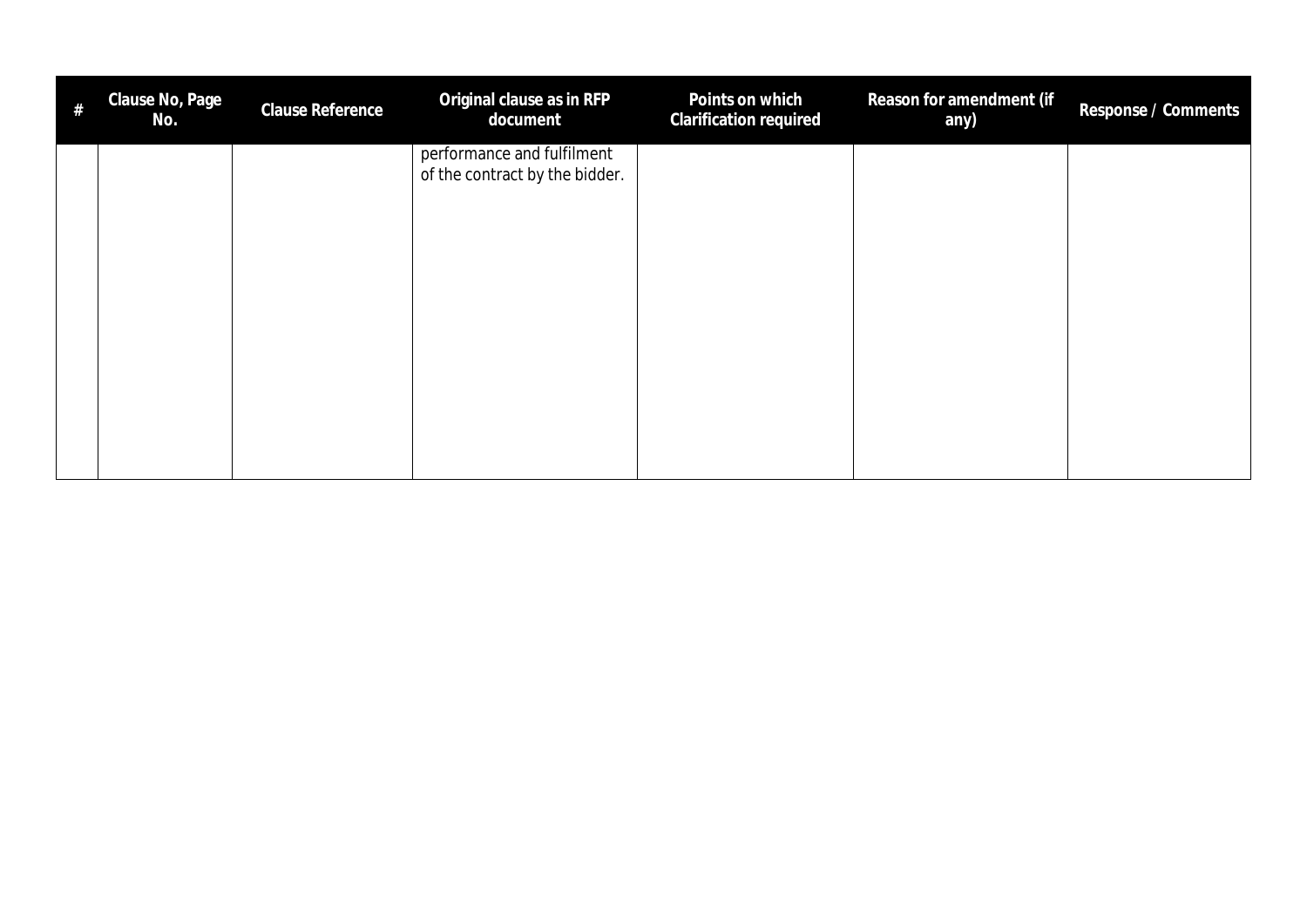| #  | Clause No, Page<br>No. | <b>Clause Reference</b> | Original clause as in RFP<br>document                                                                                                                                                                                                                                                                                                                                                                                                                                                                                                                                                                                                                                                                   | Points on which<br>Clarification required                                                                                                                                                                                                                                                                                                                                         | Reason for amendment (if<br>any) | Response / Comments |
|----|------------------------|-------------------------|---------------------------------------------------------------------------------------------------------------------------------------------------------------------------------------------------------------------------------------------------------------------------------------------------------------------------------------------------------------------------------------------------------------------------------------------------------------------------------------------------------------------------------------------------------------------------------------------------------------------------------------------------------------------------------------------------------|-----------------------------------------------------------------------------------------------------------------------------------------------------------------------------------------------------------------------------------------------------------------------------------------------------------------------------------------------------------------------------------|----------------------------------|---------------------|
| 66 | 14.2, Pg. 92           | LD                      | Time is the essence of the<br>Agreement and the delivery<br>dates are binding. In the<br>event of delay or any gross<br>negligence in implementation<br>of the project before Go-Live,<br>for causes solely attributable<br>to the Bidder, in meeting the<br>deliverables, SHS shall be<br>entitled at its option to<br>recover from the bidder as<br>agreed, liquidated damages,<br>a sum of 0.5% of the total<br>contract value per month for<br>each completed month<br>subject to a maximum of 5%<br>of the total contract value.<br>This right to claim any<br>liquidated damages shall be<br>without prejudice to other<br>rights and remedies available<br>to SHS under the contract<br>and law. | Implementation phase:<br>(0.5% of the cost of the<br>affected/impacted<br>deliverables for the<br>respective implementation<br>phase) The implementation<br>phases penalty shall be<br>capped to 5% of the<br>delayed/affected<br>implementation charges and<br>will exclude price of<br>application software,<br>hardware, OS, Database,<br>tools and peripheral<br>applications |                                  | As per RFP          |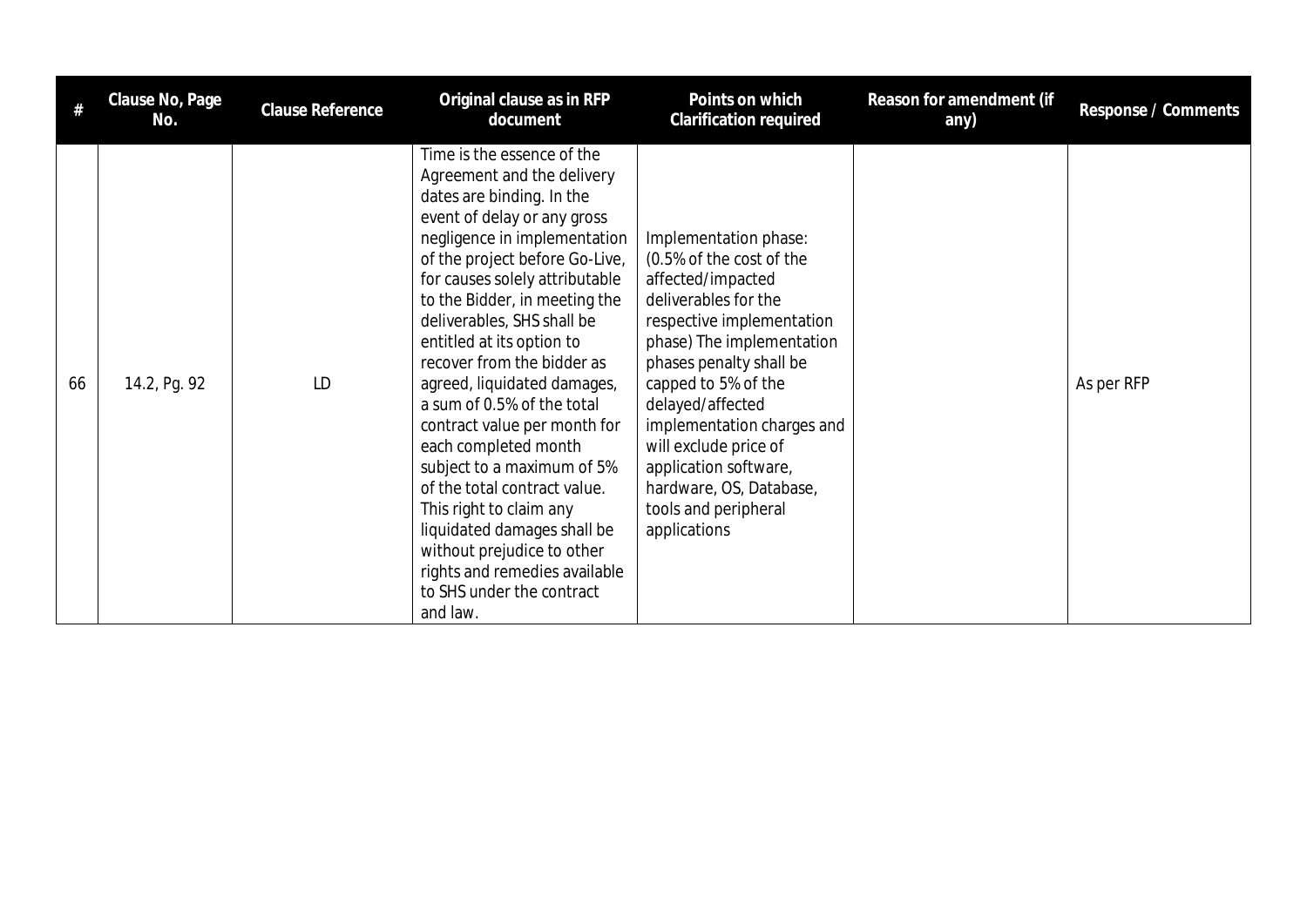|    | Clause No, Page<br>No. | <b>Clause Reference</b> | Original clause as in RFP<br>document                                                                                                                                                                                                                                                                                                                                                                                                                                                                   | Points on which<br><b>Clarification required</b> | Reason for amendment (if<br>any) | Response / Comments |
|----|------------------------|-------------------------|---------------------------------------------------------------------------------------------------------------------------------------------------------------------------------------------------------------------------------------------------------------------------------------------------------------------------------------------------------------------------------------------------------------------------------------------------------------------------------------------------------|--------------------------------------------------|----------------------------------|---------------------|
| 67 | 14.3.1, Pg. 92         | Suspension              | SHS may, by written notice of<br>suspension to the MSP,<br>suspend all payments to the<br>MSP hereunder if the MSP<br>fails to perform any of its<br>obligations under this<br>contract, including carrying<br>out of the services, provided<br>that the notice of<br>suspensioni. Shall specify the<br>nature of the failure, andii.<br>Shall request the MSP to<br>remedy the failure within a<br>period not exceeding<br>45 calendar days after receipt<br>by the MSP of the notice of<br>suspension | Bidder seeks deletion of this<br>clause          |                                  | As per RFP          |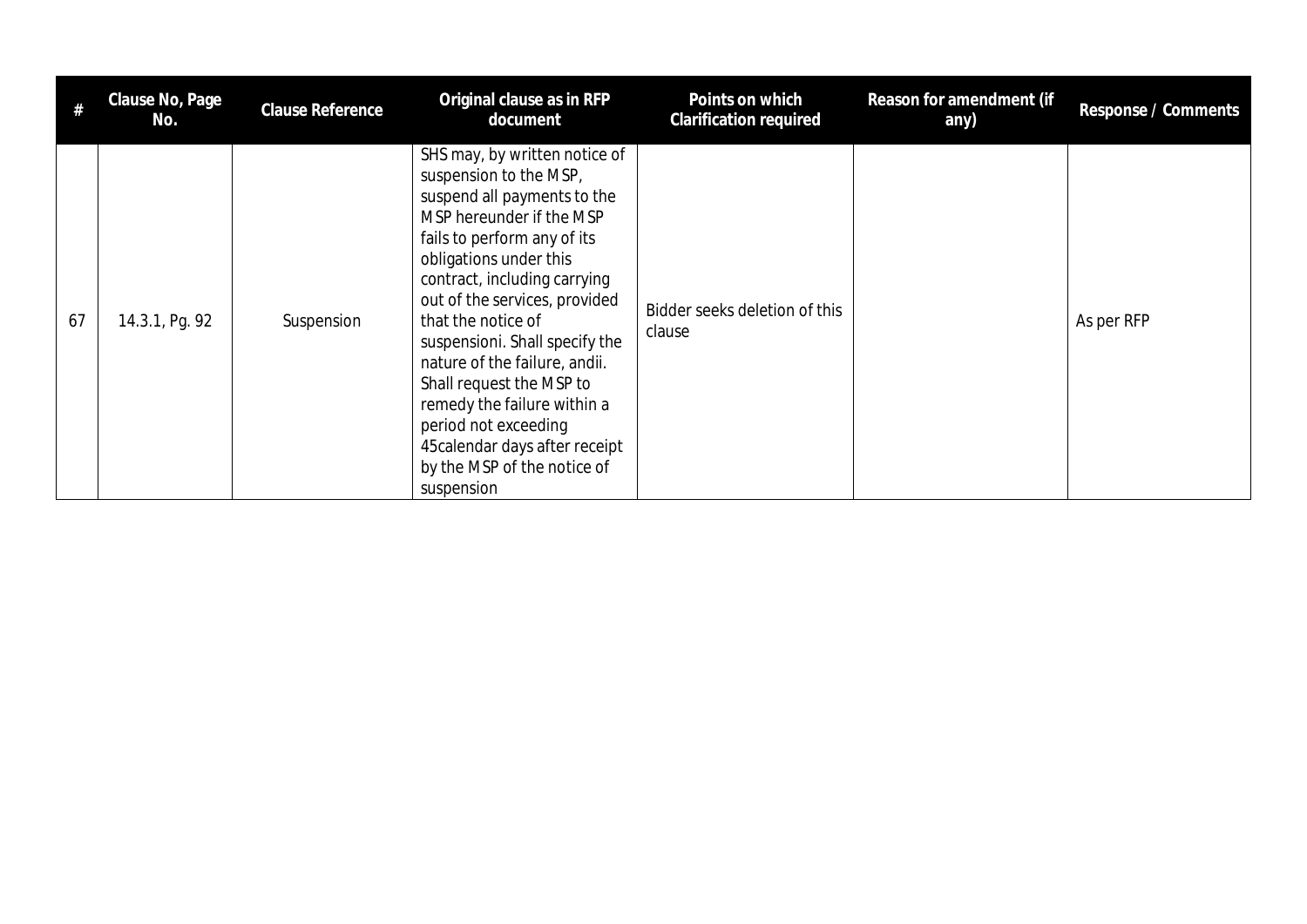| $\#$ | Clause No, Page<br>No. | <b>Clause Reference</b>      | Original clause as in RFP<br>document                                                                                                                                                                                                                                                                                                                                                                                                                                                                                                                                                                                                                                                                                                                                                                                                                                                                                                                                                         | Points on which<br><b>Clarification required</b>                                                                                                                                                                                                                                                                                                                                                                                                                                                                                                                                      | Reason for amendment (if<br>any) | Response / Comments         |
|------|------------------------|------------------------------|-----------------------------------------------------------------------------------------------------------------------------------------------------------------------------------------------------------------------------------------------------------------------------------------------------------------------------------------------------------------------------------------------------------------------------------------------------------------------------------------------------------------------------------------------------------------------------------------------------------------------------------------------------------------------------------------------------------------------------------------------------------------------------------------------------------------------------------------------------------------------------------------------------------------------------------------------------------------------------------------------|---------------------------------------------------------------------------------------------------------------------------------------------------------------------------------------------------------------------------------------------------------------------------------------------------------------------------------------------------------------------------------------------------------------------------------------------------------------------------------------------------------------------------------------------------------------------------------------|----------------------------------|-----------------------------|
| 68   | 14.3.2, Pg. 93         | Termination by the<br>client | The client may terminate this<br>contract in case of the<br>occurrence of any of the<br>events specified in<br>paragraphs (a) through (d) of<br>this clause occurs. In this<br>case, the client shall give at<br>least 45 calendar days written<br>notice of termination to the<br>MSP for events referred to in<br>(a) to $(d)$ .<br>14.3.2.1.1. Termination - This<br>contract may be terminated<br>by BMSICL/SHS as per<br>provisions set up below:<br>a) If the MSP fails to remedy<br>a failure in the performance<br>of its obligations hereunder,<br>as specified in a notice of<br>suspension.<br>b) If the MSP (or if the MSP<br>consists of more than one<br>entity, if lead member)<br>becomes insolvent or<br>bankrupt or enter into any<br>agreements with their<br>creditors for relief of debt or<br>take advantage of any law for<br>the benefit of debtors or go<br>into liquidation or<br>receivership whether<br>compulsory or voluntary;<br>c) If the MSP fails to comply | Upon termination, client<br>would pay MSP for<br>(1) all Services bidder<br>provides, and any Products<br>and Materials bidder<br>delivers through<br>termination,<br>(2) all expenses bidder<br>incurs through termination,<br>and<br>(3) any charges bidder<br>incurs in terminating the<br>Services.<br>(4) deferred costs or<br>unamortized investments<br>(for example, net book<br>value of assets procured<br>from or for customer, initial<br>transition or setup costs not<br>yet fully amortized, other<br>unamortized investments)<br>and applicable wind-down<br>expenses |                                  | Please refer<br>corrigendum |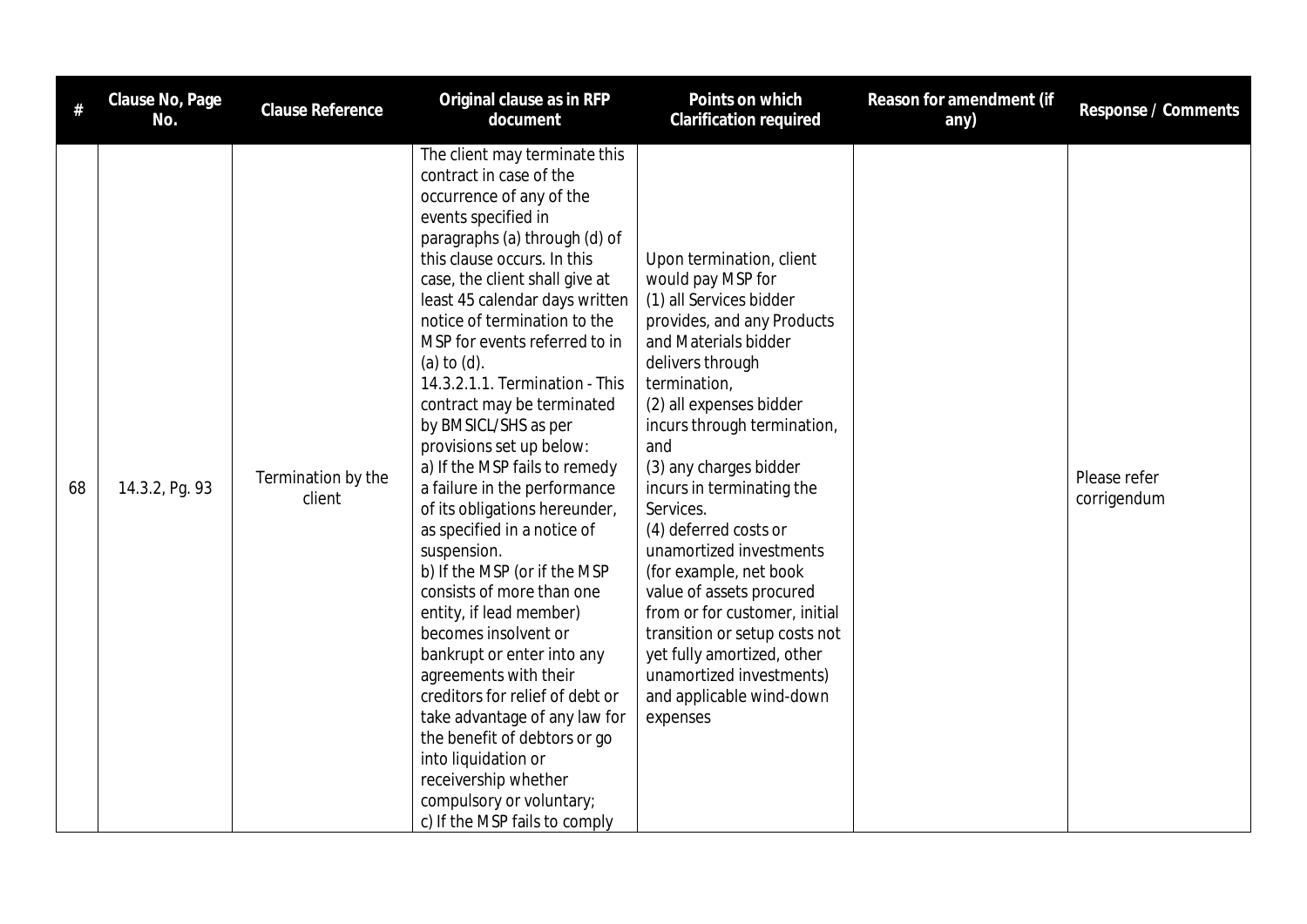| # | Clause No, Page<br>No. | Clause Reference | Original clause as in RFP<br>document                                                                                                                                                                                                                  | Points on which<br>Clarification required | Reason for amendment (if<br>any) | Response / Comments |
|---|------------------------|------------------|--------------------------------------------------------------------------------------------------------------------------------------------------------------------------------------------------------------------------------------------------------|-------------------------------------------|----------------------------------|---------------------|
|   |                        |                  | with any final decision<br>reached as a result of<br>arbitration proceedings.<br>d) If, as the result of Force<br>Majeure, the MSP is unable<br>to perform a material portion<br>of the services for a period of<br>not less than 90 calendar<br>days. |                                           |                                  |                     |
|   |                        |                  |                                                                                                                                                                                                                                                        |                                           |                                  |                     |
|   |                        |                  |                                                                                                                                                                                                                                                        |                                           |                                  |                     |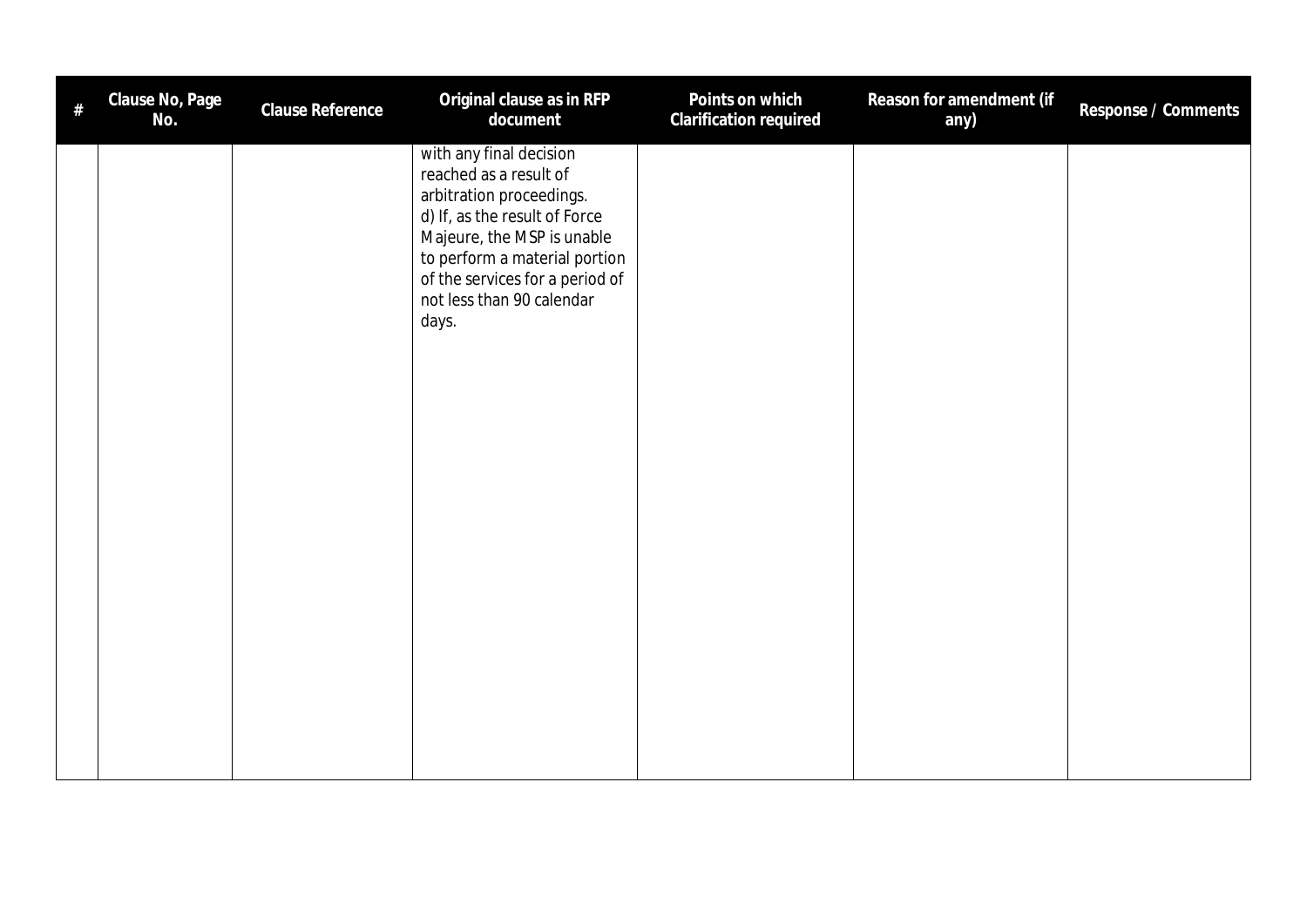|    | Clause No, Page<br>No. | Clause Reference                 | Original clause as in RFP<br>document                                                                                                                                                                                                                                                                                                                                                                                                                                                                                                                                                                                                                                                                                                                                                                                                                                                                                | Points on which<br>Clarification required                                                                                                                                                                                                                                                                                                                                                                                                                                                                                                                                                                                          | Reason for amendment (if<br>any) | Response / Comments |
|----|------------------------|----------------------------------|----------------------------------------------------------------------------------------------------------------------------------------------------------------------------------------------------------------------------------------------------------------------------------------------------------------------------------------------------------------------------------------------------------------------------------------------------------------------------------------------------------------------------------------------------------------------------------------------------------------------------------------------------------------------------------------------------------------------------------------------------------------------------------------------------------------------------------------------------------------------------------------------------------------------|------------------------------------------------------------------------------------------------------------------------------------------------------------------------------------------------------------------------------------------------------------------------------------------------------------------------------------------------------------------------------------------------------------------------------------------------------------------------------------------------------------------------------------------------------------------------------------------------------------------------------------|----------------------------------|---------------------|
| 69 | 14.3.3, Pg. 93         | Termination by the<br><b>MSP</b> | 14.3.3.1. The MSP may<br>terminate this contract, by<br>not less than 180 calendar<br>days written notice under<br>clause to the client and upon<br>successful completion of exit<br>management as specified<br>section 15.9, in case any of<br>the events specified in<br>paragraphs (a) to (d) of<br>thisoccursa) If the client fails<br>to pay any money due to the<br>MSP within 90 calendar days<br>after receiving written notice<br>from the MSP that the<br>payment is overdue;b) If, as<br>the result of Force Majeure,<br>the MSP is unable to perform<br>a material portion of the<br>services for a period of not<br>less than 90 calendar days;c)<br>If the client fails to comply<br>with any final decision<br>reached as a result of<br>arbitration.d) If the client is in<br>material breach of its<br>obligations pursuant to this<br>contract and has not<br>remedied the same within 90<br>days. | MSP should have right to<br>terminate with 30 days<br>notice period&client would<br>pay MSP for(1) all Services<br>bidder provides, and any<br><b>Products and Materials</b><br>bidder delivers through<br>termination, (2) all expenses<br>bidder incurs through<br>termination, and(3) any<br>charges bidder incurs in<br>terminating the Services.(4)<br>deferred costs or<br>unamortized investments<br>(for example, net book<br>value of assets procured<br>from or for customer, initial<br>transition or setup costs not<br>yet fully amortized, other<br>unamortized investments)<br>and applicable wind-down<br>expenses |                                  | As per RFP          |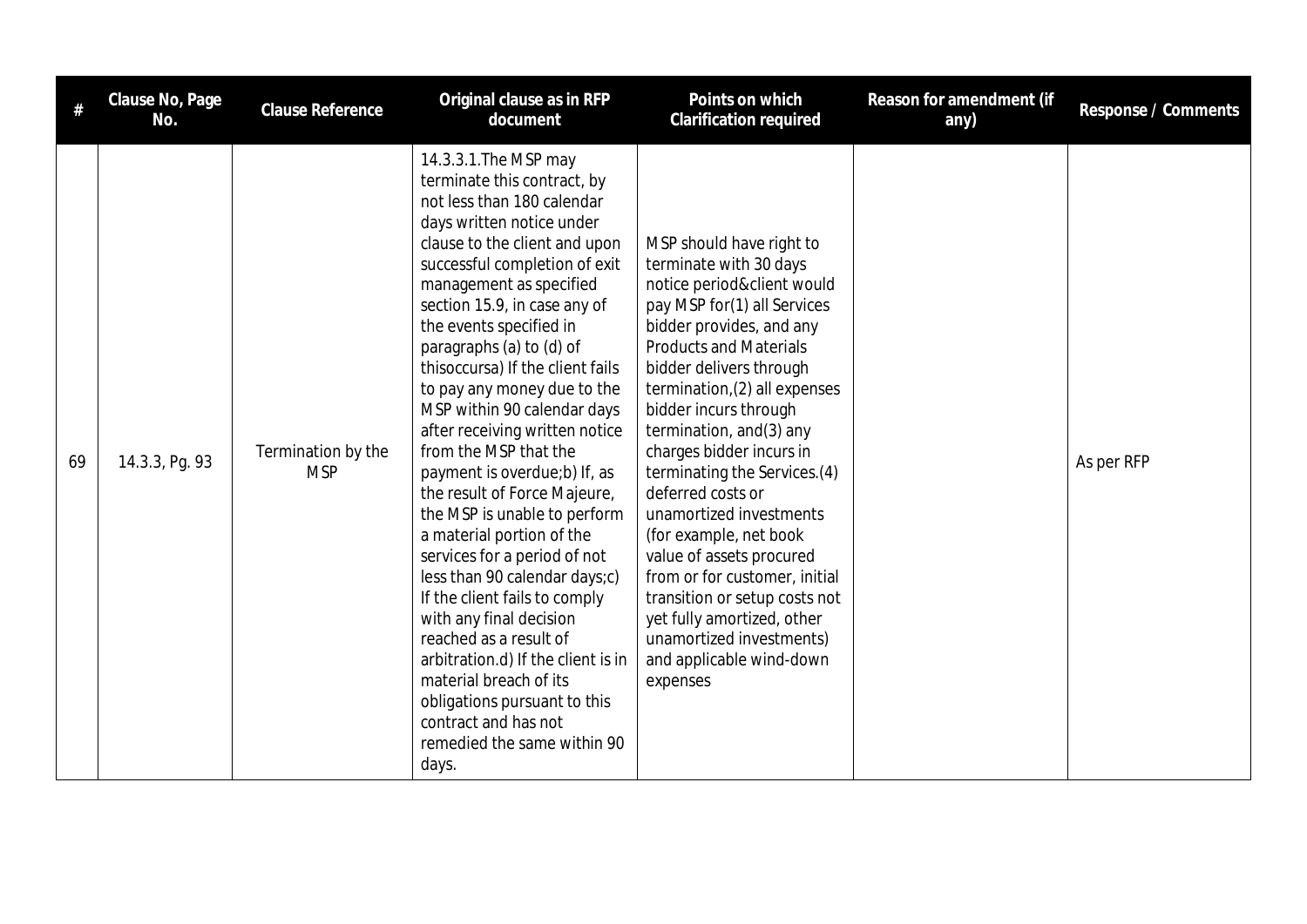| #  | Clause No, Page<br>No. | Clause Reference | Original clause as in RFP<br>document                                                                                                                                                                                                                     | Points on which<br><b>Clarification required</b>                                                                                                                                                                                                                                                                                                                                                                                                                                                                                                                                                                                                                                         | Reason for amendment (if<br>any) | Response / Comments |
|----|------------------------|------------------|-----------------------------------------------------------------------------------------------------------------------------------------------------------------------------------------------------------------------------------------------------------|------------------------------------------------------------------------------------------------------------------------------------------------------------------------------------------------------------------------------------------------------------------------------------------------------------------------------------------------------------------------------------------------------------------------------------------------------------------------------------------------------------------------------------------------------------------------------------------------------------------------------------------------------------------------------------------|----------------------------------|---------------------|
| 70 | 14.4.1, Pg. 94         | Foreclosure      | In case the contract is<br>foreclosed by the client, the<br>payment shall be made up to<br>the achievement of the<br>milestone and the MSP will<br>also be entitled for the<br>payment of 10% of the<br>overall remaining contract<br>value by the client | Customer will be liable for<br>payment for all the Services<br>rendered up to the effective<br>termination date<br>irrespective of milestone<br>achieved, any deferred costs<br>or unamortized investments<br>(for example, net book<br>value of assets procured<br>from or for customer, initial<br>transition or setup costs not<br>yet fully amortized, other<br>unamortized investments),<br>all expenses bidder incurs in<br>terminating the services and<br>prepaid expenses to<br>vendors in the event of<br>termination. Additionally,<br>Termination fees of 5% of<br>remaining contract value<br>needs to be paid to bidder<br>in the event of Termination<br>for convenience. |                                  | As per RFP          |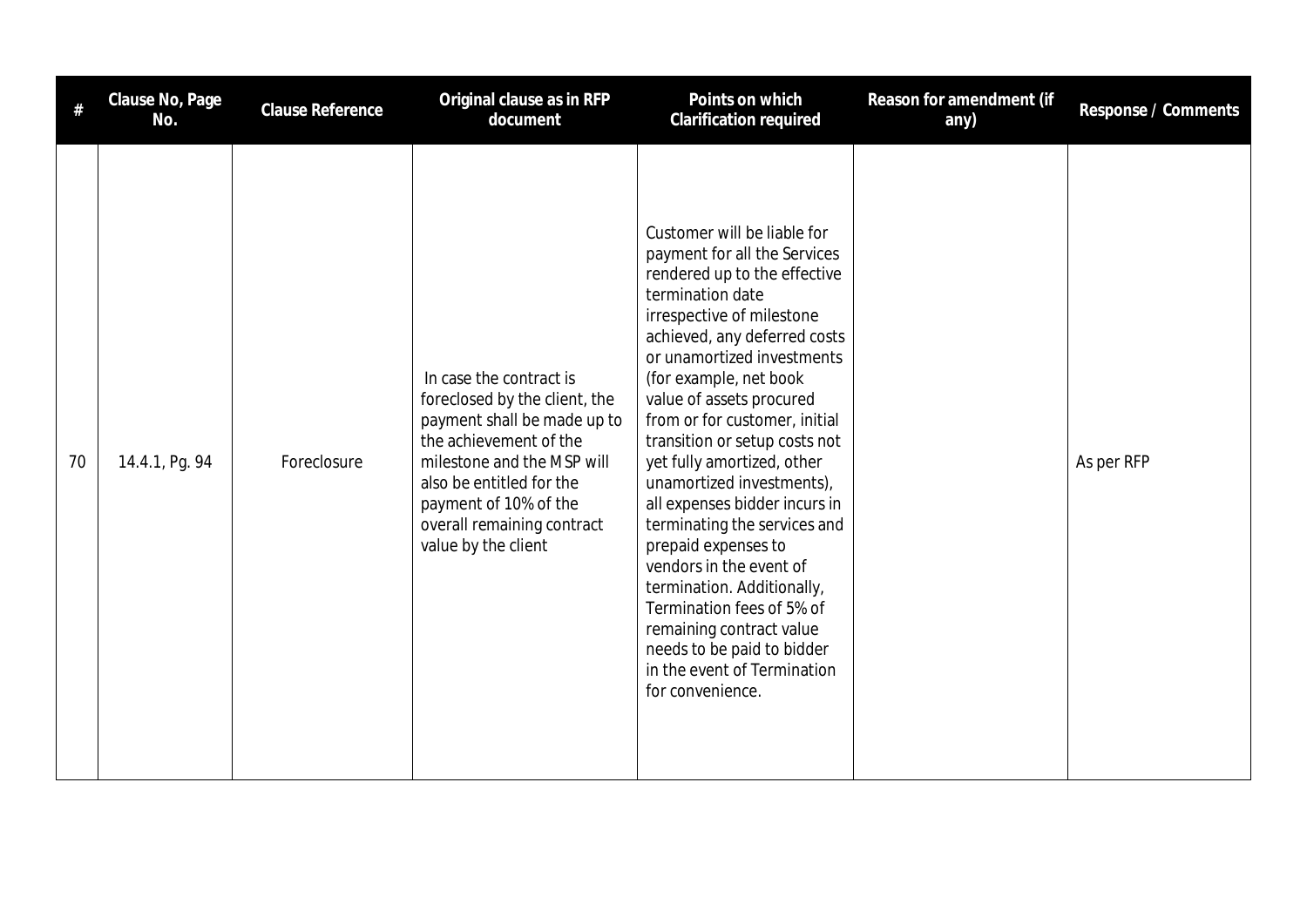| #  | Clause No, Page<br>No. | <b>Clause Reference</b> | Original clause as in RFP<br>document                                                                                                                                                                                                                                                                                                                                                                                                                                                                                                                                          | Points on which<br>Clarification required                                                                                                                                                                                                                                                                                                                                                                                                                                                                                                                                                            | Reason for amendment (if<br>any) | Response / Comments         |
|----|------------------------|-------------------------|--------------------------------------------------------------------------------------------------------------------------------------------------------------------------------------------------------------------------------------------------------------------------------------------------------------------------------------------------------------------------------------------------------------------------------------------------------------------------------------------------------------------------------------------------------------------------------|------------------------------------------------------------------------------------------------------------------------------------------------------------------------------------------------------------------------------------------------------------------------------------------------------------------------------------------------------------------------------------------------------------------------------------------------------------------------------------------------------------------------------------------------------------------------------------------------------|----------------------------------|-----------------------------|
| 71 | 15.7, Pg. 101          | Force Majeure           | 15.7.1.1. For the purpose of<br>this contract, 'Force Majeure'<br>means an event which is<br>beyond the reasonable<br>control of the party, is not<br>foreseeable, is unavoidable,<br>and makes a party's<br>performance of its<br>obligations hereunder<br>impossible or so impractical<br>as reasonably to be<br>considered impossible under<br>the circumstances, and<br>subject to those<br>requirements. Examples<br>include, but are not limited<br>to, pandemic/epidemic, war<br>riots, civil disorder,<br>earthquake, fire, explosion<br>storm, flood or other adverse | In the event of Force<br>Majeure:customer would<br>pay bidder for(1) all Services<br>bidder provides, and any<br><b>Products and Materials</b><br>bidder delivers through<br>termination, (2) all expenses<br>bidder incurs through<br>termination, and(3) any<br>charges bidder incurs in<br>terminating the Services.(4)<br>deferred costs or<br>unamortized investments<br>(for example, net book<br>value of assets procured<br>from or for customer, initial<br>transition or setup costs not<br>yet fully amortized, other<br>unamortized investments)<br>and applicable wind-down<br>expenses |                                  | Please refer<br>corrigendum |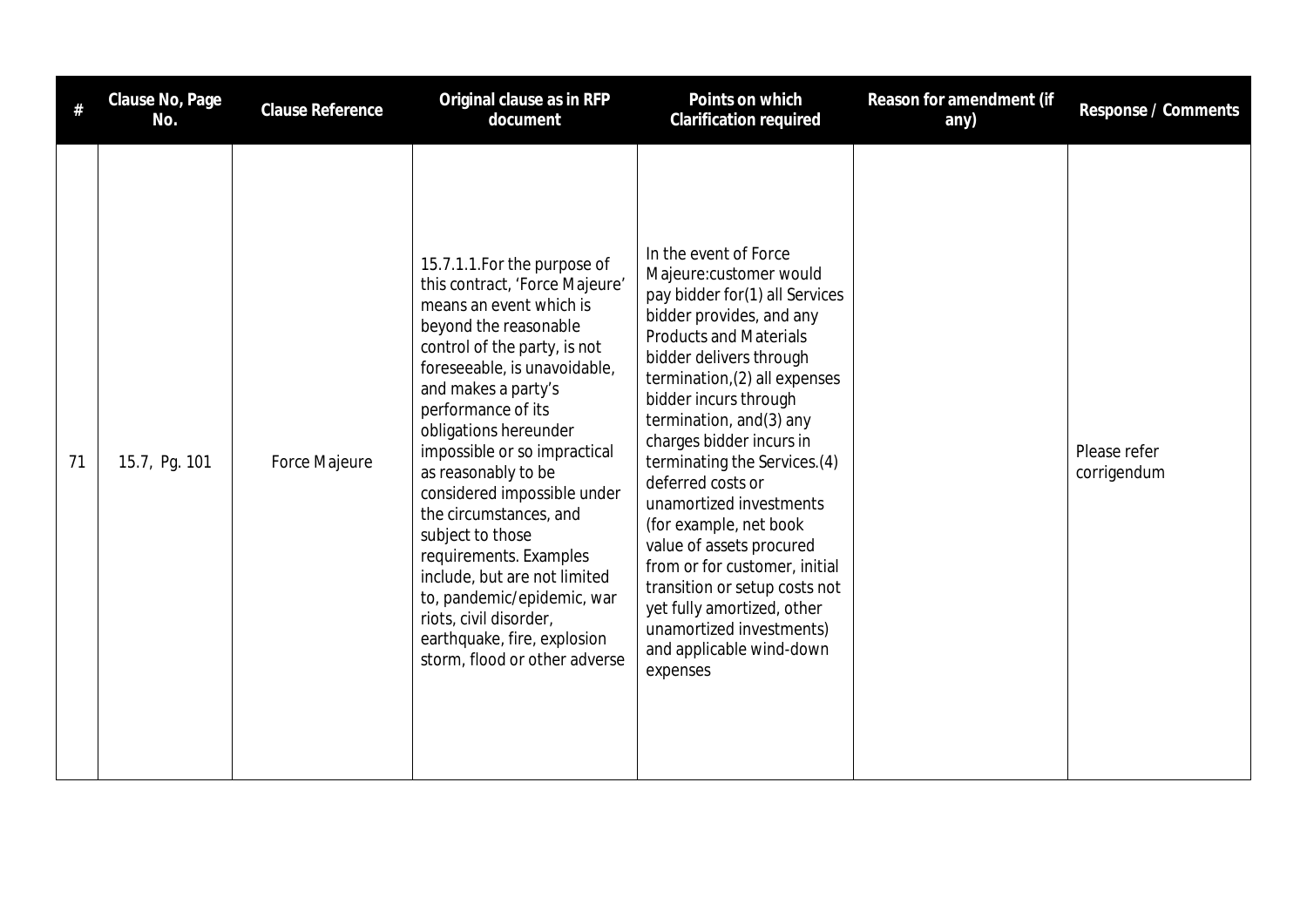|    | Clause No, Page<br>No. | Clause Reference                                                | Original clause as in RFP<br>document                                                                                                                                                                                                                                                                                                                                                                                                                                                                                                                                                                                                                                                                                                                                                                                                                                                                                                        | Points on which<br><b>Clarification required</b>                    | Reason for amendment (if<br>any) | Response / Comments |
|----|------------------------|-----------------------------------------------------------------|----------------------------------------------------------------------------------------------------------------------------------------------------------------------------------------------------------------------------------------------------------------------------------------------------------------------------------------------------------------------------------------------------------------------------------------------------------------------------------------------------------------------------------------------------------------------------------------------------------------------------------------------------------------------------------------------------------------------------------------------------------------------------------------------------------------------------------------------------------------------------------------------------------------------------------------------|---------------------------------------------------------------------|----------------------------------|---------------------|
| 72 | 15.9, Pg. 103          | Exit Mgmt./ Training,<br>handholding, and<br>knowledge transfer | Exit Management Plan<br>15.9.1.1. The bidder shall<br>submit a structured and<br>detailed Exit Management<br>plan including knowledge<br>transfer plan along with the<br>technical proposal. The<br>bidder needs to update the<br><b>Transition and Exit</b><br>management on half yearly<br>basis or earlier in case of<br>major changes during the<br>entire contract duration. This<br>plan needs to be discussed<br>and approved by the<br>execution agency or its<br>nominated agency.<br>15.9.1.2. Execution Agency<br>may blacklist the company as<br>deemed fit for not complying<br>with the Exit Management<br>plan.<br>15.9.1.3. The Exit<br>Management plan shall deal<br>with at least the following<br>aspects of exit management<br>in relation to the Project<br>Implementation and Scope of<br>work definition:<br>15.9.1.3.1. A detailed<br>program of the transfer<br>process that could be used in<br>conjunction with a | In case of reverse transition,<br>bidder will charge<br>separately. |                                  | As per RFP          |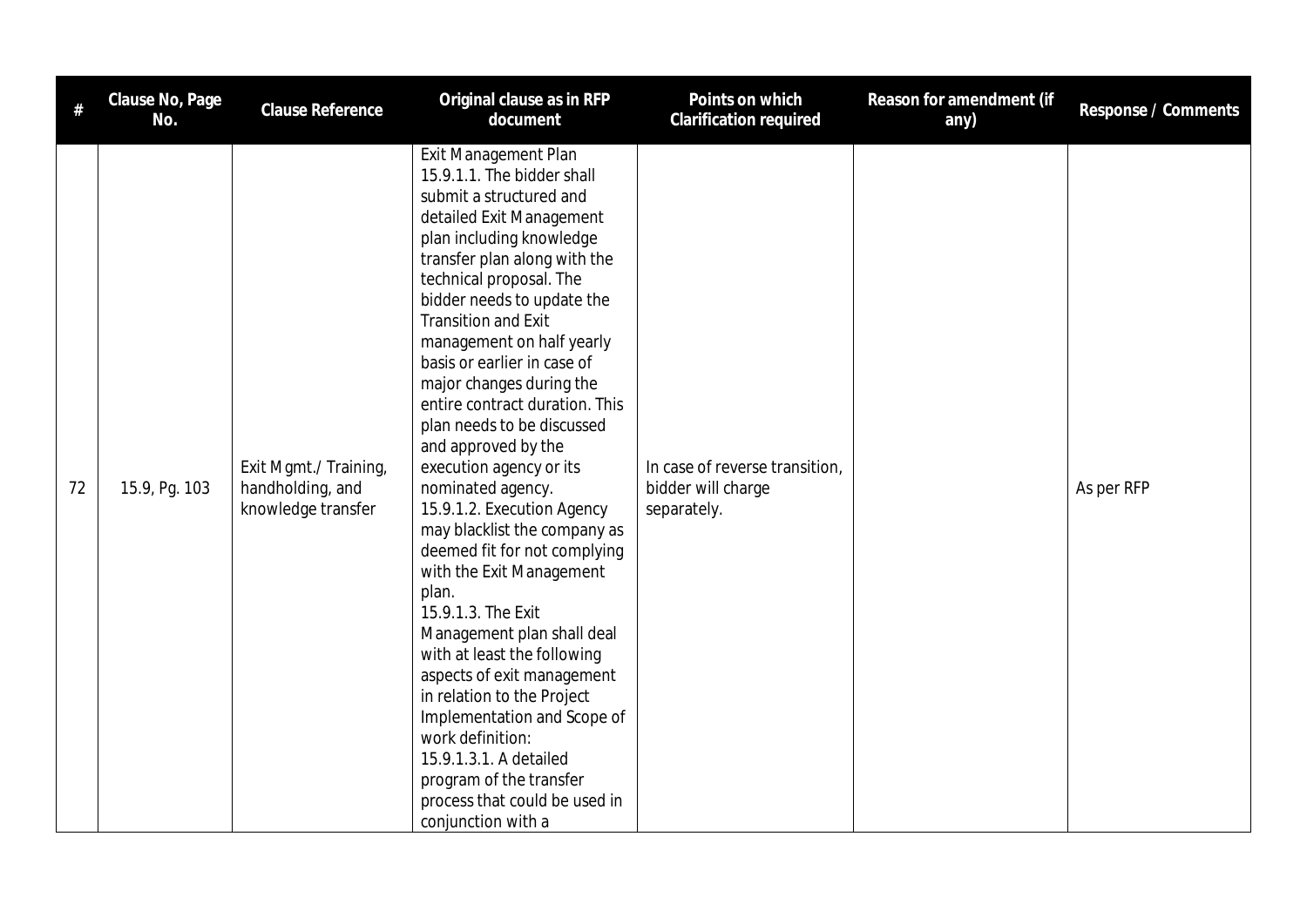| Clause No, Page<br>No. | Clause Reference | Original clause as in RFP<br>document                                                                                                                                                                                                                                                                                                                                                                                                                                                                                                                                                                                                                                                                                                                                                                                                                        | Points on which<br>Clarification required | Reason for amendment (if<br>any) | Response / Comments |
|------------------------|------------------|--------------------------------------------------------------------------------------------------------------------------------------------------------------------------------------------------------------------------------------------------------------------------------------------------------------------------------------------------------------------------------------------------------------------------------------------------------------------------------------------------------------------------------------------------------------------------------------------------------------------------------------------------------------------------------------------------------------------------------------------------------------------------------------------------------------------------------------------------------------|-------------------------------------------|----------------------------------|---------------------|
|                        |                  | Replacement of MSP<br>including details of the means<br>to be used to ensure<br>continuing provision of the<br>services throughout the<br>transfer process or until the<br>cessation of the services and<br>of the management structure<br>to be used during the<br>transfer;<br>15.9.1.3.2. Plans for the<br>communication with such of<br>MSP, staff, suppliers,<br>customers and any related<br>third party as are necessary<br>to avoid any material<br>detrimental impact on<br>Project's operations as a<br>result of undertaking the<br>transfer;<br>15.9.1.3.3. Plans for provision<br>of contingent support to the<br>Project and Replacement<br>delivery agency for a<br>reasonable period (minimum<br>three months) after transfer.<br>15.9.1.3.4. Plans for training<br>of the Replacement SHS staff<br>to run the operations of the<br>Project. |                                           |                                  |                     |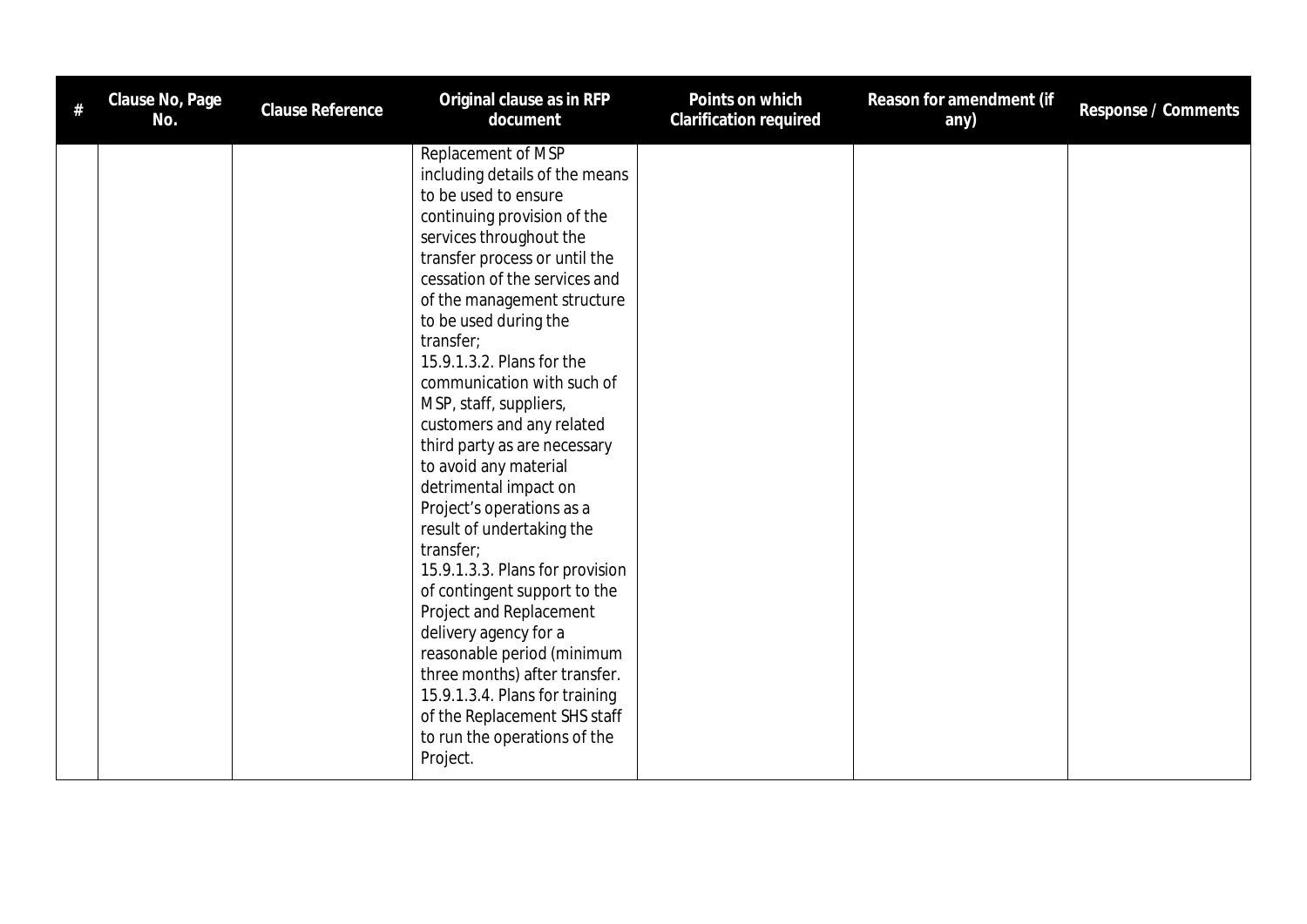| #  | Clause No, Page<br>No. | <b>Clause Reference</b> | Original clause as in RFP<br>document                                                                                                                                                                                                                                                                                                                                                                                                                                                                                                                                                                                                                                                                                                                                                             | Points on which<br><b>Clarification required</b>                                                                                         | Reason for amendment (if<br>any) | Response / Comments                                                                                         |
|----|------------------------|-------------------------|---------------------------------------------------------------------------------------------------------------------------------------------------------------------------------------------------------------------------------------------------------------------------------------------------------------------------------------------------------------------------------------------------------------------------------------------------------------------------------------------------------------------------------------------------------------------------------------------------------------------------------------------------------------------------------------------------------------------------------------------------------------------------------------------------|------------------------------------------------------------------------------------------------------------------------------------------|----------------------------------|-------------------------------------------------------------------------------------------------------------|
| 73 | 17, Pg. 120            | <b>SLA Penalties</b>    | However, it is the<br>responsibility/ onus of the<br>selected Bidder to prove that<br>the outage is attributable to<br>SHS. The selected Bidder shall<br>obtain the proof<br>authenticated by the SHS's<br>official that the outage is<br>attributable to the SHS. • The<br>maximum penalty will be up<br>to 5% of total project cost as<br>per the Commercial bid<br>submitted by the Bidder . The<br>Agency shall deploy sufficient<br>human resource suitably<br>qualified and experienced in<br>shifts to meet the SLA.<br>Agency shall appoint as many<br>team members as deemed fit<br>by them, to meet the time<br>Schedule and SLA<br>requirements. • Once a<br>maximum penalty of 5% of<br>the contract value is reached,<br>SHS has the right to call for<br>the annulment of contract. | During the Run phase period<br>(steady state), the<br>SLA/Penalties applicable<br>shall be capped at 5% of the<br>monthly invoice value. |                                  | The maximum penalty<br>is capped at 5% of Total<br><b>Contract Value during</b><br>entire project duration. |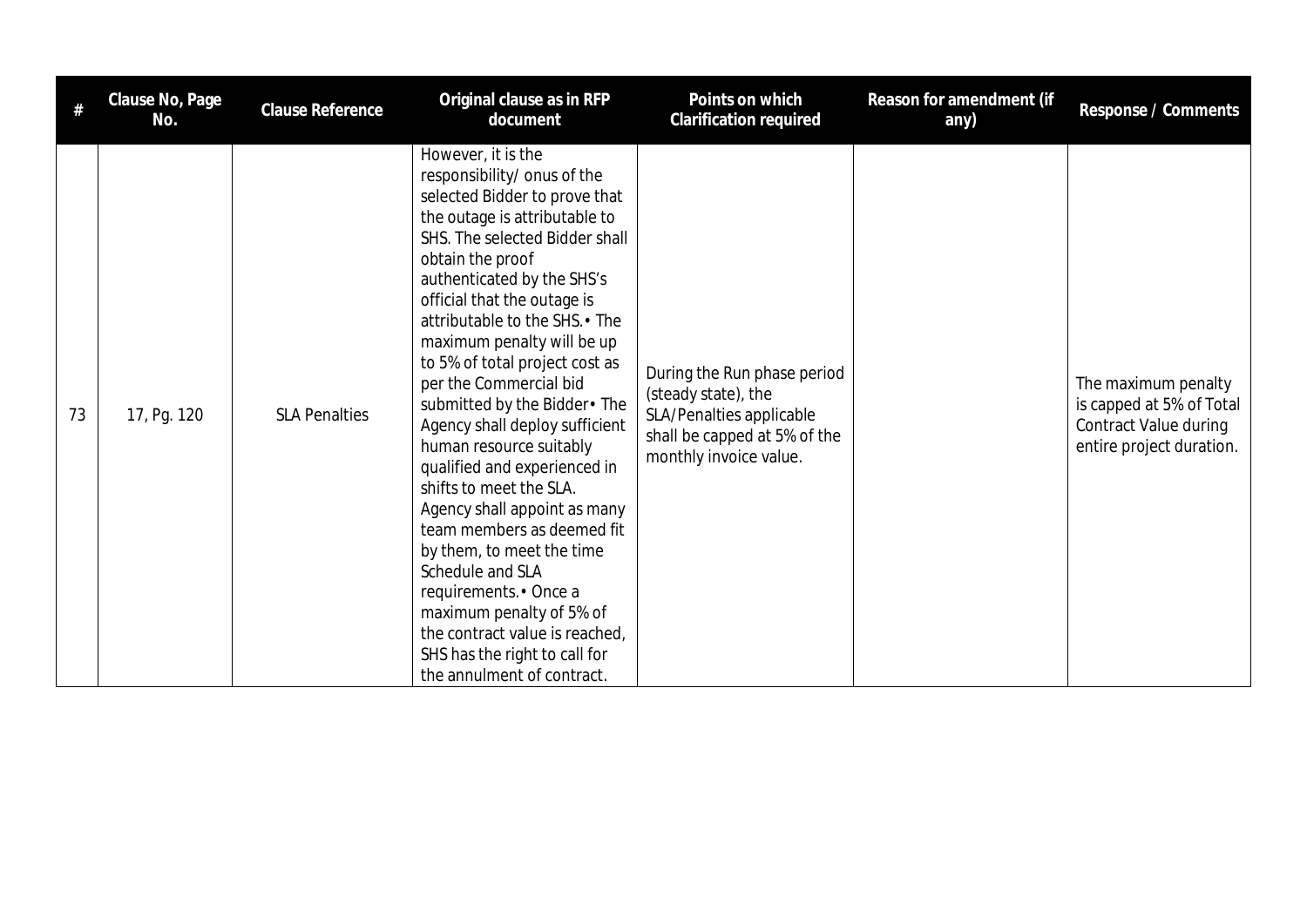|    | Clause No, Page<br>No.  | Clause Reference             | Original clause as in RFP<br>document                                                                                                                                                                                                                                                                                                                                                     | Points on which<br>Clarification required                                                                                                                    | Reason for amendment (if<br>any)                                                                                                   | Response / Comments     |
|----|-------------------------|------------------------------|-------------------------------------------------------------------------------------------------------------------------------------------------------------------------------------------------------------------------------------------------------------------------------------------------------------------------------------------------------------------------------------------|--------------------------------------------------------------------------------------------------------------------------------------------------------------|------------------------------------------------------------------------------------------------------------------------------------|-------------------------|
| 74 | 9.24.1. / Page<br>no 75 | Taxes & Duties               | All Custom Duties, Excise<br>Duties and any other Taxes,<br>GST/service Tax, Duties, Cess<br>and Levies payable by the<br>Bidder in respect of any<br>transaction for procuring any<br>services, components, sub-<br>assemblies, raw-materials<br>and equipment shall be<br>included in the Bid price and<br>no separate claim on this<br>behalf will be entertained by<br><b>BMSICL.</b> | If there is any revision on<br>Tax Rates by government,<br>there would be disconnect<br>in the price submitted and<br>what actual chargeable to<br>customer. | So Kindly get the<br>amendment done to this<br>clause to allow submission<br>with out any applicability of<br>local taxes like GST | Pl. Refer Clause 9.24.4 |
| 75 | 14.13.1 / Page<br>no 96 | <b>Extension of Contract</b> | SHS reserves the right to<br>extend the contract for a<br>period of 2 (Two) years with<br>the<br>Terms & Conditions mutually<br>agreed by both the parties.<br>The extension of the contract<br>will<br>be based on the performance<br>of the Bidder during the<br>contract period which will be<br>reviewed by SHS on yearly<br>basis.                                                   | Does price related to this 2<br>years extension need to be<br>submitted along with the<br>current submission?                                                |                                                                                                                                    | No.                     |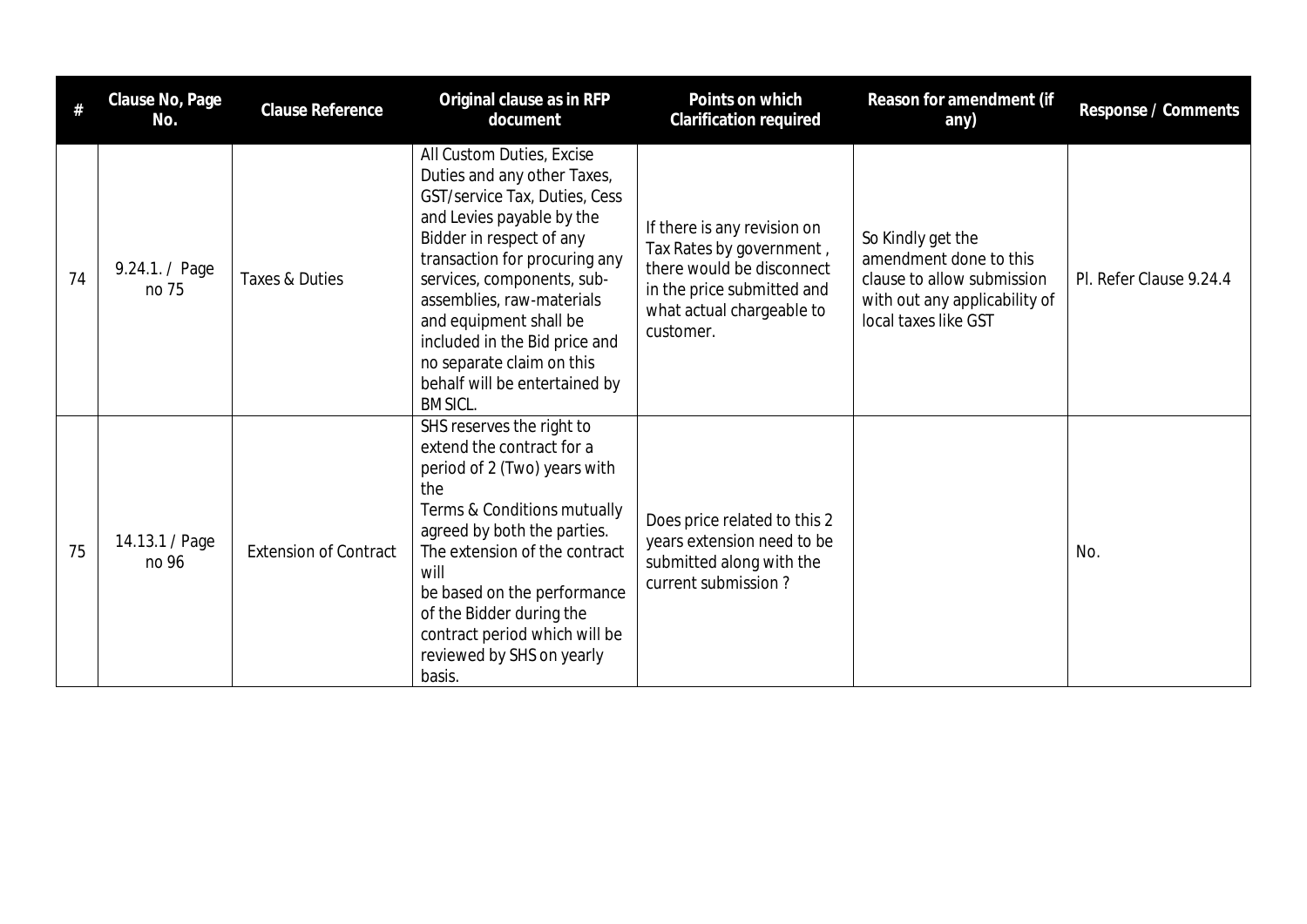| #  | Clause No, Page<br>No.         | <b>Clause Reference</b> | Original clause as in RFP<br>document                                                                                                                                                                                                                                                                                                                                                                                                                                                                       | Points on which<br><b>Clarification required</b>                                                                                                                                           | Reason for amendment (if<br>any) | Response / Comments                                              |
|----|--------------------------------|-------------------------|-------------------------------------------------------------------------------------------------------------------------------------------------------------------------------------------------------------------------------------------------------------------------------------------------------------------------------------------------------------------------------------------------------------------------------------------------------------------------------------------------------------|--------------------------------------------------------------------------------------------------------------------------------------------------------------------------------------------|----------------------------------|------------------------------------------------------------------|
| 76 | 14.16.2 / Page<br>no 96        | 14.16. Miscellaneous    | The Bidder is required to<br>obtain all necessary licenses<br>which are required to carry<br>out the work as mentioned in<br>the scope of work of this<br>document. Any further<br>requirement<br>of licenses or obligations on<br>part of the Bidder not<br>covered otherwise in this<br>RFP, if<br>mandated by Govt or any<br>other regulatory body or SHS<br>shall be fulfilled by the<br>Bidder. The<br>Bidder shall be solely<br>responsible to bear the cost<br>incurred in full filling the<br>same. | Lack of inputs shared with<br>MSP, resulting any re-<br>solution / resulting in<br>additional software /<br>hardware requirement / any<br>other cost element to be<br>paid back to the MSP |                                  | As per RFP                                                       |
| 77 | 3. Scope of<br><b>Work, 23</b> | 3. Scope of Work        | The key objective is to take<br>the learnings from the<br>previous Health ICT projects<br>and fill the gaps with the<br>advanced ICT applications<br>and ramp-up the ICT solution<br>that can helped in better<br>health systems planning,<br>development and support<br>throughout the State.                                                                                                                                                                                                              | We request to share the<br>previous health ICT software<br>modules/application details<br>and technologies stack and<br>also confirm if department<br>has any technology<br>constraints.   |                                  | MSP to propose best<br>practices to achieve<br>desired outcomes. |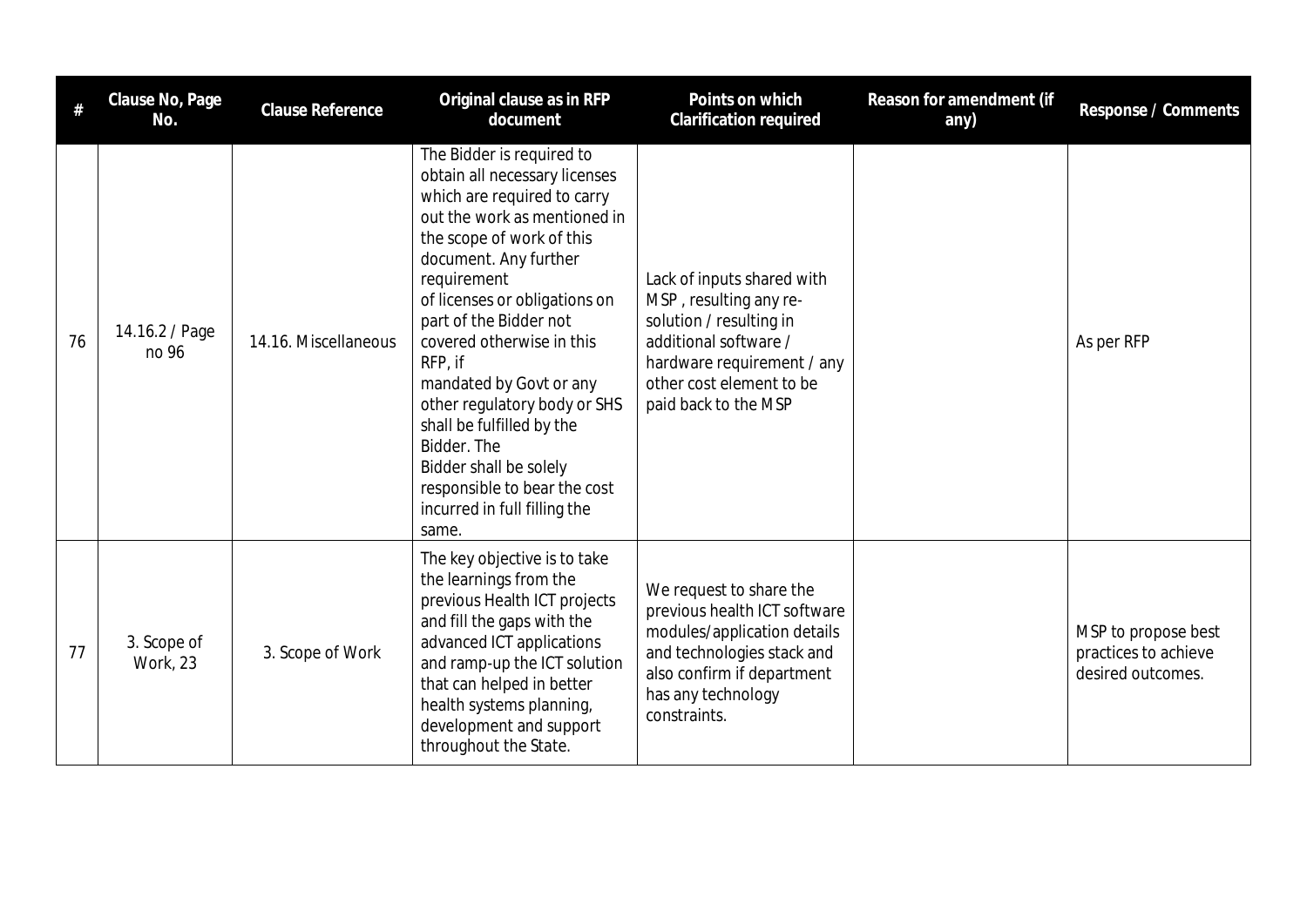| #  | Clause No, Page<br>No. | <b>Clause Reference</b>                                  | Original clause as in RFP<br>document                                                                                                                                                                                                                                                                                               | Points on which<br><b>Clarification required</b>                                                                                                                                                                                                                                                                                                   | Reason for amendment (if<br>any) | Response / Comments                                                                 |
|----|------------------------|----------------------------------------------------------|-------------------------------------------------------------------------------------------------------------------------------------------------------------------------------------------------------------------------------------------------------------------------------------------------------------------------------------|----------------------------------------------------------------------------------------------------------------------------------------------------------------------------------------------------------------------------------------------------------------------------------------------------------------------------------------------------|----------------------------------|-------------------------------------------------------------------------------------|
| 78 | 3.9, 33                | 3.9. Centralized IT<br>Helpdesk / Incident<br>Management | A centralized IT Helpdesk is<br>required to be set up as part<br>of the scope.                                                                                                                                                                                                                                                      | Please confirm how many IT<br>Helpdesk executive require<br>to operate the Centralized IT<br>Helpdesk, who will provide<br>the sitting place,<br>workstation, telephone line<br>for Centralized IT Helpdesk.<br>As per our understanding<br>Centralized IT Helpdesk will<br>be operated after go live of<br>system for 3 years. please<br>confirm. |                                  | MSP to propose best<br>practices to achieve<br>desired outcomes.                    |
| 79 | 3.11, 36               | 3.11. Integration with<br><b>IoT Devices and Kiosks</b>  | The proposed solution should<br>be able to integrate medical<br>devices through IoT devices<br>to monitor functionalities of<br>existing medical devices<br>across health system of State.<br>The proposed solution should<br>have capabilities to provide<br>ease of use for the public<br>through Kiosks at intuitional<br>level. | As per our understanding<br>API for integration will be<br>provided by department.<br>Please confirm                                                                                                                                                                                                                                               |                                  | Department will<br>facilitate to provide<br>APIs from different<br>vendors/partners |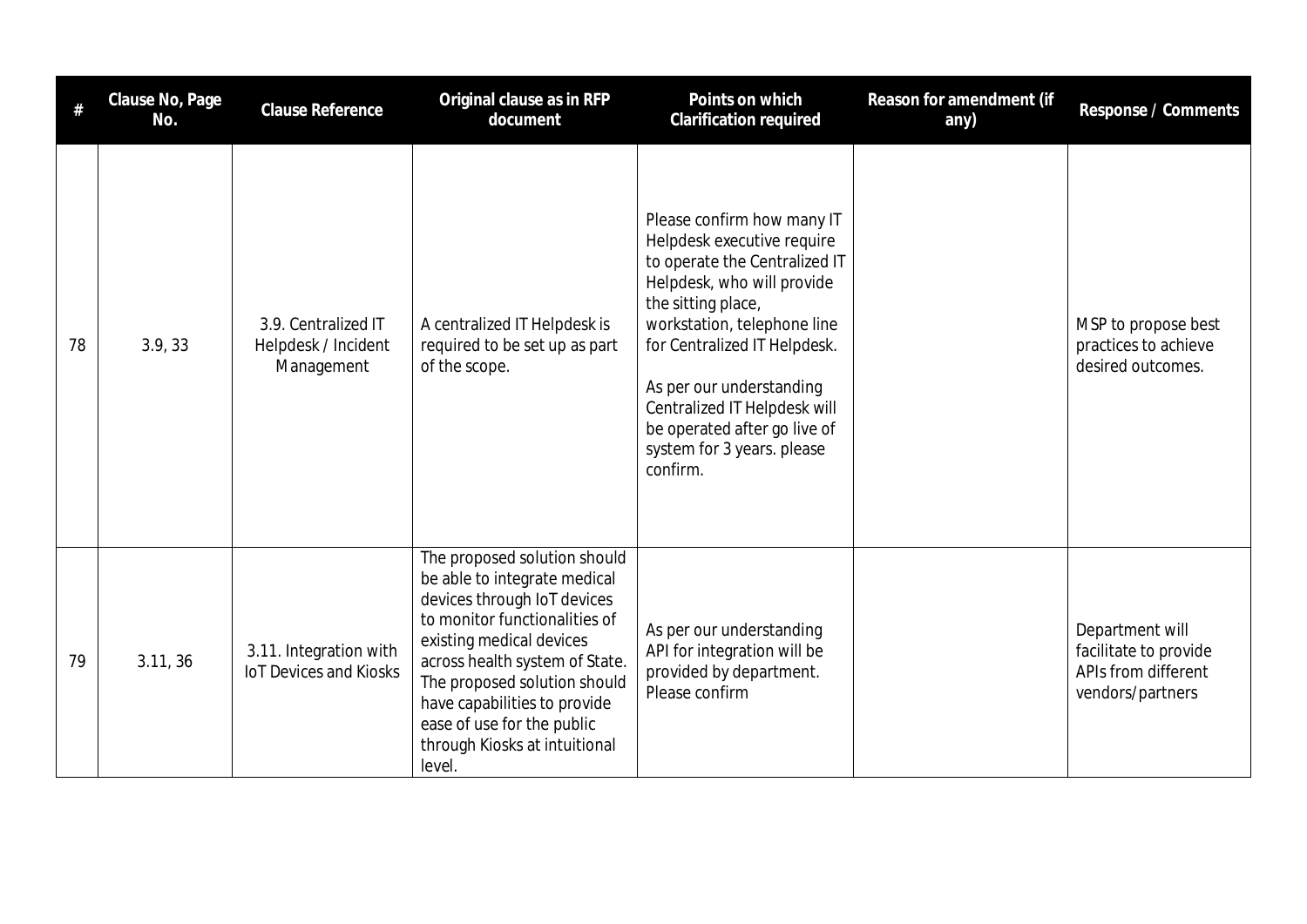| #  | Clause No, Page<br>No. | <b>Clause Reference</b>                      | Original clause as in RFP<br>document                                                                                                                                                                                                                                                                           | Points on which<br><b>Clarification required</b>                                                                                      | Reason for amendment (if<br>any) | Response / Comments                                                                                         |
|----|------------------------|----------------------------------------------|-----------------------------------------------------------------------------------------------------------------------------------------------------------------------------------------------------------------------------------------------------------------------------------------------------------------|---------------------------------------------------------------------------------------------------------------------------------------|----------------------------------|-------------------------------------------------------------------------------------------------------------|
| 80 | 3.12, 36               | 3.12. Training &<br><b>Capacity Building</b> | Training (including Technical<br>training, Functional training<br>etc.) of end-users is essential<br>for ensuring that the<br>implementation actually put<br>to use and drive adoption<br>sustainably                                                                                                           | Kindly share the end user<br>details to whom training will<br>be provided.                                                            |                                  | Please refer<br>corrigendum                                                                                 |
| 81 | 3.12, 37               | 3.12. Training &<br><b>Capacity Building</b> | I) The cost incurred on<br>carrying out the training at<br>client's prescribed location(s)<br>shall be borne by the MSP<br>which includes trainer's and<br>other support team<br>member's fees/ salary along<br>with all incidental expenses<br>like travelling, lodging-<br>boarding, local conveyance<br>etc. | Please share the location<br>details where training will<br>be conducted for better<br>understanding of training<br>efforts.          |                                  | MSP to propose best<br>practice in order to<br>ensure capacity<br>building of all end-users                 |
| 82 | 4, 40                  | 4. Schedule of Services                      | c) Integration of existing<br>applications/Portals as<br>specified in the RFP and<br>further discussions with the<br>client.                                                                                                                                                                                    | As per our understanding<br>existing applications/Portals<br>API for integration will be<br>provided by department.<br>Please confirm |                                  | A list of existing<br>applications has been<br>provided in<br>corrigendum                                   |
| 83 | 4, 40                  | 4. Schedule of Services                      | g) Data migration from<br>existing (legacy) applications<br>to the proposed (new)<br>applications.                                                                                                                                                                                                              | Please share the data size<br>for which data migration<br>required.                                                                   |                                  | Department will<br>coordinate and help to<br>get API access for<br>selected application for<br>integration. |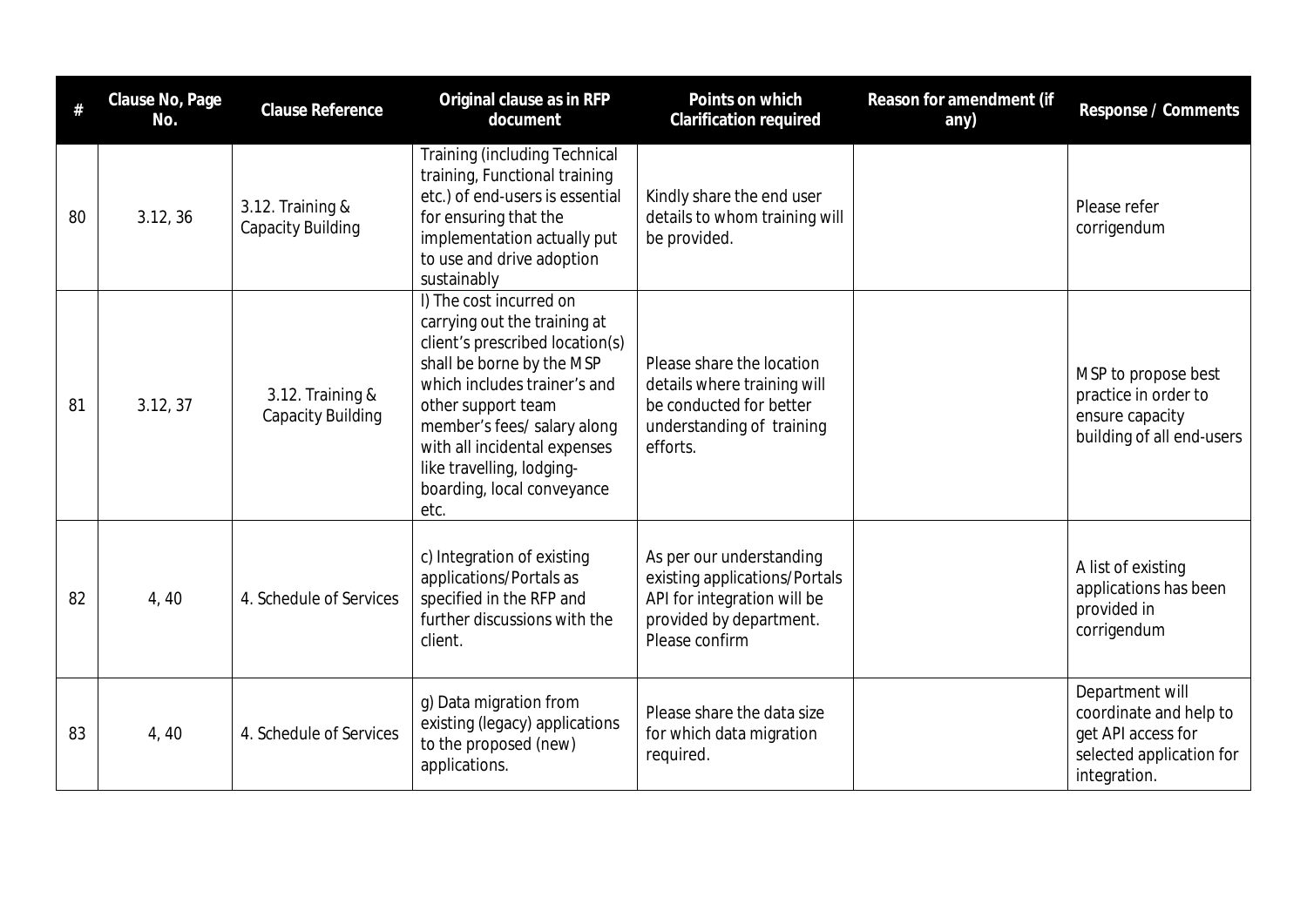| #  | Clause No, Page<br>No. | <b>Clause Reference</b>                         | Original clause as in RFP<br>document                                                                                                                                                                                                                                                                     | Points on which<br>Clarification required                                                                                                      | Reason for amendment (if<br>any) | Response / Comments                                                                                               |
|----|------------------------|-------------------------------------------------|-----------------------------------------------------------------------------------------------------------------------------------------------------------------------------------------------------------------------------------------------------------------------------------------------------------|------------------------------------------------------------------------------------------------------------------------------------------------|----------------------------------|-------------------------------------------------------------------------------------------------------------------|
| 84 | 8.3.5, 58              | 8.3.5. Integration with<br>SMS / e-Mail Gateway | SMS / e-Mail gateway should<br>act as common<br>communication service,<br>integrated as part of<br>Integrated Digital Health<br>Solution framework, and<br>should be used to deliver<br>SMS/e-Mail-based services to<br>all end users/patients and<br>other stakeholders as well as<br>healthcare staffs. | We believed that<br>Department will provide the<br>SMS / e-Mail Gateway,<br>please confirm.                                                    |                                  | State will provided the<br><b>SMS Gateway service</b><br>and the MSP will<br>integrate with their<br>application. |
| 85 | 8.3.6, 59              | 8.3.6. Payment<br>Gateway Integration           | System should be integrated<br>with the payment gateway so<br>that the healthcare service<br>users can pay the fee against<br>the service offered. In<br>addition to payment gateway<br>integration, it should also<br>allow recording of any offline<br>payments.                                        | We believed that<br>Department will provide<br>the Payment Gateway,<br>please confirm.                                                         |                                  | State will provided the<br>Payment Gateway<br>service and the MSP<br>will integrate with their<br>application.    |
| 86 | 108                    | 16. Timelines and<br>Payment Schedule           | <b>Timelines and Payment</b><br>Schedule                                                                                                                                                                                                                                                                  | The given payment<br>condition is not suitable as it<br>will increase finance cost of<br>bidder, so we request to<br>revise the payment terms. |                                  | As per RFP                                                                                                        |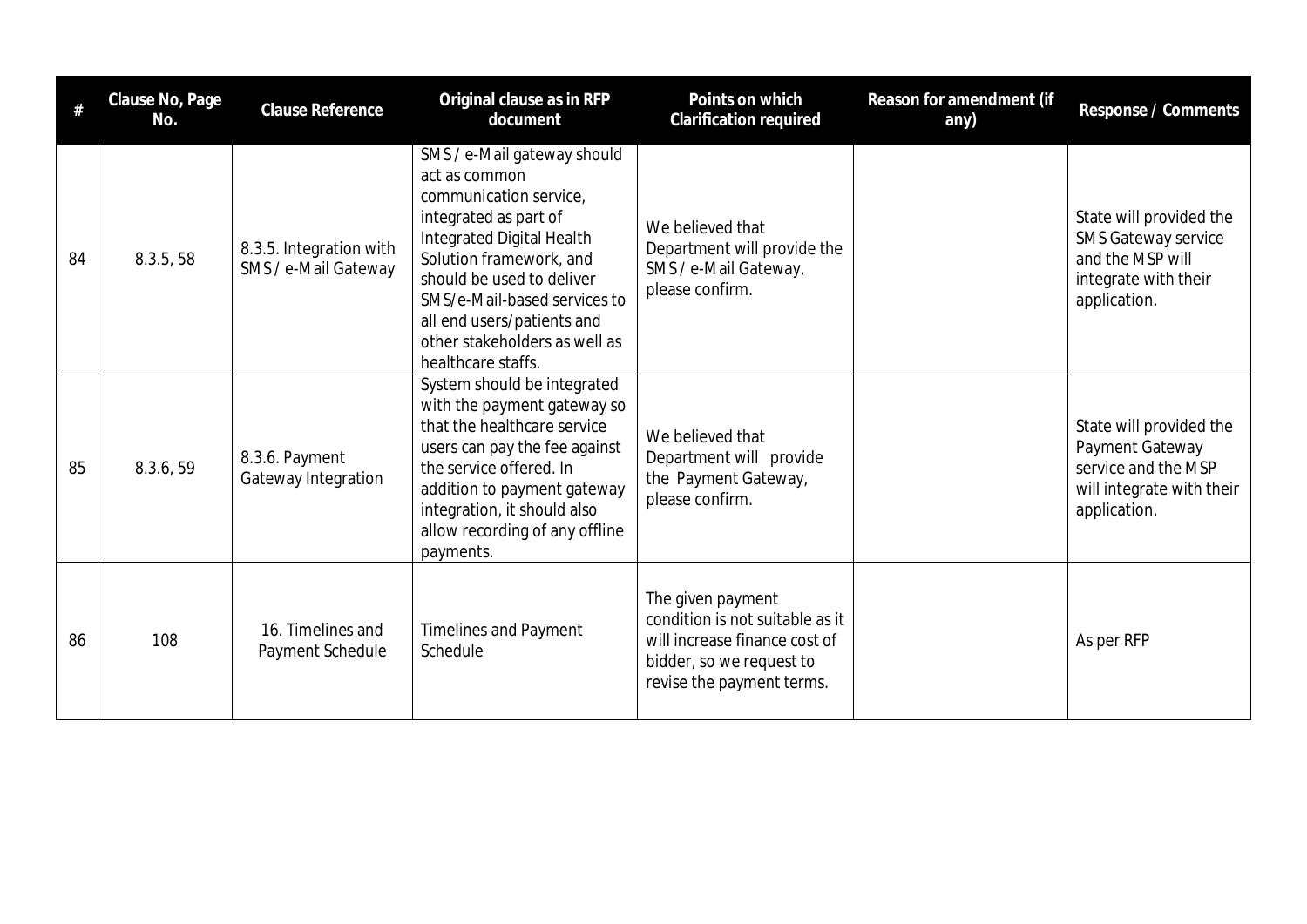| #  | Clause No, Page<br>No. | <b>Clause Reference</b>                         | Original clause as in RFP<br>document                                                                                                                                                                                                                                                                                                                                                                                                                                                                                                                           | Points on which<br>Clarification required                                                                                                                                                                                                                                                                                                                                                                                                                                                                                                                                                                                                                         | Reason for amendment (if<br>any) | Response / Comments         |
|----|------------------------|-------------------------------------------------|-----------------------------------------------------------------------------------------------------------------------------------------------------------------------------------------------------------------------------------------------------------------------------------------------------------------------------------------------------------------------------------------------------------------------------------------------------------------------------------------------------------------------------------------------------------------|-------------------------------------------------------------------------------------------------------------------------------------------------------------------------------------------------------------------------------------------------------------------------------------------------------------------------------------------------------------------------------------------------------------------------------------------------------------------------------------------------------------------------------------------------------------------------------------------------------------------------------------------------------------------|----------------------------------|-----------------------------|
| 87 | 11, Page no: 81        | 11. Technical<br>Evaluation Criteria,<br>$SN-2$ | Copy of Work order/ Client<br>certificate/ Contract copy<br>AND with Client project<br>completion<br>certificate specifying the<br>project details and value vis a<br>vis the criteria stated in the<br>RFP. In<br>case of an on-going project<br>phased completion certificate<br>(provided by client) should be<br>submitted.<br>and<br>• A certificate from the<br>Statutory Auditor/CA of the<br>Bidder stating the project<br>details vis a vis the criteria<br>stated in the RFP stating<br>value of the Project.<br>(Please refer Annexure - II &<br>IV) | Request you to allow<br>change in clause in order for<br>us to participate<br>Copy of Work order/ Client<br>certificate/ Contract copy<br>AND with Client project<br>completion certificate<br>specifying the project details<br>and value vis a vis the<br>criteria stated in the RFP. In<br>case of an on-going project<br>phased completion<br>certificate (provided by<br>client) / Company secretary<br>should be submitted.<br>and<br>• A certificate from the<br>Statutory Auditor/CA of the<br>Bidder stating the project<br>details vis a vis the criteria<br>stated in the RFP stating<br>value of the Project.<br>(Please refer Annexure - II &<br>IV) |                                  | Please refer<br>corrigendum |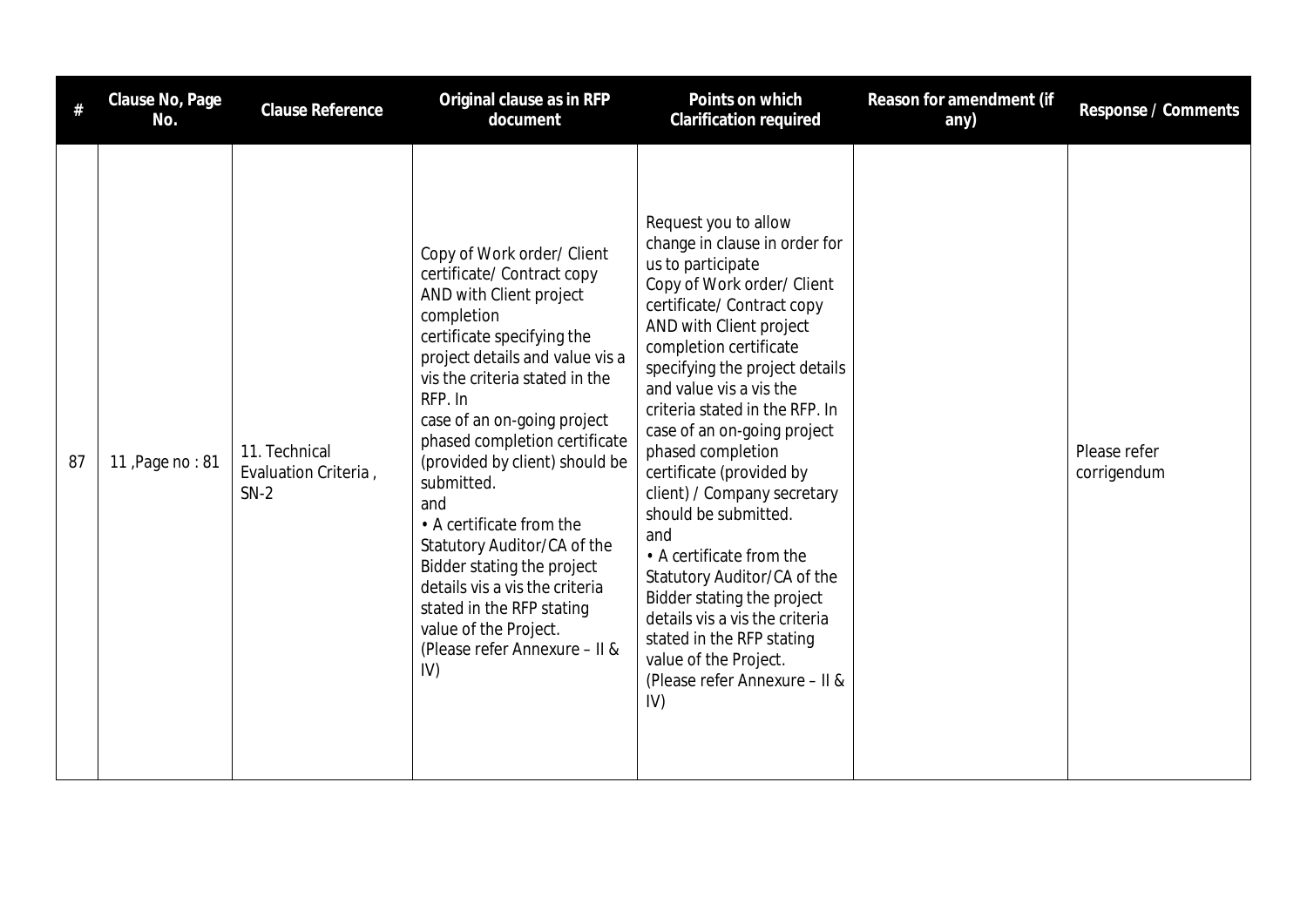| #  | Clause No, Page<br>No. | <b>Clause Reference</b>                         | Original clause as in RFP<br>document                                                                                                                                                                                                                                                                                                                                                                                                                                                                                                                 | Points on which<br><b>Clarification required</b>                                                                                                                                                                                                                                                                                                                                                                                                                                                                                                                                                                                                          | Reason for amendment (if<br>any) | Response / Comments         |
|----|------------------------|-------------------------------------------------|-------------------------------------------------------------------------------------------------------------------------------------------------------------------------------------------------------------------------------------------------------------------------------------------------------------------------------------------------------------------------------------------------------------------------------------------------------------------------------------------------------------------------------------------------------|-----------------------------------------------------------------------------------------------------------------------------------------------------------------------------------------------------------------------------------------------------------------------------------------------------------------------------------------------------------------------------------------------------------------------------------------------------------------------------------------------------------------------------------------------------------------------------------------------------------------------------------------------------------|----------------------------------|-----------------------------|
| 88 | 11, Page no: 82        | 11. Technical<br>Evaluation Criteria,<br>$SN-3$ | Copy of Work order/ Client<br>certificate/ Contract copy<br>AND with Client project<br>completion certificate<br>specifying the project details<br>and value vis a vis the criteria<br>stated in the RFP. In case of<br>an on-going project phased<br>completion certificate<br>(provided by client) should be<br>submitted. and • A certificate<br>from the Statutory<br>Auditor/CA of the Bidder<br>stating the project details vis<br>a vis the criteria stated in the<br>RFP stating value of the<br>Project. (Please refer<br>Annexure -II & IV) | Request you to allow<br>change in clause in order for<br>us to participate Copy of<br>Work order/ Client<br>certificate/ Contract copy<br>AND with Client project<br>completion certificate<br>specifying the project details<br>and value vis a vis the<br>criteria stated in the RFP. In<br>case of an on-going project<br>phased completion<br>certificate (provided by<br>client) / Company secretary<br>should be submitted.and • A<br>certificate from the<br>Statutory Auditor/CA of the<br>Bidder stating the project<br>details vis a vis the criteria<br>stated in the RFP stating<br>value of the Project.(Please<br>refer Annexure - II & IV) |                                  | Please refer<br>corrigendum |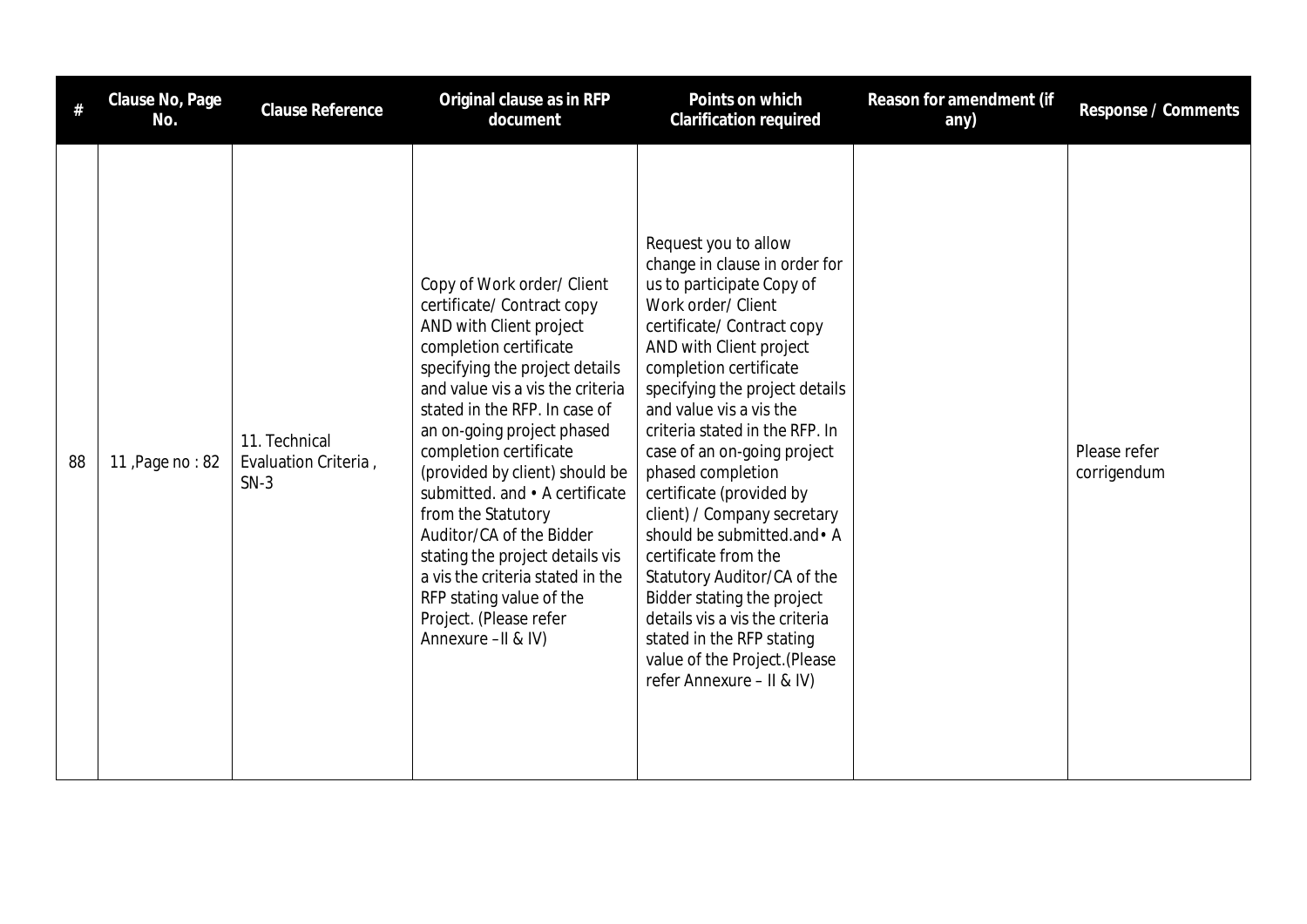| #  | Clause No, Page<br>No.           | <b>Clause Reference</b>                               | Original clause as in RFP<br>document                                                                                                                                                                                                                                                                                                      | Points on which<br>Clarification required                                              | Reason for amendment (if<br>any)                                                         | Response / Comments |
|----|----------------------------------|-------------------------------------------------------|--------------------------------------------------------------------------------------------------------------------------------------------------------------------------------------------------------------------------------------------------------------------------------------------------------------------------------------------|----------------------------------------------------------------------------------------|------------------------------------------------------------------------------------------|---------------------|
| 89 | Tender Schedule<br>- Page no. 10 | Last date and time of<br>submission of online<br>bids | 28th February 2022 by 18:00<br>Hrs.                                                                                                                                                                                                                                                                                                        | Request you to extend the<br>last date of submission by 2<br>weeks from 28th Feb, 2022 |                                                                                          | As per RFP          |
| 90 | 78                               | 10. Pre-Qualification<br>Criteria                     | The Bidder should have<br>average annual turnover of<br>INR 200 (Two hundred)<br>Crores in the last three<br>financial years (i.e. 2018-<br>2019, 2019-2020 & 2020-<br>2021) from IT / ITES /<br><b>Consulting Services.</b>                                                                                                               | Kindly consider minimum<br>turnover criteria of Rs.50<br>crore from IT/ITES services   | To enable wider<br>participation, promote<br>MSME and business impact<br>due to COVID-19 | As per RFP          |
| 91 | 81                               | 11. Technical<br><b>Evaluation Criteria</b>           | Financial Capability:                                                                                                                                                                                                                                                                                                                      | KINDLY CHANGE AS;                                                                      | To enable wider<br>participation, promote<br>MSME and business impact<br>due to COVID-19 | As per RFP          |
| 92 |                                  |                                                       | The bidder (in case of<br>Consortium, cumulative<br>turnover shall be accounted,<br>and lead member shall meet<br>minimum of 50% of<br>Turnover) shall have a<br>minimum average turnover of<br>INR 200 Crore for the last 3<br>years from IT/ITeS/<br>Consulting services a.<br>Minimum INR 200 Crore: 2<br>marks b. INR 200 - 300 Crore: |                                                                                        |                                                                                          | As per RFP          |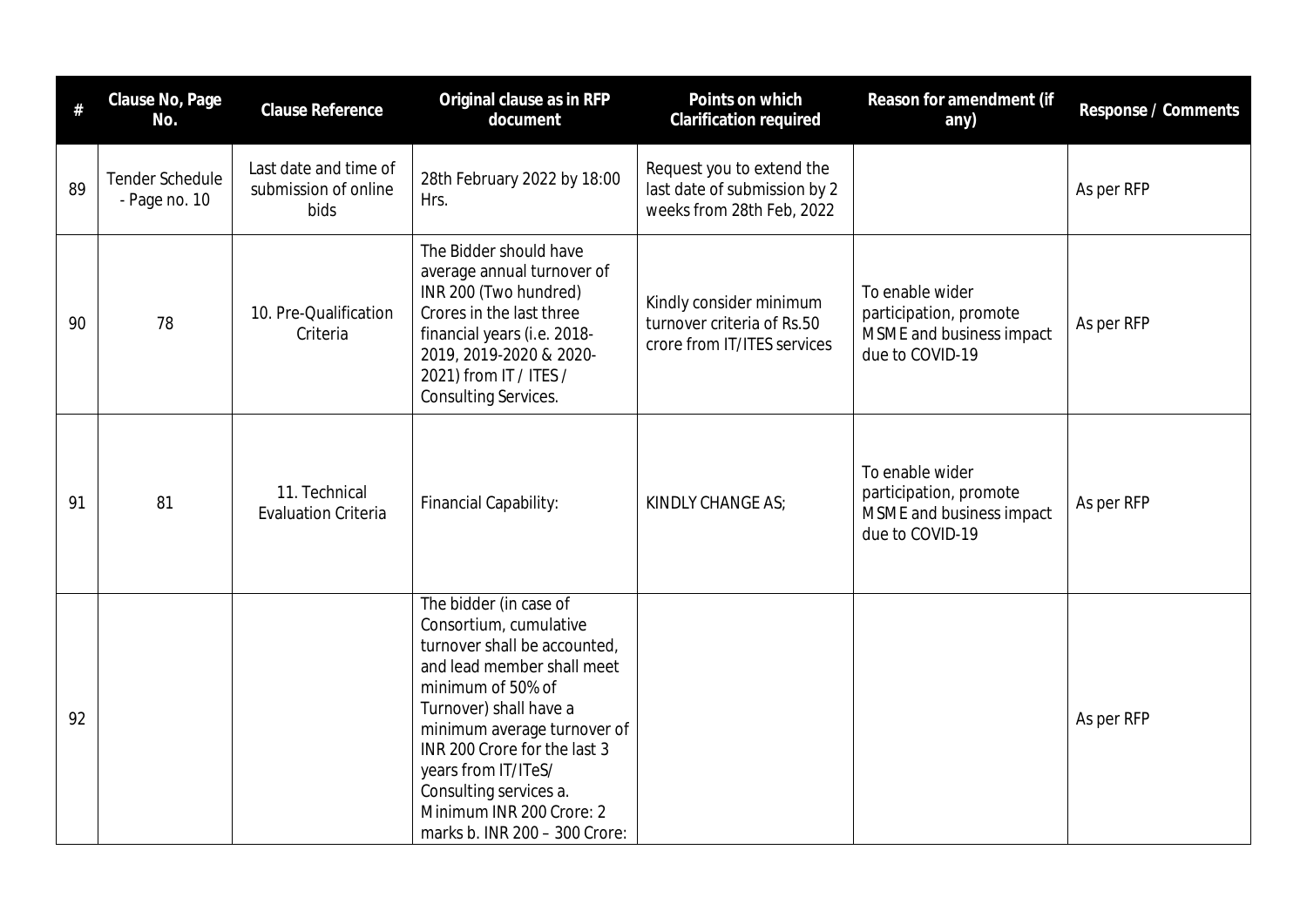| #  | Clause No, Page<br>No. | Clause Reference | Original clause as in RFP<br>document          | Points on which<br>Clarification required                                                                                                                                                                                                                                                                                                                                                                                | Reason for amendment (if<br>any) | Response / Comments |
|----|------------------------|------------------|------------------------------------------------|--------------------------------------------------------------------------------------------------------------------------------------------------------------------------------------------------------------------------------------------------------------------------------------------------------------------------------------------------------------------------------------------------------------------------|----------------------------------|---------------------|
|    |                        |                  | 3 marks c. More than Rs. 300<br>Crore: 4 Marks |                                                                                                                                                                                                                                                                                                                                                                                                                          |                                  |                     |
| 93 |                        |                  |                                                | Financial Capability:                                                                                                                                                                                                                                                                                                                                                                                                    |                                  | As per RFP          |
| 94 |                        |                  |                                                | The bidder (in case of<br>Consortium, cumulative<br>turnover shall be accounted,<br>and lead member shall meet<br>minimum of 50% of<br>Turnover) shall have a<br>minimum average turnover<br>of INR 200 50 Crore for the<br>last 3 years from IT/ITeS/<br>Consulting services a.<br>Minimum INR 200 50 Crore:<br>2 marks b. INR 200 - 300 50-<br>100 Crore: 3 marks c. More<br>than Rs. 300 100 Crore: 4<br><b>Marks</b> |                                  | As per RFP          |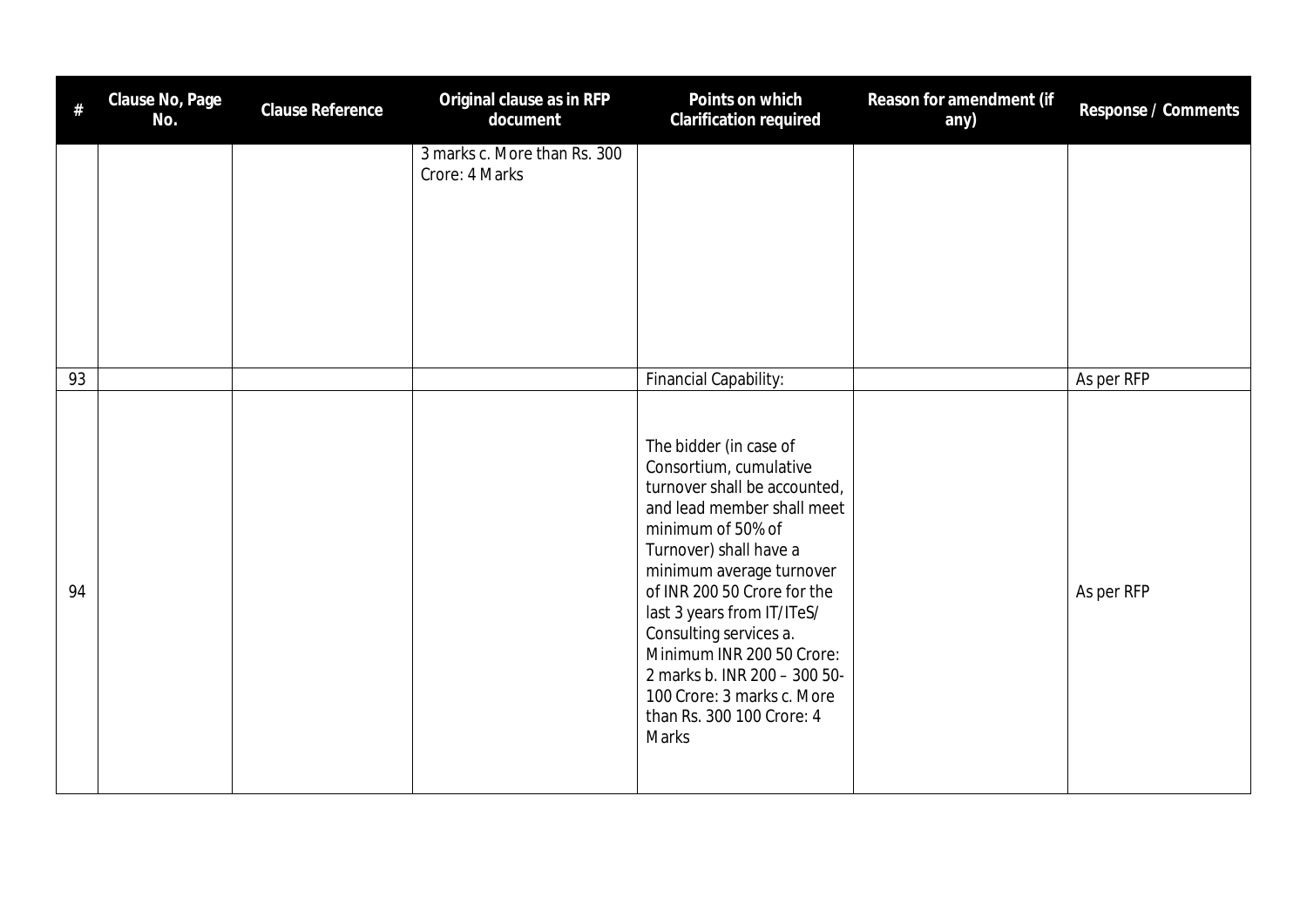| #  | Clause No, Page<br>No. | <b>Clause Reference</b>                     | Original clause as in RFP<br>document                                                                                                                                                                                                                                                                                                                                             | Points on which<br>Clarification required                                                                                                                                      | Reason for amendment (if<br>any) | Response / Comments         |
|----|------------------------|---------------------------------------------|-----------------------------------------------------------------------------------------------------------------------------------------------------------------------------------------------------------------------------------------------------------------------------------------------------------------------------------------------------------------------------------|--------------------------------------------------------------------------------------------------------------------------------------------------------------------------------|----------------------------------|-----------------------------|
| 95 |                        | 11. Technical<br><b>Evaluation Criteria</b> | <b>Bidder's Experience:</b>                                                                                                                                                                                                                                                                                                                                                       | Kindly explain the projects<br>being considered under<br>these categories (IT<br>Transformational project /<br>ICT Components / E-<br>Governance/Digital<br>Solution projects) |                                  | Please refer<br>corrigendum |
| 96 |                        |                                             | The bidder or consortium<br>members have experience in<br>ongoing or completed<br>projects of total value in<br>design, development,<br>implementation of projects in<br>IT Transformational project /<br>ICT Components / E-<br>Governance/ Digital Solution<br>projects with any<br>Government / State<br>Government / PSUs in last<br>five (5) years (from FY 2016-<br>$21$ ). |                                                                                                                                                                                |                                  | Please refer<br>corrigendum |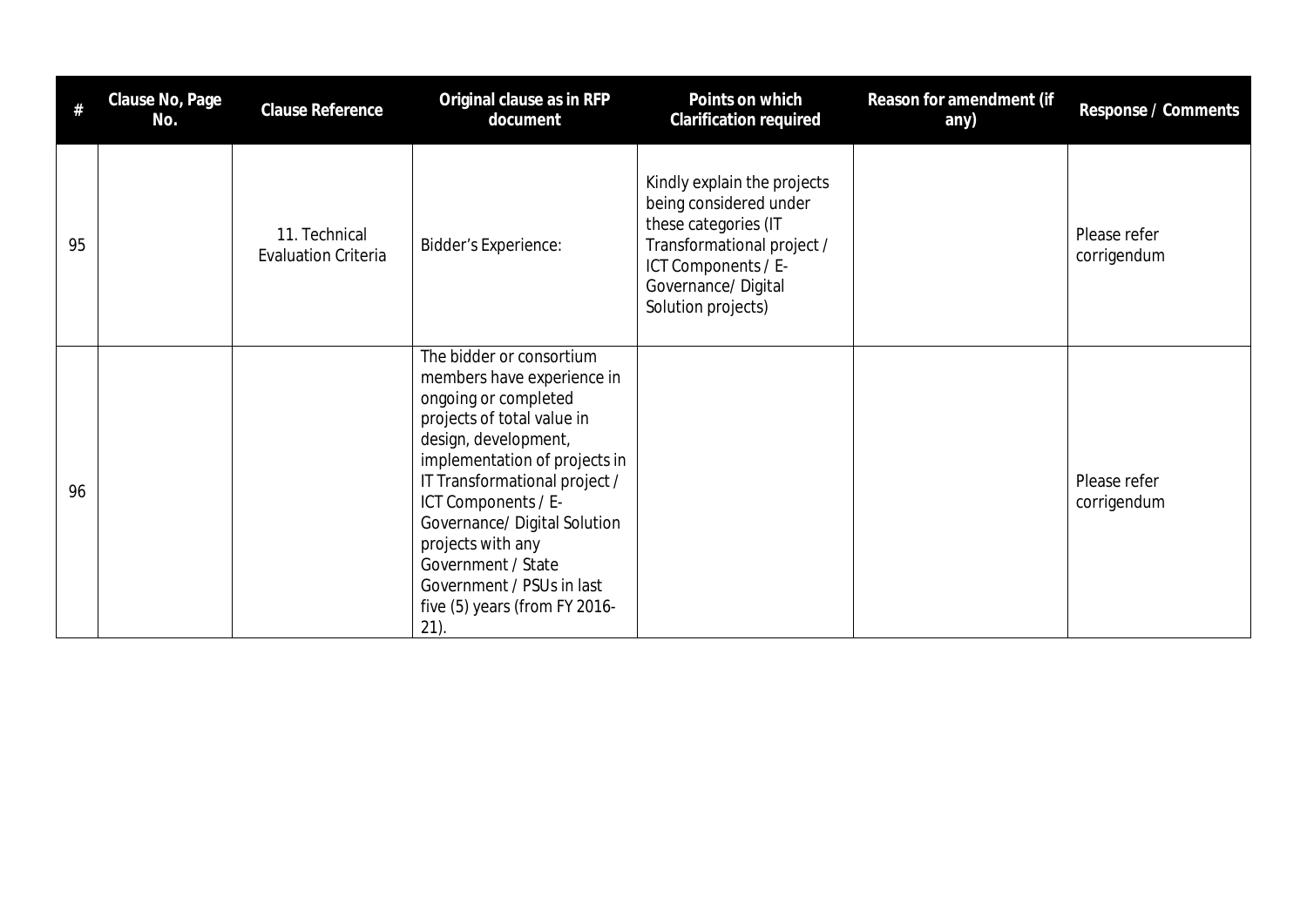| #  | Clause No, Page<br>No. | Clause Reference | Original clause as in RFP<br>document                                                                                                                                                                                                                                                                                                                                                                                                                                                                                                    | Points on which<br><b>Clarification required</b>                                                                                               | Reason for amendment (if<br>any) | Response / Comments         |
|----|------------------------|------------------|------------------------------------------------------------------------------------------------------------------------------------------------------------------------------------------------------------------------------------------------------------------------------------------------------------------------------------------------------------------------------------------------------------------------------------------------------------------------------------------------------------------------------------------|------------------------------------------------------------------------------------------------------------------------------------------------|----------------------------------|-----------------------------|
| 97 |                        |                  | Bidder's Experience: The<br>bidder or consortium<br>members have experience in<br>Government Advisory cum<br>Supervision & Monitoring<br>related engagement involving<br>mobilization of minimum of<br>100 team members on<br>ground and providing state-<br>wide implementation support<br>in Infrastructure /<br>Development sector projects<br>in any Government / State<br>Government / PSUs in last<br>five years (from FY 2016-21) I.<br>If project cost is more than<br>INR 200 Cr. (maximum up to<br>03 projects) - Max. 03 Mark | Kindly also consider projects<br>from under IT<br>Transformational project /<br>ICT Components / E-<br>Governance/Digital<br>Solution projects |                                  | Please refer<br>corrigendum |
| 98 |                        |                  | a. Bidder Certification -<br>Bidder (Sole bidder or in case<br>of Consortium, any member<br>of consortium) must be a<br>CMMi Level 3 or above<br><b>Certified Company</b><br>i. CMMi Level 3 (1 mark)<br>ii. CMMi Level 5 (3 marks)                                                                                                                                                                                                                                                                                                      | Kindly consider only CMMI<br>Level 3 for technical<br>evaluation                                                                               |                                  | As per RFP                  |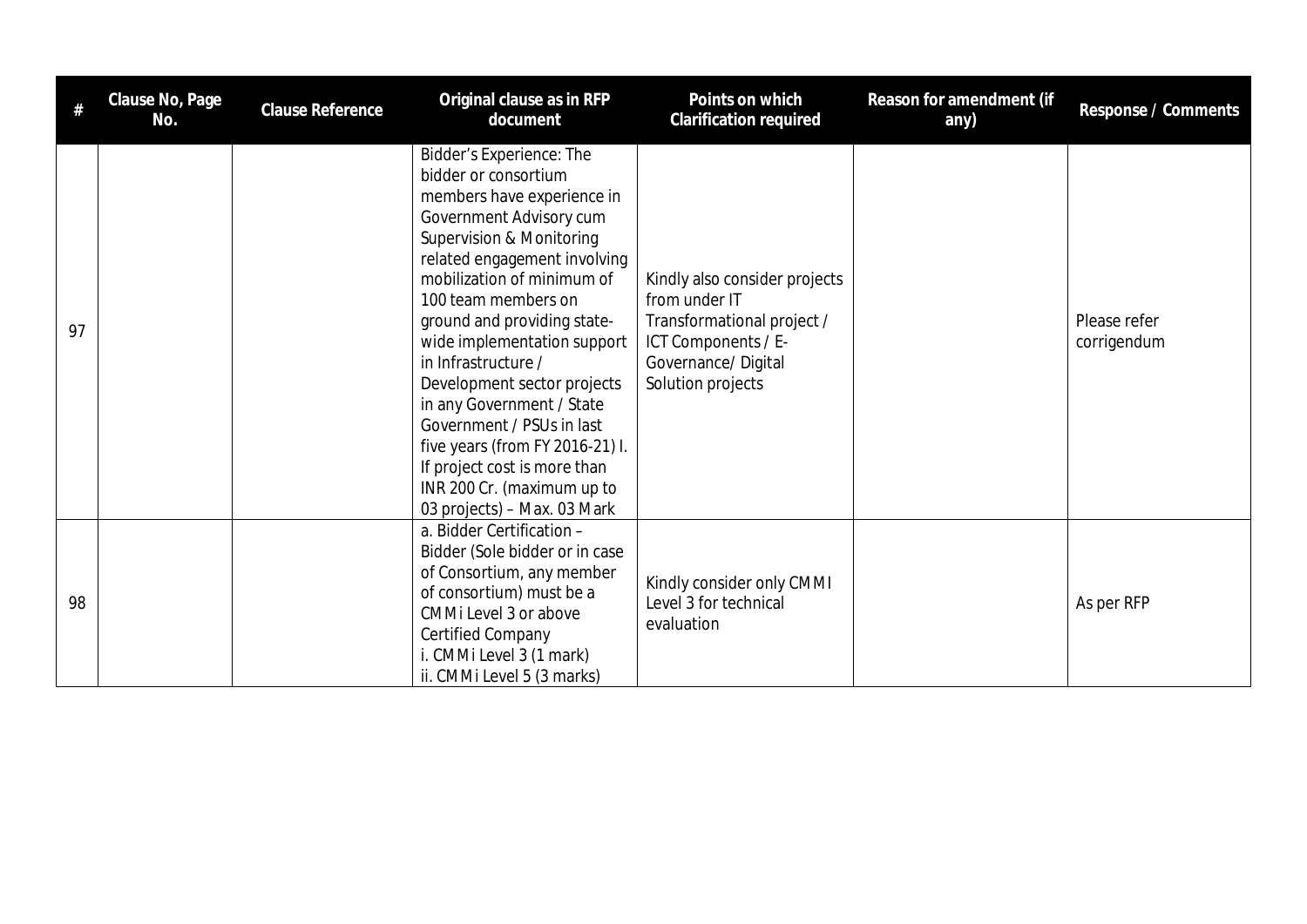| #              | Clause No, Page<br>No. | <b>Clause Reference</b>                    | Original clause as in RFP<br>document      | Points on which<br><b>Clarification required</b>                                                                                                                                                                                                                                                                                                                                                                                                                                                                                               | Reason for amendment (if<br>any)                                                                                                            | Response / Comments                                              |
|----------------|------------------------|--------------------------------------------|--------------------------------------------|------------------------------------------------------------------------------------------------------------------------------------------------------------------------------------------------------------------------------------------------------------------------------------------------------------------------------------------------------------------------------------------------------------------------------------------------------------------------------------------------------------------------------------------------|---------------------------------------------------------------------------------------------------------------------------------------------|------------------------------------------------------------------|
| 99             | 3.7/Pg. 33             | <b>Command and Control</b><br>Centre (CCC) | <b>Command and Control Centre</b><br>(CCC) | The RFP briefly specifies<br>requirements for the<br>Command & Control<br>Centre(CCC) Platform. It<br>does not mention technical<br>requirements/compliance<br>requirements for very<br>important CCC solution<br>platform. Please confirm if<br>the bidder shall propose a<br>state of the art CCC Solution<br>with capabilities such as<br><b>Integrating Alerts from</b><br>Different Healthcare, Smart<br><b>Solutions &amp; Other Business</b><br>Applications, Alert<br>Management, Incident<br>Management, Notification<br>capabilities | This shall significantly help<br>BSHDS Project in ensuring a<br>state of the art CCC<br>Platform for the overall<br>benefit of the project. | MSP to propose best<br>practices to achieve<br>desired outcomes. |
| 10<br>$\Omega$ | 3.7/Pg. 33             | <b>Command and Control</b><br>Centre (CCC) | <b>Command and Control Centre</b><br>(CCC) | Kindly provide the<br>requirements about Alert<br>Management, Incident<br>Management, Notification<br>capabilities etc for the CCC<br>Platform                                                                                                                                                                                                                                                                                                                                                                                                 |                                                                                                                                             | MSP to propose best<br>practices to achieve<br>desired outcomes. |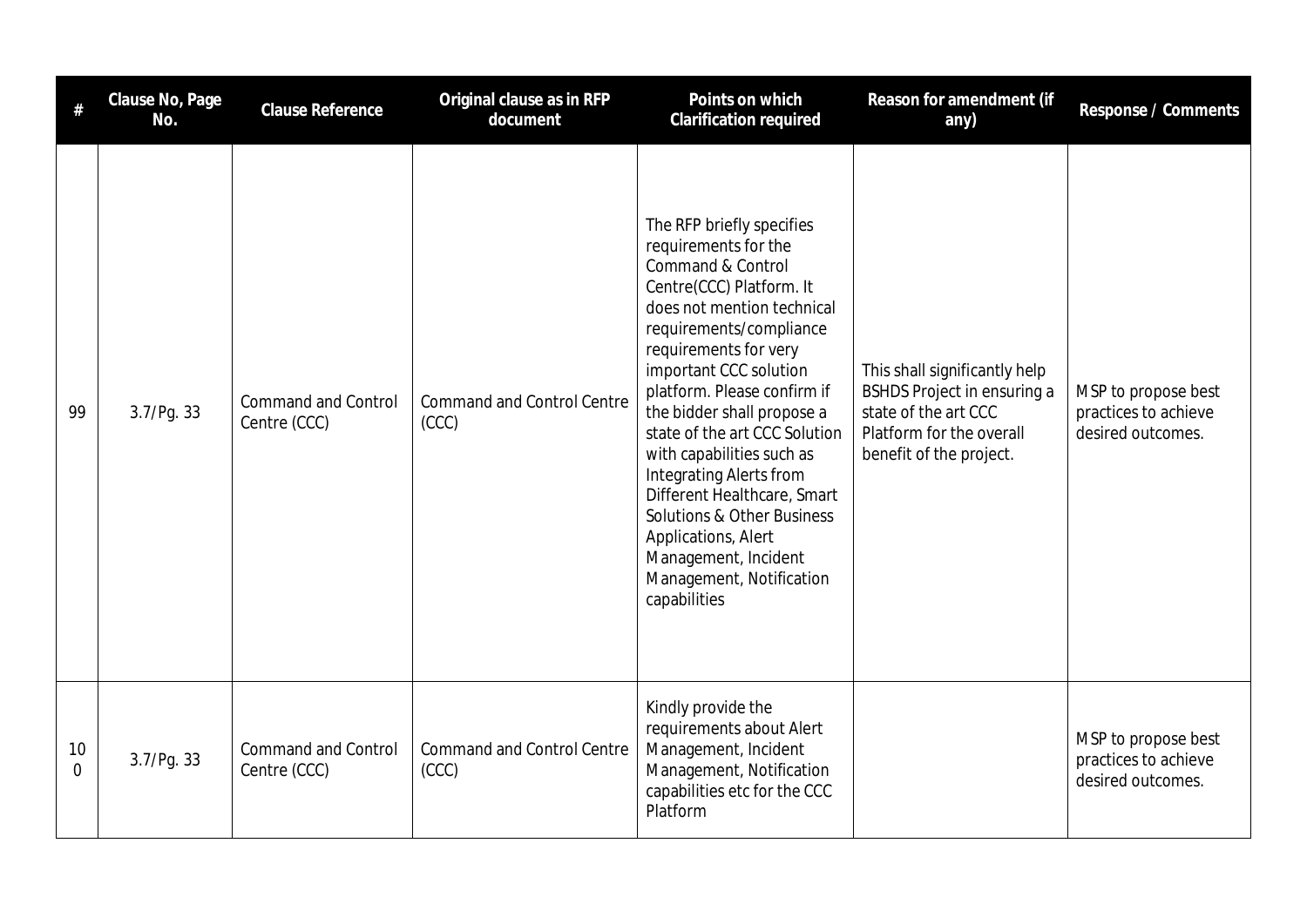|    | Clause No, Page<br>No. | <b>Clause Reference</b>                    | Original clause as in RFP<br>document      | Points on which<br><b>Clarification required</b>                                                                             | Reason for amendment (if<br>any) | Response / Comments                                              |
|----|------------------------|--------------------------------------------|--------------------------------------------|------------------------------------------------------------------------------------------------------------------------------|----------------------------------|------------------------------------------------------------------|
| 10 | 3.7/Pq.33              | <b>Command and Control</b><br>Centre (CCC) | <b>Command and Control Centre</b><br>(CCC) | Kindly confirm if the bidder<br>shall propose a feature rich<br>Field User Mobile<br>Application for response<br>management. |                                  | MSP to propose best<br>practices to achieve<br>desired outcomes. |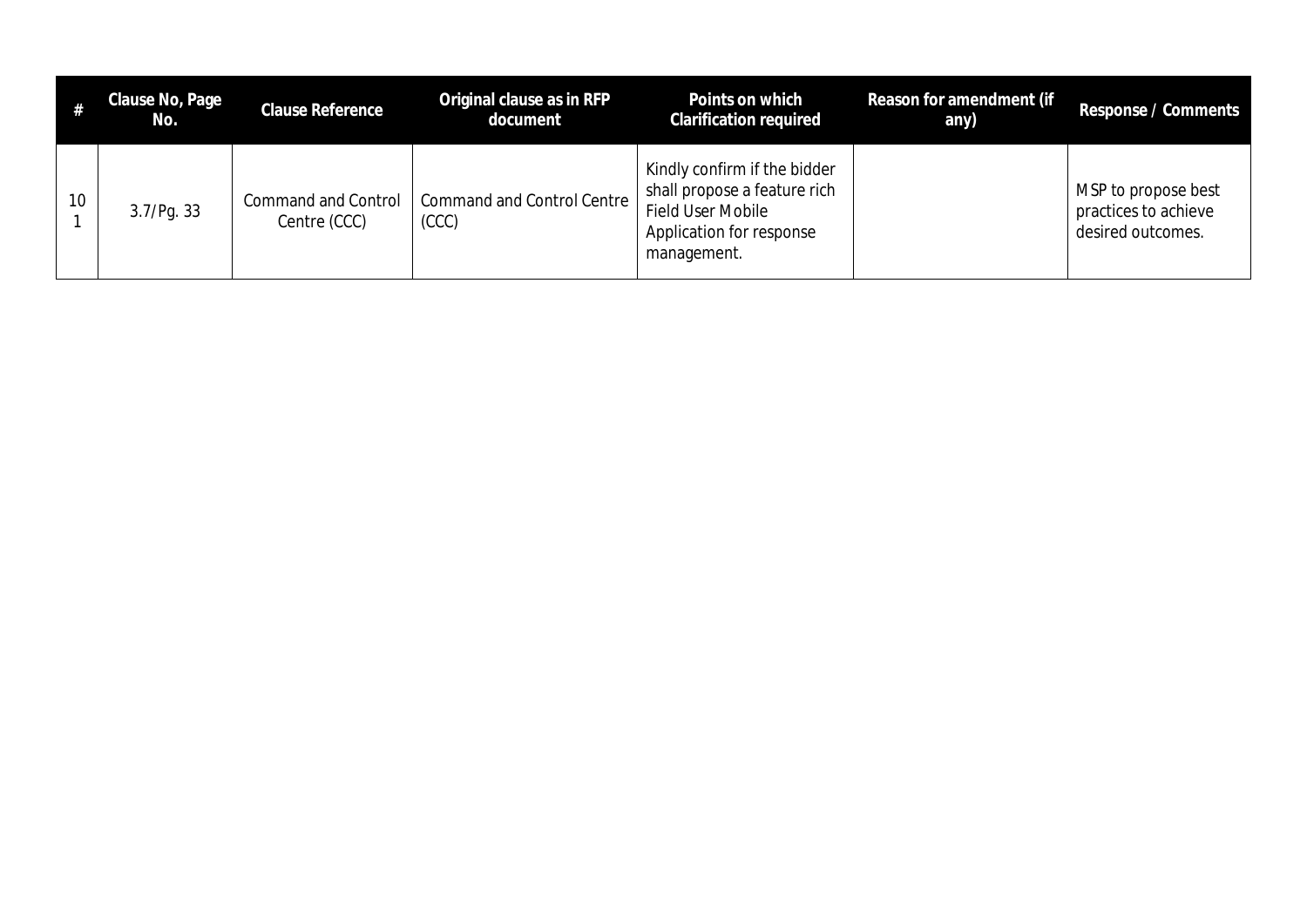|                      | Clause No, Page<br>No. | Clause Reference                           | Original clause as in RFP<br>document      | Points on which<br>Clarification required                                                                                                                                                                                                                                                                                                                                                                                                                                                                                                                                        | Reason for amendment (if<br>any) | Response / Comments                                              |
|----------------------|------------------------|--------------------------------------------|--------------------------------------------|----------------------------------------------------------------------------------------------------------------------------------------------------------------------------------------------------------------------------------------------------------------------------------------------------------------------------------------------------------------------------------------------------------------------------------------------------------------------------------------------------------------------------------------------------------------------------------|----------------------------------|------------------------------------------------------------------|
| 10<br>$\overline{2}$ | 3.7/Pg. 33             | <b>Command and Control</b><br>Centre (CCC) | <b>Command and Control Centre</b><br>(CCC) | Kindly confirm if the<br>proposed Field User Mobile<br>Application shall support<br>the following basic<br>capabilities: Mobile app user<br>should submit the action<br>taken report in form of text,<br>audio, video or<br>imagesShould have the<br>feature of acknowledge and<br>close the reportMobile<br>application should have the<br>facility to create POIs on the<br>map to update the new<br>locations to keep the map<br>updatedAll the<br>communication between<br>the mobile apps and C&C<br>platform should be on HTTP<br>and by adding TLS<br>encryption on https |                                  | MSP to propose best<br>practices to achieve<br>desired outcomes. |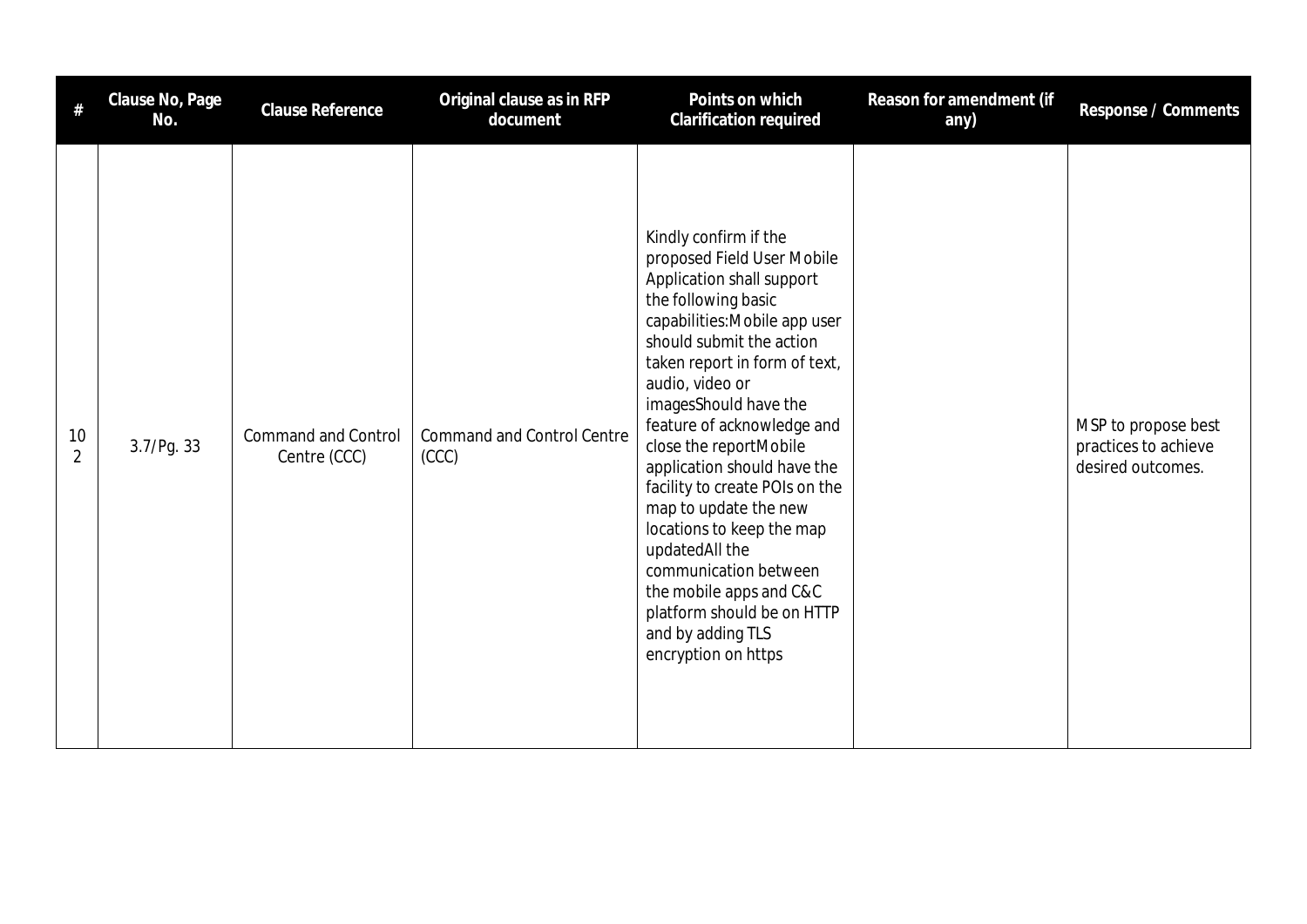| #                    | Clause No, Page<br>No. | <b>Clause Reference</b>                    | Original clause as in RFP<br>document      | Points on which<br><b>Clarification required</b>                                                                                                                                                                                      | Reason for amendment (if<br>any) | Response / Comments                                              |
|----------------------|------------------------|--------------------------------------------|--------------------------------------------|---------------------------------------------------------------------------------------------------------------------------------------------------------------------------------------------------------------------------------------|----------------------------------|------------------------------------------------------------------|
| 10<br>$\overline{3}$ | 3.7/Pg.33              | <b>Command and Control</b><br>Centre (CCC) | <b>Command and Control Centre</b><br>(CCC) | Kindly clarify if both the CCC<br><b>Application and Field User</b><br>Mobile Application shall be<br>certified as Safe-To-Host by<br>Govt Of India Cert-In<br>empanelled Security Auditor<br>as on date of publishing of<br>the bid. |                                  | MSP to propose best<br>practices to achieve<br>desired outcomes. |
| 10<br>$\overline{4}$ | 3.7/Pg. 33             | <b>Command and Control</b><br>Centre (CCC) | <b>Command and Control Centre</b><br>(CCC) | Kindly confirm if the<br>proposed CCC OEM shall<br>provide PO Copies/Work<br>Order Copies for atleast five<br>clients.                                                                                                                |                                  | As per RFP                                                       |
| 10<br>5              | 3.7/Pg.33              | <b>Command and Control</b><br>Centre (CCC) | <b>Command and Control Centre</b><br>(CC)  | The proposed CCC platform<br>should be published on<br>atleast one of the leading<br>global CSP marketplace i.e.<br>AWS/Azure/GCP                                                                                                     |                                  | As per RFP                                                       |
| 10<br>6              | 3.7/Pg. 33             | <b>Command and Control</b><br>Centre (CCC) | <b>Command and Control Centre</b><br>(CCC) | Kindly confirm if the CCC<br>OEMs which are registered<br>under Start-up India and<br>MSMEs shall be given<br>preference                                                                                                              |                                  | As per RFP                                                       |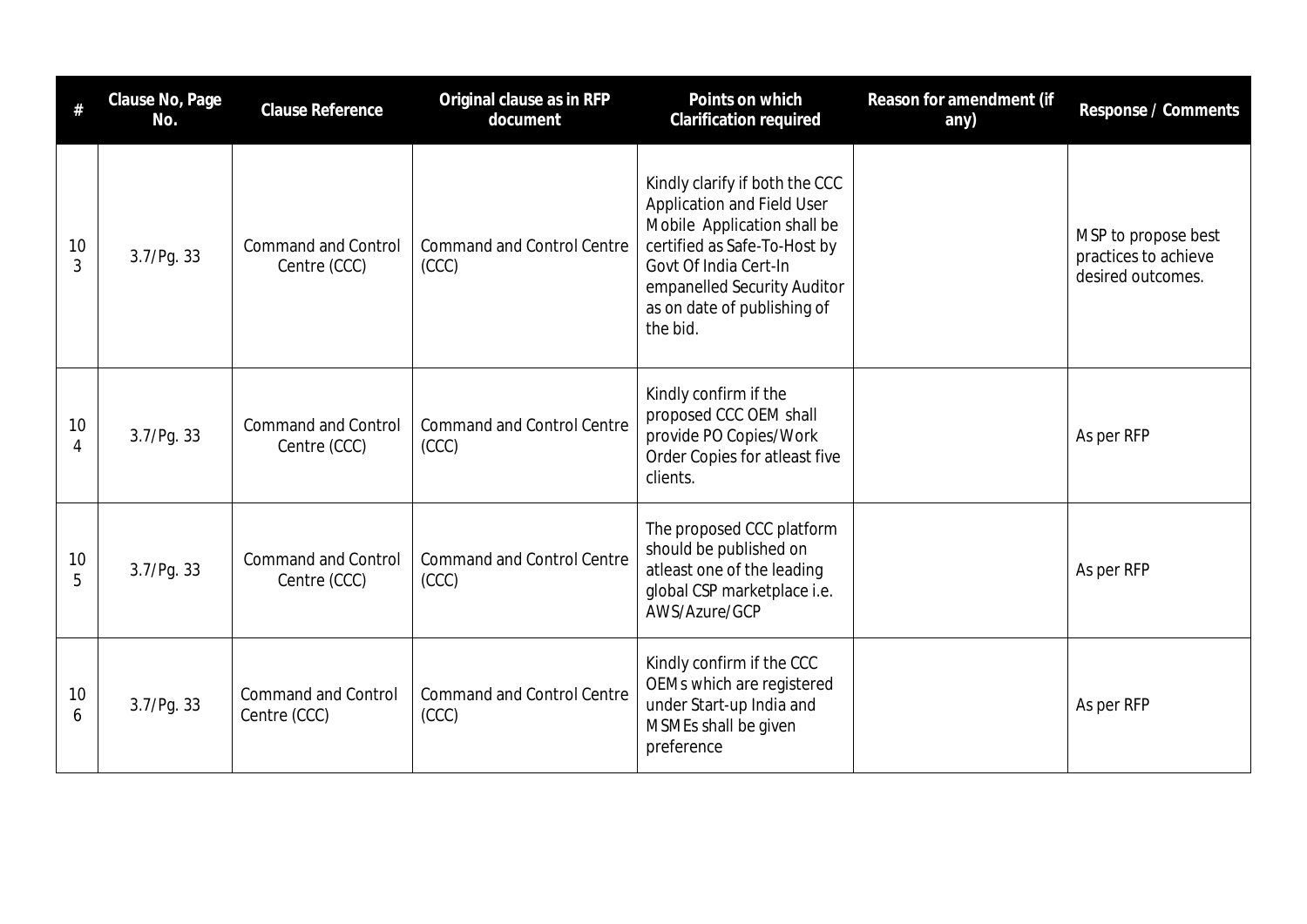|         | Clause No, Page<br>No.         | <b>Clause Reference</b>                                  | Original clause as in RFP<br>document                                                                                                                                                                                                                                                          | Points on which<br>Clarification required                                                                                                                                                                                                                                                                                                          | Reason for amendment (if<br>any) | Response / Comments                                              |
|---------|--------------------------------|----------------------------------------------------------|------------------------------------------------------------------------------------------------------------------------------------------------------------------------------------------------------------------------------------------------------------------------------------------------|----------------------------------------------------------------------------------------------------------------------------------------------------------------------------------------------------------------------------------------------------------------------------------------------------------------------------------------------------|----------------------------------|------------------------------------------------------------------|
| 10<br>7 | 3. Scope of<br><b>Work, 23</b> | 3. Scope of Work                                         | The key objective is to take<br>the learnings from the<br>previous Health ICT projects<br>and fill the gaps with the<br>advanced ICT applications<br>and ramp-up the ICT solution<br>that can helped in better<br>health systems planning,<br>development and support<br>throughout the State. | We request to share the<br>previous health ICT software<br>modules/application details<br>and technologies stack and<br>also confirm if department<br>has any technology<br>constraints.                                                                                                                                                           |                                  | MSP to propose best<br>practices to achieve<br>desired outcomes. |
| 10<br>8 | 3.9, 33                        | 3.9. Centralized IT<br>Helpdesk / Incident<br>Management | A centralized IT Helpdesk is<br>required to be set up as part<br>of the scope.                                                                                                                                                                                                                 | Please confirm how many IT<br>Helpdesk executive require<br>to operate the Centralized IT<br>Helpdesk, who will provide<br>the sitting place,<br>workstation, telephone line<br>for Centralized IT Helpdesk.<br>As per our understanding<br>Centralized IT Helpdesk will<br>be operated after go live of<br>system for 3 years. please<br>confirm. |                                  | MSP to propose best<br>practices to achieve<br>desired outcomes. |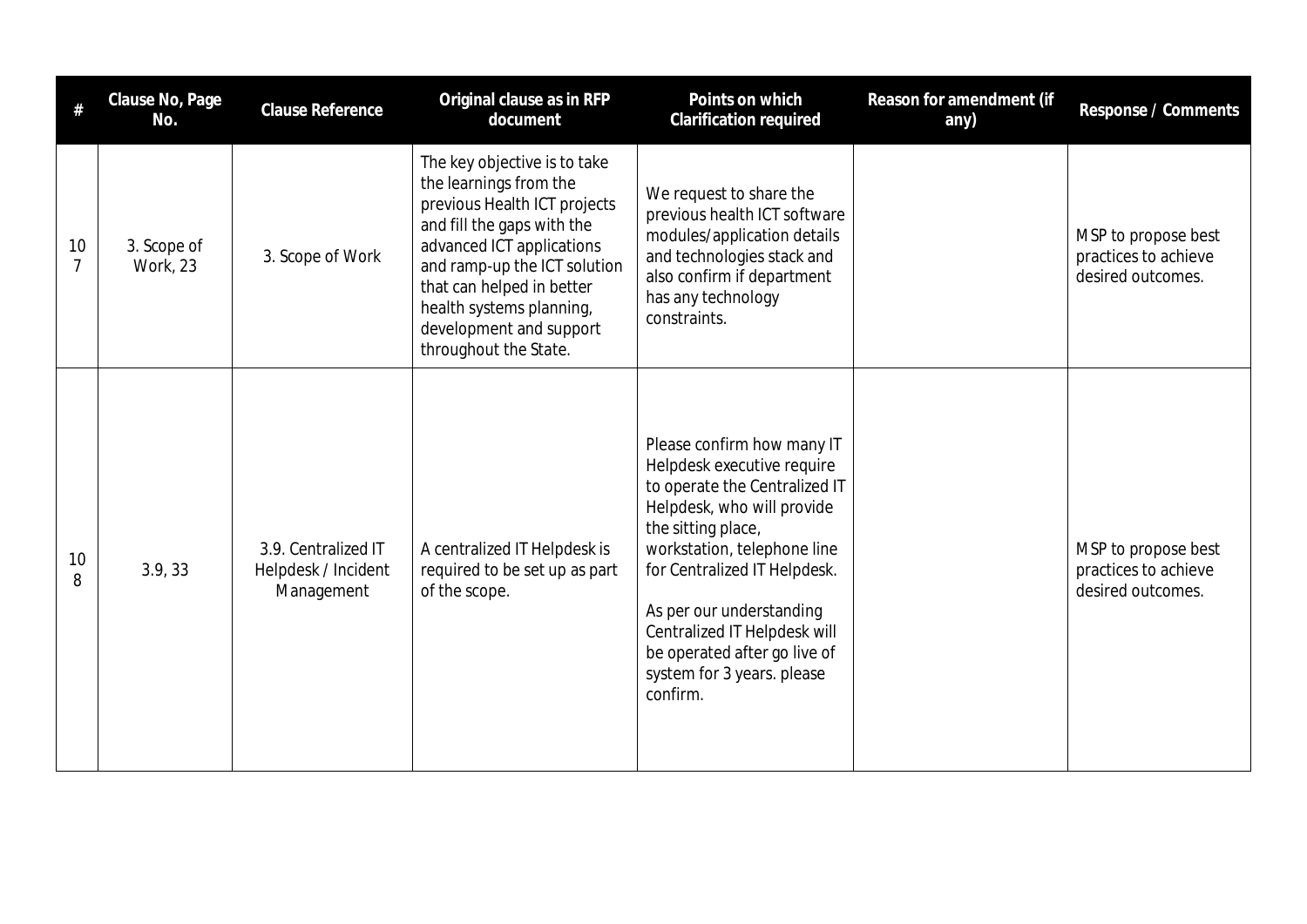| #       | Clause No, Page<br>No. | <b>Clause Reference</b>                                 | Original clause as in RFP<br>document                                                                                                                                                                                                                                                                                               | Points on which<br>Clarification required                                                                                    | Reason for amendment (if<br>any) | Response / Comments                                                                                        |
|---------|------------------------|---------------------------------------------------------|-------------------------------------------------------------------------------------------------------------------------------------------------------------------------------------------------------------------------------------------------------------------------------------------------------------------------------------|------------------------------------------------------------------------------------------------------------------------------|----------------------------------|------------------------------------------------------------------------------------------------------------|
| 10<br>9 | 3.11, 36               | 3.11. Integration with<br><b>IoT Devices and Kiosks</b> | The proposed solution should<br>be able to integrate medical<br>devices through IoT devices<br>to monitor functionalities of<br>existing medical devices<br>across health system of State.<br>The proposed solution should<br>have capabilities to provide<br>ease of use for the public<br>through Kiosks at intuitional<br>level. | As per our understanding<br>API for integration will be<br>provided by department.<br>Please confirm                         |                                  | Department will<br>facilitate to provide<br>APIs from different<br>vendors/partners                        |
| 11<br>0 | 3.12, 36               | 3.12. Training &<br><b>Capacity Building</b>            | <b>Training (including Technical</b><br>training, Functional training<br>etc.) of end-users is essential<br>for ensuring that the<br>implementation actually put<br>to use and drive adoption<br>sustainably                                                                                                                        | Kindly share the end user<br>details to whom training will<br>be provided.                                                   |                                  | Please refer<br>corrigendum                                                                                |
| 11      | 3.12, 37               | 3.12. Training &<br><b>Capacity Building</b>            | I) The cost incurred on<br>carrying out the training at<br>client's prescribed location(s)<br>shall be borne by the MSP<br>which includes trainer's and<br>other support team<br>member's fees/ salary along<br>with all incidental expenses<br>like travelling, lodging-<br>boarding, local conveyance<br>etc.                     | Please share the location<br>details where training will<br>be conducted for better<br>understanding of training<br>efforts. |                                  | MSP should plan and<br>propose both virtual<br>and physical training<br>sessions to cover all<br>end users |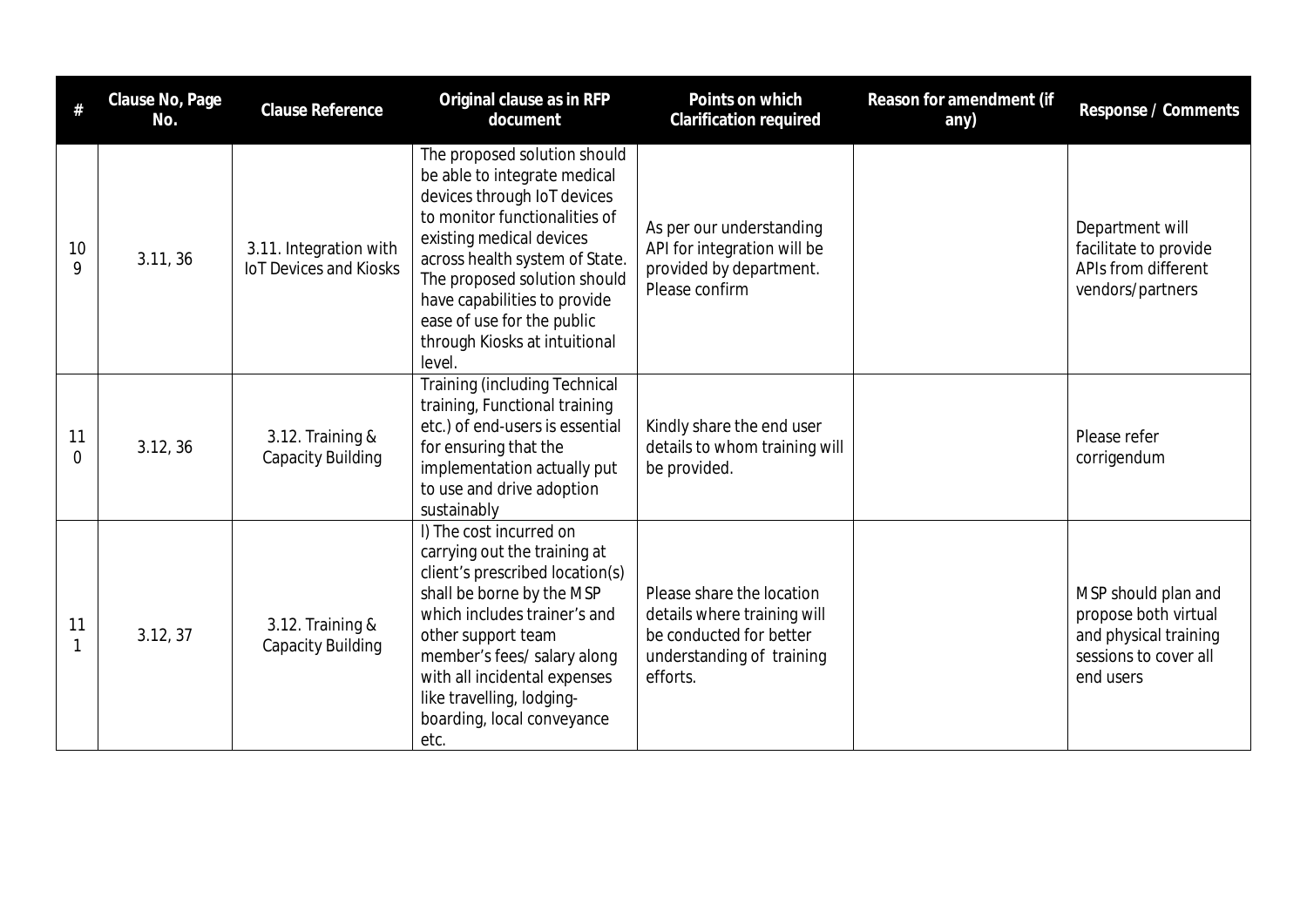| #                    | Clause No, Page<br>No. | <b>Clause Reference</b>                         | Original clause as in RFP<br>document                                                                                                                                                                                                                                                                     | Points on which<br><b>Clarification required</b>                                                                                      | Reason for amendment (if<br>any) | Response / Comments                                                                                                                                                                                    |
|----------------------|------------------------|-------------------------------------------------|-----------------------------------------------------------------------------------------------------------------------------------------------------------------------------------------------------------------------------------------------------------------------------------------------------------|---------------------------------------------------------------------------------------------------------------------------------------|----------------------------------|--------------------------------------------------------------------------------------------------------------------------------------------------------------------------------------------------------|
| 11<br>$\overline{2}$ | 4, 40                  | 4. Schedule of Services                         | c) Integration of existing<br>applications/Portals as<br>specified in the RFP and<br>further discussions with the<br>client.                                                                                                                                                                              | As per our understanding<br>existing applications/Portals<br>API for integration will be<br>provided by department.<br>Please confirm |                                  | MSP to provid best<br>practices for existing<br>system intgerations.<br>Department will<br>fecilitate the<br>applications to be<br>integrated and their<br>prioritization.                             |
| 11<br>3              | 4, 40                  | 4. Schedule of Services                         | g) Data migration from<br>existing (legacy) applications<br>to the proposed (new)<br>applications.                                                                                                                                                                                                        | Please share the data size<br>for which data migration<br>required.                                                                   |                                  | Please refer<br>corrigendum                                                                                                                                                                            |
| 11<br>4              | 8.3.5, 58              | 8.3.5. Integration with<br>SMS / e-Mail Gateway | SMS / e-Mail gateway should<br>act as common<br>communication service,<br>integrated as part of<br>Integrated Digital Health<br>Solution framework, and<br>should be used to deliver<br>SMS/e-Mail-based services to<br>all end users/patients and<br>other stakeholders as well as<br>healthcare staffs. | We believed that<br>Department will provide the<br>SMS / e-Mail Gateway,<br>please confirm.                                           |                                  | The State is already<br>using an SMS gateway<br>from the IT department<br>GoB. MSP is expected<br>to integrate with these<br>services. The state will<br>facilitate necessary<br>support for the same. |
| 11<br>5              | 8.3.6, 59              | 8.3.6. Payment<br>Gateway Integration           | System should be integrated<br>with the payment gateway so<br>that the healthcare service<br>users can pay the fee against<br>the service offered. In<br>addition to payment gateway<br>integration, it should also                                                                                       | We believed that<br>Department will provide<br>the Payment Gateway,<br>please confirm.                                                |                                  | MSP is expected to<br>integrate with the<br>payment gateway. The<br>State will provide the<br>necessary support for<br>the same.                                                                       |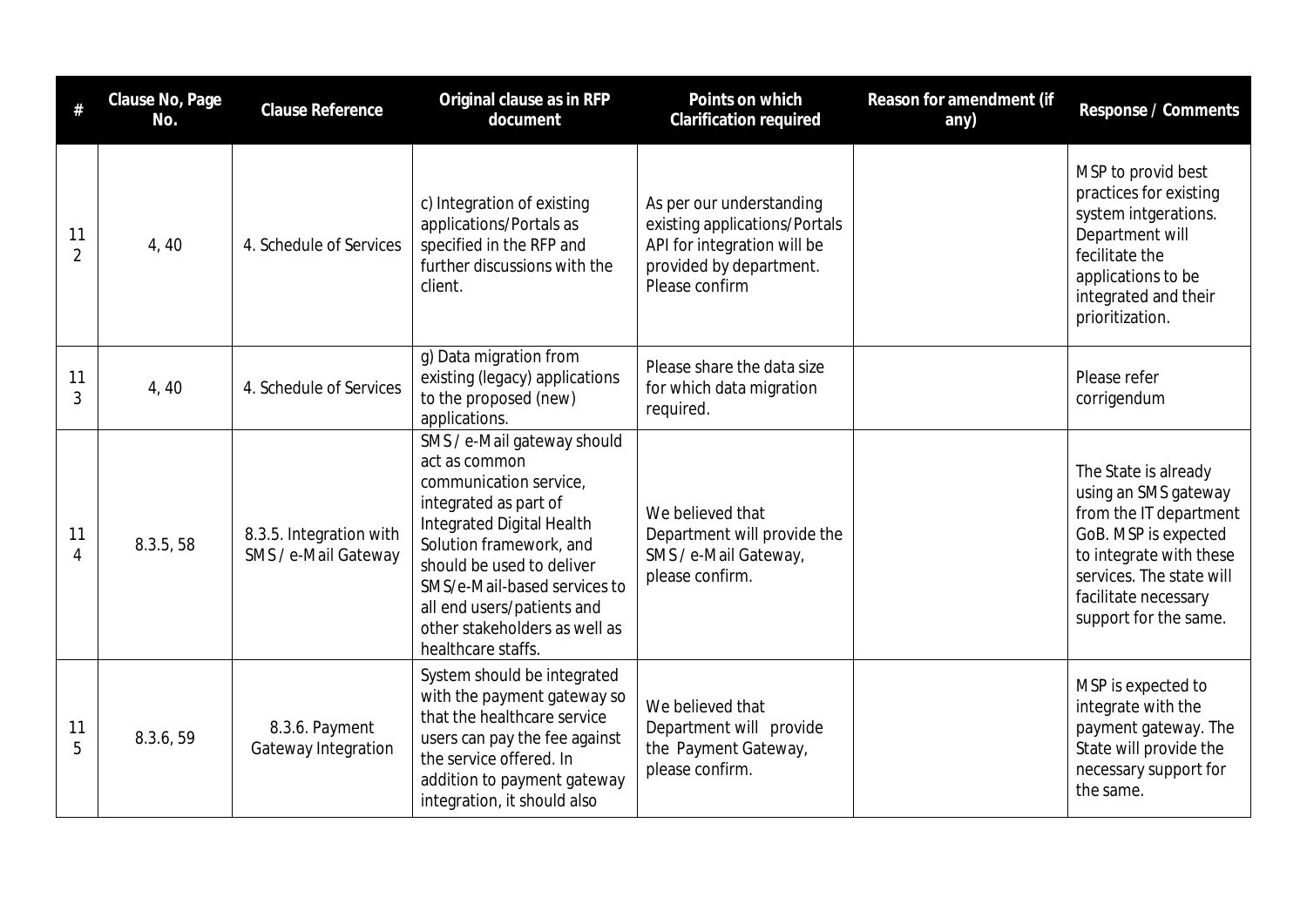| #       | Clause No, Page<br>No. | <b>Clause Reference</b>                                       | Original clause as in RFP<br>document                                                                                                                                                                                                                                           | Points on which<br>Clarification required                                                                                                      | Reason for amendment (if<br>any)                                    | Response / Comments |
|---------|------------------------|---------------------------------------------------------------|---------------------------------------------------------------------------------------------------------------------------------------------------------------------------------------------------------------------------------------------------------------------------------|------------------------------------------------------------------------------------------------------------------------------------------------|---------------------------------------------------------------------|---------------------|
|         |                        |                                                               | allow recording of any offline<br>payments.                                                                                                                                                                                                                                     |                                                                                                                                                |                                                                     |                     |
| 11<br>6 | 108                    | 16. Timelines and<br>Payment Schedule                         | <b>Timelines and Payment</b><br>Schedule                                                                                                                                                                                                                                        | The given payment<br>condition is not suitable as it<br>will increase finance cost of<br>bidder, so we request to<br>revise the payment terms. |                                                                     | As per RFP          |
| 11<br>7 | 12                     | 1. Proposal Data Sheet,<br>S.No. 7 (Earnest Money<br>Deposit) | INR 2,00,00,000 (Rupee Two<br>Crore only), in the form of<br>Bank Guarantee issued by an<br>Indian Nationalized /<br>Scheduled Bank and drawn in<br>favour of Managing Director,<br><b>BMSICL payable at Patna</b><br>valid for 6 months from the<br>date of submission of bid. | <b>Earnest Money Deposit</b><br>(EMD) should be relaxed for<br>PSU <sub>s</sub> .                                                              | Being a government<br>organization, EMD may be<br>relaxed for PSUs. | As per RFP          |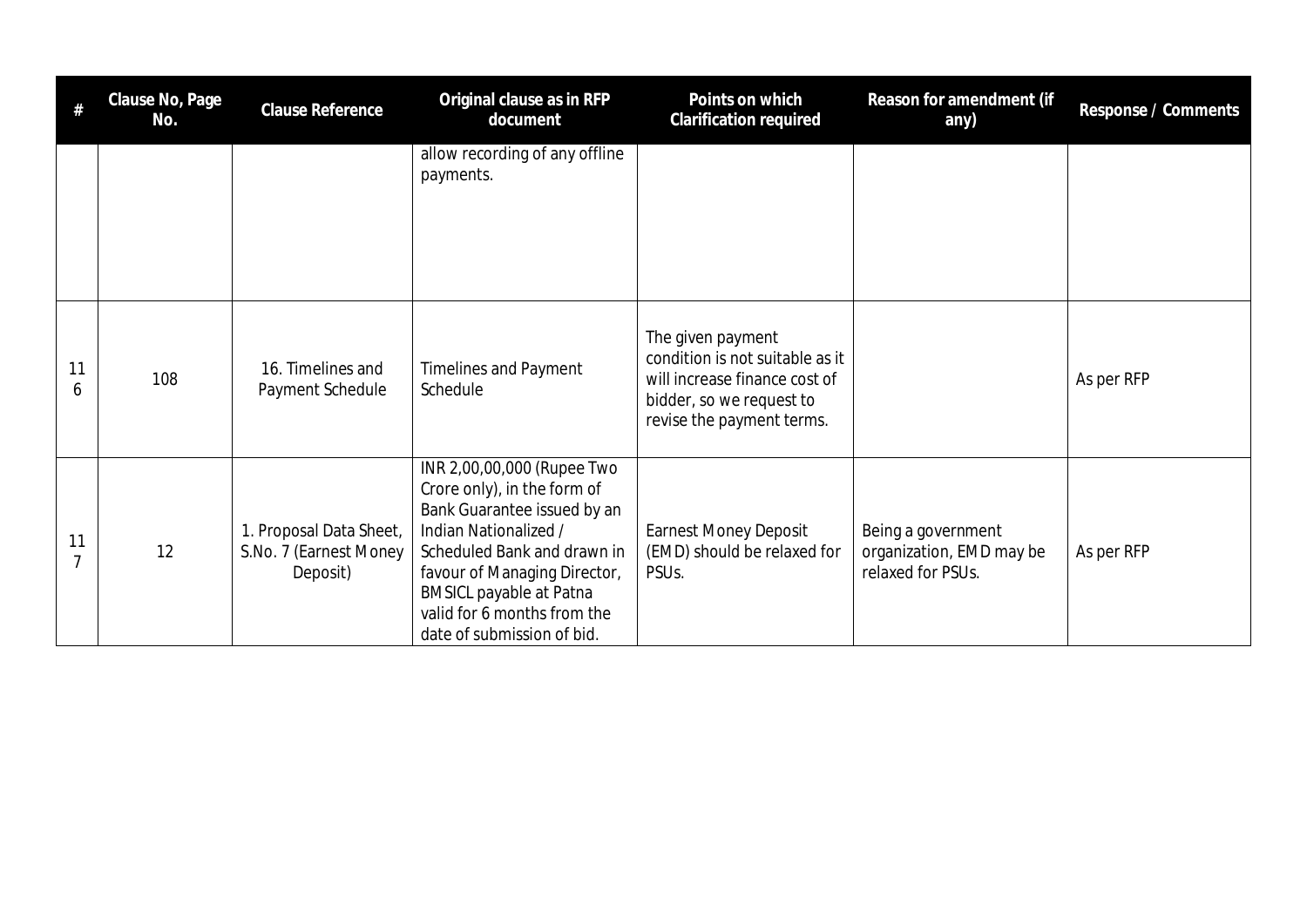| $^{\#}$ | Clause No, Page<br>No. | <b>Clause Reference</b>                                                                                                   | Original clause as in RFP<br>document                                                                                                                                                                                                                                  | Points on which<br><b>Clarification required</b>                                                                                                                        | Reason for amendment (if<br>any)                                                                                                                                                                                  | Response / Comments |
|---------|------------------------|---------------------------------------------------------------------------------------------------------------------------|------------------------------------------------------------------------------------------------------------------------------------------------------------------------------------------------------------------------------------------------------------------------|-------------------------------------------------------------------------------------------------------------------------------------------------------------------------|-------------------------------------------------------------------------------------------------------------------------------------------------------------------------------------------------------------------|---------------------|
| 11<br>8 | 12                     | 1. Proposal Data Sheet,<br>S.No. 9 (Additional<br><b>Bank Guarantee (For</b><br><b>Implementation Period</b><br>2 Years)) | 7% of the total contract value<br>with 15 days from the date of<br>issuance of work order /<br>Letter of Intent / Letter of<br>Award (For Implementation<br>Period - 2 Years) from all<br>Nationalized Banks or Private<br>Sectors Banks or Commercial<br><b>Banks</b> | It is requested to relaxed<br>this clause and only one<br>performance bank<br>quarantee of 3% of the total<br>contract value for the entire<br>duration of the project. | Due to covid 19, Ministry of<br>Finance reduce the<br>Performance security from<br>existing 5-10% to 3% of the<br>value of the contract.<br>Therefore, two<br>performance bank<br>guarantees may not be<br>asked. | As per RFP          |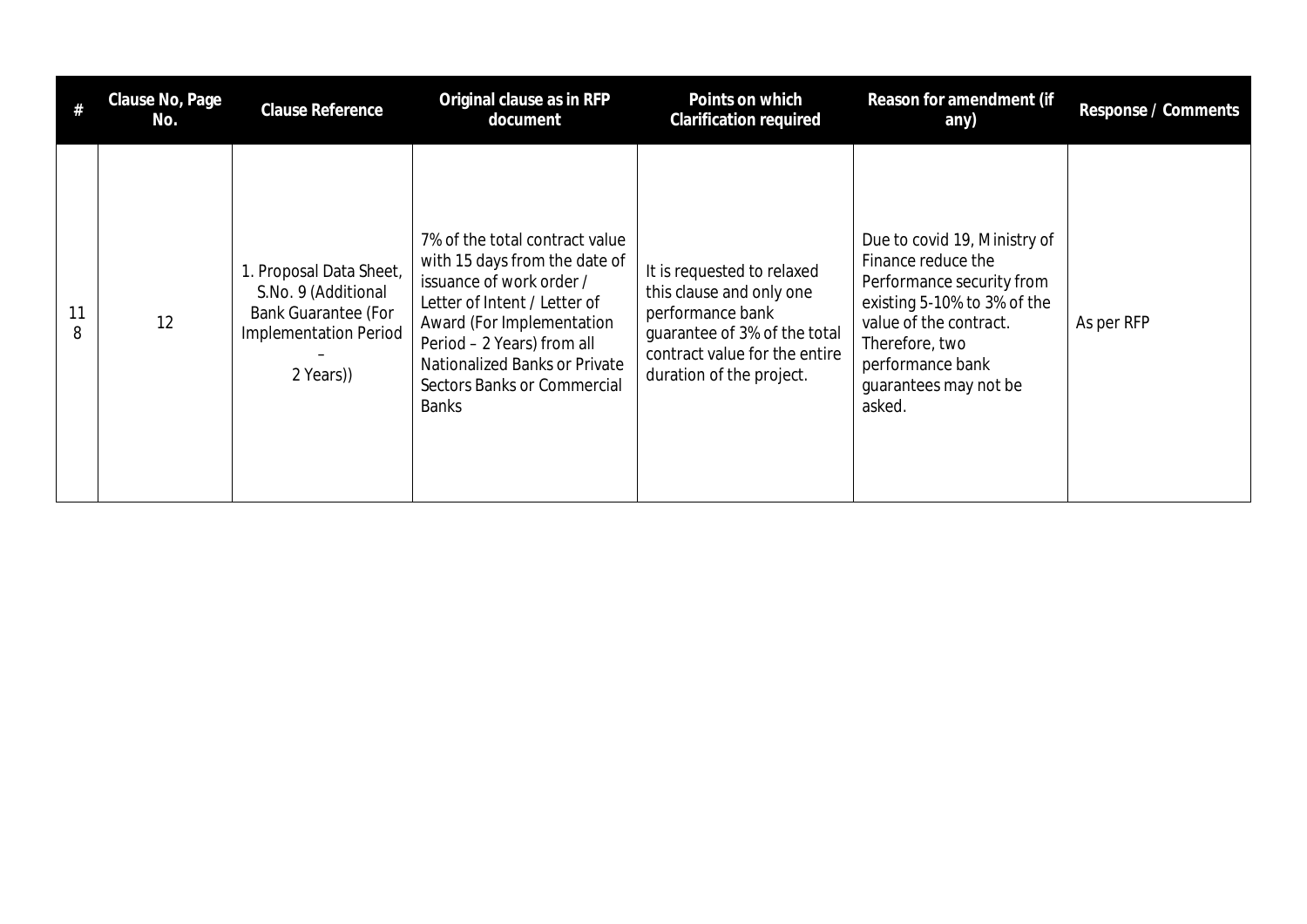| #       | Clause No, Page<br>No. | Clause Reference                                                                     | Original clause as in RFP<br>document                                                                                                                  | Points on which<br><b>Clarification required</b>                                                                                                                                                                                                                                                                                                                                                                                                        | Reason for amendment (if<br>any)             | Response / Comments |
|---------|------------------------|--------------------------------------------------------------------------------------|--------------------------------------------------------------------------------------------------------------------------------------------------------|---------------------------------------------------------------------------------------------------------------------------------------------------------------------------------------------------------------------------------------------------------------------------------------------------------------------------------------------------------------------------------------------------------------------------------------------------------|----------------------------------------------|---------------------|
| 11<br>9 | 82                     | 11. Technical<br>Evaluation Criteria, S.<br>No. 2 point iii (Bidder's<br>Experience) | Additional 02 Marks (1 mark<br>for eachproject) if the bidder<br>has experience<br>ofmaintenance of contract<br>for minimum 3 years in last 5<br>years | We understand that<br>maintenance of health<br>sector projects for minimum<br>3 years in last 5 years is<br>asked. It is requested to<br>consider the maintenance of<br>any projects in the filed of<br>design,<br>development, implementatio<br>n of projects in IT<br>Transformational project /<br>ICT Components /<br><b>EGovernance/Digital</b><br>Solution projects with any<br>Government / State<br>Government / PSUs in last<br>five (5) years | It may be relaxed for wider<br>participation | As per RFP          |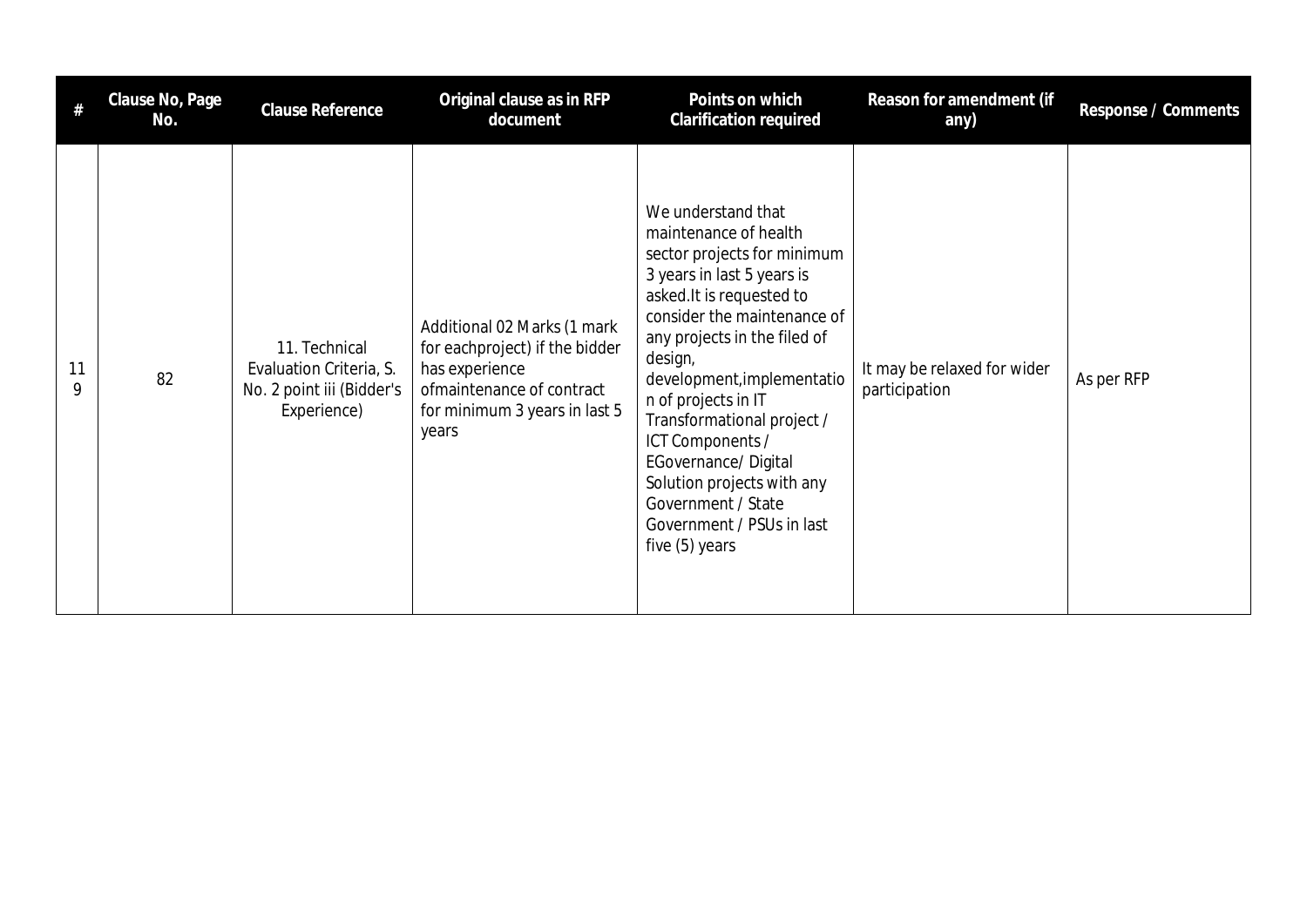|                      | Clause No, Page<br>No. | <b>Clause Reference</b>                               | Original clause as in RFP<br>document                                                                                                                                                                                                   | Points on which<br>Clarification required                                                                | Reason for amendment (if<br>any)                                                                                                                                                                      | Response / Comments                                          |
|----------------------|------------------------|-------------------------------------------------------|-----------------------------------------------------------------------------------------------------------------------------------------------------------------------------------------------------------------------------------------|----------------------------------------------------------------------------------------------------------|-------------------------------------------------------------------------------------------------------------------------------------------------------------------------------------------------------|--------------------------------------------------------------|
| 12<br>0              | 10                     | Last date and time of<br>submission of online<br>bids | 28th February 2022 by 18:00<br>Hrs.                                                                                                                                                                                                     | It is requested to extend the<br>last date of bid submission<br>by 02 weeks beyond 28th<br>February 2022 | Being a government<br>organization, it takes time<br>in internal approvals and<br>selection of partners. We<br>are working on<br>arrangement of potential<br>partners to submit a<br>competitive bid. | As per RFP                                                   |
| 12<br>$\mathbf{1}$   | 3.1.1 (Page-23)        | Registration<br>management                            | We need a robust Outpatient<br>& Inpatient patient<br>registration function to have<br>better and efficient patient<br>care process with features<br>such as: -<br>• Follow-up patient with the<br>same ID<br>• Token system generation | Please clarify if the<br>hardware required for token<br>generation needs to be<br>procured by the MSP?   |                                                                                                                                                                                                       | Hardware procurement<br>is not covered under<br>scope of MSP |
| 12<br>$\overline{2}$ | 3.1.4 (Page-25)        | <b>IPD Management</b>                                 | Features of In-patient<br>Admission discharge transfer<br>module-<br>• Tools for accompanying the<br>decision-making process                                                                                                            | Please clarify what tools are<br>being asked for and whether<br>these need to be procured<br>by the MSP. |                                                                                                                                                                                                       | As per RFP                                                   |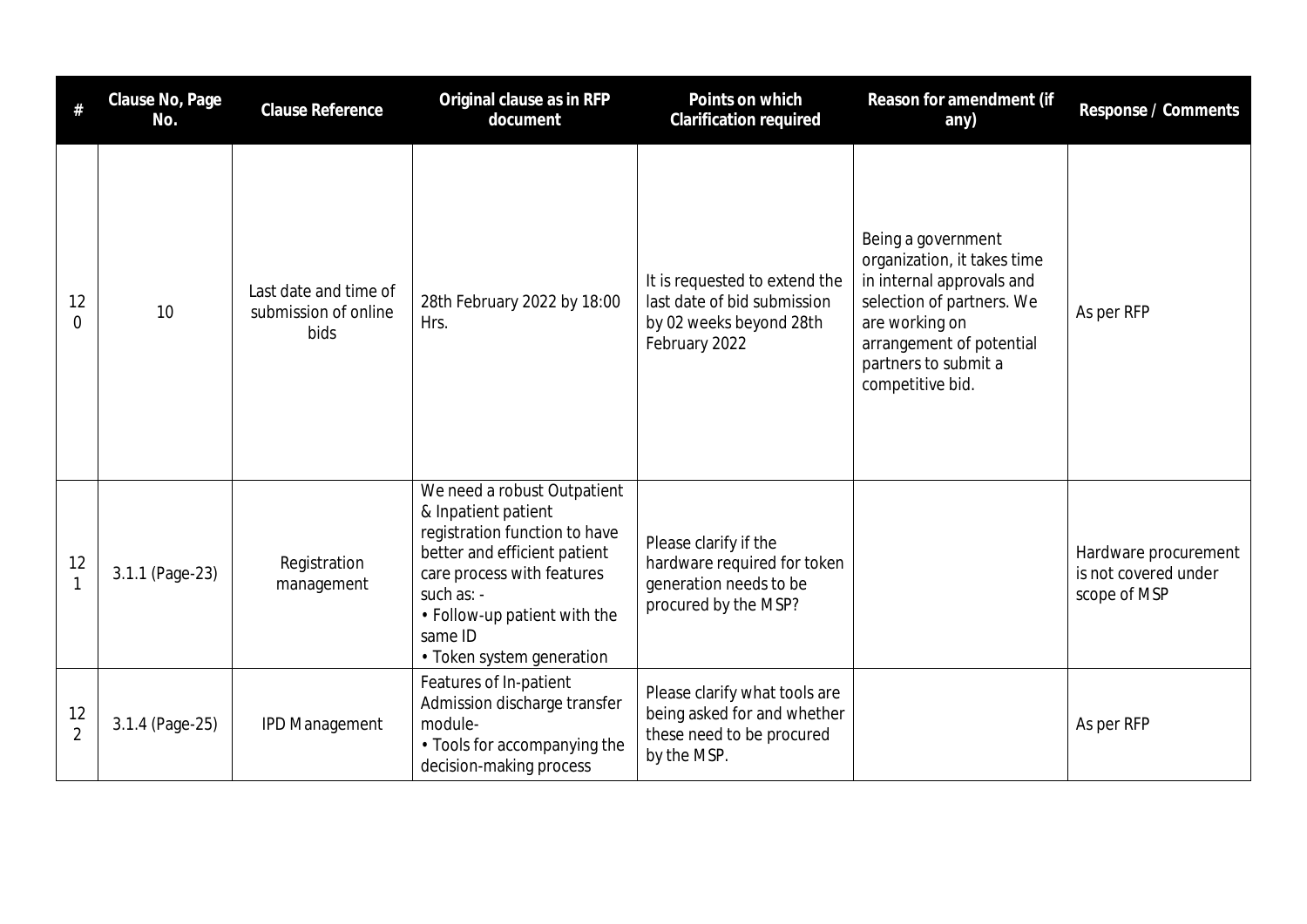|                      | Clause No, Page<br>No. | Clause Reference                                           | Original clause as in RFP<br>document                                                                                                                                                                                                                                      | Points on which<br><b>Clarification required</b>                                                              | Reason for amendment (if<br>any) | Response / Comments                                              |
|----------------------|------------------------|------------------------------------------------------------|----------------------------------------------------------------------------------------------------------------------------------------------------------------------------------------------------------------------------------------------------------------------------|---------------------------------------------------------------------------------------------------------------|----------------------------------|------------------------------------------------------------------|
| 12<br>3              | 3.4 (Page-33)          | <b>Electronic Health</b><br>Record                         | The EHR will enable the<br>doctors' access to all other<br>applications relevant to their<br>role through this application.<br>For example, doctors would<br>be able to:<br>• View and update patient<br>demographics                                                      | Please clarify what is the<br>proposed method of<br>beneficiary identification?                               |                                  | MSP to propose best<br>practices to achieve<br>desired outcomes. |
| 12<br>$\overline{4}$ | 3.9(Page-34)           | <b>Centralized IT Helpdesk</b><br>/ Incident<br>Management | Provide a service desk facility<br>and to set up all necessary<br>channels for reporting issues<br>to help desk. The incident<br>reporting channels will be the<br>following:a. Specific E-Mail<br>accountb. HIMS Web Portal /<br>Mobile Appc. SMSd. Chatbots              | Please clarify whether the<br>hardware infra needed to<br>setup the service desk<br>would be provided by SHS? |                                  | Hardware procurement<br>is not covered under<br>scope of MSP     |
| 12<br>5              | 3.9(Page-34)           | <b>Centralized IT Helpdesk</b><br>/ Incident<br>Management | Provide a service desk facility<br>and to set up all necessary<br>channels for reporting issues<br>to help desk. The incident<br>reporting channels will be the<br>following:<br>a. Specific E-Mail account<br>b. HIMS Web Portal / Mobile<br>App<br>c. SMS<br>d. Chatbots | Any indication on<br>manpower requirements?                                                                   |                                  | MSP to propose best<br>practices to achieve<br>desired outcomes. |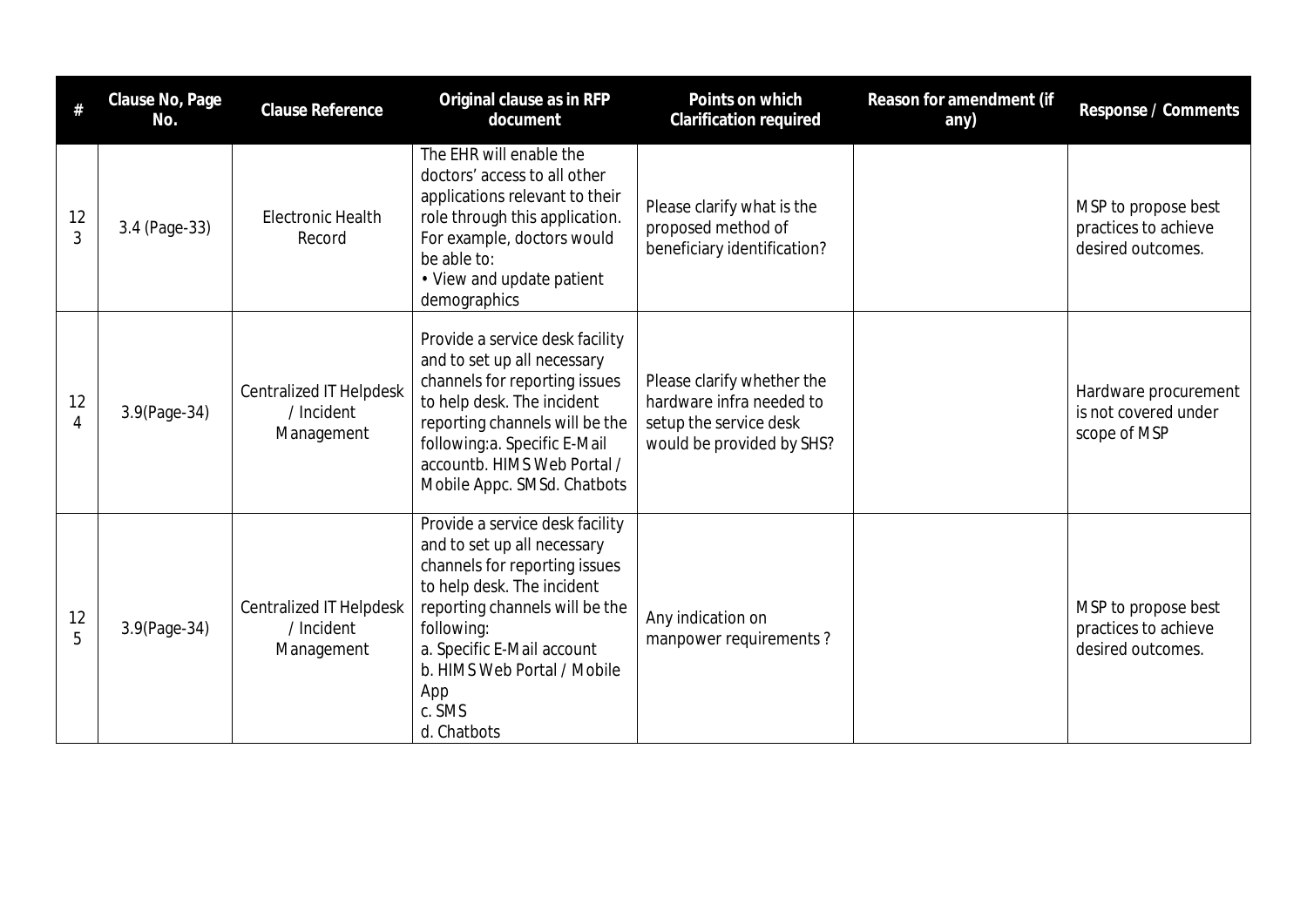| $\#$                 | Clause No, Page<br>No. | <b>Clause Reference</b>                               | Original clause as in RFP<br>document                                                                                                                                                                                                                               | Points on which<br><b>Clarification required</b>                                                                                                             | Reason for amendment (if<br>any) | Response / Comments                                                                                                                                                                                                                                                                                                                                                                                                          |
|----------------------|------------------------|-------------------------------------------------------|---------------------------------------------------------------------------------------------------------------------------------------------------------------------------------------------------------------------------------------------------------------------|--------------------------------------------------------------------------------------------------------------------------------------------------------------|----------------------------------|------------------------------------------------------------------------------------------------------------------------------------------------------------------------------------------------------------------------------------------------------------------------------------------------------------------------------------------------------------------------------------------------------------------------------|
| 12<br>6              | 3.10 (Page-35)         | Ayushman Bharat<br>Digital Mission (ABDM)<br>Roll-out | MSP will be responsible for<br>successful roll-out and<br>adoption of ABDM in State.<br>MSP should undertake below<br>mentioned but not limited to<br>indicative activities:<br>• Population of Health Facility<br>Registry and Healthcare<br>Professional Registry | Please clarify who would be<br>responsible for collecting<br>and supplying the data for<br>the registries?                                                   |                                  | MSP shall be<br>responsible for<br>successful roll out of<br>ABDM and population<br>of registries                                                                                                                                                                                                                                                                                                                            |
| 12<br>$\overline{7}$ | 3.11. (Page-36)        | Integration with IoT<br>Devices and Kiosks            | The proposed solution should<br>be able to integrate medical<br>devices through IoT devices<br>to monitor functionalities of<br>existing medical devices<br>across health system of State.                                                                          | What are the different types<br>of medical devices that are<br>being referred to? Are the<br>devices compatible with<br>HL7/FHIR data exchange<br>standards. |                                  | Type of devices: CT<br>Scan Machines, X-ray<br>machines, Ultrasound<br>machines, Dialysis,<br>Radiant Warmer (till<br>SNCU level) Auto-<br>analysers in<br>laboratories (Bio-<br>chemistry,<br>immunology,<br>Hematology).<br>Analog machines to be<br>connected via IoT<br>devices provided by the<br>State.<br>And other digitally<br>compatible devices to<br>be connected through<br>global standards e.g.<br>HL7, DICOM |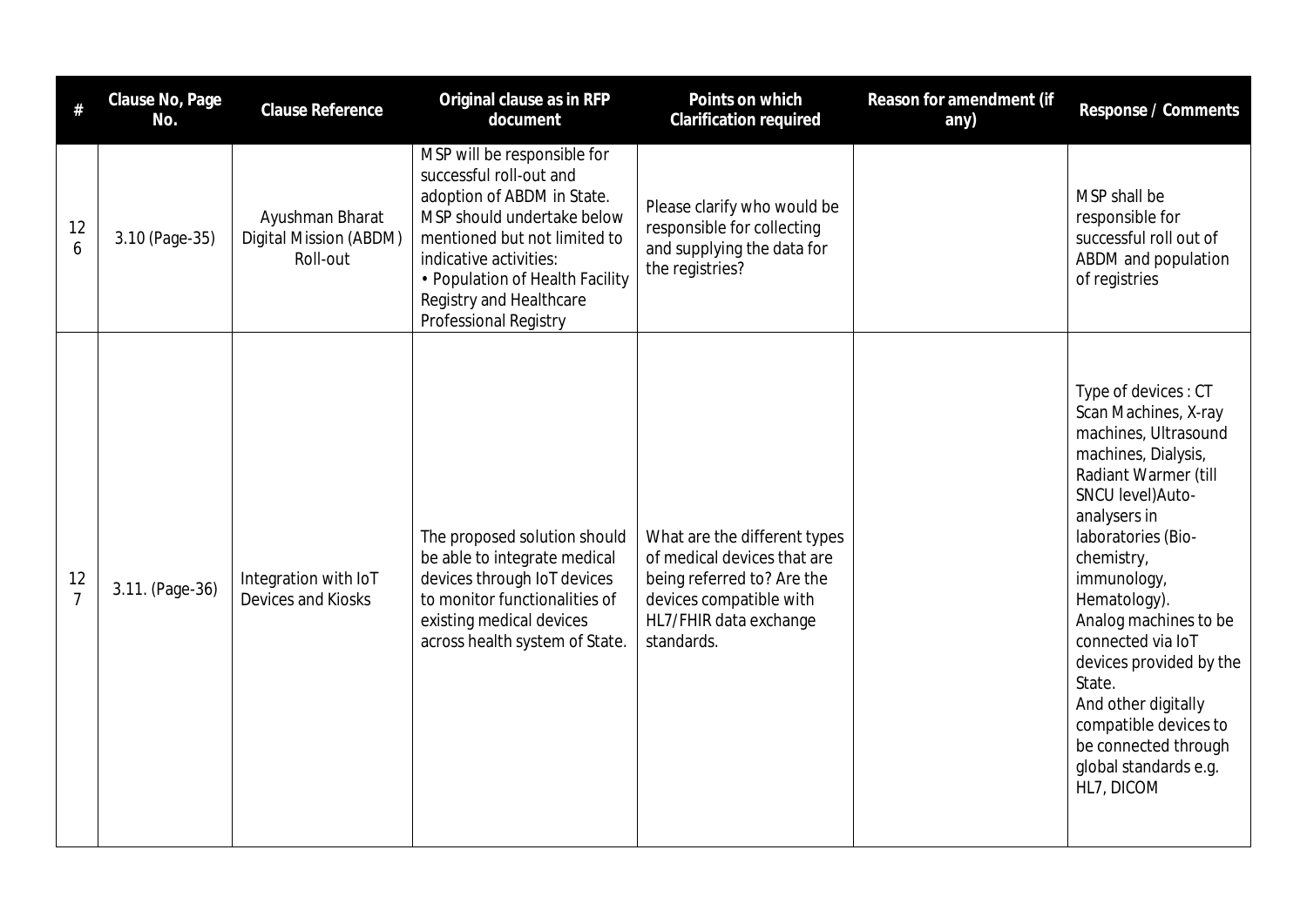| #                    | Clause No, Page<br>No. | <b>Clause Reference</b>                    | Original clause as in RFP<br>document                                                                                                                                                      | Points on which<br>Clarification required                                                                                                                                 | Reason for amendment (if<br>any) | Response / Comments                                                                                                                                                          |
|----------------------|------------------------|--------------------------------------------|--------------------------------------------------------------------------------------------------------------------------------------------------------------------------------------------|---------------------------------------------------------------------------------------------------------------------------------------------------------------------------|----------------------------------|------------------------------------------------------------------------------------------------------------------------------------------------------------------------------|
| 12<br>8              | 3.11. (Page-36)        | Integration with IoT<br>Devices and Kiosks | The proposed solution should<br>be able to integrate medical<br>devices through IoT devices<br>to monitor functionalities of<br>existing medical devices<br>across health system of State. | Please clarify if the MSP is<br>responsible for procuring<br>the IoT devices and what is<br>the approximate number of<br>medical devices which<br>needs to be integrated? |                                  | Hardware procurement<br>is not covered under<br>scope of MSP                                                                                                                 |
| 12<br>$\overline{Q}$ | 8.1.4. (Page-53)       | Access Layer (Omni<br>Channel)             | b) Mobile Interface - Solution<br>should be developed<br>following design for mobile<br>app usability.                                                                                     | Please clarify if a separate<br>Mobile app is required to be<br>developed? If so does it<br>need to be both Android<br>and iOS compatible?                                |                                  | MSP to propose best<br>practices to achieve<br>desired outcomes (both<br>Android and iOS)                                                                                    |
| 13<br>$\Omega$       | 8.1.5. (Page-53)       | <b>Application Layer</b>                   | b) User authentication and<br>authorization                                                                                                                                                | What is the number of users<br>of the system (for each<br>module)?                                                                                                        |                                  | Integration with<br>Ayushman bharat<br>Digital Mission (ABDM)<br>and other Government<br>schemes to be done<br>and standards to be<br>adhered for Rigistration<br>Management |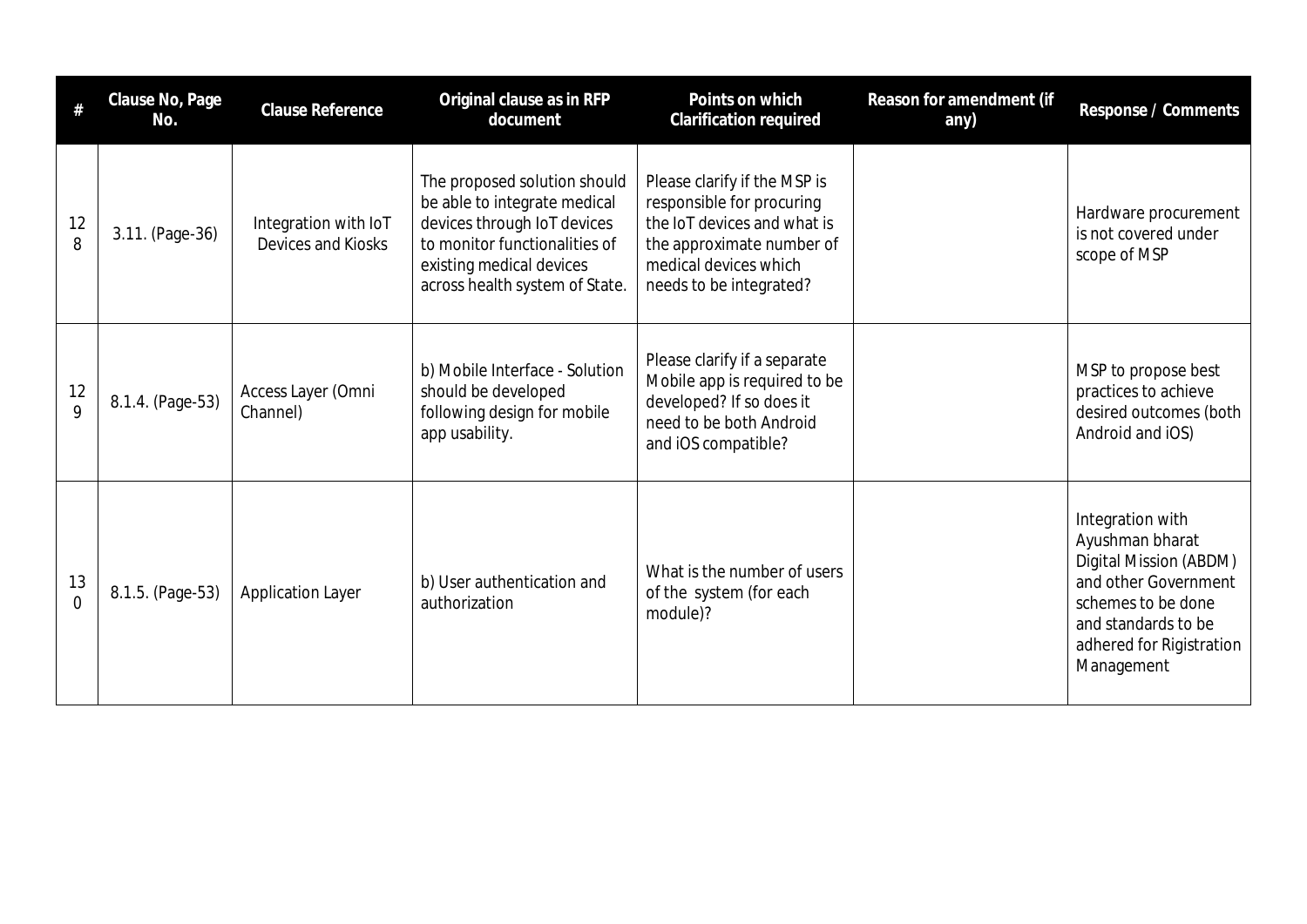| #                    | Clause No, Page<br>No. | <b>Clause Reference</b>                  | Original clause as in RFP<br>document                                                                                                                                                                                                                                                                     | Points on which<br><b>Clarification required</b>                                                                              | Reason for amendment (if<br>any) | Response / Comments                                                                                                            |
|----------------------|------------------------|------------------------------------------|-----------------------------------------------------------------------------------------------------------------------------------------------------------------------------------------------------------------------------------------------------------------------------------------------------------|-------------------------------------------------------------------------------------------------------------------------------|----------------------------------|--------------------------------------------------------------------------------------------------------------------------------|
| 13<br>$\mathbf{1}$   | 8.3.5. (Page-58)       | Integration with SMS /<br>e-Mail Gateway | SMS / e-Mail gateway should<br>act as common<br>communication service,<br>integrated as part of<br>Integrated Digital Health<br>Solution framework, and<br>should be used to deliver<br>SMS/e-Mail-based services to<br>all end users/patients and<br>other stakeholders as well as<br>healthcare staffs. | Please specify if SHS is<br>currently using and SMS<br>gateway and whether the<br>cost for the same would be<br>borne by SHS? |                                  | State will provided the<br><b>SMS Gateway service</b><br>and the MSP will<br>integrate with their<br>application.              |
| 13<br>$\overline{2}$ | $3.5$ (pg. 33)         |                                          | The proposed solution needs<br>to integrate with existing<br>state applications and<br>solution to track and monitor<br>beneficiaries under other<br>program. Integration with<br>other State-based health<br>programs is also envisaged<br>and should be taken up by<br><b>MSP</b>                       | Please specify which state<br>applications need to be<br>integrated                                                           |                                  | A list of existing<br>applications has been<br>provided in<br>corrigendum                                                      |
| 13<br>3              | $3.12$ (pg. 36)        |                                          | Therefore, the MSP shall also<br>ensure proper training to the<br>designated end-users on the<br>system to make them well<br>conversant with the<br>functionalities, features and<br>processes built in the<br>proposed system.                                                                           | Please specify expected no<br>of training and the size of a<br>training session and location                                  |                                  | Average number of<br>users provided in the<br>corrigendum. MSP to<br>propose best practices<br>to achieve desired<br>outcomes. |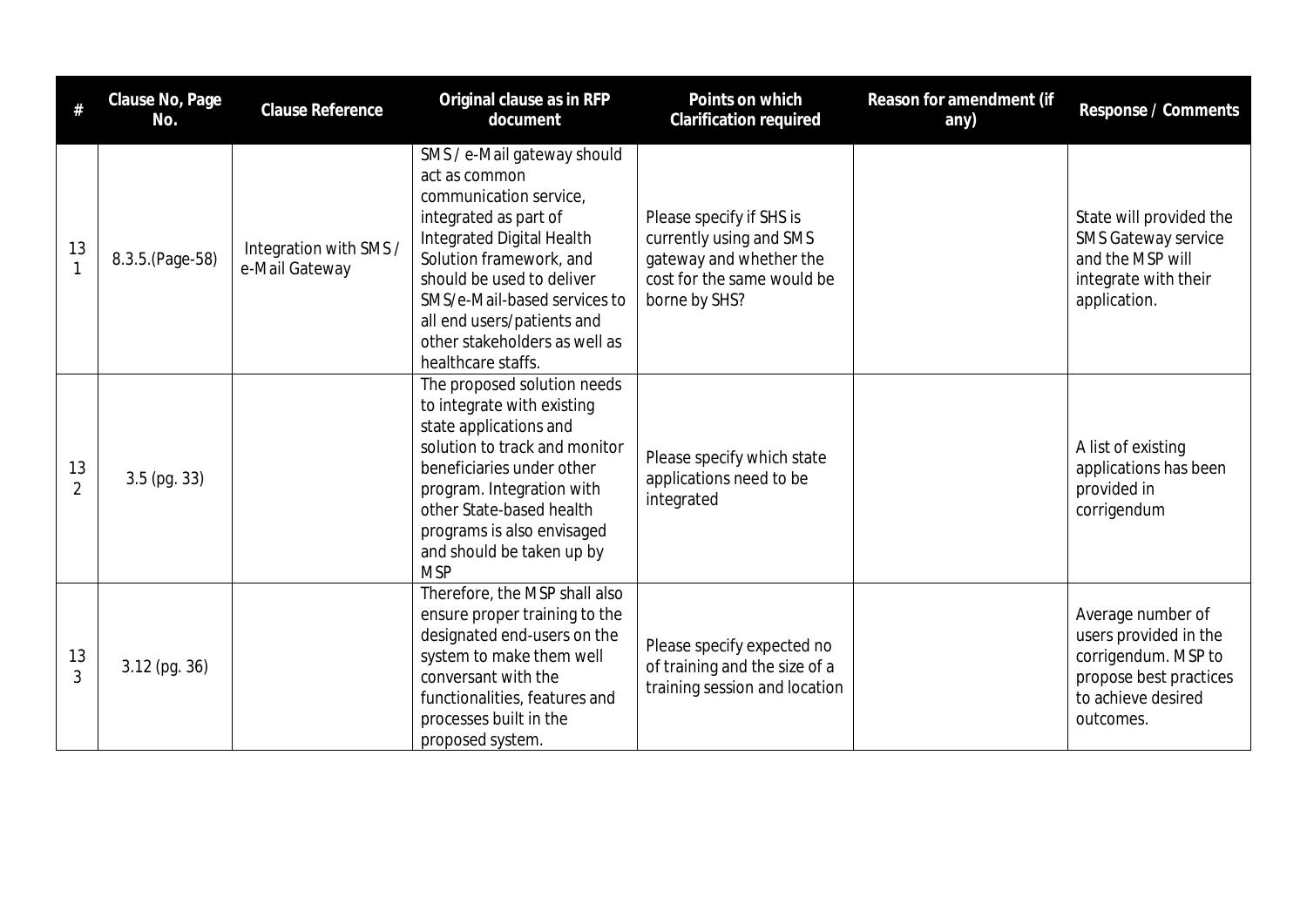| #                    | Clause No, Page<br>No. | Clause Reference     | Original clause as in RFP<br>document                                                                                                                                     | Points on which<br>Clarification required                                                                                                                       | Reason for amendment (if<br>any) | Response / Comments                                                                                                                                                                                       |
|----------------------|------------------------|----------------------|---------------------------------------------------------------------------------------------------------------------------------------------------------------------------|-----------------------------------------------------------------------------------------------------------------------------------------------------------------|----------------------------------|-----------------------------------------------------------------------------------------------------------------------------------------------------------------------------------------------------------|
| 13<br>$\overline{4}$ | $3.13$ (pg. 37)        |                      | The MSP on regular intervals<br>will conduct a detailed<br>analysis of adoption amongst<br>all the staff and submit a<br>report to GoB,                                   | There is no payment<br>milestone linked to this.<br>How will this be linked to<br>payment milestone?                                                            |                                  | As per RFP. This is an<br>activity to be carried by<br>MSP during O&M Phase<br>and the Outcome shall<br>be discussed with GOB,<br>basis which corrective<br>action shall be taken to<br>improve adoption. |
| $\frac{13}{5}$       | $3.2$ (pg. 31)         |                      | MSP will be responsible to<br>integrate proposed<br>institutional ERP to State<br>applications (but not limited<br>to) like eUpkaran, PFMS,<br>CFMS, Tally and State HRMS | For proper estimation we<br>need to know the exact<br>number of applications to<br>be integrated.                                                               |                                  | A list of existing<br>applications has been<br>provided in<br>corrigendum                                                                                                                                 |
| 13<br>6              | $3.2$ (pg. 31)         |                      | MSP will be responsible to<br>integrate proposed<br>institutional ERP to State<br>applications (but not limited<br>to) like eUpkaran, PFMS,<br>CFMS, Tally and State HRMS | There is already a state<br>HRMS system developed.<br>For this project do we have<br>to integrated with state<br>HRMS or build a separate<br><b>HRMS</b> system |                                  | MSP is expected to<br>build an institutional<br>HRMS system which<br>will be integrated to<br>state HRMS                                                                                                  |
| 13<br>$\overline{7}$ | $4$ (pg. $40$ )        | schedule of services | Data migration from existing<br>(legacy) applications to the<br>proposed (new) applications.                                                                              | Please provide list of all<br>applications whose data<br>needs to be migrated.<br>Please confirm if data will<br>be available in electronic<br>format           |                                  | Please refer<br>corrigendum                                                                                                                                                                               |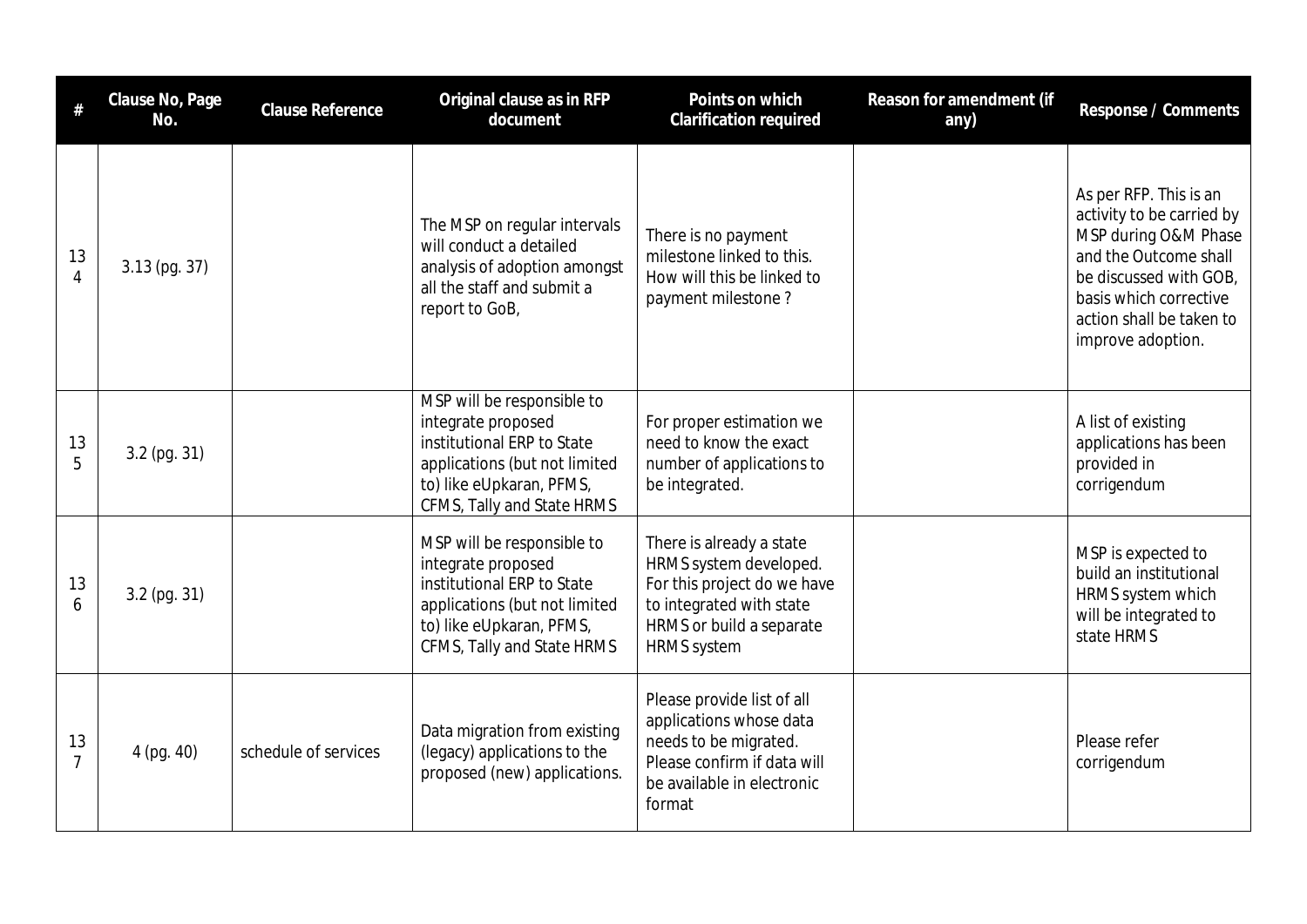| #              | Clause No, Page<br>No. | Clause Reference     | Original clause as in RFP<br>document                                                                                                                                                                                                                     | Points on which<br>Clarification required                                                                                                                   | Reason for amendment (if<br>any)                                      | Response / Comments                                                 |
|----------------|------------------------|----------------------|-----------------------------------------------------------------------------------------------------------------------------------------------------------------------------------------------------------------------------------------------------------|-------------------------------------------------------------------------------------------------------------------------------------------------------------|-----------------------------------------------------------------------|---------------------------------------------------------------------|
| 13<br>8        | 4 (pg. 40)             | schedule of services | Data migration from existing<br>(legacy) applications to the<br>proposed (new) applications.                                                                                                                                                              | Please confirm if data<br>digitization is part of the RFP<br>scope                                                                                          |                                                                       | <b>No</b>                                                           |
| 13<br>9        | 4 (pg. 40)             | schedule of services | Provide Support in Third<br>Party Security Audit of the<br>Applications, Portal and<br>associated Certifications &<br>address findings (Third party<br>auditor will be appointed by<br>MSP in coordination and<br>approval with relevant<br>stakeholders) | Please confirm if cost for 3rd<br>party audit to be borne by<br>client or MSP                                                                               |                                                                       | To be borned by MSP                                                 |
| 14<br>$\Omega$ | 4 (pg. 40)             | schedule of services | MSP will be responsible for<br>provisioning of cloud services<br>from MeitY empanelled cloud<br>service providers for the<br>contract period.                                                                                                             | Please confirm if MSP is<br>responsible for both DC and<br>DR for the cloud                                                                                 |                                                                       | Yes MSP will be<br>responsible for DC &<br><b>DR</b>                |
| 14             | 17                     | Objective 1          | Digitization of Frontline<br>Workers' functions (through<br>development of applications<br>or integration with existing<br>application) and<br>Digitization of all community<br>health activities and<br>functions.                                       | What is the present level of<br>digitization? What data are<br>captured? We assume<br>digitization of physical<br>records is not in the scope<br>of the MSP | We should not get involved<br>in digitization of physical<br>records. | Digitization of physical<br>records is not part of<br>scope for MSP |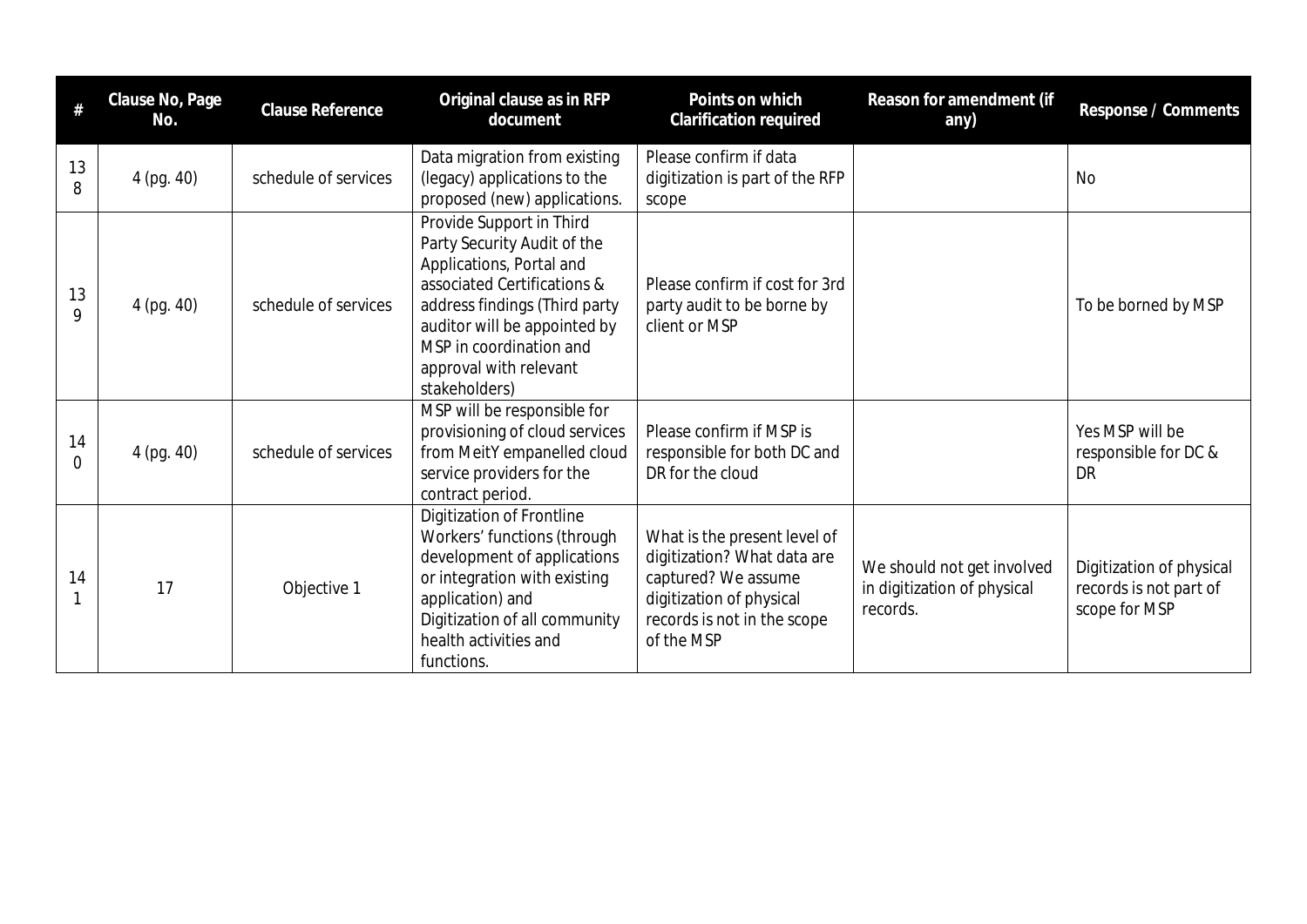| #                    | Clause No, Page<br>No. | <b>Clause Reference</b> | Original clause as in RFP<br>document                                                                                                                     | Points on which<br>Clarification required                                                                                                                                                                                                                           | Reason for amendment (if<br>any)                                                            | Response / Comments                                                                                                                                                                                                                                                                                                                                                                                                          |
|----------------------|------------------------|-------------------------|-----------------------------------------------------------------------------------------------------------------------------------------------------------|---------------------------------------------------------------------------------------------------------------------------------------------------------------------------------------------------------------------------------------------------------------------|---------------------------------------------------------------------------------------------|------------------------------------------------------------------------------------------------------------------------------------------------------------------------------------------------------------------------------------------------------------------------------------------------------------------------------------------------------------------------------------------------------------------------------|
| 14<br>$\overline{2}$ | 17                     | Objective 1             | Connected medical devices at<br>all levels of care for<br>automated/ minimalistic<br>assisted screening and<br>diagnostic services and<br>preventive care | We understand that there<br>could be integration<br>challenges for some of the<br>older machines and SDKs<br>may not be available for<br>integration. We would<br>require a comprehensive list<br>of equipment along with<br>make, model and SDK for<br>integration |                                                                                             | Type of devices: CT<br>Scan Machines, X-ray<br>machines, Ultrasound<br>machines, Dialysis,<br>Radiant Warmer (till<br>SNCU level) Auto-<br>analysers in<br>laboratories (Bio-<br>chemistry,<br>immunology,<br>Hematology).<br>Analog machines to be<br>connected via IoT<br>devices provided by the<br>State.<br>And other digitally<br>compatible devices to<br>be connected through<br>global standards e.g.<br>HL7, DICOM |
| 14<br>3              | 23                     | 3.1.1                   | <b>Registration Management</b>                                                                                                                            | Is it envisaged to issue<br><b>Health Card or Smart Cards</b><br>to patients with QR Code or<br>Bar Code?                                                                                                                                                           | It would have additional<br>impact for procurement,<br>printing and manpower<br>deployment. | Not part of the RFP                                                                                                                                                                                                                                                                                                                                                                                                          |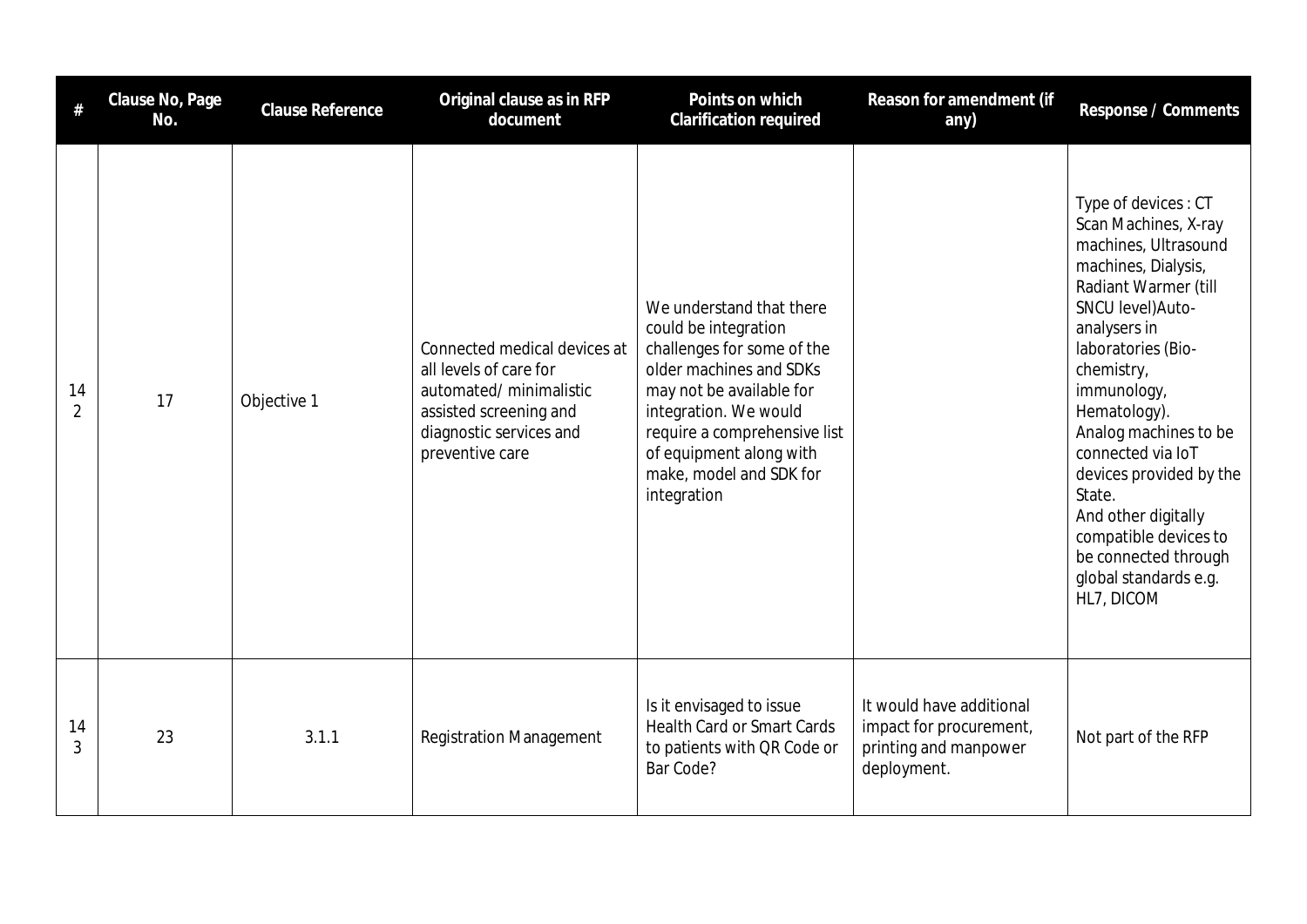| #       | Clause No, Page<br>No. | <b>Clause Reference</b> | Original clause as in RFP<br>document | Points on which<br>Clarification required                                                                                                                                                                                                                                                                                                                                   | Reason for amendment (if<br>any)                                                        | Response / Comments                                                                                                                                                          |
|---------|------------------------|-------------------------|---------------------------------------|-----------------------------------------------------------------------------------------------------------------------------------------------------------------------------------------------------------------------------------------------------------------------------------------------------------------------------------------------------------------------------|-----------------------------------------------------------------------------------------|------------------------------------------------------------------------------------------------------------------------------------------------------------------------------|
| 14<br>4 | 23                     | 3.1.1                   | <b>Registration Management</b>        | For Token Management<br>System, does MSP have to<br>procure, install, maintain<br>Digital Display Boards as<br>well?                                                                                                                                                                                                                                                        |                                                                                         | Hardware procurement<br>is not covered under<br>scope of MSP                                                                                                                 |
| 14<br>5 | 23                     | 3.1.1                   | <b>Registration Management</b>        | What all central and state<br>government schemes need<br>to be integrated as the same<br>would have bearing on<br>registration fee (and later<br>treatment fee). Further,<br>there could be different fee<br>structure for government<br>staff, specific categories of<br>patients and repeat patients<br>within stipulated duration.<br>We would require these<br>details. | This is very critical and has a<br>significant bearing on Go-<br>live and our payments. | Integration with<br>Ayushman Bharat<br>Digital Mission (ABDM)<br>and other Government<br>schemes to be done<br>and standards to be<br>adhered for Rigistration<br>Management |
| 14<br>6 | 23                     | 3.1.1                   | <b>Registration Management</b>        | Are referral of patients<br>envisaged from one<br>healthcare facility to<br>another? If yes, then what<br>are the applicable scenario<br>and geography and category<br>mapping.                                                                                                                                                                                             |                                                                                         | Referrals can happen<br>across any region and<br>any geography within<br>the state                                                                                           |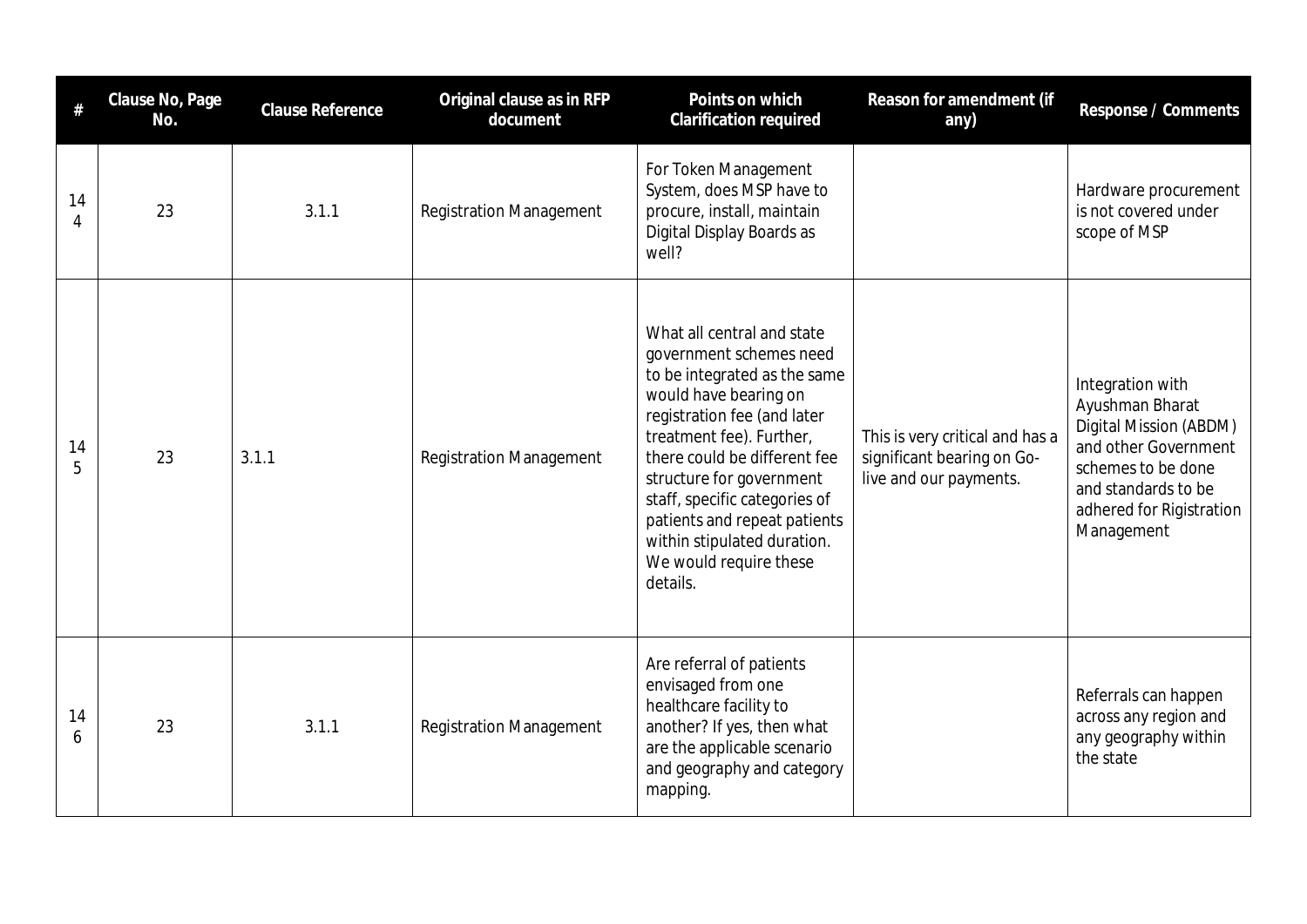|    | Clause No, Page<br>No. | Clause Reference | Original clause as in RFP<br>document | Points on which<br><b>Clarification required</b>                                                                                                                                                                                                     | Reason for amendment (if<br>any) | Response / Comments                                                                                                           |
|----|------------------------|------------------|---------------------------------------|------------------------------------------------------------------------------------------------------------------------------------------------------------------------------------------------------------------------------------------------------|----------------------------------|-------------------------------------------------------------------------------------------------------------------------------|
| 14 | 23                     | 3.1.2            | Appointment Management                | Is there an existing HRMS<br>system that records and<br>maintains the rosters of<br>doctors? If yes, is it<br>integrated with the Leave<br>Management Module of<br>HRMS? If yes, is the same<br>implemented across all the<br>healthcare facilities? |                                  | Separate roaster<br>management to be<br>develped by the MSP<br>and existing HRMS<br>application/features to<br>be integrated. |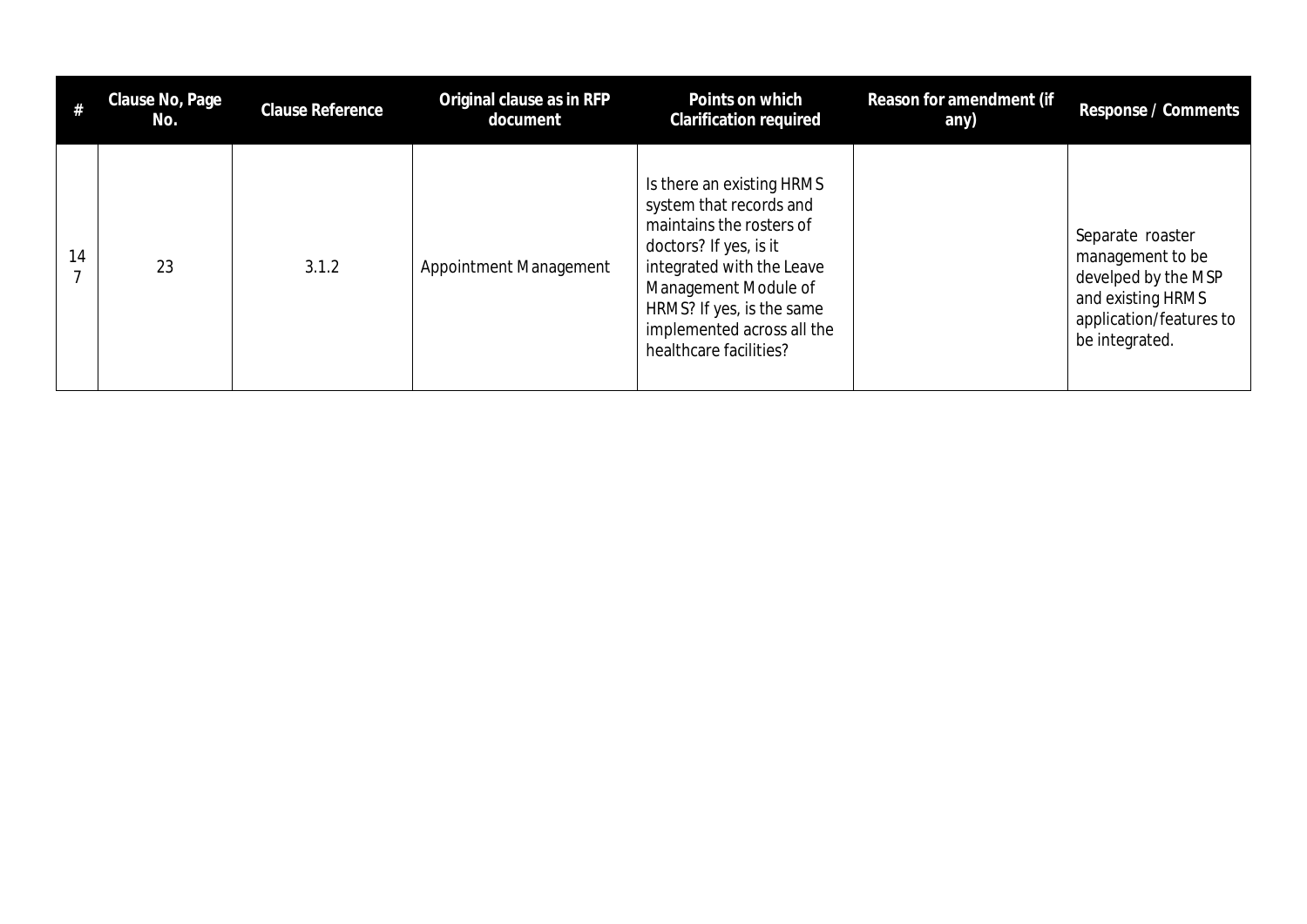| #       | Clause No, Page<br>No. | <b>Clause Reference</b>  | Original clause as in RFP<br>document | Points on which<br>Clarification required                                                                                                                                                                                           | Reason for amendment (if<br>any) | Response / Comments                                                                                                                                                                                                                                                                                                                                                                                                          |
|---------|------------------------|--------------------------|---------------------------------------|-------------------------------------------------------------------------------------------------------------------------------------------------------------------------------------------------------------------------------------|----------------------------------|------------------------------------------------------------------------------------------------------------------------------------------------------------------------------------------------------------------------------------------------------------------------------------------------------------------------------------------------------------------------------------------------------------------------------|
| 14<br>8 |                        | $\overline{\phantom{a}}$ | <b>General Query</b>                  | We would require a list of<br>all existing IT Applications<br>along with their status of<br>implementation as per<br>category of Healthcare<br>Facility. This is essential to<br>understand the quantum of<br>required integration. |                                  | Type of devices: CT<br>Scan Machines, X-ray<br>machines, Ultrasound<br>machines, Dialysis,<br>Radiant Warmer (till<br>SNCU level) Auto-<br>analysers in<br>laboratories (Bio-<br>chemistry,<br>immunology,<br>Hematology). Analog<br>machines to be<br>connected via IoT<br>devices provided by the<br>State. And other<br>digitally compatible<br>devices to be<br>connected through<br>global standards e.g.<br>HL7, DICOM |
| 14<br>9 | 23                     | 3.1.3                    | <b>OPD Management</b>                 | Are templates as per<br>specific specialization along<br>with charts and graphs also<br>envisaged for online<br>implementation?                                                                                                     |                                  | MSP to propose best<br>practices to achieve<br>desired outcomes.                                                                                                                                                                                                                                                                                                                                                             |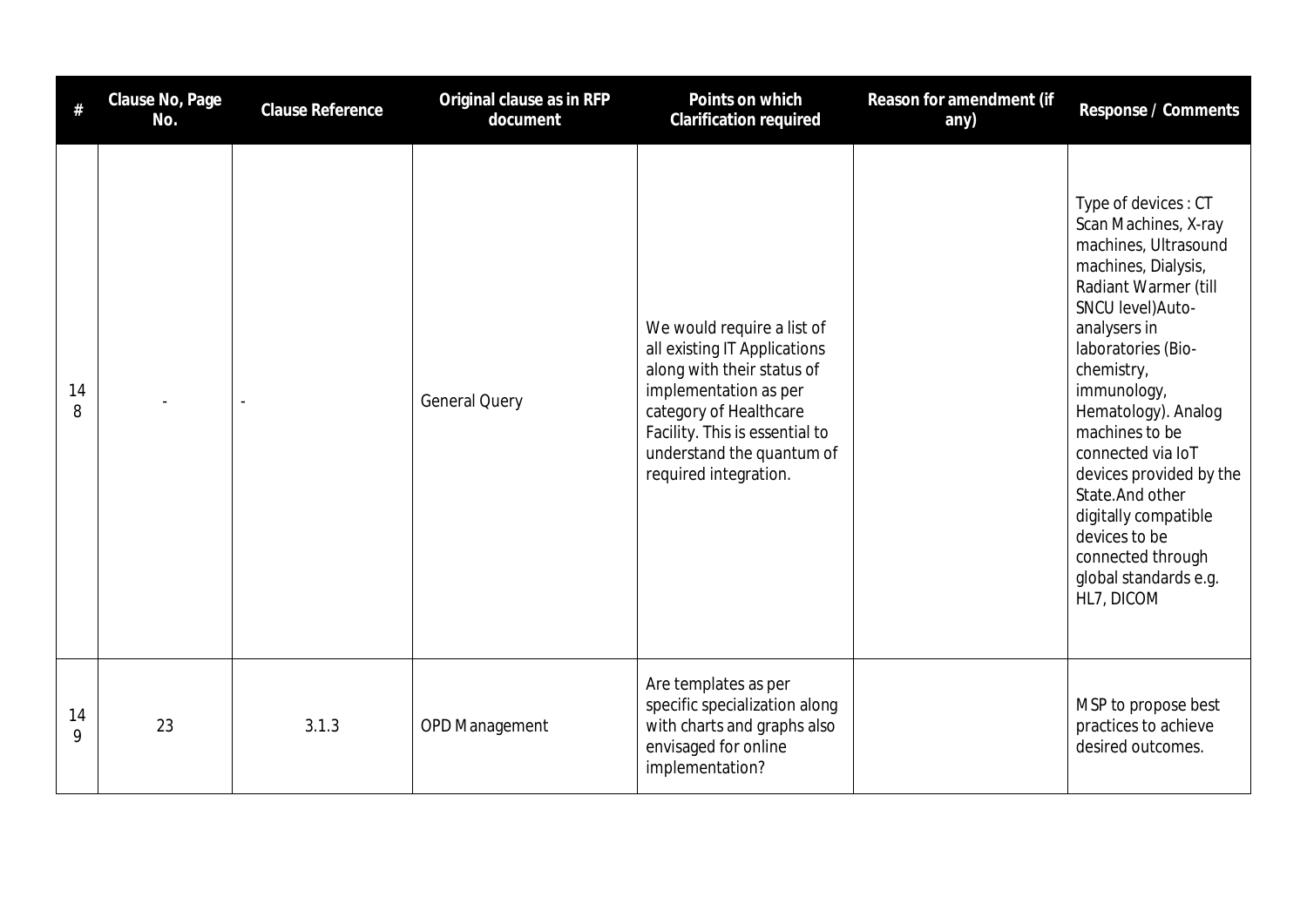| $\#$                 | Clause No, Page<br>No. | Clause Reference | Original clause as in RFP<br>document | Points on which<br>Clarification required                                                                                                                                                                      | Reason for amendment (if<br>any)                                                      | Response / Comments                                                                                                              |
|----------------------|------------------------|------------------|---------------------------------------|----------------------------------------------------------------------------------------------------------------------------------------------------------------------------------------------------------------|---------------------------------------------------------------------------------------|----------------------------------------------------------------------------------------------------------------------------------|
| 15<br>$\Omega$       |                        |                  | <b>General Query</b>                  | Are the web and mobile<br>applications expected to<br>have bilingual support for<br>English and Hindi?                                                                                                         | Only English is preferable to<br>us.                                                  | Bilingual support is<br>desired                                                                                                  |
| 15                   |                        |                  | <b>General Query</b>                  | Are login ids envisaged for<br>citizens to access their EHR?<br>If yes, what is the estimated<br>'eligible' unique patient<br>count?                                                                           | User Management for<br>citizens would be an issue<br>without good Helpdesk<br>support | The state envisions<br>UHID for every citizen.<br>MSP to propose best<br>practices in order to<br>achieve the desired<br>outcome |
| 15<br>$\overline{2}$ | 25                     | 3.1.5            | Laboratory Information<br>System      | Is expected that lab reports<br>would be made available<br>online for the<br>consumption/reference of<br>patients?                                                                                             |                                                                                       | Yes                                                                                                                              |
| 15<br>3              | 25                     | 3.1.6            | Radiology Information<br>System       | Is the PACS module<br>envisaged for local/on-<br>premise deployment in<br>offline mode with transfer<br>of data at defined intervals<br>or is it envisaged for real-<br>time centralized online<br>deployment? |                                                                                       | Please refer<br>corrigendum                                                                                                      |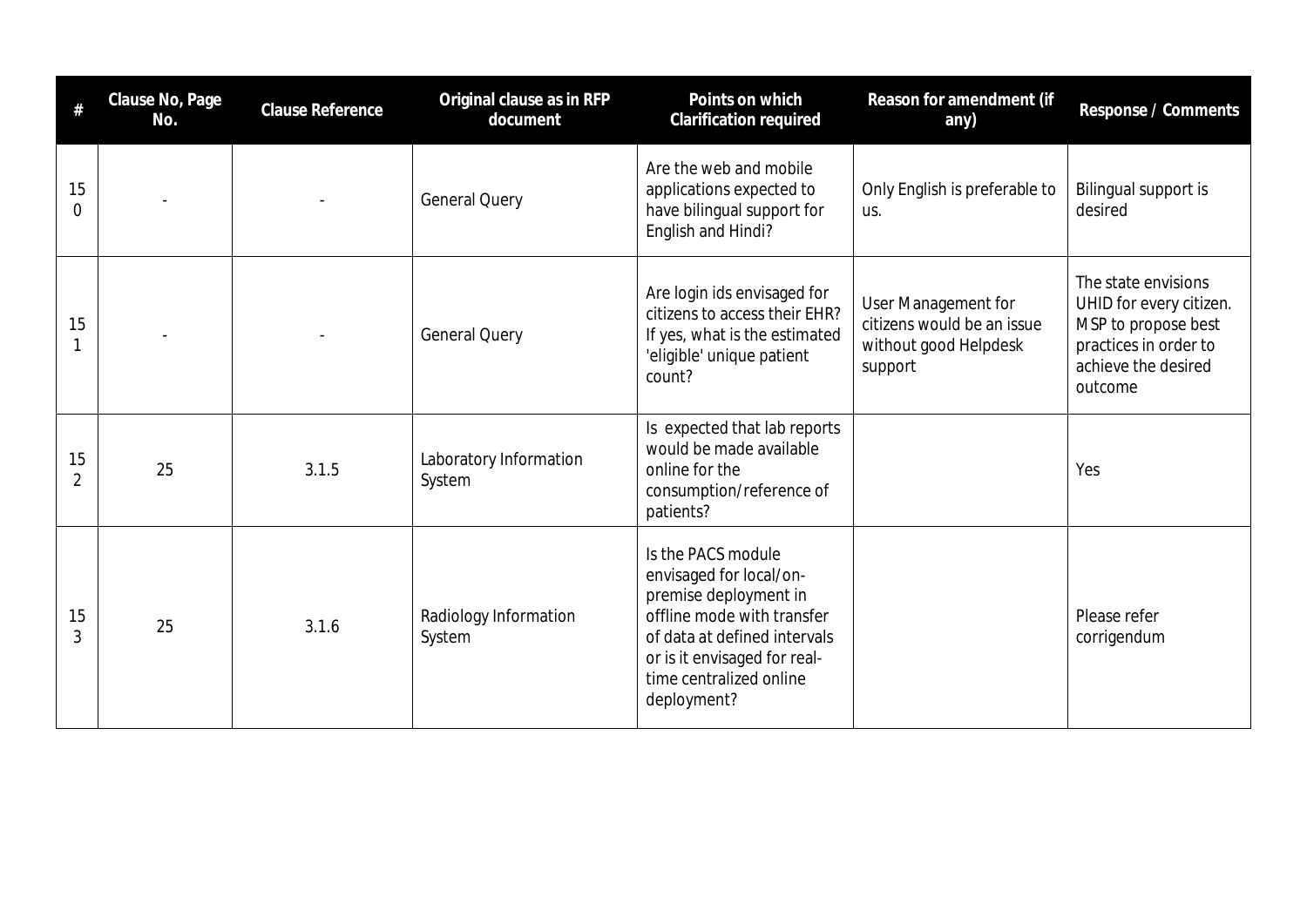| #       | Clause No, Page<br>No. | Clause Reference         | Original clause as in RFP<br>document | Points on which<br>Clarification required                                                                                                                                                                                                                                        | Reason for amendment (if<br>any) | Response / Comments                                            |
|---------|------------------------|--------------------------|---------------------------------------|----------------------------------------------------------------------------------------------------------------------------------------------------------------------------------------------------------------------------------------------------------------------------------|----------------------------------|----------------------------------------------------------------|
| 15<br>4 |                        | $\overline{\phantom{a}}$ | <b>General Query</b>                  | We would require the list of<br>users from medical side<br>(Doctors, nurses, admin<br>staff, pharmacists,<br>technicians etc.) as per<br>healthcare facility. If not<br>available, indicative<br>numbers as per category of<br>facility or class of employee<br>would also help. |                                  | Please refer<br>corrigendum                                    |
| 15<br>5 | 28                     | 3.1.14                   | Queue Management System               | Are digital signages also<br>expected for facilitating<br>patient navigation within<br>the healthcare facility?                                                                                                                                                                  |                                  | Hardware procurement<br>is not part of scope for<br><b>MSP</b> |
| 15<br>6 | 31                     | 3.2                      | <b>Various ERP Modules</b>            | Are there presently no<br>systems at all for the various<br>modules envisaged? We<br>would require the details for<br>the number of users,<br>licenses along with types<br>and transaction details to<br>formulate a strategy                                                    |                                  | Please refer<br>corrigendum                                    |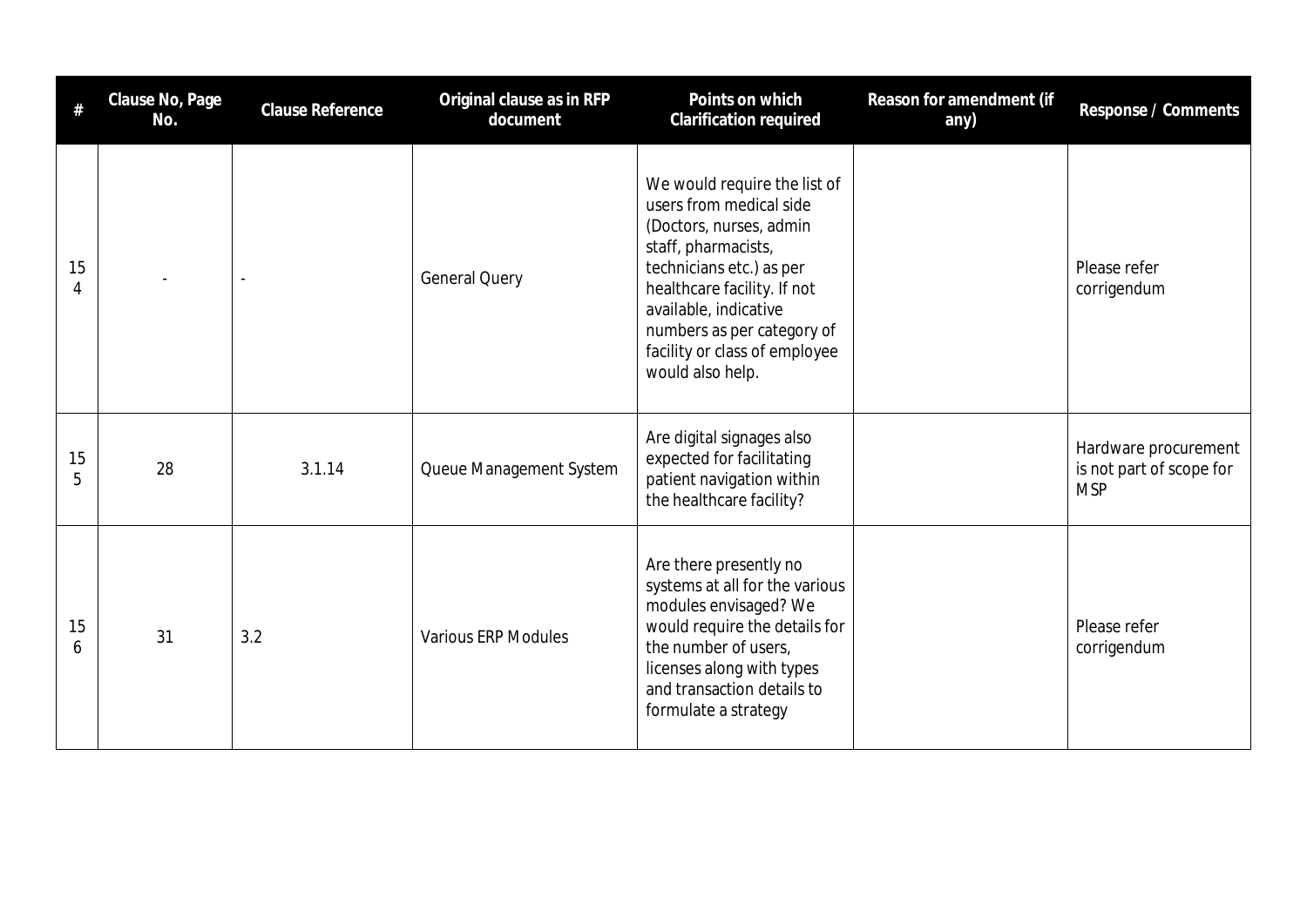|         | Clause No, Page<br>No. | <b>Clause Reference</b> | Original clause as in RFP<br>document | Points on which<br>Clarification required                                                                                                                                                                                                                                                                                                                                                           | Reason for amendment (if<br>any)                                    | Response / Comments                                              |
|---------|------------------------|-------------------------|---------------------------------------|-----------------------------------------------------------------------------------------------------------------------------------------------------------------------------------------------------------------------------------------------------------------------------------------------------------------------------------------------------------------------------------------------------|---------------------------------------------------------------------|------------------------------------------------------------------|
| 15      | 31                     | 3.2                     | <b>Various ERP Modules</b>            | Is there a preference or<br>mandate for products of<br>specialized OEMs or<br>bespoke applications would<br>be also be acceptable?                                                                                                                                                                                                                                                                  | We should prefer bespoke<br>applications with limited<br>data sets. | As per RFP                                                       |
| 15<br>8 | 31                     | 3.2                     | <b>Various ERP Modules</b>            | ERP implementations are<br>typically comprehensive.<br>Hence, we would request<br>the features and<br>functionalities be clearly<br>defined and be restricted<br>only to the inter-linkages<br>required for hospital,<br>patient and administration<br>matters. For example<br>Procurement of goods and<br>management of staff be<br>excluded. We can mutually<br>define the required data<br>sets. |                                                                     | MSP to propose best<br>practices to achieve<br>desired outcomes. |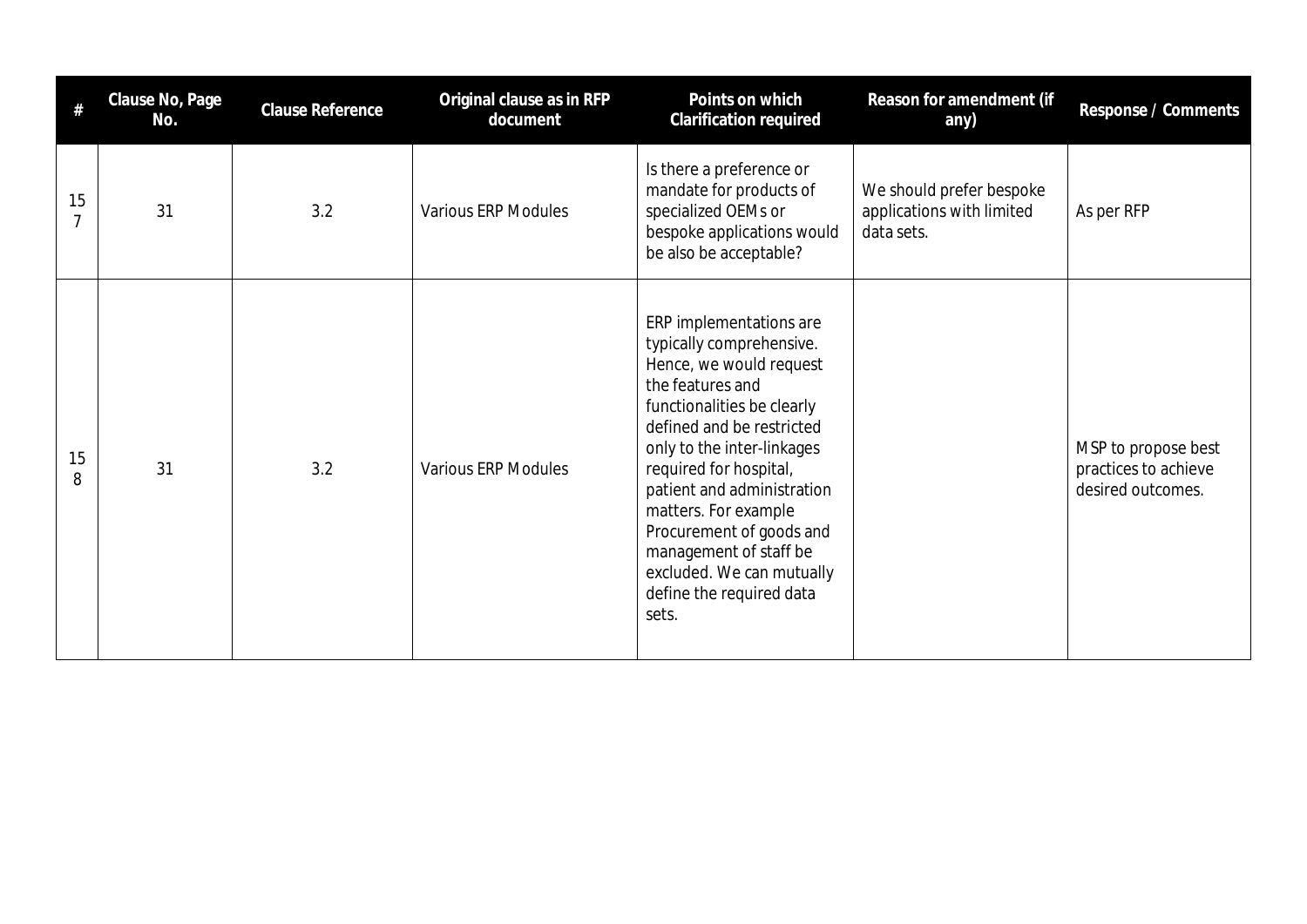| #              | Clause No, Page<br>No. | <b>Clause Reference</b> | Original clause as in RFP<br>document | Points on which<br>Clarification required                                                                                                                                                                                                                                                  | Reason for amendment (if<br>any) | Response / Comments                                                       |
|----------------|------------------------|-------------------------|---------------------------------------|--------------------------------------------------------------------------------------------------------------------------------------------------------------------------------------------------------------------------------------------------------------------------------------------|----------------------------------|---------------------------------------------------------------------------|
| 15<br>9        | 33                     | 3.5                     | Integrations                          | We would require details of<br>the list of applications to be<br>integrated with the<br>following additional details -<br>Technology stack,<br>applicability to healthcare<br>facility category, present<br>status, key data points for<br>integration and frequency<br>for data exchange. |                                  | A list of existing<br>applications has been<br>provided in<br>corrigendum |
| 16<br>$\Omega$ | 33                     | 3.6                     | Performance Management<br>and Ratings | We would require more<br>details with regard to the<br>framework, evaluation<br>parameters and also<br>applicability.                                                                                                                                                                      |                                  | As per RFP                                                                |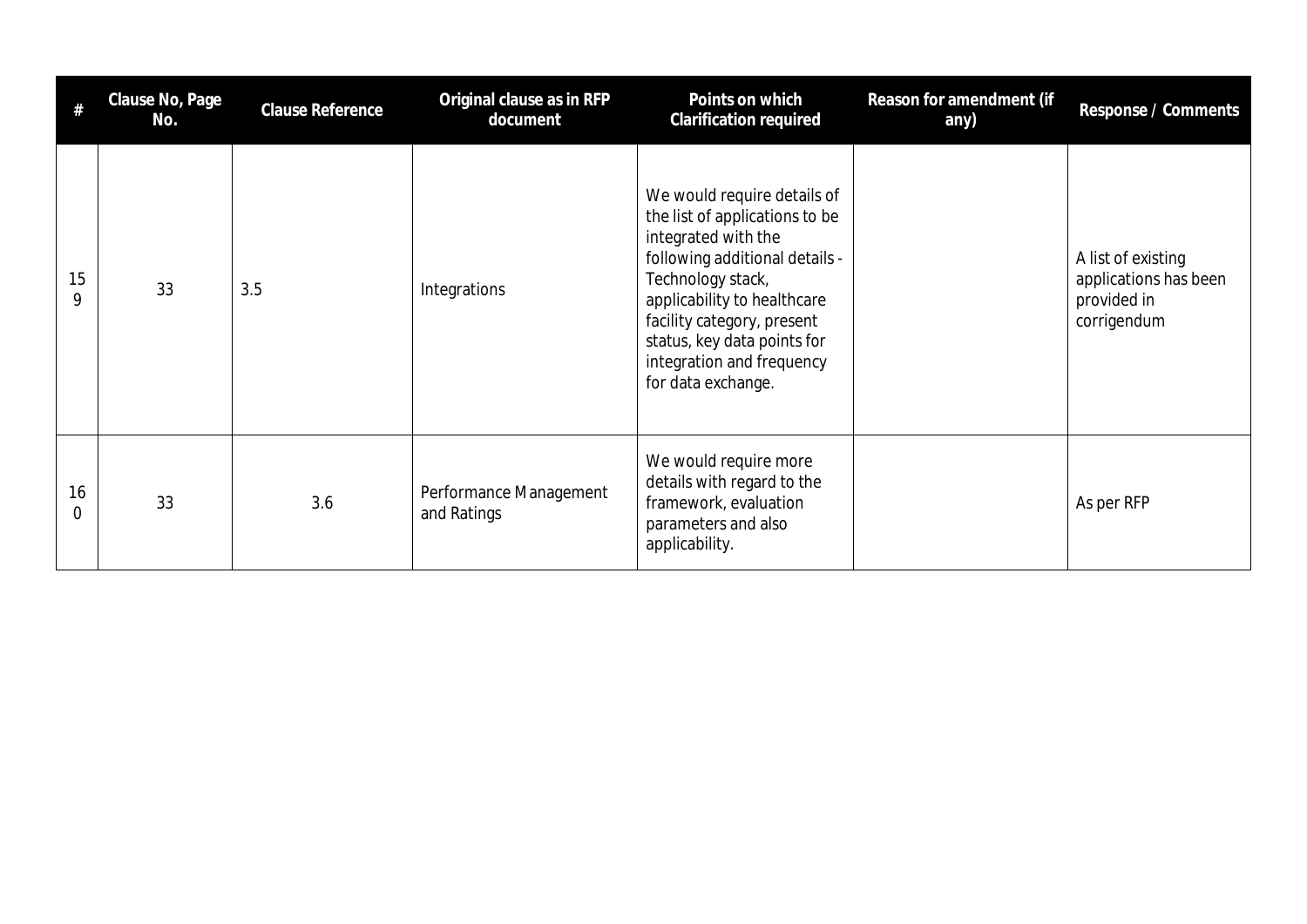| #                    | Clause No, Page<br>No. | <b>Clause Reference</b> | Original clause as in RFP<br>document                     | Points on which<br>Clarification required                                                                                                                                                                                                                                              | Reason for amendment (if<br>any) | Response / Comments                                       |
|----------------------|------------------------|-------------------------|-----------------------------------------------------------|----------------------------------------------------------------------------------------------------------------------------------------------------------------------------------------------------------------------------------------------------------------------------------------|----------------------------------|-----------------------------------------------------------|
| 16                   | 33                     | 3.7                     | <b>Command and Control Centre</b><br>(CCC)                | Is it envisaged to set-up a<br>physical site as CCC as well<br>in the scope of the MSP? If<br>yes, then there would be<br>more details required with<br>regard to space,<br>infrastructure, components,<br>operationalization, civil,<br>electrical, mechanical and<br>plumbing works. | We should avoid physical<br>CCC. | Physical site is not<br>under the scope for<br><b>MSP</b> |
| 16<br>$\overline{2}$ | 33                     | 3.8                     | <b>Centralized Accident and</b><br><b>Trauma Services</b> | We would require more<br>details expected from<br>software features and<br>functionalities perspective<br>as the present<br>documentation is very<br>generic in nature.                                                                                                                |                                  | As per RFP                                                |
| 16<br>3              | 34                     | 3.9                     | Centralized IT Helpdesk /<br>Incident Management          | Are the services envisaged<br>24x7? Days and duration of<br>services are requested to be<br>defined.                                                                                                                                                                                   |                                  | Yes                                                       |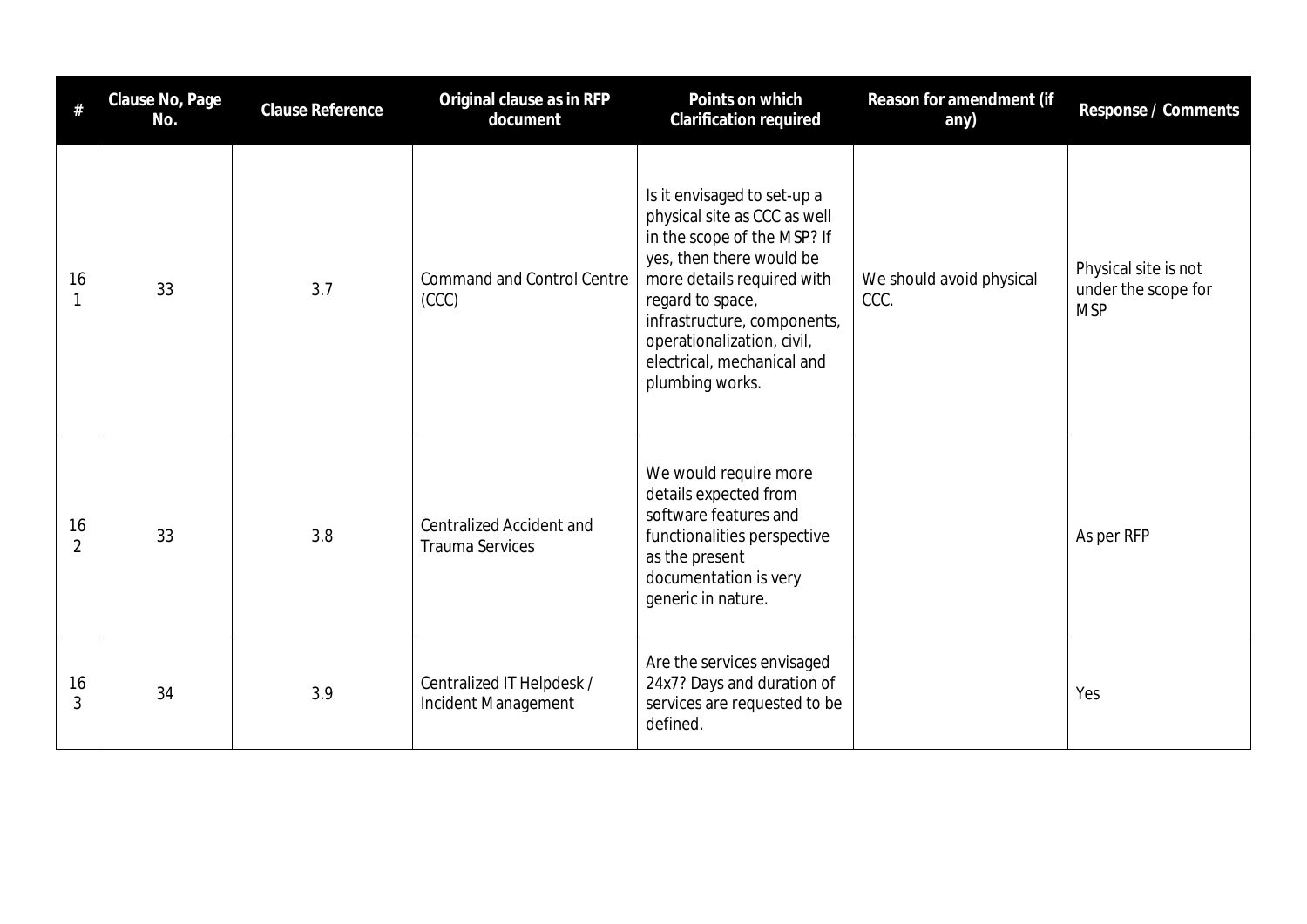|         | Clause No, Page<br>No. | Clause Reference | Original clause as in RFP<br>document      | Points on which<br>Clarification required                                                                                                                                                                                                                                            | Reason for amendment (if<br>any) | Response / Comments                                                                                                                                                                                                                                                                                                                                                                                                          |
|---------|------------------------|------------------|--------------------------------------------|--------------------------------------------------------------------------------------------------------------------------------------------------------------------------------------------------------------------------------------------------------------------------------------|----------------------------------|------------------------------------------------------------------------------------------------------------------------------------------------------------------------------------------------------------------------------------------------------------------------------------------------------------------------------------------------------------------------------------------------------------------------------|
| 16<br>4 | 36                     | 3.11             | Integration with IoT Devices<br>and Kiosks | Is the MSP expected to<br>provide Kiosks? If yes, how<br>many and at what<br>locations?                                                                                                                                                                                              |                                  | Only software<br>components and<br>integration is supposed<br>to be provided by MSP                                                                                                                                                                                                                                                                                                                                          |
| 16<br>5 | 36                     | 3.11             | Integration with IoT Devices<br>and Kiosks | Older devices may not<br>support integration and<br>there is dependency on<br>their SDKs. What IoT devices<br>and integration<br>requirements are expected?<br>What are the types of<br>medical devices expected<br>for integration? What are<br>the parameters to be<br>integrated? |                                  | Type of devices: CT<br>Scan Machines, X-ray<br>machines, Ultrasound<br>machines, Dialysis,<br>Radiant Warmer (till<br>SNCU level) Auto-<br>analysers in<br>laboratories (Bio-<br>chemistry,<br>immunology,<br>Hematology). Analog<br>machines to be<br>connected via IoT<br>devices provided by the<br>State. And other<br>digitally compatible<br>devices to be<br>connected through<br>global standards e.g.<br>HL7, DICOM |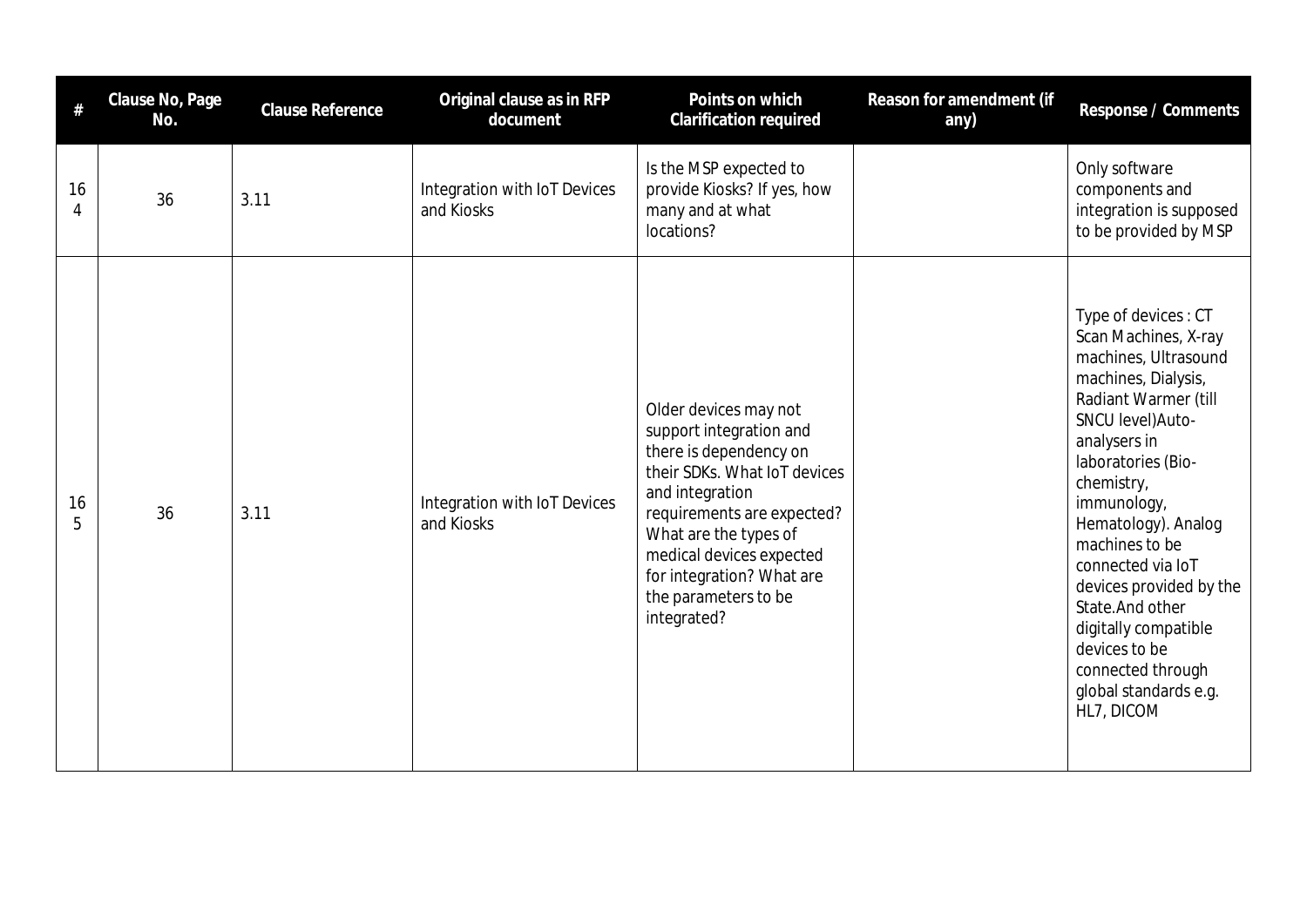| $\#$                 | Clause No, Page<br>No. | Clause Reference | Original clause as in RFP<br>document      | Points on which<br>Clarification required                                                                                                                                             | Reason for amendment (if<br>any) | Response / Comments                                                                                                                                                         |
|----------------------|------------------------|------------------|--------------------------------------------|---------------------------------------------------------------------------------------------------------------------------------------------------------------------------------------|----------------------------------|-----------------------------------------------------------------------------------------------------------------------------------------------------------------------------|
| 16<br>6              | 36                     | 3.11             | Integration with IoT Devices<br>and Kiosks | Who would procure, install<br>and maintain the IoT<br>devices?                                                                                                                        |                                  | Hardware procurement<br>is not part of scope for<br><b>MSP</b>                                                                                                              |
| 16<br>$\overline{7}$ | 36                     | 3.12             | Training & Capacity Building               | We would require the<br>number of<br>participants/trainees to<br>estimate the cost involved                                                                                           |                                  | Doctor, Nurses,<br>Paramedics-Lab<br>technicians, Radiology<br>Technicians, Data Entry<br>operators,<br>Administrative staff,<br>Management<br>functionaries, ANMs<br>ASHA, |
| 16<br>8              | 36                     | 3.12             | Training & Capacity Building               | We would prefer the<br>individual training concept<br>over Train the Trainer as the<br>availability and knowledge<br>transfer may delay the<br>implementation and desired<br>results. |                                  | MSP to propose best<br>practices to achieve<br>desired outcomes.                                                                                                            |
| 16<br>9              | 36                     | 3.12             | Training & Capacity Building               | The preferred batch size is<br>to be defined for planning<br>exercise.                                                                                                                |                                  | MSP to propose best<br>practices to achieve<br>desired outcomes.                                                                                                            |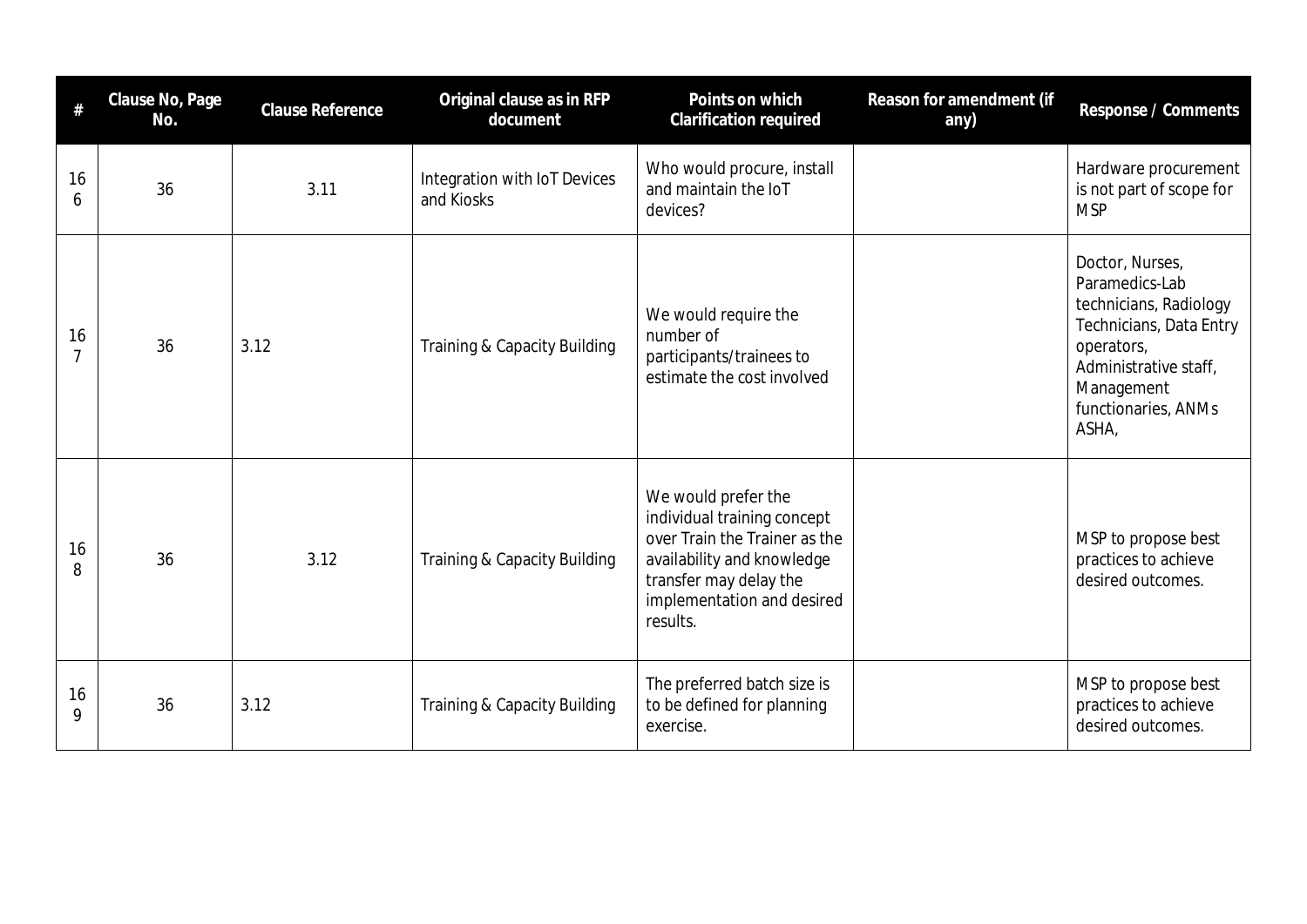| #                    | Clause No, Page<br>No. | Clause Reference | Original clause as in RFP<br>document                                                                                                                                                                                                             | Points on which<br>Clarification required                                                                                                                                                                                                                         | Reason for amendment (if<br>any) | Response / Comments                                              |
|----------------------|------------------------|------------------|---------------------------------------------------------------------------------------------------------------------------------------------------------------------------------------------------------------------------------------------------|-------------------------------------------------------------------------------------------------------------------------------------------------------------------------------------------------------------------------------------------------------------------|----------------------------------|------------------------------------------------------------------|
| 17<br>$\overline{0}$ | 36                     | 3.12             | Training & Capacity Building                                                                                                                                                                                                                      | Are hard/physical copies<br>required for each trainee?<br>We would prefer to upload<br>the PDF and video files in<br>the application suite itself.                                                                                                                |                                  | MSP to propose best<br>practices to achieve<br>desired outcomes. |
| 17                   | 36                     | 3.12             | Training & Capacity Building                                                                                                                                                                                                                      | We understand that MSP<br>would have to arrange for<br>laptop/computers and<br>network connectivity.<br>Hence, suggest that<br>purchaser may set-up<br>dedicated training centres<br>that would serve the<br>purpose for both initial and<br>refresher trainings. |                                  | MSP to propose best<br>practices to achieve<br>desired outcomes. |
| 17<br>$\overline{2}$ | 36                     | 3.12             | The MSP will be responsible<br>for re-conducting the training<br>of the whole batch in case<br>the average score is less than<br>70% and the additional cost<br>of such re-training sessions<br>shall be borne by the selected<br>bidder himself. | We request to drop this<br>clause as there is<br>subjectivity involved in the<br>evaluation process.                                                                                                                                                              |                                  | As per RFP                                                       |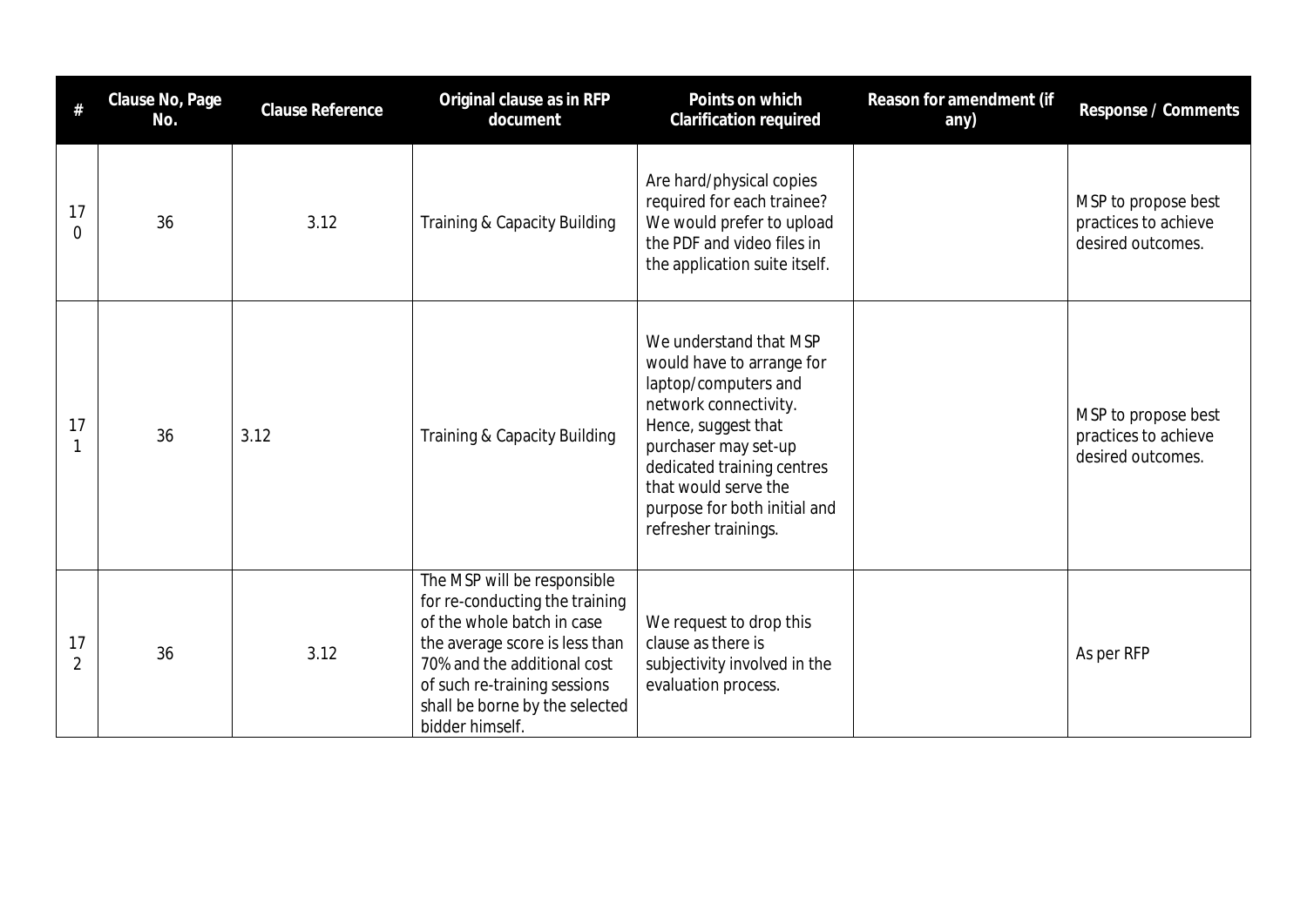|                      | Clause No, Page<br>No. | <b>Clause Reference</b> | Original clause as in RFP<br>document              | Points on which<br>Clarification required                                                                                                                                                           | Reason for amendment (if<br>any) | Response / Comments                                                                                                                        |
|----------------------|------------------------|-------------------------|----------------------------------------------------|-----------------------------------------------------------------------------------------------------------------------------------------------------------------------------------------------------|----------------------------------|--------------------------------------------------------------------------------------------------------------------------------------------|
| 17<br>3              | 37                     | 3.13                    | Adoption and Sustainability<br>(Change Management) | Are these expected at all<br>healthcare facilities? We<br>would prefer to devise a<br>strategy at the central level<br>and drive it top down.                                                       |                                  | MSP to propose best<br>practices to achieve<br>desired outcomes.                                                                           |
| 17<br>$\overline{A}$ | 37                     | 3.13                    | Adoption and Sustainability<br>(Change Management) | We understand that<br>purchase will bear the cost<br>for printing of material and<br>those involved towards<br>running the campaigns.                                                               |                                  | MSP will be responsible<br>for all activities related<br>to Training and<br><b>Capacity Building</b><br>throughout the<br>contract period. |
| 17<br>5              | 40                     | $4.1 - d$               | Schedule of services                               | We understand that mobile<br>application is to be<br>developed in both Android<br>and iOS version. Please<br>confirm.                                                                               |                                  | MSP to propose best<br>practices to achieve<br>desired outcomes (both<br>Android and iOS)                                                  |
| 17<br>6              | 40                     | $4.1 - d$               | Schedule of services                               | Mobile Application may not<br>be possible for each and<br>every module and<br>functionality. Hence, we<br>would have to undertake a<br>thorough exercise to<br>determine the final features<br>set. |                                  | MSP to propose best<br>practices and solutions<br>as per feasibility for<br>every module as per<br>Scope of Work.                          |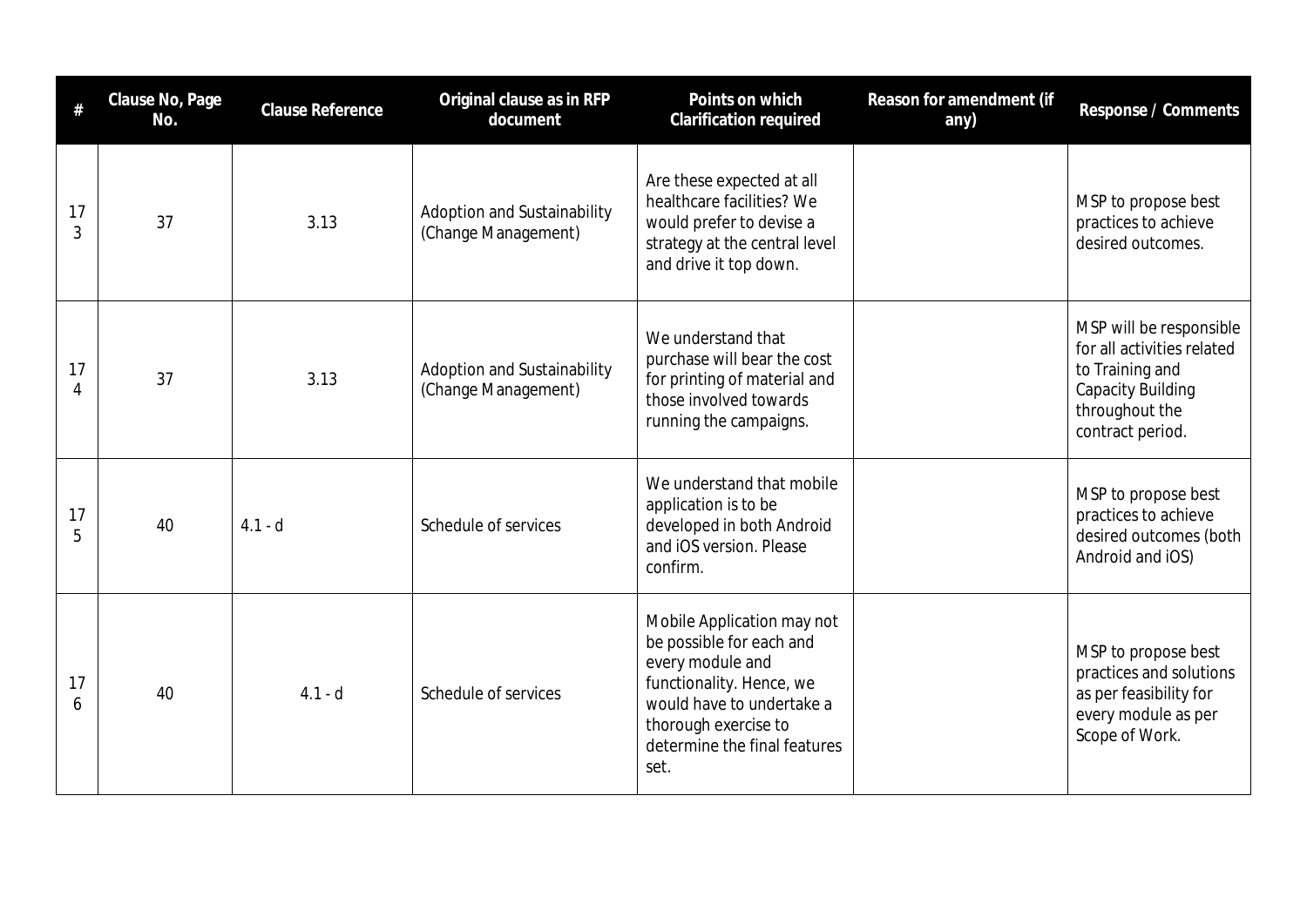| #                    | Clause No, Page<br>No. | <b>Clause Reference</b> | Original clause as in RFP<br>document | Points on which<br><b>Clarification required</b>                                                                                                                                                                                               | Reason for amendment (if<br>any) | Response / Comments                                                                                                                                           |
|----------------------|------------------------|-------------------------|---------------------------------------|------------------------------------------------------------------------------------------------------------------------------------------------------------------------------------------------------------------------------------------------|----------------------------------|---------------------------------------------------------------------------------------------------------------------------------------------------------------|
| 17<br>$\overline{7}$ | 40                     | $4.1 - f$               | Schedule of services                  | We understand that MSP<br>will be responsible for<br>providing DC as well as DR<br>services as part of cloud<br>hosting. We wish to<br>understand DR is what % of<br>DC? Is HA expected in DR as<br>well? What are the RTO and<br>RPO metrics? |                                  | Proposed solution shall<br>adhere the defined<br>application SLAs.                                                                                            |
| 17<br>8              | 40                     | $4.1 - g$               | Schedule of services                  | Please provide the list of<br>legacy applications along<br>with the indicative data sets<br>with respect to nature and<br>number of records.                                                                                                   |                                  | Please refer<br>corrigendum                                                                                                                                   |
| 17<br>9              | 40                     | $4.1 - K$               | Schedule of services                  | How many iterations and at<br>what frequency are the<br>security audits expected?                                                                                                                                                              |                                  | Security Audit is<br>expected to be carried<br>out before Go-Live for<br>Each IT-Suite and Audit<br>expected to be carried<br>out every year post-Go-<br>Live |
| 18<br>0              | 42                     | 5                       | Implementation Plan                   | Implementation period of 6<br>months is very aggressive.<br>We request to consider it as<br>9 months.                                                                                                                                          |                                  | As per RFP                                                                                                                                                    |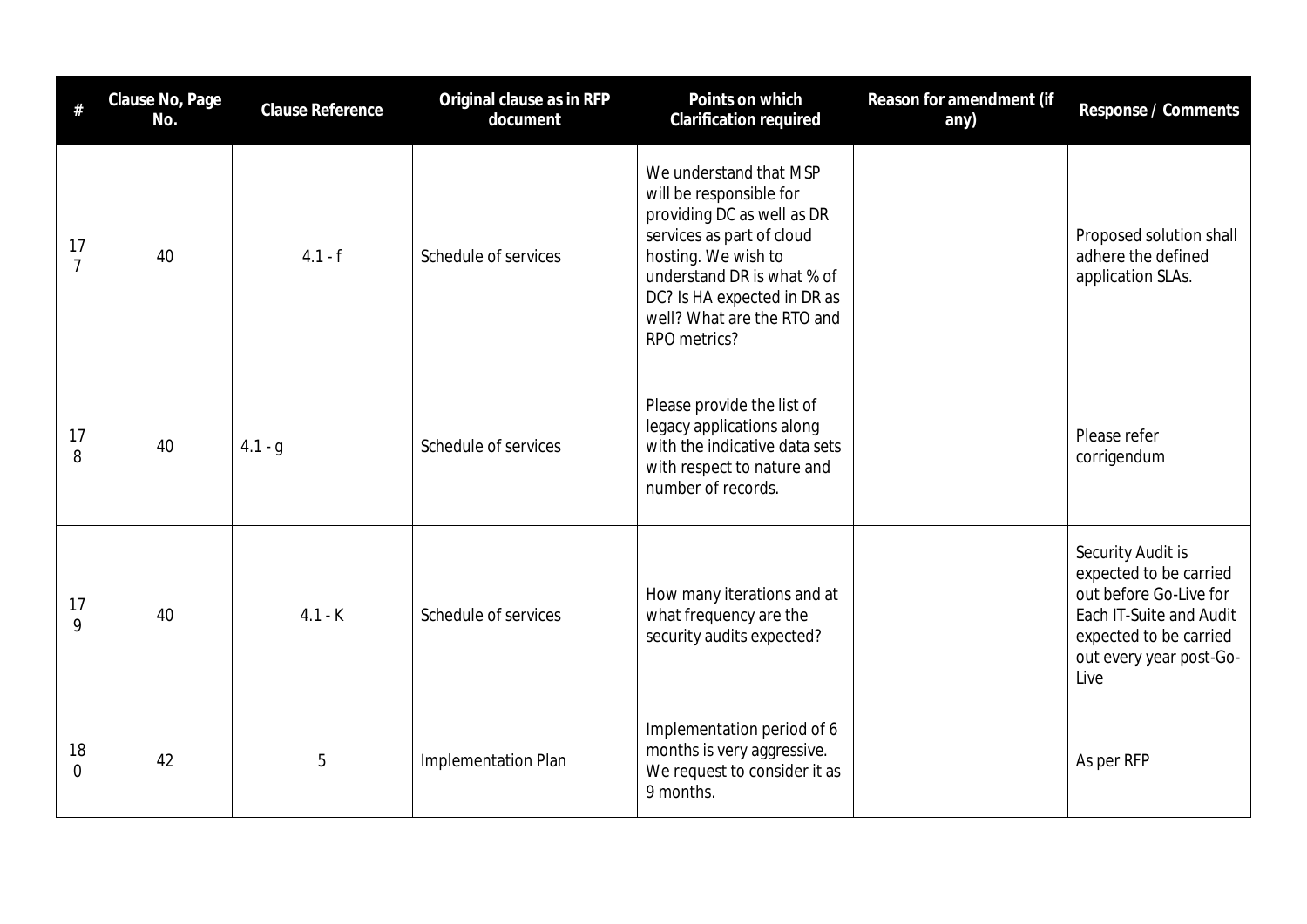| #                    | Clause No, Page<br>No. | <b>Clause Reference</b> | Original clause as in RFP<br>document | Points on which<br>Clarification required                                                                                                                                                                                                                                                                                                                                                                                               | Reason for amendment (if<br>any) | Response / Comments |
|----------------------|------------------------|-------------------------|---------------------------------------|-----------------------------------------------------------------------------------------------------------------------------------------------------------------------------------------------------------------------------------------------------------------------------------------------------------------------------------------------------------------------------------------------------------------------------------------|----------------------------------|---------------------|
| 18<br>$\mathbf{1}$   | 42                     | 5                       | Implementation Plan                   | Request your guidance and<br>directions how approval of<br>few (not all modules or<br>health facilities) will affect<br>Go-Live. There could be<br>instances where the pilot<br>may be implemented in one<br>facility, but not at other<br>facilities within the same<br>district? Further, how would<br>milestones and payments be<br>approved if project gets<br>implemented in few and not<br>all districts in a particular<br>year. |                                  | As per RFP          |
| 18<br>$\overline{2}$ |                        |                         | <b>General Query</b>                  | Any additional tools for<br>project management, bug<br>tracking and for testing<br>related activities are to be<br>procured in the name of the<br>Purchaser? Will they be<br>owned by the MSP or the<br>Purchaser?                                                                                                                                                                                                                      |                                  | As per RFP          |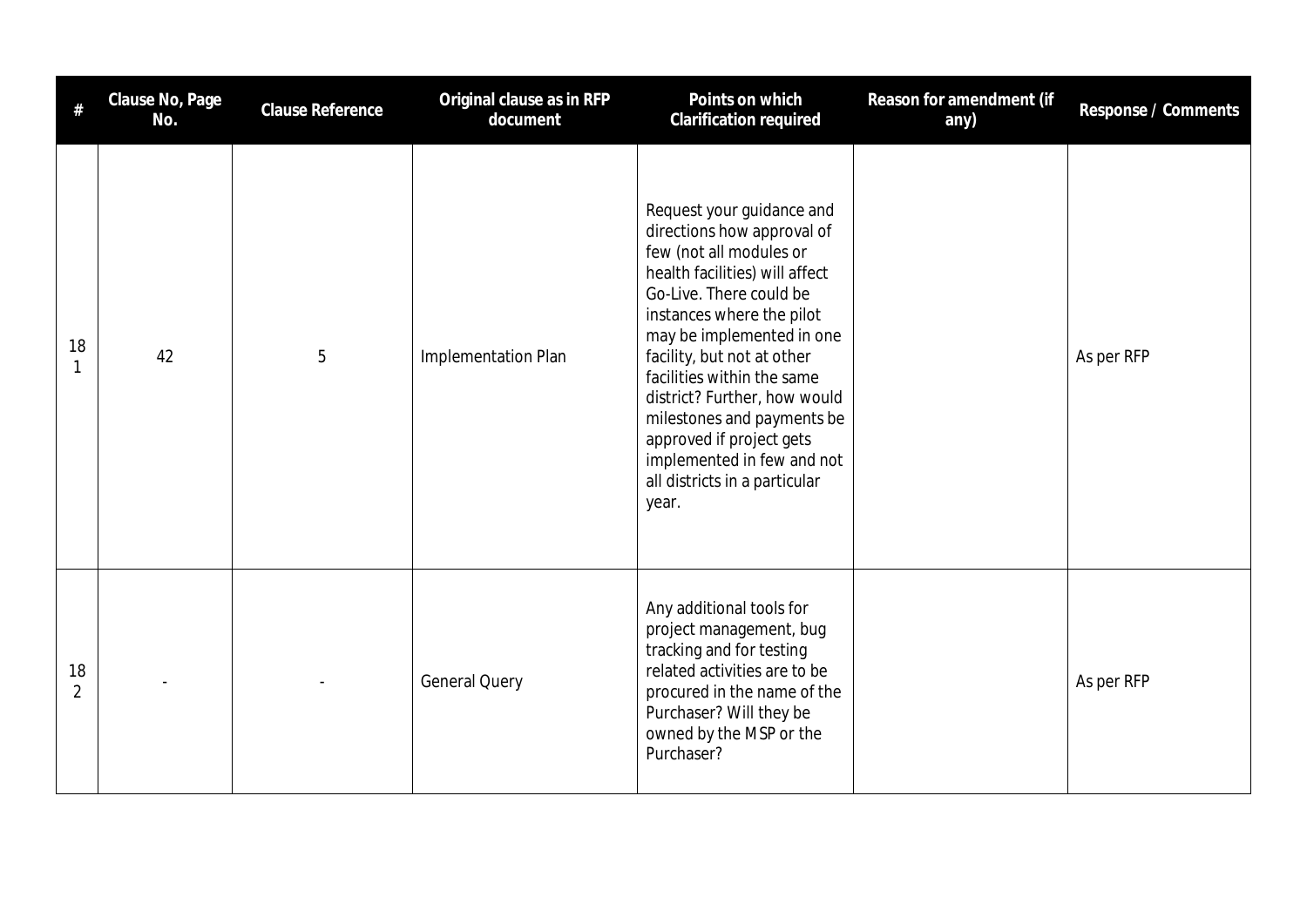| #                    | Clause No, Page<br>No. | <b>Clause Reference</b> | Original clause as in RFP<br>document          | Points on which<br>Clarification required                                                                                                  | Reason for amendment (if<br>any) | Response / Comments                                                                                            |
|----------------------|------------------------|-------------------------|------------------------------------------------|--------------------------------------------------------------------------------------------------------------------------------------------|----------------------------------|----------------------------------------------------------------------------------------------------------------|
| 18<br>3              |                        |                         | <b>General Query</b>                           | What is the deployment<br>architecture envisaged -<br>complete cloud or hybrid?                                                            |                                  | MSP to propose best<br>practices to achieve<br>desired outcomes.                                               |
| 18<br>4              |                        |                         | <b>General Query</b>                           | Who would provide the<br>network connectivity<br>required for operations?                                                                  |                                  | Yes                                                                                                            |
| 18<br>5              | 44                     | 6                       | <b>General Query</b>                           | We suggest that committees<br>be set-up at three levels -<br>Steering, Technical and<br>Executive to drive the<br>overall project          |                                  | As per RFP                                                                                                     |
| 18<br>6              | 48                     | $\overline{7}$          | Project Governance Structure<br>and Monitoring | Will the Project<br>Management Tool be<br>procured and handed over<br>to the Purchaser? If yes,<br>how many licenses would be<br>required? |                                  | MSP to propose best<br>practices to achieve<br>desired outcomes.                                               |
| 18<br>$\overline{7}$ | 59                     | 8.3.6                   | Payment Gateway Integration                    | it will eb whose<br>responsibility to procure the<br>Payment Gateway service?                                                              |                                  | State will provided the<br>Payment Gateway<br>service and the MSP<br>will integrate with their<br>application. |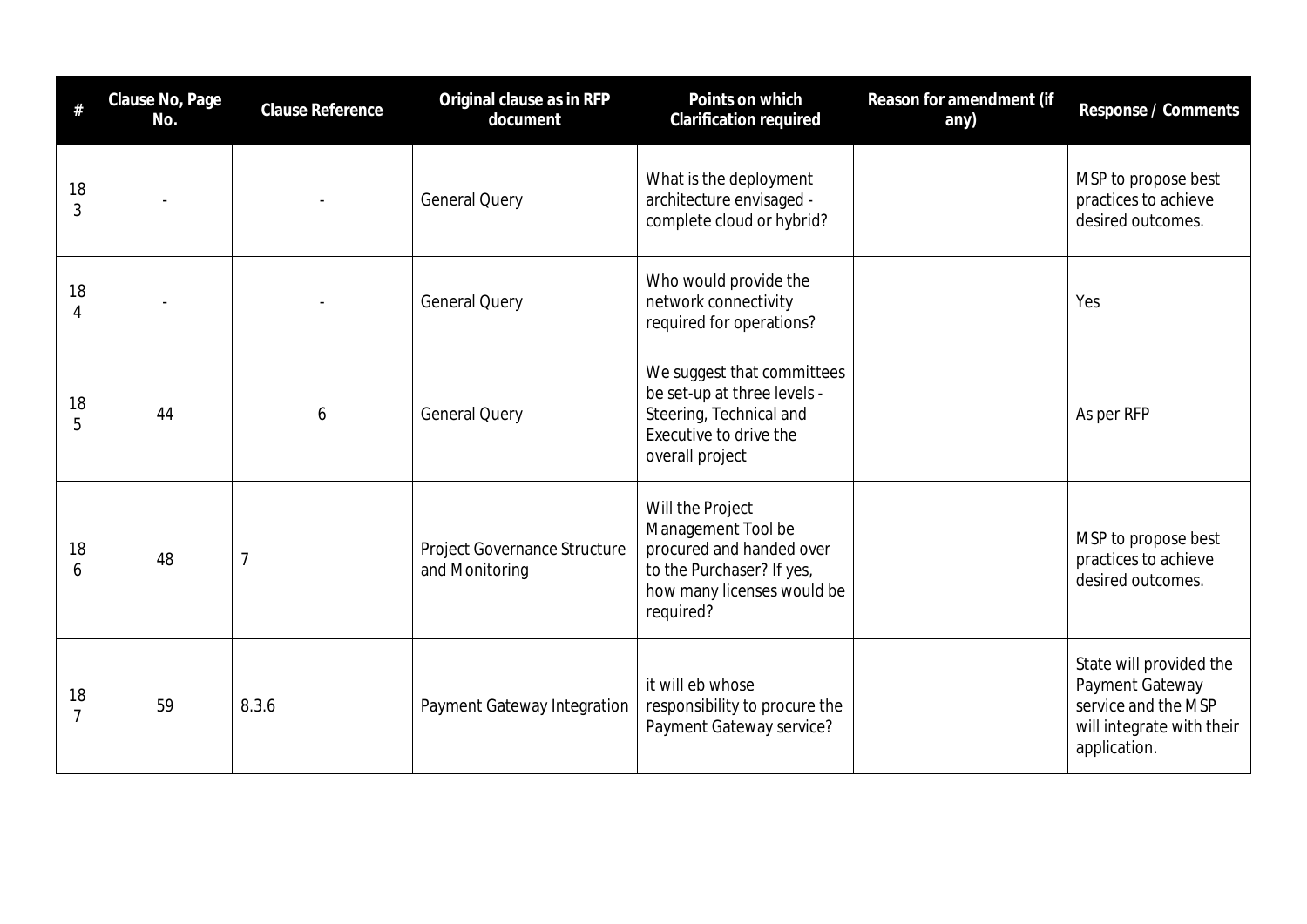| $\#$    | Clause No, Page<br>No. | <b>Clause Reference</b> | Original clause as in RFP<br>document  | Points on which<br>Clarification required                                                                                             | Reason for amendment (if<br>any) | Response / Comments         |
|---------|------------------------|-------------------------|----------------------------------------|---------------------------------------------------------------------------------------------------------------------------------------|----------------------------------|-----------------------------|
| 18<br>8 | 60                     | 8.4.1                   | <b>Health Analytics &amp; Advisory</b> | Some of the scope relates to<br>that of Project Consultants.<br>Request to clarify the scope<br>for the MSP.                          |                                  | As per RFP                  |
| 18<br>9 | 82                     | 11.5                    | <b>Technical Evaluation Criteria</b>   | We request that one mark<br>be considered<br>independently for each of<br>the three certifications.                                   |                                  | Please refer<br>corrigendum |
| 19<br>0 | 83                     | 11.6                    | <b>Technical Evaluation Criteria</b>   | We request to give further<br>break-up of marks for the<br>Approach & Methodology as<br>per the desired details.                      |                                  | As per RFP                  |
| 19      | 83                     | 11.7                    | <b>Technical Evaluation Criteria</b>   | We request for details with<br>regard to the structure,<br>contents and coverage for<br>the presentation as well as<br>demonstration. |                                  | As per RFP                  |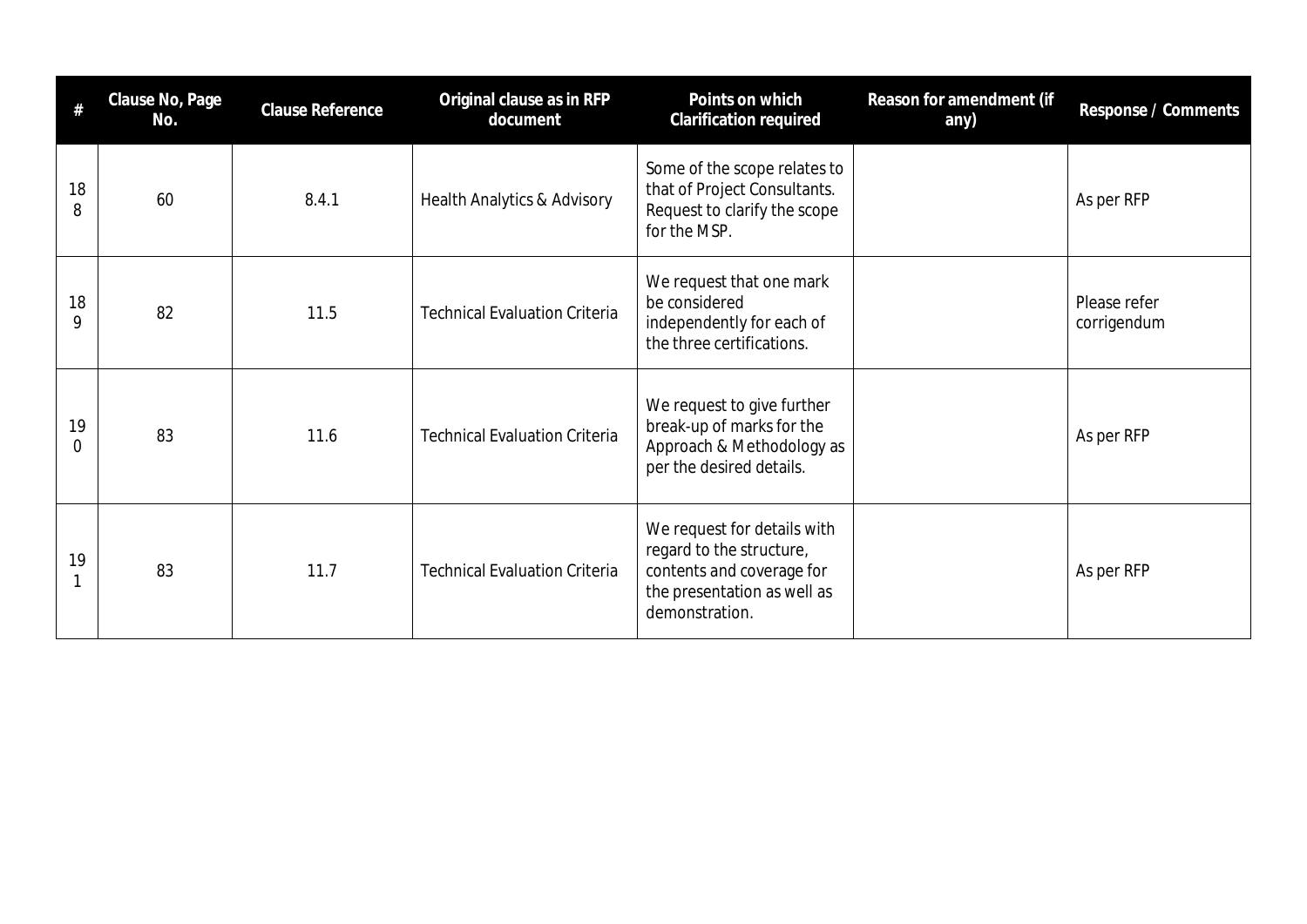| #                    | Clause No, Page<br>No. | <b>Clause Reference</b> | Original clause as in RFP<br>document                     | Points on which<br>Clarification required                                                                                                                                                                                                                                             | Reason for amendment (if<br>any) | Response / Comments |
|----------------------|------------------------|-------------------------|-----------------------------------------------------------|---------------------------------------------------------------------------------------------------------------------------------------------------------------------------------------------------------------------------------------------------------------------------------------|----------------------------------|---------------------|
| 19<br>$\overline{2}$ | 83                     | 11.7                    | <b>Technical Evaluation Criteria</b>                      | We feel 50 marks for the<br>demonstration is too high<br>and the time may not be<br>adequate to demonstrate<br>the complete solution.<br>Hence, compliance to<br><b>Functional Requirements be</b><br>sought and marks be<br>allotted in the range of 25 to<br>30 marks for the same. |                                  | As per RFP          |
| 19<br>3              |                        | 11.7                    | <b>Technical Evaluation Criteria</b>                      | We request that additional<br>criteria and marks be<br>allotted for relevant<br>experience in HIMS and<br>based on the number of<br>beds and coverage of<br>healthcare facilities.                                                                                                    |                                  | As per RFP          |
| 19<br>4              | 89                     | 13.4                    | Performance Bank Guarantee<br>& Additional Bank Guarantee | We request to consider PBG<br>of the value as maximum 5%<br>of the total contract value<br>(rather than 10%) for the<br>duration of the project<br>across the phases.                                                                                                                 |                                  | As per RFP          |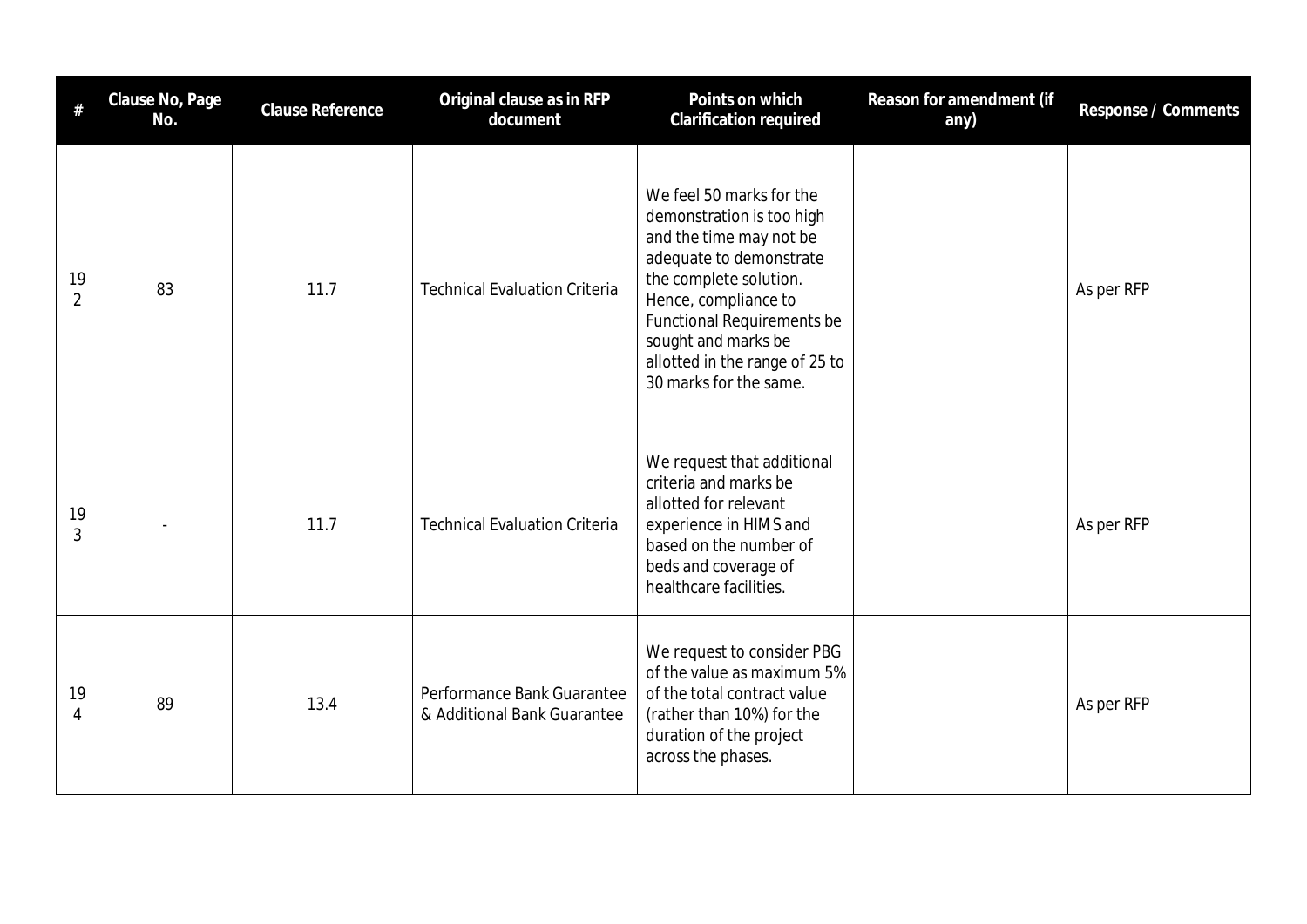| $\#$                 | Clause No, Page<br>No. | <b>Clause Reference</b>  | Original clause as in RFP<br>document    | Points on which<br>Clarification required                                                                                                                                                                     | Reason for amendment (if<br>any) | Response / Comments                                                                                                   |
|----------------------|------------------------|--------------------------|------------------------------------------|---------------------------------------------------------------------------------------------------------------------------------------------------------------------------------------------------------------|----------------------------------|-----------------------------------------------------------------------------------------------------------------------|
| 19<br>5              | 109                    | 16.1                     | <b>Timelines and Payment</b><br>Schedule | While both the MSP and the<br>Purchaser would strive to<br>ensure successful pilot roll-<br>outs, we request that<br>payment milestones be<br>defined for customization of<br>solutions as well.              |                                  | As per RFP                                                                                                            |
| 19<br>6              |                        | $\overline{a}$           | <b>General Query</b>                     | The RFP does not mention<br>about deployment of<br><b>Functional Experts and Field</b><br>Level Staff. Request to<br>clarify the envisaged<br>resource deployment<br>structure and location of<br>deployment. |                                  | MSP to propose best<br>practices to achieve<br>desired outcomes.                                                      |
| 19<br>$\overline{7}$ |                        | $\overline{\phantom{a}}$ | <b>General Query</b>                     | Who will procure and<br>provide SMS and Email<br>Gateway?                                                                                                                                                     |                                  | State will provided the<br>SMS and e-Mail<br>Gateway service and<br>the MSP will integrate<br>with their application. |
| 19<br>8              |                        |                          | <b>General Query</b>                     | There is no Bill of Material<br>and Bill of Quantity included<br>in the RFP. Request to<br>provide the same.                                                                                                  |                                  | As per RFP                                                                                                            |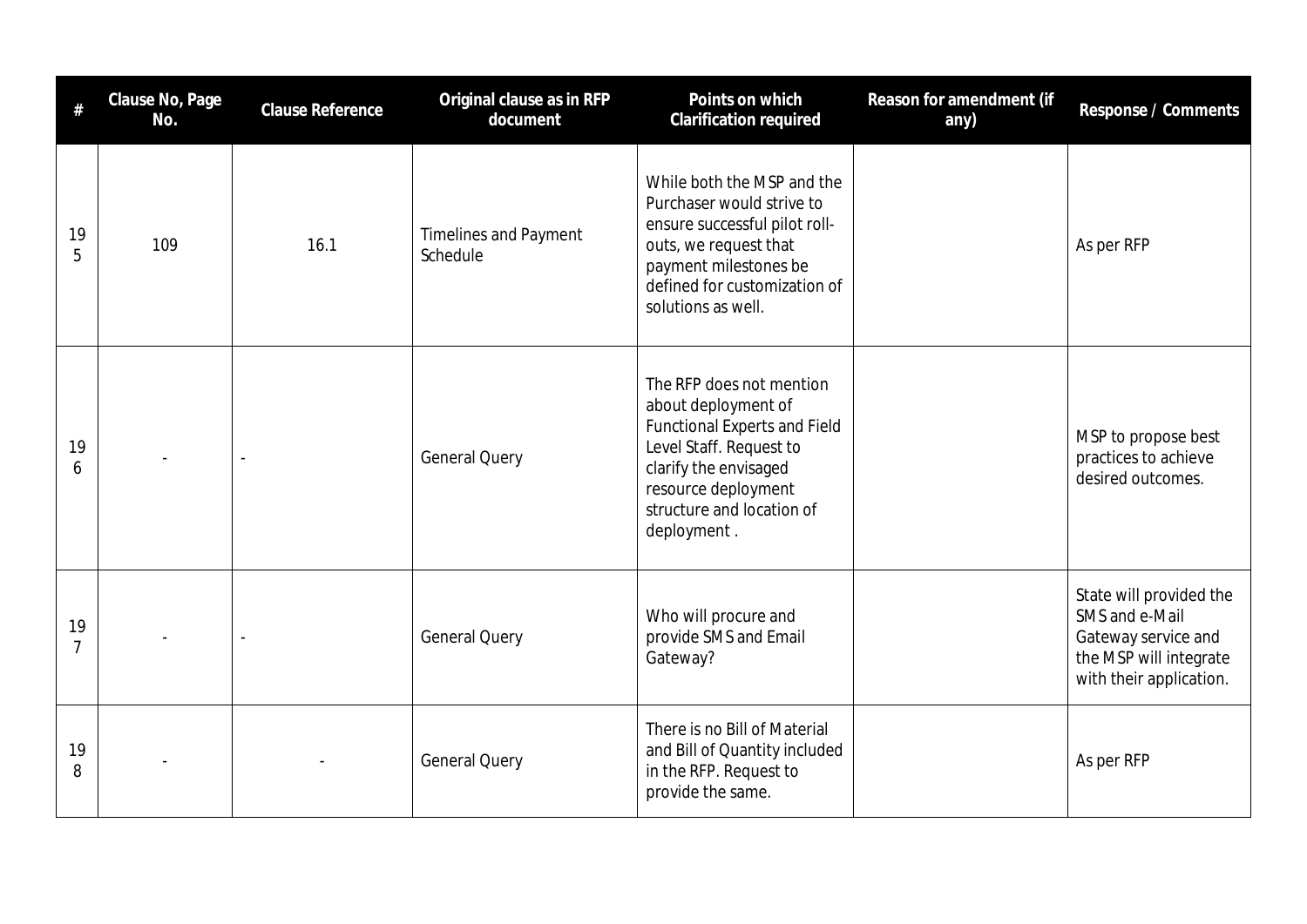|    | Clause No, Page<br>No. | <b>Clause Reference</b> | Original clause as in RFP<br>document | Points on which<br>Clarification required                                                                          | Reason for amendment (if<br>any) | Response / Comments |
|----|------------------------|-------------------------|---------------------------------------|--------------------------------------------------------------------------------------------------------------------|----------------------------------|---------------------|
| 19 |                        |                         | <b>General Query</b>                  | We request that commercial<br>bid format be more detailed<br>and included break-up as<br>per phase and components. |                                  | As per RFP          |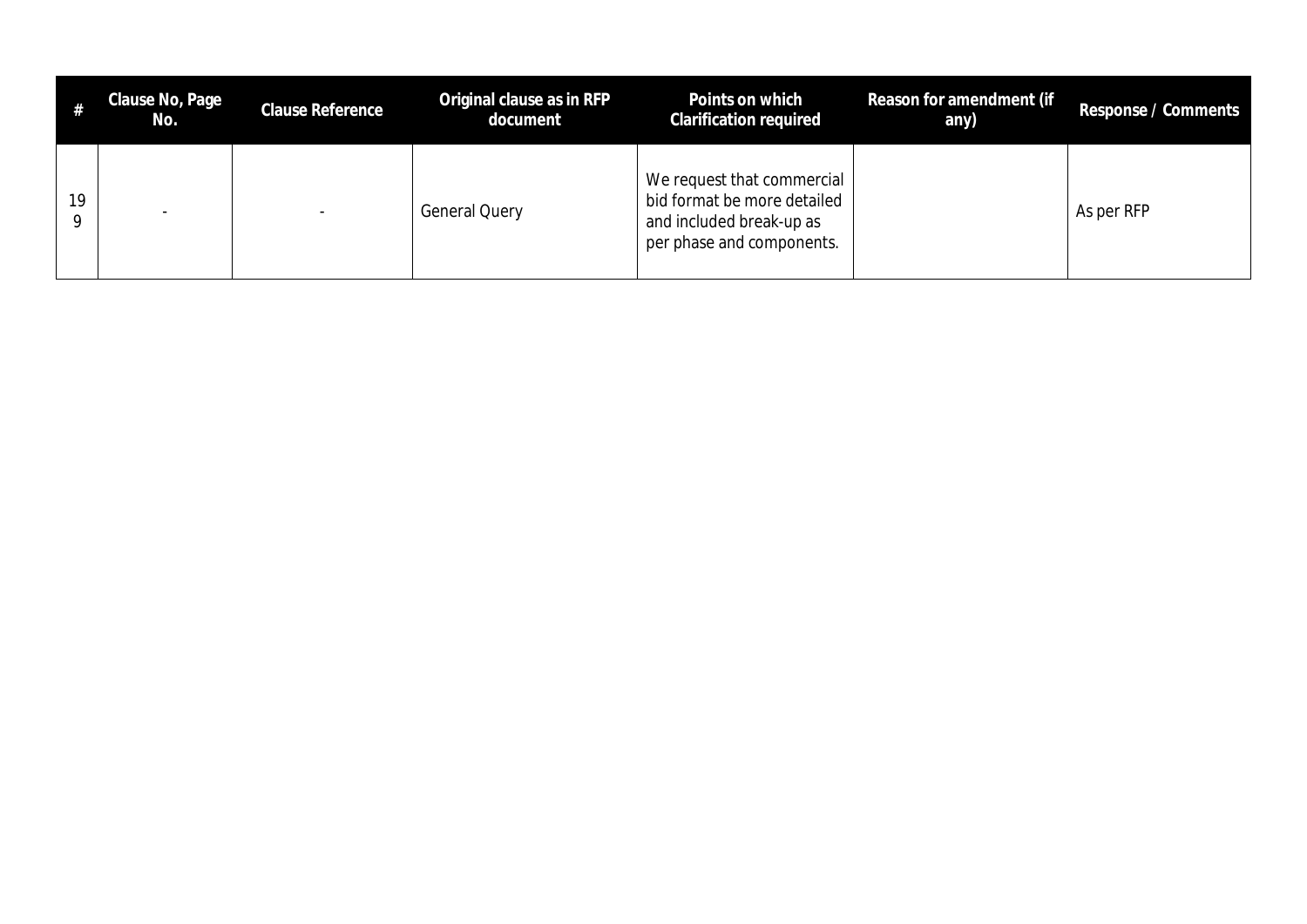|                      | Clause No, Page<br>No.                                                          | Clause Reference  | Original clause as in RFP<br>document                   | Points on which<br>Clarification required                                                                                                                                                                                                                                                                                                      | Reason for amendment (if<br>any)                                                                                                                                                                                                                                                                                                                                                                                                   | Response / Comments                                              |
|----------------------|---------------------------------------------------------------------------------|-------------------|---------------------------------------------------------|------------------------------------------------------------------------------------------------------------------------------------------------------------------------------------------------------------------------------------------------------------------------------------------------------------------------------------------------|------------------------------------------------------------------------------------------------------------------------------------------------------------------------------------------------------------------------------------------------------------------------------------------------------------------------------------------------------------------------------------------------------------------------------------|------------------------------------------------------------------|
| 20<br>$\overline{0}$ | Clause 3 - Scope<br>of Work Figure 3<br>- Proposed<br>Solution - Page<br>No. 22 | Proposed Solution | The Figure shows 11+ Govt<br>Applications in a Blue Box | Is the proposed solution<br>expecting to continue to use<br>these apps or would you be<br>open to a more<br>comprehensive application<br>that can manage multiple<br>health services (such as<br>RMNCH, NCD, TB, etc) to<br>reduce the number of<br>individual applications that<br>a front line worker will need<br>to use on a regular basis | The number of mobile<br>applications that a Health<br>Worker such as ANM or an<br>ASHA has to use is too many<br>although the denominator<br>population is the same and<br>many of the data points<br>(especially Demographics)<br>will be the same. Our<br>approach to solution would<br>be to reduce the number of<br>individual front end apps to<br>make it easy for the<br>community level workers<br>and hence the question. | MSP to propose best<br>practices to achieve<br>desired outcomes. |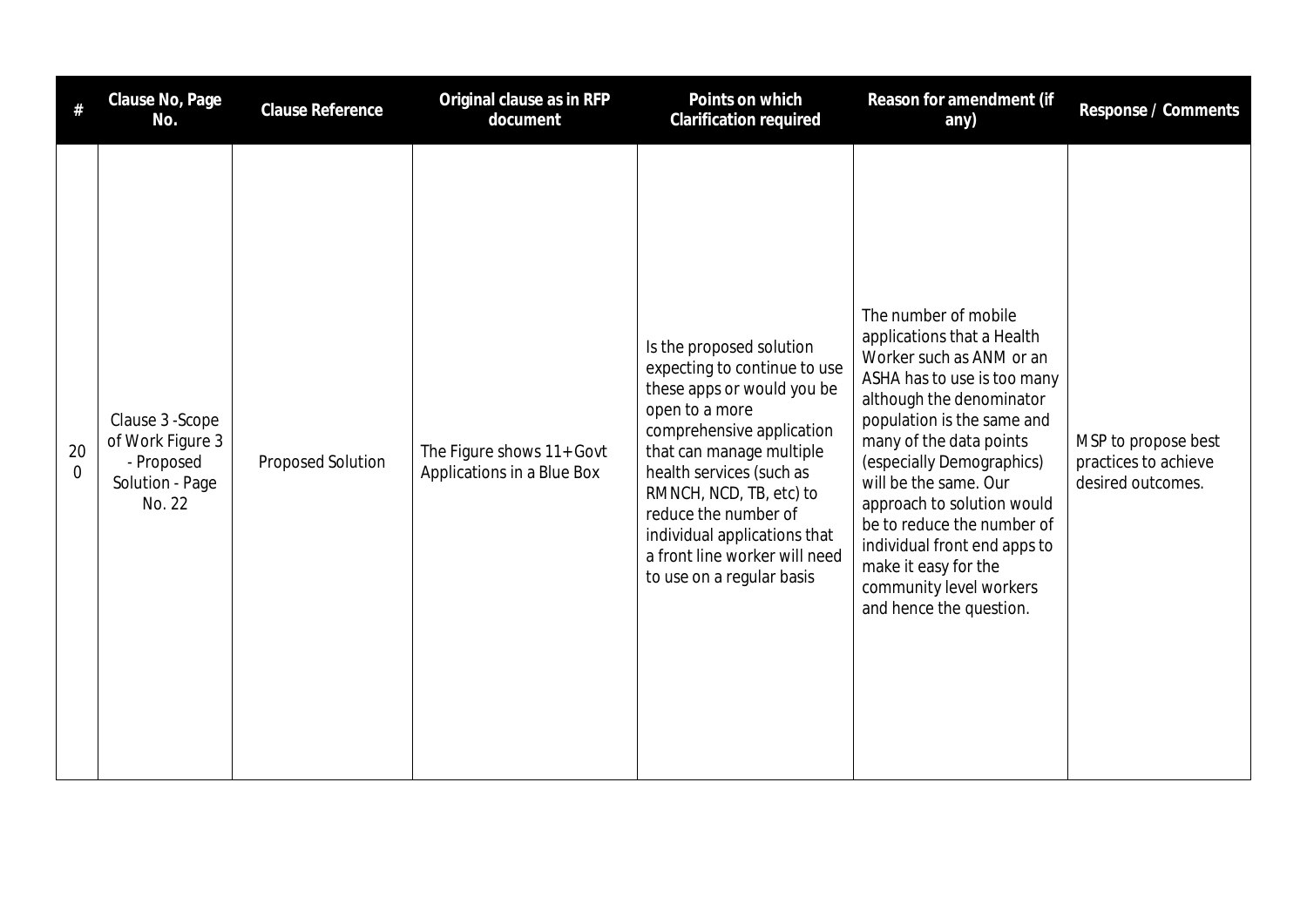| #  | Clause No, Page<br>No. | Clause Reference | Original clause as in RFP<br>document | Points on which<br>Clarification required           | Reason for amendment (if<br>any)                                                                                                                                                                                                                                                                                                                                                                | Response / Comments                                                                                                                                                     |
|----|------------------------|------------------|---------------------------------------|-----------------------------------------------------|-------------------------------------------------------------------------------------------------------------------------------------------------------------------------------------------------------------------------------------------------------------------------------------------------------------------------------------------------------------------------------------------------|-------------------------------------------------------------------------------------------------------------------------------------------------------------------------|
| 20 | 8.50, 60               | 8.50.            | Infrastructure Requirement            | MSP to provided end to end<br><b>Solution Stack</b> | 1. Do you have Oracle<br>License with the govt or any<br>enterprise database license.<br>Or This need to be<br>provided by the bidder?<br>2. End user devices and<br>hospital infra specification<br>will be provided by MSP and<br>procurement will be done<br>by which agency and in<br>what timeline. If any delay<br>in that procurement, what<br>impact that will have in MSP<br>timeline. | 1. Software license<br>required for the<br>proposed solution by<br>the MSP is under the<br>scope of MSP.<br>2. Hardware<br>procurement is not<br>under the scope of MSP |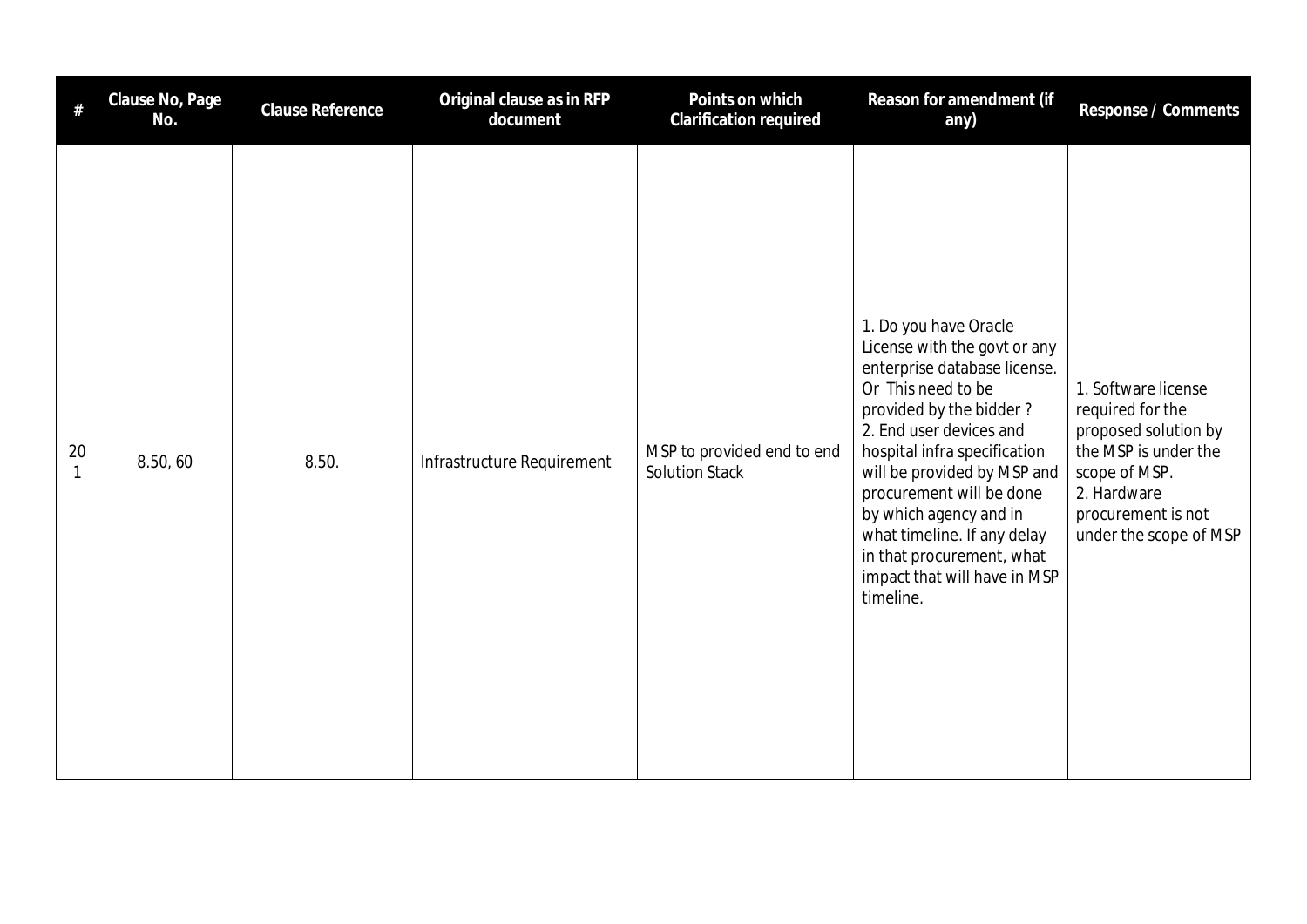| #                    | Clause No, Page<br>No. | <b>Clause Reference</b>                       | Original clause as in RFP<br>document        | Points on which<br>Clarification required                                                                                                               | Reason for amendment (if<br>any)                                                                                                                                                                                                                                                                                                                                                                                                                                                                 | Response / Comments |
|----------------------|------------------------|-----------------------------------------------|----------------------------------------------|---------------------------------------------------------------------------------------------------------------------------------------------------------|--------------------------------------------------------------------------------------------------------------------------------------------------------------------------------------------------------------------------------------------------------------------------------------------------------------------------------------------------------------------------------------------------------------------------------------------------------------------------------------------------|---------------------|
| 20<br>$\overline{2}$ | 3.12, 36               | 3.2. Enterprise<br>Resource Planning<br>(ERP) | 3.12. Training & Capacity<br><b>Building</b> | The selected bidder shall<br>arrange for training sessions<br>for all end users on<br>individual basis or<br><b>TOT(Training of Trainers)</b><br>model. | <b>Estimation Cost based on</b><br>every individual training will<br>be too high. Our Suggestion<br>to have TOT and team was<br>pre decided for the<br>same.Re-training of the<br>above staffs is required<br>whenever significant<br>changes are implemented in<br>the application and/or<br>personnel. If there is any<br>replacement in the internal<br>team will be trained by the<br>Trainer appointment on this<br>project by the Govt, Bidder<br>will not be responsible for<br>the same. | As per RFP          |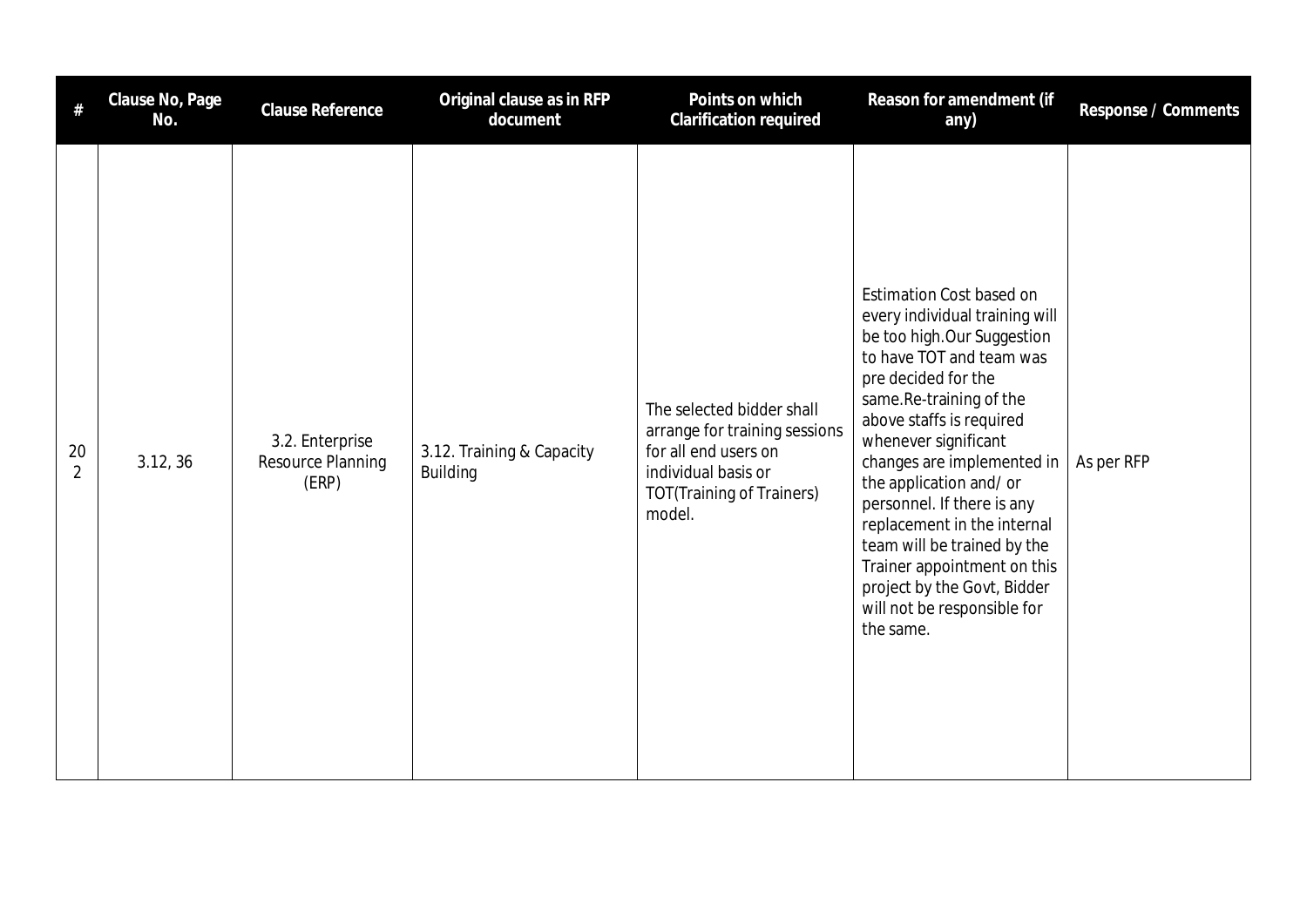| #       | Clause No, Page<br>No. | <b>Clause Reference</b>             | Original clause as in RFP<br>document | Points on which<br><b>Clarification required</b>                                       | Reason for amendment (if<br>any)                                                                                                                                                                           | Response / Comments         |
|---------|------------------------|-------------------------------------|---------------------------------------|----------------------------------------------------------------------------------------|------------------------------------------------------------------------------------------------------------------------------------------------------------------------------------------------------------|-----------------------------|
| 20<br>3 | 14.1.1.3, 92           | 14. General Terms and<br>Conditions | 14.1.1.3.                             | <b>Support Solutions like PACS</b><br>etc. and Proposed<br>innovative solutions by MSP | Do we need to include the<br>License Fee of PACS inside<br>the Bid cost or it should be<br>managed by the Govt.<br>If it would be the part of<br>Bid, so please suggest the<br>number of license required. | Please refer<br>corrigendum |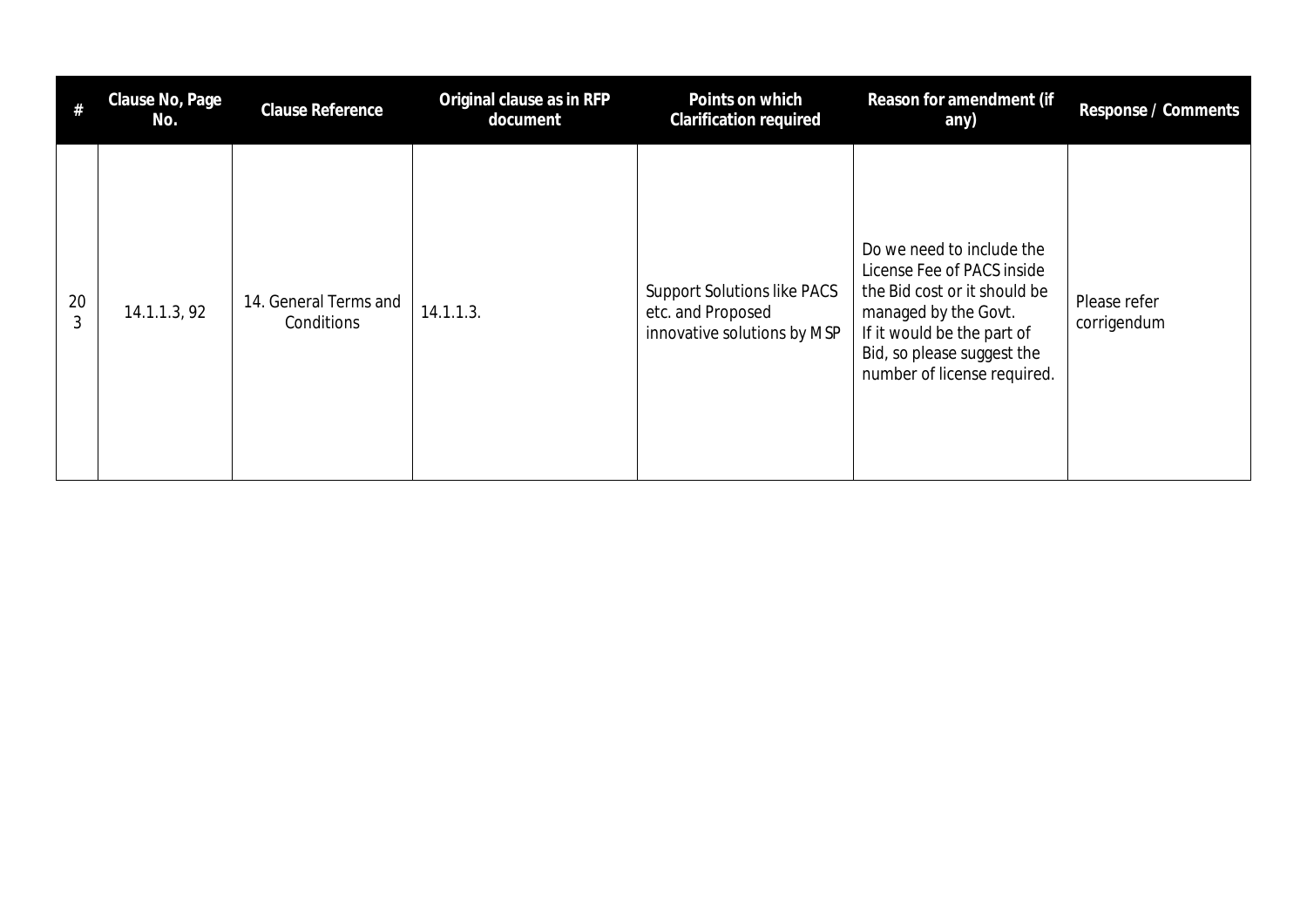| #       | Clause No, Page<br>No. | <b>Clause Reference</b>             | Original clause as in RFP<br>document | Points on which<br><b>Clarification required</b> | Reason for amendment (if<br>any)                                                                                                                                                                                                                                      | Response / Comments                                                                     |
|---------|------------------------|-------------------------------------|---------------------------------------|--------------------------------------------------|-----------------------------------------------------------------------------------------------------------------------------------------------------------------------------------------------------------------------------------------------------------------------|-----------------------------------------------------------------------------------------|
| 20<br>4 | 14.1.1.2, 92           | 14. General Terms and<br>Conditions | 14.1.1.2.                             | Work related to data entry                       | Data Entry Operators Need<br>to provided by the Govt or<br>the Vendor for District<br>Hospitals (DHs), Sub-<br>Divisional Hospitals (SDHs)<br>which is nearly 81<br>hospitals.Approx. 5 Data<br>Entry Operators for 1<br>hospitalNearly 405 data<br>operator required | Pl. Refer Clause 14.1 -<br>Sub-contracting -<br>14.1.1.2. Work related<br>to data entry |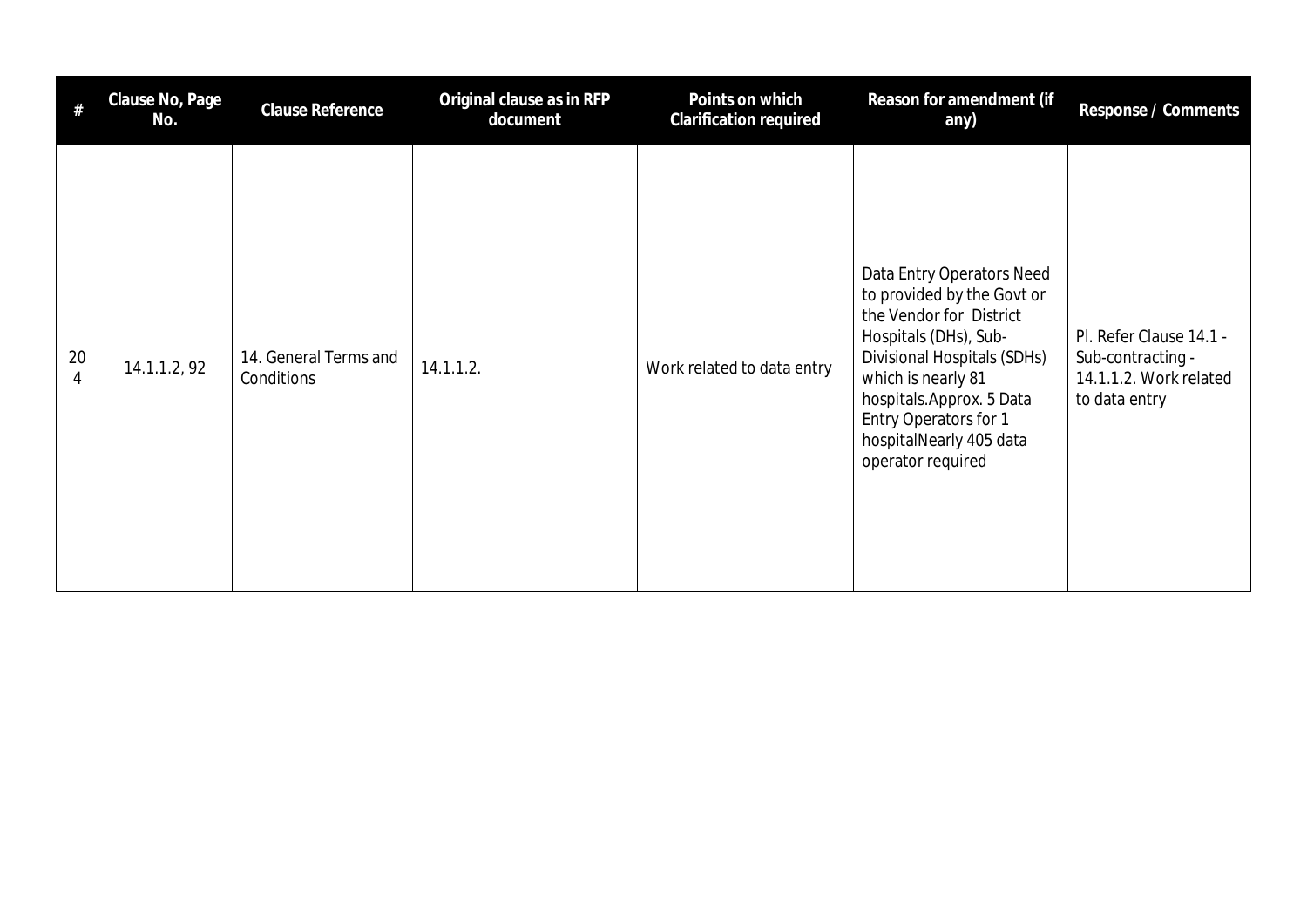| #       | Clause No, Page<br>No. | Clause Reference  | Original clause as in RFP<br>document | Points on which<br><b>Clarification required</b>                                                                                                                                                                                                                              | Reason for amendment (if<br>any)                                                                                                                                                                         | Response / Comments                                                       |
|---------|------------------------|-------------------|---------------------------------------|-------------------------------------------------------------------------------------------------------------------------------------------------------------------------------------------------------------------------------------------------------------------------------|----------------------------------------------------------------------------------------------------------------------------------------------------------------------------------------------------------|---------------------------------------------------------------------------|
| 20<br>5 | 3.5., 33               | 3.5. Integrations | 3.5                                   | The proposed solution<br>needs to integrate with<br>existing state applications<br>and solution to track and<br>monitor beneficiaries under<br>other program. Integration<br>with other State-based<br>health programs is<br>also envisaged and should<br>be taken up by MSP. | Integration with State<br>Application, Will you please<br>highlight all the state level<br>application need to be<br>integrated in the solution.<br>As we must know the scope<br>of integration as well. | A list of existing<br>applications has been<br>provided in<br>corrigendum |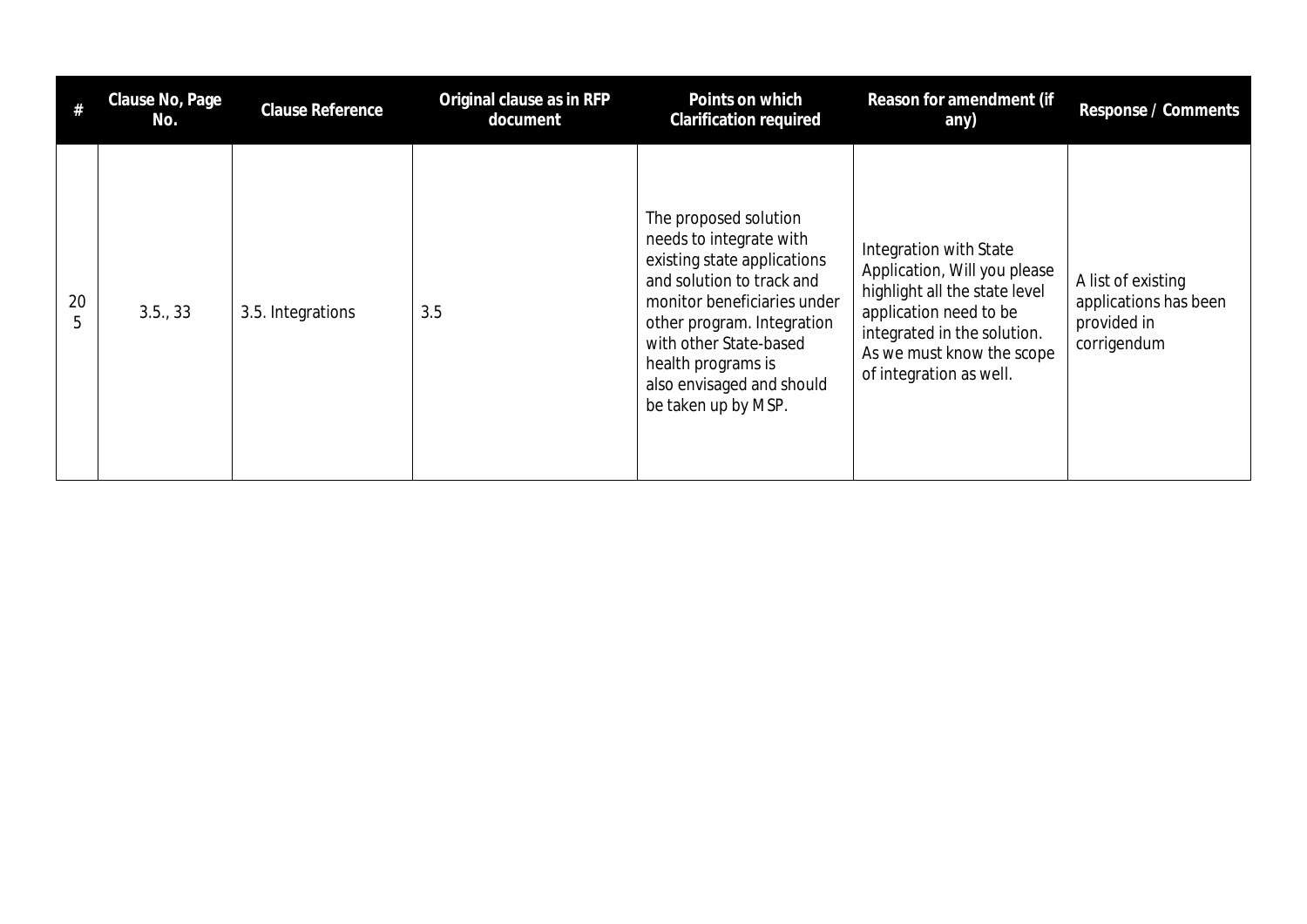| #       | Clause No, Page<br>No. | Clause Reference                                   | Original clause as in RFP<br>document | Points on which<br>Clarification required                                                                                                                                                                                    | Reason for amendment (if<br>any)                                                                                                                                                                                                            | Response / Comments |
|---------|------------------------|----------------------------------------------------|---------------------------------------|------------------------------------------------------------------------------------------------------------------------------------------------------------------------------------------------------------------------------|---------------------------------------------------------------------------------------------------------------------------------------------------------------------------------------------------------------------------------------------|---------------------|
| 20<br>6 | 10, 78                 | Pre-Qualification<br>Criteria, 2 Total<br>Turnover | 2 Total Turnover                      | The Bidder should have<br>average annual turnover of<br>INR 200 (Two hundred)<br>Crores in the last three<br>financial years (i.e. 2018-<br>2019, 2019-2020 & 2020-<br>2021) from IT / ITES /<br><b>Consulting Services.</b> | We have a ready to deploy<br>application platform<br>working in a similar size<br>Indian state across 700+<br>healthcare facilities and Our<br>average turnover is 100 CR,<br>hence request to reduce<br>Turnover from 200 CR to<br>100 CR. | As per RFP          |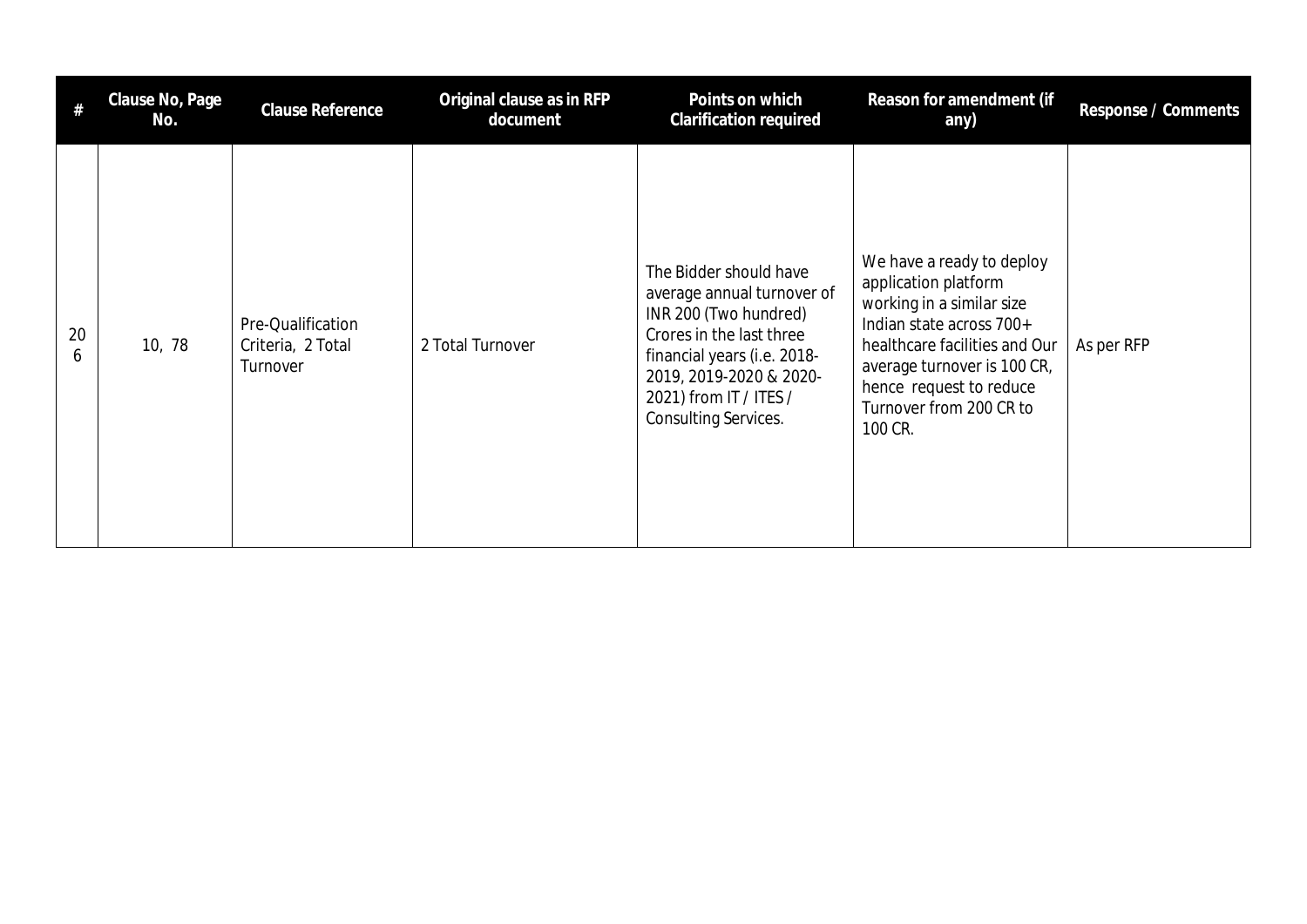| #                    | Clause No, Page<br>No. | <b>Clause Reference</b>       | Original clause as in RFP<br>document | Points on which<br>Clarification required | Reason for amendment (if<br>any)                                                                                                                                                                                                                          | Response / Comments |
|----------------------|------------------------|-------------------------------|---------------------------------------|-------------------------------------------|-----------------------------------------------------------------------------------------------------------------------------------------------------------------------------------------------------------------------------------------------------------|---------------------|
| 20<br>$\overline{7}$ | 10, 78                 | Pre-Qualification<br>Criteria |                                       | <b>Similar Solution Experience</b>        | Weightage to the bidders,<br>which are having state level<br>experience of implementing<br>similar IHMS solution, has<br>not been given in Pre-<br>Qualification Criteria. Kindly<br>request you to include the<br>same in pre-qualification<br>criteria. | As per RFP          |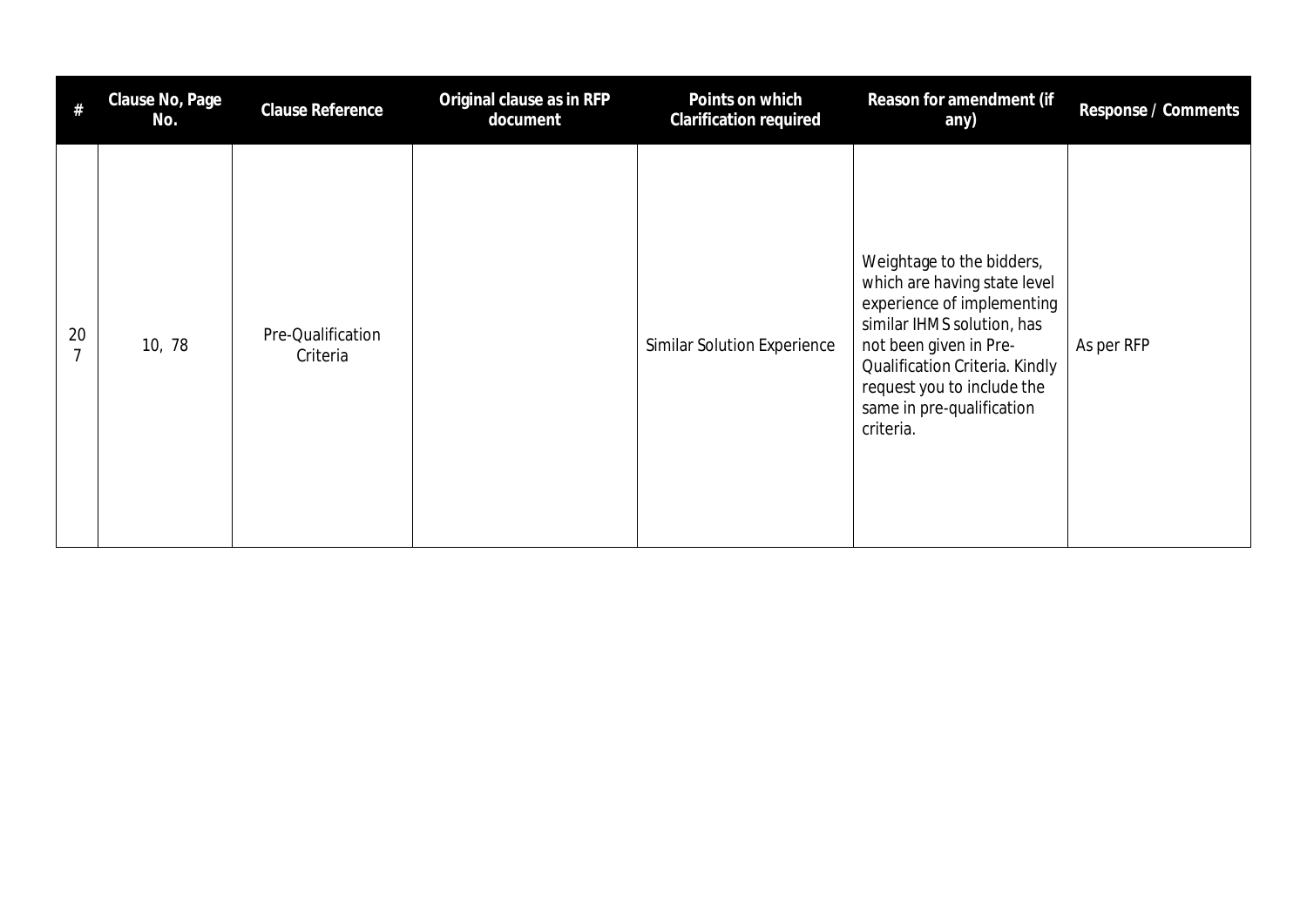| #       | Clause No, Page<br>No. | Clause Reference                            | Original clause as in RFP<br>document | Points on which<br><b>Clarification required</b>                                                                                                                                                                                                                                                                                                                                             | Reason for amendment (if<br>any)                                                                                                                                                                                                                                                                                                                                                                                                                                                                                   | Response / Comments |
|---------|------------------------|---------------------------------------------|---------------------------------------|----------------------------------------------------------------------------------------------------------------------------------------------------------------------------------------------------------------------------------------------------------------------------------------------------------------------------------------------------------------------------------------------|--------------------------------------------------------------------------------------------------------------------------------------------------------------------------------------------------------------------------------------------------------------------------------------------------------------------------------------------------------------------------------------------------------------------------------------------------------------------------------------------------------------------|---------------------|
| 20<br>8 | 11,81                  | 11. Technical<br><b>Evaluation Criteria</b> |                                       | The bidder (in case of<br>Consortium, cumulative<br>turnover shall be accounted,<br>and lead member shall meet<br>minimum of 50% of<br>Turnover) shall have a<br>minimum average turnover<br>of INR 200 Crore for the last<br>3 years from IT/ITeS/<br>Consulting services a.<br>Minimum INR 200 Crore: 2<br>marks b. INR 200 - 300<br>Crore: 3 marks c. More than<br>Rs. 300 Crore: 4 Marks | As the clause is specific to<br>limited bidders, we would<br>request you to amend the<br>clause as under:<br>The bidder (in case of<br>Consortium, cumulative<br>turnover shall be<br>accounted, and lead<br>member shall meet<br>minimum of 50% of<br>Turnover) shall have a<br>minimum average turnover<br>of INR 100 Crore for the last<br>3 years from IT/ITeS/<br>Consulting services<br>a. Minimum INR 100 Crore:<br>2 marks<br>b. INR 100 - 200 Crore: 3<br>marks<br>c. More than Rs. 200 Crore:<br>4 Marks | As per RFP          |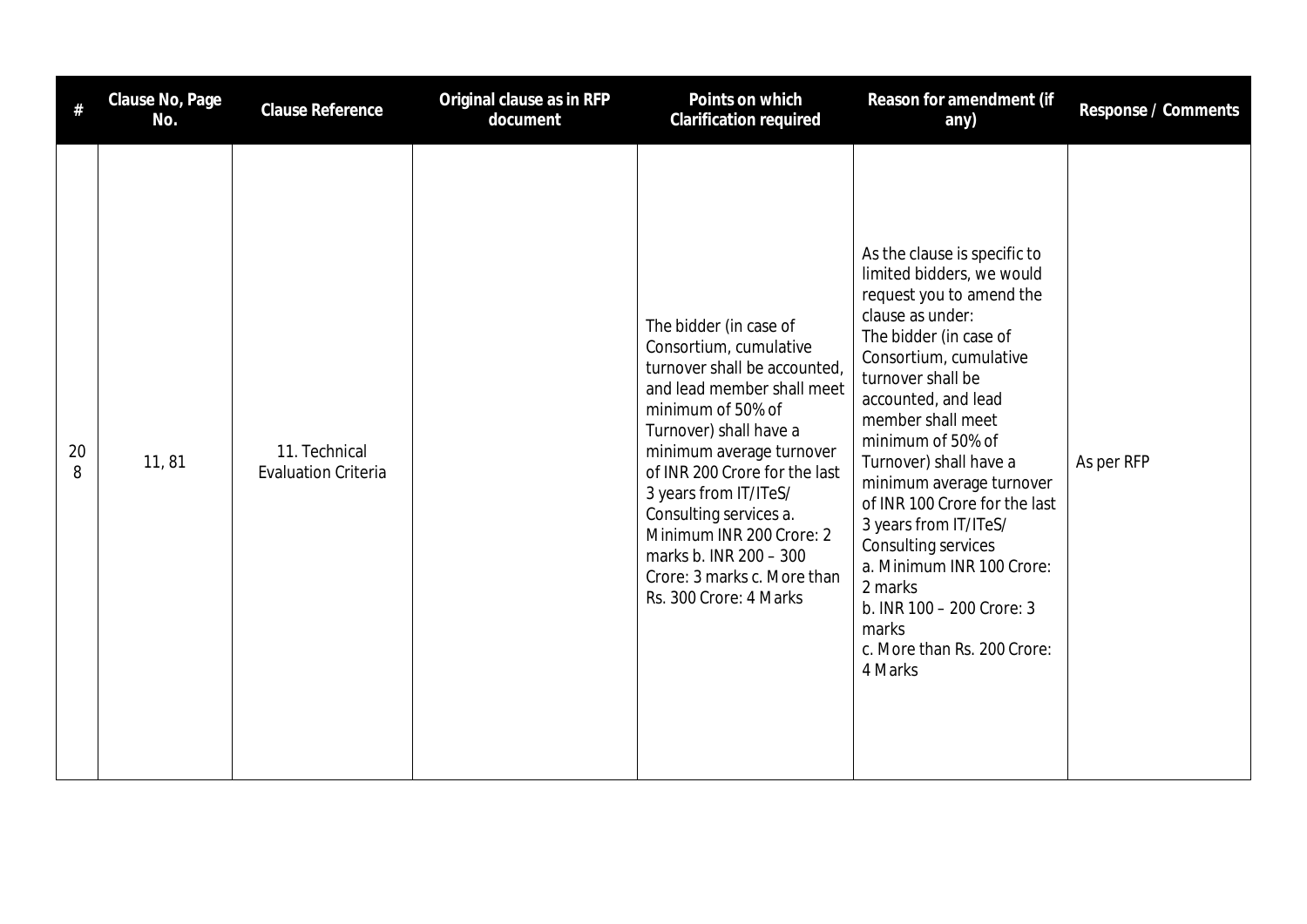| #       | Clause No, Page<br>No. | Clause Reference                            | Original clause as in RFP<br>document | Points on which<br>Clarification required | Reason for amendment (if<br>any)                                                                                                                                                                                                                                                                                                                                                                                                | Response / Comments |
|---------|------------------------|---------------------------------------------|---------------------------------------|-------------------------------------------|---------------------------------------------------------------------------------------------------------------------------------------------------------------------------------------------------------------------------------------------------------------------------------------------------------------------------------------------------------------------------------------------------------------------------------|---------------------|
| 20<br>9 | 11, 82                 | 11. Technical<br><b>Evaluation Criteria</b> | <b>Bidder's Experience</b>            | <b>Bidder's Experience</b>                | The strength of the project<br>is in state-wide<br>rollout/implementation but<br>you have not asked same in<br>pre-qualification as well as<br>technical evaluation<br>criteria. So, we request you<br>to add below clause as<br>under: The bidder should<br>have implemented an IHMS<br>Solution for more than 400<br>Hospitals: 400 Hospitals - 5<br>Marks401 to 500 Hospitals -<br>10 MarksAbove 500<br>Hospitals - 15 Marks | As per RFP          |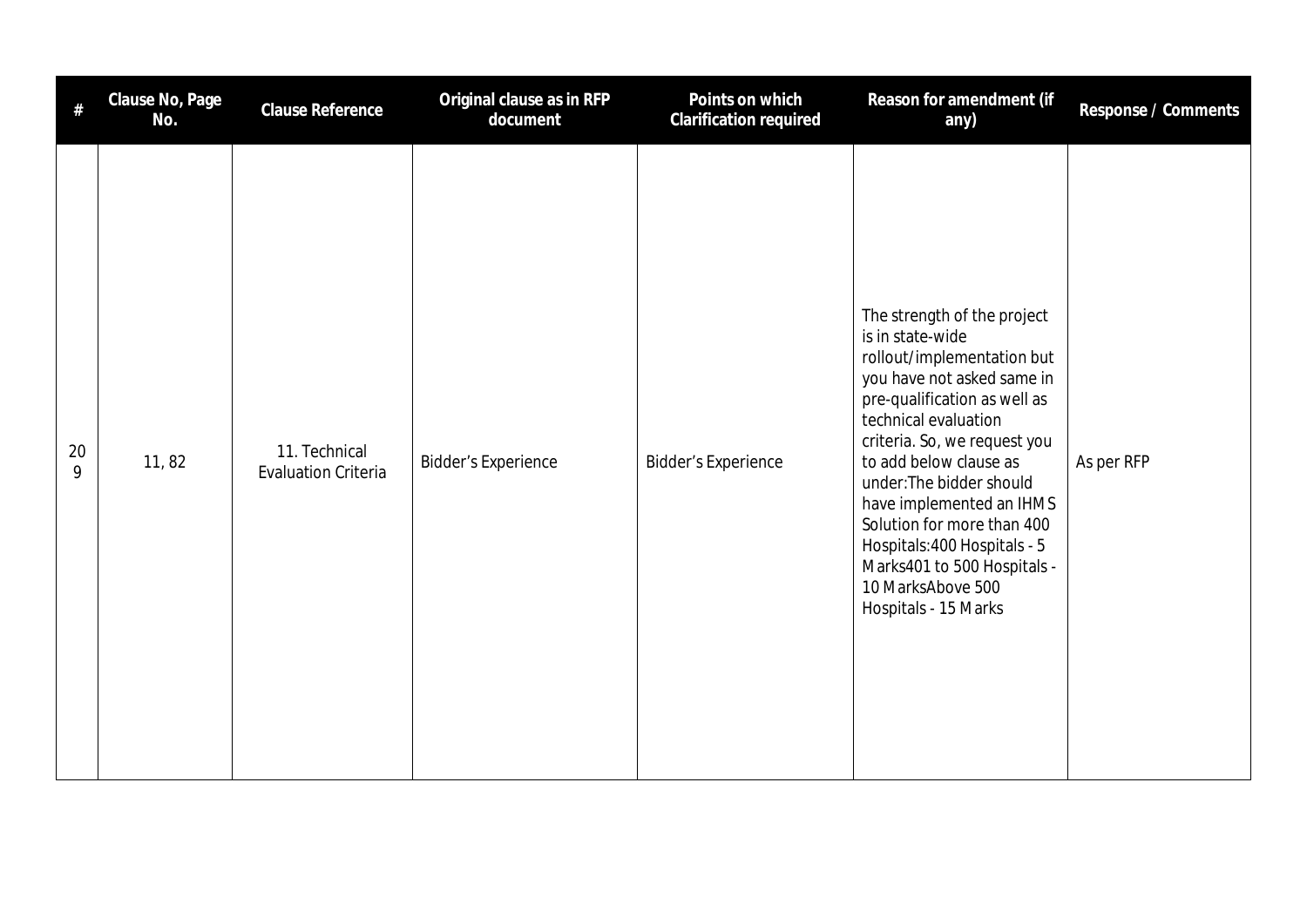| #              | Clause No, Page<br>No. | <b>Clause Reference</b>                     | Original clause as in RFP<br>document | Points on which<br><b>Clarification required</b>                                                                                                                                                                                                                                                                                                                                                                                                                                                                                                                                                                                                                                                                                                              | Reason for amendment (if<br>any)                                                                                                                                                                                                                                                                                                                                                                                                                                                                                                                                                                                                                                                                                                                                                                                     | Response / Comments |
|----------------|------------------------|---------------------------------------------|---------------------------------------|---------------------------------------------------------------------------------------------------------------------------------------------------------------------------------------------------------------------------------------------------------------------------------------------------------------------------------------------------------------------------------------------------------------------------------------------------------------------------------------------------------------------------------------------------------------------------------------------------------------------------------------------------------------------------------------------------------------------------------------------------------------|----------------------------------------------------------------------------------------------------------------------------------------------------------------------------------------------------------------------------------------------------------------------------------------------------------------------------------------------------------------------------------------------------------------------------------------------------------------------------------------------------------------------------------------------------------------------------------------------------------------------------------------------------------------------------------------------------------------------------------------------------------------------------------------------------------------------|---------------------|
| 21<br>$\Omega$ | 11,82                  | 11. Technical<br><b>Evaluation Criteria</b> | <b>Bidder's Experience</b>            | The bidder or consortium<br>members have experience<br>in Government Advisory<br>cum Supervision &<br>Monitoring related<br>engagement involving<br>mobilization of minimum of<br>100 team members on<br>ground and providing state-<br>wide implementation<br>support in Infrastructure /<br>Development sector<br>projects in any Government<br>/ State Government / PSUs<br>in last five years (from FY<br>2016-21)<br>I. If project cost is more than<br>INR 200 Cr. (maximum up to<br>03 projects) - Max. 03 Mark<br>II. Additional 01 marks if the<br>project is executed in health<br>domain sector involving<br>deployment of more than<br>200 personals at the<br>State/Dist./Block level for<br>the any organization of<br>central or State or PSUs | As the project is not a<br>consulting or government<br>advisory project, it is an<br>IHMS Software rollout and<br>implementation project, so<br>we would request you to<br>amend the clause as under:<br>The bidder or consortium<br>members have experience<br>in providing state-wide<br>rollout and implementation<br>Software projects in any<br>Government / State<br>Government / PSUs in last<br>five years (from FY 2016-21)<br>Also, project value is very<br>high, so please amend the<br>clause as under:<br>I. If project cost is more<br>than INR 10 Cr. (maximum<br>up to 03 projects) - Max. 05<br>Mark<br>II. Additional 05 marks if<br>atleast one project is<br>executed in health domain<br>sector involving deployment<br>of manpower for the any<br>organization of central or<br>State or PSUs | As per RFP          |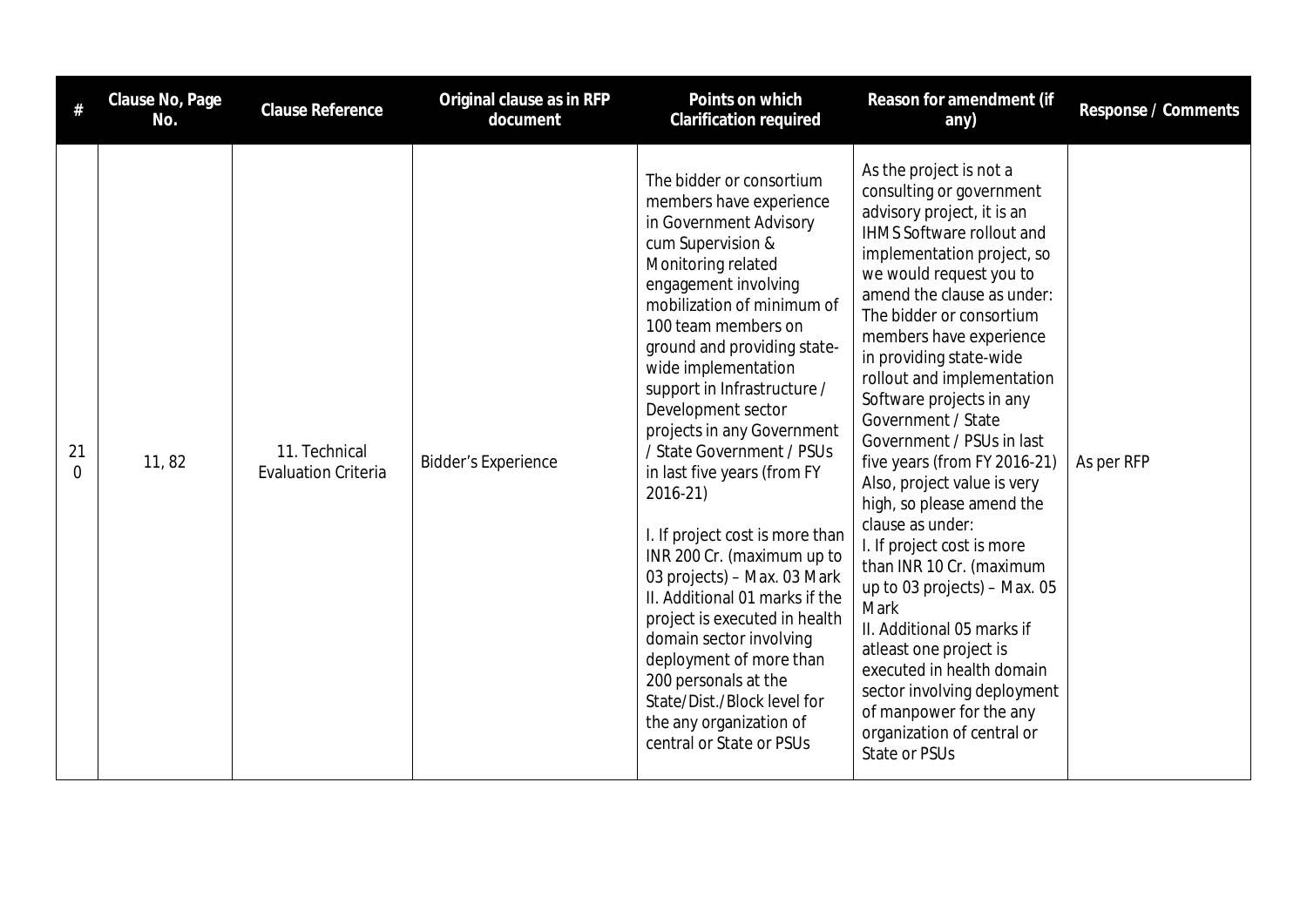| #                    | Clause No, Page<br>No. | <b>Clause Reference</b>                        | Original clause as in RFP<br>document                       | Points on which<br><b>Clarification required</b>                                                       | Reason for amendment (if<br>any)                                                                                                                                                    | Response / Comments                        |
|----------------------|------------------------|------------------------------------------------|-------------------------------------------------------------|--------------------------------------------------------------------------------------------------------|-------------------------------------------------------------------------------------------------------------------------------------------------------------------------------------|--------------------------------------------|
| 21                   | 11, 83                 | 11. Technical<br><b>Evaluation Criteria</b>    |                                                             | Approach and<br>MethodologyTechnical<br><b>Presentation and Functional</b><br>Demonstration            | As the marking is more in<br>subjective ground, to make<br>it more objective and have<br>more transparency in the<br>bid, we request you to add<br>some more objective<br>criteria. | As per RFP                                 |
| 21<br>$\mathfrak{D}$ | 3.1, 30                | 3.1.19. Technical<br>Specification             | 7. Picture archiving and<br>communication system<br>(PACS)  | Digital storage, transmission<br>and retrieval of radiology<br>image                                   | Licenses for PACS and all<br>other components, Exiting<br>PACS need Integrate or<br>Bidder need to setup new<br>PACS system                                                         | Please refer<br>corrigendum                |
| 21<br>3              | 6,45                   | 6. Stakeholder's Roles<br>and Responsibilities | 2. Execution Agency<br><b>State Health</b><br>Society (SHS) | Provide adequate space and<br>compute resources<br>at the State Data Centre for<br>hosting requirement | Is Cloud hosting a part of<br>bidder or provided by the<br>Govt?                                                                                                                    | Cloud hosting is under<br>the scope of MSP |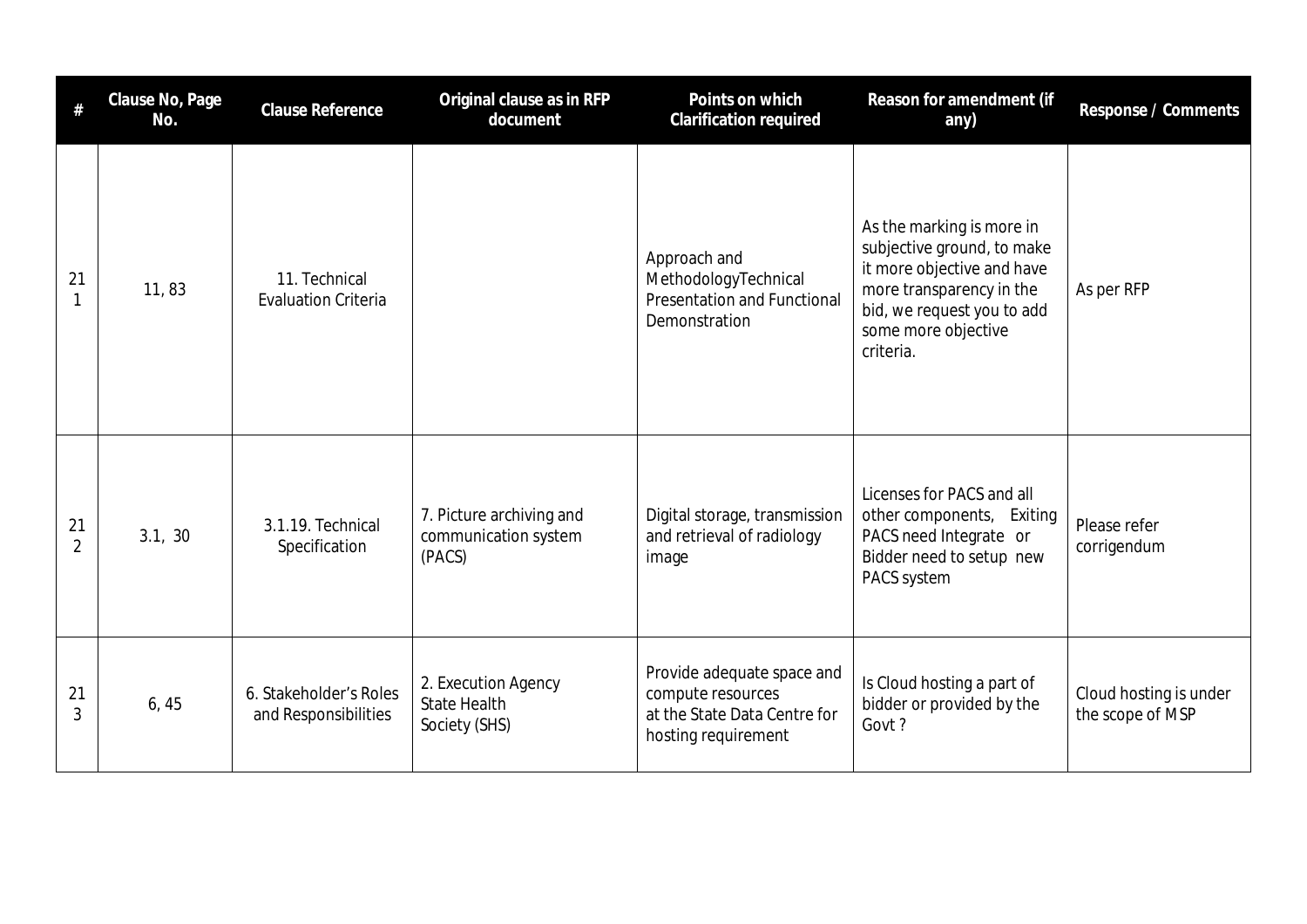| $\#$    | Clause No, Page<br>No. | Clause Reference                  | Original clause as in RFP<br>document                                                                                                                                                                                                                                                                                                 | Points on which<br><b>Clarification required</b>                                                                                      | Reason for amendment (if<br>any)                                                                                                  | Response / Comments                                                                                                      |
|---------|------------------------|-----------------------------------|---------------------------------------------------------------------------------------------------------------------------------------------------------------------------------------------------------------------------------------------------------------------------------------------------------------------------------------|---------------------------------------------------------------------------------------------------------------------------------------|-----------------------------------------------------------------------------------------------------------------------------------|--------------------------------------------------------------------------------------------------------------------------|
| 21<br>4 | General                |                                   |                                                                                                                                                                                                                                                                                                                                       | Required Hardware and<br>Infrastructures                                                                                              | Will be Provided by Bihar<br>Medical Services and<br>Infrastructure Corporation<br>Limited?                                       | Hardware procurement<br>is not part of scope for<br><b>MSP</b>                                                           |
| 21<br>5 | General                |                                   |                                                                                                                                                                                                                                                                                                                                       | Delay in the Procurement                                                                                                              | Any Delay in the<br>procurement of the<br>infrastructure will impact<br>the golive plan.<br>What's the procedure for<br>the same? | MSP will not be<br>responsible for delays<br>in hardware<br>Procurement which are<br>in scope of State Health<br>Society |
| 21<br>6 | 02,78                  | 10. Pre-Qualification<br>Criteria | <b>Total Turnover (Shall be</b><br>applicable for lead<br>consortium member in case<br>of consortium)<br>The Bidder should have<br>average annual turnover of<br>INR 200 (Two hundred)<br>Crores in the last three<br>financial years (i.e. 2018-<br>2019, 2019-2020 & 2020-<br>2021) from IT / ITES /<br><b>Consulting Services.</b> | We would request your<br>good office to kindly allow<br>to consider annual turnover<br>including subsidiaries and<br>group companies. | By allowing so the other<br>companies from good<br>financial/Technical<br>background can also<br>participate.                     | As per RFP                                                                                                               |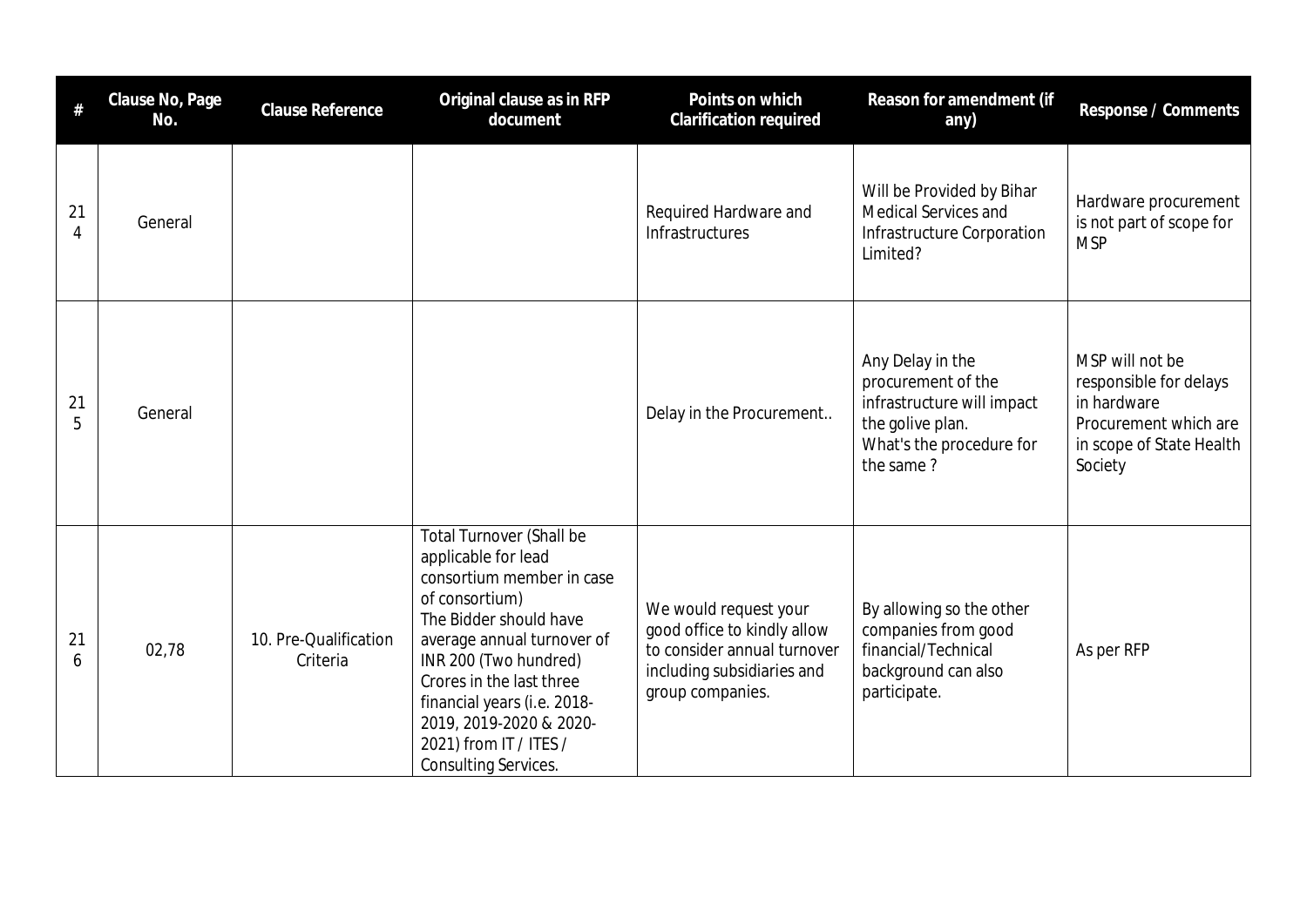|    | Clause No, Page<br>No. | <b>Clause Reference</b>                     | Original clause as in RFP<br>document                                                                                                                                                                                                                                                                                                                                                                                 | Points on which<br><b>Clarification required</b>                                                                                      | Reason for amendment (if<br>any)                                                                              | Response / Comments |
|----|------------------------|---------------------------------------------|-----------------------------------------------------------------------------------------------------------------------------------------------------------------------------------------------------------------------------------------------------------------------------------------------------------------------------------------------------------------------------------------------------------------------|---------------------------------------------------------------------------------------------------------------------------------------|---------------------------------------------------------------------------------------------------------------|---------------------|
| 21 | 01,81                  | 11. Technical<br><b>Evaluation Criteria</b> | Financial Capability: The<br>bidder (in case of<br>Consortium, cumulative<br>turnover shall be accounted,<br>and lead member shall meet<br>minimum of 50% of<br>Turnover) shall have a<br>minimum average turnover of<br>INR 200 Crore for the last 3<br>years from IT/ITeS/<br>Consulting services a.<br>Minimum INR 200 Crore: 2<br>marks b. INR 200 - 300 Crore:<br>3 marks c. More than Rs. 300<br>Crore: 4 Marks | We would request your<br>good office to kindly allow<br>to consider annual turnover<br>including subsidiaries and<br>group companies. | By allowing so the other<br>companies from good<br>financial/Technical<br>background can also<br>participate. | As per RFP          |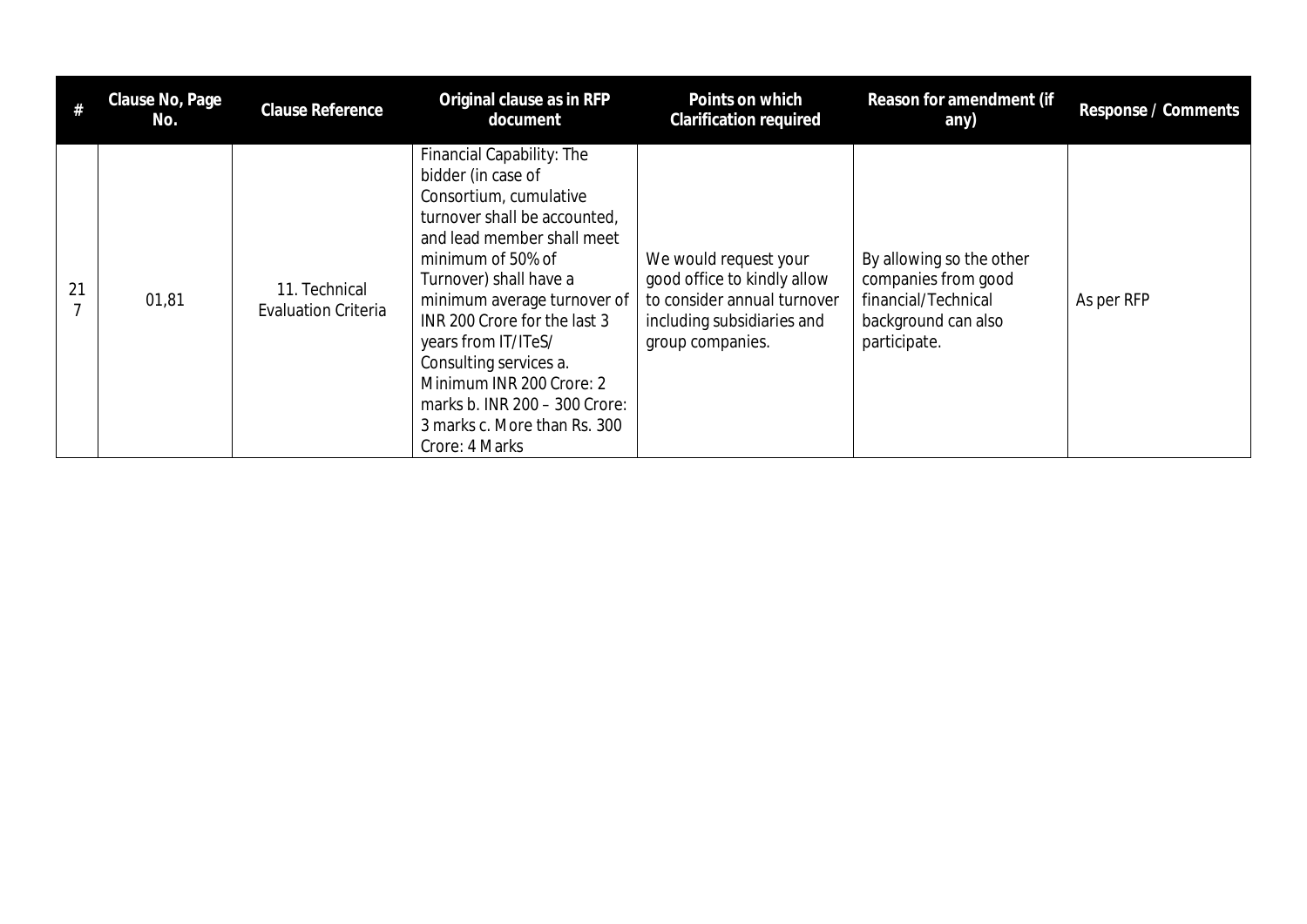| #       | Clause No, Page<br>No. | <b>Clause Reference</b>                     | Original clause as in RFP<br>document                                                                                                                                                                                                                                                                                                                                                                                                                                                                                                                                                                                                                                                                                                                                                                                                                                | Points on which<br><b>Clarification required</b>                                                                                                                                                                                                                   | Reason for amendment (if<br>any)                                                                                                                                                                                                                                                                                                                                                       | Response / Comments |
|---------|------------------------|---------------------------------------------|----------------------------------------------------------------------------------------------------------------------------------------------------------------------------------------------------------------------------------------------------------------------------------------------------------------------------------------------------------------------------------------------------------------------------------------------------------------------------------------------------------------------------------------------------------------------------------------------------------------------------------------------------------------------------------------------------------------------------------------------------------------------------------------------------------------------------------------------------------------------|--------------------------------------------------------------------------------------------------------------------------------------------------------------------------------------------------------------------------------------------------------------------|----------------------------------------------------------------------------------------------------------------------------------------------------------------------------------------------------------------------------------------------------------------------------------------------------------------------------------------------------------------------------------------|---------------------|
| 21<br>8 | 03,82                  | 11. Technical<br><b>Evaluation Criteria</b> | Bidder's Experience: The<br>bidder or consortium<br>members have experience in<br>Government Advisory cum<br>Supervision & Monitoring<br>related engagement involving<br>mobilization of minimum of<br>100 team members on<br>ground and providing state-<br>wide implementation support<br>in Infrastructure /<br>Development sector projects<br>in any Government / State<br>Government / PSUs in last<br>five years (from FY 2016-21)<br>I. If project cost is more than<br>INR 200 Cr. (maximum up to<br>03 projects) - Max. 03 Mark<br>II. Additional 01 marks if the<br>project is executed in health<br>domain sector involving<br>deployment of more than<br>200 personals at the<br>State/Dist./Block level for the<br>any organization of central or<br>State or PSUs<br>III. Additional 01 mark if the<br>project is executed in State of<br><b>Bihar</b> | We would request you to<br>kindly consider project<br>category from any wide<br>project under<br>IT/ICT/Application<br>Development implemented<br>for any Government / State<br>Government /<br>PSUs/Private/University in<br>last five years (from FY<br>2016-21) | By allowing so the good<br>company from technology<br>background/Application<br>development will be able to<br>add their project experience<br>also it will be not retracting<br>to other good technology<br>companies those who may<br>not be having government<br>advisory cum super vision.<br>But may have proven track<br>recode in customer centric<br>wide project implemented. | As per RFP          |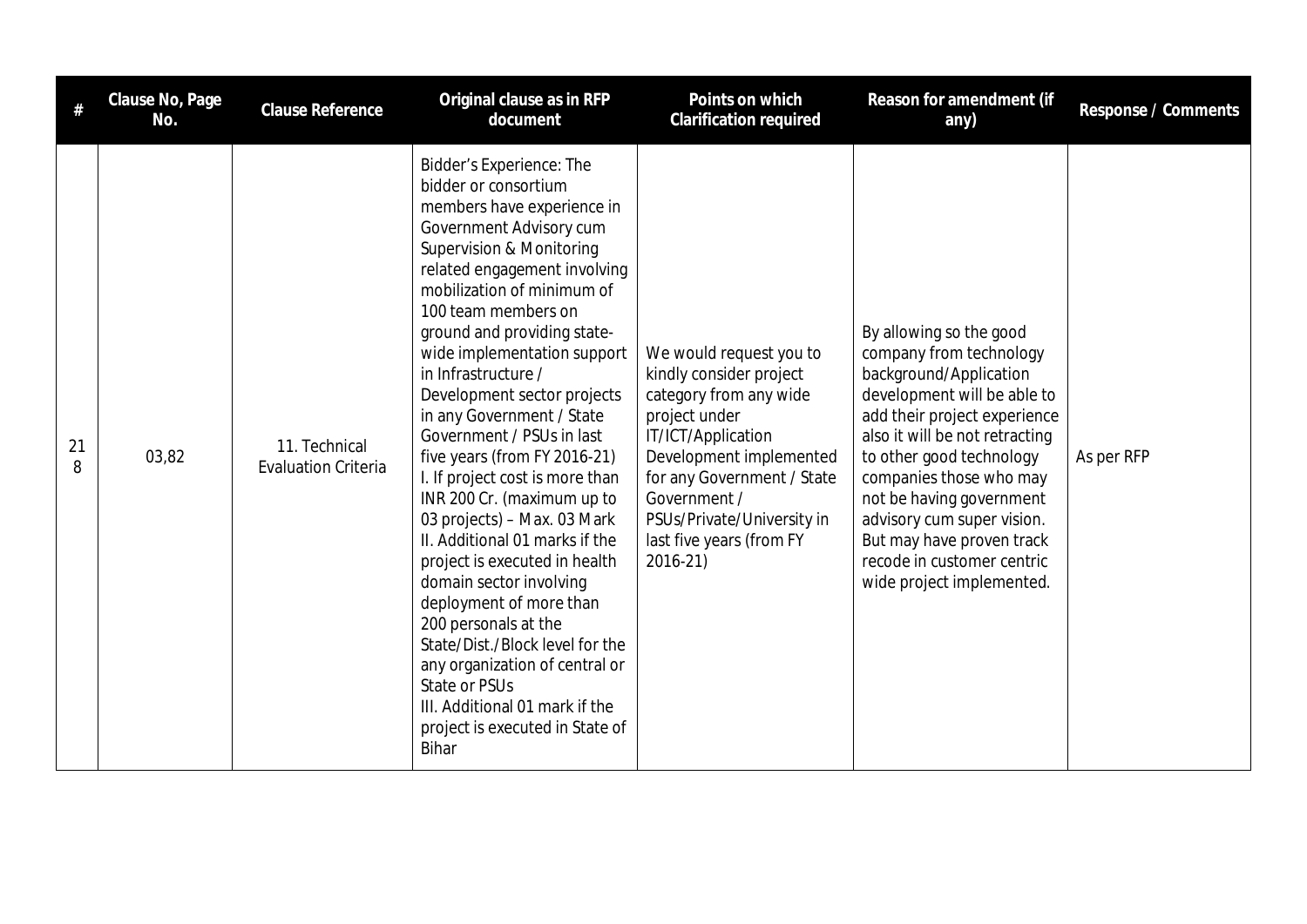|         | Clause No, Page<br>No. | Clause Reference               | Original clause as in RFP<br>document                                                                                                                                                                                                                                                                                                                                                                                                                                         | Points on which<br><b>Clarification required</b>                                                                                     | Reason for amendment (if<br>any)                                                                                                     | Response / Comments |
|---------|------------------------|--------------------------------|-------------------------------------------------------------------------------------------------------------------------------------------------------------------------------------------------------------------------------------------------------------------------------------------------------------------------------------------------------------------------------------------------------------------------------------------------------------------------------|--------------------------------------------------------------------------------------------------------------------------------------|--------------------------------------------------------------------------------------------------------------------------------------|---------------------|
| 21<br>9 | 9.11,70                | 9.11. Earnest Money<br>Deposit | The Bidder shall furnish, as<br>part of its Bid, an Earnest<br>Money Deposit (EMD) of INR<br>2 Crore /- (INR Two Crore<br>only) through means of a<br>Bank Guarantee (as per<br>Annexure – IX), from a<br>scheduled bank, drawn in<br>favour of MD, BMSICL, valid<br>for 180 days from the Bid<br>submission end date, payable<br>at Patna, Bihar. No Bidder is<br>exempted from furnishing the<br>said EMD. The currency of<br>the EMD shall be Indian<br>Rupees (INR) only. | we request you to consider<br><b>EMD exemption for MSE</b><br>companies which is<br>registered under UDYAM as<br>per government G.O. | we request you to consider<br><b>EMD exemption for MSE</b><br>companies which is<br>registered under UDYAM as<br>per government G.O. | As per RFP          |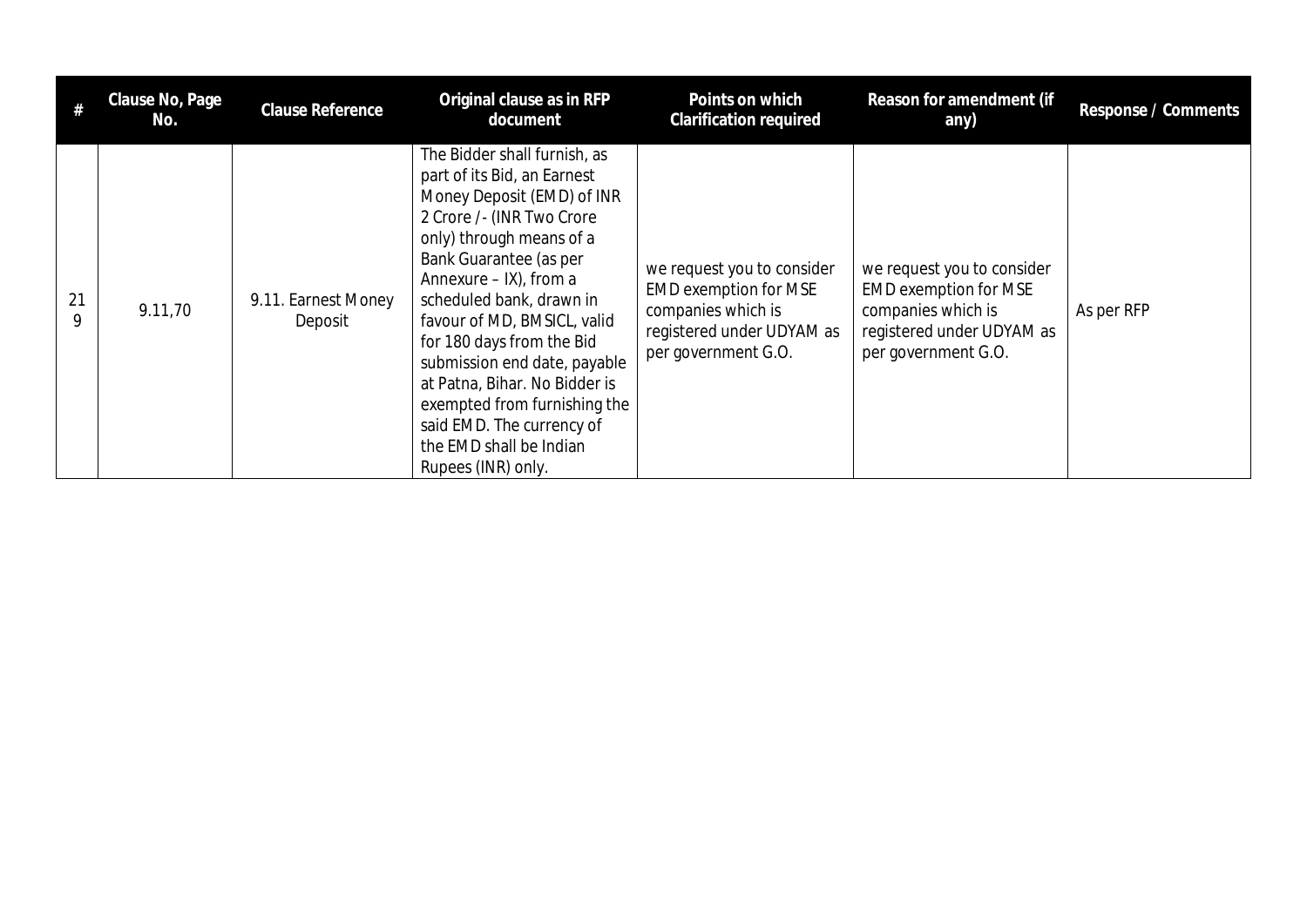| #                    | Clause No, Page<br>No. | <b>Clause Reference</b> | Original clause as in RFP<br>document                                                                                                         | Points on which<br><b>Clarification required</b> | Reason for amendment (if<br>any)                                                                                                                                                                                                                                                                                                                                                                                                                                                                                                                                                                                                                                                                                                                                                                                                                                                                                                                         | Response / Comments                                                                                                                                                                                                                           |
|----------------------|------------------------|-------------------------|-----------------------------------------------------------------------------------------------------------------------------------------------|--------------------------------------------------|----------------------------------------------------------------------------------------------------------------------------------------------------------------------------------------------------------------------------------------------------------------------------------------------------------------------------------------------------------------------------------------------------------------------------------------------------------------------------------------------------------------------------------------------------------------------------------------------------------------------------------------------------------------------------------------------------------------------------------------------------------------------------------------------------------------------------------------------------------------------------------------------------------------------------------------------------------|-----------------------------------------------------------------------------------------------------------------------------------------------------------------------------------------------------------------------------------------------|
| 22<br>$\overline{0}$ | 40                     | 4. Schedule of Services | MSP will be responsible for<br>provisioning of cloud services<br>from MeitY empanelled cloud<br>service providers for the<br>contract period. |                                                  | As we have only mentioned<br>just the MeitY empanelled<br>CSP and hence request to<br>add below points to get<br>quality service: 1. CSP<br>should have ISO 22301<br>certification for business<br>continuity<br>implementation.2. CSP will<br>have accreditations relevant<br>to security, availability,<br>confidentiality, processing<br>integrity, and/or privacy<br>Trust Services principles.<br>SOC 1, SOC 2, SOC 3 along<br>with PCIDSS. This point<br>would help the department<br>to have compliant with<br>different security<br>requirement for storing the<br>data.3. Compute Auto-<br>scaling Capabilities: The<br>cloud system should be able<br>to automatically spin new<br>instances from an image on<br>events like CPU utilization,<br>network throughput and<br>Disk read and write<br>operations. Also, Should be<br>able to use preconfigured,<br>template images to get<br>servers launched or create<br>an image containing our | MSP to provide MeitY<br>impanelled cloud<br>solution provider and<br>hosting of solution<br>components as part of<br>the proposed solution.<br>GoB shall be<br>responsible to<br>fecilitates the<br>procurement of desired<br>infrastructure. |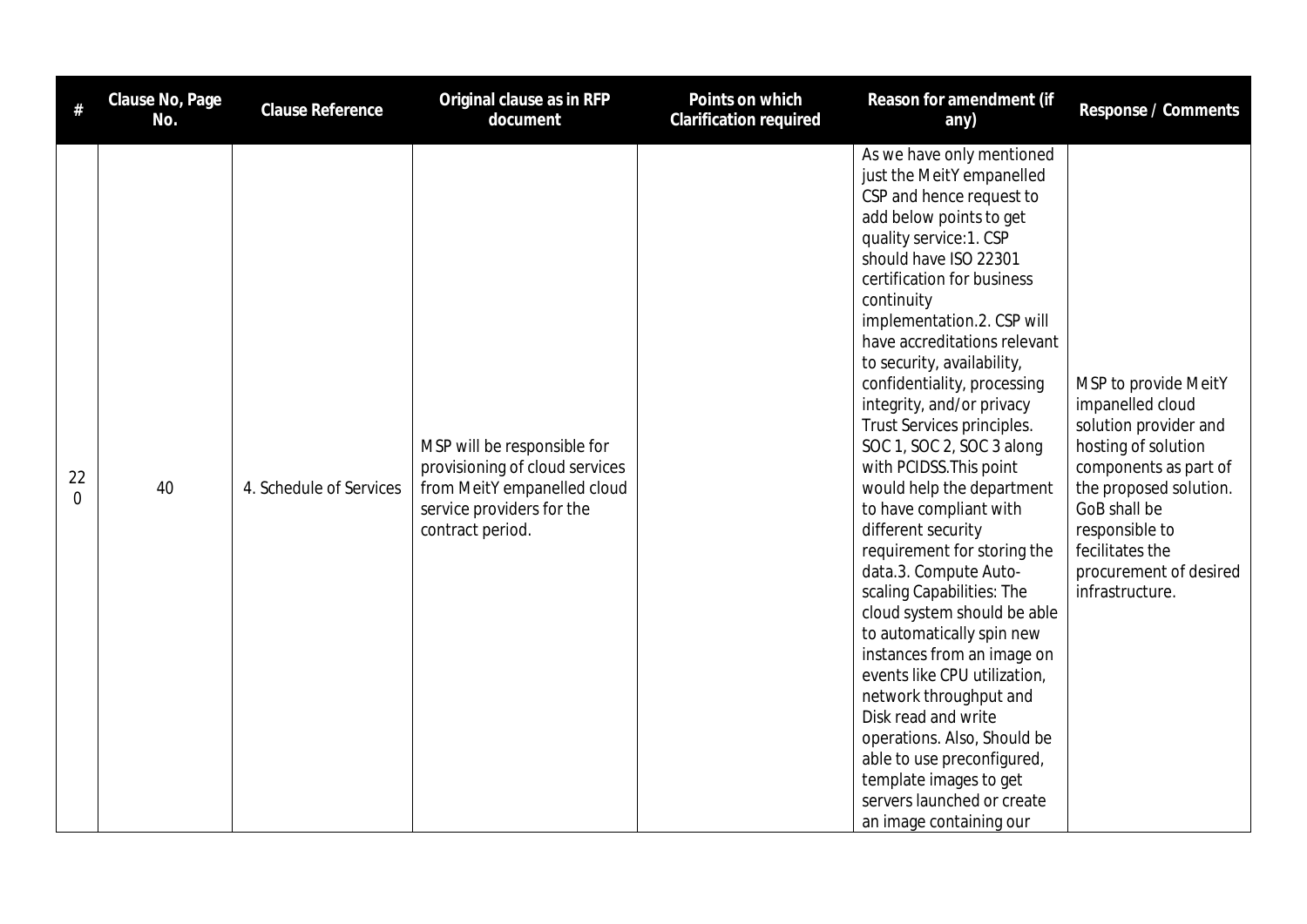| # | Clause No, Page<br>No. | Clause Reference | Original clause as in RFP<br>document | Points on which<br><b>Clarification required</b> | Reason for amendment (if<br>any)                                                                                                                                                                                                                                                                                                                                                                                                                                                                                                                                                                                                                                                                                                                                                                   | Response / Comments |
|---|------------------------|------------------|---------------------------------------|--------------------------------------------------|----------------------------------------------------------------------------------------------------------------------------------------------------------------------------------------------------------------------------------------------------------------------------------------------------------------------------------------------------------------------------------------------------------------------------------------------------------------------------------------------------------------------------------------------------------------------------------------------------------------------------------------------------------------------------------------------------------------------------------------------------------------------------------------------------|---------------------|
|   |                        |                  |                                       |                                                  | applications, libraries, data,<br>and associated<br>configuration settings.4.CSP<br>should provide the option<br>of managing and<br>deployment of the<br>containers in an on premise<br>and multi-cloud<br>environment. It should also<br>give the functionality to be<br>able to migrate VM's to<br>containers as part of<br>application<br>modernization.5. CSP<br>should be able to give the<br>unit price for vCPU and per<br>GB of RAM for the VM's.6.<br>CSP's VPC should span<br>across two data centres (<br>cloud DC & DR) without<br>communicating across the<br>public internet or requiring<br>additional peering.7. CSP<br>should be able to provide<br>average sub millisecond<br>retrieval time for all the<br>data tiers available<br>including the data stored in<br>archive tier |                     |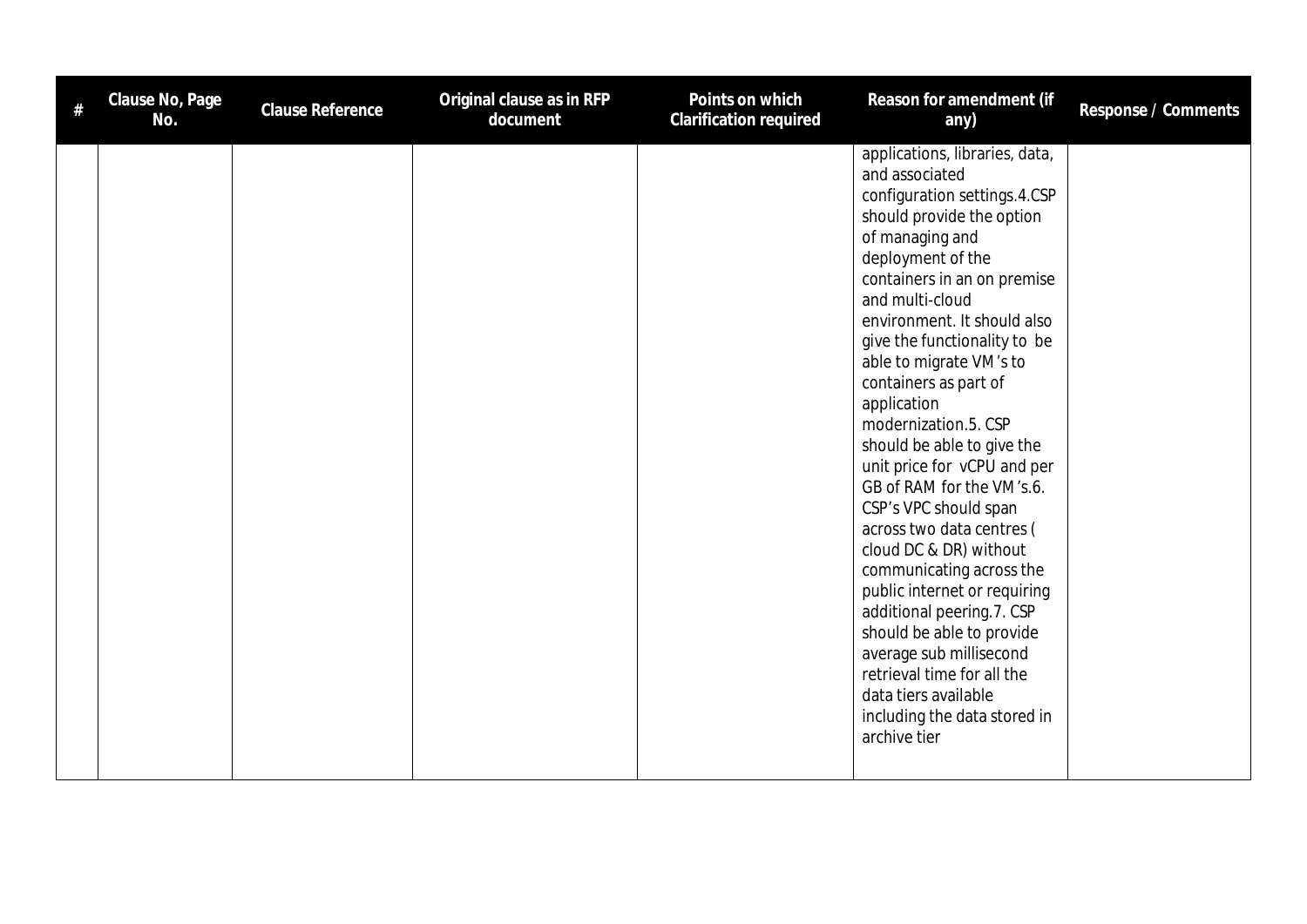| $\#$                 | Clause No, Page<br>No. | <b>Clause Reference</b>                         | Original clause as in RFP<br>document                                                                                                                                                                                                                                                                                               | Points on which<br>Clarification required                                                                                                                                                                        | Reason for amendment (if<br>any)                                                                             | Response / Comments                                                                                                                                                         |
|----------------------|------------------------|-------------------------------------------------|-------------------------------------------------------------------------------------------------------------------------------------------------------------------------------------------------------------------------------------------------------------------------------------------------------------------------------------|------------------------------------------------------------------------------------------------------------------------------------------------------------------------------------------------------------------|--------------------------------------------------------------------------------------------------------------|-----------------------------------------------------------------------------------------------------------------------------------------------------------------------------|
| 22                   | 2.3, 19                | 2.3. Bihar State Health<br>Profile              | Healthcare Infrastructure in<br><b>Bihar</b>                                                                                                                                                                                                                                                                                        | Kindly provide the total<br>number of users (including<br>ASHA/ANM/Health<br>Workers), total admissions<br>per day, total OPD per day,<br>total beds.<br>Also total number of users<br>at Command Control Centre | The user count will help to<br>estimate overall workload<br>and plan sufficient CSP<br>infrastructure for it | Doctor, Nurses,<br>Paramedics-Lab<br>technicians, Radiology<br>Technicians, Data Entry<br>operators,<br>Administrative staff,<br>Management<br>functionaries, ANMs<br>ASHA, |
| 22<br>$\overline{2}$ | 2.4, 19                | 2.4. Important<br>Departments/<br>Organisations | <b>BMSICL (Central Procurement</b><br>Agency in Bihar)                                                                                                                                                                                                                                                                              | Do we need to integrate<br>with BMSICL software as<br>well?                                                                                                                                                      |                                                                                                              | As per RFP                                                                                                                                                                  |
| 22                   | 44642                  | 3. Scope of Work                                | The proposed solution should<br>have applications which are<br>required to be developed,<br>customized, implemented<br>and integrated, MSP is<br>expected not to limit scope to<br>below mentioned<br>applications only. Bidder may<br>offer to implement additional<br>applications (if required) to<br>achieve proposed outcomes. | Kindly provide the list of<br>existing applications to be<br>integrated with HIMS and<br>Community services<br>application                                                                                       |                                                                                                              | A list of existing<br>applications has been<br>provided in<br>corrigendum                                                                                                   |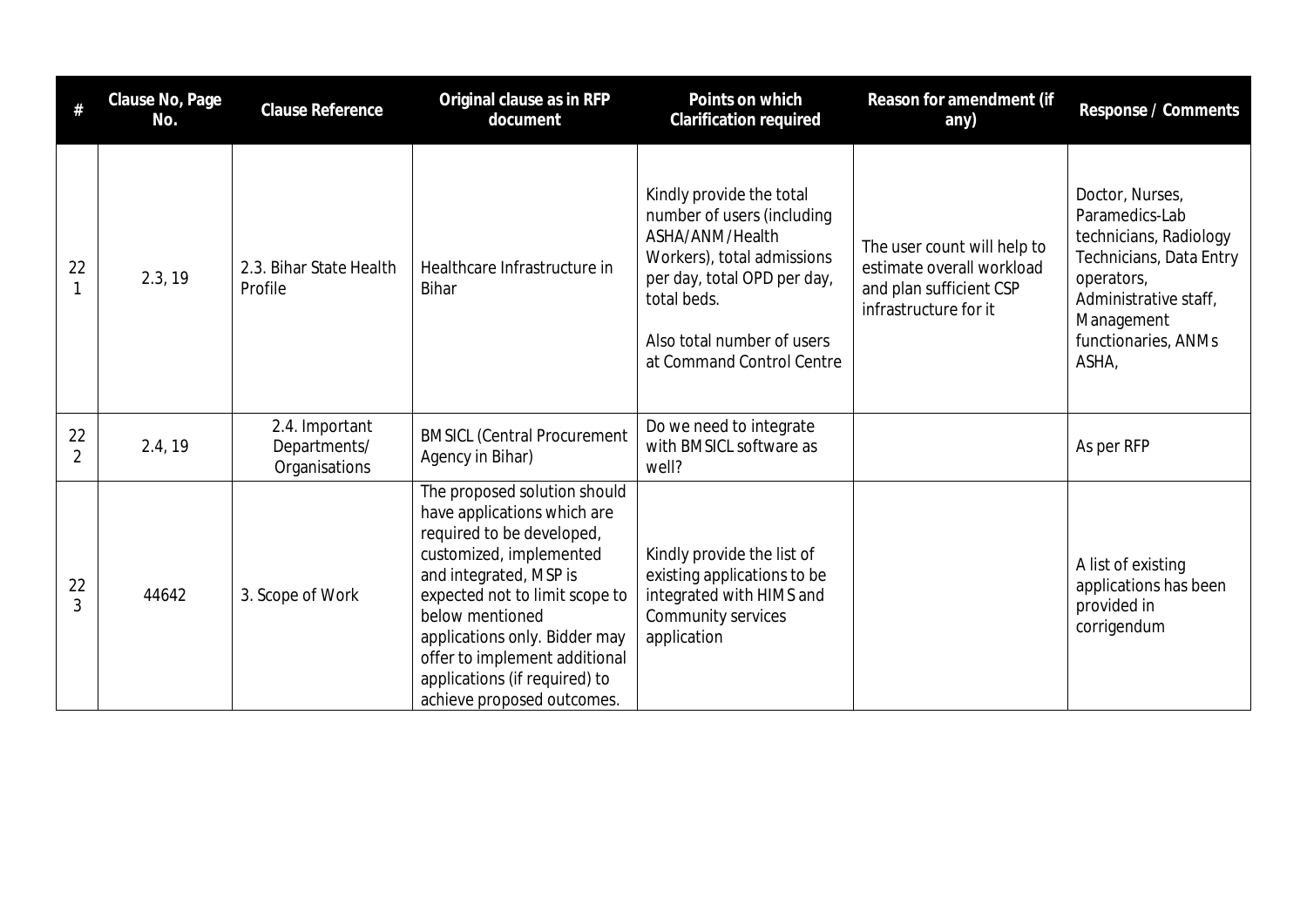| #       | Clause No, Page<br>No. | <b>Clause Reference</b>                 | Original clause as in RFP<br>document                                                                                                                        | Points on which<br><b>Clarification required</b>                                | Reason for amendment (if<br>any) | Response / Comments                                                                                                                                                                                                                                                                                                                                                                                                          |
|---------|------------------------|-----------------------------------------|--------------------------------------------------------------------------------------------------------------------------------------------------------------|---------------------------------------------------------------------------------|----------------------------------|------------------------------------------------------------------------------------------------------------------------------------------------------------------------------------------------------------------------------------------------------------------------------------------------------------------------------------------------------------------------------------------------------------------------------|
| 22<br>4 | 3.1.5,25               | 3.1.5. Laboratory<br>Information System | Right from managing samples<br>to interfacing machines with<br>specific rules to auto-<br>generate reports and deliver<br>them automatically to<br>patients. | Can we get the approximate<br>number of laboratory<br>devices to be interfaced? |                                  | Type of devices: CT<br>Scan Machines, X-ray<br>machines, Ultrasound<br>machines, Dialysis,<br>Radiant Warmer (till<br>SNCU level) Auto-<br>analysers in<br>laboratories (Bio-<br>chemistry,<br>immunology,<br>Hematology). Analog<br>machines to be<br>connected via IoT<br>devices provided by the<br>State. And other<br>digitally compatible<br>devices to be<br>connected through<br>global standards e.g.<br>HL7, DICOM |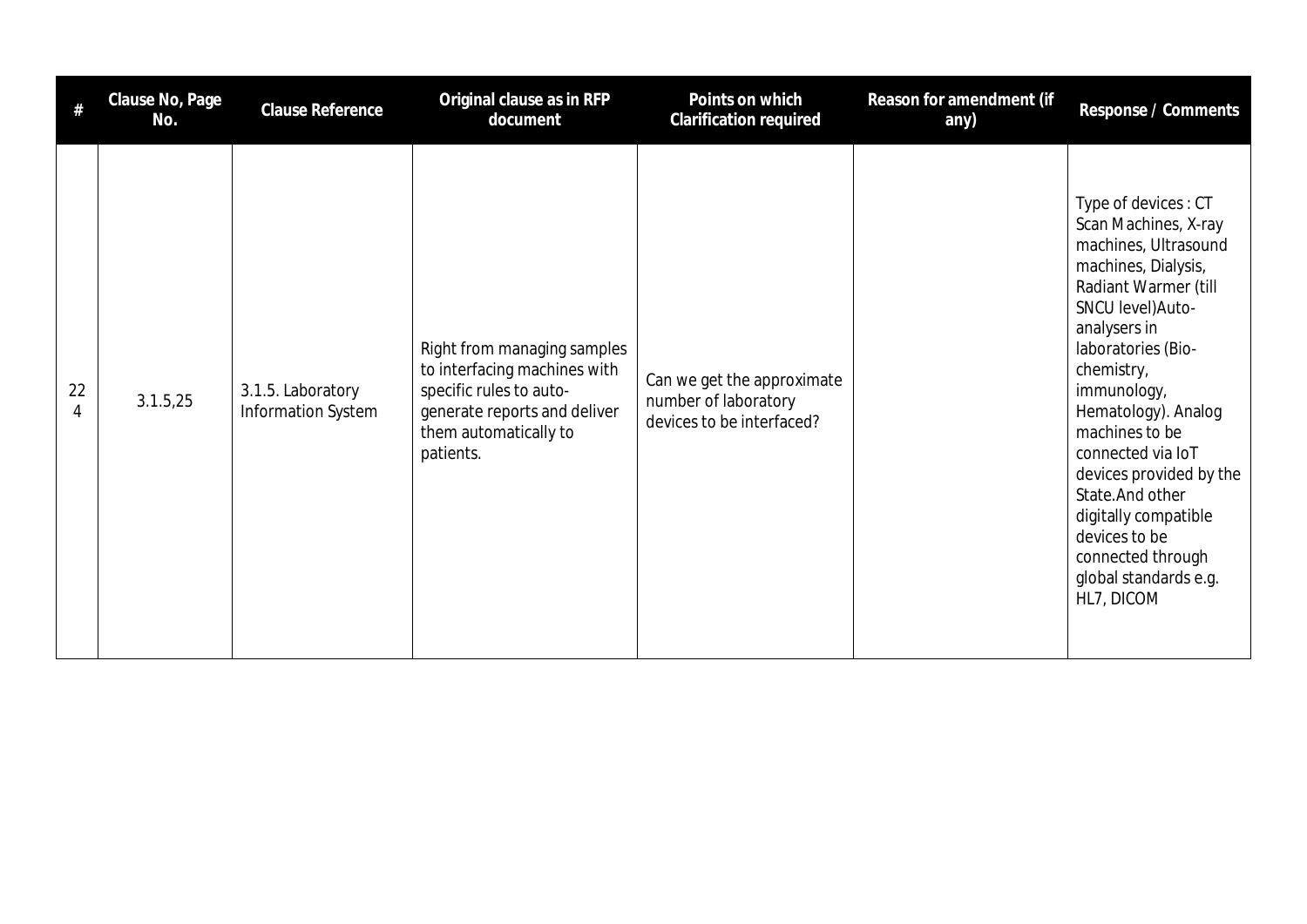| #                    | Clause No, Page<br>No. | <b>Clause Reference</b>                | Original clause as in RFP<br>document                                                                                                                                                                                     | Points on which<br><b>Clarification required</b>                                                                                                                                             | Reason for amendment (if<br>any) | Response / Comments                                                                             |
|----------------------|------------------------|----------------------------------------|---------------------------------------------------------------------------------------------------------------------------------------------------------------------------------------------------------------------------|----------------------------------------------------------------------------------------------------------------------------------------------------------------------------------------------|----------------------------------|-------------------------------------------------------------------------------------------------|
| 22                   | 3.1.6,25               | 3.1.6. Radiology<br>Information System | Storing - Stores images<br>obtained from RIS imaging<br>devices and any other<br>relevant patient information<br>on the database.                                                                                         | PACS integration is in scope<br>or vendor needs to provide<br>the PACS solution? If PACS<br>solution is to be provided,<br>kindly let us know the<br>approx. number of viewing<br>user count |                                  | Please refer<br>corrigendum                                                                     |
| 22<br>6              | 3.1.7, 26              | 3.1.7. Inventory<br>Management         | An automated inventory<br>management system where<br>users of health institutions<br>can use the system to<br>streamline the health<br>institutions' inventory at<br>store and sub-store level.                           | We are assuming the<br>procurement will happen<br>from BMSICL software and<br>stocks will be transferred to<br>HIMS Inventory module.<br>Kindly confirm                                      |                                  | Hospital store<br>management<br>application to be<br>developed and<br>integrated with DVDMS     |
| 22<br>$\overline{7}$ | 3.1.15, 28             | 3.1.15. Quality<br>Management System   | The intent is to evaluate<br>whether system is adhering<br>to the principles and<br>requirements as prescribed<br>by the overseeing regulatory<br>body and, equally<br>importantly, the expectations<br>of its customers. | Please elaborate the<br>functional scope of this<br>module                                                                                                                                   |                                  | NABH, NABL Guidelines<br>to follow pollution<br>control norms including<br>bio waste management |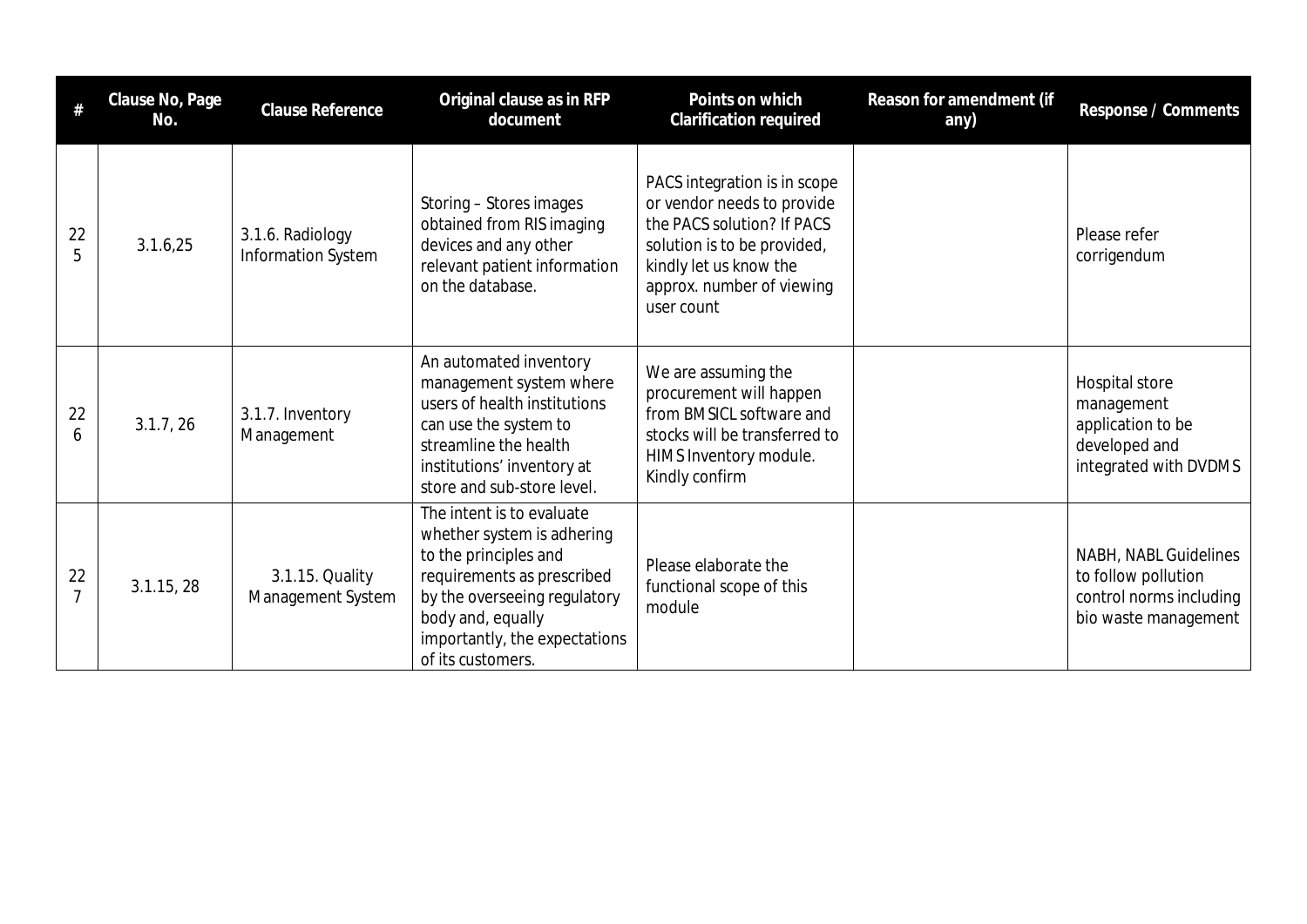|                   | Clause No, Page<br>No. | <b>Clause Reference</b>                      | Original clause as in RFP<br>document                                                                                                                                                                                                                                                                                              | Points on which<br>Clarification required                                                                                                                                                                              | Reason for amendment (if<br>any) | Response / Comments                                                       |
|-------------------|------------------------|----------------------------------------------|------------------------------------------------------------------------------------------------------------------------------------------------------------------------------------------------------------------------------------------------------------------------------------------------------------------------------------|------------------------------------------------------------------------------------------------------------------------------------------------------------------------------------------------------------------------|----------------------------------|---------------------------------------------------------------------------|
| 22<br>8           | 3.2.4.32               | 3.2.4. Supply chain<br>management            | Supply chain management<br>has been an integral part of<br>ERP solutions adopted by<br>several enterprises. State and<br>health institutions need to<br>interact with various<br>suppliers and partners to<br>obtain the supplies at the<br>right time and at the right<br>amount to provide<br>appropriate care to<br>population. | The supply chain module<br>will replace the BMSICL<br>(Central Procurement<br>Agency in Bihar). Kindly<br>elaborate the detailed<br>functionalities and<br>workflows which are<br>expected from Supply Chain<br>Module |                                  | MSP to propose best<br>practices to achieve<br>desired outcomes.          |
| 22<br>$\mathsf Q$ | 3.5,33                 | 3.5. Integrations                            | The proposed solution needs<br>to integrate with existing<br>state applications and<br>solution to track and monitor<br>beneficiaries under other<br>program. Integration with<br>other State-based health<br>programs is also envisaged<br>and should be taken up by<br><b>MSP</b>                                                | Kindly provide the list of<br>existing applications to be<br>integrated with HIMS and<br>Community services<br>application                                                                                             |                                  | A list of existing<br>applications has been<br>provided in<br>corrigendum |
| 23<br>$\Omega$    | 3.6,33                 | 3.6. Performance<br>Management and<br>Rating | There are certain criteria<br>which define a certain matrix<br>to set up the District Health<br>Realtime Ranking. Ranking<br>may be generated based on<br>the data collected through<br>the state application and<br>modules developed.                                                                                            | Kindly elaborate the module<br>scope in detail                                                                                                                                                                         |                                  | MSP to propose best<br>practices to achieve<br>desired outcomes.          |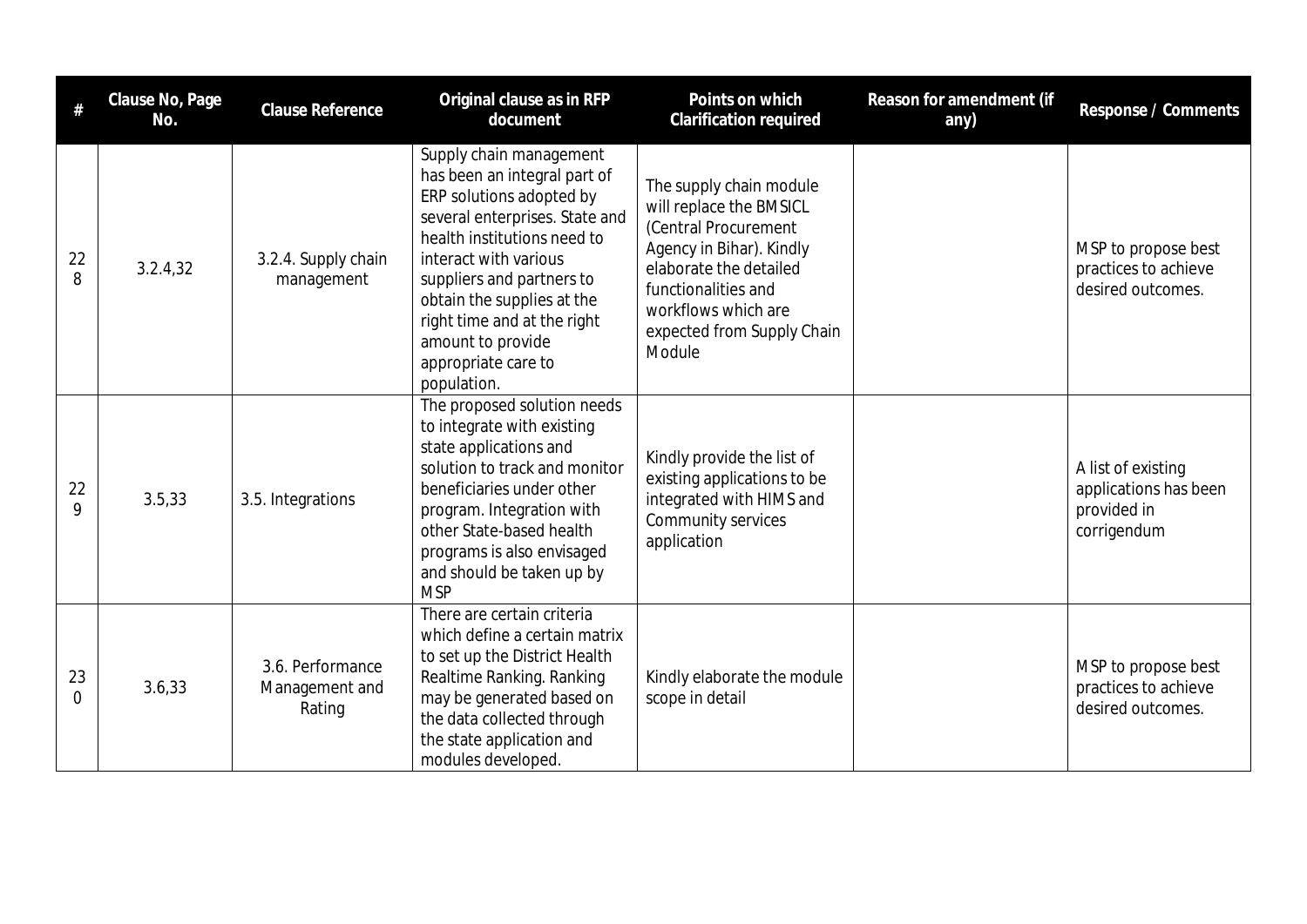| #                    | Clause No, Page<br>No. | <b>Clause Reference</b>                                     | Original clause as in RFP<br>document                                                                      | Points on which<br>Clarification required                                                                                                                                                                                                                      | Reason for amendment (if<br>any) | Response / Comments                                                                                                                                                                                                                                                                                   |
|----------------------|------------------------|-------------------------------------------------------------|------------------------------------------------------------------------------------------------------------|----------------------------------------------------------------------------------------------------------------------------------------------------------------------------------------------------------------------------------------------------------------|----------------------------------|-------------------------------------------------------------------------------------------------------------------------------------------------------------------------------------------------------------------------------------------------------------------------------------------------------|
| 23                   | 3.8,33                 | 3.8. Centralized<br><b>Accident and Trauma</b><br>Services  | These are facilities that are<br>used to manage emergency<br>situations involving trauma<br>and accidents. | What is the difference<br>between the 'Centralized<br><b>Accident &amp; Trauma Services'</b><br>and 'Casualty / Emergency'<br>module workflow? Please<br>elaborate                                                                                             |                                  | <b>Centralized Accident &amp;</b><br>Trauma Services are<br>state-level services.<br>Casualty/Emergency<br>services are<br>institutional-level<br>services.                                                                                                                                           |
| 23<br>$\overline{2}$ | 3.10,34                | 3.10. Ayushman Bharat<br>Digital Mission (ABDM)<br>Roll-out | MSP will be responsible for<br>successful roll-out and<br>adoption of ABDM in State                        | We are assuming that the<br>proposed solution shall be<br>only integrated with ABDM's<br>mentioned milestones.<br><b>Empanelment of Hospitals</b><br>on ABDM, Training on<br>ABDM etc. shall be carried<br>out by ABDM team and not<br>by MSP. Kindly confirm. |                                  | MSP will be responsible<br>for ABDM compliance<br>and integration. As part<br>of integration, the<br>proposed applications<br>must have capability to<br>generate population<br>Health ID (ABHA ID).<br>Registry of Facilities<br>and Professionals will<br>be responsibility of<br>State Government. |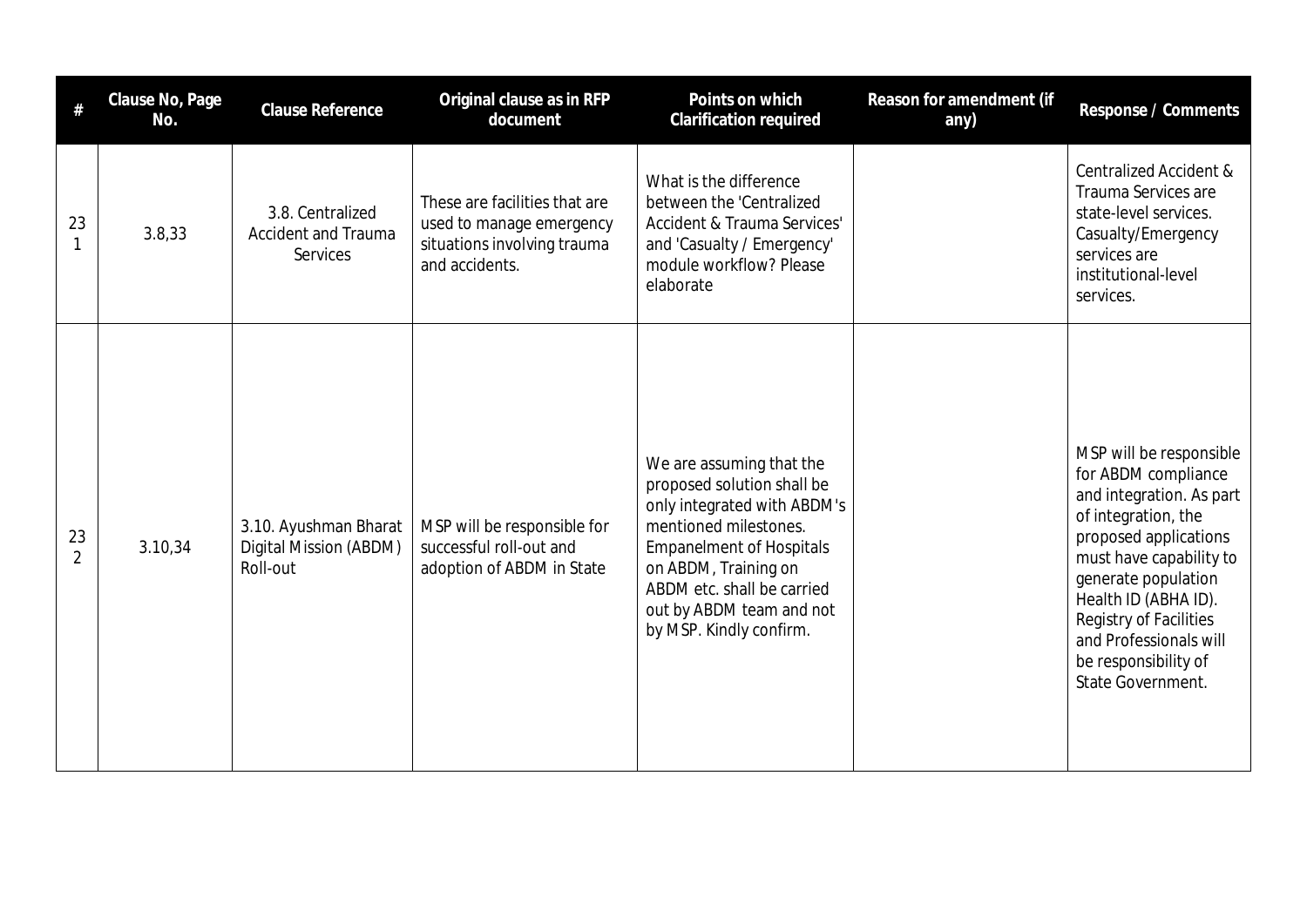|    | Clause No, Page<br>No. | Clause Reference        | Original clause as in RFP<br>document                                                                                                                                                                                                                                                                                      | Points on which<br>Clarification required                                                                                                                                                              | Reason for amendment (if<br>any) | Response / Comments         |
|----|------------------------|-------------------------|----------------------------------------------------------------------------------------------------------------------------------------------------------------------------------------------------------------------------------------------------------------------------------------------------------------------------|--------------------------------------------------------------------------------------------------------------------------------------------------------------------------------------------------------|----------------------------------|-----------------------------|
| 23 | 4,40                   | 4. Schedule of Services | Data migration from existing<br>(legacy) applications to the<br>proposed (new) applications.                                                                                                                                                                                                                               | Kindly elaborate which all<br>data to be migrated from<br>the old legacy system. Can<br>we get the details on Old<br>Legacy system as well?                                                            |                                  | Please refer<br>corrigendum |
| 23 | 5,42                   | 5. Implementation Plan  | Design and Development<br>(Requirement Gathering,<br>Integration with existing<br>application, Configuration,<br>Customization, User<br>Acceptance, and pre-<br>implementation training) and<br>Implementation of digital<br>health solutions in 3 Districts<br>as pilot go-live within 12<br>months of project inception. | Kindly provide the number<br>of healthcare facilities with<br>their category (District<br>Hospital/PHC/Subcentre's<br>etc.) in each district which<br>are considered in Pilot<br>District for Go Live. |                                  | Please refer<br>corrigendum |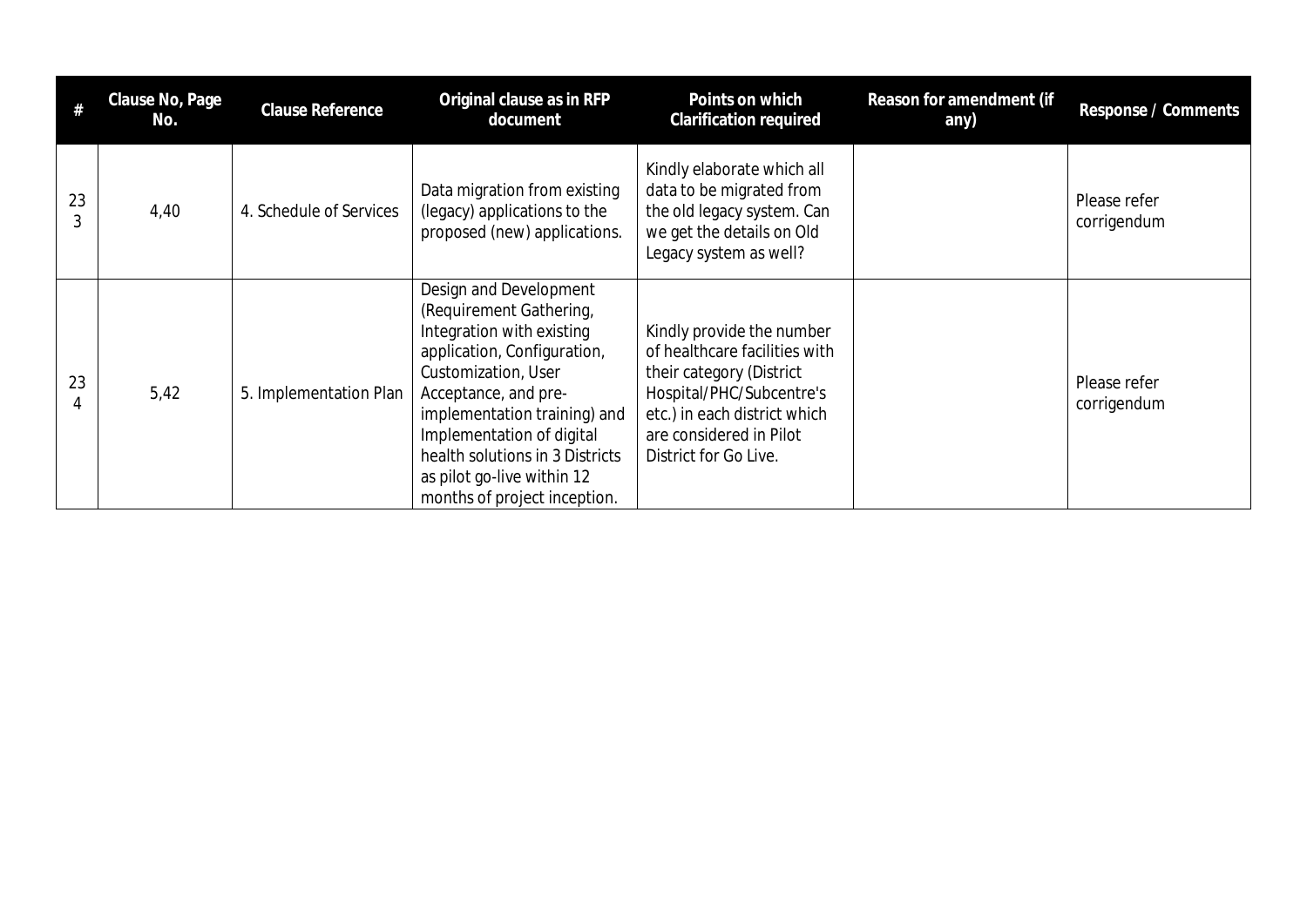| #       | Clause No, Page<br>No. | Clause Reference                      | Original clause as in RFP<br>document                                                                                                                | Points on which<br>Clarification required                                                                                                                | Reason for amendment (if<br>any) | Response / Comments                                                                                                                                                                                                                                                                                   |
|---------|------------------------|---------------------------------------|------------------------------------------------------------------------------------------------------------------------------------------------------|----------------------------------------------------------------------------------------------------------------------------------------------------------|----------------------------------|-------------------------------------------------------------------------------------------------------------------------------------------------------------------------------------------------------------------------------------------------------------------------------------------------------|
| 23<br>5 | 5,42                   | 5. Implementation Plan                | Completing 80% of ID<br>generation for Bihar Health<br>Facility Registry and<br><b>Healthcare Professionals</b><br>Registry in ABDM                  | Does this mean the MSP will<br>be responsible for<br>empanelment of Bihar<br><b>Health Facilities and</b><br>Healthcare professionals on<br>ABDM portal? |                                  | MSP will be responsible<br>for ABDM compliance<br>and integration. As part<br>of integration, the<br>proposed applications<br>must have capability to<br>generate population<br>Health ID (ABHA ID).<br>Registry of Facilities<br>and Professionals will<br>be responsibility of<br>State Government. |
| 23<br>6 | 8.1.4,52               | 8.1.4. Access Layer<br>(Omni Channel) | Kiosk - An intuitive<br>touchscreen interface with a<br>focus on patient self-service<br>functions is envisioned to be<br>implemented in near future | The supply of KIOSK is also<br>in scope?                                                                                                                 |                                  | Only software<br>components and<br>integration is supposed<br>to be provided by MSP                                                                                                                                                                                                                   |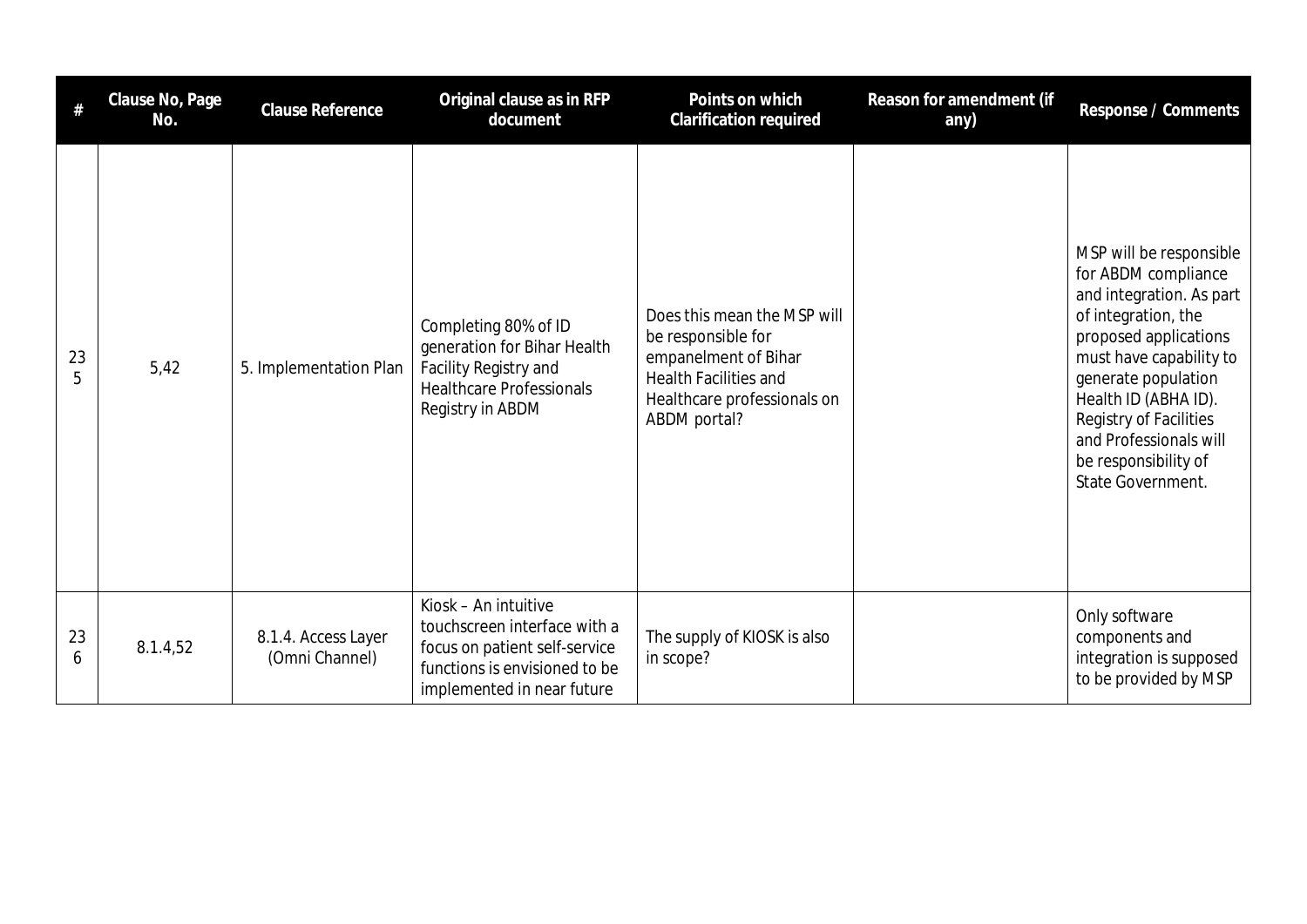| #                    | Clause No, Page<br>No. | <b>Clause Reference</b>                                   | Original clause as in RFP<br>document                                                                                                                                                                                                                                                               | Points on which<br>Clarification required                                                                                                             | Reason for amendment (if<br>any) | Response / Comments                                              |
|----------------------|------------------------|-----------------------------------------------------------|-----------------------------------------------------------------------------------------------------------------------------------------------------------------------------------------------------------------------------------------------------------------------------------------------------|-------------------------------------------------------------------------------------------------------------------------------------------------------|----------------------------------|------------------------------------------------------------------|
| 23<br>$\overline{7}$ | 8.2.2, 55              | 8.2.2. Advanced<br>DevOps & Release<br>Management         | Proposed solution must have<br>DevOps capabilities to offers<br>Continuous Integration and<br>Rapid Deployment<br>techniques, used in<br>conjunction of agile<br>development methodologies<br>to accelerate development,<br>testing and roll out timelines<br>for healthcare solution<br>components | The supply of the DevOps<br>tool license is also in scope?                                                                                            |                                  | Yes                                                              |
| 23<br>8              | 8.1.7, 54              | 8.1.7. Backend Service<br>Layer                           | Document Management<br>System (DMS)                                                                                                                                                                                                                                                                 | Please provide the number<br>of users for DMS viewer? Do<br>you need scanning facility as<br>well in DMS?                                             |                                  | MSP to propose best<br>practices to achieve<br>desired outcomes. |
| 23<br>9              | 8.1.7,54               | 8.1.7. Backend Service<br>Layer                           | Learning Management<br>System (LMS)                                                                                                                                                                                                                                                                 | Please provide the number<br>of users for LMS? Kindly<br>elaborate the scope for LMS                                                                  |                                  | MSP to propose best<br>practices to achieve<br>desired outcomes. |
| 24<br>$\Omega$       | 8.5,60                 | 8.5. Infrastructure<br>specifications and<br>requirements | MSP needs to provide the<br>complete end to end solution<br>stack for the same. MSP's<br>proposal should cover every<br>component to be used in the<br>ecosystem and provide<br>details (BOM) for each<br>component considering<br>growth-rate of average 20%<br>year-on-year for next 5 years.     | We are assuming that the<br>end point devices and<br>hardware is not in scope.<br>However, MSP need to<br>provide the specifications<br>for the same. |                                  | Hardware procurement<br>is not part of scope for<br><b>MSP</b>   |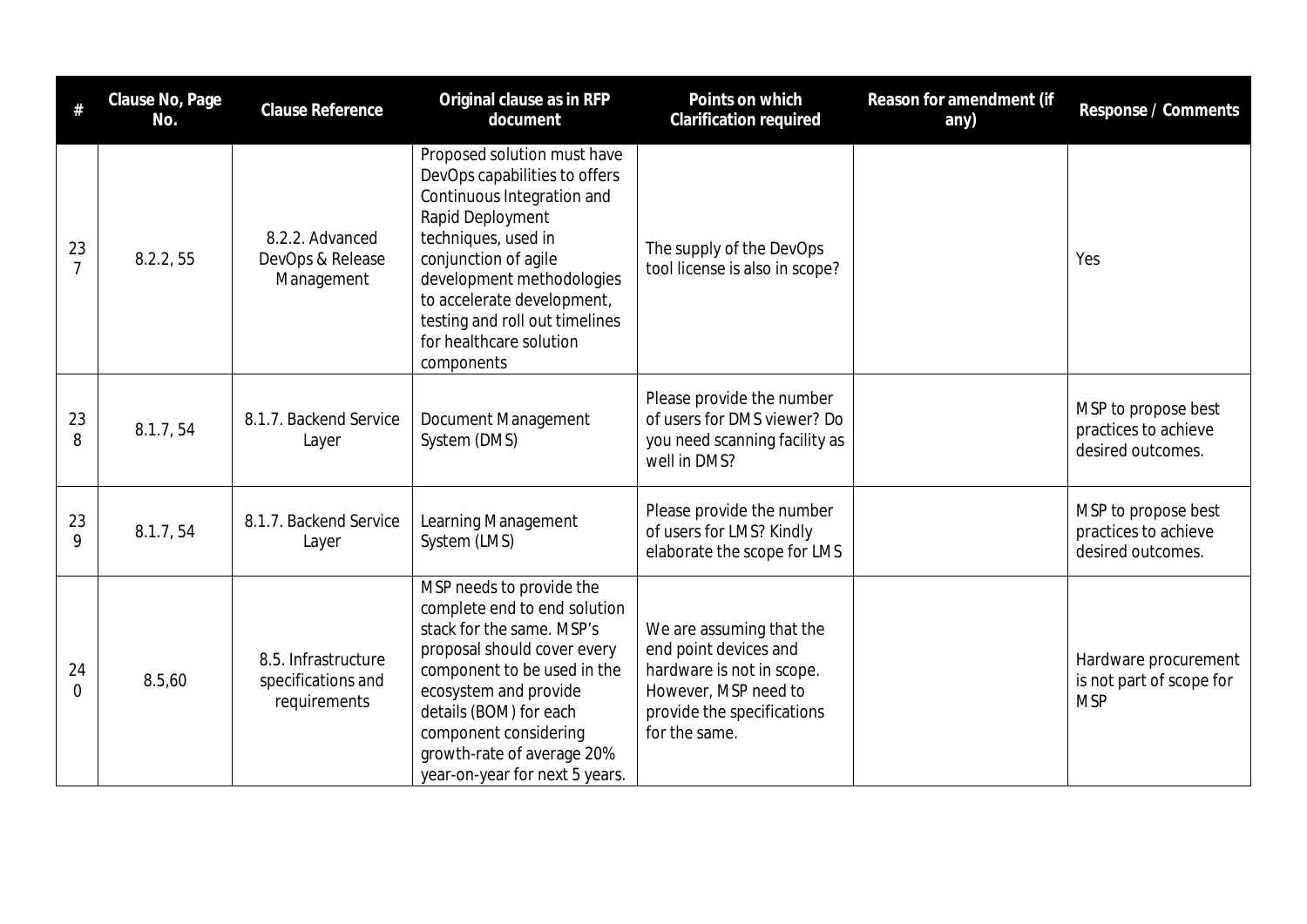| #                    | Clause No, Page<br>No. | Clause Reference | Original clause as in RFP<br>document                                                                        | Points on which<br><b>Clarification required</b>                                                                                                                                                                                                                 | Reason for amendment (if<br>any) | Response / Comments                                              |
|----------------------|------------------------|------------------|--------------------------------------------------------------------------------------------------------------|------------------------------------------------------------------------------------------------------------------------------------------------------------------------------------------------------------------------------------------------------------------|----------------------------------|------------------------------------------------------------------|
| 24                   | 8.3.6, 59              | 8.3.6            | In addition to payment<br>gateway integration, it should<br>also allow recording of any<br>offline payments. | For offline recording of<br>payments made, there is no<br>secure mechanism available<br>and it's not normally<br>paperless and needs<br>paperwork. This might<br>defeat the purpose of<br>paperless approach. Please<br>clarify whether this is still<br>needed. |                                  | MSP to propose best<br>practices to achieve<br>desired outcomes. |
| 24<br>$\overline{2}$ | 8.1.6, 54              | 8.1.6            | <b>Business Process</b><br>Management (BPM)                                                                  | The Scope of BPM (Business<br>proc. management) is not<br>shared in detail. We need<br>more details to come up<br>with an appropriate solution<br>and the extent to which the<br>functionality should be<br>available in the selected<br>solution.               |                                  | MSP to propose best<br>practices to achieve<br>desired outcomes. |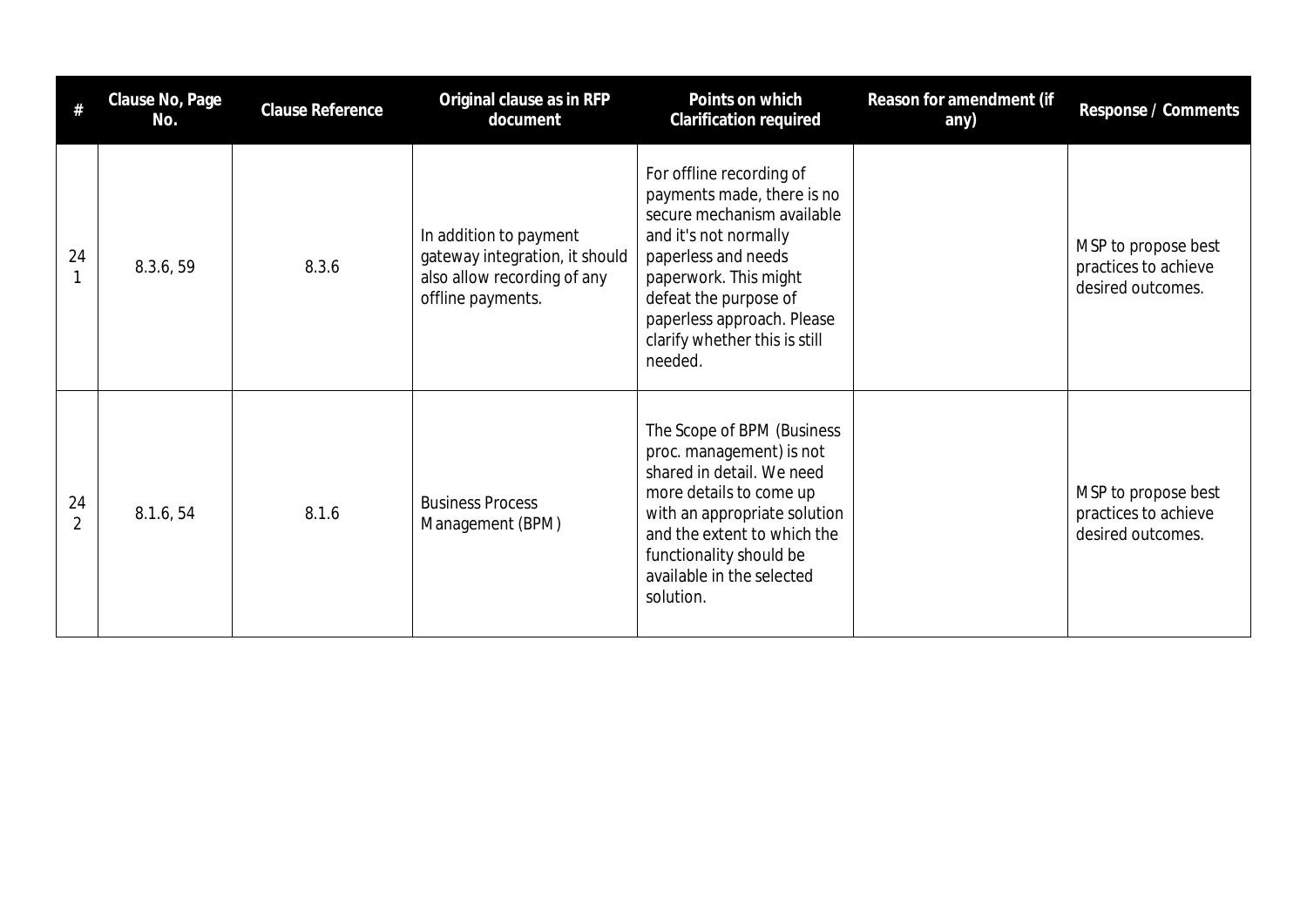| #                    | Clause No, Page<br>No. | Clause Reference | Original clause as in RFP<br>document       | Points on which<br>Clarification required                                                                                                                                                                                                                                                                                                                                                                                                                                                                                                                                                                       | Reason for amendment (if<br>any) | Response / Comments                                              |
|----------------------|------------------------|------------------|---------------------------------------------|-----------------------------------------------------------------------------------------------------------------------------------------------------------------------------------------------------------------------------------------------------------------------------------------------------------------------------------------------------------------------------------------------------------------------------------------------------------------------------------------------------------------------------------------------------------------------------------------------------------------|----------------------------------|------------------------------------------------------------------|
| 24<br>$\overline{3}$ | 8.1.6, 54              | 8.1.6            | <b>Business Process</b><br>Management (BPM) | Normally web apps use any<br>BPM solution in the<br>following manner:<br>1. Functional team creates<br>BPM workflows/processes<br>in a separate BPM tool.<br>2. Once the workflows are<br>signed-off, technical team<br>(developers) add various UI<br>pages to the web app to use<br>code these workflows with<br>UI and RESTful API of the<br>BPM solution. Such a BPM<br>solution is called headless<br>BPM solution (UI of BPM<br>solution itself is not used<br>because that will be<br>cumbersome).<br>Please confirm whether, as<br>a customer, you would like<br>us to pursue headless BPM<br>solution. |                                  | MSP to propose best<br>practices to achieve<br>desired outcomes. |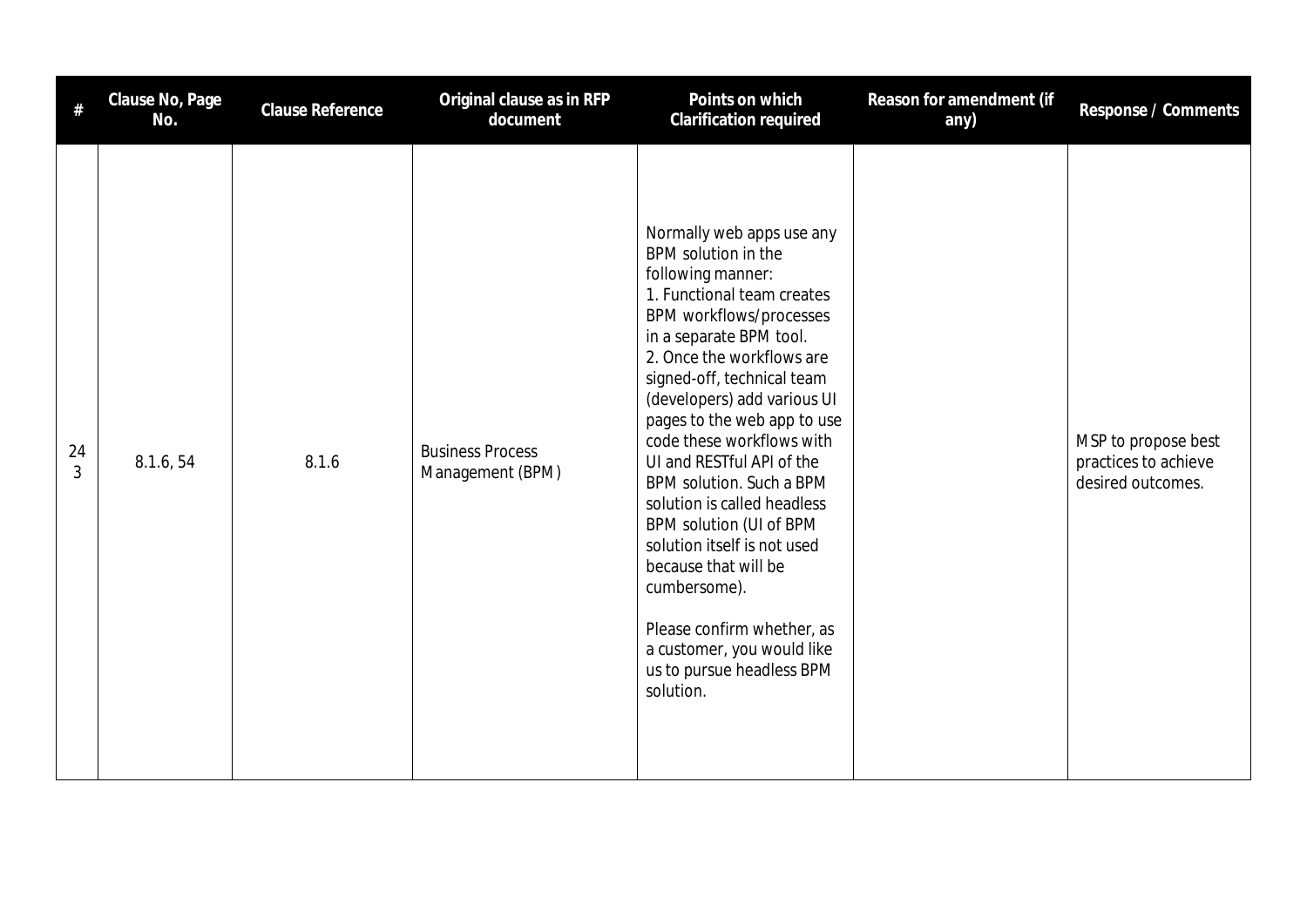| #       | Clause No, Page<br>No. | Clause Reference | Original clause as in RFP<br>document        | Points on which<br><b>Clarification required</b>                                                                                                                                                                                                                                                                                                                                                                                                                               | Reason for amendment (if<br>any) | Response / Comments                                              |
|---------|------------------------|------------------|----------------------------------------------|--------------------------------------------------------------------------------------------------------------------------------------------------------------------------------------------------------------------------------------------------------------------------------------------------------------------------------------------------------------------------------------------------------------------------------------------------------------------------------|----------------------------------|------------------------------------------------------------------|
| 24<br>4 | 2.2, 17                | 2.2              | Telemedicine services for the<br>population. | You have mentioned in the<br>RFP doc that eSanjeevani<br>has been used in Bihar.<br>Please confirm whether you<br>would like to continue using<br>it for telemedicine or you<br>would like us to pursue<br>some other solution based<br>on Twilio framework (paid<br>tool) which is HIPAA<br>compliant and secure.<br>Cost/pricing will be shared<br>subsequently by our pre-<br>sales team. We have found<br>that the Twilio solution is<br>secure and cost-effective<br>too. |                                  | MSP to propose best<br>practices to achieve<br>desired outcomes. |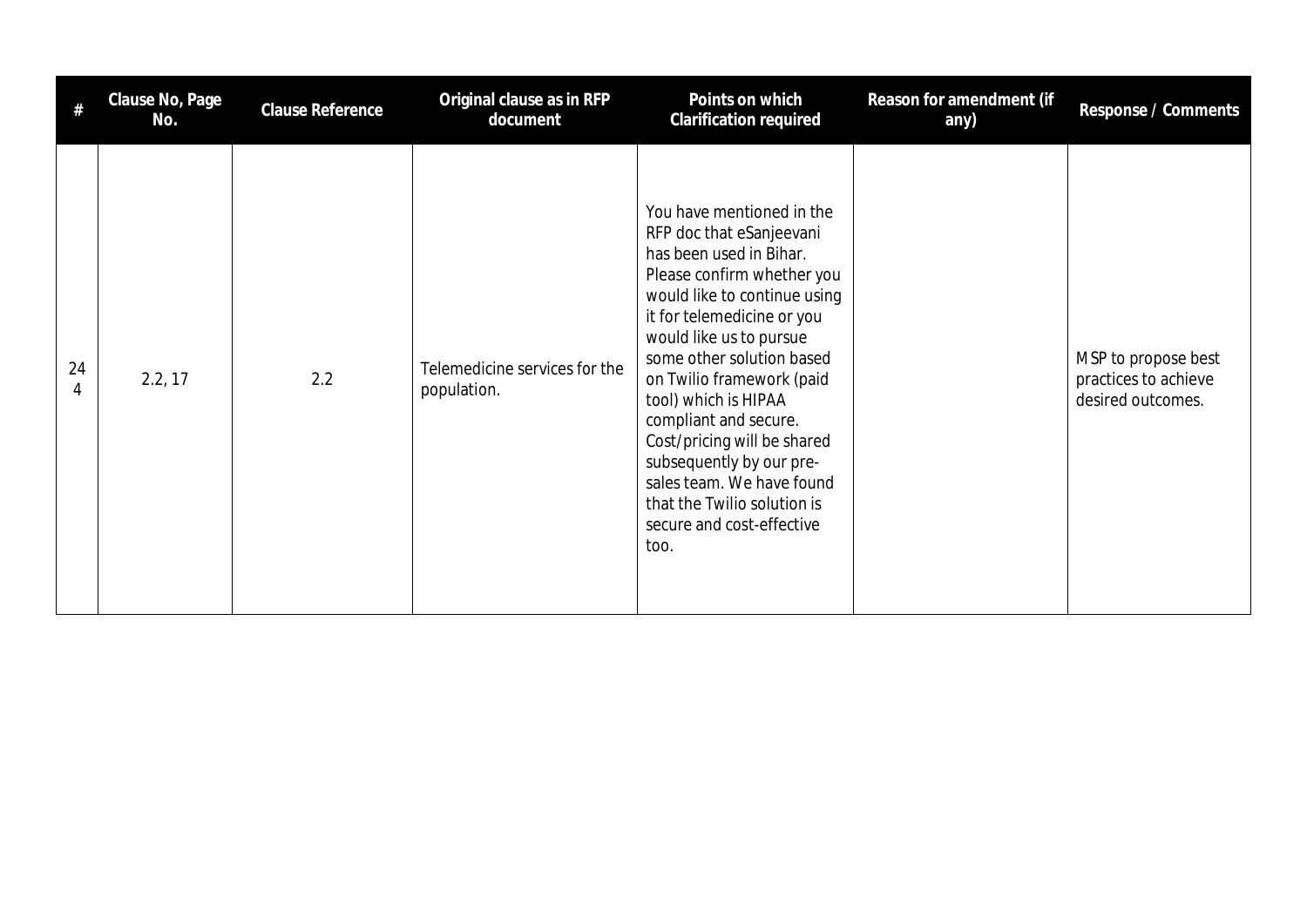| #       | Clause No, Page<br>No. | <b>Clause Reference</b>                    | Original clause as in RFP<br>document                                                                                                                                                                                                                                                                                               | Points on which<br><b>Clarification required</b>                                                                                   | Reason for amendment (if<br>any) | Response / Comments                                                                                                                                                                                                                                                                                                                                                                                                          |
|---------|------------------------|--------------------------------------------|-------------------------------------------------------------------------------------------------------------------------------------------------------------------------------------------------------------------------------------------------------------------------------------------------------------------------------------|------------------------------------------------------------------------------------------------------------------------------------|----------------------------------|------------------------------------------------------------------------------------------------------------------------------------------------------------------------------------------------------------------------------------------------------------------------------------------------------------------------------------------------------------------------------------------------------------------------------|
| 24<br>5 | 3.11, 36               | Integration with IoT<br>Devices and Kiosks | The proposed solution should<br>be able to integrate medical<br>devices through IoT devices<br>to monitor functionalities of<br>existing medical devices<br>across health system of State.<br>The proposed solution should<br>have capabilities to provide<br>ease of use for the public<br>through Kiosks at intuitional<br>level. | Please clarify - How may loT<br>and Kiosks integration is<br>require. If not identify<br>please mention the<br>tentative quantity. |                                  | Type of devices: CT<br>Scan Machines, X-ray<br>machines, Ultrasound<br>machines, Dialysis,<br>Radiant Warmer (till<br>SNCU level) Auto-<br>analysers in<br>laboratories (Bio-<br>chemistry,<br>immunology,<br>Hematology).<br>Analog machines to be<br>connected via IoT<br>devices provided by the<br>State.<br>And other digitally<br>compatible devices to<br>be connected through<br>global standards e.g.<br>HL7, DICOM |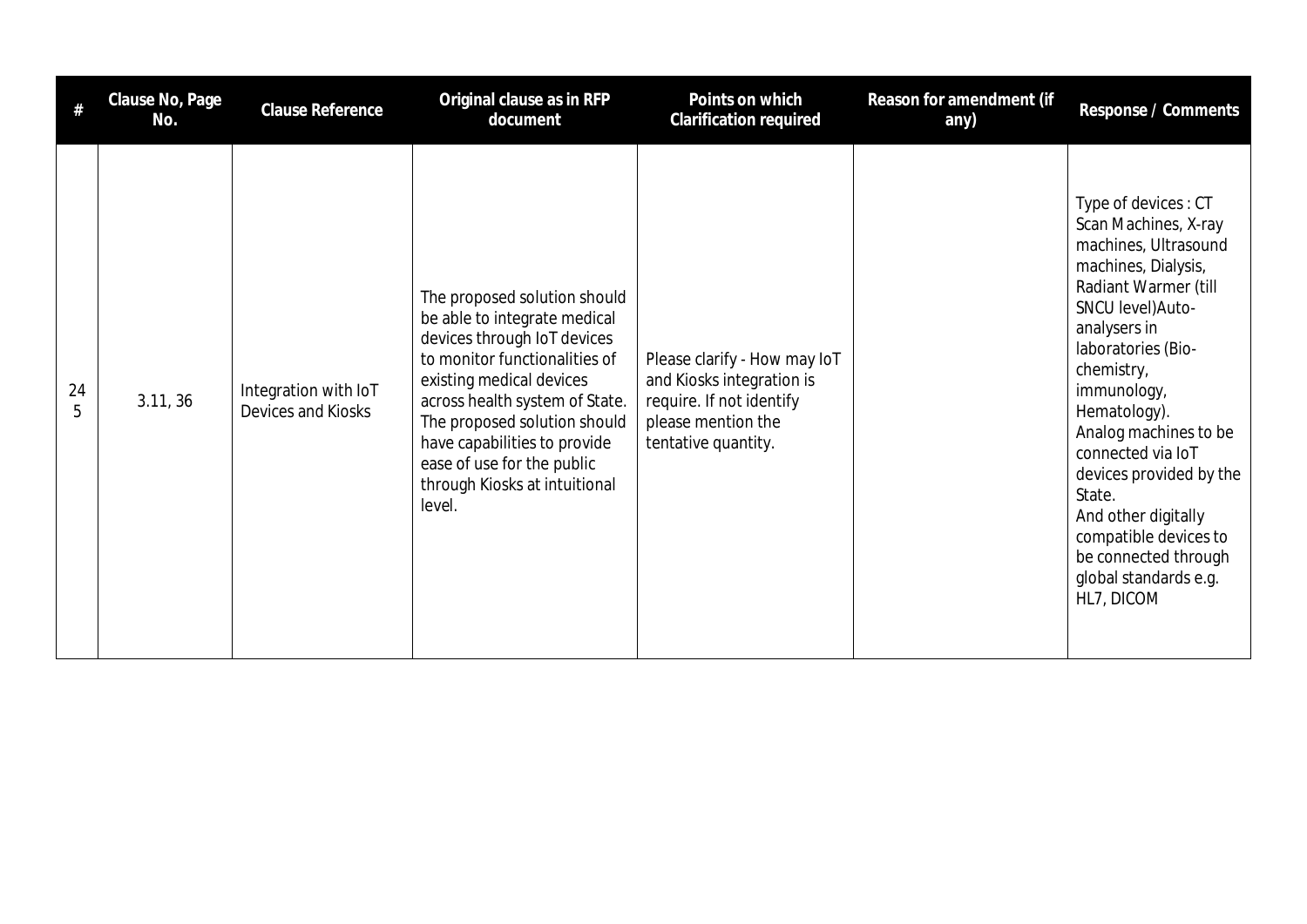| $\#$                 | Clause No, Page<br>No. | Clause Reference            | Original clause as in RFP<br>document                                                                                                                                                                                                                                                                      | Points on which<br>Clarification required                                                                                                                                                                                                                                  | Reason for amendment (if<br>any)                                                                                                                                                                                                                                               | Response / Comments                                                                                 |
|----------------------|------------------------|-----------------------------|------------------------------------------------------------------------------------------------------------------------------------------------------------------------------------------------------------------------------------------------------------------------------------------------------------|----------------------------------------------------------------------------------------------------------------------------------------------------------------------------------------------------------------------------------------------------------------------------|--------------------------------------------------------------------------------------------------------------------------------------------------------------------------------------------------------------------------------------------------------------------------------|-----------------------------------------------------------------------------------------------------|
| 24<br>6              | 4(f), 40               | <b>Schedule of Services</b> | MSP will be responsible for<br>provisioning of cloud services<br>from MeitY empanelled cloud<br>service providers for the<br>contract period.                                                                                                                                                              | MSP will be responsible for<br>provisioning of cloud<br>services from MeitY<br>empanelled cloud service<br>providers with build-in<br>Analytics, Datawarehouse,<br>Data Lake module and<br>Should be listed in Gartner<br>Cloud Magic Quadrant for<br>the contract period. | If MSP quote / propose CSP<br>Platform which already<br>have integrated Solution<br>than it will easily integrate<br>and flexible to work with.<br>Also, Quality CSP only<br>require for building such<br>kind of project that's why<br>Gartner clause need to be<br>enlisted. | MSP to propose best<br>practices as part of<br>proposed solution to<br>achieve desired<br>outcomes. |
| 24<br>$\overline{7}$ | $4(g)$ , 40            | <b>Schedule of Services</b> | Data migration from existing<br>(legacy) applications to the<br>proposed (new) applications.                                                                                                                                                                                                               | <b>Complete Data Migration</b><br>scope need to be define                                                                                                                                                                                                                  |                                                                                                                                                                                                                                                                                | Please refer<br>corrigendum                                                                         |
| 24<br>8              | 8.2.5, 56              | Containerization            | Ecosystem platform<br>components should be<br>deployable units over<br>container orchestration<br>platform, to take advantage<br>of this by automating the<br>management of containers<br>and matching resources to<br>the actual demand on the<br>system. solution should use<br>microservices/functions. | Please clarify - Whether it is<br>mandatory to follow<br>container base application<br>only or 3-Tier application<br>also comply here.                                                                                                                                     |                                                                                                                                                                                                                                                                                | MSP to propose best<br>practices to achieve<br>desired outcomes.                                    |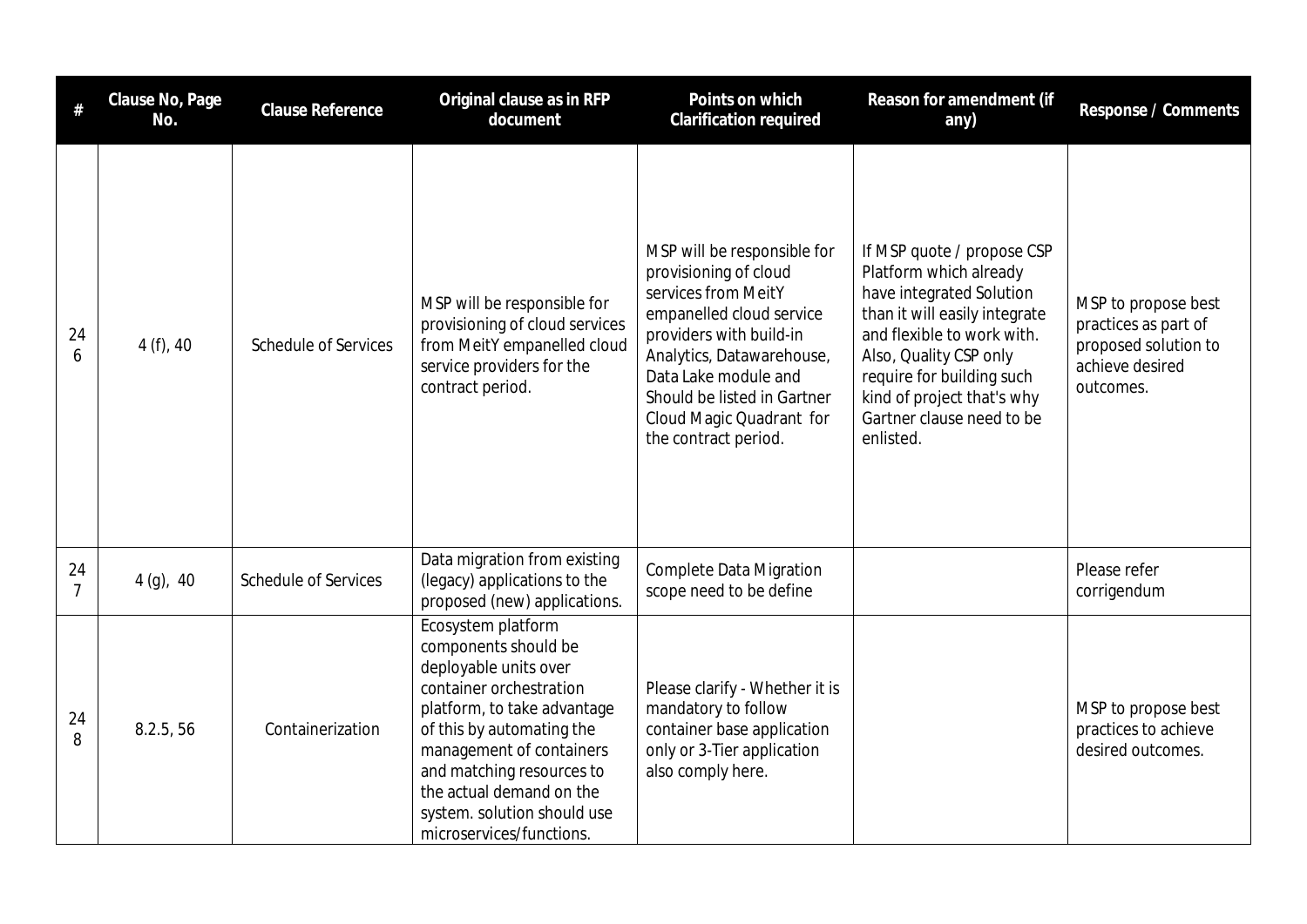|                | Clause No, Page<br>No. | <b>Clause Reference</b>     | Original clause as in RFP<br>document                                                                                                                                                                                                                                                                   | Points on which<br>Clarification required                                                                                                                                                                                                     | Reason for amendment (if<br>any) | Response / Comments                                                                 |
|----------------|------------------------|-----------------------------|---------------------------------------------------------------------------------------------------------------------------------------------------------------------------------------------------------------------------------------------------------------------------------------------------------|-----------------------------------------------------------------------------------------------------------------------------------------------------------------------------------------------------------------------------------------------|----------------------------------|-------------------------------------------------------------------------------------|
| 24<br>9        | 8.3, 57                | Integration<br>Architecture | HIMS ecosystem is focused<br>on providing integrated<br>platform to leverage health<br>data and services from<br>various applications cutting<br>across different<br>functionalities. The<br>applications are in-house<br>State apps, health portals,<br>central applications, and<br>external systems. | RFP has been describe API<br>Gateway; Please confirm<br>whether API Gateway<br>already exist and MSI will<br>integrate new propose<br>application or API Gateway<br>component will propose and<br>incorporate by MSI (Part of<br>this Scope). |                                  | Department will<br>facilitate to provide<br>APIs from different<br>vendors/partners |
| 25<br>$\Omega$ |                        | <b>General Queries</b>      | As per understanding MSI /<br>Bidder will provide only HIMS<br>application, ICCC Platform<br>Software, ERP and integration<br>component. Hospital Level<br>IoT, Kiosk, Devices, Computer<br>Desktop, Laptop, Network<br>and security devices should<br>be out of this scope.                            | Please Clarify -<br>Understanding is correct.                                                                                                                                                                                                 |                                  | Yes, Understanding is<br>correct.                                                   |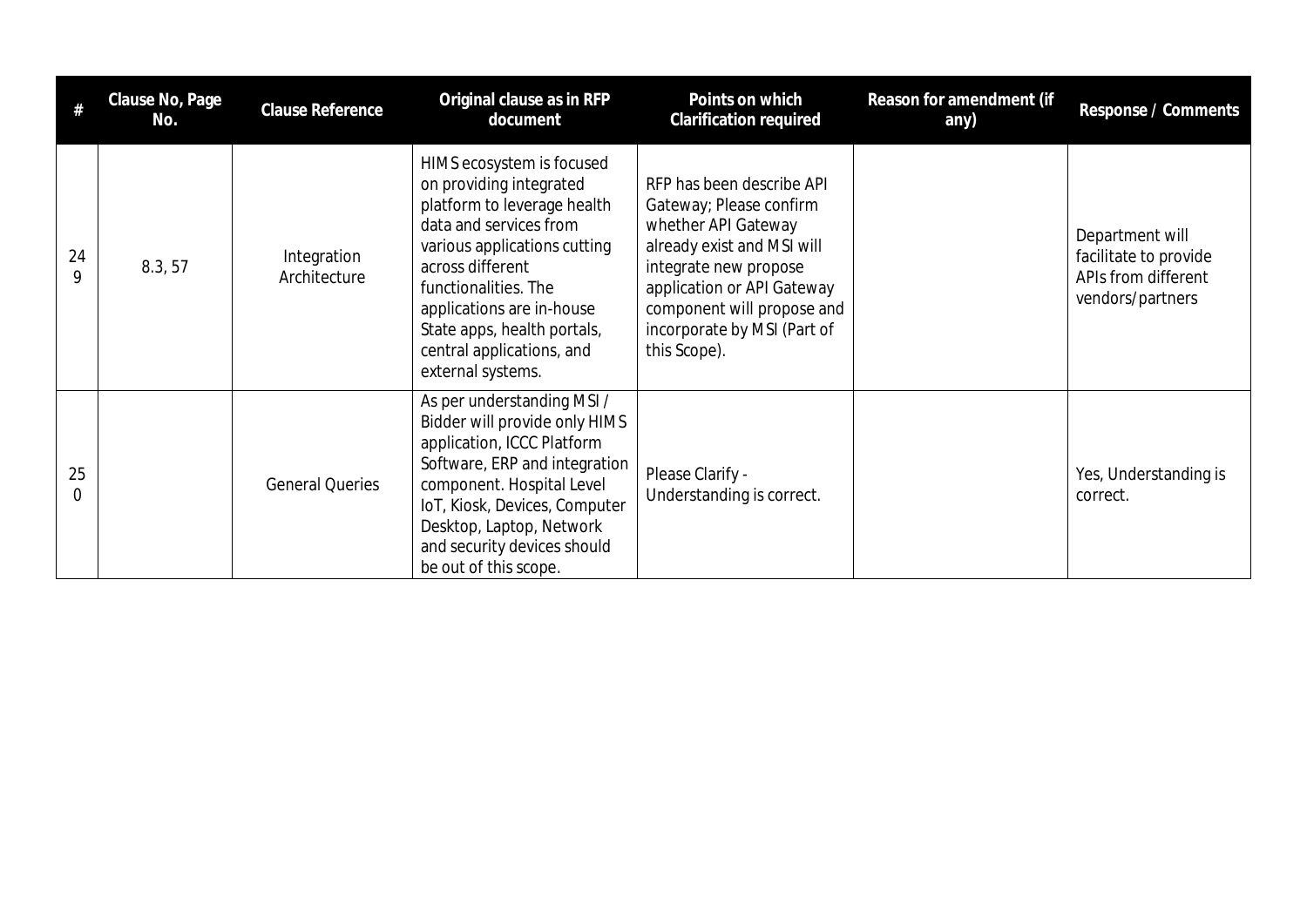|    | Clause No, Page<br>No. | Clause Reference                        | Original clause as in RFP<br>document                                                                                                                                                                                                                                                                                                                                                        | Points on which<br><b>Clarification required</b>                                                                                                                                                                                                                                                                                                                                                       | Reason for amendment (if<br>any) | Response / Comments |
|----|------------------------|-----------------------------------------|----------------------------------------------------------------------------------------------------------------------------------------------------------------------------------------------------------------------------------------------------------------------------------------------------------------------------------------------------------------------------------------------|--------------------------------------------------------------------------------------------------------------------------------------------------------------------------------------------------------------------------------------------------------------------------------------------------------------------------------------------------------------------------------------------------------|----------------------------------|---------------------|
| 25 | 1, 81                  | <b>Technical Evaluation</b><br>Criteria | The bidder (in case of<br>Consortium, cumulative<br>turnover shall be accounted,<br>and lead member shall meet<br>minimum of 50% of<br>Turnover) shall have a<br>minimum average turnover of<br>INR 200 Crore for the last 3<br>years from IT/ITeS/<br>Consulting services a.<br>Minimum INR 200 Crore: 2<br>marks b. INR 200 - 300 Crore:<br>3 marks c. More than Rs. 300<br>Crore: 4 Marks | Please provide clarity1. In<br>case of consortium if any<br>single or two of three<br>member of the consortium<br>member fulfil the entire<br>condition will that suffice<br>the evaluation criteria2.<br>Please elaborate evaluation<br>method. In case there are 2<br>or 3 member in consortium,<br>how will final average<br>turnover will be calculated<br>by taking average 2 or all 3<br>members |                                  | As per RFP          |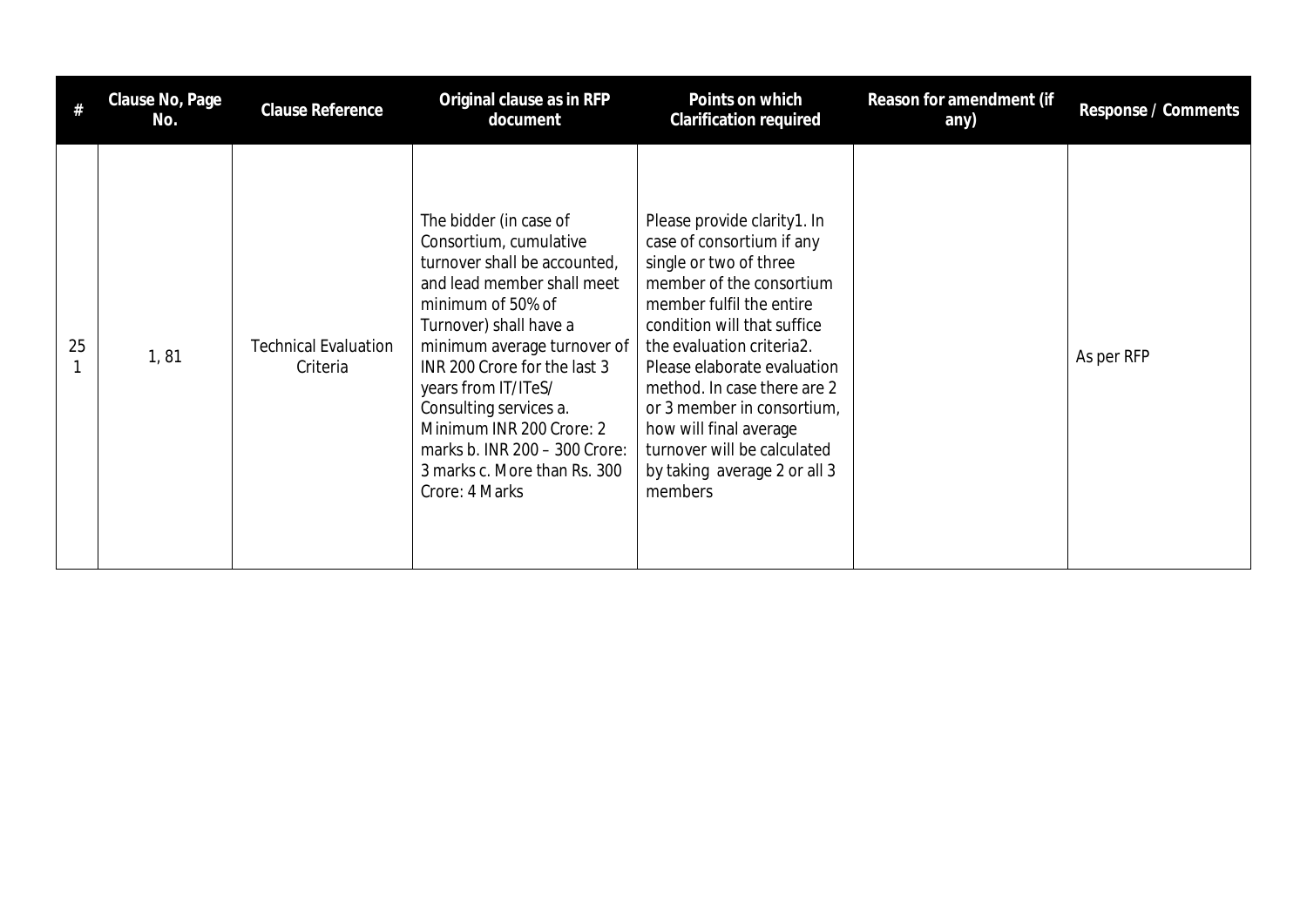|    | Clause No, Page<br>No. | <b>Clause Reference</b>                 | Original clause as in RFP<br>document                                                                                                                                                                                                                                                                                                                                             | Points on which<br>Clarification required                                                                                                                                                                                                                                                                                                                                                                                                                         | Reason for amendment (if<br>any)                                                     | Response / Comments         |
|----|------------------------|-----------------------------------------|-----------------------------------------------------------------------------------------------------------------------------------------------------------------------------------------------------------------------------------------------------------------------------------------------------------------------------------------------------------------------------------|-------------------------------------------------------------------------------------------------------------------------------------------------------------------------------------------------------------------------------------------------------------------------------------------------------------------------------------------------------------------------------------------------------------------------------------------------------------------|--------------------------------------------------------------------------------------|-----------------------------|
| 25 | 2,81                   | <b>Technical Evaluation</b><br>Criteria | The bidder or consortium<br>members have experience in<br>ongoing or completed<br>projects of total value in<br>design, development,<br>implementation of projects in<br>IT Transformational project /<br>ICT Components / E-<br>Governance/ Digital Solution<br>projects with any<br>Government / State<br>Government / PSUs in last<br>five (5) years (from FY 2016-<br>$21$ ). | Please confirm -<br>Understanding is correct<br>1. Definition of Government<br>includes organization under<br>Government Body from<br>Central, State, PSU, Govt<br>Bank, Municipal<br>corporation, Defence or<br>Smart City projects<br>2. To allow self declaration<br>on going project as taking<br>phase or milestone<br>completion certificate.<br>3. Please confirm if HMIS<br>POs can only suffice for this<br>given points or we have to<br>give other POs | 1. As completion certificate<br>from Govt Authority is long<br>process and take time | Please refer<br>corrigendum |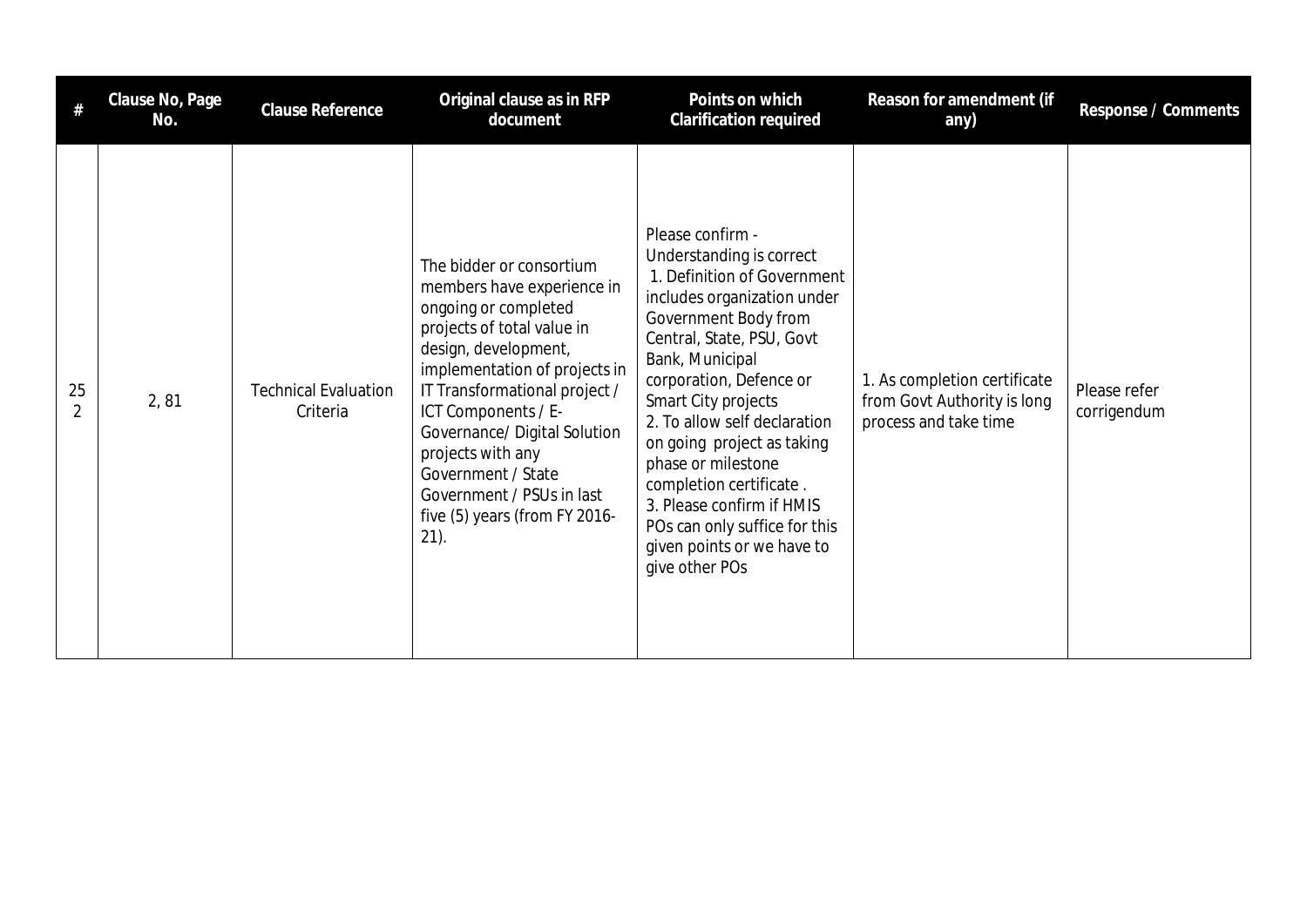| #  | Clause No, Page<br>No. | Clause Reference                        | Original clause as in RFP<br>document                                                                                                                                                                                     | Points on which<br><b>Clarification required</b>                                                           | Reason for amendment (if<br>any)                                                                                                                                                                         | Response / Comments |
|----|------------------------|-----------------------------------------|---------------------------------------------------------------------------------------------------------------------------------------------------------------------------------------------------------------------------|------------------------------------------------------------------------------------------------------------|----------------------------------------------------------------------------------------------------------------------------------------------------------------------------------------------------------|---------------------|
| 25 | 4,82                   | <b>Technical Evaluation</b><br>Criteria | Bidder Certification - Bidder<br>(Sole bidder or in case of<br>Consortium, any member of<br>consortium) must be a CMMi<br>Level 3 or above Certified<br>Company<br>i. CMMi Level 3 (1 mark)<br>ii. CMMi Level 5 (3 marks) | Certification should be<br>compulsory for HIMS OEM<br>company and special mark<br>should be allotted to it | CMMi certificate is proof<br>that OEM have adapted<br>best practice through its<br>Software Development Life<br>Cycle whereby final product<br>is best outcome from<br>adapting of the best<br>practices | As per RFP          |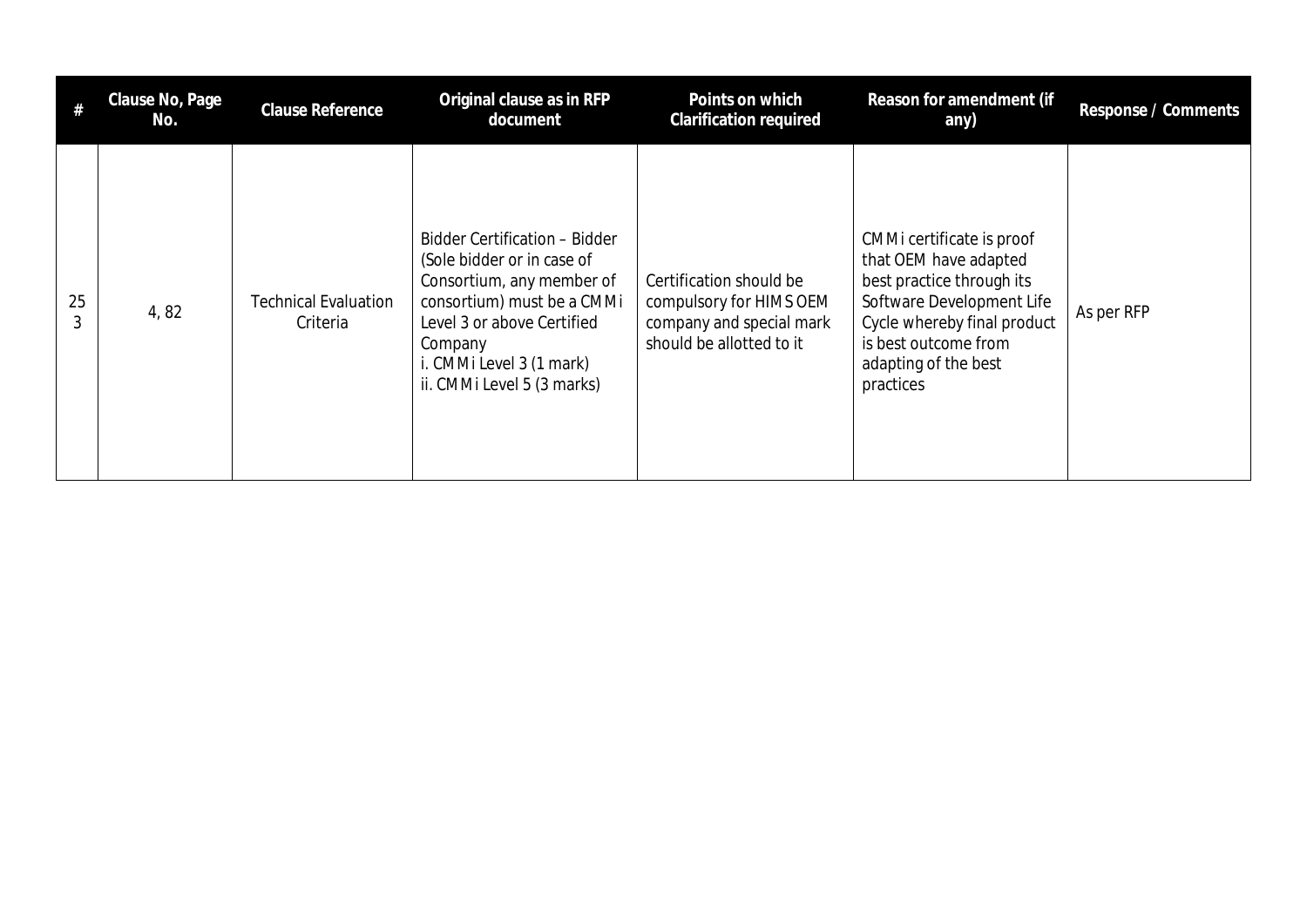| #       | Clause No, Page<br>No. | <b>Clause Reference</b>                 | Original clause as in RFP<br>document                                                                                                                    | Points on which<br>Clarification required                                                                                                                                        | Reason for amendment (if<br>any)                                                                                                                                                                                                                                                                                          | Response / Comments |
|---------|------------------------|-----------------------------------------|----------------------------------------------------------------------------------------------------------------------------------------------------------|----------------------------------------------------------------------------------------------------------------------------------------------------------------------------------|---------------------------------------------------------------------------------------------------------------------------------------------------------------------------------------------------------------------------------------------------------------------------------------------------------------------------|---------------------|
| 25<br>4 | 2.1.iii, 82            | <b>Technical Evaluation</b><br>Criteria | Additional 02 Marks (1 mark<br>for each project) if the bidder<br>has experience of<br>maintenance of contract for<br>minimum 3 years in last 5<br>years | Please provide clarity or<br>confirm our<br>understanding1. Bidder<br>should have experience or<br>contains maintenance<br>service of minimum 3 yrs. in<br>same project citation | As the time period for<br>citation project is 5 yrs.<br>Hence it is difficult to get<br>mega project to Go-Live and<br>also complete maintenance<br>within stipulated 5 yrs. As<br>experience large state or<br>country wide project have<br>implementation time frame<br>of 2 to 5 yrs. and later O&M<br>for 3 to 5 yrs. | As per RFP          |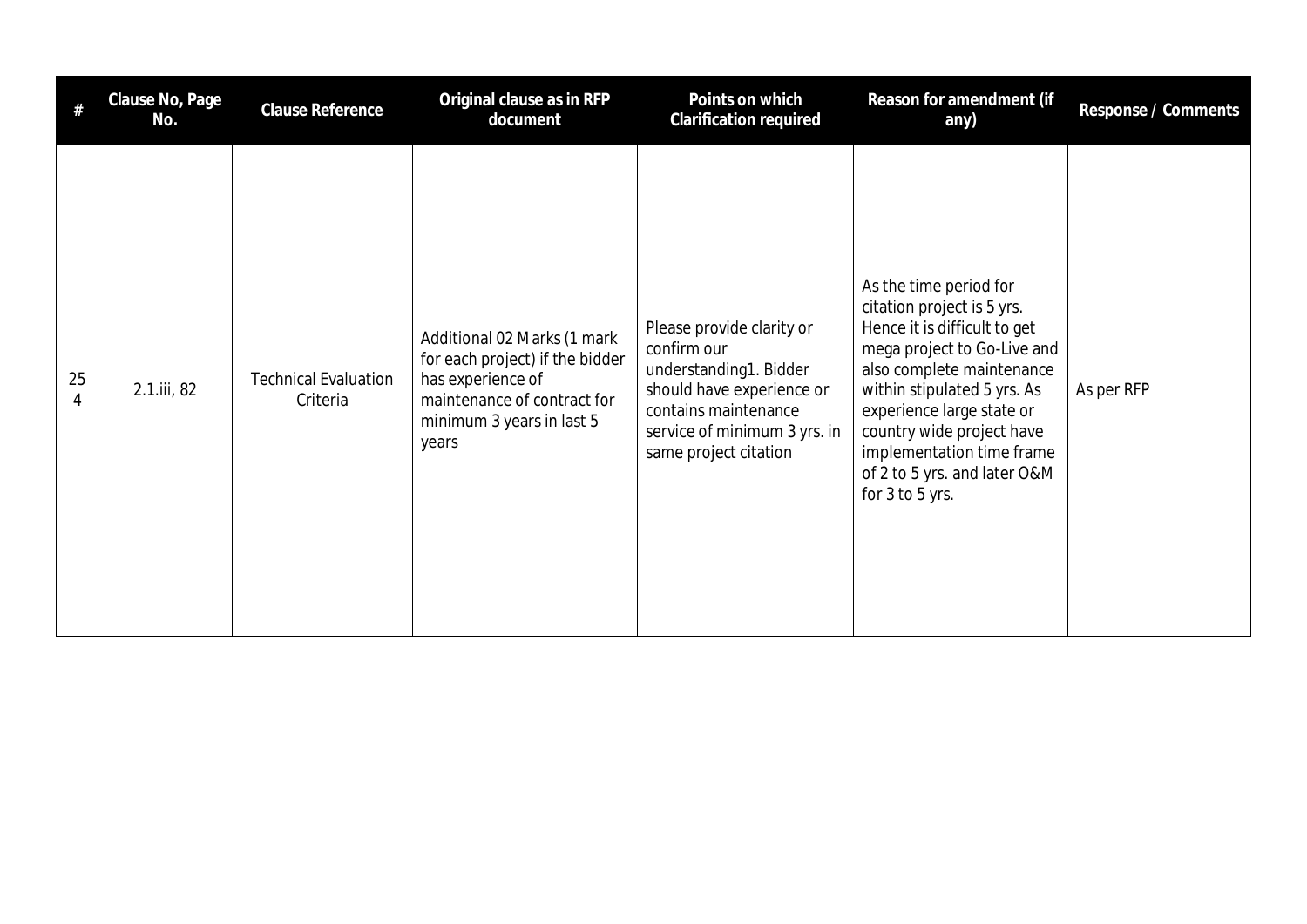|         | Clause No, Page<br>No. | Clause Reference                        | Original clause as in RFP<br>document                                                                                                                                                                                                                                                        | Points on which<br><b>Clarification required</b>                                                           | Reason for amendment (if<br>any)                                                                                                                                                                                                           | Response / Comments         |
|---------|------------------------|-----------------------------------------|----------------------------------------------------------------------------------------------------------------------------------------------------------------------------------------------------------------------------------------------------------------------------------------------|------------------------------------------------------------------------------------------------------------|--------------------------------------------------------------------------------------------------------------------------------------------------------------------------------------------------------------------------------------------|-----------------------------|
| 25<br>5 | 5,83                   | <b>Technical Evaluation</b><br>Criteria | The bidder (in case of<br>Consortium, any member can<br>fulfil) shall have a<br>certification pertaining to ISO<br>9001:2000, ISO 27001:2013,<br>ISO 20000 -1:2018 I. Any one<br>certification mentioned from<br>above: 01 mark II. In case of<br>all certifications available -<br>03 marks | Certification should be<br>compulsory for HIMS OEM<br>company and special mark<br>should be allotted to it | ISO certificate is proof that<br>OEM have adapted best<br>practice through its<br>Software Development Life<br>Cycle & Project Execution<br>whereby final product &<br>services are best outcome<br>from adapting of the best<br>practices | Please refer<br>corrigendum |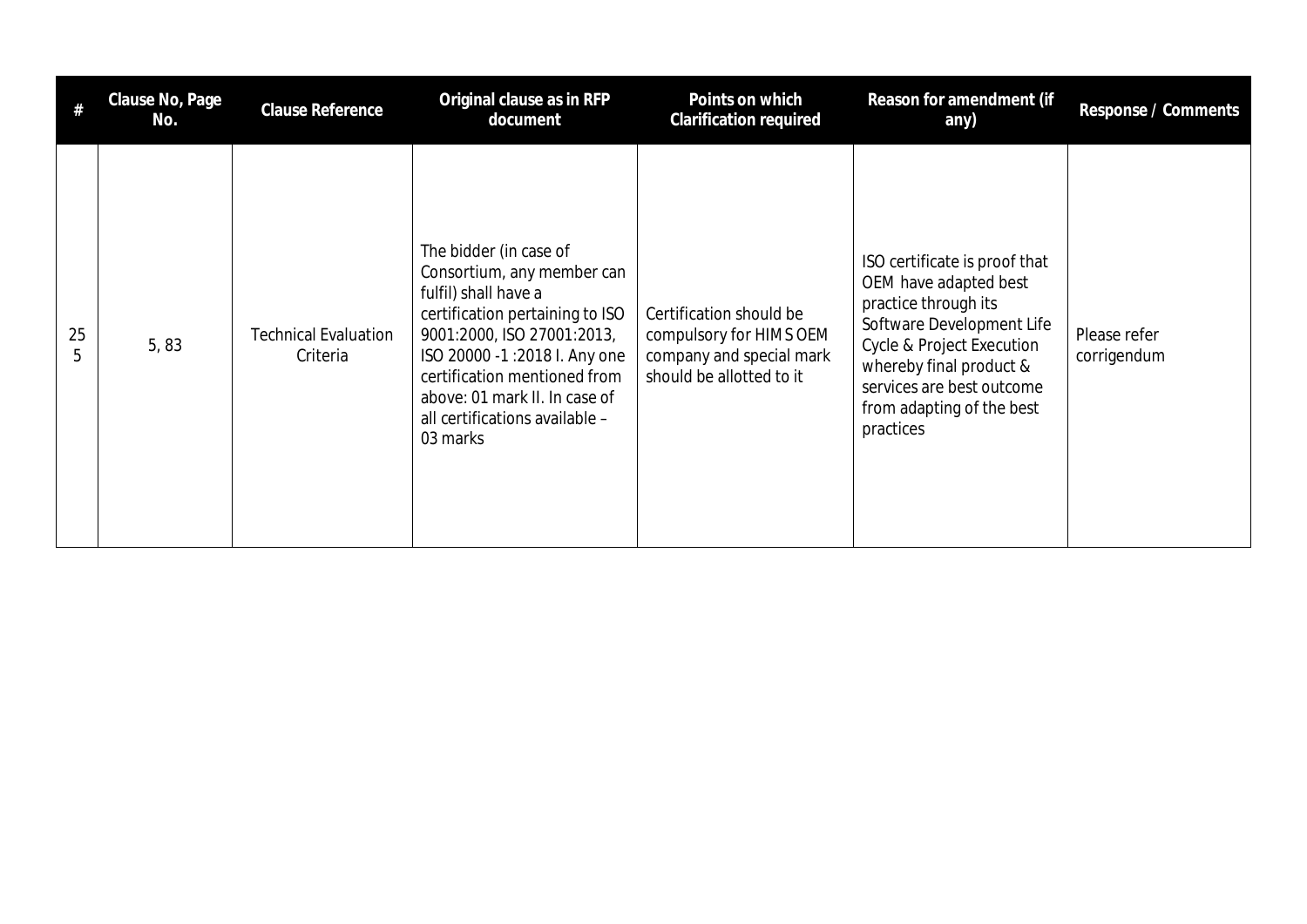| #       | Clause No, Page<br>No. | <b>Clause Reference</b>     | Original clause as in RFP<br>document                                                                                                                                                                    | Points on which<br>Clarification required                                                                                                                                   | Reason for amendment (if<br>any)                                                                                                                                                                                                                                                                                                                                                                                                                                                                                                                                                                                                                                                              | Response / Comments                                                                                                                                                                                                                                        |
|---------|------------------------|-----------------------------|----------------------------------------------------------------------------------------------------------------------------------------------------------------------------------------------------------|-----------------------------------------------------------------------------------------------------------------------------------------------------------------------------|-----------------------------------------------------------------------------------------------------------------------------------------------------------------------------------------------------------------------------------------------------------------------------------------------------------------------------------------------------------------------------------------------------------------------------------------------------------------------------------------------------------------------------------------------------------------------------------------------------------------------------------------------------------------------------------------------|------------------------------------------------------------------------------------------------------------------------------------------------------------------------------------------------------------------------------------------------------------|
| 25<br>6 | $4(b)$ , 40            | <b>Schedule of Services</b> | Configuration and<br>Implementation of<br>applications (including<br>development of bespoke<br>functionalities/ modules/<br>sub-modules/applications/<br>Customization of COTS)/<br>Opensource Software. | We request to allow<br>software built on latest &<br>modern technology and not<br>restrict to Opensource<br>technology only but permit<br>proprietary technologies<br>also. | Best of breed solution<br>available in market as either<br>develop on proprietary or<br>opensource technology.<br>Allowing only opensource is<br>limiting option or entry<br>barrier for other best<br>solution built on proprietary<br>technology. If the rationale<br>for Opensource is to reduce<br>TCO then license cost is<br>extremely minuscule if it is<br>weight with overall project<br>cost benefit, its impact on<br>project time-lines. It also<br>provide other indirect<br>advantages like easy<br>availability and reasonable<br>cost resource for<br>proprietary platform for<br>develop & support of<br>project post hand over<br>when the project is<br>managed by the SHS | There are no ristrictions<br>to only Open Source<br>Solutions only.<br>Proposed solution shall<br>focus on quality<br>delivery of desired<br>outcomes.Software<br>license required for the<br>proposed solution by<br>the MSP is under the<br>scope of MSP |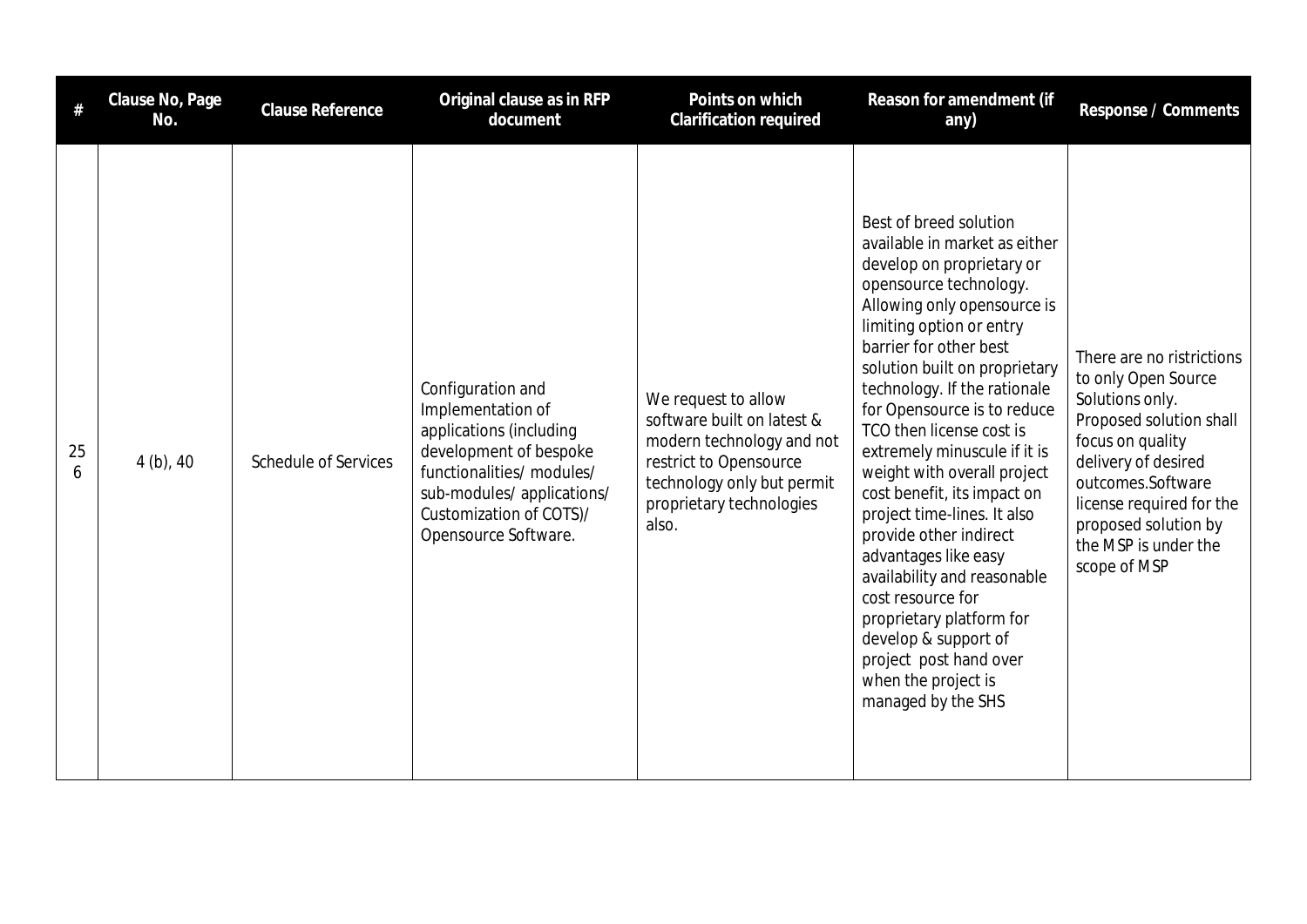| $\#$                 | Clause No, Page<br>No. | Clause Reference                    | Original clause as in RFP<br>document                                                                                                                                                                                                                                                                                                                                                                                                                                                                                    | Points on which<br><b>Clarification required</b>                                                                                                                        | Reason for amendment (if<br>any) | Response / Comments                                              |
|----------------------|------------------------|-------------------------------------|--------------------------------------------------------------------------------------------------------------------------------------------------------------------------------------------------------------------------------------------------------------------------------------------------------------------------------------------------------------------------------------------------------------------------------------------------------------------------------------------------------------------------|-------------------------------------------------------------------------------------------------------------------------------------------------------------------------|----------------------------------|------------------------------------------------------------------|
| 25<br>$\overline{7}$ | 17, 116                | Service Level<br>Agreement          | The SLA shall commence from<br>implementation period itself<br>for adherence to the<br>implementation plan. The<br>penalty will be deducted<br>from the next payment<br>milestone during the<br>implementation period.<br>During the O & M period, the<br>penalty will be deducted<br>from the quarterly payments.                                                                                                                                                                                                       | We request to authority to<br>consider capping of penalty<br>to max 5% of total value of<br>individual component or<br>services against which the<br>penalty is levied. |                                  | As per RFP                                                       |
| 25<br>8              | 8.3.3 Page No.<br>58   | Microservices based<br>Architecture | It is recommended to design<br>and implement Integrated<br>Digital Health Solution<br>ecosystem on Microservices<br>architecture. It is important<br>to keep macro-architecture<br>documentation open to<br>change and receptive to the<br>needs of the teams and the<br>business. Below different<br>categories for<br>which architecture decisions<br>must be made.<br>- Continuous<br>Integration/Continuous<br>Delivery -<br>- Containers<br>• Monitoring<br>• Service Registration<br>- Communication<br>Mechanisms | We assume that<br>containerization and micro-<br>services is recommended<br>but not mandatory<br>requirement. Pls confirm.                                              |                                  | MSP to propose best<br>practices to achieve<br>desired outcomes. |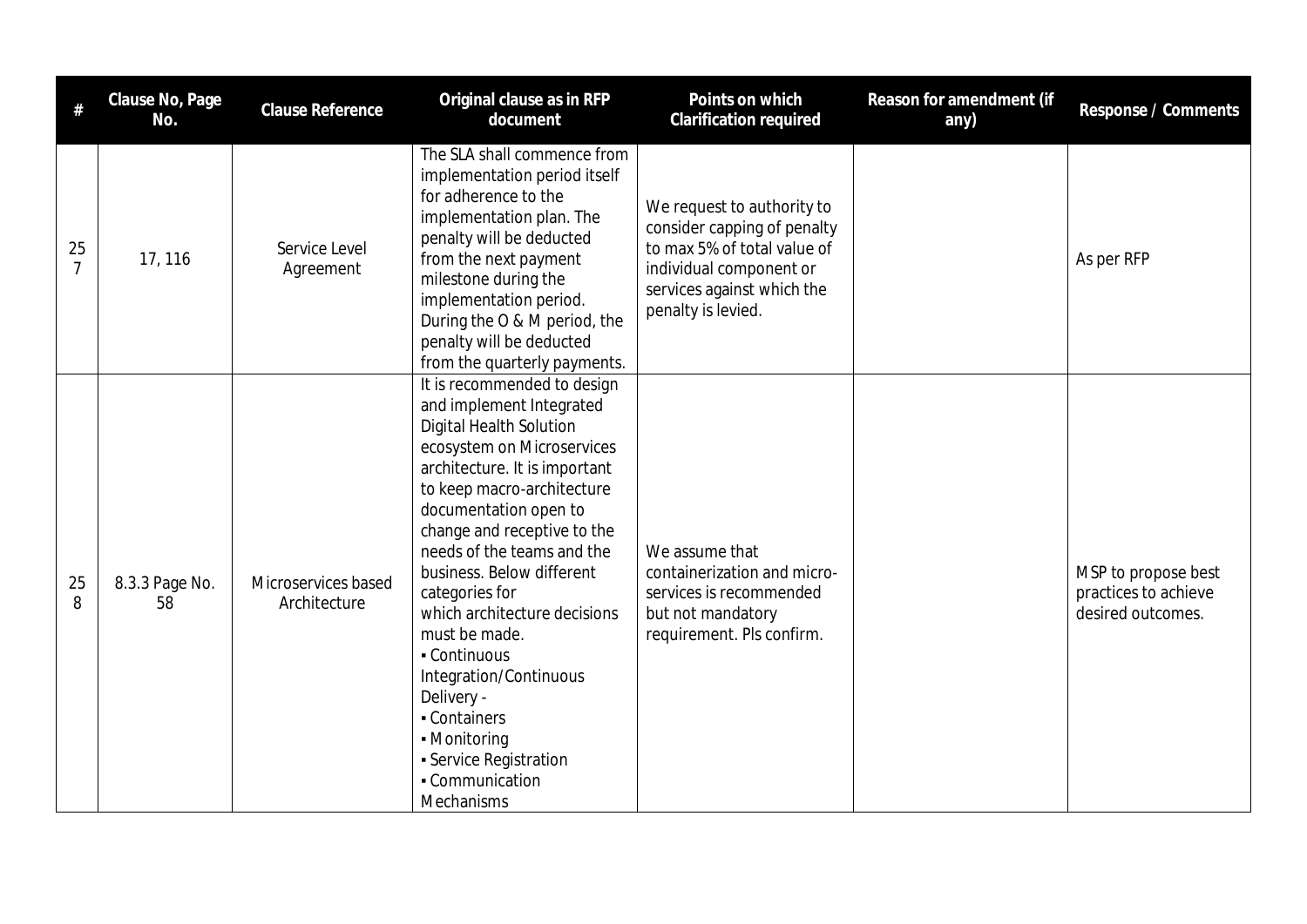| $\#$    | Clause No, Page<br>No. | Clause Reference                           | Original clause as in RFP<br>document      | Points on which<br>Clarification required                                                                                                                                                                                      | Reason for amendment (if<br>any) | Response / Comments                                              |
|---------|------------------------|--------------------------------------------|--------------------------------------------|--------------------------------------------------------------------------------------------------------------------------------------------------------------------------------------------------------------------------------|----------------------------------|------------------------------------------------------------------|
|         |                        |                                            | - Resiliency<br>- Persistence              |                                                                                                                                                                                                                                |                                  |                                                                  |
| 25<br>9 | 3.7/Pg. 33             | <b>Command and Control</b><br>Centre (CCC) | <b>Command and Control Centre</b><br>(CCC) | Kindly clarify if both the CCC<br>Application and Field User<br>Mobile Application shall be<br>certified as Safe-To-Host by<br>Govt Of India Cert-In<br>empanelled Security Auditor<br>as on date of publishing of<br>the bid. |                                  | MSP to propose best<br>practices to achieve<br>desired outcomes. |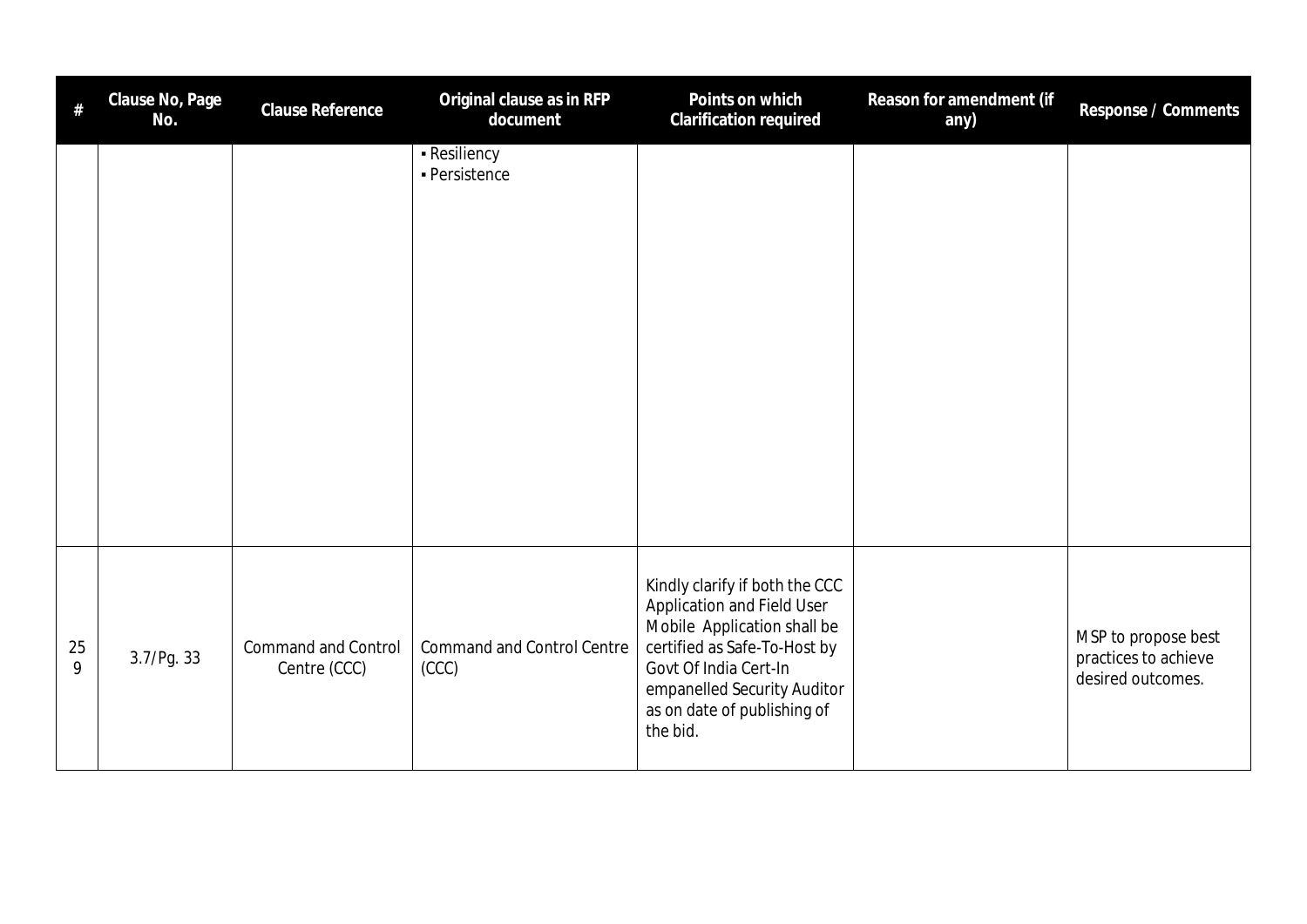| #              | Clause No, Page<br>No. | Clause Reference                           | Original clause as in RFP<br>document      | Points on which<br><b>Clarification required</b>                                                                                  | Reason for amendment (if<br>any) | Response / Comments |
|----------------|------------------------|--------------------------------------------|--------------------------------------------|-----------------------------------------------------------------------------------------------------------------------------------|----------------------------------|---------------------|
| 26<br>$\Omega$ | 3.7/Pg. 33             | <b>Command and Control</b><br>Centre (CCC) | <b>Command and Control Centre</b><br>(CCC) | Kindly confirm if the<br>proposed CCC OEM shall<br>provide PO Copies/Work<br>Order Copies for atleast five<br>clients.            |                                  | As per RFP          |
| 26             | 3.7/Pg. 33             | <b>Command and Control</b><br>Centre (CCC) | <b>Command and Control Centre</b><br>(CC)  | The proposed CCC platform<br>should be published on<br>atleast one of the leading<br>global CSP marketplace i.e.<br>AWS/Azure/GCP |                                  | As per RFP          |
| 26             | 3.7/Pg. 33             | <b>Command and Control</b><br>Centre (CCC) | <b>Command and Control Centre</b><br>(CC)  | Kindly confirm if the CCC<br>OEMs which are registered<br>under Start-up India and<br>MSMEs shall be given<br>preference          |                                  | As per RFP          |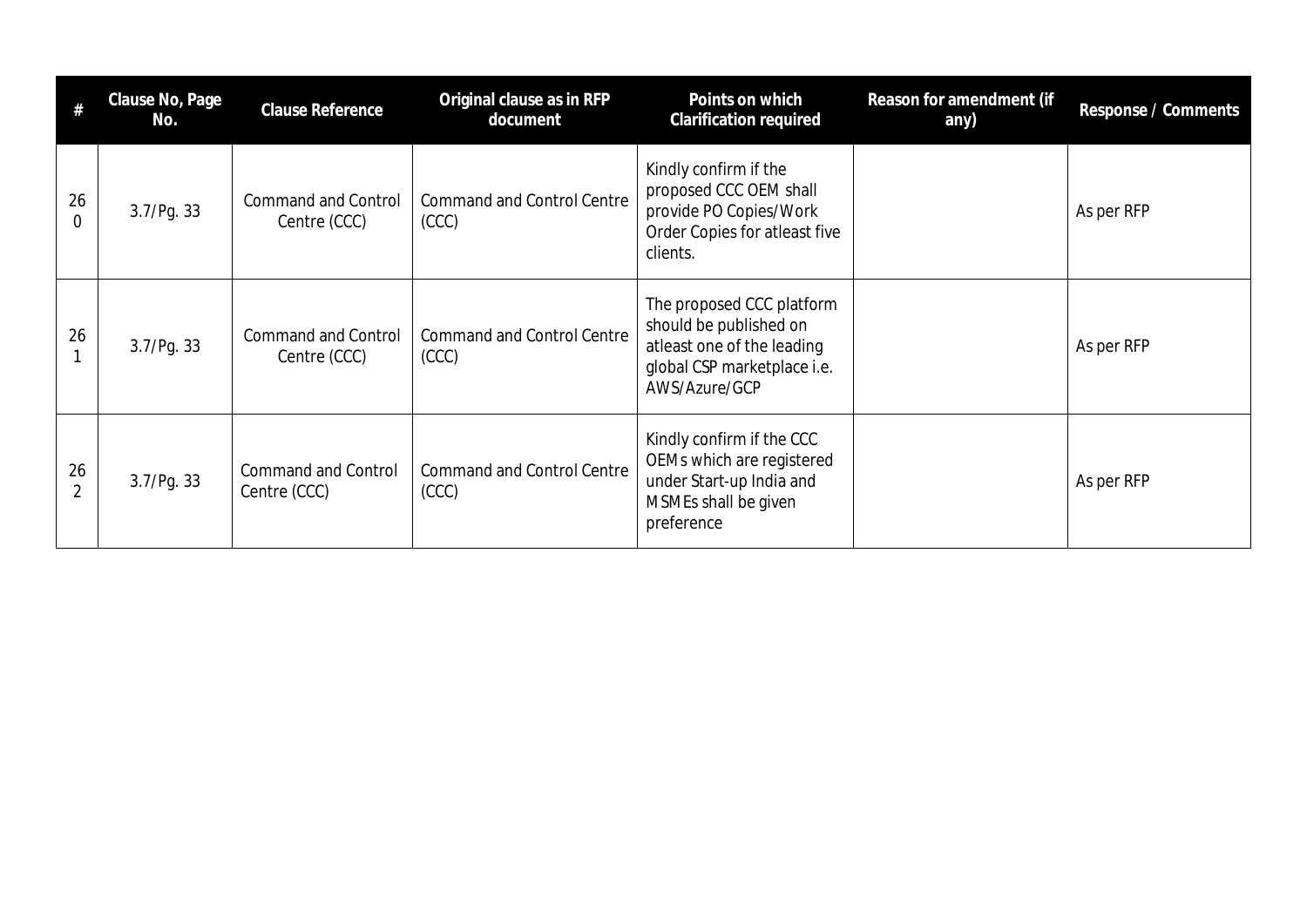| #                    | Clause No, Page<br>No. | Clause Reference | Original clause as in RFP<br>document | Points on which<br>Clarification required                                                                                                                                                                                                                                                                                                                                                                | Reason for amendment (if<br>any) | Response / Comments |
|----------------------|------------------------|------------------|---------------------------------------|----------------------------------------------------------------------------------------------------------------------------------------------------------------------------------------------------------------------------------------------------------------------------------------------------------------------------------------------------------------------------------------------------------|----------------------------------|---------------------|
|                      |                        |                  |                                       | As indicated in the tender<br>schedule and clause 9.2 of<br>the RFP for pre-bid<br>meeting, we have been<br>constantly looking at the<br>mentioned website and<br>awaiting a link to join the<br>pre-bid meeting. But as per<br>the recent communication<br>in the website, it is realised<br>that the pre-bid meeting is<br>getting conducted<br>physically.                                            |                                  |                     |
| 26<br>$\mathfrak{Z}$ |                        |                  |                                       | We request BMSICL to<br>consider another date for<br>the pre-bid (may be a<br>second pre-bid meeting)<br>meeting either physical or<br>through electronic medium<br>(preferred). In case of<br>physical meeting, kindly give<br>us advance notice. Due to<br>Covid situation the number<br>of flight connections have<br>been reduced drastically.<br>This is a large project and<br>IBM is very keen to |                                  | As per RFP          |
|                      |                        |                  |                                       | participate. IBM has<br>demonstrated skills to<br>execute such large projects<br>also.                                                                                                                                                                                                                                                                                                                   |                                  |                     |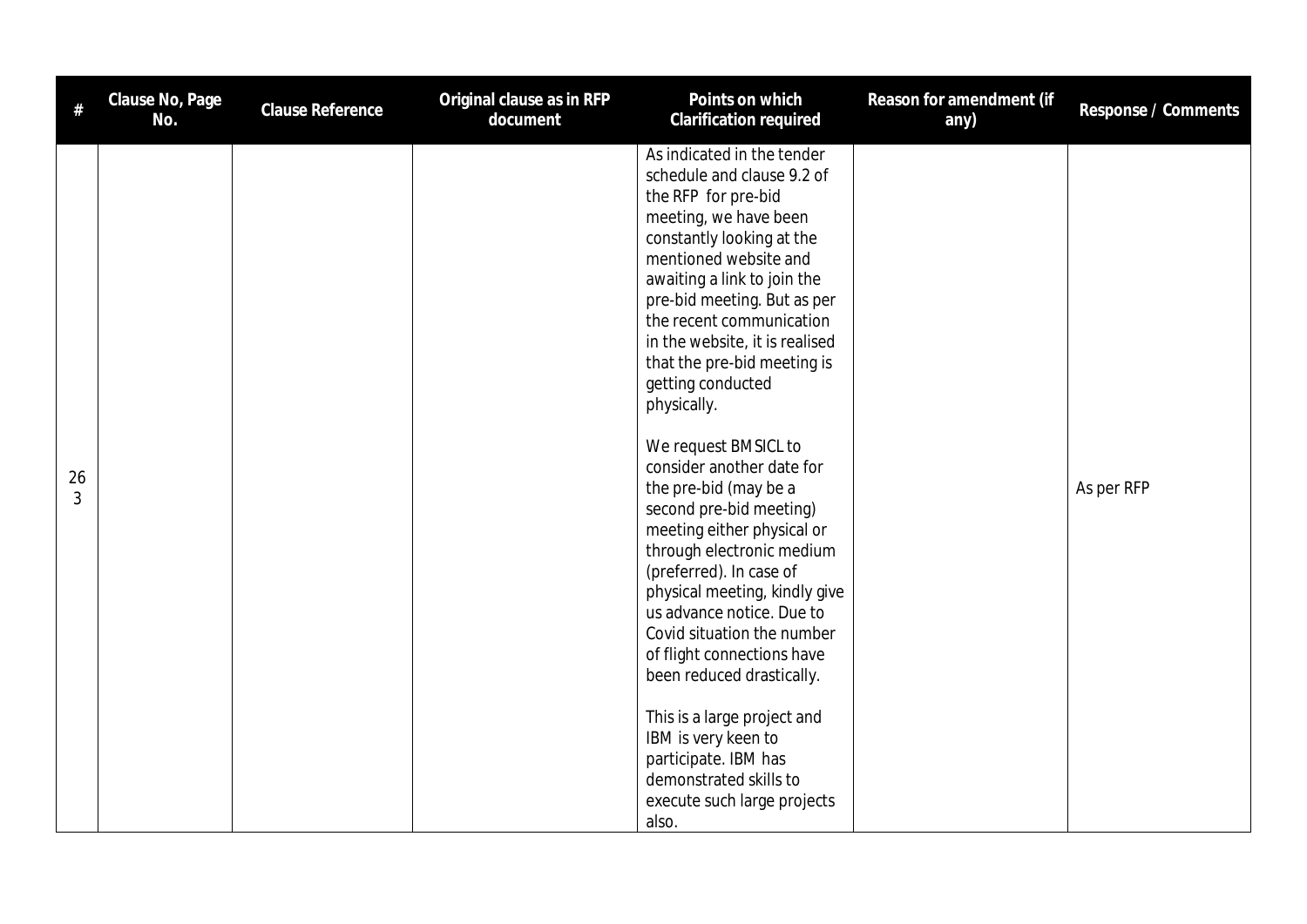| # | Clause No, Page<br>No. | Clause Reference | Original clause as in RFP<br>document | Points on which<br>Clarification required                                                                                                                                                                                                                                                                                                                                                                                                                      | Reason for amendment (if<br>any) | Response / Comments |
|---|------------------------|------------------|---------------------------------------|----------------------------------------------------------------------------------------------------------------------------------------------------------------------------------------------------------------------------------------------------------------------------------------------------------------------------------------------------------------------------------------------------------------------------------------------------------------|----------------------------------|---------------------|
|   |                        |                  |                                       | With respect to the pre-bid<br>query submission, given it is<br>a complex and multi<br>components project from a<br>build prospective, we<br>request you to allow us a<br>few more days to collate all<br>queries and submit. The<br>RFP was published on 4th<br>and we received it on 8th<br>February (5th and 6th were<br>Saturday and Sunday). We<br>have shared the RFP with<br>our internal team. Our<br>sincere request to kindly<br>accept the queries. |                                  |                     |
|   |                        |                  |                                       |                                                                                                                                                                                                                                                                                                                                                                                                                                                                |                                  |                     |
|   |                        |                  |                                       |                                                                                                                                                                                                                                                                                                                                                                                                                                                                |                                  |                     |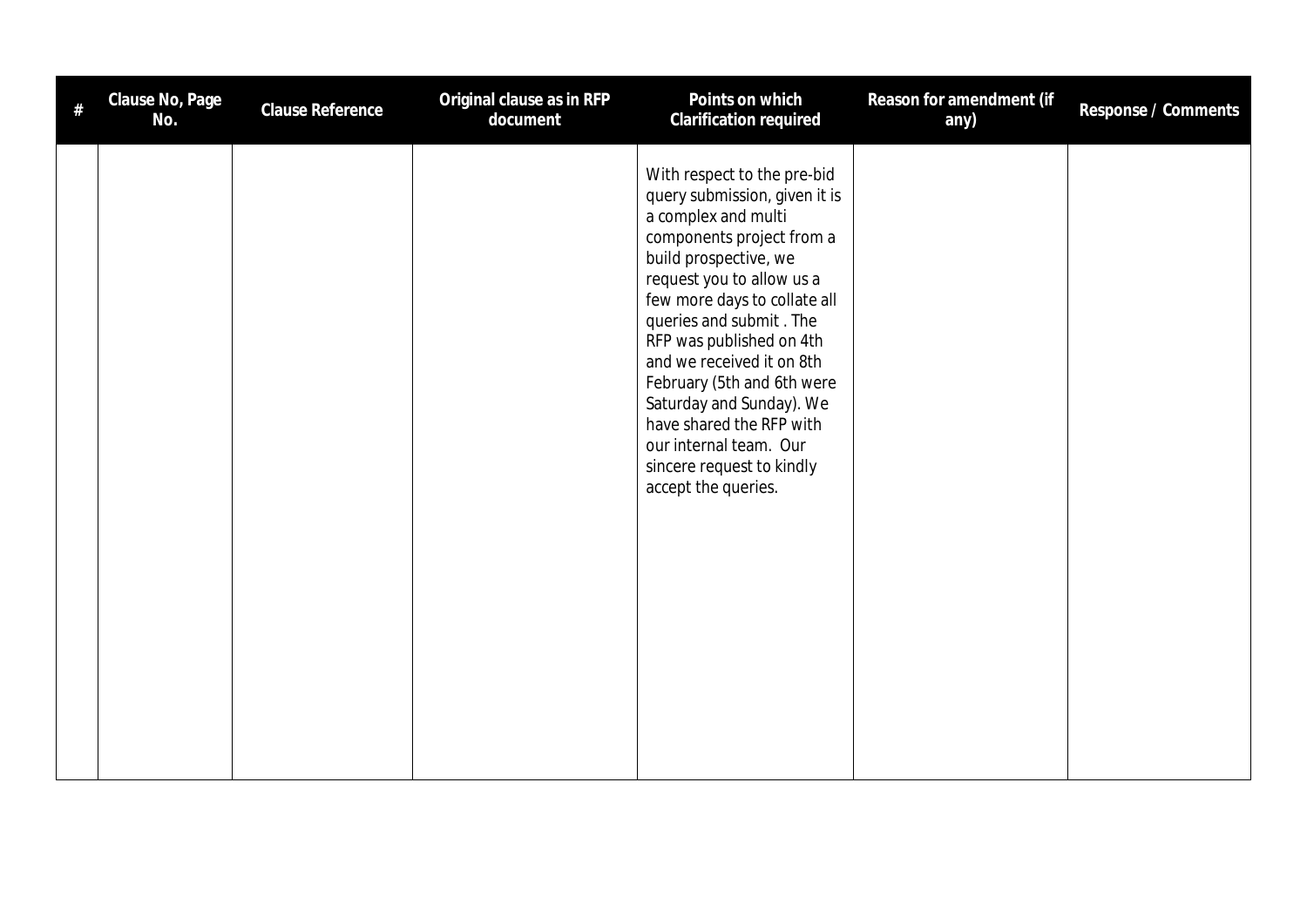|         | Clause No, Page<br>No. | Clause Reference             | Original clause as in RFP<br>document | Points on which<br>Clarification required                                                                                                                                                                                                                                                                                                                                                                                                                | Reason for amendment (if<br>any)                                                                                                                                                                                                                                                                                                                                                                                                                                                                              | Response / Comments |
|---------|------------------------|------------------------------|---------------------------------------|----------------------------------------------------------------------------------------------------------------------------------------------------------------------------------------------------------------------------------------------------------------------------------------------------------------------------------------------------------------------------------------------------------------------------------------------------------|---------------------------------------------------------------------------------------------------------------------------------------------------------------------------------------------------------------------------------------------------------------------------------------------------------------------------------------------------------------------------------------------------------------------------------------------------------------------------------------------------------------|---------------------|
| 26<br>4 | $8.1.7$   54           | <b>Backend Service Layer</b> | Document Management<br>System         | As understood from the<br>statement that the required<br>Digital Health Solution & all<br>its respective modules (Like<br>HIMS, ERP, Electronic Health<br>Record etc.) should have an<br>integrated, robust,<br>structured Document<br>Management System with<br>secured access mechanism<br>that will act as an enterprise<br>level, common document<br>repository for all the<br>mentioned modules. Please<br>confirm the understanding<br>is correct. | As per RFP, there are<br>requirement of multiple<br>solution modules for HIMS,<br>ERP, Portal, Electronic<br>Health Record etc. where<br>huge volume digital & e-<br>documents will get<br>introduced, processed and<br>archived. A central,<br>common document<br>repository for these<br>applications can act as an<br>enterprise repository with<br>secured & configurable user<br>access mechanism. In that<br>perspective, a scalable &<br>integratable document<br>management system will be<br>needed. | Yes                 |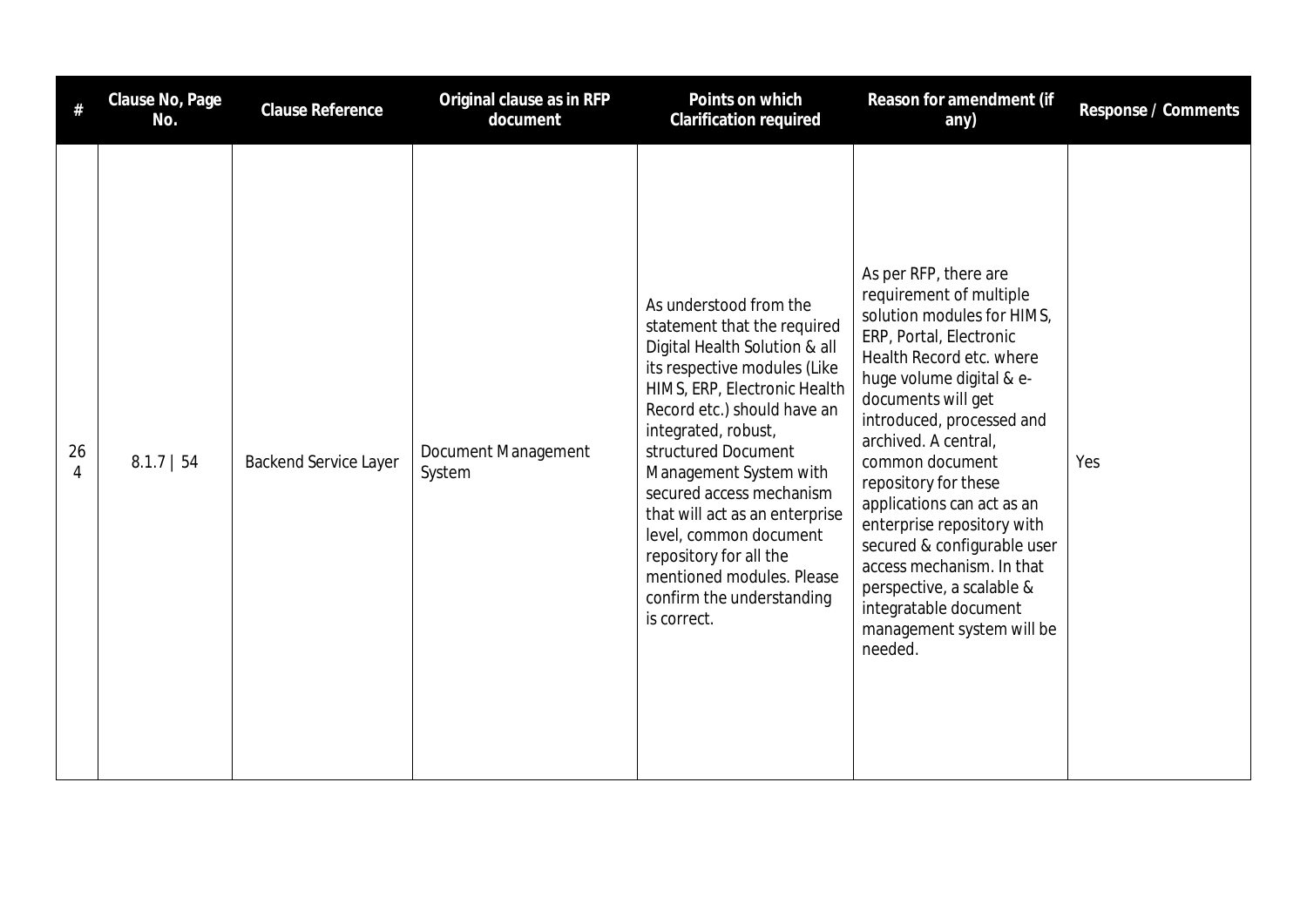| #       | Clause No, Page<br>No. | <b>Clause Reference</b>      | Original clause as in RFP<br>document | Points on which<br><b>Clarification required</b>                                                                                                                                                                                                                                                                                                                                                                                                                                                                                                                                                                                                                                                                                               | Reason for amendment (if<br>any)                                                                                                                                                                                                                                                                                                                                                                                                                                                                              | Response / Comments |
|---------|------------------------|------------------------------|---------------------------------------|------------------------------------------------------------------------------------------------------------------------------------------------------------------------------------------------------------------------------------------------------------------------------------------------------------------------------------------------------------------------------------------------------------------------------------------------------------------------------------------------------------------------------------------------------------------------------------------------------------------------------------------------------------------------------------------------------------------------------------------------|---------------------------------------------------------------------------------------------------------------------------------------------------------------------------------------------------------------------------------------------------------------------------------------------------------------------------------------------------------------------------------------------------------------------------------------------------------------------------------------------------------------|---------------------|
| 26<br>5 | $8.1.7$   54           | <b>Backend Service Layer</b> | Document Management<br>System         | In assumption of the above<br>understanding is correct,<br>required DMS Application<br>should come with following<br>mandatory functionalities,<br>- Solution should be<br>compliant to ODMA,<br>WebDav open source<br>standards.<br>- Categorization of<br>documents in folders-<br>subfolders structure.<br>- Repository should be<br>format agnostic.<br>- Indexing of the documents<br>on user defined parameters.<br>- Robust & right based<br>SEARCH capability.<br>- Rich out-of-box<br>functionalities like<br>Annotation, Link, Version<br>Management, Alarms &<br>Reminder etc.<br>- In-built User Management,<br>Rights Management &<br>Password Management<br>modules.<br>Please confirm whether this<br>understanding is correct. | As per RFP, there are<br>requirement of multiple<br>solution modules for HIMS,<br>ERP, Portal, Electronic<br>Health Record etc. where<br>huge volume digital & e-<br>documents will get<br>introduced, processed and<br>archived. A central,<br>common document<br>repository for these<br>applications can act as an<br>enterprise repository with<br>secured & configurable user<br>access mechanism. In that<br>perspective, a scalable &<br>integratable document<br>management system will be<br>needed. | Yes                 |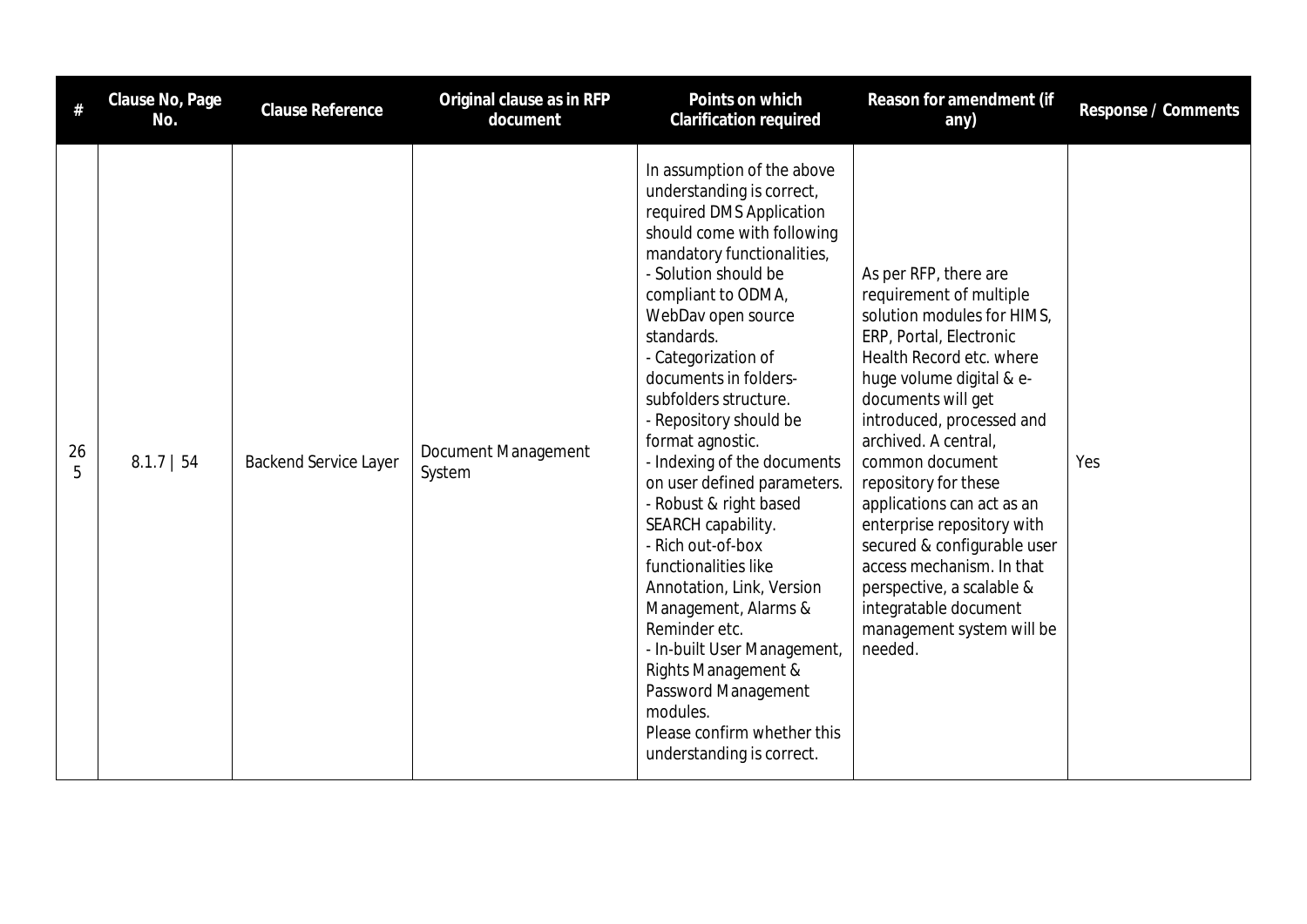|         | Clause No, Page<br>No. | <b>Clause Reference</b>      | Original clause as in RFP<br>document | Points on which<br><b>Clarification required</b>                                                                                                                                                                                                                                                                                                                                                                                                                                                                                                                                                                                                             | Reason for amendment (if<br>any)                                                                                                                                                                                        | Response / Comments |
|---------|------------------------|------------------------------|---------------------------------------|--------------------------------------------------------------------------------------------------------------------------------------------------------------------------------------------------------------------------------------------------------------------------------------------------------------------------------------------------------------------------------------------------------------------------------------------------------------------------------------------------------------------------------------------------------------------------------------------------------------------------------------------------------------|-------------------------------------------------------------------------------------------------------------------------------------------------------------------------------------------------------------------------|---------------------|
| 26<br>6 | $8.1.7$   54           | <b>Backend Service Layer</b> | Document Management<br>System         | As understood from the RFP<br>that required DMS<br>application should be<br>capable of archiving huge<br>volume of documents for a<br>longer period, it's expected<br>that the proposed solution<br>should have proper<br>scalability. In that respect,<br>requesting authority to<br>incorporate the following<br>points in the DMS<br>specification,"The proposed<br>DMS system should have<br>the proven scalability and<br>should have at least one live<br>implementation site in India<br>with more than 20 Crore<br>documents archived in<br>enterprise document<br>management repository as<br>well as having user base of<br>more than 1000 users." | The required clause ensure<br>the participation of Industry<br>Standard, Best of the Breed<br><b>DMS Solution Provider that</b><br>ensures robustness, security<br>& scalability of application<br>for a longer period. | Yes                 |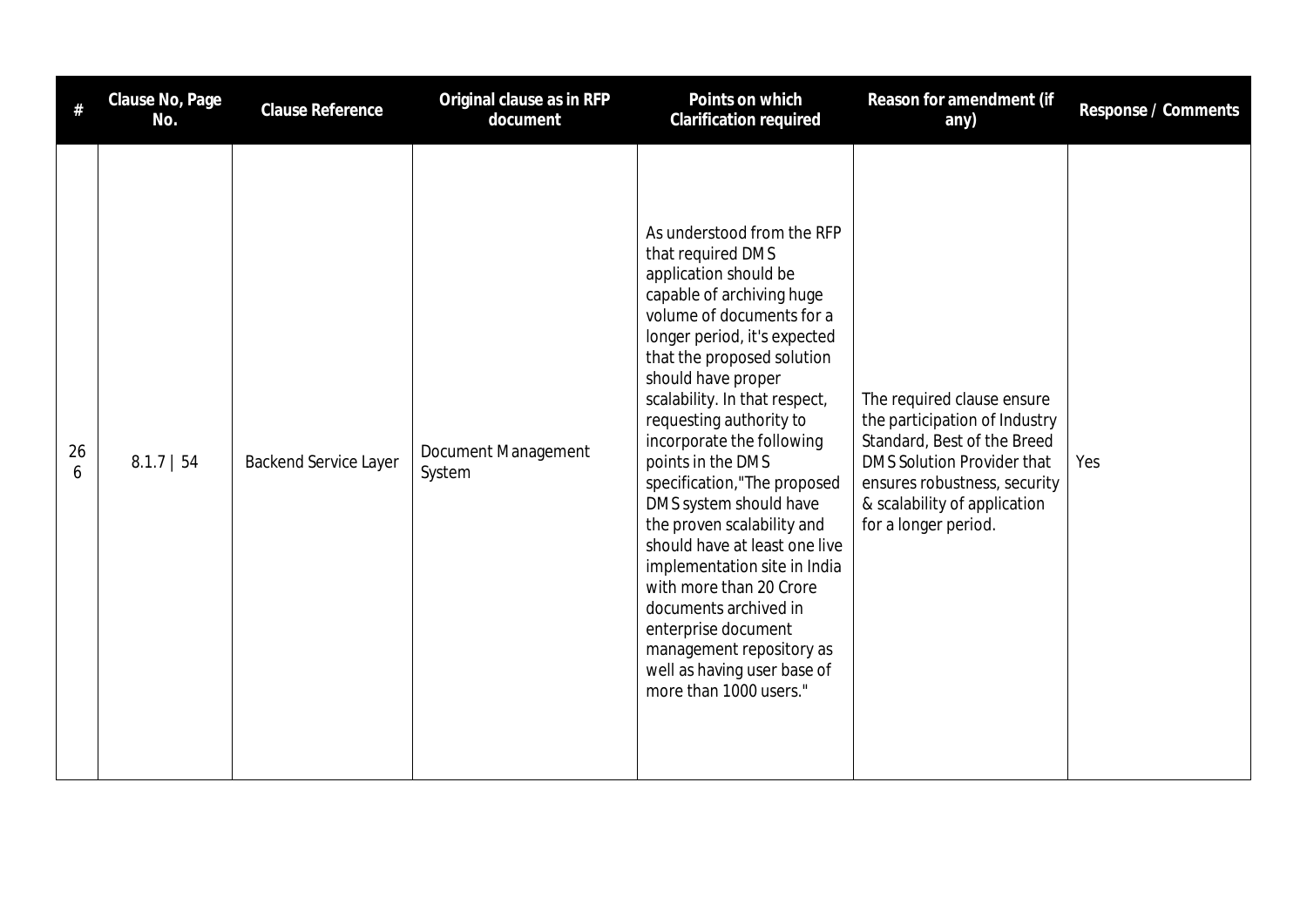| #                    | Clause No, Page<br>No. | <b>Clause Reference</b>      | Original clause as in RFP<br>document | Points on which<br>Clarification required                                                                                                                                                                                                                                                                                                                                                                                                                                  | Reason for amendment (if<br>any)                                                                                                                                                                                        | Response / Comments                                                                                     |
|----------------------|------------------------|------------------------------|---------------------------------------|----------------------------------------------------------------------------------------------------------------------------------------------------------------------------------------------------------------------------------------------------------------------------------------------------------------------------------------------------------------------------------------------------------------------------------------------------------------------------|-------------------------------------------------------------------------------------------------------------------------------------------------------------------------------------------------------------------------|---------------------------------------------------------------------------------------------------------|
| 26<br>$\overline{7}$ | $8.1.7$   54           | <b>Backend Service Layer</b> | Document Management<br>System         | As understood from the RFP<br>that required DMS<br>application should be<br>Industry Standard &<br>Globally recognized<br>solution. In that respect,<br>requesting authority to<br>incorporate the following<br>point in DMS specification,<br>"The product for DMS<br>should exist any of the<br>leading analyst reports like<br>Gartner or Forrester for<br><b>Content Services</b><br>Platform/Enterprise Content<br>Management reports in any<br>of the last 3 Years." | The required clause ensure<br>the participation of Industry<br>Standard, Best of the Breed<br><b>DMS Solution Provider that</b><br>ensures robustness, security<br>& scalability of application<br>for a longer period. | MSP to propose best<br>practices as part of the<br>proposed solution to<br>achieve desired<br>outcomes. |
| 26<br>8              | $8.1.7$   54           | <b>Backend Service Layer</b> | Document Management<br>System         | In reference to the<br>mentioned RFP statement,<br>requesting authority to<br>confirm on the following,<br>1. Concurrent users of DMS                                                                                                                                                                                                                                                                                                                                      | User concurrency is<br>required to finalize the<br>hardware sizing and system<br>load.                                                                                                                                  | The proposed solution<br>should focus on on-<br>demand scalability.                                     |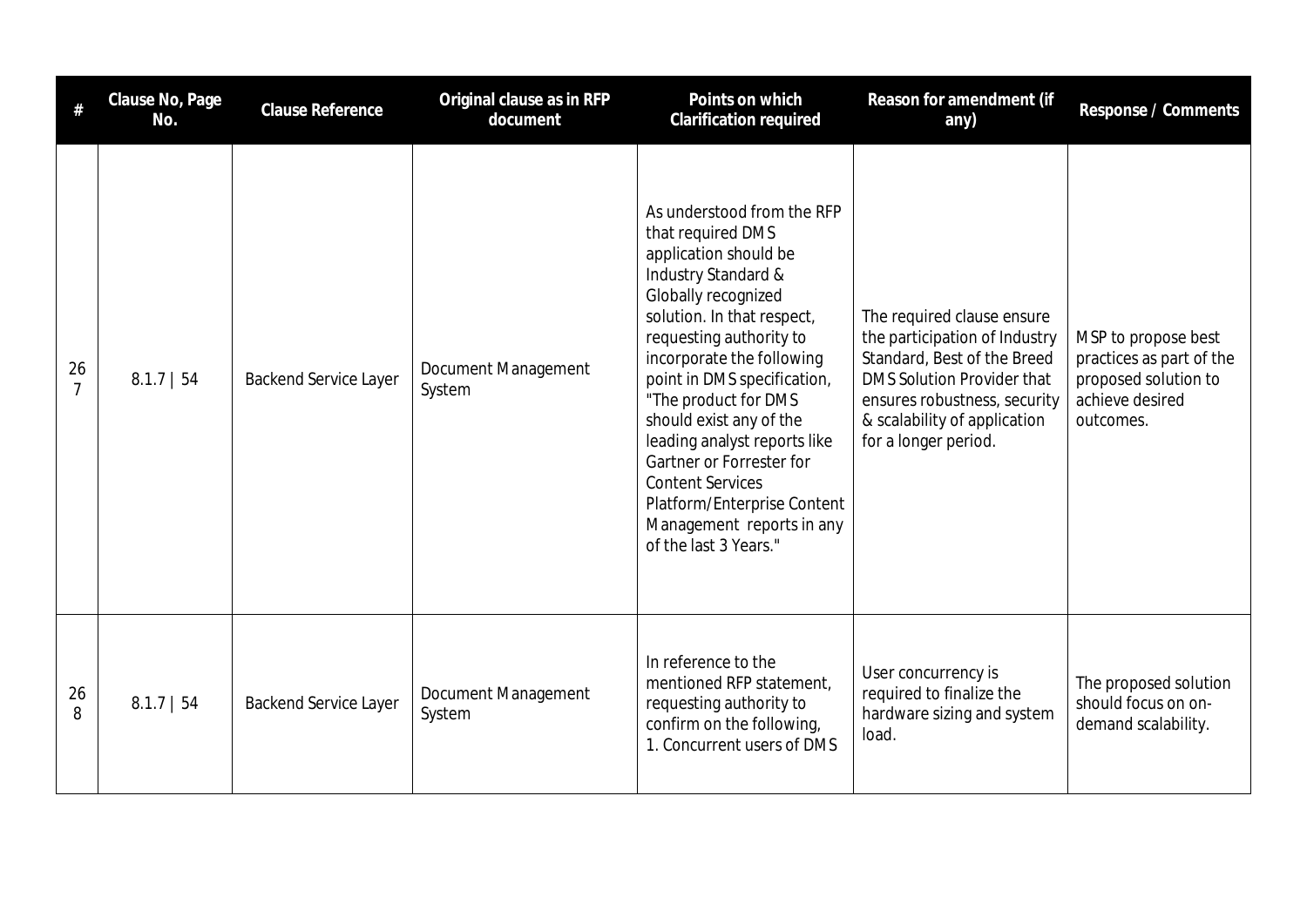| #                    | Clause No, Page<br>No. | <b>Clause Reference</b>      | Original clause as in RFP<br>document | Points on which<br>Clarification required                                                                                                                                                                                                                                                                                 | Reason for amendment (if<br>any) | Response / Comments                                                                                                                                  |
|----------------------|------------------------|------------------------------|---------------------------------------|---------------------------------------------------------------------------------------------------------------------------------------------------------------------------------------------------------------------------------------------------------------------------------------------------------------------------|----------------------------------|------------------------------------------------------------------------------------------------------------------------------------------------------|
| 26<br>9              | $8.1.7$   54           | <b>Backend Service Layer</b> | Document Management<br>System         | As the required Document<br>Management System will be<br>used to archive documents<br>from different sources,<br>requesting the authority to<br>confirm such sources as<br>follows, 1. Scanner for<br>digitized documents2. Direct<br>upload of E-Documents in<br>DMS 3. 3rd Party<br>Application through Web<br>Services |                                  | Yes, But not only<br>limited to this. The<br>proposed solution<br>should be capable of<br>extensions and<br>customizations based<br>on requirements. |
| 27<br>$\overline{0}$ | $8.1.7$   54           | <b>Backend Service Layer</b> | Document Management<br>System         | In reference to the above<br>point, requesting the<br>authority to confirm the<br>following,<br>1. Number of scanners or<br>digitization stations<br>2. Name & Number of 3rd<br>Party Applications from<br>where documents will get<br>archived through web<br>services.                                                  |                                  | The proposed solution<br>should be capable of<br>extensions and<br>customizations based<br>on requirements.                                          |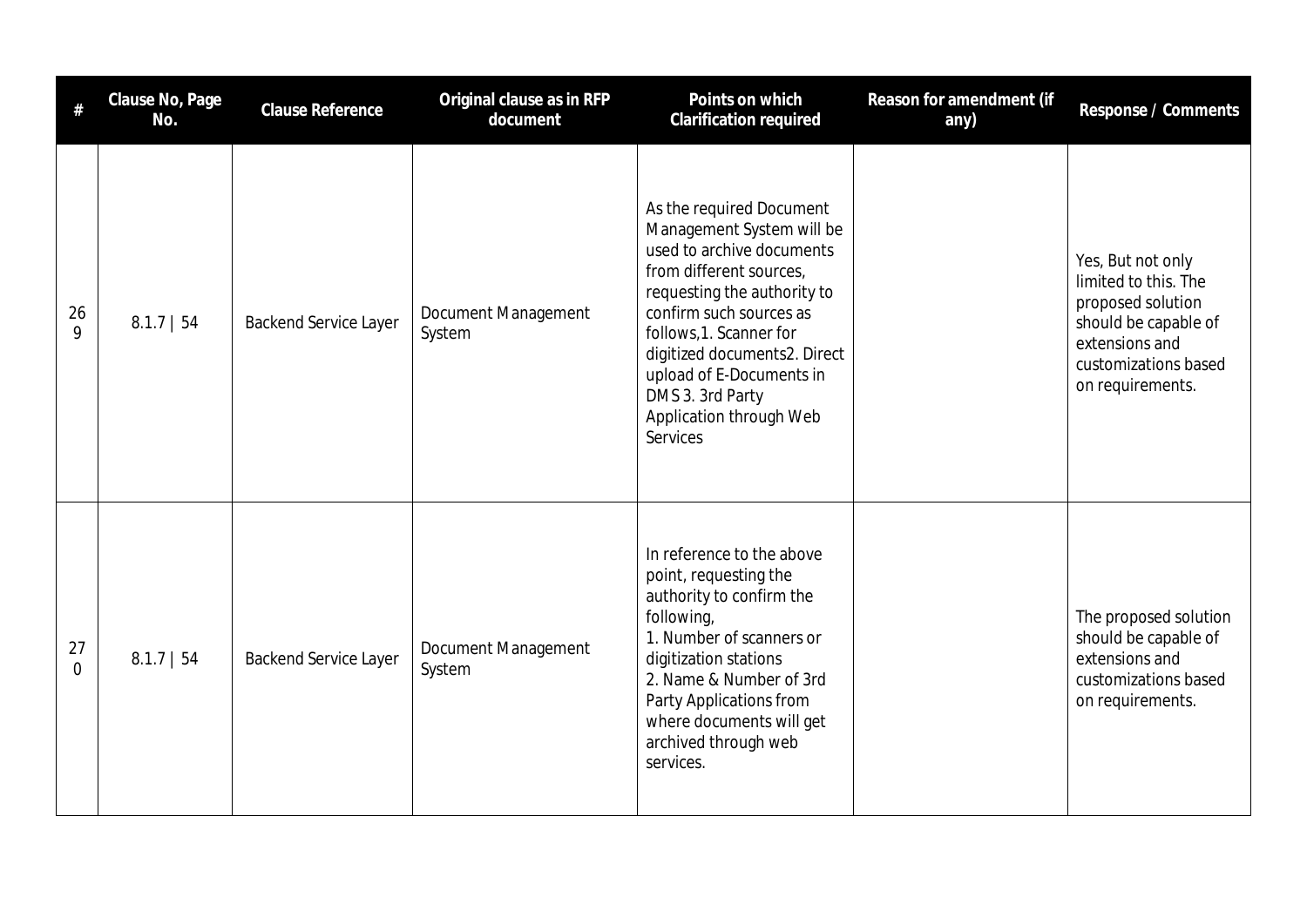|    | Clause No, Page<br>No. | Clause Reference                                               | Original clause as in RFP<br>document                                       | Points on which<br><b>Clarification required</b>                                                                                                                                                                                       | Reason for amendment (if<br>any) | Response / Comments |
|----|------------------------|----------------------------------------------------------------|-----------------------------------------------------------------------------|----------------------------------------------------------------------------------------------------------------------------------------------------------------------------------------------------------------------------------------|----------------------------------|---------------------|
| 27 | $8.1.7$   54           | <b>Backend Service Layer-</b><br>Document<br>Management System | <b>OCR</b> (Optical Character<br>Recognition) enabled<br>captured component | As understood from the RFP<br>statement, that the required<br>DMS application should<br>have a content based search<br>facility out of digitized (PDF,<br>Tiff, PDF/A) document.<br>Please confirm if the<br>understanding is correct. |                                  | Yes                 |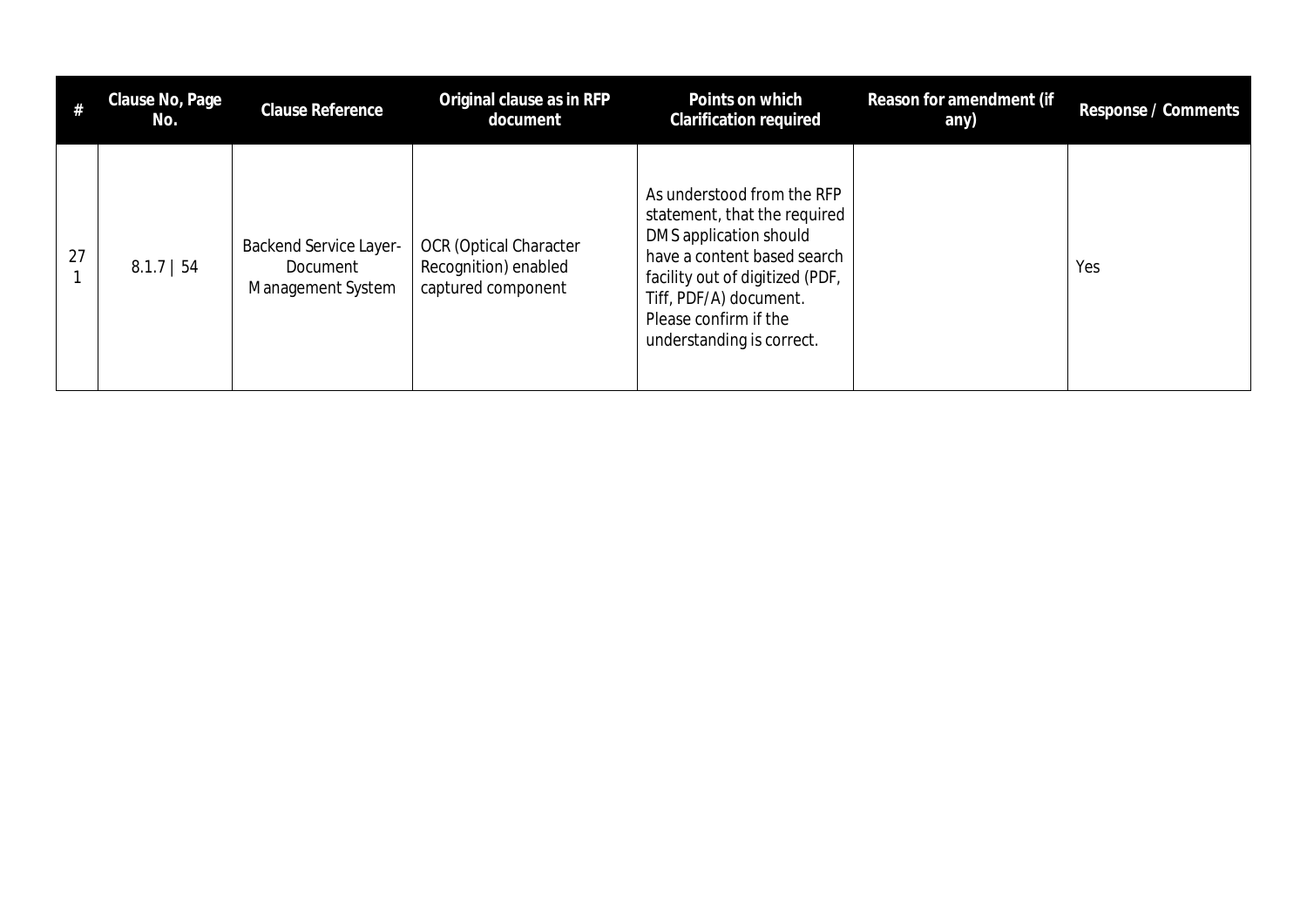| #                    | Clause No, Page<br>No. | <b>Clause Reference</b>                                        | Original clause as in RFP<br>document                                                            | Points on which<br>Clarification required                                                                                                                                                                                                                                                                                                                           | Reason for amendment (if<br>any)                                                                                                                                                                                                                                                                                                                                                                                | Response / Comments                                                            |
|----------------------|------------------------|----------------------------------------------------------------|--------------------------------------------------------------------------------------------------|---------------------------------------------------------------------------------------------------------------------------------------------------------------------------------------------------------------------------------------------------------------------------------------------------------------------------------------------------------------------|-----------------------------------------------------------------------------------------------------------------------------------------------------------------------------------------------------------------------------------------------------------------------------------------------------------------------------------------------------------------------------------------------------------------|--------------------------------------------------------------------------------|
| 27<br>$\overline{2}$ | $8.1.7$   54           | <b>Backend Service Layer-</b><br>Document<br>Management System | Smart Document editor to<br>users for seamless editing<br>experience both online and<br>offline. | It is understood from the<br>statement that the required<br>Document Management<br>System should have the<br>document modification /<br>editing facility through its<br>native application. However,<br>the metadata of the<br>document can be editable<br>inside the DMS application<br>with proper audit trail<br>recording. Please confirm<br>the understanding. | As SECURITY is one of the<br>most important aspect of<br>the required solution, it is<br>important that the content<br>of the documents should be<br>done by the user through its<br>native application, outside<br>of DMS and reupload the<br>document with a proper<br>version management. That<br>ensures the secured access<br>and proper version<br>management of a<br>document inside the<br>application. | Yes, Solution shall be<br>backed with workflows<br>and RBAC<br>functionalities |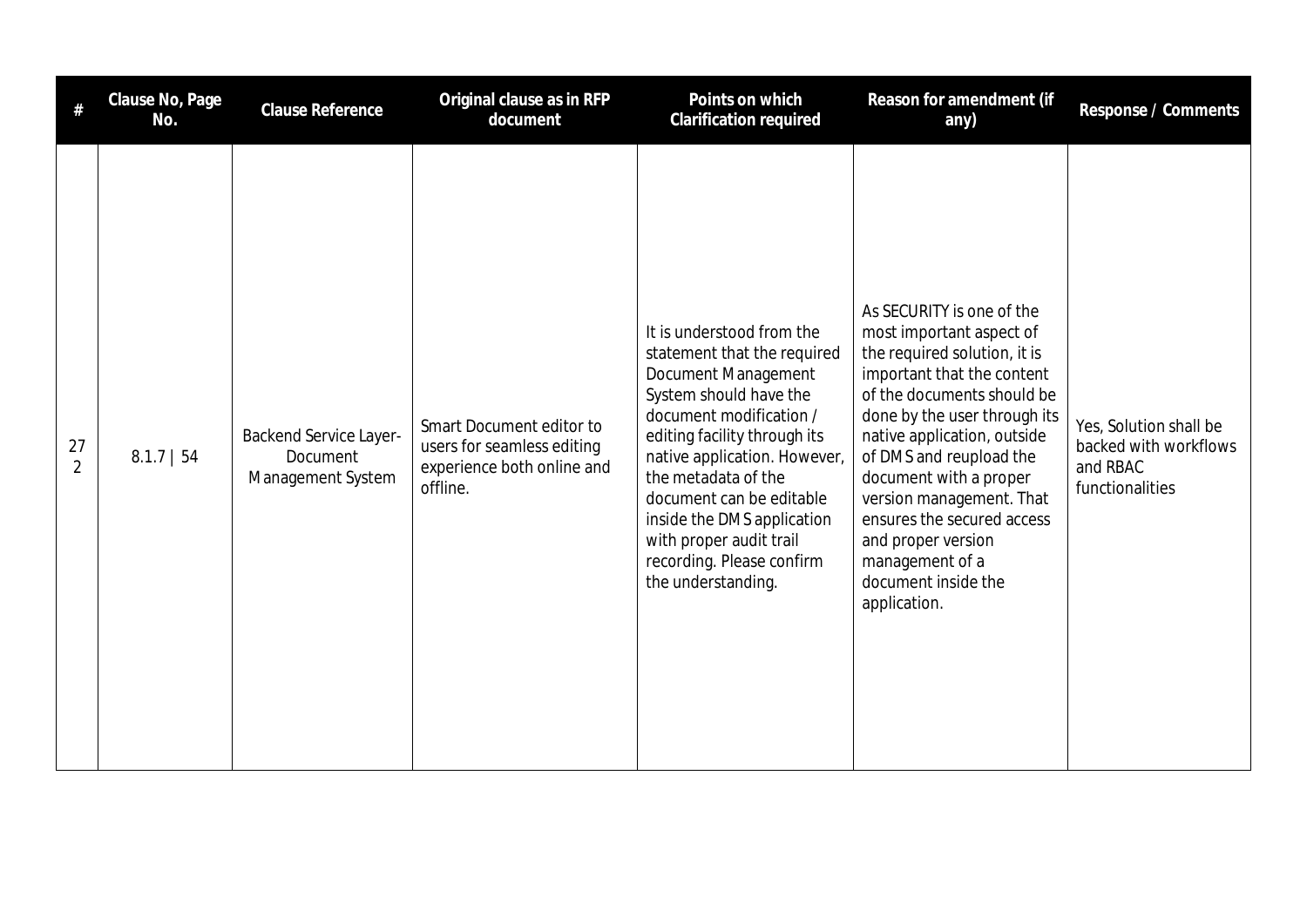| #       | Clause No, Page<br>No. | Clause Reference                                                      | Original clause as in RFP<br>document                                                                      | Points on which<br><b>Clarification required</b>                                                                                                                                                                                                                                         | Reason for amendment (if<br>any) | Response / Comments                                                            |
|---------|------------------------|-----------------------------------------------------------------------|------------------------------------------------------------------------------------------------------------|------------------------------------------------------------------------------------------------------------------------------------------------------------------------------------------------------------------------------------------------------------------------------------------|----------------------------------|--------------------------------------------------------------------------------|
| 27<br>3 | $8.1.7$   54           | <b>Backend Service Layer-</b><br><b>Document</b><br>Management System | Document centric workflows<br>for document creation,<br>review, approval,<br>authorization and publishing. | As understood from the RFP<br>statement that the required<br>DMS application should<br>have an in-built, maker-<br>checker based, linear<br>workflow functionality for<br>document evaluation,<br>approval / rejection &<br>archival.<br>Please confirm the<br>understanding is correct. |                                  | Yes, Solution shall be<br>backed with workflows<br>and RBAC<br>functionalities |
| 27<br>4 | $8.1.7$   54           | <b>Backend Service Layer-</b><br>Document<br>Management System        | HTML based document<br>viewer                                                                              | As understood from the RFP<br>that required Document<br>Management should have<br>an in-built viewer for<br>viewing digitized documents<br>(Tiff, PDF, PDF/A, JPG, TXT<br>etc.) inside the application.<br>Please confirm the<br>understanding.                                          |                                  | Yes, Solution shall be<br>backed with workflows<br>and RBAC<br>functionalities |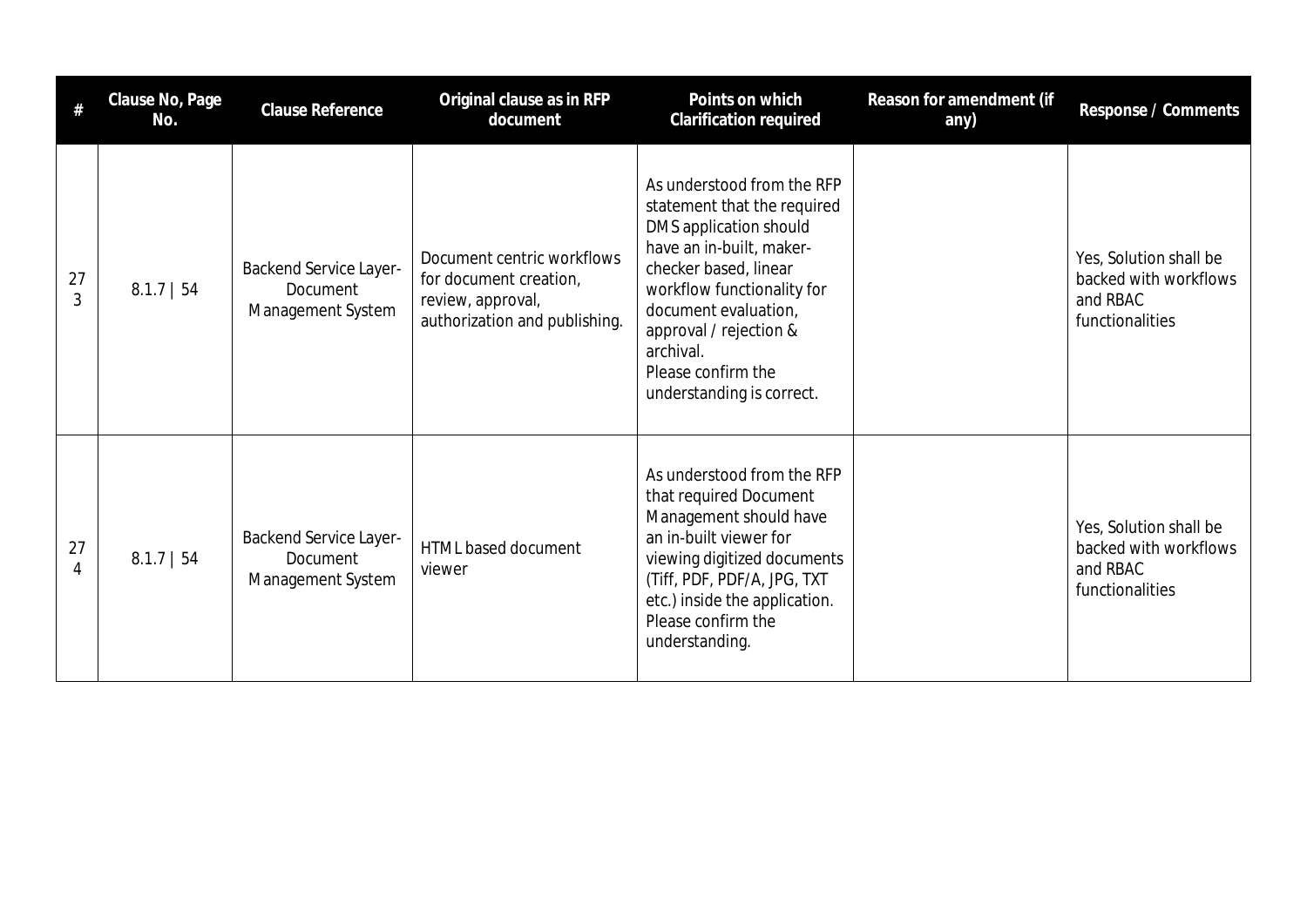| #       | Clause No, Page<br>No. | <b>Clause Reference</b>       | Original clause as in RFP<br>document                                                                                                                                        | Points on which<br><b>Clarification required</b>                                                                                                                                                                                                                                                                                                         | Reason for amendment (if<br>any)                                                                                                                                                                                                                                                                                                                            | Response / Comments                                                            |
|---------|------------------------|-------------------------------|------------------------------------------------------------------------------------------------------------------------------------------------------------------------------|----------------------------------------------------------------------------------------------------------------------------------------------------------------------------------------------------------------------------------------------------------------------------------------------------------------------------------------------------------|-------------------------------------------------------------------------------------------------------------------------------------------------------------------------------------------------------------------------------------------------------------------------------------------------------------------------------------------------------------|--------------------------------------------------------------------------------|
| 27<br>5 | $8.1.6$   53           | <b>Business Service Layer</b> | All the processes and<br>functionalities within the<br>integrated Digital Health<br>Solution would be guided by<br>Business Rule engine defined<br>to control the workflows. | As understood from the RFP<br>statement that the required<br><b>Digital Health Solution</b><br>should have an integrated<br>separate layer of Low Code<br>based, Configurable<br><b>Workflow Framework</b><br>through which any<br>document centric decision<br>making process can be<br>automated.Please confirm if<br>the understanding is<br>correct. | As per RFP, there are<br>number of required<br>modules where process<br>automation is needed<br>through a low code,<br>configurable framework<br>that ensures quick<br>deployment and easy<br>change management on the<br>solution. For this reason,<br>with all the modules there<br>should be an integrated<br>workflow framework as a<br>back-end layer. | Yes, Solution shall be<br>backed with workflows<br>and RBAC<br>functionalities |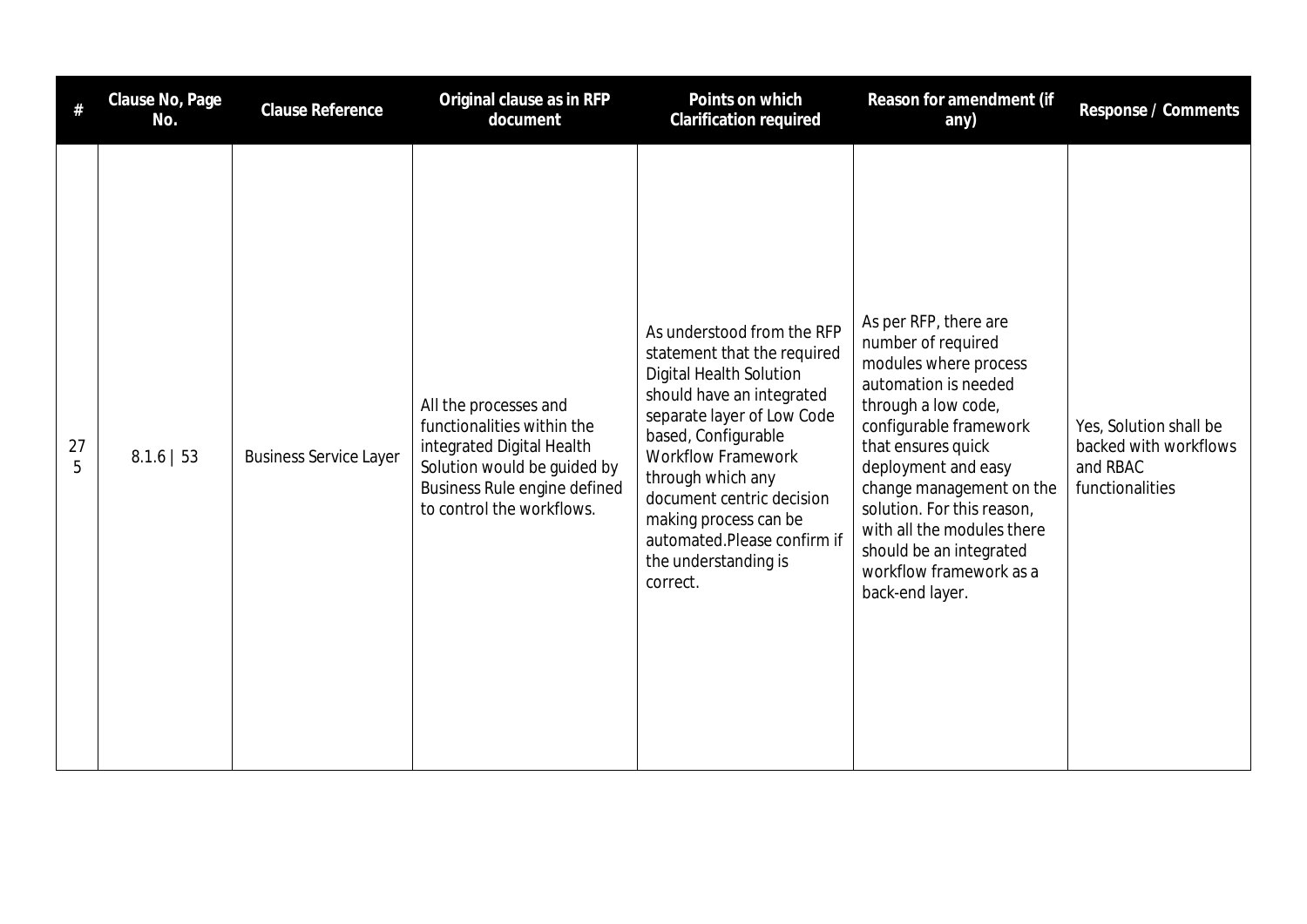|         | Clause No, Page<br>No. | Clause Reference              | Original clause as in RFP<br>document                                                                                                                                        | Points on which<br>Clarification required                                                                                                                                                                                                                                                                                           | Reason for amendment (if<br>any)                                                                                                                                                                                                                                                              | Response / Comments |
|---------|------------------------|-------------------------------|------------------------------------------------------------------------------------------------------------------------------------------------------------------------------|-------------------------------------------------------------------------------------------------------------------------------------------------------------------------------------------------------------------------------------------------------------------------------------------------------------------------------------|-----------------------------------------------------------------------------------------------------------------------------------------------------------------------------------------------------------------------------------------------------------------------------------------------|---------------------|
| 27<br>6 | $8.1.6$   53           | <b>Business Service Layer</b> | All the processes and<br>functionalities within the<br>integrated Digital Health<br>Solution would be guided by<br>Business Rule engine defined<br>to control the workflows. | In assumption of above<br>understanding is correct, it<br>is understood that the<br>integrated workflow<br>framework should have an<br>in built Business Rule<br>Management System where<br>the users can configure<br>logics or rules for workflow<br>routing in simple way.<br>Please confirm if the<br>understanding is correct. | In current technological<br>trend, the entire process<br>automation or workflow<br>should be based on<br>configurable rules or<br>conditions which is user<br>friendly, easy to configure<br>and having the capability of<br>adapting change<br>management, based on<br>business requirement. | Yes                 |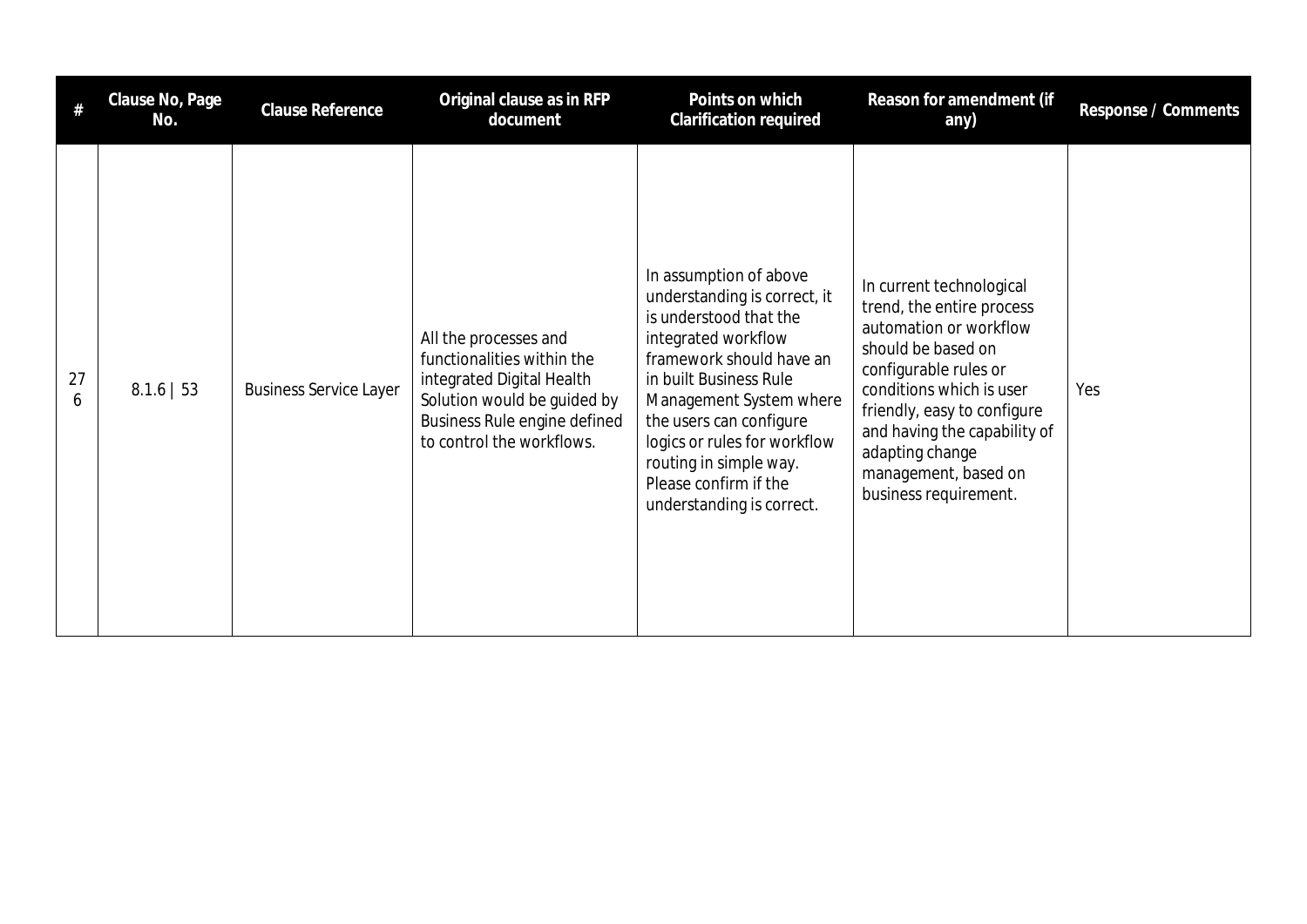|    | Clause No, Page<br>No. | Clause Reference              | Original clause as in RFP<br>document                                                                                                                                        | Points on which<br>Clarification required                                                                                                                                                                                                          | Reason for amendment (if<br>any)                                                                                                                                                                                                                                                                                  | Response / Comments |
|----|------------------------|-------------------------------|------------------------------------------------------------------------------------------------------------------------------------------------------------------------------|----------------------------------------------------------------------------------------------------------------------------------------------------------------------------------------------------------------------------------------------------|-------------------------------------------------------------------------------------------------------------------------------------------------------------------------------------------------------------------------------------------------------------------------------------------------------------------|---------------------|
| 27 | $8.1.6$   53           | <b>Business Service Layer</b> | All the processes and<br>functionalities within the<br>integrated Digital Health<br>Solution would be guided by<br>Business Rule engine defined<br>to control the workflows. | It is assumed that the<br>required workflow<br>framework should be built<br>on low code environment<br>where using drag-n-drop<br>components, any complex<br>or simple process can be<br>designed &<br>automated.Please confirm<br>the assumption. | In low code environment,<br>it's important to design the<br>processes without any<br>development effort or<br>custom coding. Therefore<br>the solution should be<br>framework based which can<br>interact with any 3rd Party<br>Application using Web API,<br>Web Services or through<br>any other methodologies. | Yes                 |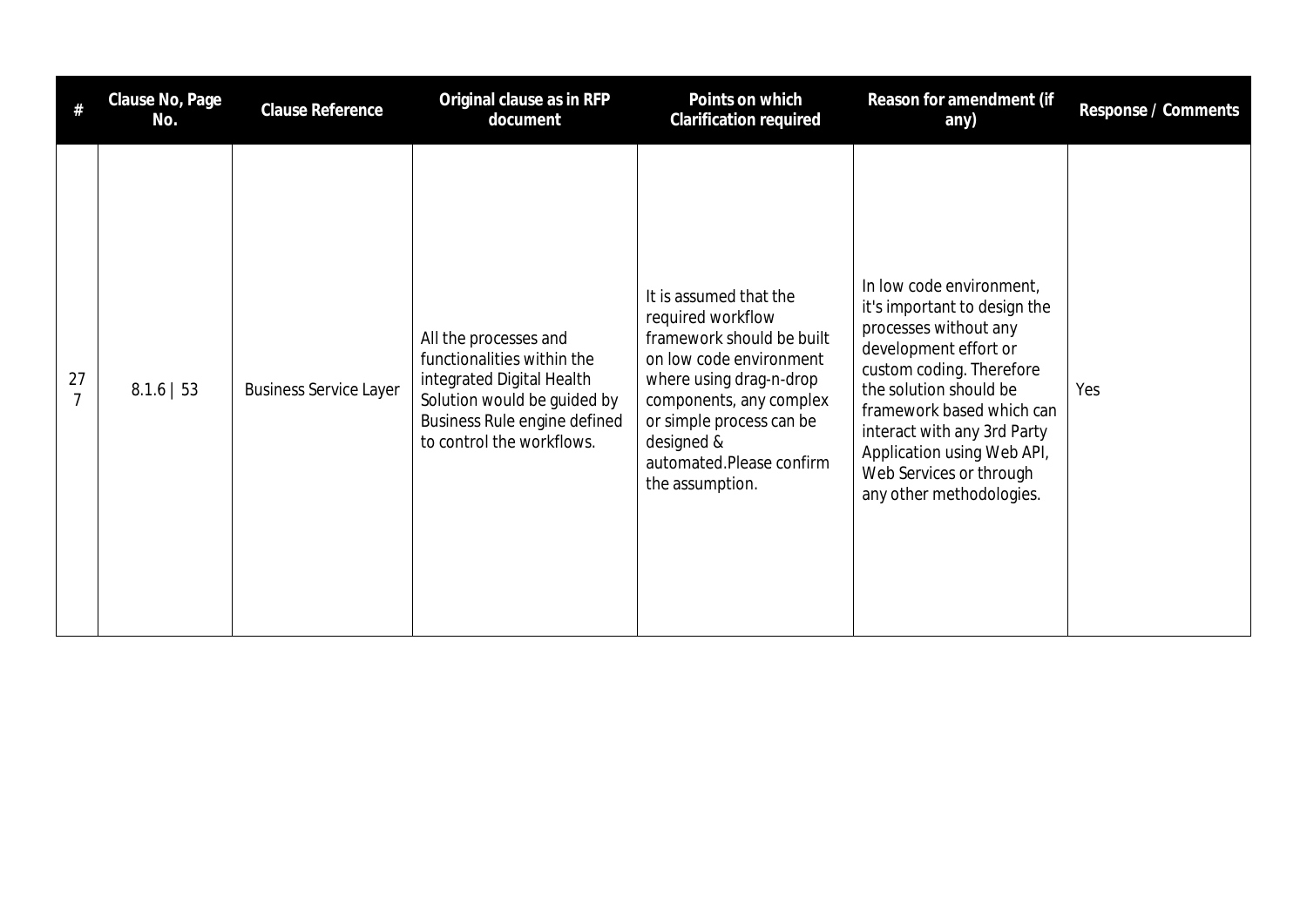|                   | Clause No, Page<br>No. | Clause Reference                                    | Original clause as in RFP<br>document                                                                                                                                                                        | Points on which<br>Clarification required                                                                                                                                                        | Reason for amendment (if<br>any)                              | Response / Comments                                                          |
|-------------------|------------------------|-----------------------------------------------------|--------------------------------------------------------------------------------------------------------------------------------------------------------------------------------------------------------------|--------------------------------------------------------------------------------------------------------------------------------------------------------------------------------------------------|---------------------------------------------------------------|------------------------------------------------------------------------------|
| 27<br>8           | 8.5   60               | Infrastructure<br>Specifications and<br>Requirement | Integrated Digital Health<br>Solution shall be deployed on<br>MeitY empanelled<br>infrastructure environment to<br>be provided by MSP.                                                                       | In respect to the mentioned<br>statement, requesting<br>authority to confirm the<br>required environments for<br>the solution,<br>1. Production / DC<br>2. DR<br>3. Test / Development<br>4. UAT | That information is required<br>to finalize Bill of Quantity. | Yes                                                                          |
| 27<br>$\mathsf Q$ | 8.5   60               | Infrastructure<br>Specifications and<br>Requirement | Integrated Digital Health<br>Solution shall be deployed on<br>MeitY empanelled<br>infrastructure environment to<br>be provided by MSP.                                                                       | In respect to the above<br>point, requesting authority<br>to confirm if the<br>environments will be come<br>in Stand Alone mode or in<br>Active-Active or Active-<br>Passive mode.               | That information is required<br>to finalize Bill of Quantity. | The proposed solution<br>shall adhere to the<br>defined application<br>SLAs. |
| 28<br>$\Omega$    | 8.5   60               | Infrastructure<br>Specifications and<br>Requirement | MSP's proposal should cover<br>every component to be used<br>in the ecosystem and provide<br>details (BOM) for each<br>component considering<br>growth-rate of average 20%<br>year-on-year for next 5 years. | In respect to the RFP<br>statement, requesting<br>authority to confirm if the Y-<br>o-Y 20% growth will be<br>applicable for the users of<br>Document Management<br>System.                      | That information is required<br>to finalize Bill of Quantity. | Yes                                                                          |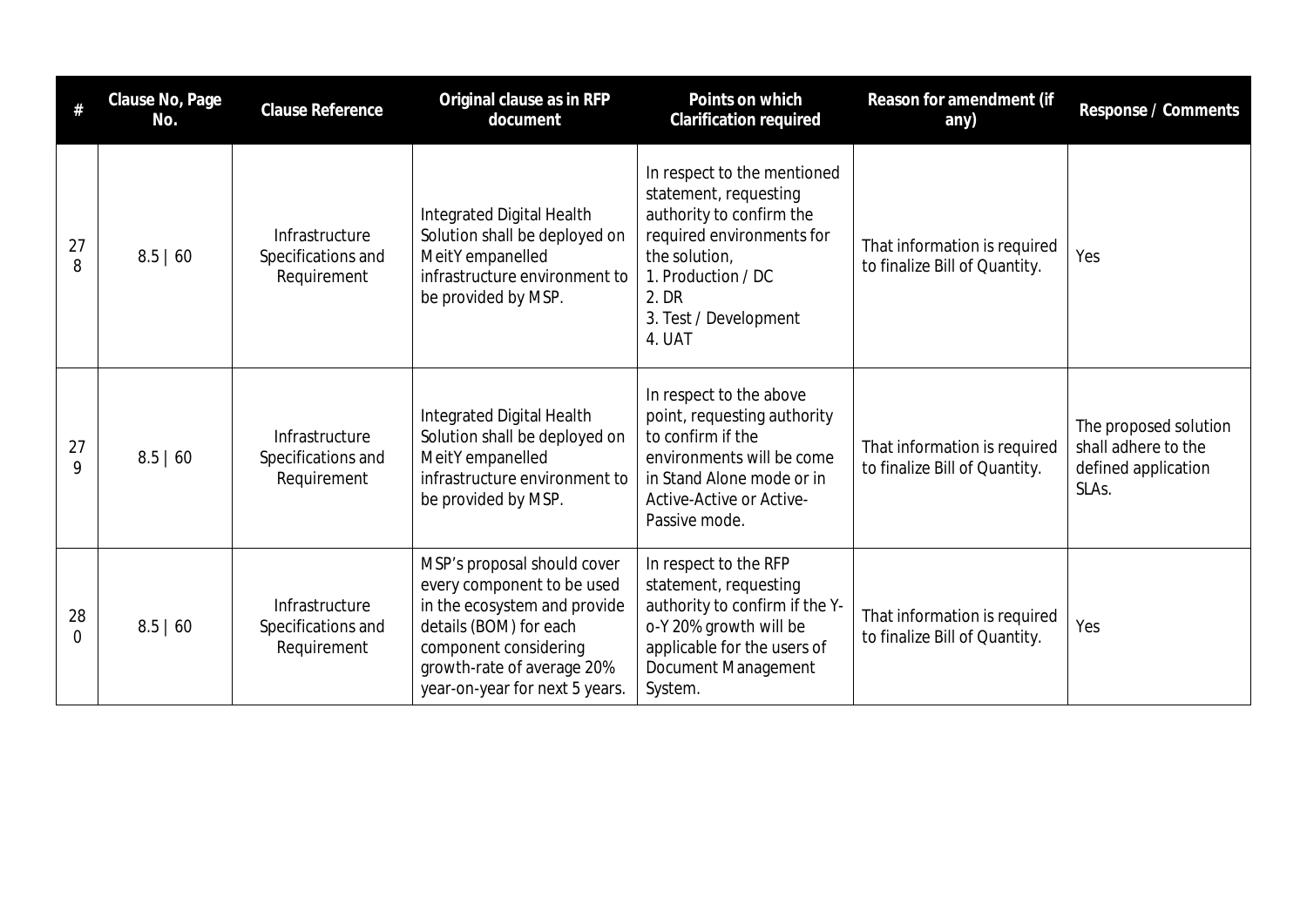| #                    | Clause No, Page<br>No. | <b>Clause Reference</b>                    | Original clause as in RFP<br>document      | Points on which<br><b>Clarification required</b>                                                                                                                                                                                                                                                                                                                                                                                                                                                                                               | Reason for amendment (if<br>any)                                                                                                            | Response / Comments                                              |
|----------------------|------------------------|--------------------------------------------|--------------------------------------------|------------------------------------------------------------------------------------------------------------------------------------------------------------------------------------------------------------------------------------------------------------------------------------------------------------------------------------------------------------------------------------------------------------------------------------------------------------------------------------------------------------------------------------------------|---------------------------------------------------------------------------------------------------------------------------------------------|------------------------------------------------------------------|
| 28<br>$\mathbf{1}$   | 3.7/Pg. 33             | <b>Command and Control</b><br>Centre (CCC) | <b>Command and Control Centre</b><br>(CCC) | The RFP briefly specifies<br>requirements for the<br>Command & Control<br>Centre(CCC) Platform. It<br>does not mention technical<br>requirements/compliance<br>requirements for very<br>important CCC solution<br>platform. Please confirm if<br>the bidder shall propose a<br>state of the art CCC Solution<br>with capabilities such as<br><b>Integrating Alerts from</b><br>Different Healthcare, Smart<br><b>Solutions &amp; Other Business</b><br>Applications, Alert<br>Management, Incident<br>Management, Notification<br>capabilities | This shall significantly help<br>BSHDS Project in ensuring a<br>state of the art CCC<br>Platform for the overall<br>benefit of the project. | MSP to propose best<br>practices to achieve<br>desired outcomes. |
| 28<br>$\overline{2}$ | 3.7/Pg. 33             | <b>Command and Control</b><br>Centre (CCC) | <b>Command and Control Centre</b><br>(CCC) | Kindly provide the<br>requirements about Alert<br>Management, Incident<br>Management, Notification<br>capabilities etc for the CCC<br>Platform                                                                                                                                                                                                                                                                                                                                                                                                 |                                                                                                                                             | MSP to propose best<br>practices to achieve<br>desired outcomes. |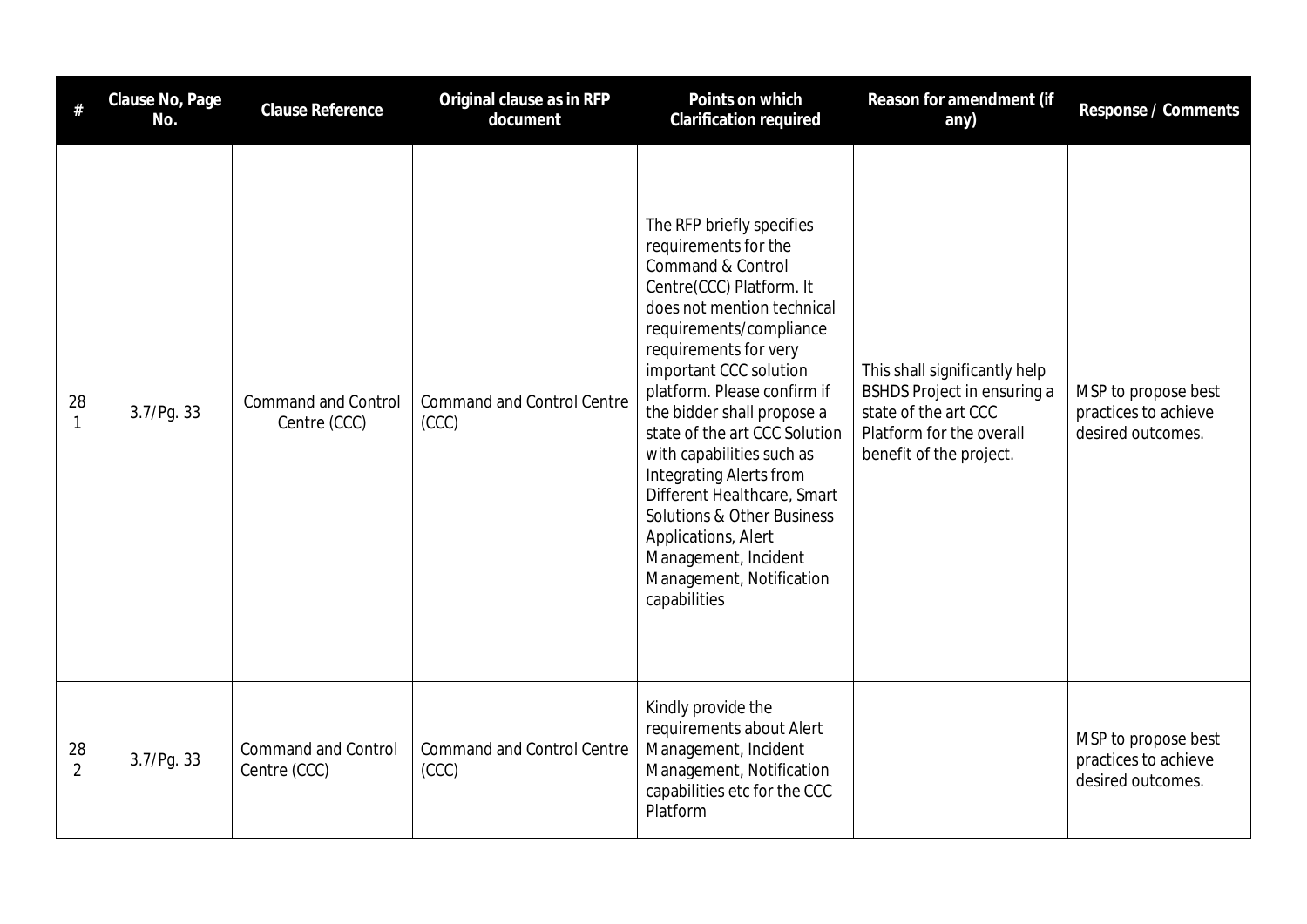|    | Clause No, Page<br>No. | <b>Clause Reference</b>                    | Original clause as in RFP<br>document      | Points on which<br><b>Clarification required</b>                                                                             | Reason for amendment (if<br>any) | Response / Comments                                              |
|----|------------------------|--------------------------------------------|--------------------------------------------|------------------------------------------------------------------------------------------------------------------------------|----------------------------------|------------------------------------------------------------------|
| 28 | 3.7/Pg. 33             | <b>Command and Control</b><br>Centre (CCC) | <b>Command and Control Centre</b><br>(CCC) | Kindly confirm if the bidder<br>shall propose a feature rich<br>Field User Mobile<br>Application for response<br>management. |                                  | MSP to propose best<br>practices to achieve<br>desired outcomes. |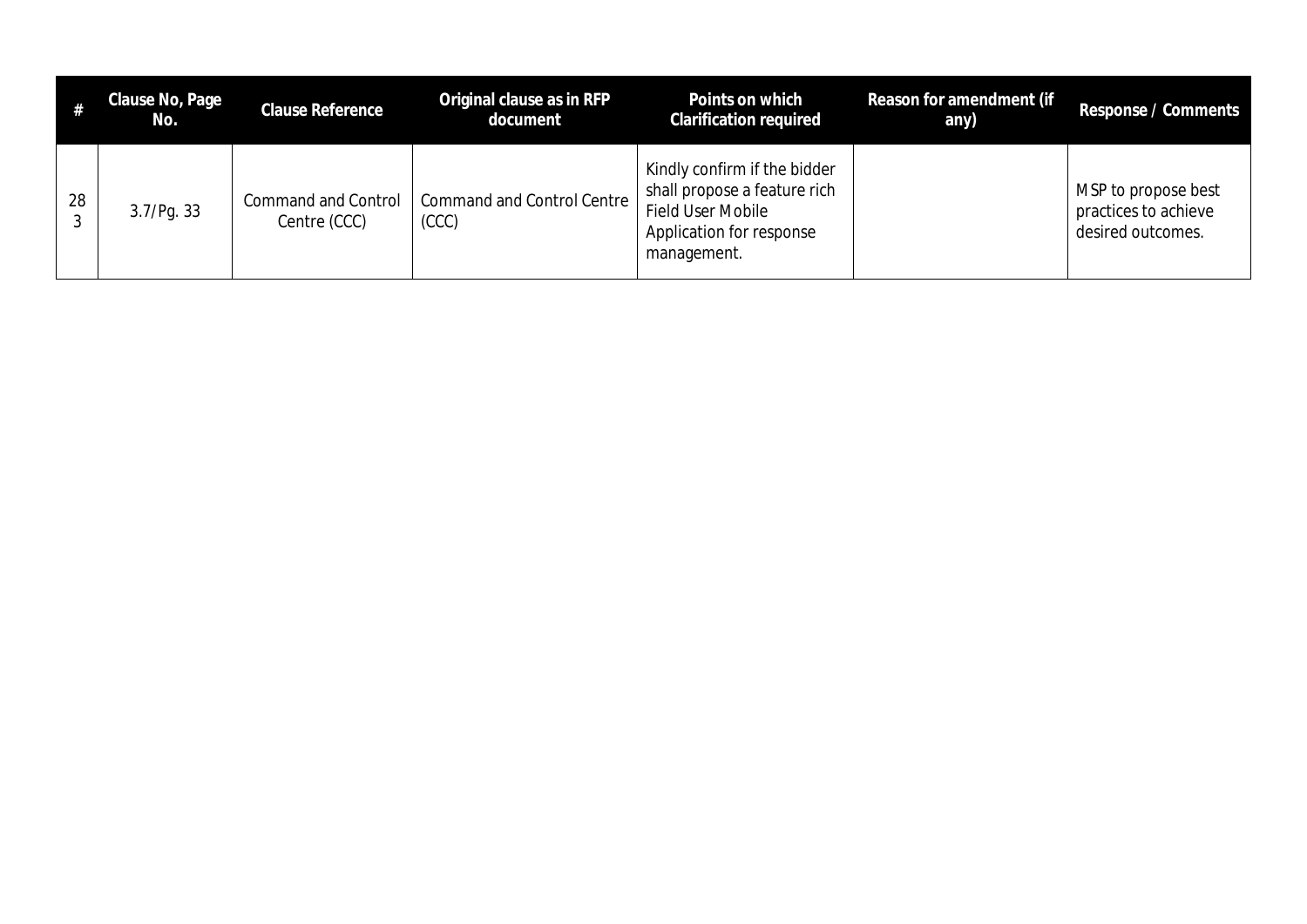|         | Clause No, Page<br>No. | <b>Clause Reference</b>                    | Original clause as in RFP<br>document      | Points on which<br>Clarification required                                                                                                                                                                                                                                                                                                                                                                                                                                                                                                                                        | Reason for amendment (if<br>any) | Response / Comments                                              |
|---------|------------------------|--------------------------------------------|--------------------------------------------|----------------------------------------------------------------------------------------------------------------------------------------------------------------------------------------------------------------------------------------------------------------------------------------------------------------------------------------------------------------------------------------------------------------------------------------------------------------------------------------------------------------------------------------------------------------------------------|----------------------------------|------------------------------------------------------------------|
| 28<br>4 | 3.7/Pg. 33             | <b>Command and Control</b><br>Centre (CCC) | <b>Command and Control Centre</b><br>(CCC) | Kindly confirm if the<br>proposed Field User Mobile<br>Application shall support<br>the following basic<br>capabilities: Mobile app user<br>should submit the action<br>taken report in form of text,<br>audio, video or<br>imagesShould have the<br>feature of acknowledge and<br>close the reportMobile<br>application should have the<br>facility to create POIs on the<br>map to update the new<br>locations to keep the map<br>updatedAll the<br>communication between<br>the mobile apps and C&C<br>platform should be on HTTP<br>and by adding TLS<br>encryption on https |                                  | MSP to propose best<br>practices to achieve<br>desired outcomes. |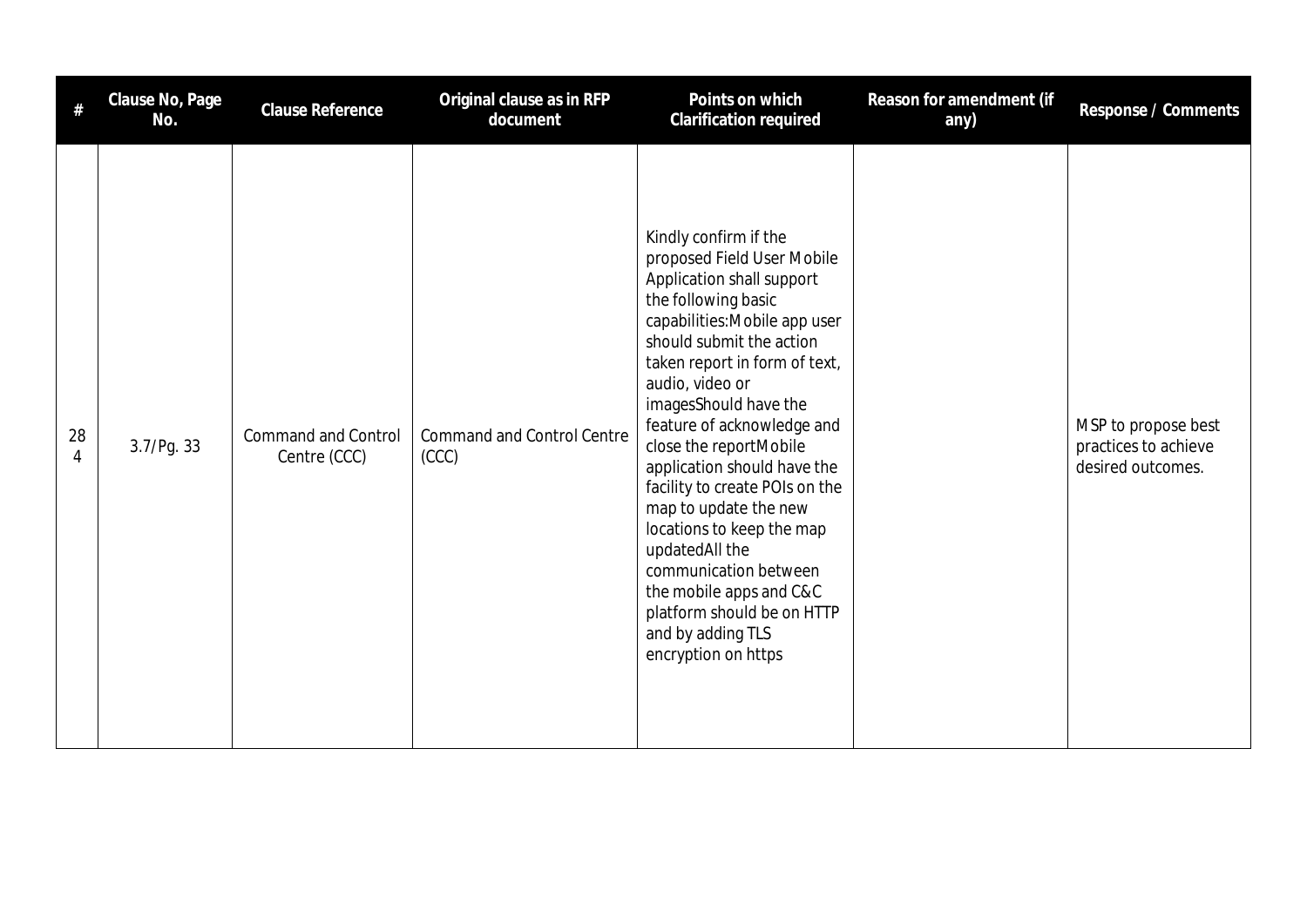| #                    | Clause No, Page<br>No. | <b>Clause Reference</b>                    | Original clause as in RFP<br>document      | Points on which<br><b>Clarification required</b>                                                                                                                                                                                      | Reason for amendment (if<br>any) | Response / Comments                                              |
|----------------------|------------------------|--------------------------------------------|--------------------------------------------|---------------------------------------------------------------------------------------------------------------------------------------------------------------------------------------------------------------------------------------|----------------------------------|------------------------------------------------------------------|
| 28<br>5              | 3.7/Pg.33              | <b>Command and Control</b><br>Centre (CCC) | <b>Command and Control Centre</b><br>(CCC) | Kindly clarify if both the CCC<br><b>Application and Field User</b><br>Mobile Application shall be<br>certified as Safe-To-Host by<br>Govt Of India Cert-In<br>empanelled Security Auditor<br>as on date of publishing of<br>the bid. |                                  | MSP to propose best<br>practices to achieve<br>desired outcomes. |
| 28<br>6              | 3.7/Pq.33              | <b>Command and Control</b><br>Centre (CCC) | <b>Command and Control Centre</b><br>(CCC) | Kindly confirm if the<br>proposed CCC OEM shall<br>provide PO Copies/Work<br>Order Copies for atleast five<br>clients.                                                                                                                |                                  | As per RFP                                                       |
| 28<br>$\overline{7}$ | 3.7/Pg.33              | <b>Command and Control</b><br>Centre (CCC) | <b>Command and Control Centre</b><br>(CC)  | The proposed CCC platform<br>should be published on<br>atleast one of the leading<br>global CSP marketplace i.e.<br>AWS/Azure/GCP                                                                                                     |                                  | As per RFP                                                       |
| 28<br>8              | 3.7/Pg.33              | <b>Command and Control</b><br>Centre (CCC) | <b>Command and Control Centre</b><br>(CCC) | Kindly confirm if the CCC<br>OEMs which are registered<br>under Start-up India and<br>MSMEs shall be given<br>preference                                                                                                              |                                  | As per RFP                                                       |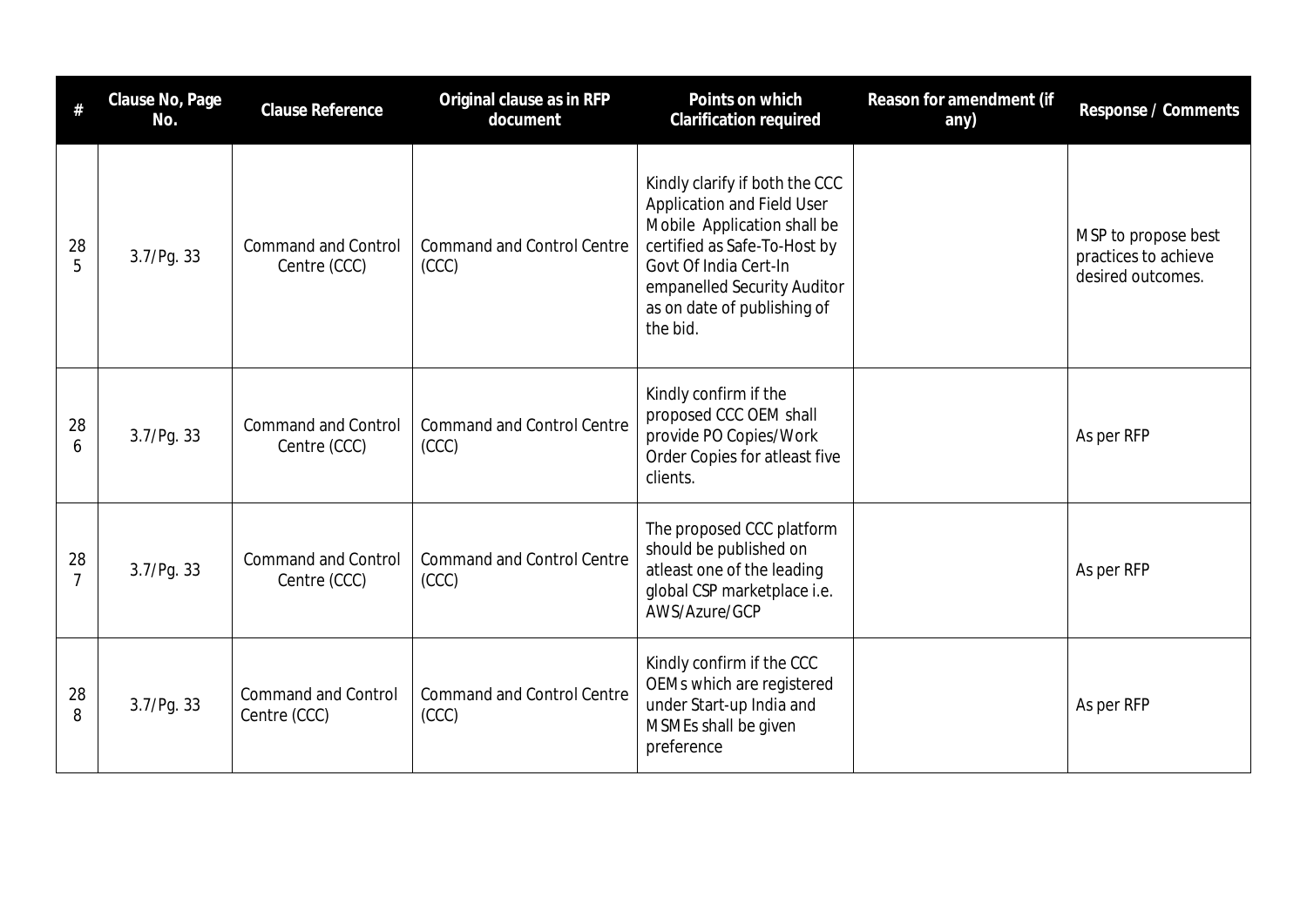| #       | Clause No, Page<br>No. | <b>Clause Reference</b>                 | Original clause as in RFP<br>document                                                                                                                                                                                                                                                                                                                                                                                                                                                                                                                                                                                                                                                                                                                                                                                                                                                                                                                                                   | Points on which<br>Clarification required                                                                                                                     | Reason for amendment (if<br>any)                                                                                                                                                                                                                                                                                              | Response / Comments |
|---------|------------------------|-----------------------------------------|-----------------------------------------------------------------------------------------------------------------------------------------------------------------------------------------------------------------------------------------------------------------------------------------------------------------------------------------------------------------------------------------------------------------------------------------------------------------------------------------------------------------------------------------------------------------------------------------------------------------------------------------------------------------------------------------------------------------------------------------------------------------------------------------------------------------------------------------------------------------------------------------------------------------------------------------------------------------------------------------|---------------------------------------------------------------------------------------------------------------------------------------------------------------|-------------------------------------------------------------------------------------------------------------------------------------------------------------------------------------------------------------------------------------------------------------------------------------------------------------------------------|---------------------|
| 28<br>Q | 81/11                  | <b>Technical Evaluation</b><br>Criteria | <b>Bidder's Experience: The</b><br>bidder or consortium<br>members have experience in<br>ongoing or completed<br>projects of total value in<br>design, development,<br>implementation of projects in<br>IT Transformational project /<br>ICT Components / E-<br>Governance/ Digital Solution<br>projects with any<br>Government / State<br>Government / PSUs in last<br>five (5) years (from FY 2016-<br>21). I. If Project Cost is more<br>than INR 05 Cr. (Maximum up<br>to 03 Projects) - Maximum<br>06 Marks (2 marks for each<br>project) Orl. If Project cost<br>shall be more than INR 01 Cr.<br>To INR 05 Cr (maximum up to<br>6 projects) - Max. 06 MarksII.<br>Additional 02 marks if the<br>bidder has experience of<br>working in Health Sector<br>(Maximum up to 02 projects<br>(1 mark for each project))III.<br>Additional 02 Marks (1 mark<br>for each project) if the bidder<br>has experience of<br>maintenance of contract for<br>minimum 3 years in last 5<br>years | III. Additional 02 Marks (1<br>mark for each project) if the<br>bidder has experience of<br>maintenance of contract for<br>minimum 3 years in last 5<br>years | Request to kindly consider<br>contract monitoring<br>assignments as well for this<br>criterion and modify the<br>clause as below: III.<br>Additional 02 Marks (1 mark<br>for each project) if the<br>bidder has experience of<br>maintenance of contract/<br>monitoring of contract for<br>minimum 3 years in last 5<br>years | As per RFP          |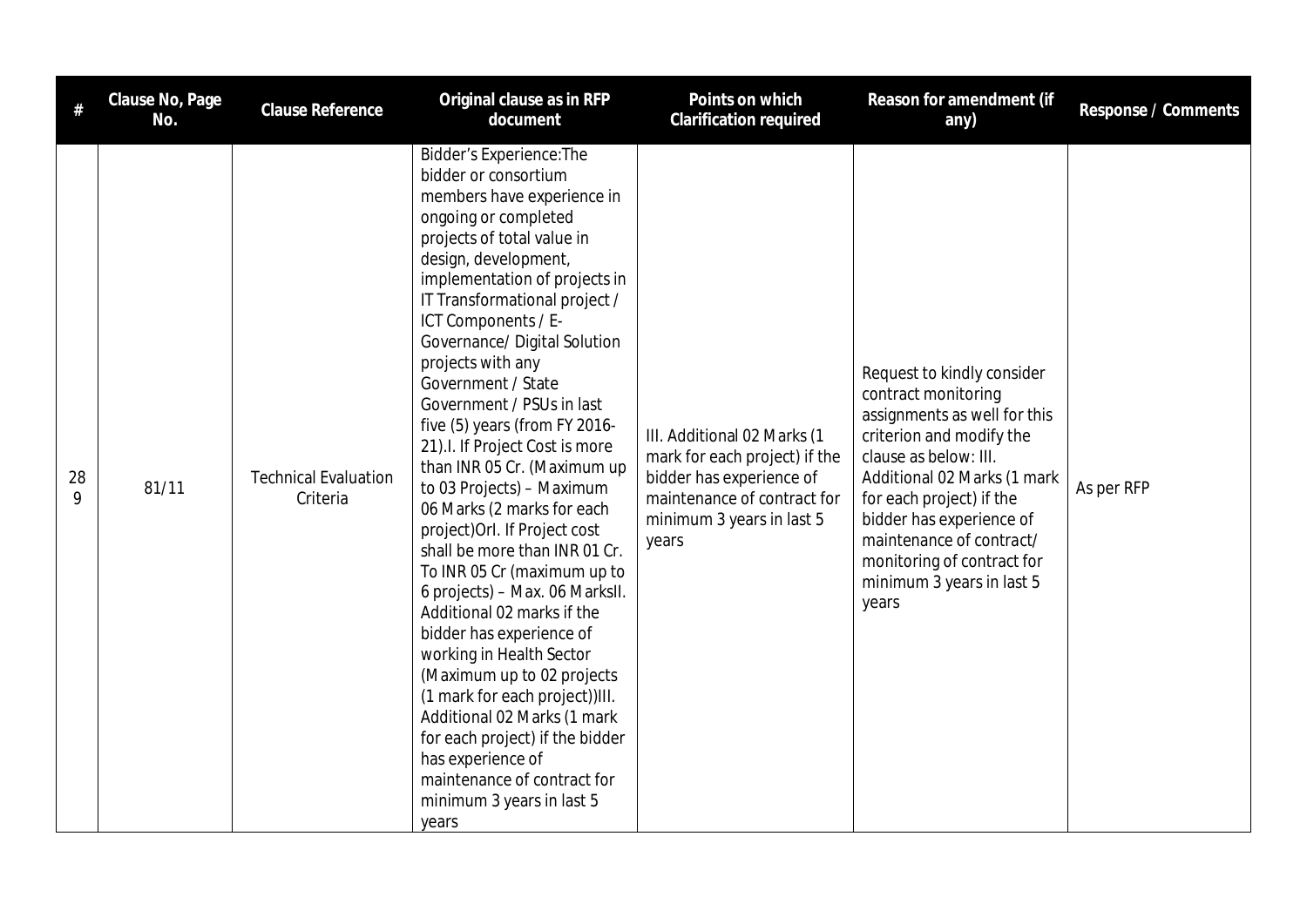| #              | Clause No, Page<br>No. | Clause Reference                        | Original clause as in RFP<br>document                                                                                                                                                                                                                                                                                                                                                                                                                                                                                                                                                                                                                                                                                                                                                                                                                                           | Points on which<br>Clarification required                                                    | Reason for amendment (if<br>any)                                                                                                                                                      | Response / Comments         |
|----------------|------------------------|-----------------------------------------|---------------------------------------------------------------------------------------------------------------------------------------------------------------------------------------------------------------------------------------------------------------------------------------------------------------------------------------------------------------------------------------------------------------------------------------------------------------------------------------------------------------------------------------------------------------------------------------------------------------------------------------------------------------------------------------------------------------------------------------------------------------------------------------------------------------------------------------------------------------------------------|----------------------------------------------------------------------------------------------|---------------------------------------------------------------------------------------------------------------------------------------------------------------------------------------|-----------------------------|
| 29<br>$\Omega$ | 81/11                  | <b>Technical Evaluation</b><br>Criteria | Bidder's Experience: The<br>bidder or consortium<br>members have experience in<br>Government Advisory cum<br><b>Supervision &amp; Monitoring</b><br>related engagement involving<br>mobilization of minimum of<br>100 team members on<br>ground and providing state-<br>wide implementation support<br>in Infrastructure /<br>Development sector projects<br>in any Government / State<br>Government / PSUs in last<br>five years (from FY 2016-21)<br>I. If project cost is more than<br>INR 200 Cr. (maximum up to<br>03 projects) - Max. 03 Mark<br>II. Additional 01 marks if the<br>project is executed in health<br>domain sector involving<br>deployment of more than<br>200 personals at the<br>State/Dist./Block level for the<br>any organization of central or<br>State or PSUs<br>III. Additional 01 mark if the<br>project is executed in State of<br><b>Bihar</b> | I. If project cost is more than<br>INR 200 Cr. (maximum up to<br>03 projects) - Max. 03 Mark | We understand that the<br>'project cost' means project<br>implementation cost not<br>the project contract value.<br>Please clarify whether our<br>understanding is correct or<br>not. | Please refer<br>corrigendum |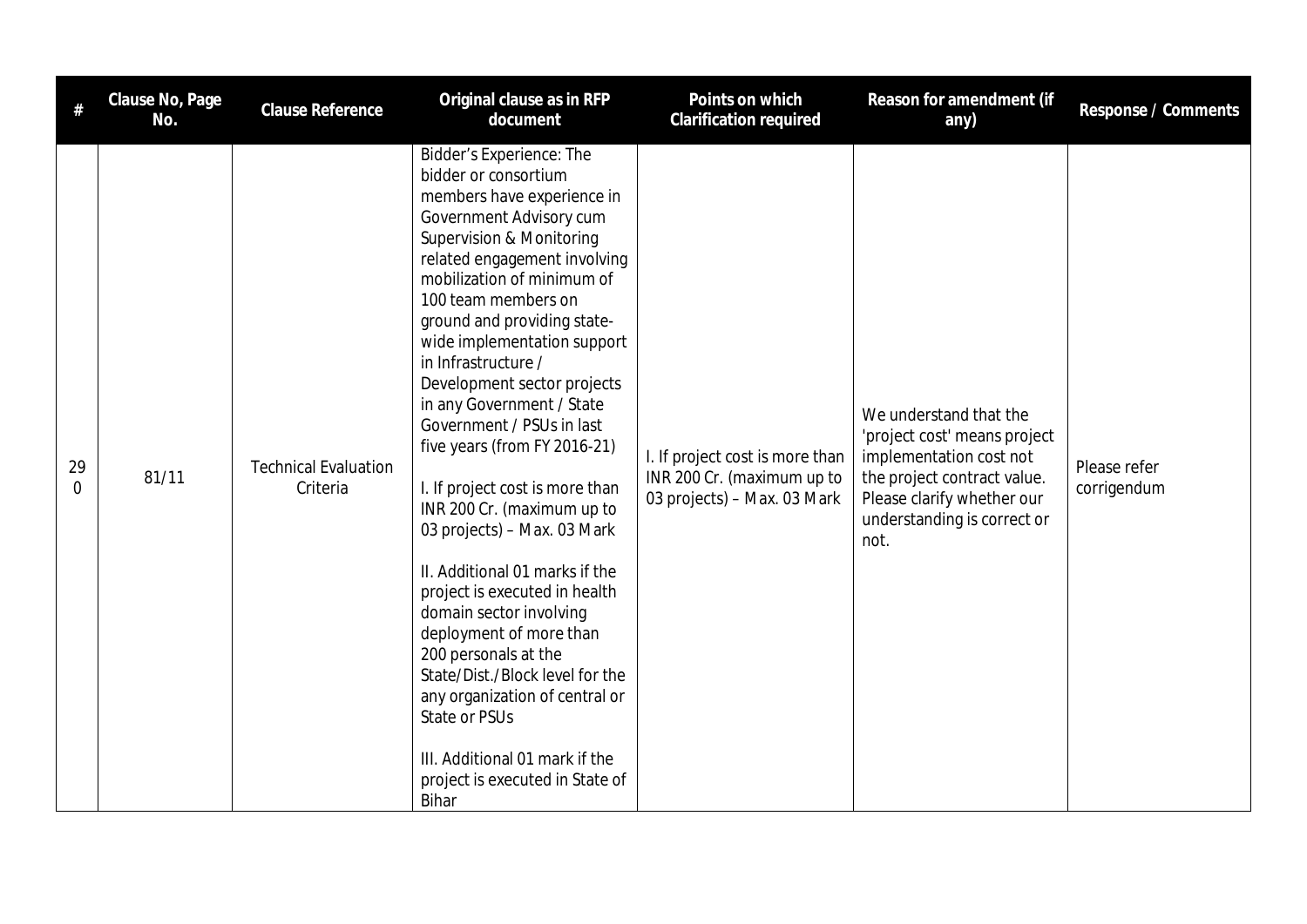|    | Clause No, Page<br>No. | Clause Reference                        | Original clause as in RFP<br>document                                                                                                                                                                                                                                                                                                                                                                                                                                                                                                                                                                                                                                                                                                                                                                                                                      | Points on which<br>Clarification required                                                    | Reason for amendment (if<br>any)                                                                                                              | Response / Comments         |
|----|------------------------|-----------------------------------------|------------------------------------------------------------------------------------------------------------------------------------------------------------------------------------------------------------------------------------------------------------------------------------------------------------------------------------------------------------------------------------------------------------------------------------------------------------------------------------------------------------------------------------------------------------------------------------------------------------------------------------------------------------------------------------------------------------------------------------------------------------------------------------------------------------------------------------------------------------|----------------------------------------------------------------------------------------------|-----------------------------------------------------------------------------------------------------------------------------------------------|-----------------------------|
| 29 | 81/11                  | <b>Technical Evaluation</b><br>Criteria | Bidder's Experience: The<br>bidder or consortium<br>members have experience in<br>Government Advisory cum<br>Supervision & Monitoring<br>related engagement involving<br>mobilization of minimum of<br>100 team members on<br>ground and providing state-<br>wide implementation support<br>in Infrastructure /<br>Development sector projects<br>in any Government / State<br>Government / PSUs in last<br>five years (from FY 2016-21) I.<br>If project cost is more than<br>INR 200 Cr. (maximum up to<br>03 projects) - Max. 03 Mark<br>II. Additional 01 marks if the<br>project is executed in health<br>domain sector involving<br>deployment of more than<br>200 personals at the<br>State/Dist./Block level for the<br>any organization of central or<br>State or PSUs III. Additional<br>01 mark if the project is<br>executed in State of Bihar | I. If project cost is more than<br>INR 200 Cr. (maximum up to<br>03 projects) - Max. 03 Mark | Since, such large size<br>projects are limited we<br>request you to reduce the<br>requirement to only 1<br>project for scoring full<br>marks. | Please refer<br>corrigendum |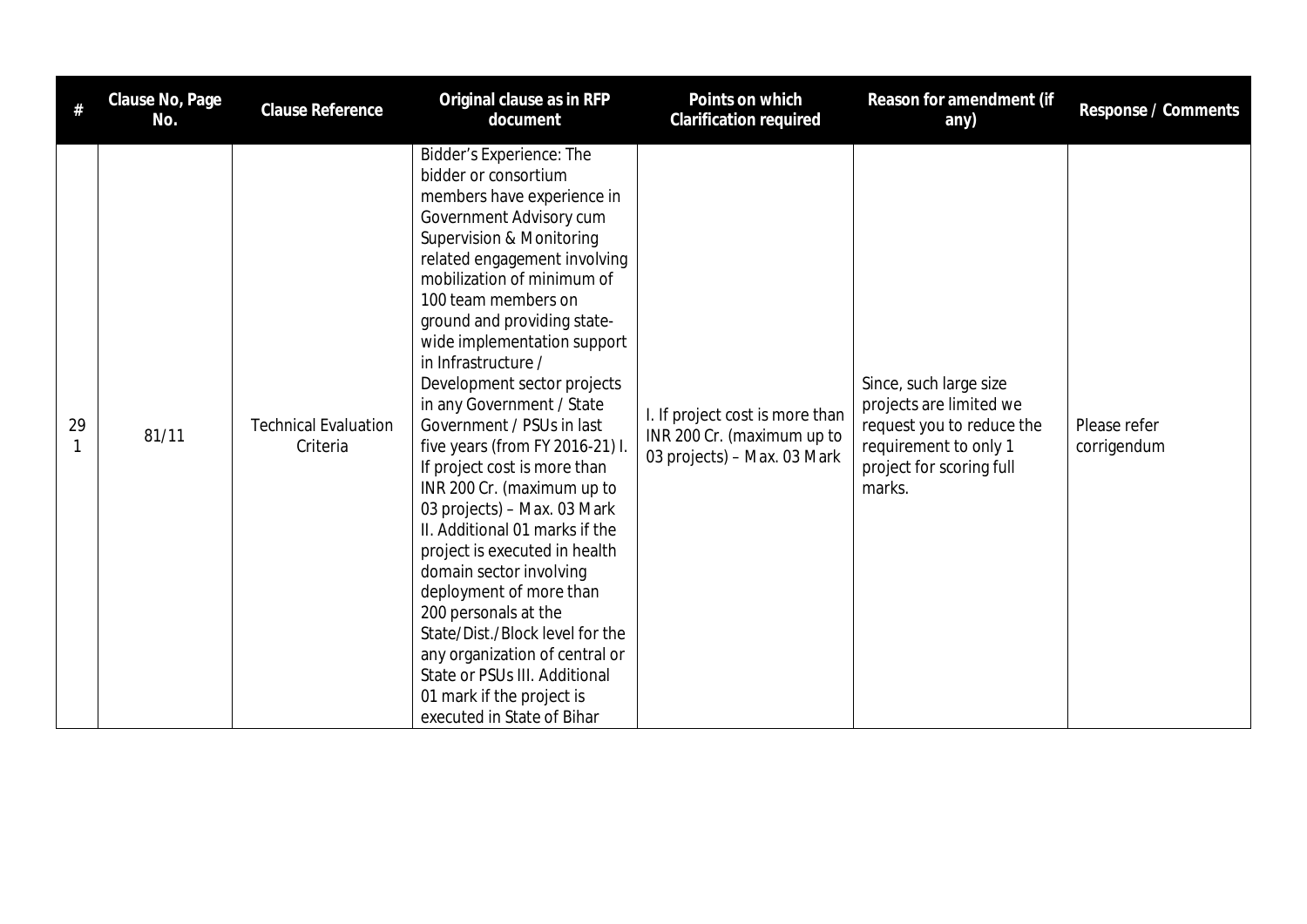| #                    | Clause No, Page<br>No. | Clause Reference                        | Original clause as in RFP<br>document                                                                                                                                                                                                                                                                                                                                                                                                                                                                                                                                                                                                                                                                                                                                                                                                                                | Points on which<br>Clarification required                                                                                                                                                                                           | Reason for amendment (if<br>any)                                                                                                                                                                                                                                                                                                                             | Response / Comments         |
|----------------------|------------------------|-----------------------------------------|----------------------------------------------------------------------------------------------------------------------------------------------------------------------------------------------------------------------------------------------------------------------------------------------------------------------------------------------------------------------------------------------------------------------------------------------------------------------------------------------------------------------------------------------------------------------------------------------------------------------------------------------------------------------------------------------------------------------------------------------------------------------------------------------------------------------------------------------------------------------|-------------------------------------------------------------------------------------------------------------------------------------------------------------------------------------------------------------------------------------|--------------------------------------------------------------------------------------------------------------------------------------------------------------------------------------------------------------------------------------------------------------------------------------------------------------------------------------------------------------|-----------------------------|
| 29<br>$\overline{2}$ | 81/11                  | <b>Technical Evaluation</b><br>Criteria | Bidder's Experience: The<br>bidder or consortium<br>members have experience in<br>Government Advisory cum<br>Supervision & Monitoring<br>related engagement involving<br>mobilization of minimum of<br>100 team members on<br>ground and providing state-<br>wide implementation support<br>in Infrastructure /<br>Development sector projects<br>in any Government / State<br>Government / PSUs in last<br>five years (from FY 2016-21)<br>I. If project cost is more than<br>INR 200 Cr. (maximum up to<br>03 projects) - Max. 03 Mark<br>II. Additional 01 marks if the<br>project is executed in health<br>domain sector involving<br>deployment of more than<br>200 personals at the<br>State/Dist./Block level for the<br>any organization of central or<br>State or PSUs<br>III. Additional 01 mark if the<br>project is executed in State of<br><b>Bihar</b> | II. Additional 01 marks if the<br>project is executed in health<br>domain sector involving<br>deployment of more than<br>200 personals at the<br>State/Dist./Block level for<br>the any organization of<br>central or State or PSUs | We request you to remove<br>the requirement of<br>deployment of personnel's<br>for executing project in<br>health sector. Kindly modify<br>the clause as below:<br>II. Additional 01 marks if the<br>project is executed in health<br>domain sector for the any<br>organization of central or<br>State or PSUs (Deployment<br>of any no. of team<br>members) | Please refer<br>corrigendum |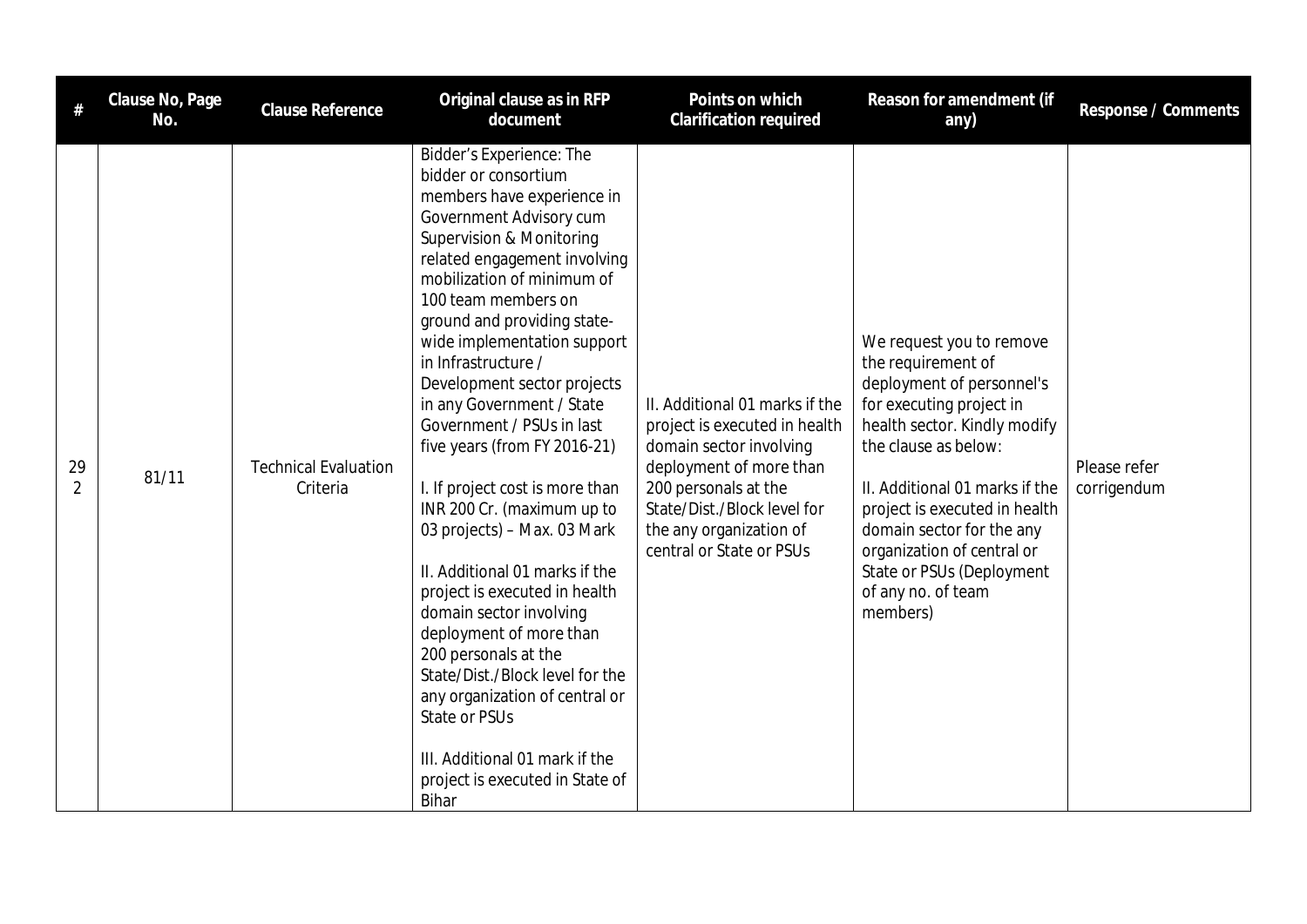| #       | Clause No, Page<br>No. | <b>Clause Reference</b>                 | Original clause as in RFP<br>document                                                                                                                                                                                                                                                                                                                                                                                                                                                                                                                                                                                                                                                                                                                                                                                                                                 | Points on which<br><b>Clarification required</b>                           | Reason for amendment (if<br>any)                                                                                                                                                                                                                                                                                                                                                                                                                                                                                                                                                                   | Response / Comments         |
|---------|------------------------|-----------------------------------------|-----------------------------------------------------------------------------------------------------------------------------------------------------------------------------------------------------------------------------------------------------------------------------------------------------------------------------------------------------------------------------------------------------------------------------------------------------------------------------------------------------------------------------------------------------------------------------------------------------------------------------------------------------------------------------------------------------------------------------------------------------------------------------------------------------------------------------------------------------------------------|----------------------------------------------------------------------------|----------------------------------------------------------------------------------------------------------------------------------------------------------------------------------------------------------------------------------------------------------------------------------------------------------------------------------------------------------------------------------------------------------------------------------------------------------------------------------------------------------------------------------------------------------------------------------------------------|-----------------------------|
| 29<br>3 | 81/11                  | <b>Technical Evaluation</b><br>Criteria | Bidder's Experience: The<br>bidder or consortium<br>members have experience in<br>Government Advisory cum<br><b>Supervision &amp; Monitoring</b><br>related engagement involving<br>mobilization of minimum of<br>100 team members on<br>ground and providing state-<br>wide implementation support<br>in Infrastructure /<br>Development sector projects<br>in any Government / State<br>Government / PSUs in last<br>five years (from FY 2016-21) I.<br>If project cost is more than<br>INR 200 Cr. (maximum up to<br>03 projects) - Max. 03 Mark<br>II. Additional 01 marks if the<br>project is executed in health<br>domain sector involving<br>deployment of more than<br>200 personals at the<br>State/Dist./Block level for the<br>any organization of central or<br>State or PSUs III. Additional<br>01 mark if the project is<br>executed in State of Bihar | III. Additional 01 mark if the<br>project is executed in State<br>of Bihar | State-wide implementation<br>support project in<br>Infrastructure /<br>Development sector with<br>deployment of minimum<br>100 team members in Bihar<br>State would be available<br>with very limited firms who<br>work in Development<br>Sector. Since, project is<br>largely related to IT<br>implementation we request<br>you to remove the<br>requirement of minimum<br>100 team members for<br>project executed in Bihar<br>state and modify the clause<br>as below: III. Additional 01<br>mark if the project is<br>executed in State of Bihar<br>(Deployment of any no. of<br>team members) | Please refer<br>corrigendum |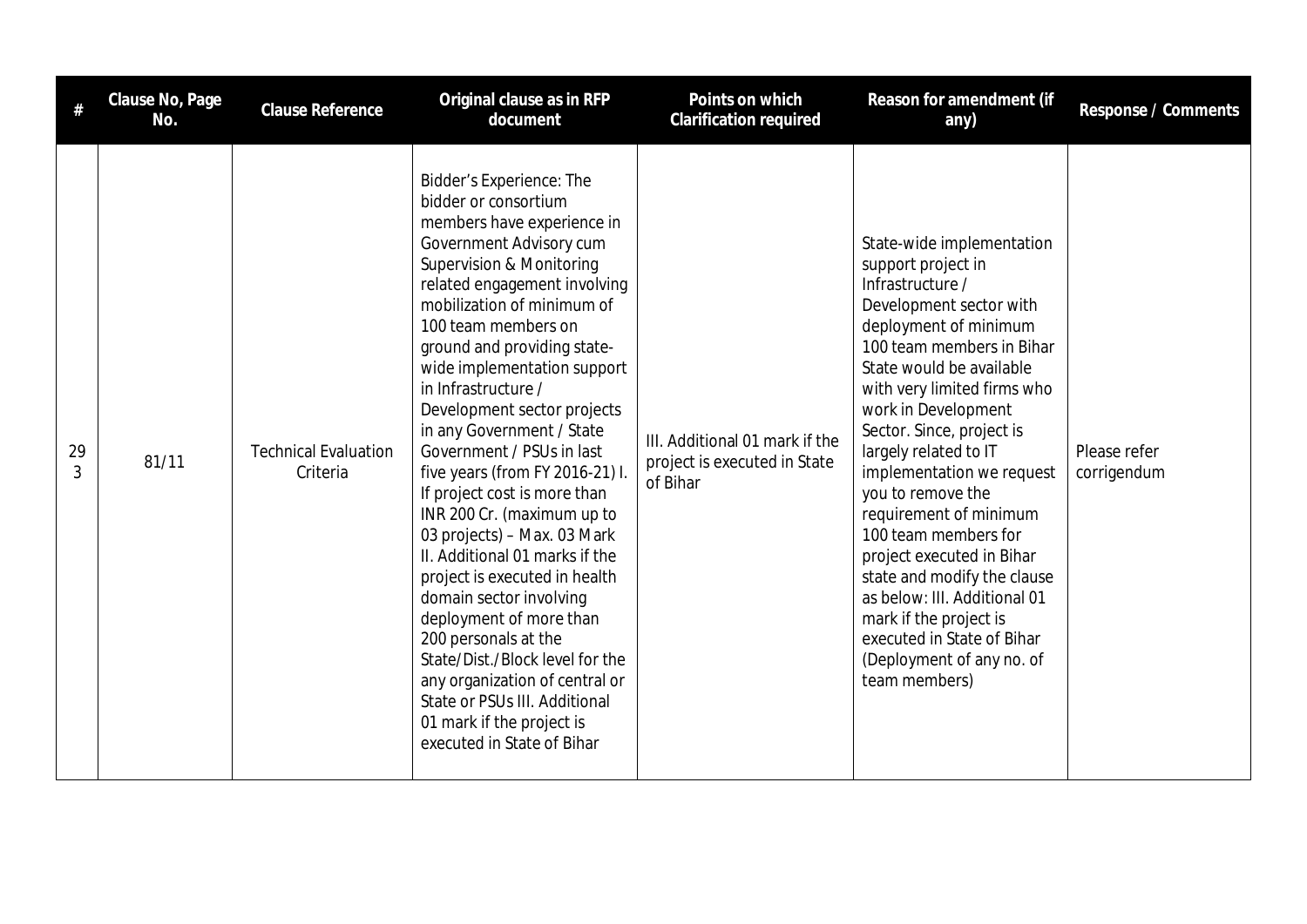| #       | Clause No, Page<br>No. | Clause Reference                        | Original clause as in RFP<br>document                                                                                                                                                                                               | Points on which<br>Clarification required | Reason for amendment (if<br>any)                                                                                                                                                                                                                                                                                          | Response / Comments |
|---------|------------------------|-----------------------------------------|-------------------------------------------------------------------------------------------------------------------------------------------------------------------------------------------------------------------------------------|-------------------------------------------|---------------------------------------------------------------------------------------------------------------------------------------------------------------------------------------------------------------------------------------------------------------------------------------------------------------------------|---------------------|
| 29<br>4 | 81/11                  | <b>Technical Evaluation</b><br>Criteria | a. Bidder Certification -<br>Bidder (Sole bidder or in case<br>of Consortium, any member<br>of consortium) must be a<br>CMMi Level 3 or above<br><b>Certified Company</b><br>i. CMMi Level 3 (1 mark)<br>ii. CMMi Level 5 (3 marks) | ii. CMMi Level 5 (3 marks)                | Request to kindly remove<br>requirement of CMMi Level<br>5 certification and modify<br>the clause as below:<br>a. Bidder Certification -<br>Bidder (Sole bidder or in<br>case of Consortium, any<br>member of consortium)<br>must be a CMMi Level 3 or<br>above Certified Company<br>i. CMMi Level 3 or above (3<br>mark) | As per RFP          |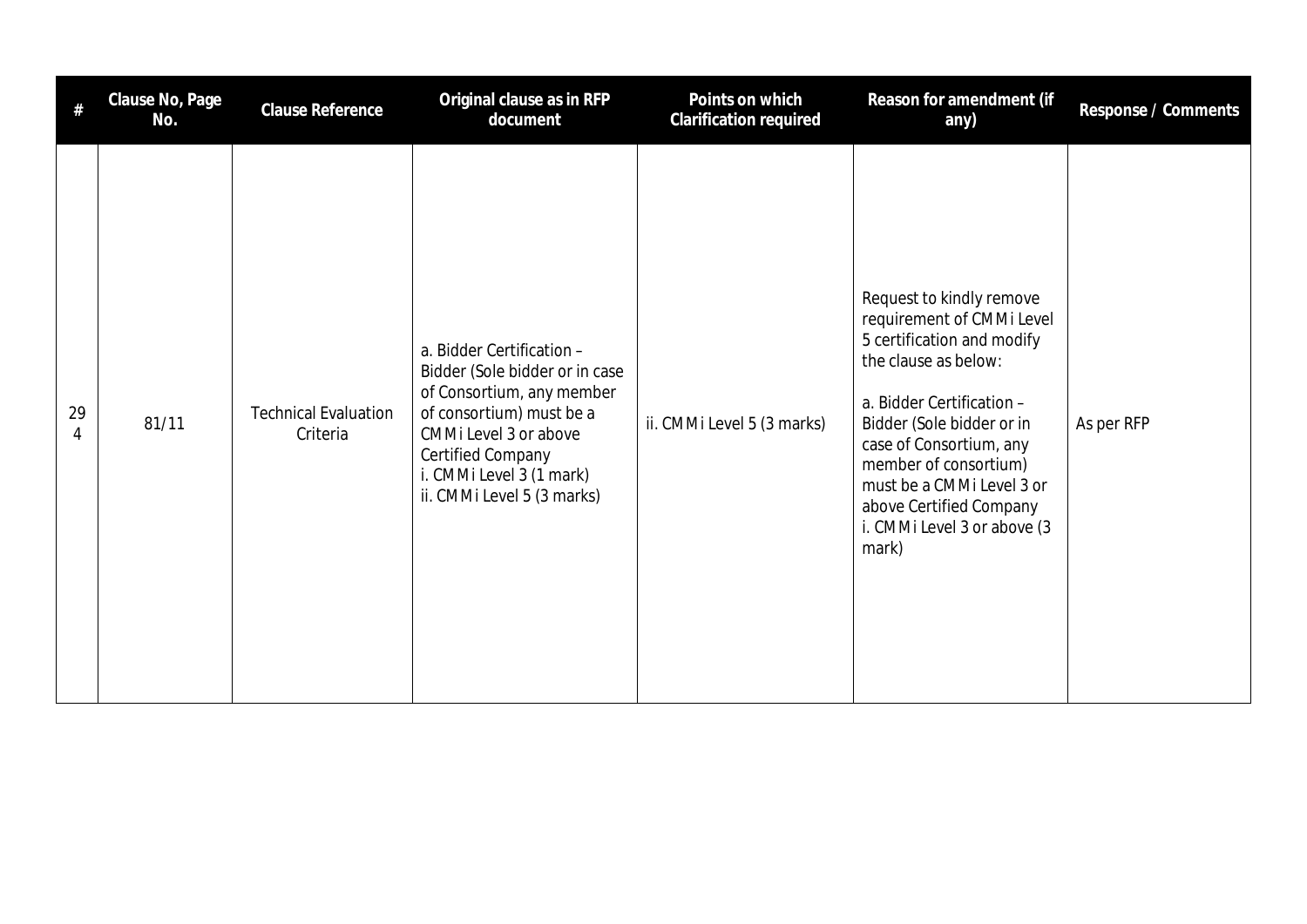| $\#$                 | Clause No, Page<br>No.  | <b>Clause Reference</b>                                    | Original clause as in RFP<br>document                                                                                                                                                                                                                                                                                                                                | Points on which<br>Clarification required                                                                                                                      | Reason for amendment (if<br>any)                                                       | Response / Comments                                                                                                                                                         |
|----------------------|-------------------------|------------------------------------------------------------|----------------------------------------------------------------------------------------------------------------------------------------------------------------------------------------------------------------------------------------------------------------------------------------------------------------------------------------------------------------------|----------------------------------------------------------------------------------------------------------------------------------------------------------------|----------------------------------------------------------------------------------------|-----------------------------------------------------------------------------------------------------------------------------------------------------------------------------|
| 29<br>5              | 33/3. Scope of<br>Work  | 3.5 Integrations                                           | The proposed solution needs<br>to integrate with existing<br>state applications and<br>solution to track and monitor<br>beneficiaries under other<br>program. Integration with<br>other State-based health<br>programs is also envisaged<br>and should be taken up by<br>MSP.                                                                                        | Kindly clarify no. of other<br>State-based health program<br>to be integrated.                                                                                 |                                                                                        | List of applications has<br>been provided in the<br>corrigendum                                                                                                             |
| 29<br>6              | 36/3. Scope of<br>Work  | 3.12 Training &<br><b>Capacity Building</b><br>Point no. d | The selected bidder shall<br>arrange for training sessions<br>for all end users on individual<br>basis or TOT (Training of<br>Trainers) model.                                                                                                                                                                                                                       | Kindly clarify no. of end<br>users for whom training<br>programs have to be<br>conducted. It will help us to<br>estimate budget required<br>for this activity. |                                                                                        | Doctor, Nurses,<br>Paramedics-Lab<br>technicians, Radiology<br>Technicians, Data Entry<br>operators,<br>Administrative staff,<br>Management<br>functionaries, ANMs<br>ASHA, |
| 29<br>$\overline{7}$ | 3. Scope of<br>Work, 36 | 3.12 Training &<br><b>Capacity Building</b><br>Point no. g | <b>Assessment of Training</b><br>Effectiveness: Evaluate<br>effectiveness of training<br>programs and workshops by<br>obtaining formal feedback<br>from each participant after<br>completion of each training<br>program/workshop. The MSP<br>will be responsible for re-<br>conducting the training of the<br>whole batch in case the<br>average score is less than |                                                                                                                                                                | Average score of 70% for<br>passing is on higher side.<br>Request to reduce it to 50%. | As per RFP                                                                                                                                                                  |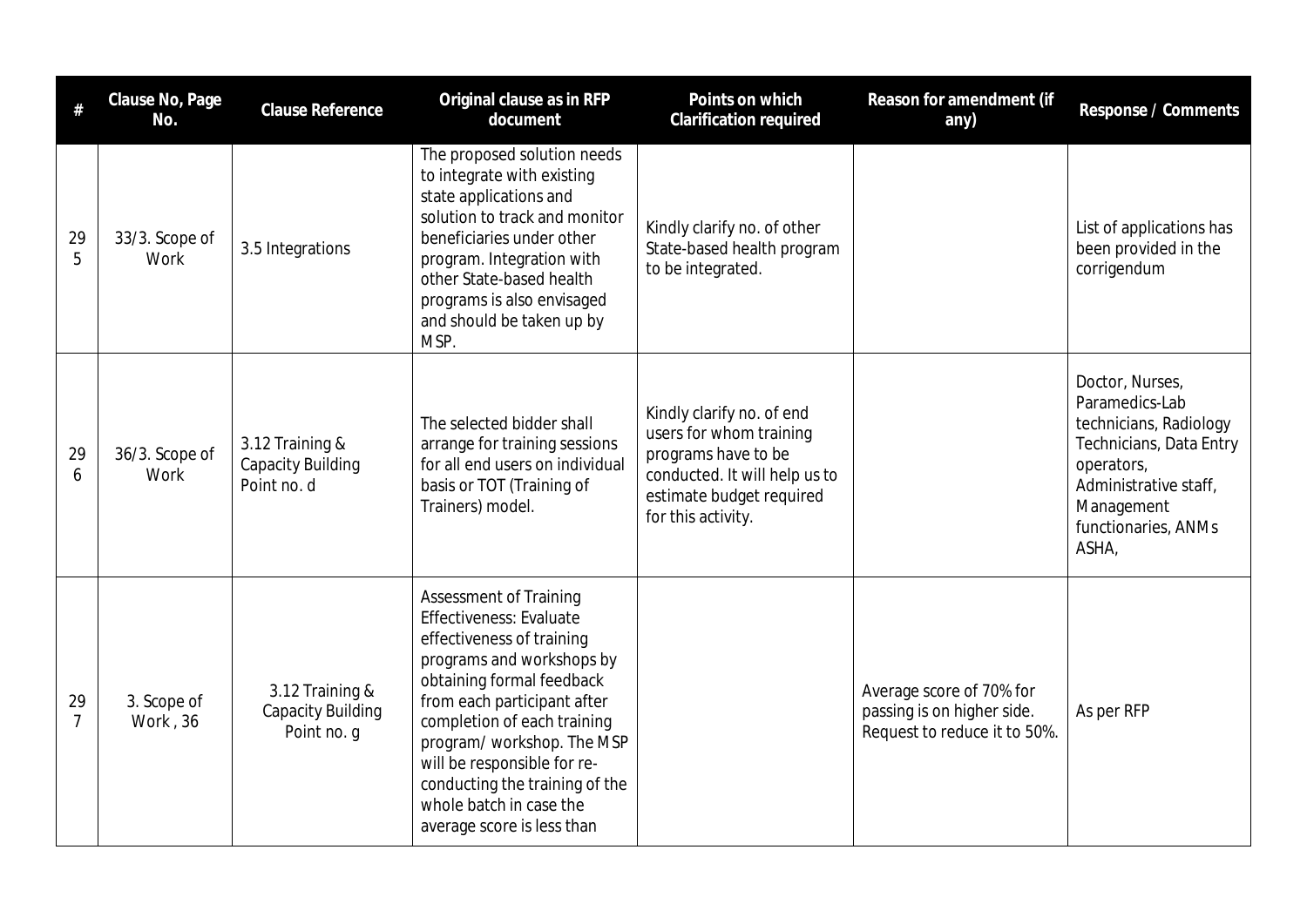| #       | Clause No, Page<br>No.                                | <b>Clause Reference</b> | Original clause as in RFP<br>document                                                                            | Points on which<br>Clarification required                                                                                                                                                                                        | Reason for amendment (if<br>any) | Response / Comments                      |
|---------|-------------------------------------------------------|-------------------------|------------------------------------------------------------------------------------------------------------------|----------------------------------------------------------------------------------------------------------------------------------------------------------------------------------------------------------------------------------|----------------------------------|------------------------------------------|
|         |                                                       |                         | 70% and the additional cost<br>of such re-training sessions<br>shall be borne by the selected<br>bidder himself. |                                                                                                                                                                                                                                  |                                  |                                          |
| 29<br>8 | 6. Stakeholder's<br>Roles and, 46<br>Responsibilities | 3. MSP                  | Hosting of Application<br>software on identified MeitY<br>empanelled cloud service<br>provider                   | We understand that hosting<br>charges shall be borne by<br>Client as its size will depend<br>upon the no. of end users<br>which may keep varying<br>with time. Kindly clarify<br>whether our understanding<br>is correct or not. |                                  | Hosting will be part of<br>scope for MSP |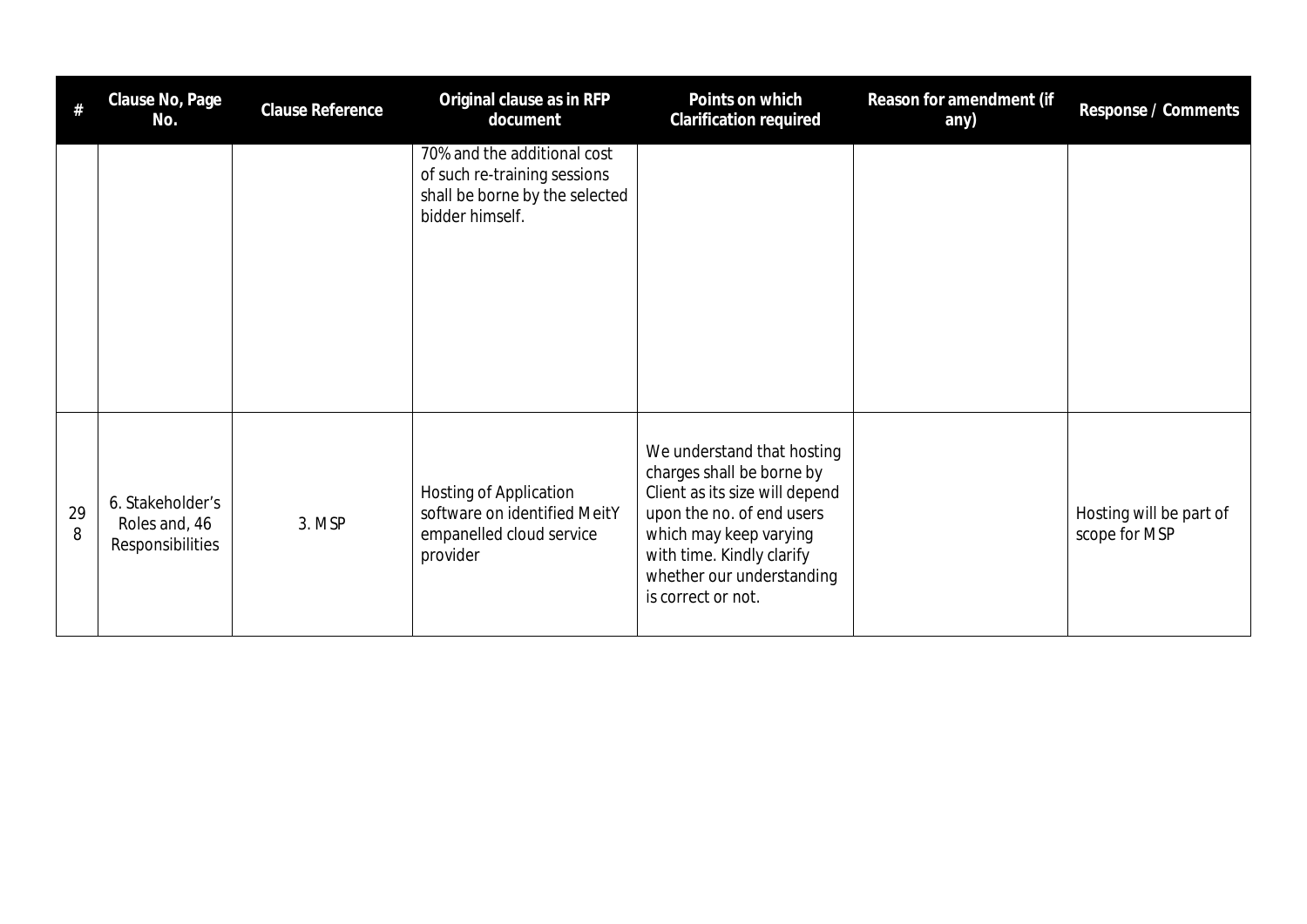| #       | Clause No, Page<br>No.                                                   | <b>Clause Reference</b>                         | Original clause as in RFP<br>document                                                                                                                                                                                                                                                                                                                                                                                                                                                                                                                                                                                                                                                                                                 | Points on which<br><b>Clarification required</b>                                                                                                                                                                                | Reason for amendment (if<br>any) | Response / Comments                                                                                               |
|---------|--------------------------------------------------------------------------|-------------------------------------------------|---------------------------------------------------------------------------------------------------------------------------------------------------------------------------------------------------------------------------------------------------------------------------------------------------------------------------------------------------------------------------------------------------------------------------------------------------------------------------------------------------------------------------------------------------------------------------------------------------------------------------------------------------------------------------------------------------------------------------------------|---------------------------------------------------------------------------------------------------------------------------------------------------------------------------------------------------------------------------------|----------------------------------|-------------------------------------------------------------------------------------------------------------------|
| 29<br>9 | 8. HIMS<br>Ecosystem, 58<br>Framework and<br>Technical<br>Specifications | 8.3.5. Integration with<br>SMS / e-Mail Gateway | SMS / e-Mail gateway should<br>act as common<br>communication service,<br>integrated as part of<br>Integrated Digital Health<br>Solution framework, and<br>should be used to deliver<br>SMS/e-Mail-based services to<br>all end users/patients and<br>other stakeholders as well as<br>healthcare staffs. The<br>gateway should support both<br>push and pull services. It<br>should also support bulk<br>notification services so that<br>common information can be<br>pushed to group of people or<br>general citizen as per<br>requirement based on<br>defined criteria. A citizen /<br>patient or healthcare staff<br>should also be able to<br>request for specific set of<br>information / services at the<br>individual level. | We understand that SMS/e-<br>mail charges shall be borne<br>by Client as it depends upon<br>no. of citizens/ patients<br>which may keep varying<br>with time. Kindly clarify<br>whether our understanding<br>is correct or not. |                                  | State will provided the<br><b>SMS Gateway service</b><br>and the MSP will<br>integrate with their<br>application. |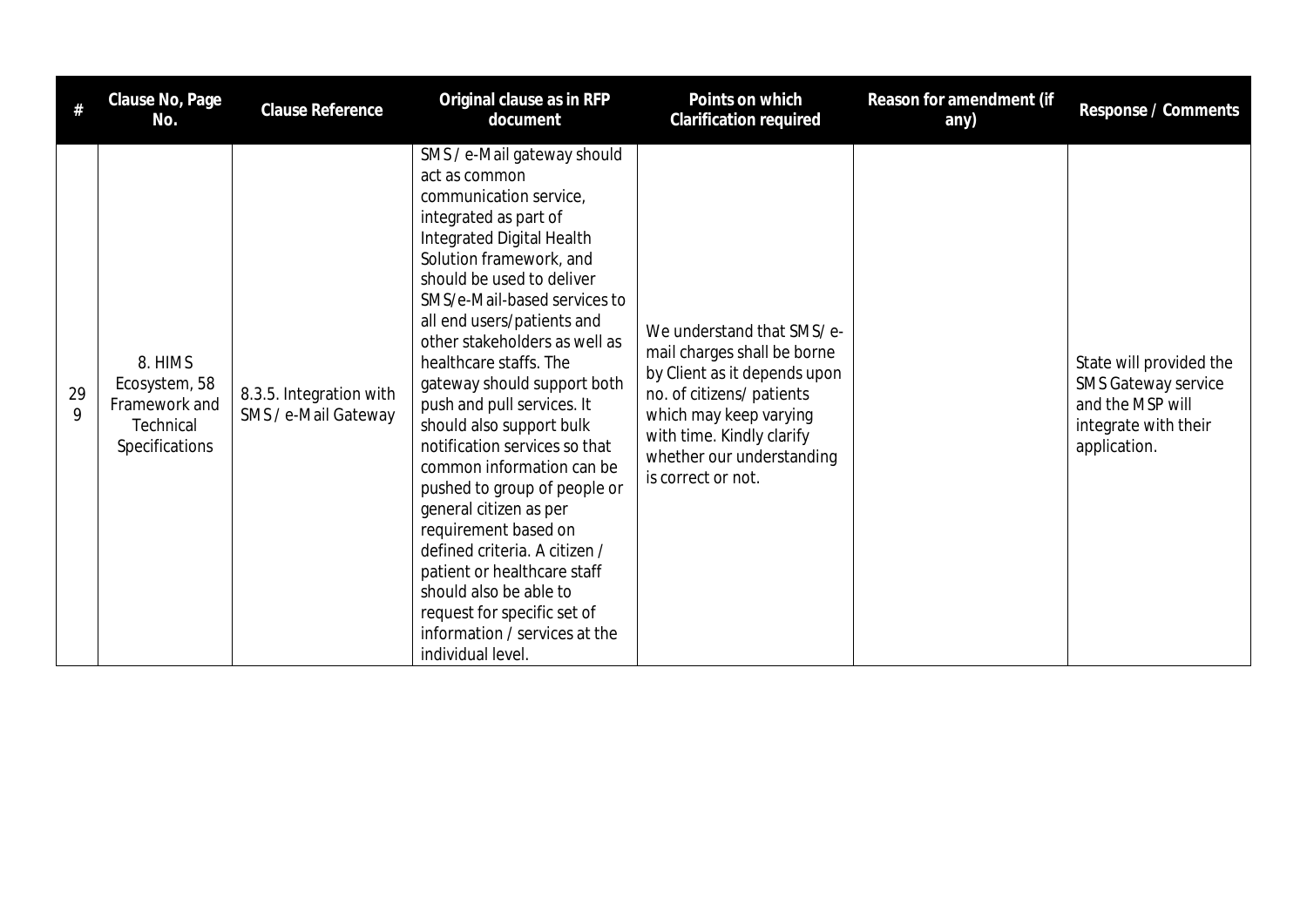| #              | Clause No, Page<br>No.                                                      | Clause Reference                         | Original clause as in RFP<br>document                                                                                                                                                                                                                                                                                                                                                                   | Points on which<br><b>Clarification required</b>                                                                                                                                                        | Reason for amendment (if<br>any) | Response / Comments                                                                                       |
|----------------|-----------------------------------------------------------------------------|------------------------------------------|---------------------------------------------------------------------------------------------------------------------------------------------------------------------------------------------------------------------------------------------------------------------------------------------------------------------------------------------------------------------------------------------------------|---------------------------------------------------------------------------------------------------------------------------------------------------------------------------------------------------------|----------------------------------|-----------------------------------------------------------------------------------------------------------|
| 30<br>$\Omega$ | 8. HIMS<br>Ecosystem<br>Framework and<br>Technical<br>Specifications,<br>59 | 8.4. Data Lake and Big<br>Data Analytics | Analytics will require the<br>application of new<br>technologies such as AI, ML,<br>NLP & Predictive analysis. As<br>part of the requirement, MSP<br>shall be responsible for<br>creating a centralized health<br>and data repository and<br>strong data governance<br>capability to define, monitor<br>and control, integrate<br>security, accessibility<br>capabilities within developed<br>platform. | To create data repository,<br>we understand that<br>necessary infrastructure on-<br>premise/ cloud shall be<br>provided by Client. Kindly<br>clarify whether our<br>understanding is correct or<br>not. |                                  | Cloud hosting will be<br>under part of scope for<br><b>MSP</b>                                            |
| 30             | 8. HIMS<br>Ecosystem<br>Framework and<br>Technical<br>Specifications60      | 8.4.1. Health Analytics<br>& Advisory    | Analytics - Provide diverse<br>analytics capabilities,<br>including batch processing,<br>stream computing,<br>interactive analytics, and<br>machine learning, along with<br>job scheduling and<br>management capabilities.                                                                                                                                                                              | We understand that<br>necessary software licenses<br>shall be provided by Client<br>to perform Data Analysis.<br>Kindly clarify whether our<br>understanding is correct or<br>not.                      |                                  | The software license<br>required for the<br>proposed solution by<br>the MSP is under the<br>scope of MSP. |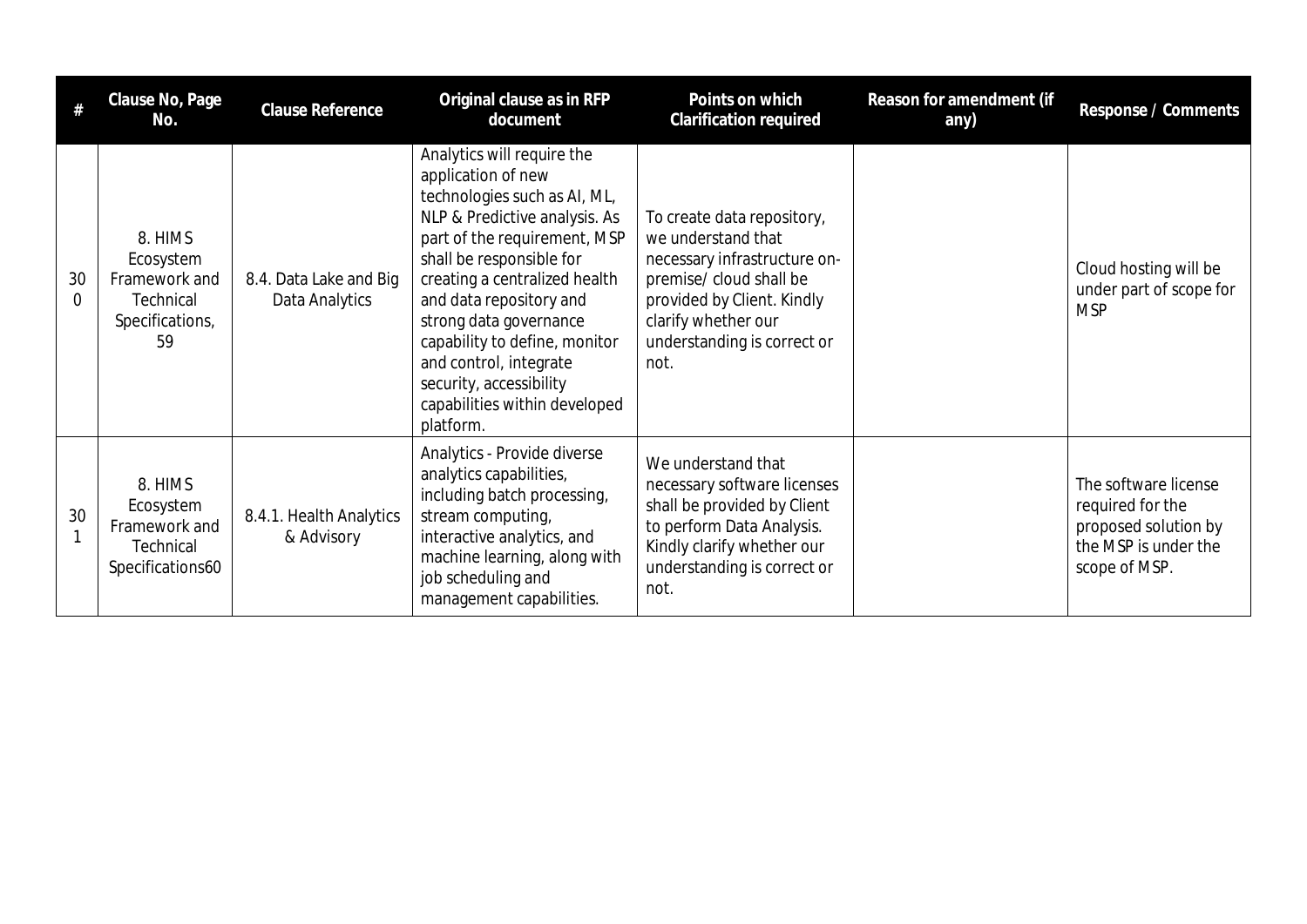| #                    | Clause No, Page<br>No.                                                      | Clause Reference                                          | Original clause as in RFP<br>document                                                                                                                                                                                                                                                                                                                                                                                                                                                                                                                                                                                                      | Points on which<br><b>Clarification required</b>                                                                                                                                                                                                                                                                                                                                                                                                                                                                            | Reason for amendment (if<br>any) | Response / Comments                                                                                                                                                                                 |
|----------------------|-----------------------------------------------------------------------------|-----------------------------------------------------------|--------------------------------------------------------------------------------------------------------------------------------------------------------------------------------------------------------------------------------------------------------------------------------------------------------------------------------------------------------------------------------------------------------------------------------------------------------------------------------------------------------------------------------------------------------------------------------------------------------------------------------------------|-----------------------------------------------------------------------------------------------------------------------------------------------------------------------------------------------------------------------------------------------------------------------------------------------------------------------------------------------------------------------------------------------------------------------------------------------------------------------------------------------------------------------------|----------------------------------|-----------------------------------------------------------------------------------------------------------------------------------------------------------------------------------------------------|
| 30<br>$\overline{2}$ | 8. HIMS<br>Ecosystem<br>Framework and<br>Technical<br>Specifications,<br>60 | 8.5. Infrastructure<br>specifications and<br>requirements | Integrated Digital Health<br>Solution shall be deployed on<br>MeitY empanelled<br>infrastructure environment to<br>be provided by MSP. MSP<br>needs to provide the<br>complete end to end solution<br>stack for the same. MSP's<br>proposal should cover every<br>component to be used in the<br>ecosystem and provide<br>details (BOM) for each<br>component considering<br>growth-rate of average 20%<br>year-on-year for next 5 years.<br>MSP should adhere and<br>follow all the policies and<br>guidelines defined for MeitY<br>empanelled cloud<br>infrastructure. Compliance<br>for the same should be<br>provided in the proposal. | It would be difficult to<br>assess the requirement of<br>infrastructure as no. of end<br>users/citizens/patients<br>cannot be estimated at this<br>stage. We suggest that<br>necessary infrastructure on<br>cloud be provided by Client<br>as its size may keep varying<br>with time.<br><b>OR</b><br>We suggest that actual no.<br>of concurrent end users/<br>citizens/ patients be<br>provided in the RFP for<br>budget estimation during<br>bidding stage. Year on year<br>growth of 20% may then be<br>applied for BOM |                                  | Assumptions to be<br>taken based on IPHS<br>norms for<br>Infrastructure and<br>Human Resource for<br>the given list of<br>Healthcare institutions<br>for Bihar (Indicative List<br>provided in RFP) |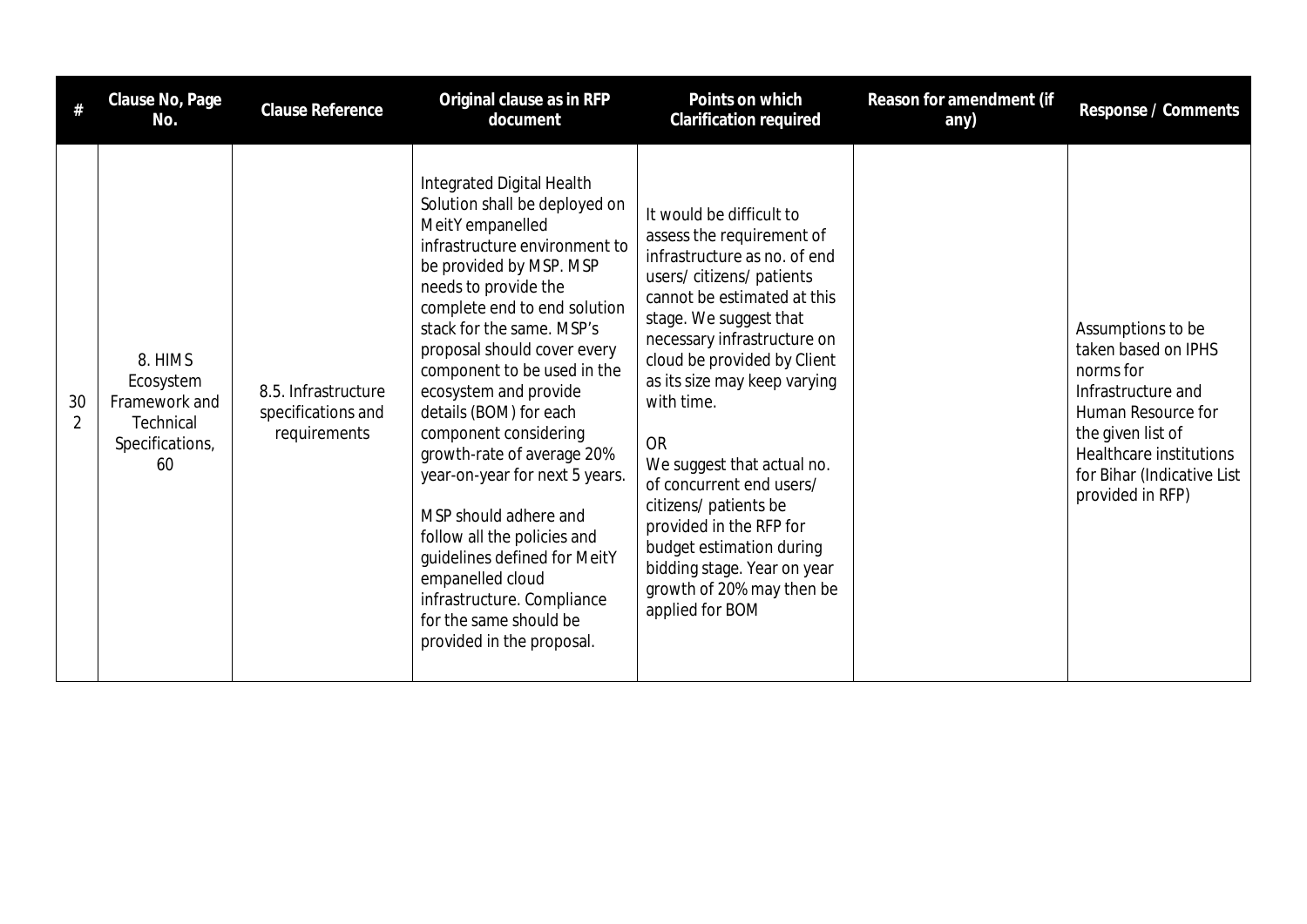|                      | Clause No, Page<br>No.                     | Clause Reference                  | Original clause as in RFP<br>document                                                                                                                                                                                                   | Points on which<br><b>Clarification required</b> | Reason for amendment (if<br>any)                                                                                                                                                                                                                        | Response / Comments |
|----------------------|--------------------------------------------|-----------------------------------|-----------------------------------------------------------------------------------------------------------------------------------------------------------------------------------------------------------------------------------------|--------------------------------------------------|---------------------------------------------------------------------------------------------------------------------------------------------------------------------------------------------------------------------------------------------------------|---------------------|
| 30<br>$\mathfrak{Z}$ | 12. Evaluation of<br>Bids/Proposals,<br>87 | 12.4. Bid Evaluation<br>Procedure | 12.4.5. Stage-3 Computation<br>of Composite Bid ScoreThe<br>"Composite Bid Score" is a<br>weighted average of the<br><b>Technical and Financial</b><br>Scores. The ratio of Technical<br>and Financial Scores is 80:20<br>respectively. |                                                  | Since, maximum marks (75)<br>have been allocated on<br>subjective evaluation i.e.<br>Approach and Methodology<br>and Technical Presentation,<br>we request to kindly modify<br>the ratio of Technical and<br>Financial Scores as 70:30<br>respectively. | As per RFP          |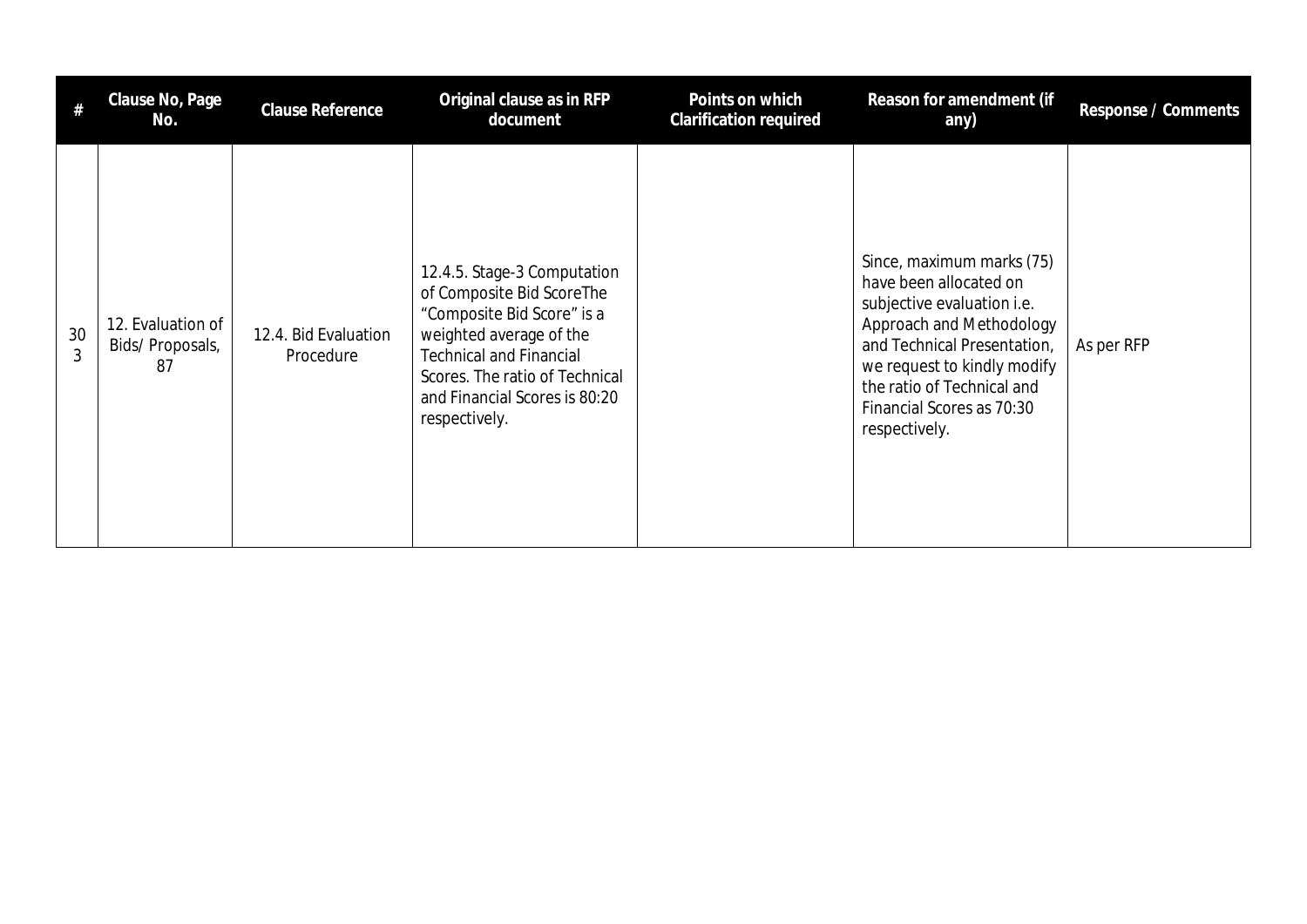| #                    | Clause No, Page<br>No.              | <b>Clause Reference</b>        | Original clause as in RFP<br>document                                               | Points on which<br>Clarification required | Reason for amendment (if<br>any)                                                                                                                              | Response / Comments                                                                                                                                                                                                                                                                                                              |
|----------------------|-------------------------------------|--------------------------------|-------------------------------------------------------------------------------------|-------------------------------------------|---------------------------------------------------------------------------------------------------------------------------------------------------------------|----------------------------------------------------------------------------------------------------------------------------------------------------------------------------------------------------------------------------------------------------------------------------------------------------------------------------------|
| 30<br>$\overline{4}$ | 17. Service Level<br>Agreement, 117 | 17. Service Level<br>Agreement | <b>Application Performance</b><br>Helpdesk Support/Issue<br>Response and Resolution |                                           | We suggest that necessary<br>infrastructure for<br>Application hosting be<br>provided by Client, and<br>hence, SLAs will then be<br>modified accordingly.     | MSP to provide MeitY<br>impaneled cloud<br>solution provider and<br>hosting of solution<br>components as part of<br>the proposed solution.<br>GoB shall be<br>responsible to<br>facilitates the<br>procurement of the<br>desired infrastructure.<br>The proposed solution<br>shall adhere to the<br>defined application<br>SLAs. |
| 30<br>5              | 17. Service Level<br>Agreement, 117 | 17.1.7                         | Key Resource - Deployment<br>of Manpower                                            |                                           | Kindly provide details of Key<br>Resource - Education &<br>Qualification requirements<br>for deployment of<br>manpower and calculation<br>of SLAs if replaced | MSP to propose best<br>practices to achieve<br>desired outcomes.                                                                                                                                                                                                                                                                 |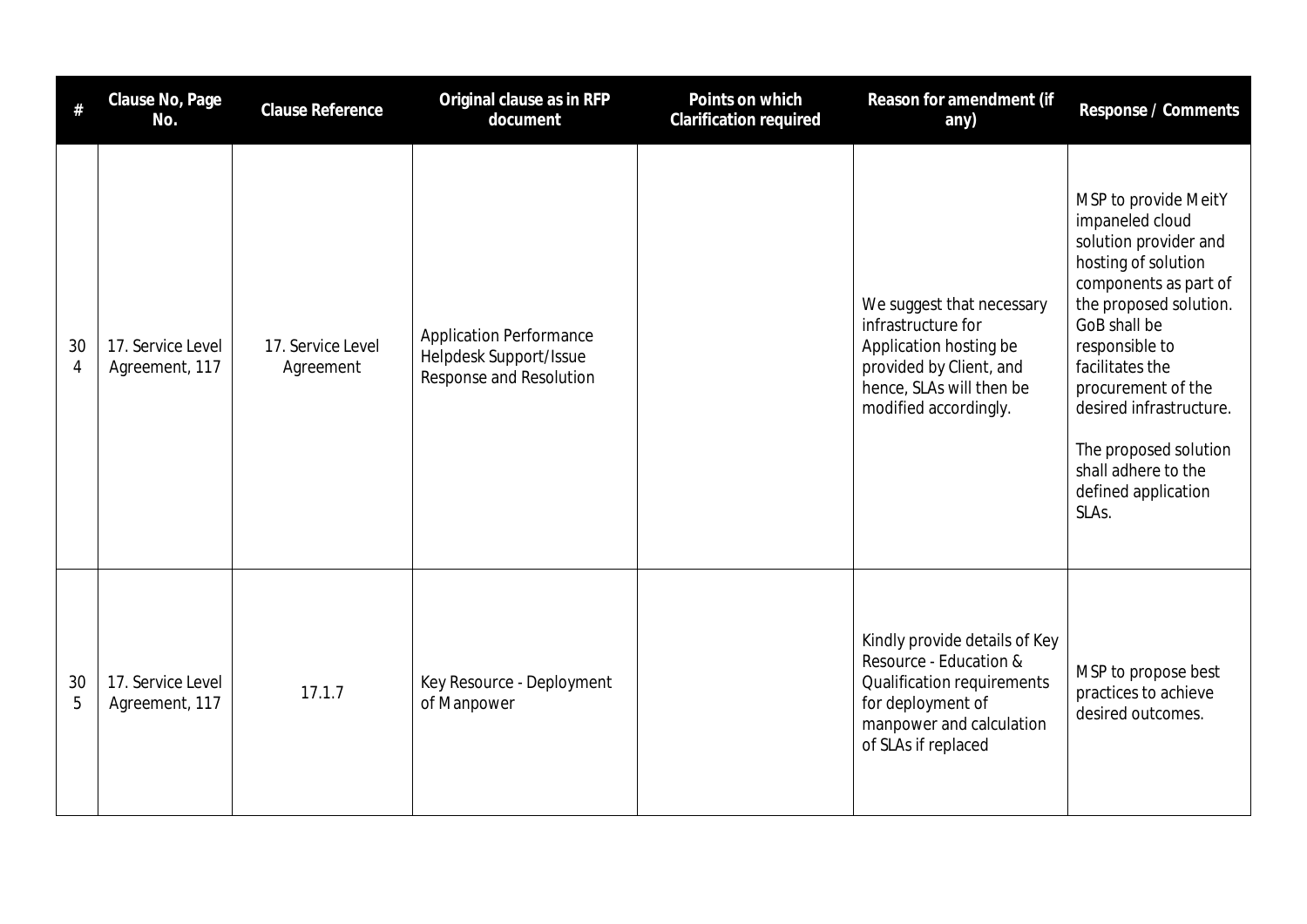|                      | Clause No, Page<br>No.        | Clause Reference                                           | Original clause as in RFP<br>document                                                                                                                                                                                                                                                                                    | Points on which<br>Clarification required                                                                                                                                                                          | Reason for amendment (if<br>any)                                                                                                        | Response / Comments                                                       |
|----------------------|-------------------------------|------------------------------------------------------------|--------------------------------------------------------------------------------------------------------------------------------------------------------------------------------------------------------------------------------------------------------------------------------------------------------------------------|--------------------------------------------------------------------------------------------------------------------------------------------------------------------------------------------------------------------|-----------------------------------------------------------------------------------------------------------------------------------------|---------------------------------------------------------------------------|
| 30<br>6              | 1. Proposal Data<br>Sheet, 13 | 1. Proposal Data Sheet<br>Point no. 13                     | Last date and time of<br>submission of online bid:<br>28/02/2022                                                                                                                                                                                                                                                         |                                                                                                                                                                                                                    | Request to kindly extend<br>the bid submission date by<br>atleast 3 weeks post<br>issuance of clarification to<br>queries/ corrigendum. | As per RFP                                                                |
| 30<br>$\overline{7}$ | 3.5 at page no<br>33, 33      | Integrations                                               | The proposed solution needs<br>to integrate with existing<br>state applications and<br>solution to track and monitor<br>beneficiaries under other<br>program. Integration with<br>other State-based health<br>programs is also envisaged<br>and should be taken up by<br>MSP.                                            | Request you to kindly share<br>the details of existing state<br>applications with whom<br>proposed solution to be<br>integrated. This will help us<br>in better designing of<br>solution.                          |                                                                                                                                         | A list of existing<br>applications has been<br>provided in<br>corrigendum |
| 30<br>8              | 3.9 at page no<br>33          | <b>Centralized IT Helpdesk</b><br>/ Incident<br>Management | A centralized IT Helpdesk is<br>required to be set up as part<br>of the scope. The IT helpdesk<br>service should serve as a<br>single point of contact for all<br>ICT related incidents,<br>information and service<br>requests related to HIMS,<br>ERP, Apps and also resolution<br>and tracking status of<br>incidents | Request you to kindly share<br>the existing mechanism for<br>handling Incident<br>management and also share<br>the average number of<br>incidents handle by team<br>per day. This will support us<br>in licensing. |                                                                                                                                         | MSP to propose best<br>practices to achieve<br>desired outcomes.          |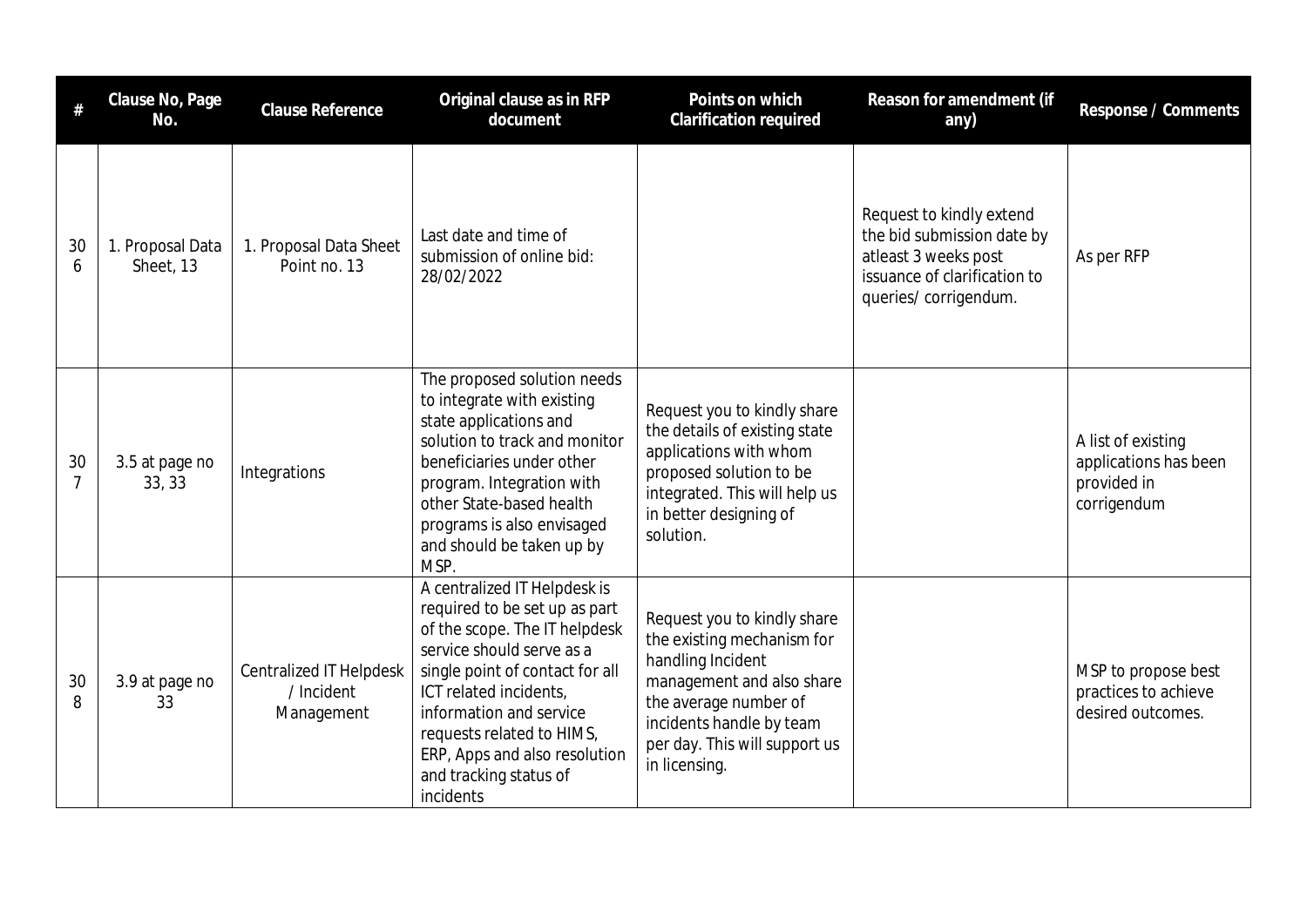|                | Clause No, Page<br>No. | <b>Clause Reference</b>                               | Original clause as in RFP<br>document                                                                                                                                                                                                                                                                                                                                                                                                                                   | Points on which<br><b>Clarification required</b>                                                                                                                                                                                                                                                                                                 | Reason for amendment (if<br>any) | Response / Comments                                              |
|----------------|------------------------|-------------------------------------------------------|-------------------------------------------------------------------------------------------------------------------------------------------------------------------------------------------------------------------------------------------------------------------------------------------------------------------------------------------------------------------------------------------------------------------------------------------------------------------------|--------------------------------------------------------------------------------------------------------------------------------------------------------------------------------------------------------------------------------------------------------------------------------------------------------------------------------------------------|----------------------------------|------------------------------------------------------------------|
| 30<br>9        | 3.10 at page no<br>35  | Ayushman Bharat<br>Digital Mission (ABDM)<br>Roll-out | MSP will be responsible for<br>successful roll-out and<br>adoption of ABDM in State.<br>MSP should undertake below<br>mentioned but not limited to<br>indicative activities:<br>• Population of Health Facility<br>Registry and Healthcare<br>Professional Registry<br>• Undertake IEC activity in<br>order to enhance adoption of<br>ABDM building blocks<br>• Design and develop local<br>and State level applications<br>as per below mentioned<br>ABDM architecture | Request you to kindly<br>clarify, How many times,<br>MSP need to the IEC activity<br>and up to which level i.e.<br>State, District, Block, Taluka<br>etc.                                                                                                                                                                                        |                                  | MSP to propose best<br>practices to achieve<br>desired outcomes. |
| 31<br>$\Omega$ | 3.10 at page no<br>35  | Ayushman Bharat<br>Digital Mission (ABDM)<br>Roll-out | MSP should complete ABDM<br>sandboxing process for all<br>application defined in scope<br>of work (MSP should refer to<br>link ABDM Sandbox<br>(abdm.gov.in))                                                                                                                                                                                                                                                                                                           | Sandboxing is usually done<br>at various check points of<br>application to minimize the<br>scope of error.<br>Request you to kindly clarify<br>did MSP need to do the<br>sandboxing at every stage of<br>application of get this<br>approved from committee<br>or Sandboxing at application<br>level or Sandboxing at<br>complete solution level |                                  | Sandboxing is under<br>the scope for MSP                         |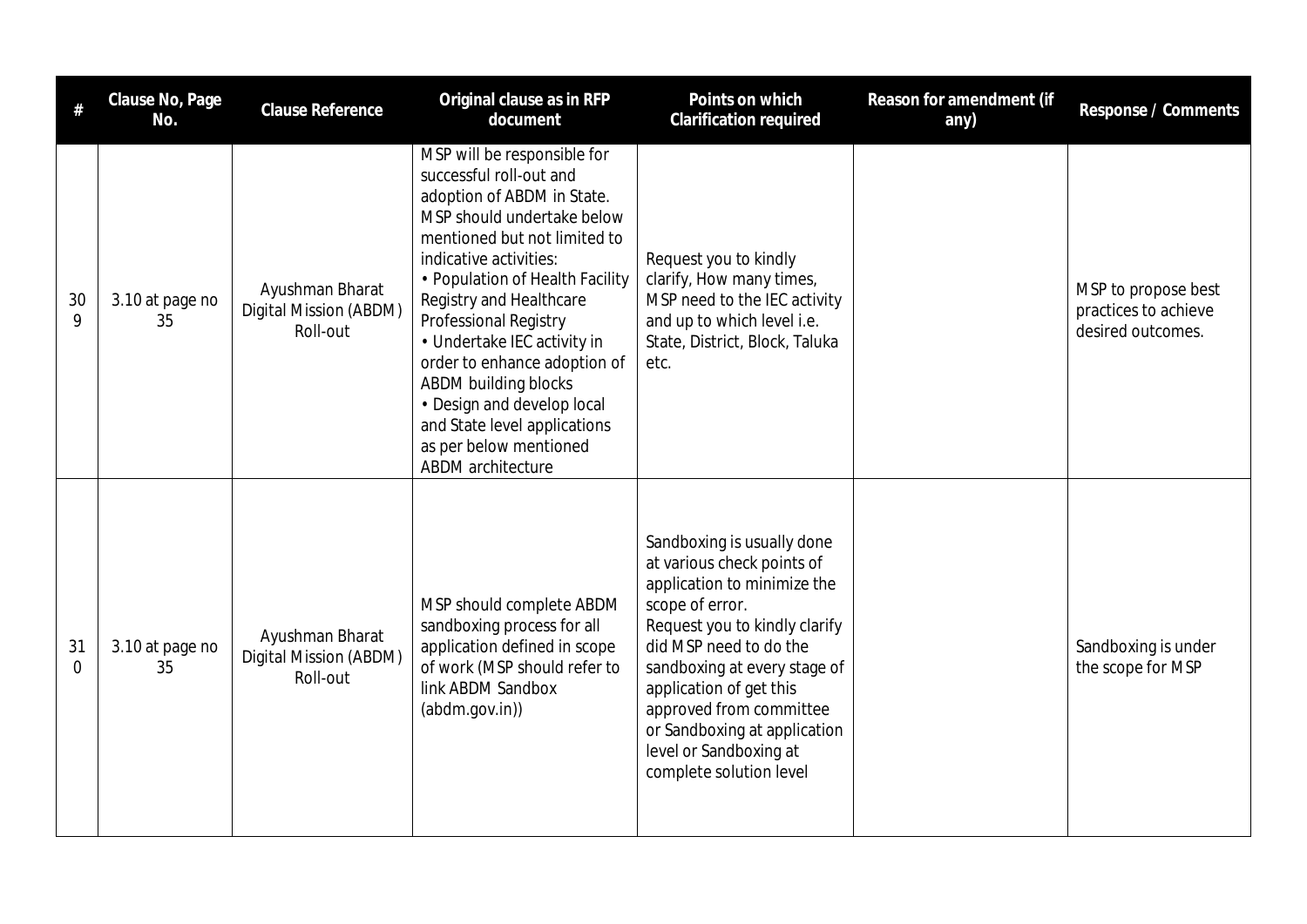| #                    | Clause No, Page<br>No. | Clause Reference                           | Original clause as in RFP<br>document                                                                                                                                                                                                                                                                                                                                                                                                        | Points on which<br><b>Clarification required</b>                                                                                                                                                                                                   | Reason for amendment (if<br>any) | Response / Comments                                                                                                                                                         |
|----------------------|------------------------|--------------------------------------------|----------------------------------------------------------------------------------------------------------------------------------------------------------------------------------------------------------------------------------------------------------------------------------------------------------------------------------------------------------------------------------------------------------------------------------------------|----------------------------------------------------------------------------------------------------------------------------------------------------------------------------------------------------------------------------------------------------|----------------------------------|-----------------------------------------------------------------------------------------------------------------------------------------------------------------------------|
| 31<br>$\mathbf{1}$   | 3.11 at page no<br>36  | Integration with IoT<br>Devices and Kiosks | The proposed solution should<br>be able to integrate medical<br>devices through IoT devices<br>to monitor functionalities of<br>existing medical devices<br>across health system of State.<br>The proposed solution should<br>have capabilities to provide<br>ease of use for the public<br>through Kiosks at intuitional<br>level.                                                                                                          | By integration we<br>understand that we need to<br>design the API of our<br>solution & need to pass the<br>required information<br>against selected parameters<br>and solution provider of<br>medical devices will<br>integrate with our solution. |                                  | MSP to propose best<br>practices to achieve<br>desired outcomes.                                                                                                            |
| 31<br>$\overline{2}$ | 3.11 at page no<br>36  | Training & Capacity<br><b>Building</b>     | <b>Training (including Technical</b><br>training, Functional training<br>etc.) of end-users is essential<br>for ensuring that the<br>implementation actually put<br>to use and drive adoption<br>sustainably. Therefore, the<br>MSP shall also ensure proper<br>training to the designated<br>end-users on the system to<br>make them well conversant<br>with the functionalities,<br>features and processes built<br>in the proposed system | Request you to kindly share<br>the list of number of users<br>to be trained.                                                                                                                                                                       |                                  | Doctor, Nurses,<br>Paramedics-Lab<br>technicians, Radiology<br>Technicians, Data Entry<br>operators,<br>Administrative staff,<br>Management<br>functionaries, ANMs<br>ASHA, |
| 31<br>3              | 3.11 at page no<br>36  | Training & Capacity<br><b>Building</b>     | Training material should be<br>provided in hard and soft<br>copies both. The MSP shall<br>ensure that all the training<br>documentation in Hardcopy<br>and Softcopy is in place and<br>approved by the client (user                                                                                                                                                                                                                          | As per our understanding,<br>we need to provide Training<br>material in hard copy only<br>once in a project tenure.<br>Please clarify.                                                                                                             |                                  | MSP to propose best<br>practices to achieve<br>desired outcomes.                                                                                                            |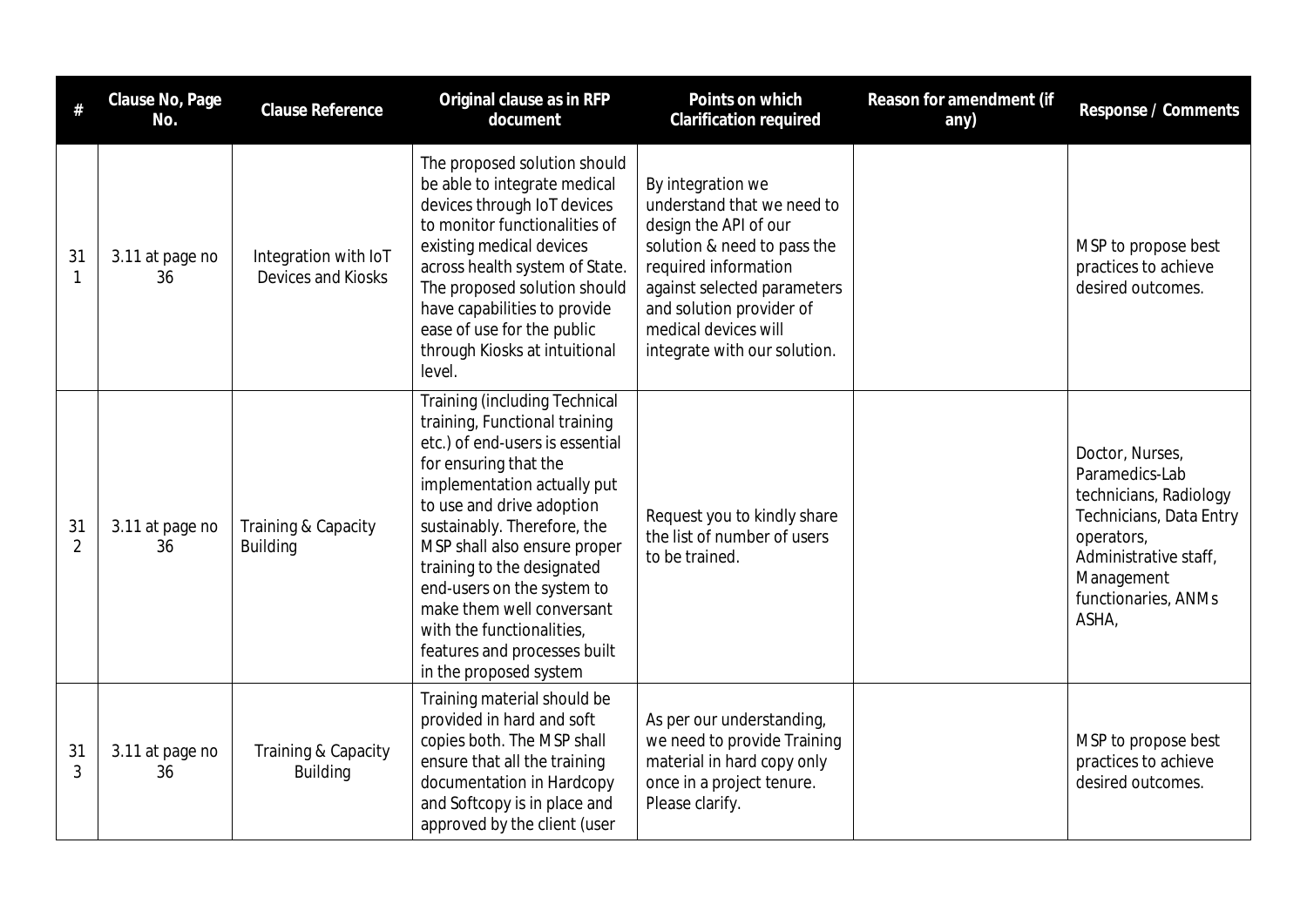| #                    | Clause No, Page<br>No. | Clause Reference            | Original clause as in RFP<br>document                                                                                                         | Points on which<br>Clarification required                                                                                              | Reason for amendment (if<br>any) | Response / Comments                                                          |
|----------------------|------------------------|-----------------------------|-----------------------------------------------------------------------------------------------------------------------------------------------|----------------------------------------------------------------------------------------------------------------------------------------|----------------------------------|------------------------------------------------------------------------------|
|                      |                        |                             | training, operation<br>procedures, visual help-kit<br>etc.)                                                                                   |                                                                                                                                        |                                  |                                                                              |
| 31<br>$\overline{4}$ | 4 at page no 36        | <b>Schedule of Services</b> | Design and development of<br>Mobile Application                                                                                               | Please share the details<br>requirement for<br>development of Mobile<br>application and expected<br>number of users (category<br>wise) |                                  | MSP to propose best<br>practices to achieve<br>desired outcomes.             |
| 31<br>5              | 4 at page no 36        | <b>Schedule of Services</b> | MSP will be responsible for<br>provisioning of cloud services<br>from MeitY empanelled cloud<br>service providers for the<br>contract period. | Please clarify, Are services<br>for DR will also be in scope<br>of MSP.                                                                |                                  | The proposed solution<br>shall adhere to the<br>defined application<br>SLAs. |
| 31<br>6              | 4 at page no 36        | <b>Schedule of Services</b> | Data migration from existing<br>(legacy) applications to the<br>proposed (new) applications.                                                  | Please share the details of<br>the legacy data which need<br>to be migrated. (data in<br>volume/records)                               |                                  | Please refer<br>corrigendum                                                  |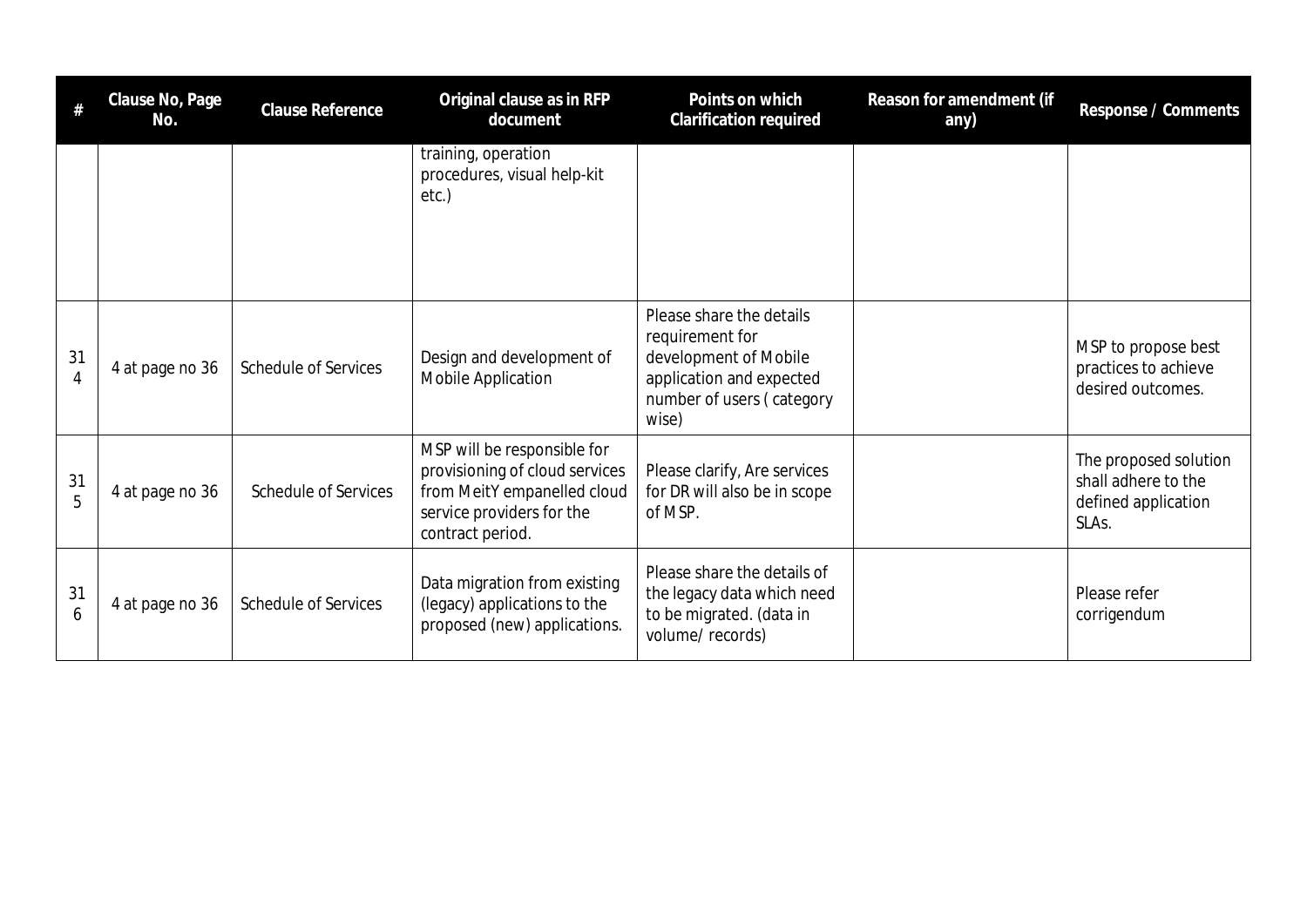|                      | Clause No, Page<br>No. | <b>Clause Reference</b>                     | Original clause as in RFP<br>document                                                                                                     | Points on which<br>Clarification required                                                                                                                                                                                                                                                                                                                   | Reason for amendment (if<br>any) | Response / Comments                                                                            |
|----------------------|------------------------|---------------------------------------------|-------------------------------------------------------------------------------------------------------------------------------------------|-------------------------------------------------------------------------------------------------------------------------------------------------------------------------------------------------------------------------------------------------------------------------------------------------------------------------------------------------------------|----------------------------------|------------------------------------------------------------------------------------------------|
| 31<br>$\overline{7}$ | 4 at page no 36        | <b>Schedule of Services</b>                 | Application testing i.e. unit<br>testing, integration testing,<br>system testing, regression,<br>load, stress, and performance<br>testing | Sizing of application and<br>testing can only be done<br>based on the quantity of<br>users. Therefore request<br>you to kindly share the list<br>(in qty) of users for<br>complete solution based on<br>various categories i.e. ERP,<br>Mobile, Citizen Portal,<br>Helpdesk, Data Analytics for<br>call centre etc.                                         |                                  | Please refer<br>corrigendum                                                                    |
| 31<br>8              | 6 at page no 45        | Stakeholder's Roles<br>and Responsibilities | 2. Provide adequate space<br>and compute resources at the<br>State Data Centre for hosting<br>requirement                                 | Request you to kindly share<br>the hardware and software<br>details of current<br>infrastructure available to<br>DC which will be later on<br>allocated to us. We need to<br>check the compatibility for<br>the same.<br>Additionally, if as per the<br>solution, if any additional<br>compute resources is<br>required, who will be<br>providing the same. |                                  | MeitY impanelled Cloud<br>Service Provider to be<br>used and it is under the<br>scope for MSP. |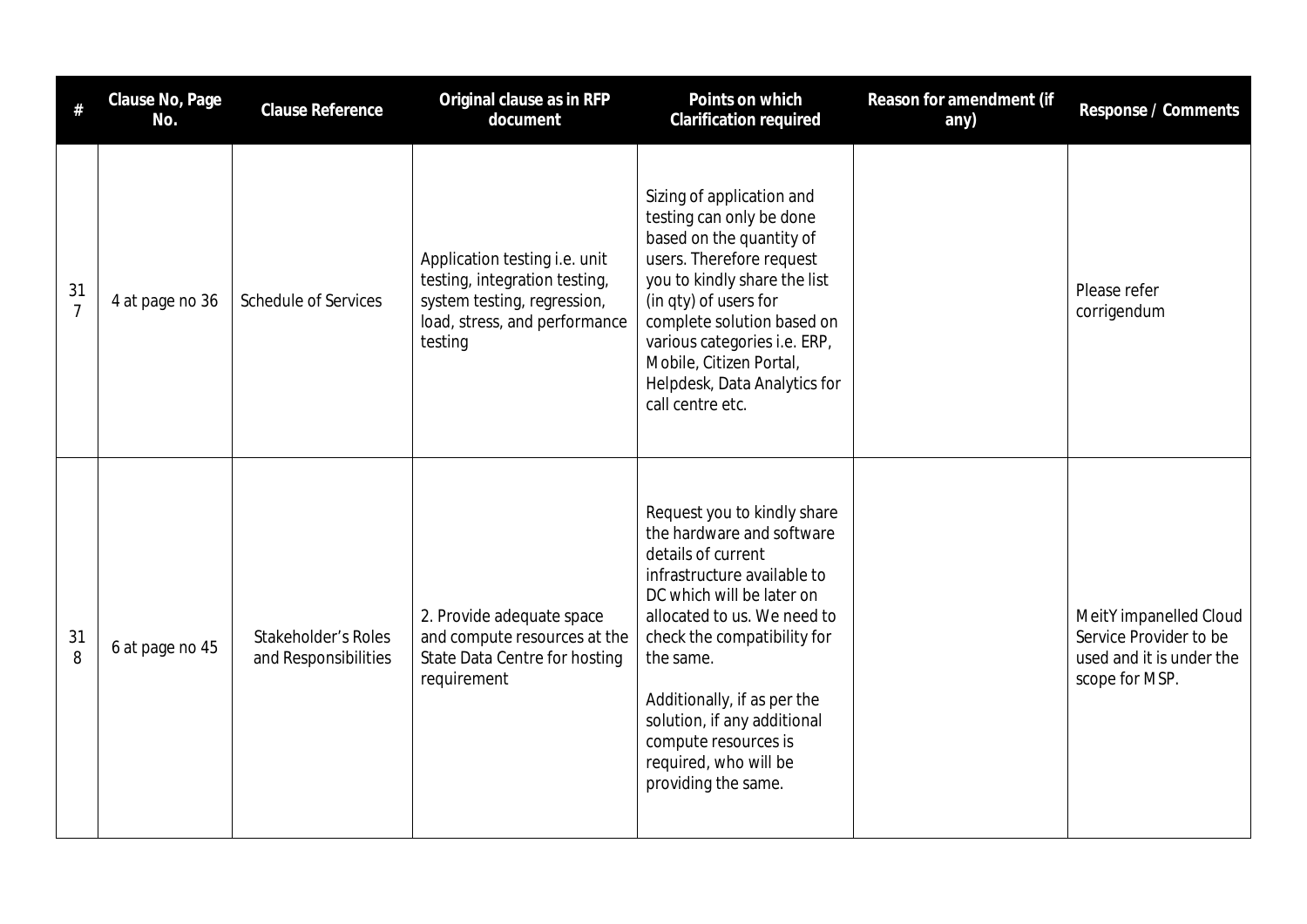| #                 | Clause No, Page<br>No. | <b>Clause Reference</b>                 | Original clause as in RFP<br>document                                                                                                                                                                                                                                                                                                                                                | Points on which<br><b>Clarification required</b>                                                                                                                                                                                                                                                                                                                                                                                                                                                                                                                                  | Reason for amendment (if<br>any) | Response / Comments |
|-------------------|------------------------|-----------------------------------------|--------------------------------------------------------------------------------------------------------------------------------------------------------------------------------------------------------------------------------------------------------------------------------------------------------------------------------------------------------------------------------------|-----------------------------------------------------------------------------------------------------------------------------------------------------------------------------------------------------------------------------------------------------------------------------------------------------------------------------------------------------------------------------------------------------------------------------------------------------------------------------------------------------------------------------------------------------------------------------------|----------------------------------|---------------------|
| 31<br>$\mathsf Q$ | 11 at page no 81       | <b>Technical Evaluation</b><br>Criteria | 2. The bidder or consortium<br>members have experience in<br>ongoing or completed<br>projects of total value in<br>design, development,<br>implementation of projects in<br>IT Transformational project /<br>ICT Components / E-<br>Governance/ Digital Solution<br>projects with any<br>Government / State<br>Government / PSUs in last<br>five (5) years (from FY 2016-<br>$21$ ). | As large IT/Egov projects<br>includes end to end<br>monitoring of projects,<br>therefore we request you to<br>kindly consider the below<br>modification in existing<br>clause: The bidder or<br>consortium members have<br>experience in ongoing or<br>completed projects of total<br>value in design,<br>development,<br>implementation<br>/Monitoring of projects in IT<br>Transformational project /<br>ICT Components / E-<br>Governance/Digital<br>Solution projects with any<br>Government / State<br>Government / PSUs in last<br>five (5) years (from FY 2016-<br>$21$ ). |                                  | As per RFP          |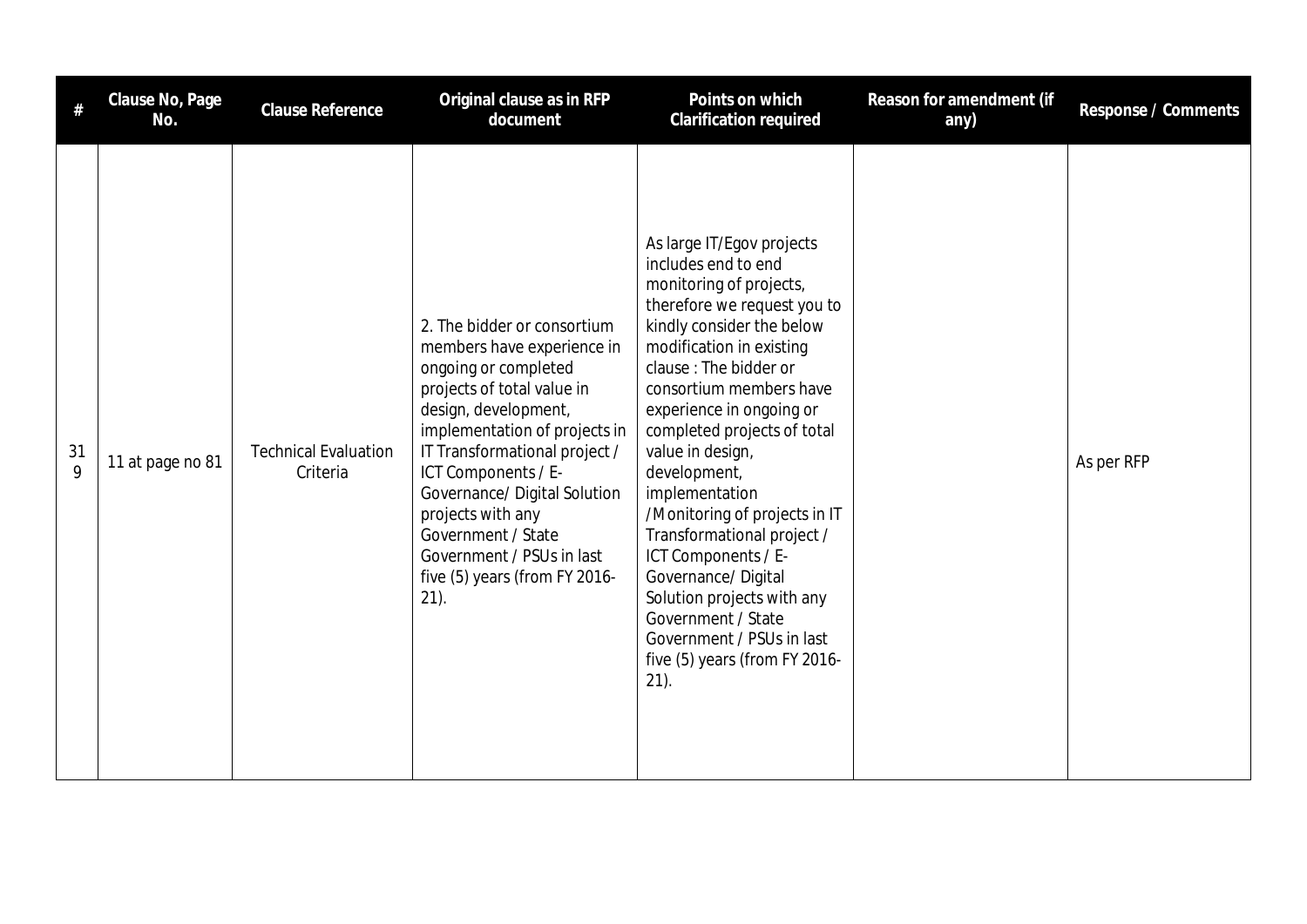|                | Clause No, Page<br>No. | <b>Clause Reference</b>                 | Original clause as in RFP<br>document                                                                                                                            | Points on which<br><b>Clarification required</b>                                                                                                                                                                                                                                                                                                                 | Reason for amendment (if<br>any) | Response / Comments |
|----------------|------------------------|-----------------------------------------|------------------------------------------------------------------------------------------------------------------------------------------------------------------|------------------------------------------------------------------------------------------------------------------------------------------------------------------------------------------------------------------------------------------------------------------------------------------------------------------------------------------------------------------|----------------------------------|---------------------|
| 32<br>$\Omega$ | 11 at page no 82       | <b>Technical Evaluation</b><br>Criteria | 2. III. Additional 02 Marks (1<br>mark for each project) if the<br>bidder has experience of<br>maintenance of contract for<br>minimum 3 years in last 5<br>years | This clause seems very<br>restrictive and only limited<br>parties can showcase this<br>type of experience. Hence<br>for healthy competition, we<br>request you consider the<br>below mention clause :<br>Additional 02 Marks (1 mark<br>for each project) if the<br>bidder has experience of<br>maintenance of contract for<br>minimum 1 year in last 5<br>years |                                  | As per RFP          |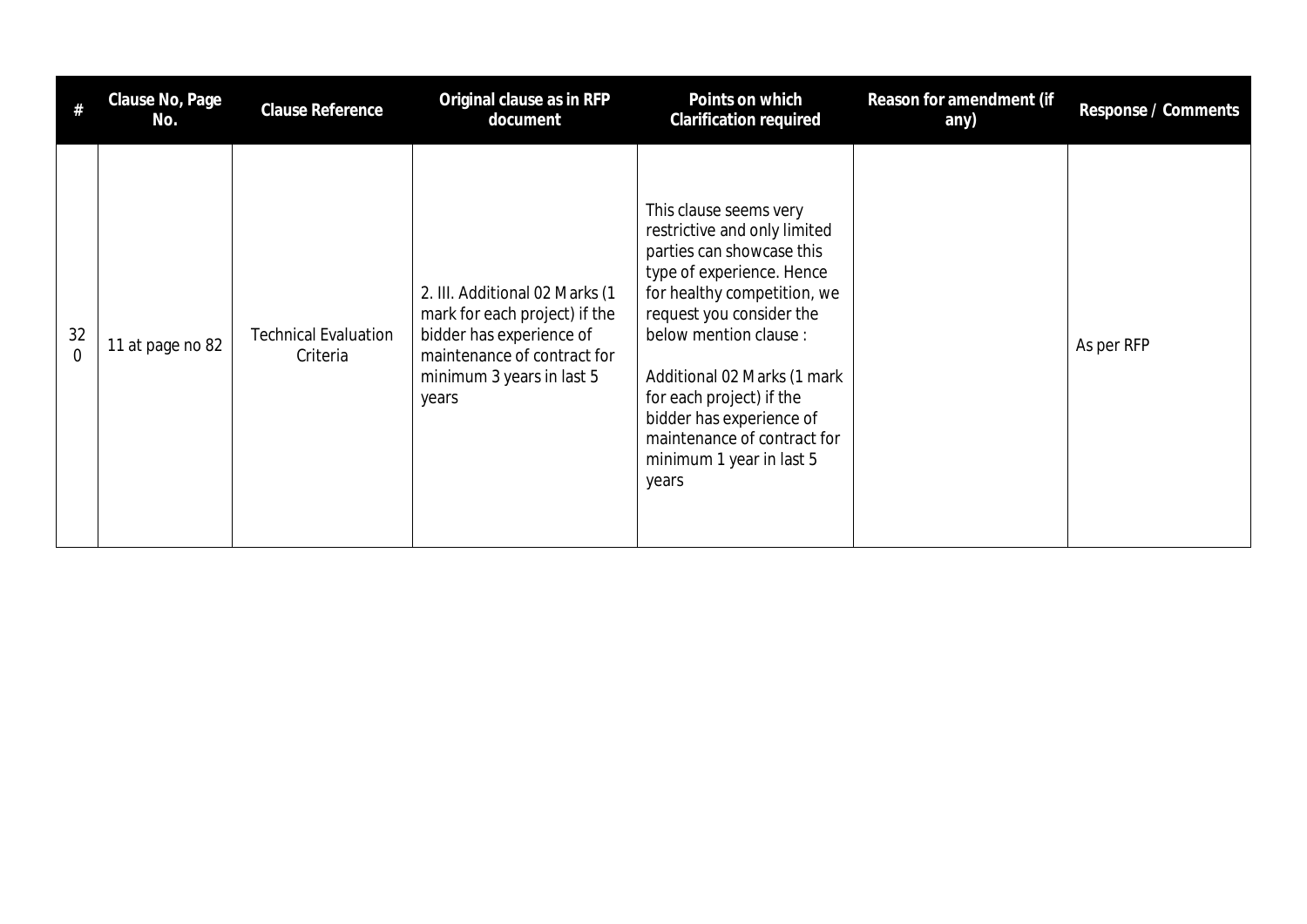| $\#$               | Clause No, Page<br>No. | Clause Reference                        | Original clause as in RFP<br>document                                                                                                                                                                                                                                                                                                                                                                                                                                                                                                                                                                                                                                                                                                                                                                                                                                 | Points on which<br><b>Clarification required</b>                                                                                                                                                                                                                                                                                                                                                                                                                                                                                                                                                                                                                                                                                                                                                                                                                                                                     | Reason for amendment (if<br>any) | Response / Comments         |
|--------------------|------------------------|-----------------------------------------|-----------------------------------------------------------------------------------------------------------------------------------------------------------------------------------------------------------------------------------------------------------------------------------------------------------------------------------------------------------------------------------------------------------------------------------------------------------------------------------------------------------------------------------------------------------------------------------------------------------------------------------------------------------------------------------------------------------------------------------------------------------------------------------------------------------------------------------------------------------------------|----------------------------------------------------------------------------------------------------------------------------------------------------------------------------------------------------------------------------------------------------------------------------------------------------------------------------------------------------------------------------------------------------------------------------------------------------------------------------------------------------------------------------------------------------------------------------------------------------------------------------------------------------------------------------------------------------------------------------------------------------------------------------------------------------------------------------------------------------------------------------------------------------------------------|----------------------------------|-----------------------------|
| 32<br>$\mathbf{1}$ | 11 at page no 82       | <b>Technical Evaluation</b><br>Criteria | Bidder's Experience: The<br>bidder or consortium<br>members have experience in<br>Government Advisory cum<br><b>Supervision &amp; Monitoring</b><br>related engagement involving<br>mobilization of minimum of<br>100 team members on<br>ground and providing state-<br>wide implementation support<br>in Infrastructure /<br>Development sector projects<br>in any Government / State<br>Government / PSUs in last<br>five years (from FY 2016-21) I.<br>If project cost is more than<br>INR 200 Cr. (maximum up to<br>03 projects) - Max. 03 Mark<br>II. Additional 01 marks if the<br>project is executed in health<br>domain sector involving<br>deployment of more than<br>200 personals at the<br>State/Dist./Block level for the<br>any organization of central or<br>State or PSUs III. Additional<br>01 mark if the project is<br>executed in State of Bihar | This clause seems very<br>restrictive and only limited<br>parties can showcase this<br>type of experience. Hence<br>for healthy competition, we<br>request you consider the<br>below mention clause<br>:Bidder's Experience: The<br>bidder or consortium<br>members have experience<br>in Government Advisory<br>cum Supervision &<br>Monitoring related<br>engagement involving<br>mobilization of minimum of<br>50 team members on<br>ground and providing state-<br>wide implementation<br>support in Public/<br>Infrastructure /<br>Development sector<br>projects in any Government<br>/ State Government / PSUs<br>in last five years (from FY<br>2016-21) I. If project cost is<br>more than INR 50 Cr.<br>(maximum up to 03<br>projects) - Max. 03 Mark II.<br>Additional 01 marks if the<br>project is executed in health<br>domain/ Public sector<br>involving deployment of<br>more than 100 personals at |                                  | Please refer<br>corrigendum |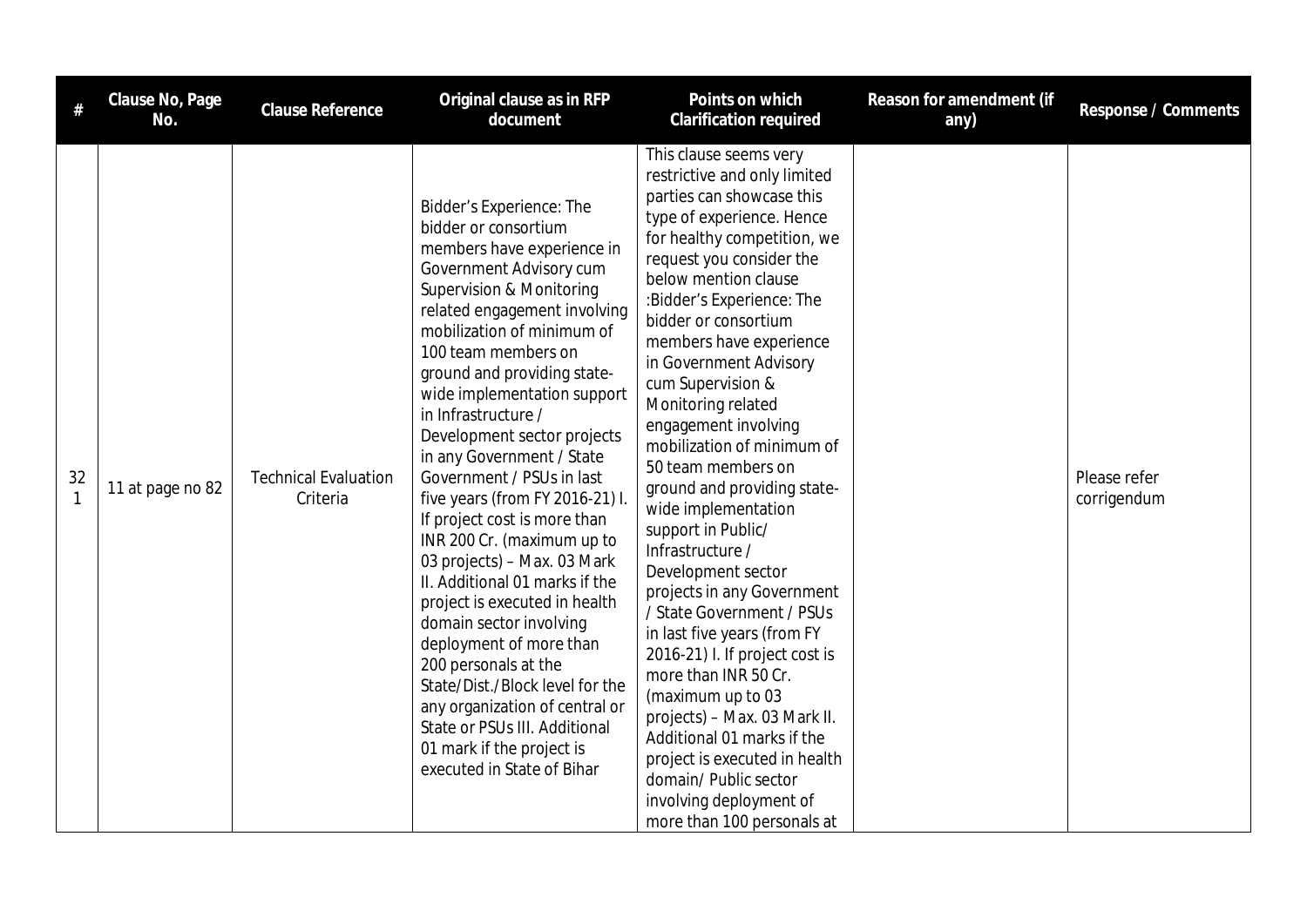| # | Clause No, Page<br>No. | Clause Reference | Original clause as in RFP<br>document | Points on which<br>Clarification required                                                                                                                                                                                        | Reason for amendment (if<br>any) | Response / Comments |
|---|------------------------|------------------|---------------------------------------|----------------------------------------------------------------------------------------------------------------------------------------------------------------------------------------------------------------------------------|----------------------------------|---------------------|
|   |                        |                  |                                       | the State/Dist./Block level<br>for the any organization of<br>central or State or PSUs III.<br>Additional 01 mark if the<br>project is executed in the<br>State having geographical<br>area equal or more than<br>State of Bihar |                                  |                     |
|   |                        |                  |                                       |                                                                                                                                                                                                                                  |                                  |                     |
|   |                        |                  |                                       |                                                                                                                                                                                                                                  |                                  |                     |
|   |                        |                  |                                       |                                                                                                                                                                                                                                  |                                  |                     |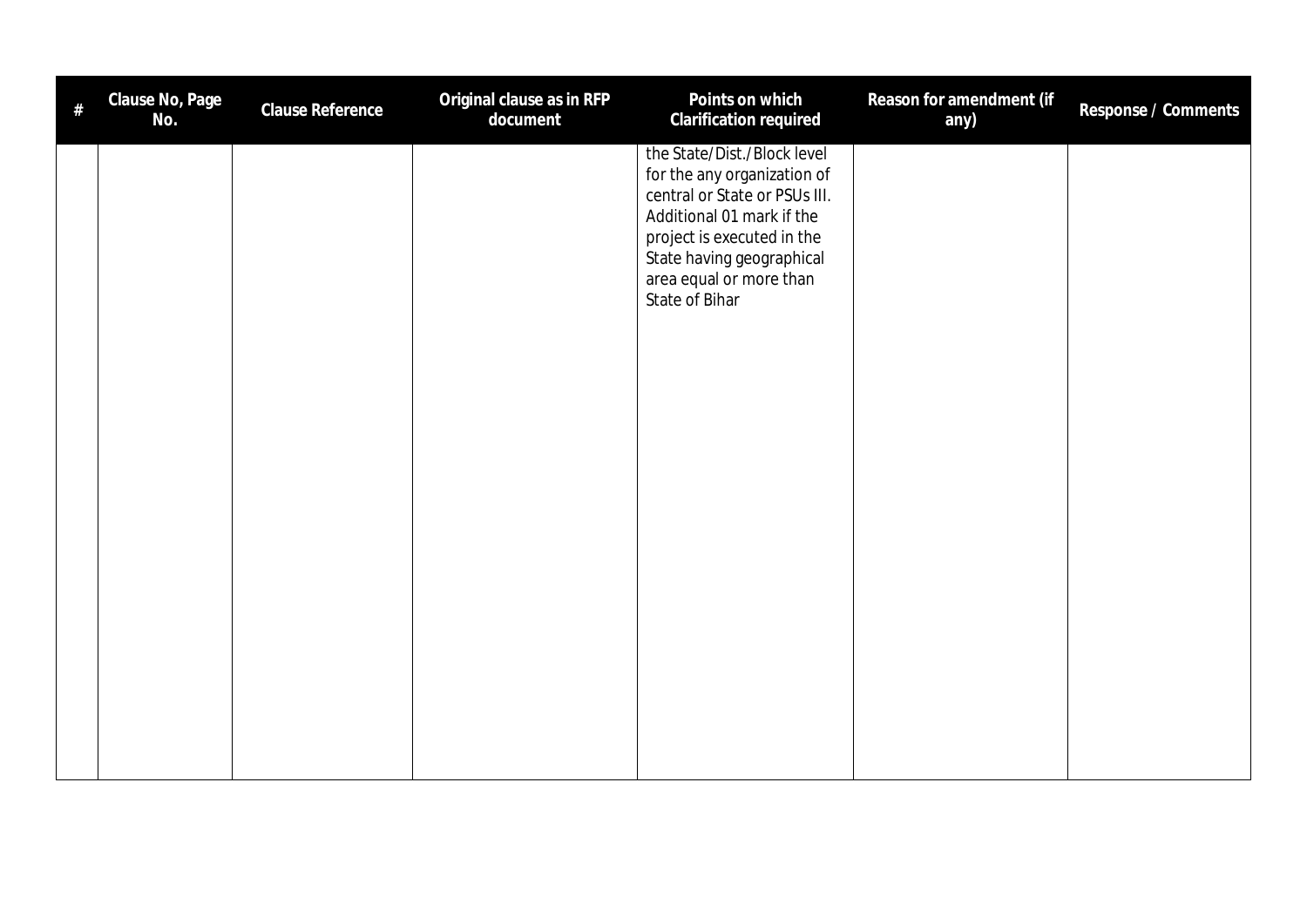| $\#$                 | Clause No, Page<br>No. | <b>Clause Reference</b>                 | Original clause as in RFP<br>document                                                                                                                                                                                            | Points on which<br>Clarification required                                                                                                                                            | Reason for amendment (if<br>any) | Response / Comments                                              |
|----------------------|------------------------|-----------------------------------------|----------------------------------------------------------------------------------------------------------------------------------------------------------------------------------------------------------------------------------|--------------------------------------------------------------------------------------------------------------------------------------------------------------------------------------|----------------------------------|------------------------------------------------------------------|
| 32<br>$\overline{2}$ | 11 at page no 82       | <b>Technical Evaluation</b><br>Criteria | <b>Bidder Certification - Bidder</b><br>(Sole bidder or in case of<br>Consortium, any member of<br>consortium) must be a CMMi<br>Level 3 or above Certified<br>Company<br>i. CMMi Level 3 (1 mark)<br>ii. CMMi Level 5 (3 marks) | Request you to kindly<br>remove marking for CMMI<br>Level 5 because many<br>organization are in process<br>of getting same but unable<br>to get due to Covid<br>conditions.          |                                  | As per RFP                                                       |
| 32<br>$\overline{3}$ | 11 at page no 83       | <b>Technical Evaluation</b><br>Criteria | 6. Approach and<br>Methodology:                                                                                                                                                                                                  | The current evaluation<br>parameter for A& M is<br>subjective. Request you to<br>kindly define the<br>parameters (sub-marking<br>wise) against which A&M<br>will be evaluated        |                                  | As per RFP                                                       |
| 32<br>$\overline{4}$ | 11 at page no 83       | <b>Technical Evaluation</b><br>Criteria | <b>Technical Presentation and</b><br><b>Functional Demonstration:</b>                                                                                                                                                            | We requested to kindly<br>allow us for seeking<br>technical information/data<br>from department so that<br>based on the same,<br>demonstration of the<br>solution will be organized. |                                  | As per RFP                                                       |
| 32<br>5              | General                |                                         |                                                                                                                                                                                                                                  | Definition of key resources<br>is not provided in RFP. We<br>request you to kindly<br>provide the minimum<br>criteria for Key resources.                                             |                                  | MSP to propose best<br>practices to achieve<br>desired outcomes. |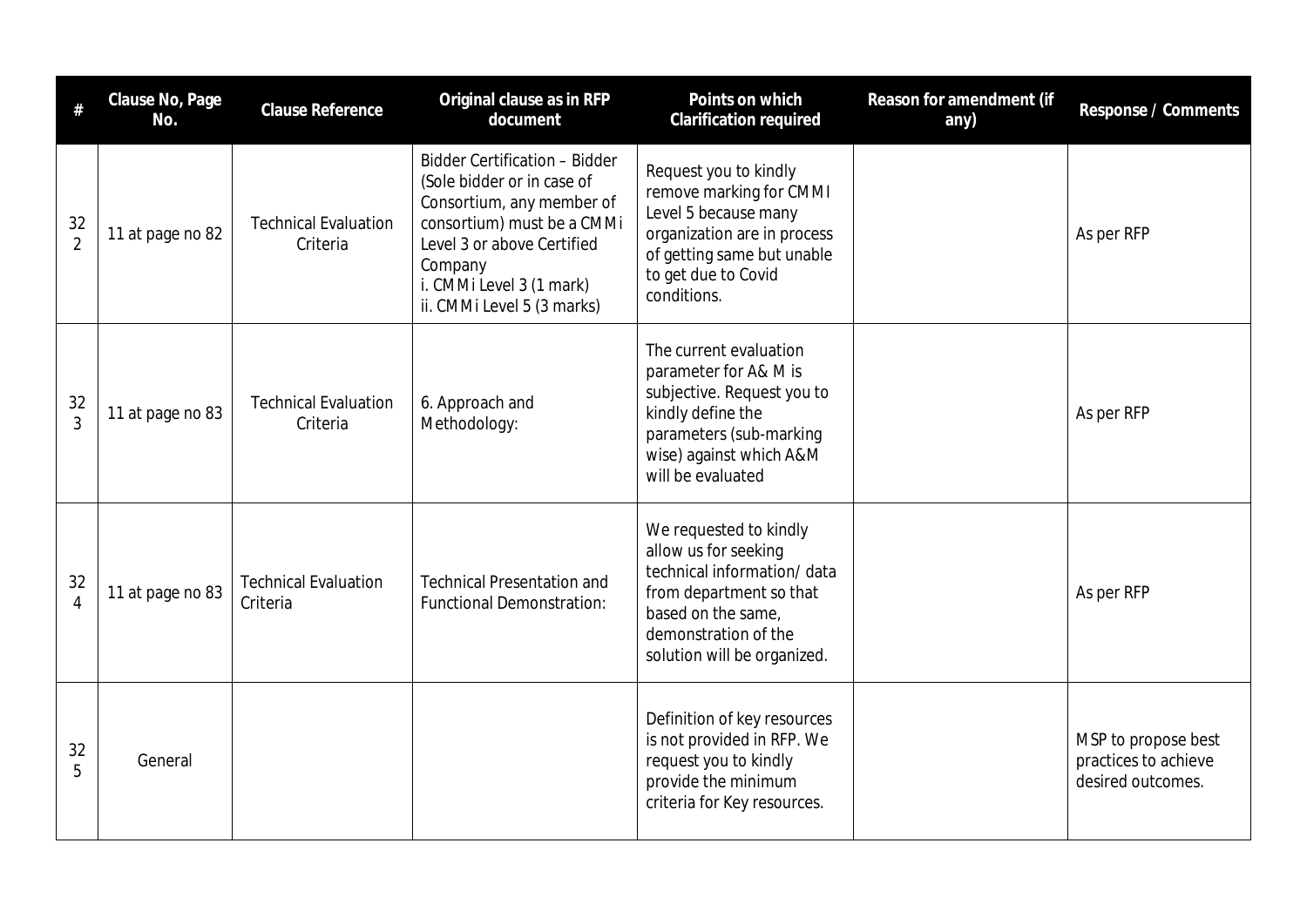| #                    | Clause No, Page<br>No.                                                                                          | <b>Clause Reference</b>                                                                                                                                       | Original clause as in RFP<br>document | Points on which<br><b>Clarification required</b>                                                          | Reason for amendment (if<br>any) | Response / Comments                                                                                                                                            |
|----------------------|-----------------------------------------------------------------------------------------------------------------|---------------------------------------------------------------------------------------------------------------------------------------------------------------|---------------------------------------|-----------------------------------------------------------------------------------------------------------|----------------------------------|----------------------------------------------------------------------------------------------------------------------------------------------------------------|
| 32<br>6              | Objective 1 -<br>Automation of<br>basic medical<br>screening<br>services and<br>community<br>health initiatives | Connected medical<br>devices at all levels of<br>care for automated/<br>minimalistic assisted<br>screening and<br>diagnostic services and<br>preventive care. | 17                                    | How these medical devices<br>will be connected with<br>system? Will it be on MQTT<br>or TCP/HTTP?         |                                  | The proposed solution<br>should have agnostic<br>adaptivity to connect<br>with the integrated<br>system. The solution<br>should not be protocol-<br>dependent. |
| 32<br>$\overline{7}$ | Objective 6 -<br>Availability and<br>access of<br>Medical and<br>Support<br>Professionals                       | Availability of all<br>patient information on<br>clinicians' screen in<br>shortest possible<br>period (history, reports<br>and diagnostic images).            | 18                                    | For how many days of these<br>old data to be considered<br>for history, reports and<br>diagnostic images? |                                  | MoHFW, Gol notified<br>HER standards 2016 to<br>be followed                                                                                                    |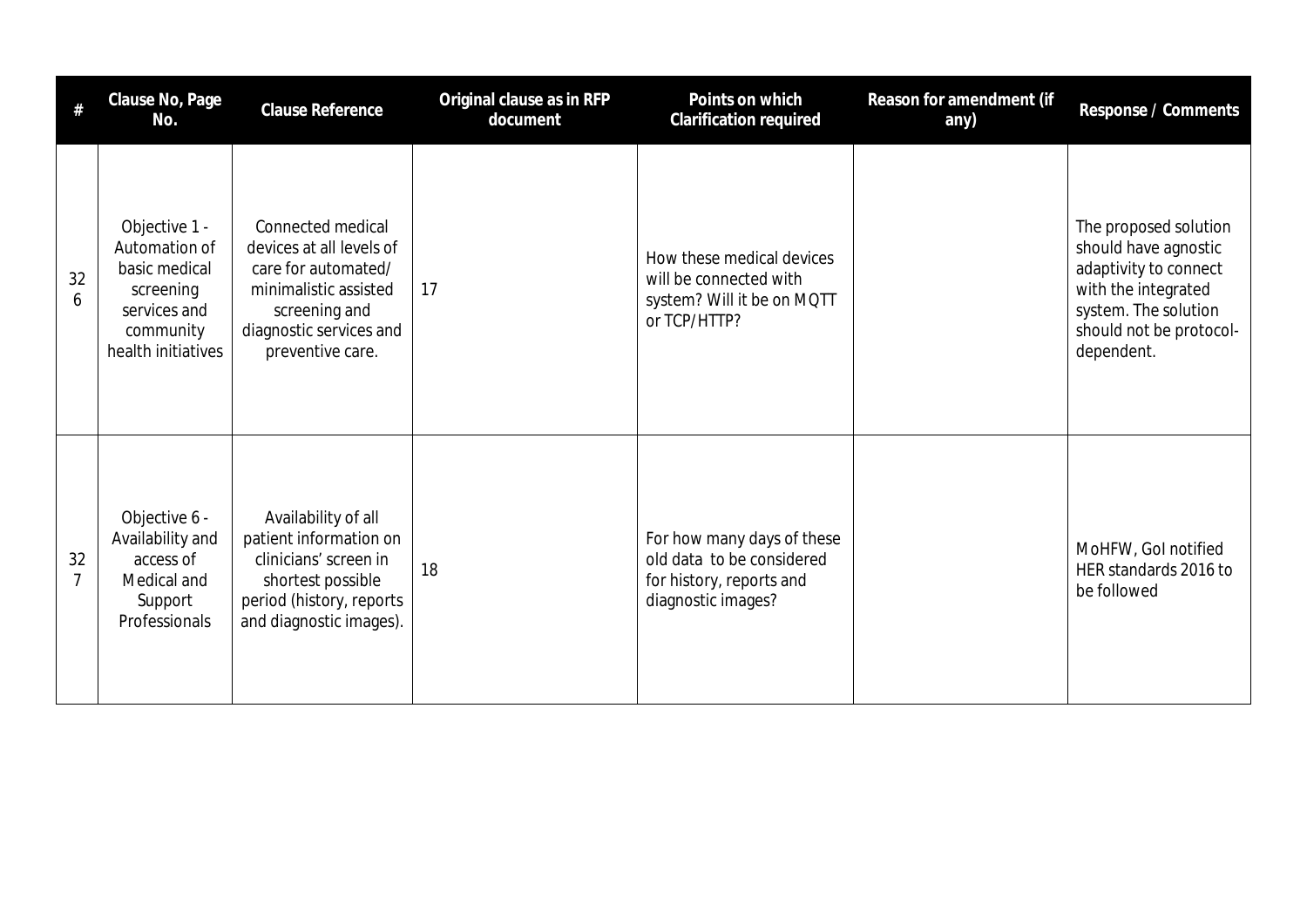| #                    | Clause No, Page<br>No.                                                                                                             | <b>Clause Reference</b>                                                                                                                                                                            | Original clause as in RFP<br>document | Points on which<br><b>Clarification required</b>                                       | Reason for amendment (if<br>any) | Response / Comments                                                                   |
|----------------------|------------------------------------------------------------------------------------------------------------------------------------|----------------------------------------------------------------------------------------------------------------------------------------------------------------------------------------------------|---------------------------------------|----------------------------------------------------------------------------------------|----------------------------------|---------------------------------------------------------------------------------------|
| 32<br>8              | Objective 8 -<br>Performance<br>management<br>across<br>institutions,<br>Human<br>resource,<br>Devices and<br>clinical<br>outcomes | District hospitals, Sub-<br>Divisional Hospitals,<br>Referral hospitals,<br>CHCs, PHCs and Sub<br>centres can be ranked<br>based on the defined<br>KPIs and their<br>performance based on<br>that. | 18                                    | How these hospitals are<br>connected - is MPLS sort of<br>connectivity already placed? |                                  | All the required<br>connectivity and<br>Hardware will be the<br>responsibility of GoB |
| 32<br>9              | 3.1.2.<br>Appointment<br>Management                                                                                                | Record keeping for<br>medico legal case.                                                                                                                                                           | 24                                    | What would be the data<br>retention for medico legal<br>case                           |                                  | Taxes/Duties will be<br>paid as per prevailing<br>rates                               |
| 33<br>$\overline{0}$ | 3.1.6. Radiology<br>Information<br>System                                                                                          | Storing - Stores images<br>obtained from RIS<br>imaging devices and<br>any other relevant<br>patient information on<br>the database.                                                               | 25                                    | What would be the data<br>retention for images.                                        |                                  | As per government<br>quidelines                                                       |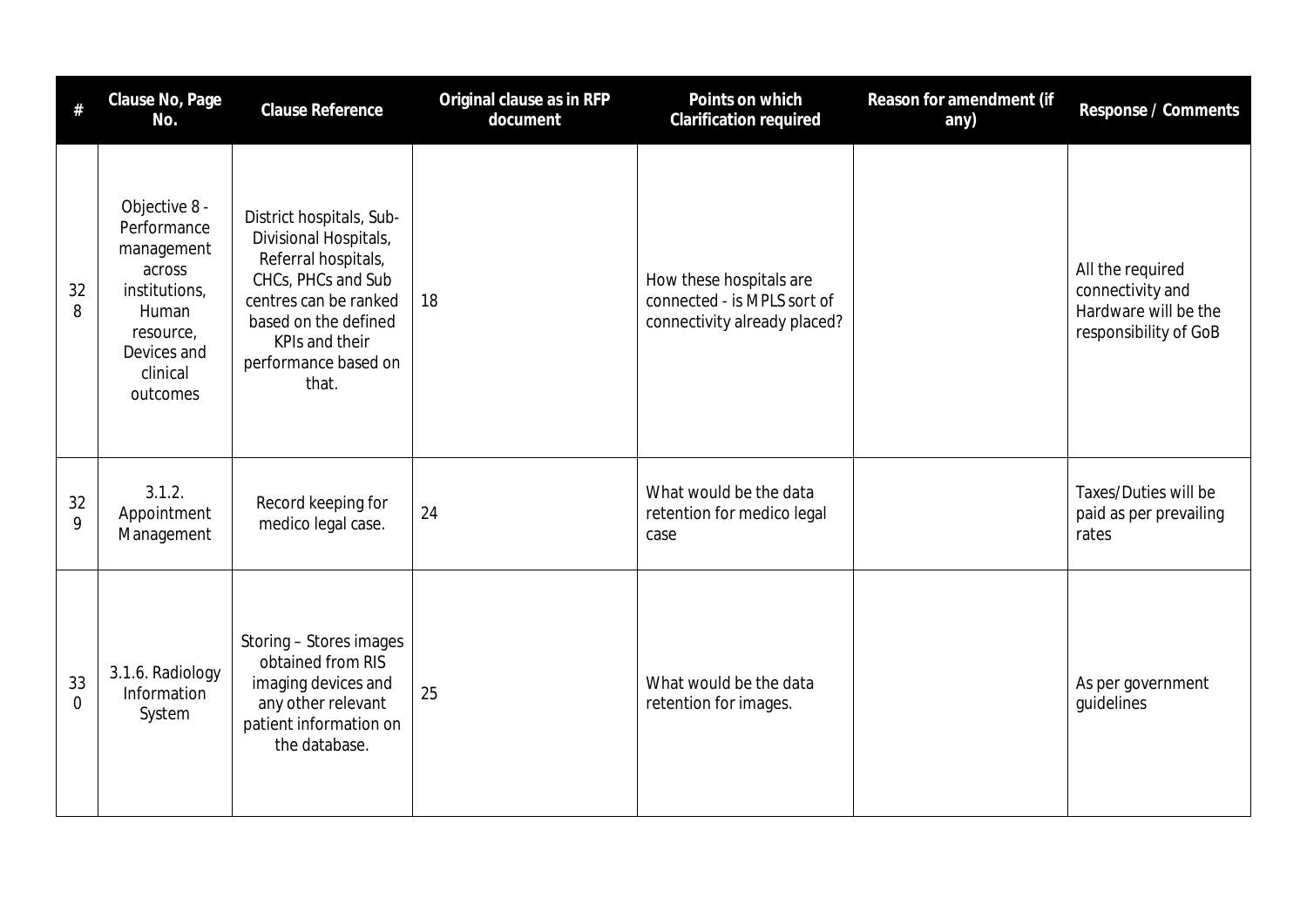|    | Clause No, Page<br>No.    | <b>Clause Reference</b>                                                                                                                    | Original clause as in RFP<br>document | Points on which<br><b>Clarification required</b>                          | Reason for amendment (if<br>any) | Response / Comments                                                                                                                                                                                  |
|----|---------------------------|--------------------------------------------------------------------------------------------------------------------------------------------|---------------------------------------|---------------------------------------------------------------------------|----------------------------------|------------------------------------------------------------------------------------------------------------------------------------------------------------------------------------------------------|
| 33 | 3.3 Citizen/Web<br>Portal | Citizen web portal<br>should be part of the<br>proposed solution by<br>bidder which shall take<br>care of continuation of<br>patient care. | 32                                    | Any approximate count of<br>number of concurrent users<br>hit per second? |                                  | Assumptions to be<br>taken based on IPHS<br>norms for<br>Infrastructure and<br>Human Resources for<br>the given list of<br>Healthcare institutions<br>for Bihar (Indicative List<br>provided in RFP) |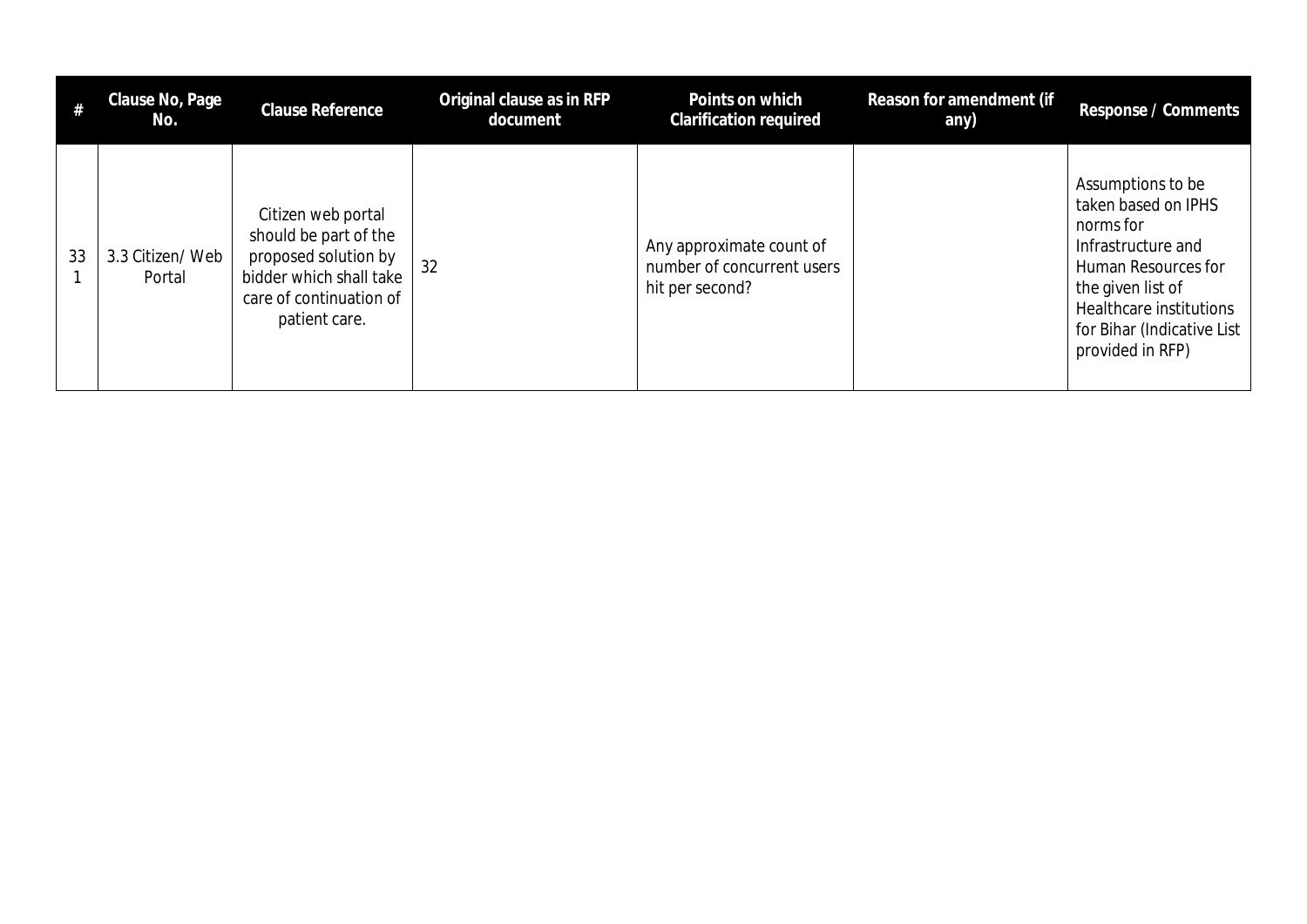| #                    | Clause No, Page<br>No.                        | <b>Clause Reference</b>                                                                                                                                                                                                                                                                                                                         | Original clause as in RFP<br>document | Points on which<br>Clarification required                                                         | Reason for amendment (if<br>any) | Response / Comments                                                                   |
|----------------------|-----------------------------------------------|-------------------------------------------------------------------------------------------------------------------------------------------------------------------------------------------------------------------------------------------------------------------------------------------------------------------------------------------------|---------------------------------------|---------------------------------------------------------------------------------------------------|----------------------------------|---------------------------------------------------------------------------------------|
| 33<br>$\overline{2}$ | Integration with<br>IoT Devices and<br>Kiosks | The proposed solution<br>should be able to<br>integrate medical<br>devices through IoT<br>devices to monitor<br>functionalities of<br>existing medical<br>devices across health<br>system of State. The<br>proposed solution<br>should have<br>capabilities to provide<br>ease of use for the<br>public through Kiosks<br>at intuitional level. | 36                                    | How these devices and<br>Kiosks are connected? Is<br>MPLS sort of connectivity<br>already placed? |                                  | All the required<br>connectivity and<br>Hardware will be the<br>responsibility of GoB |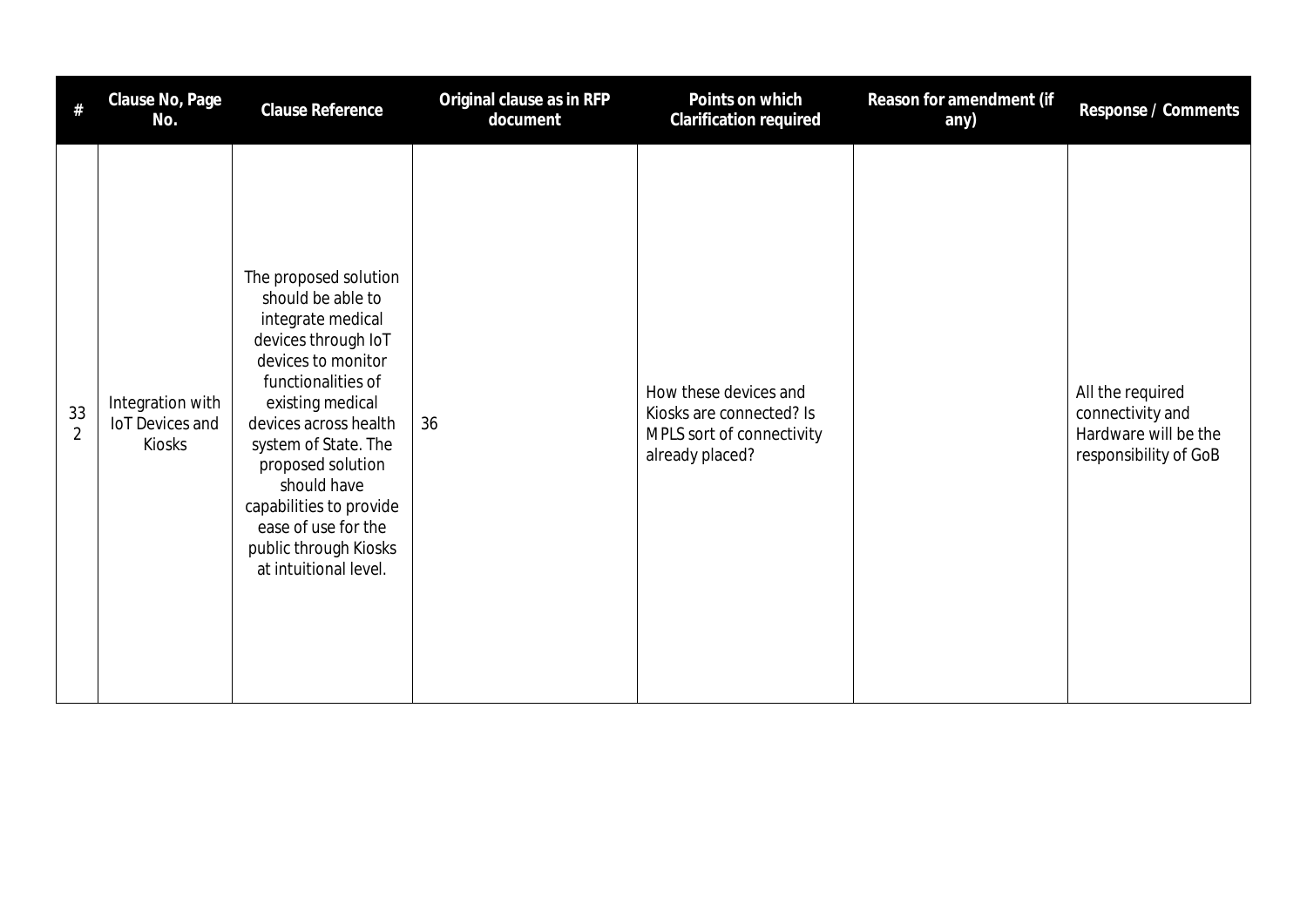| #                    | Clause No, Page<br>No.     | <b>Clause Reference</b>                                                                                                                                                                                                                                                                                                 | Original clause as in RFP<br>document | Points on which<br>Clarification required                                                              | Reason for amendment (if<br>any) | Response / Comments                                                               |
|----------------------|----------------------------|-------------------------------------------------------------------------------------------------------------------------------------------------------------------------------------------------------------------------------------------------------------------------------------------------------------------------|---------------------------------------|--------------------------------------------------------------------------------------------------------|----------------------------------|-----------------------------------------------------------------------------------|
| 33<br>$\mathfrak{Z}$ | 8.2.5.<br>Containerization | Ecosystem platform<br>components should be<br>deployable units over<br>container<br>orchestration platform,<br>to take advantage of<br>this by automating the<br>management of<br>containers and<br>matching resources to<br>the actual demand on<br>the system. solution<br>should use<br>microservices/function<br>S. | 56                                    | Can Container platform be<br>proposed by Serverless and<br>managed service<br>proposition as solution? |                                  | Yes, The proposed<br>solution shall adhere to<br>the defined application<br>SLAs. |
| 33<br>4              | General                    |                                                                                                                                                                                                                                                                                                                         |                                       | Do we need to factor<br><b>Disaster Recovery solution</b><br>for PROD system?                          |                                  | The proposed solution<br>shall adhere to the<br>defined application<br>SLAs.      |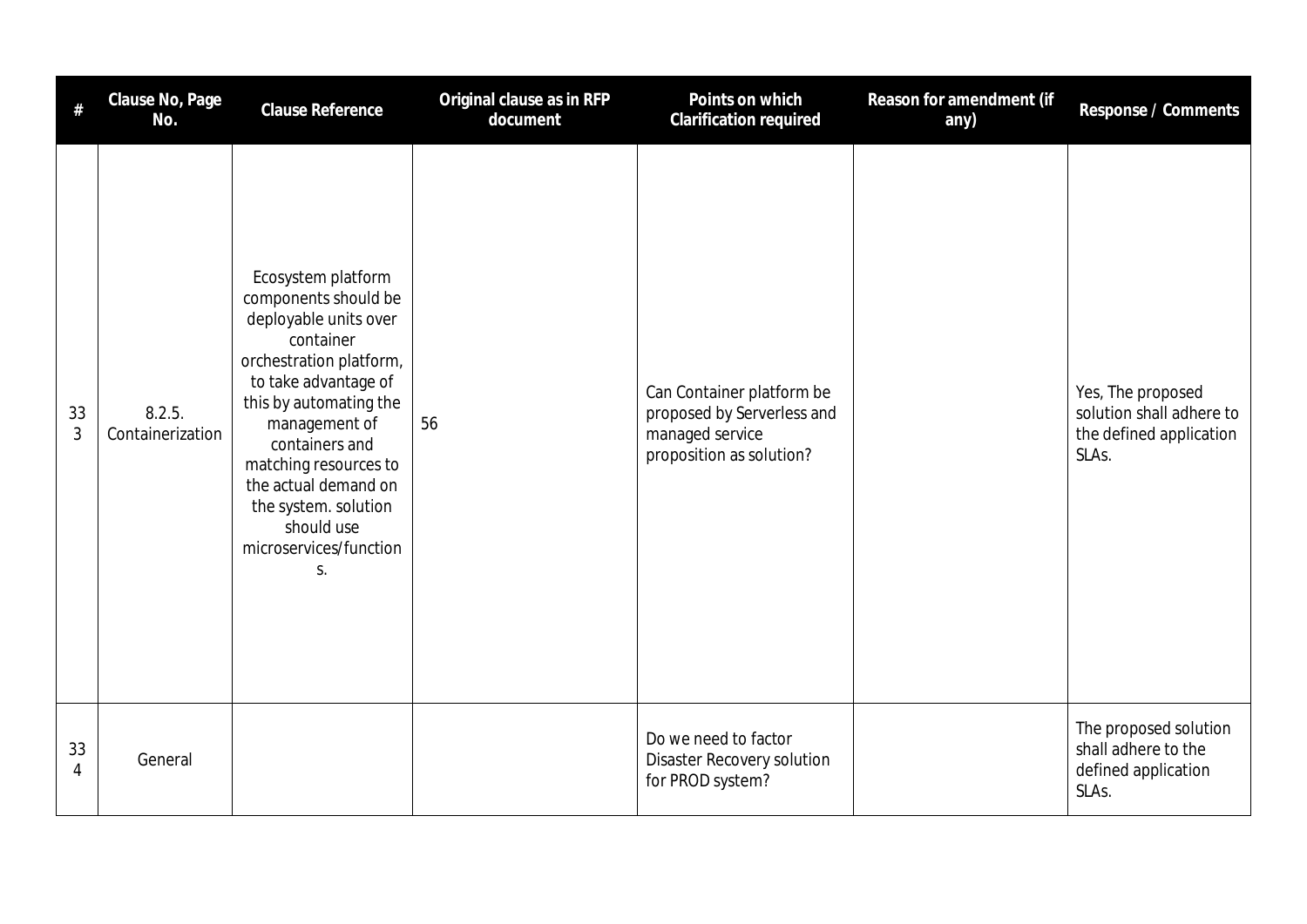|         | Clause No, Page<br>No. | <b>Clause Reference</b> | Original clause as in RFP<br>document                                                                                                                                                                                                                                               | Points on which<br><b>Clarification required</b>                                                                                                                                                                                              | Reason for amendment (if<br>any) | Response / Comments                                              |
|---------|------------------------|-------------------------|-------------------------------------------------------------------------------------------------------------------------------------------------------------------------------------------------------------------------------------------------------------------------------------|-----------------------------------------------------------------------------------------------------------------------------------------------------------------------------------------------------------------------------------------------|----------------------------------|------------------------------------------------------------------|
| 33<br>5 | General                |                         |                                                                                                                                                                                                                                                                                     | No sizing is specified i.e.<br>DWH, Database, Application<br>and other modules, Data<br>lake, number of Medical<br>endpoints, Kiosk etc.                                                                                                      |                                  | It is expected as part of<br>the proposed solution.              |
| 33<br>6 | General                |                         |                                                                                                                                                                                                                                                                                     | Backup strategy is not<br>specified                                                                                                                                                                                                           |                                  | It is expected as part of<br>the proposed solution.              |
| 33      | 33                     | 3.5. Integrations       | The proposed solution needs<br>to integrate with existing<br>state applications and<br>solution to track and monitor<br>beneficiaries under other<br>program. Integration with<br>other State-based health<br>programs is also envisaged<br>and should be taken up by<br><b>MSP</b> | We need to have the<br>understanding of the<br>integration model whether<br>simple data exchange or UI<br>Development is also needed<br>for the integration and<br>would like to have the<br>details of the integration to<br>be carried out. |                                  | MSP to propose best<br>practices to achieve<br>desired outcomes. |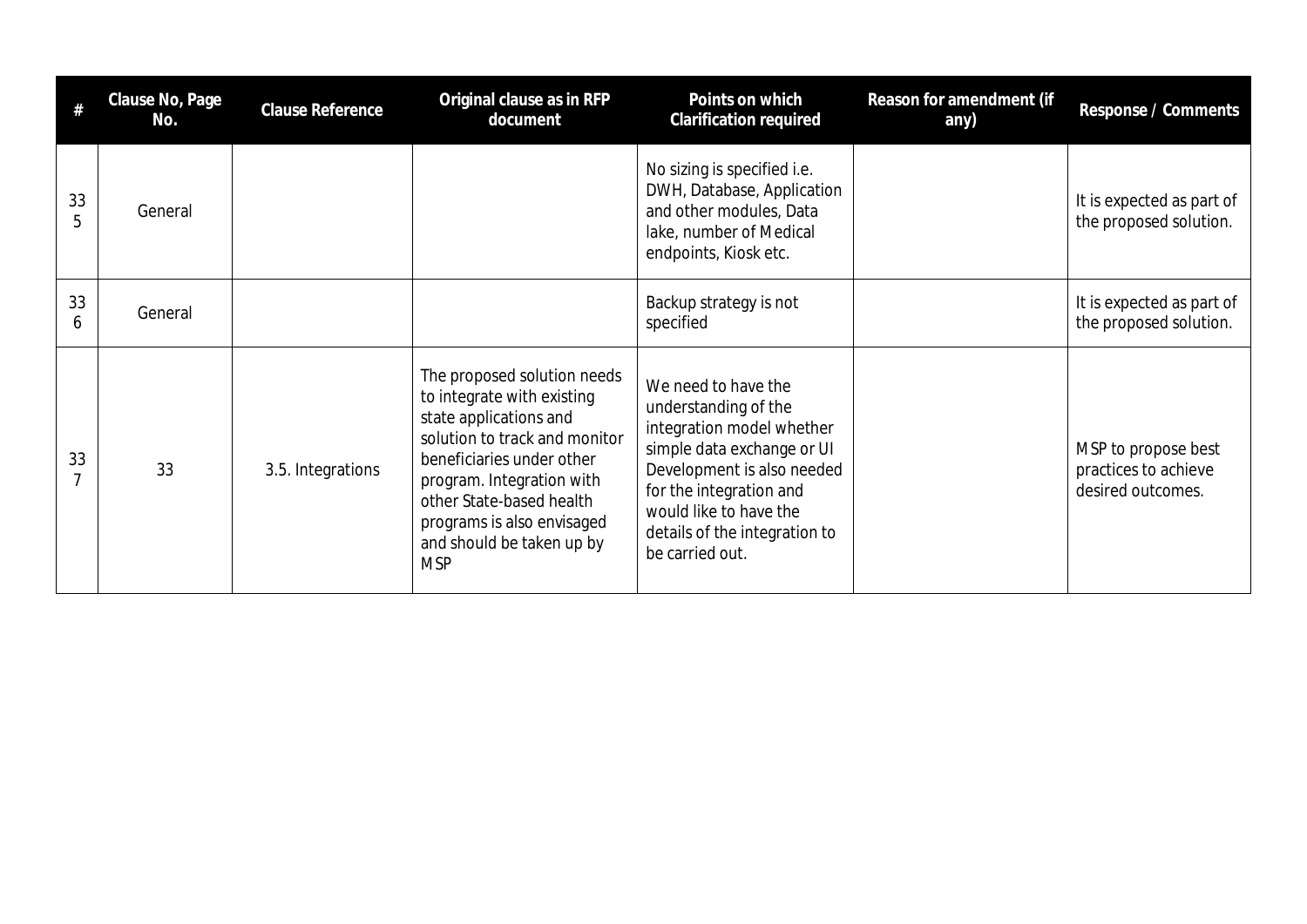|         | Clause No, Page<br>No. | Clause Reference                                        | Original clause as in RFP<br>document                                                                                                                                                                                                                                                                                              | Points on which<br><b>Clarification required</b>                                                                                                                                                                                                                                                                                                                                      | Reason for amendment (if<br>any) | Response / Comments                                                                                                                                                                                                                                                                                                                                                                                                          |
|---------|------------------------|---------------------------------------------------------|------------------------------------------------------------------------------------------------------------------------------------------------------------------------------------------------------------------------------------------------------------------------------------------------------------------------------------|---------------------------------------------------------------------------------------------------------------------------------------------------------------------------------------------------------------------------------------------------------------------------------------------------------------------------------------------------------------------------------------|----------------------------------|------------------------------------------------------------------------------------------------------------------------------------------------------------------------------------------------------------------------------------------------------------------------------------------------------------------------------------------------------------------------------------------------------------------------------|
| 33<br>8 | 36                     | 3.11. Integration with<br><b>IoT Devices and Kiosks</b> | The proposed solution should<br>be able to integrate medical<br>devices through IoT devices<br>to monitor functionalities of<br>existing medical devices<br>across health system of State.<br>The proposed solution should<br>have capabilities to provide<br>ease of use for the public<br>through Kiosks at intuitional<br>level | Details of the medical<br>devices to be integrated<br>through IoT devices to<br>monitor functionalities of<br>existing medical devices<br>across health system of the<br>State. Details of the being in<br>use Kiosks. Need clarity for<br>adhering to ABDM / FHIR,<br>both of them will have<br>different methods of<br>integration and also FHIR<br>will be Facade Server<br>Model. |                                  | Type of devices: CT<br>Scan Machines, X-ray<br>machines, Ultrasound<br>machines, Dialysis,<br>Radiant Warmer (till<br>SNCU level) Auto-<br>analysers in<br>laboratories (Bio-<br>chemistry,<br>immunology,<br>Hematology). Analog<br>machines to be<br>connected via IoT<br>devices provided by the<br>State. And other<br>digitally compatible<br>devices to be<br>connected through<br>global standards e.g.<br>HL7, DICOM |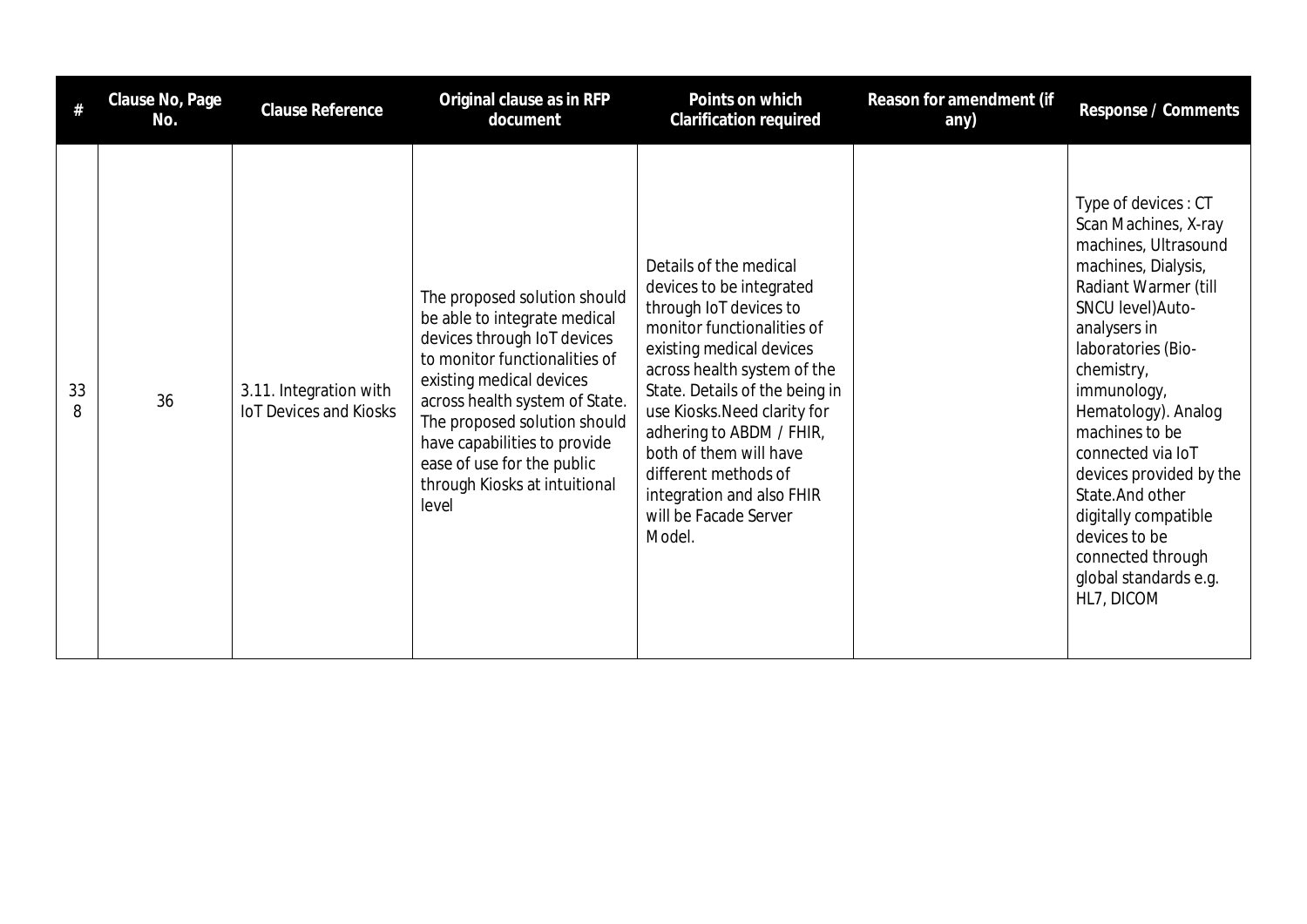| $\#$                 | Clause No, Page<br>No. | Clause Reference                   | Original clause as in RFP<br>document                                                                                                                                                                                                                                                                                                                                                                                                                                                                                   | Points on which<br><b>Clarification required</b>                                                                               | Reason for amendment (if<br>any)                                        | Response / Comments                |
|----------------------|------------------------|------------------------------------|-------------------------------------------------------------------------------------------------------------------------------------------------------------------------------------------------------------------------------------------------------------------------------------------------------------------------------------------------------------------------------------------------------------------------------------------------------------------------------------------------------------------------|--------------------------------------------------------------------------------------------------------------------------------|-------------------------------------------------------------------------|------------------------------------|
| 33<br>9              | 28                     | 3.1.14. Queue<br>Management System | Queue management<br>component will manage<br>patient queue of registration,<br>billing, OPD, Pharmacy,<br>laboratory and radiology with<br>easy token generation<br>process. This component will<br>serve patients on a first come<br>first serve basis. Display units<br>will be configured<br>department wise / central<br>screen as per requirement<br>also screens will be shown<br>patient UHID, name and<br>destination location easily<br>readable fashion.                                                      | Need to know if Queue<br>management is an<br>integrated system between<br>departments or individual<br>standalone.             | Need to understand so that<br>the proposed solution can<br>be provided. | It will be an integrated<br>system |
| 34<br>$\overline{0}$ | 29                     | 3.1.18. Diet<br>Management         | HIMS Diet management<br>module should provide<br>assistance to Hospital Kitchen<br>in providing meals to<br>inpatients as per instructions<br>from Dietician. This module<br>should facilitate Dietician to<br>prescribe a diet as instructed<br>by the physician to any given<br>patient. This module should<br>allow the maintenance of<br>meal scheduling, customizing<br>meals as per patient meals<br>and recording of individual<br>meal orders. Diet<br>management module should<br>allow the user to create the | should the Diet orders be<br>linked to Kitchen ? Will the<br>patient orders directly<br>reflect in the kitchen to the<br>chef? | Need to understand so that<br>the proposed solution can<br>be provided. | Yes                                |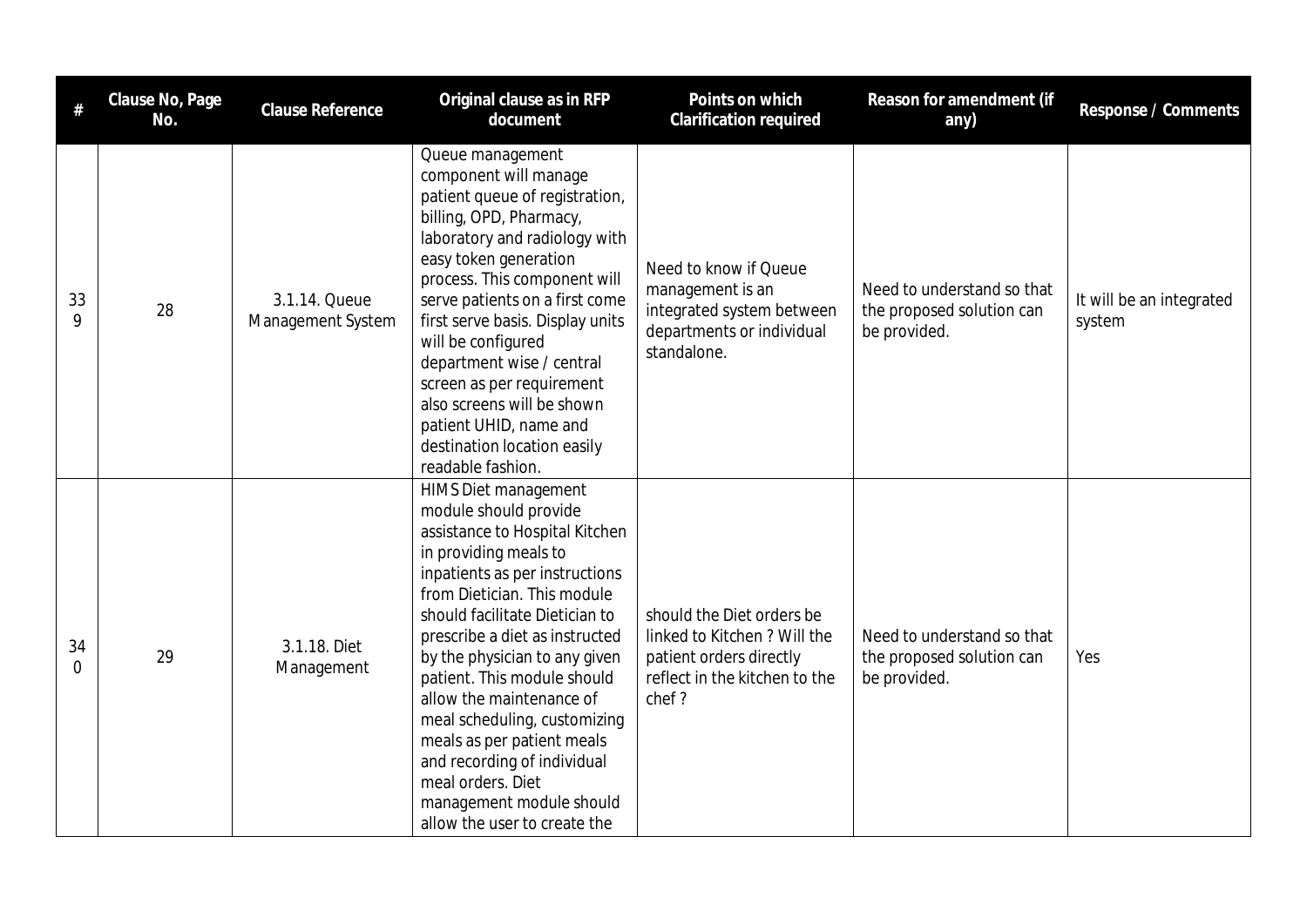| #                    | Clause No, Page<br>No. | <b>Clause Reference</b>                                           | Original clause as in RFP<br>document                                                                                                                                                                                                                                             | Points on which<br>Clarification required                                            | Reason for amendment (if<br>any) | Response / Comments                                 |
|----------------------|------------------------|-------------------------------------------------------------------|-----------------------------------------------------------------------------------------------------------------------------------------------------------------------------------------------------------------------------------------------------------------------------------|--------------------------------------------------------------------------------------|----------------------------------|-----------------------------------------------------|
|                      |                        |                                                                   | food items groups based on<br>food items available in the<br>hospital kitchen                                                                                                                                                                                                     |                                                                                      |                                  |                                                     |
| 34                   | 33                     | 3.8. Centralized<br><b>Accident and Trauma</b><br><b>Services</b> | These are facilities that are<br>used to manage emergency<br>situations involving trauma<br>and accidents. With the<br>techniques of communication<br>and co-ordination, these<br>services help the community<br>to handle these situations in<br>somewhat more confident<br>way. | Will this involve the tracking<br>of the patients from one<br>hospital to the other? |                                  | Integration required<br>with the existing<br>system |
| 34<br>$\overline{2}$ | 40                     | 4. Schedule of Services                                           | g) Data migration from<br>existing (legacy) applications<br>to the proposed (new)<br>applications.                                                                                                                                                                                | What is the amount of data<br>to be migrated?                                        |                                  | Please refer<br>corrigendum                         |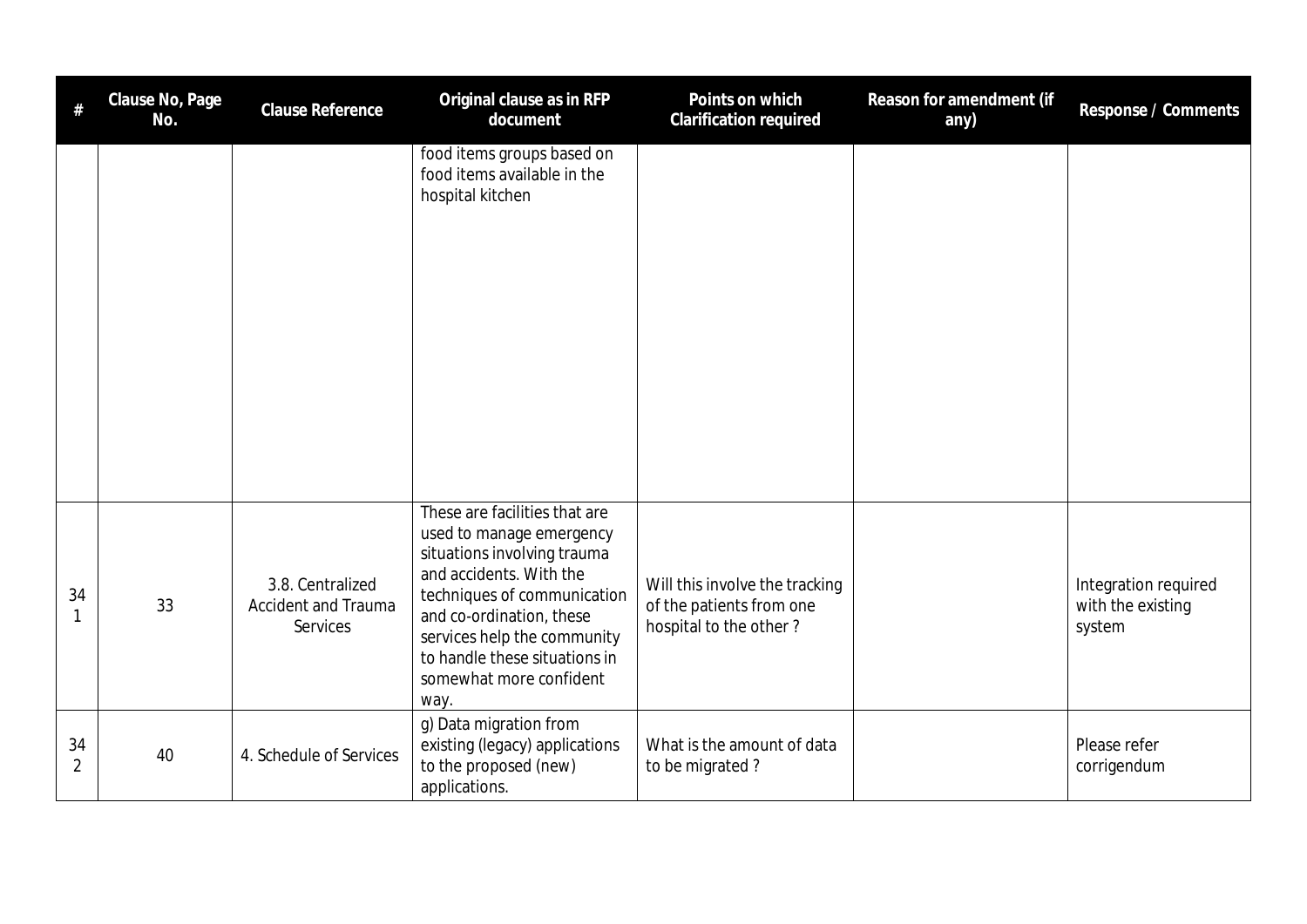| #       | Clause No, Page<br>No. | Clause Reference                      | Original clause as in RFP<br>document                                                                                                                                                                                                                                                                                                                                                                                                                                                                                                                                                                                                                                                                                                                                                                                                                                    | Points on which<br>Clarification required | Reason for amendment (if<br>any) | Response / Comments                          |
|---------|------------------------|---------------------------------------|--------------------------------------------------------------------------------------------------------------------------------------------------------------------------------------------------------------------------------------------------------------------------------------------------------------------------------------------------------------------------------------------------------------------------------------------------------------------------------------------------------------------------------------------------------------------------------------------------------------------------------------------------------------------------------------------------------------------------------------------------------------------------------------------------------------------------------------------------------------------------|-------------------------------------------|----------------------------------|----------------------------------------------|
| 34<br>3 | 43                     | 5. Implementation Plan                | 20 Monitoring &<br>Maintenance Till end of the<br>project                                                                                                                                                                                                                                                                                                                                                                                                                                                                                                                                                                                                                                                                                                                                                                                                                | Will there be AMC to take<br>over?        |                                  | As per RFP, can be<br>extended for two years |
| 34<br>4 | 109                    | 16. Timelines and<br>Payment Schedule | Customization of Integrated<br>suite of IT (IT suite-1)<br>application including HIMS-1<br>(Front Office Registration &<br>Billing with ABDM Standards,<br>Queue Management,<br>Telemedicine, Emergency,<br>Patient Portal, Ambulance,<br>Radiology Information<br>System, Laboratory<br><b>Information Management</b><br>System, Pharmacy, Inventory,<br>MIS/Dashboard)Integration<br>with Supply Chain<br>Management, Integration<br>with Asset Management,<br>DVDMS, Front Line Worker<br>App, Outreach and Mobile<br>Health programme, Central<br>MIS Dashboard, Integration<br>with Field worker apps-<br>Ashwin portal, Integration<br>with Finance Management,<br>Integration with Human<br>Resource Management<br>System, Integration with<br><b>Centralized Accident and</b><br>Trauma Services, Integration<br>with Patient Transport/<br>Ambulance Management | There is no payment defined<br>for this.  |                                  | As per RFP                                   |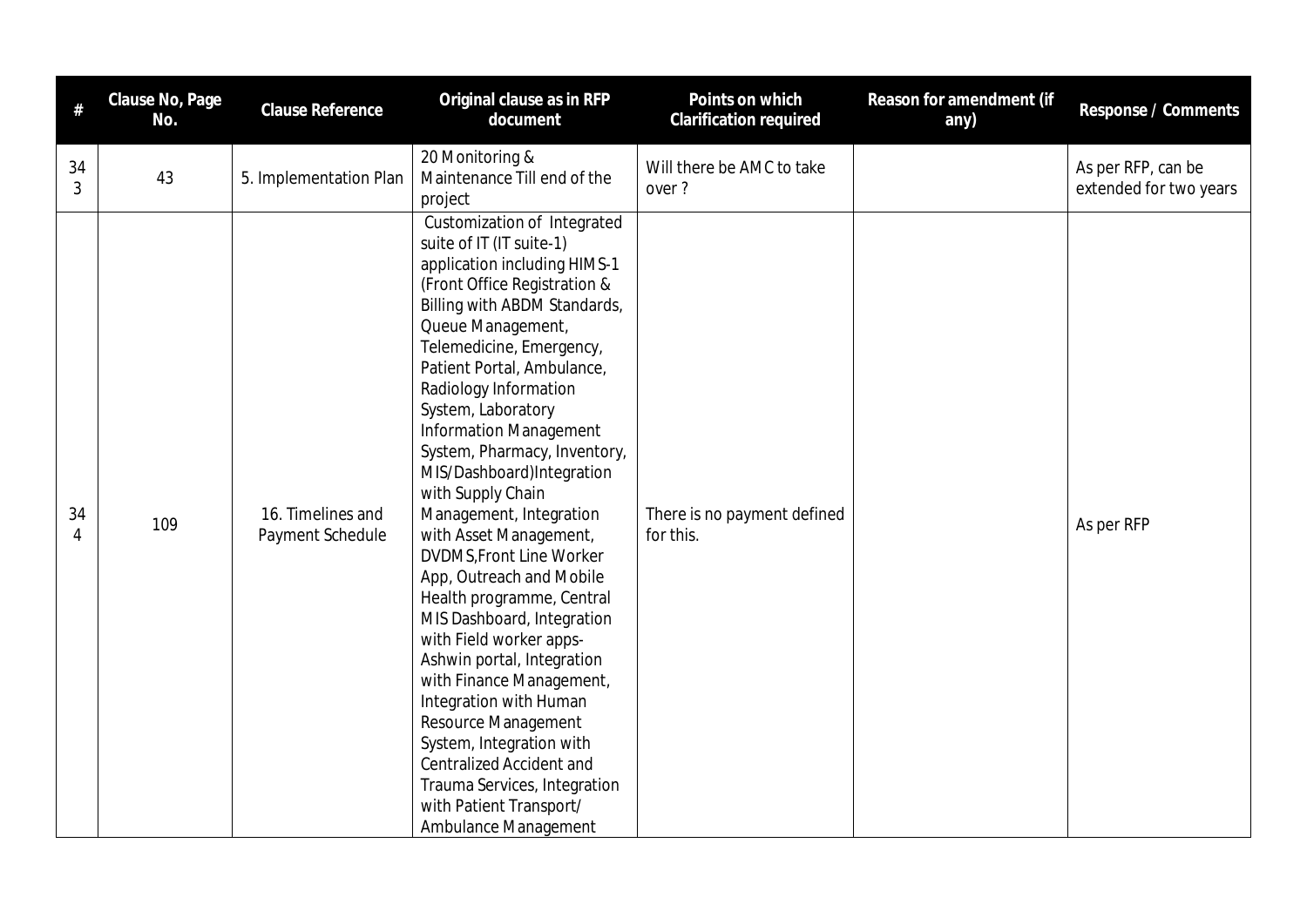| $\#$ | Clause No, Page<br>No. | Clause Reference | Original clause as in RFP<br>document                                        | Points on which<br>Clarification required | Reason for amendment (if<br>any) | Response / Comments |
|------|------------------------|------------------|------------------------------------------------------------------------------|-------------------------------------------|----------------------------------|---------------------|
|      |                        |                  | System, Integration with<br>Centralized IT Helpdesk /<br>Incident Management |                                           |                                  |                     |
|      |                        |                  |                                                                              |                                           |                                  |                     |
|      |                        |                  |                                                                              |                                           |                                  |                     |
|      |                        |                  |                                                                              |                                           |                                  |                     |
|      |                        |                  |                                                                              |                                           |                                  |                     |
|      |                        |                  |                                                                              |                                           |                                  |                     |
|      |                        |                  |                                                                              |                                           |                                  |                     |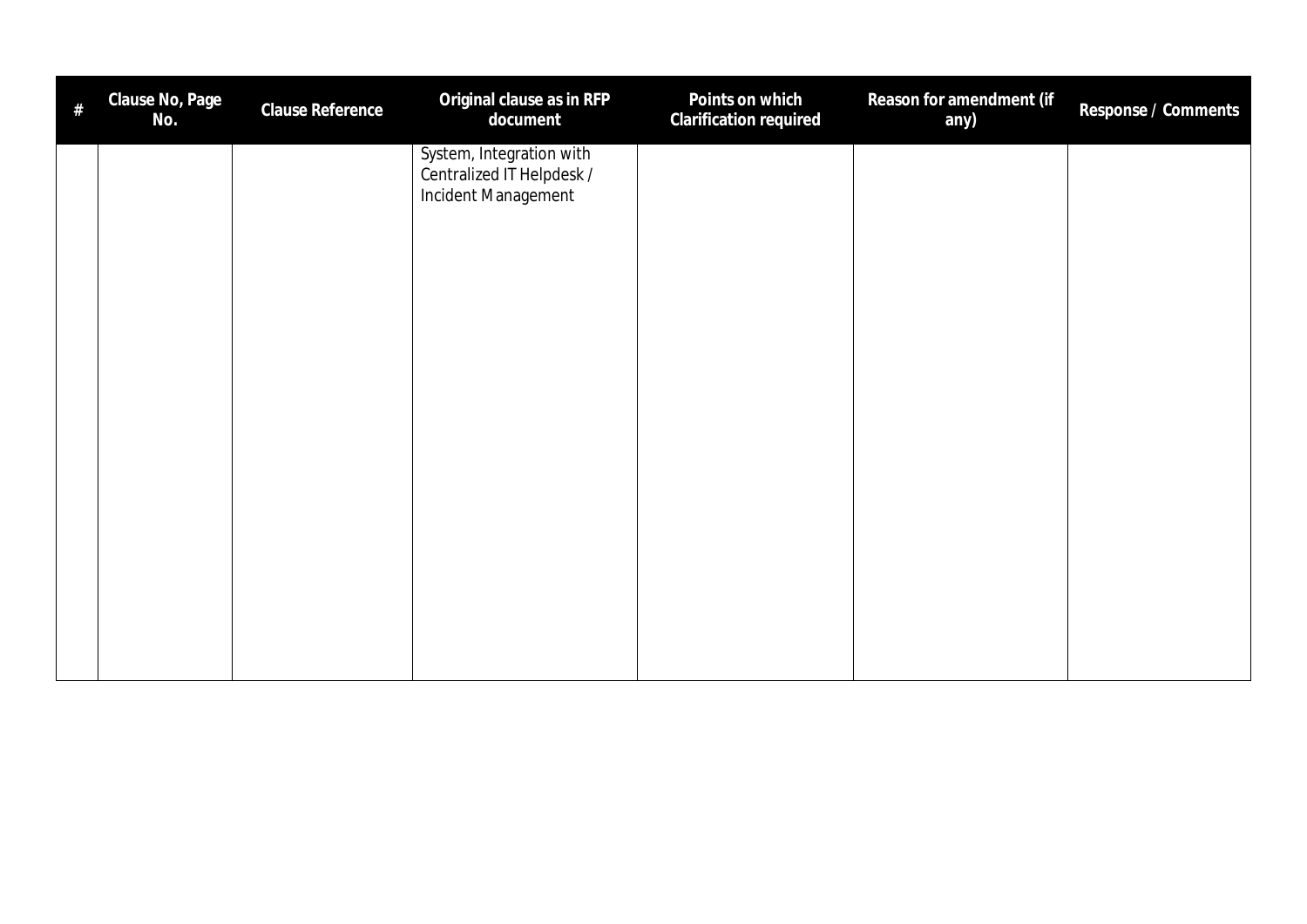| #       | Clause No, Page<br>No.     | <b>Clause Reference</b>                               | Original clause as in RFP<br>document                                                                                                                                                                                 | Points on which<br><b>Clarification required</b>                                                                                                                                                                                                                                                  | Reason for amendment (if<br>any)                                                                                                                                                                   | Response / Comments |
|---------|----------------------------|-------------------------------------------------------|-----------------------------------------------------------------------------------------------------------------------------------------------------------------------------------------------------------------------|---------------------------------------------------------------------------------------------------------------------------------------------------------------------------------------------------------------------------------------------------------------------------------------------------|----------------------------------------------------------------------------------------------------------------------------------------------------------------------------------------------------|---------------------|
| 34<br>5 | 10.2 Page No 78            | Pre Qualification<br>Criteria - Total<br>Turnover     | The Bidder should have<br>average annual turnover of<br>INR 200 (Two hundred)<br>Crores in the last three<br>financial years (i.e. 2018-<br>2019, 2019-2020 & 2020-<br>2021) from IT / ITES /<br>Consulting Services. | We request you to add a<br>condition that will waive off<br>this requirement for<br>agencies that are already<br>empanelled with National or<br>State Agencies (Such as<br>MeitY, National Health<br>Authority etc) as Software<br><b>Development Agencies</b><br>through an RFE / RFP<br>process | This will enable quality<br>vendors who have specific<br>experience to participate in<br>the tender but are a short<br>of the turnover<br>requirement.                                             | As per RFP          |
| 34<br>6 | Tender<br>Schedule, Page 1 | Last date and time of<br>submission of online<br>bids | 28th February 2022 by 18:00<br>Hrs.                                                                                                                                                                                   | Request you to extend this<br>by 15 days                                                                                                                                                                                                                                                          | This is a very<br>comprehensive RFP and the<br>additional time will help the<br>vendors prepare a detailed<br>plan and add suggestions<br>that will be added value<br>during the selection process | As per RFP          |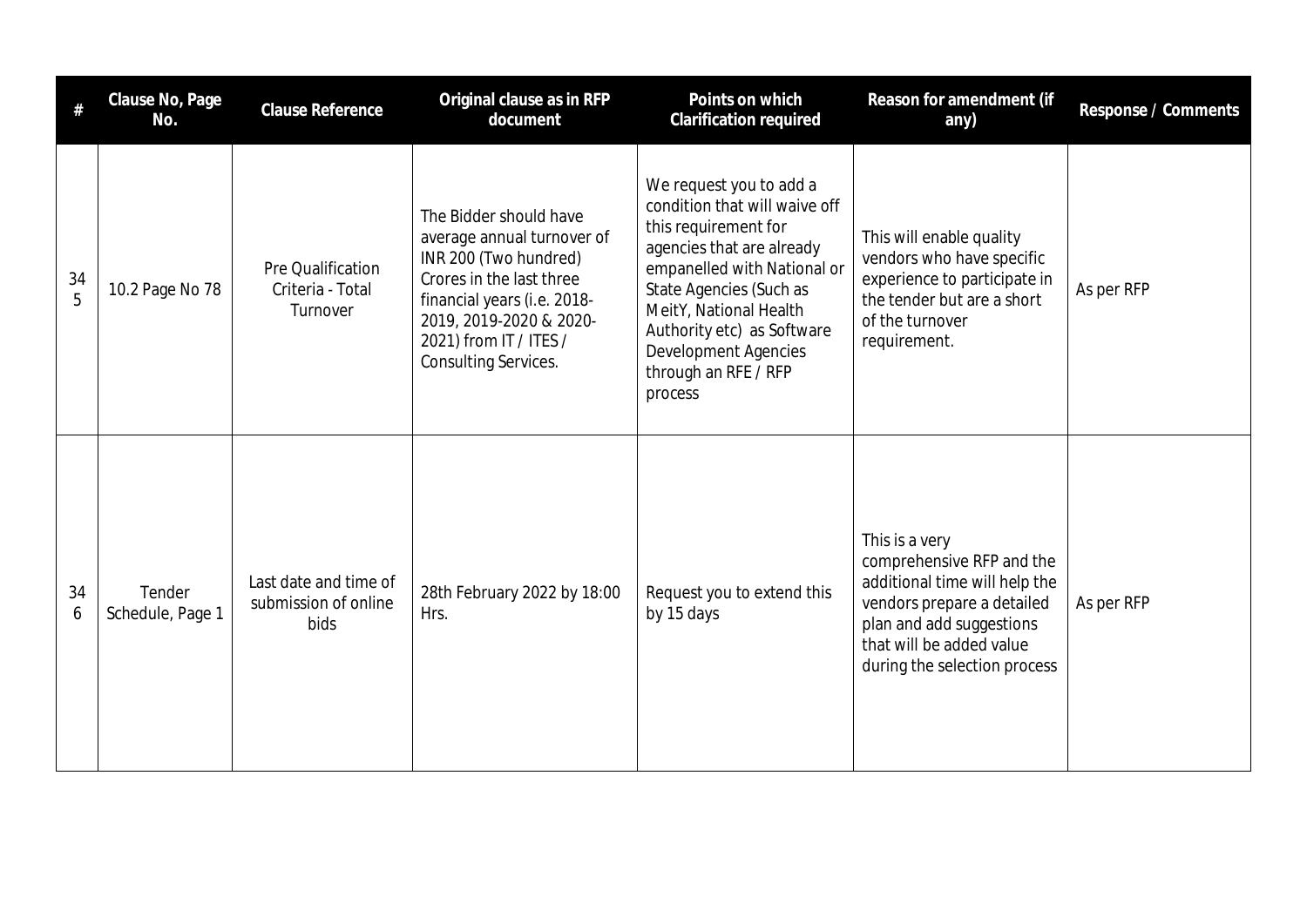| #       | Clause No, Page<br>No.       | <b>Clause Reference</b>    | Original clause as in RFP<br>document                                                                                                     | Points on which<br>Clarification required                                                                                                                                                                                                              | Reason for amendment (if<br>any) | Response / Comments                                              |
|---------|------------------------------|----------------------------|-------------------------------------------------------------------------------------------------------------------------------------------|--------------------------------------------------------------------------------------------------------------------------------------------------------------------------------------------------------------------------------------------------------|----------------------------------|------------------------------------------------------------------|
| 34<br>7 | Additional<br>Clarification  |                            |                                                                                                                                           | Would BMSICL be open to<br>solutions that are existing<br>that meets many<br>requirements their<br>requirements if the source<br>code is shared (or open<br>source) but the IP is with the<br>vendor?                                                  |                                  | As per RFP                                                       |
| 34<br>8 | Section 3.1.1.<br>Page 23-24 | Registration<br>Management | The patient registration<br>module is an integral part of<br>the HIMS system, which<br>captures complete and vital<br>patient information | Are there any Government<br>ID such as Aadhar No./Voter<br>ID/ Drivers License etc. that<br>would need to be captures<br>as part of Patient<br>Registration?<br>If yes, would there be<br>integration with any of the<br>related system for validation |                                  | MSP to propose best<br>practices to achieve<br>desired outcomes. |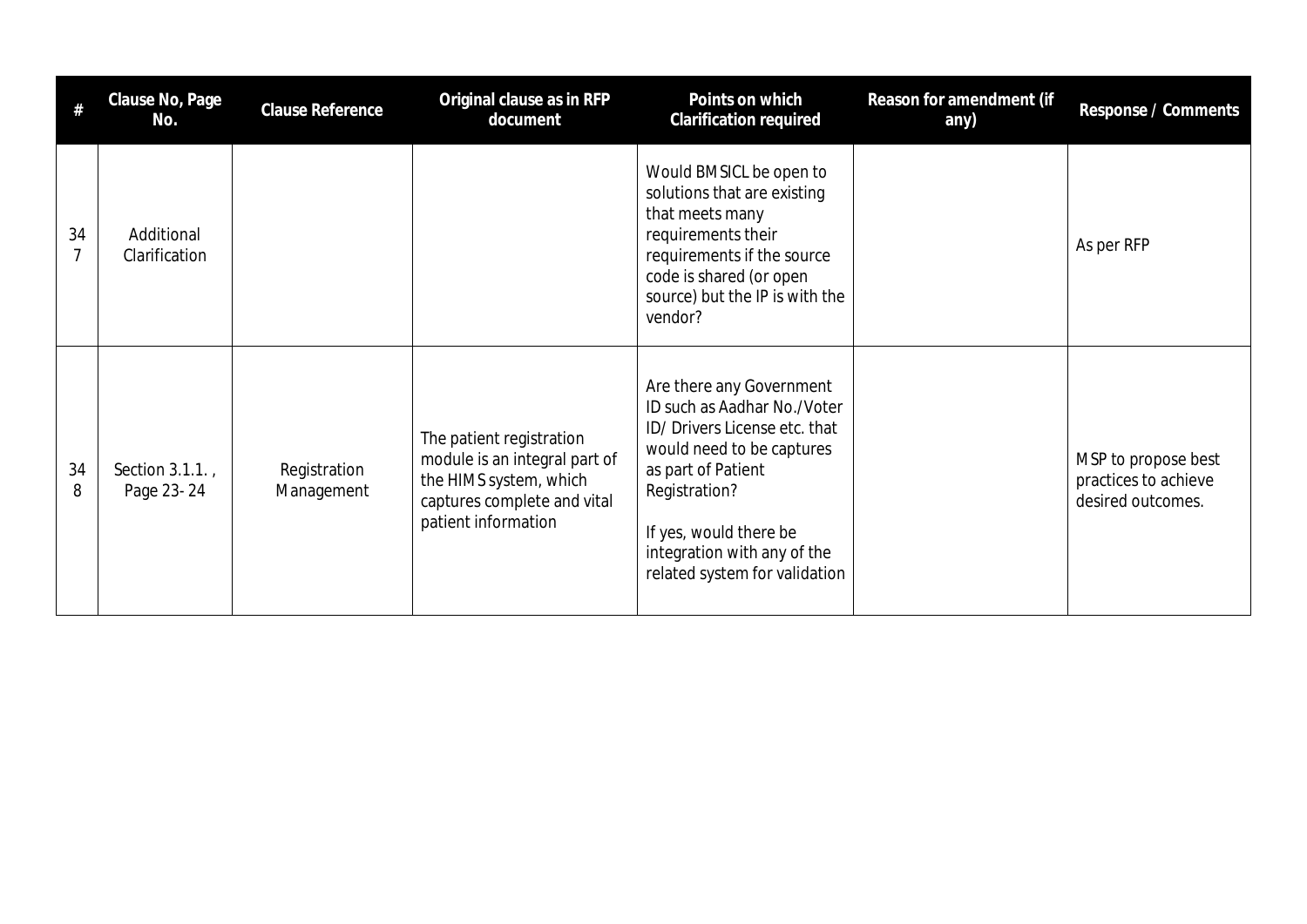|         | Clause No, Page<br>No.      | <b>Clause Reference</b>    | Original clause as in RFP<br>document                                                                                                                        | Points on which<br><b>Clarification required</b>                                                                                                                                                                                                  | Reason for amendment (if<br>any) | Response / Comments                                                       |
|---------|-----------------------------|----------------------------|--------------------------------------------------------------------------------------------------------------------------------------------------------------|---------------------------------------------------------------------------------------------------------------------------------------------------------------------------------------------------------------------------------------------------|----------------------------------|---------------------------------------------------------------------------|
| 34<br>9 | Section $3.2.4.$<br>Page 32 | Supply chain<br>management | Integration with all the Front<br>Line Worker applications and<br>development and<br>implementation of any other<br>application as required by the<br>client | How many different existing<br>Front Line Worker<br>applications are currently in<br>use. Kindly share the list<br>What would be the existing<br>Database type and Data<br>Volume and is any data<br>migration considered within<br>the RFP scope |                                  | A list of existing<br>applications has been<br>provided in<br>corrigendum |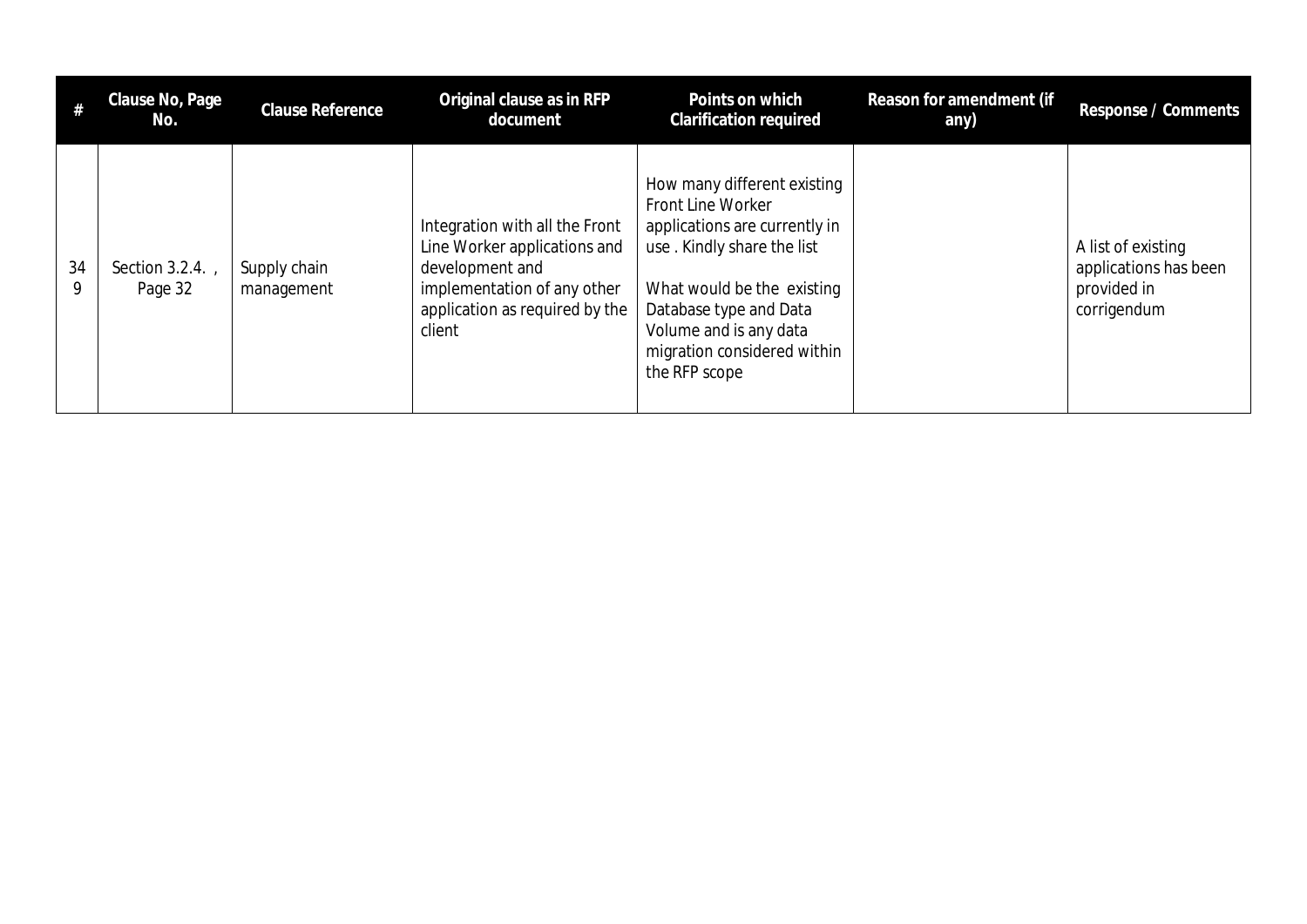|         | Clause No, Page<br>No.      | <b>Clause Reference</b> | Original clause as in RFP<br>document                                                                                                                                                                                                                                               | Points on which<br><b>Clarification required</b>                                                                                                                                                                                                                                                                                                                                                                                            | Reason for amendment (if<br>any) | Response / Comments                                                                                                                                                                   |
|---------|-----------------------------|-------------------------|-------------------------------------------------------------------------------------------------------------------------------------------------------------------------------------------------------------------------------------------------------------------------------------|---------------------------------------------------------------------------------------------------------------------------------------------------------------------------------------------------------------------------------------------------------------------------------------------------------------------------------------------------------------------------------------------------------------------------------------------|----------------------------------|---------------------------------------------------------------------------------------------------------------------------------------------------------------------------------------|
| 35<br>0 | Section $3.5.$ ,<br>Page 33 | Integrations            | The proposed solution needs<br>to integrate with existing<br>state applications and<br>solution to track and monitor<br>beneficiaries under other<br>program. Integration with<br>other State-based health<br>programs is also envisaged<br>and should be taken up by<br><b>MSP</b> | How many different existing<br>types of state applications,<br>State-based health<br>programs and solution are<br>currently in use. Kindly<br>share the list What would be<br>the existing Database type<br>and Data VolumeExisting<br>and To-Be process Flows for<br>the applicationsHow will<br>the systems be accessed<br>from Cloud? E.g. VPN<br>TunnelWe also need specific<br>definition of Querying? e.g.<br>DB access or API access |                                  | A list of existing<br>applications has been<br>provided in<br>corrigendumDepartme<br>nt will coordinate and<br>help to get API access<br>for selected application<br>for integration. |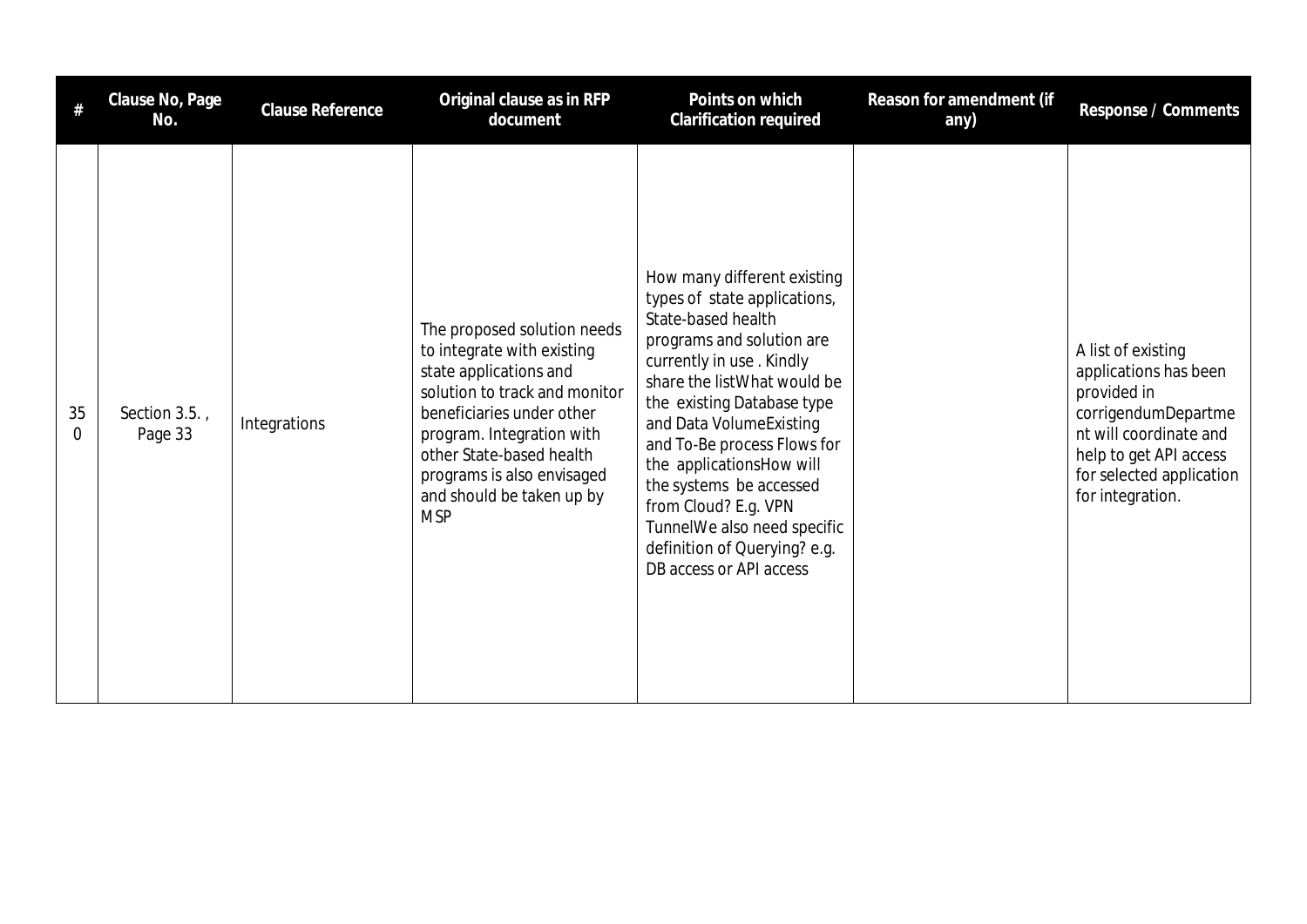| $\#$    | Clause No, Page<br>No. | <b>Clause Reference</b> | Original clause as in RFP<br>document                                                        | Points on which<br>Clarification required                                                                                                                                                                                                                                                                                                                                                                                                                                                                                                                                                                                                                                                                                                     | Reason for amendment (if<br>any) | Response / Comments         |
|---------|------------------------|-------------------------|----------------------------------------------------------------------------------------------|-----------------------------------------------------------------------------------------------------------------------------------------------------------------------------------------------------------------------------------------------------------------------------------------------------------------------------------------------------------------------------------------------------------------------------------------------------------------------------------------------------------------------------------------------------------------------------------------------------------------------------------------------------------------------------------------------------------------------------------------------|----------------------------------|-----------------------------|
| 35<br>1 | Section 4., Page<br>40 | Schedule of Services    | Data migration from existing<br>(legacy) applications to the<br>proposed (new) applications. | Kindly confirm details about<br>overall landscape details to<br>be migrated to new CSP<br>with storage size, OS, DB,<br>security, deployed cloud<br>architecture for reference,<br>BoM if possible for planning<br>migration strategy. Also<br>please share the current DB<br>version and edition and<br>storage size.<br>The following details also<br>need to be addressed<br>Need clarity on who will be<br>responsible for the<br>structuring of Data format.<br>Will there be availability of<br>SMEs for all the details<br>being fetched?<br>How long this process is<br>expected to be enabled?<br>Under whose purview is the<br>Data cleansing responsibility<br>so as to ensure the capture<br>and rectification of Corrupt<br>data | Migration planning               | Please refer<br>corrigendum |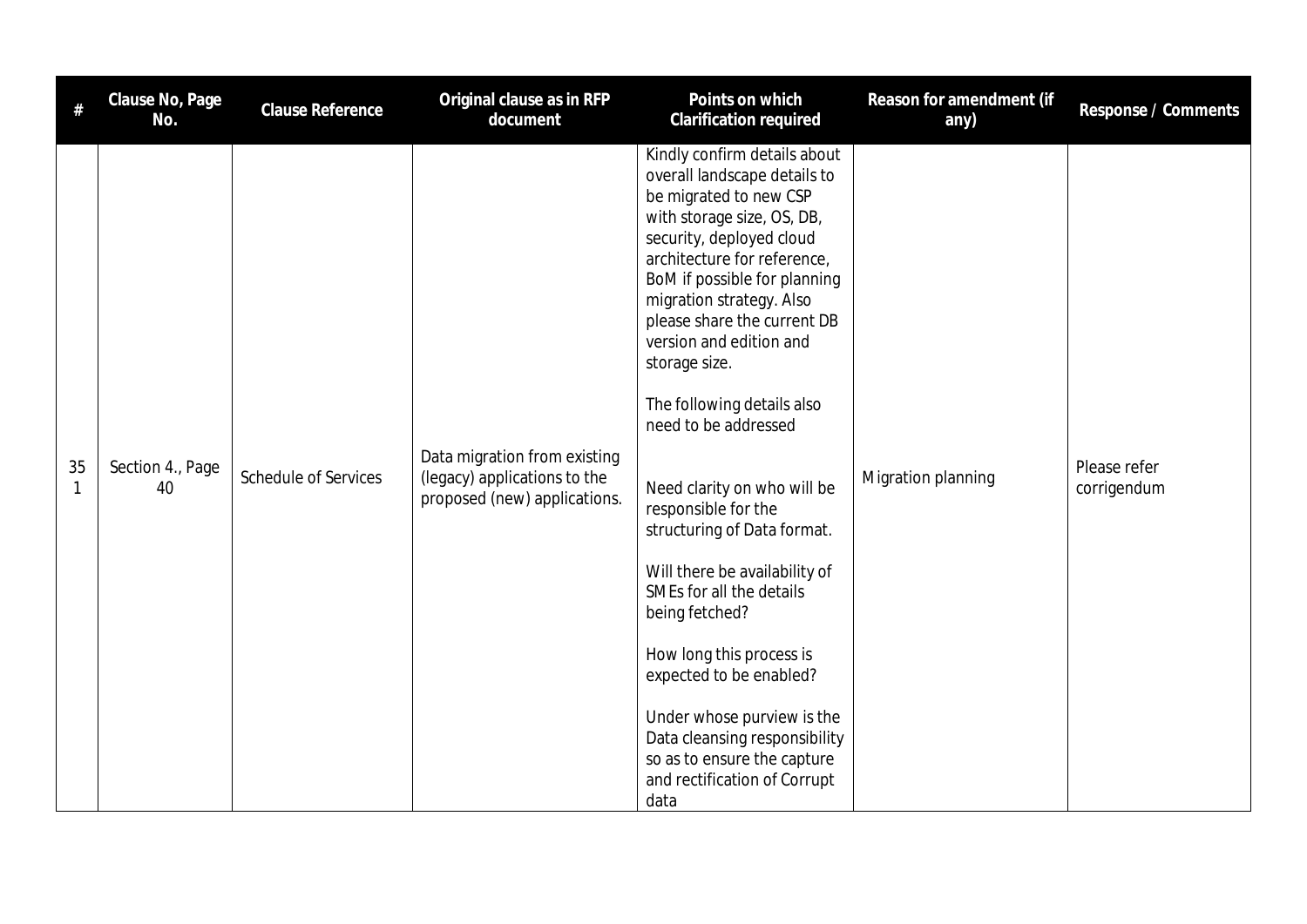|         | Clause No, Page<br>No.  | Clause Reference                                  | Original clause as in RFP<br>document                                         | Points on which<br>Clarification required                                                                                                                                        | Reason for amendment (if<br>any) | Response / Comments                                              |
|---------|-------------------------|---------------------------------------------------|-------------------------------------------------------------------------------|----------------------------------------------------------------------------------------------------------------------------------------------------------------------------------|----------------------------------|------------------------------------------------------------------|
| 35<br>↑ | Section 3.9.<br>Page 33 | Centralized IT Helpdesk<br>Incident<br>Management | A centralized IT Helpdesk is<br>required to be set up as part<br>of the scope | Does the RFP scope include<br>on the provisioning of a IT<br>system for Incident<br>Management or does it also<br>include the deployment of<br>IT helpdesk resources as<br>well? |                                  | MSP to propose best<br>practices to achieve<br>desired outcomes. |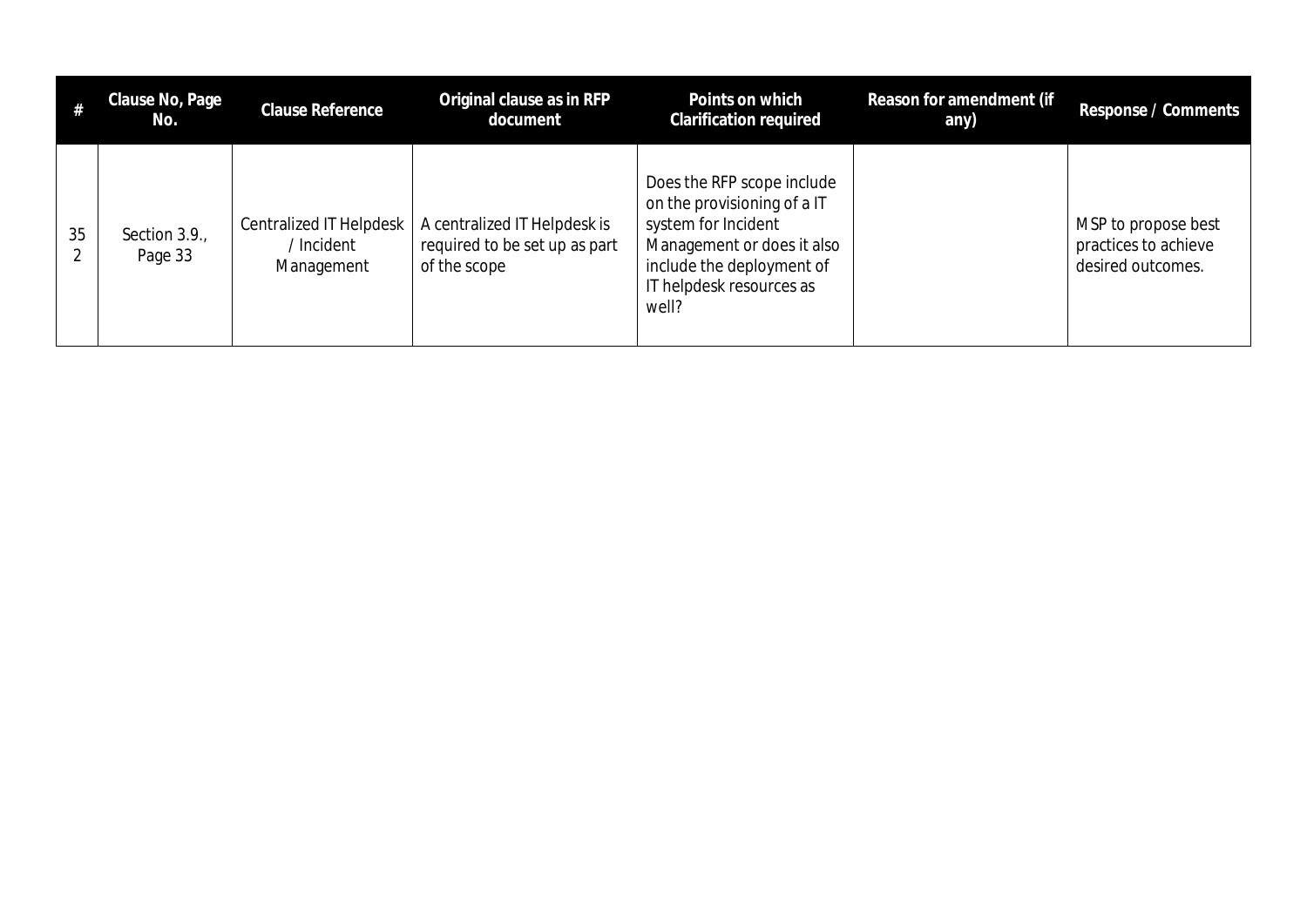| #       | Clause No, Page<br>No. | Clause Reference            | Original clause as in RFP<br>document                                                                                                     | Points on which<br><b>Clarification required</b>                                                                                                                                                                                                                                                                                                                                                                                                                                                                                      | Reason for amendment (if<br>any) | Response / Comments                                                                                                                         |
|---------|------------------------|-----------------------------|-------------------------------------------------------------------------------------------------------------------------------------------|---------------------------------------------------------------------------------------------------------------------------------------------------------------------------------------------------------------------------------------------------------------------------------------------------------------------------------------------------------------------------------------------------------------------------------------------------------------------------------------------------------------------------------------|----------------------------------|---------------------------------------------------------------------------------------------------------------------------------------------|
| 35<br>3 | Section 4., Page<br>41 | <b>Schedule of Services</b> | <b>Operations and Maintenance</b><br>(AMC) of application. ATS<br>from OEM should be made<br>available till the expiry of the<br>project. | We would like to<br>understand if the AMC<br>scope includes all L1, L2 &<br>L3 support?<br>If L1 support is included we<br>would require the following<br>clarification<br>- No. of Helpdesk resources<br>required<br>- Will the facility &<br>infrastructure of the<br>helpdesk centre be provides<br>by BMSICL<br>- What will be the actual<br>operational time of IT<br>Helpdesk? (e.g. 24/7, shifts<br>etc.)<br>- Any information on the<br>roles and responsibilities/<br>activities/scope of work for<br>IT helpdesk resources? |                                  | AMC and ATS for all the<br>OEMs proposed in<br>response to the RFP by<br>the MSP/bidder will be<br>the responsibility of the<br>MSP/Bidder. |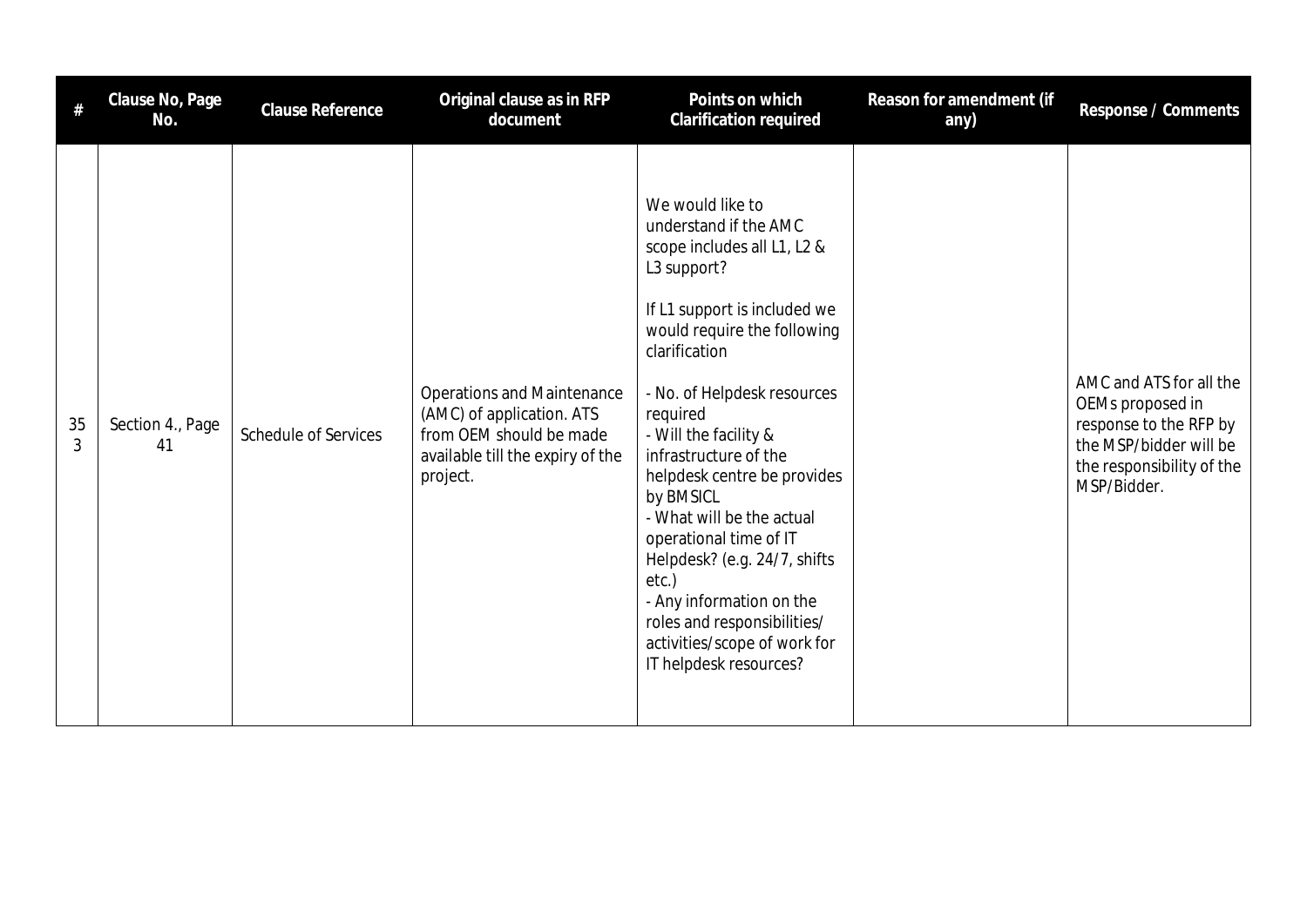|         | Clause No, Page<br>No.      | <b>Clause Reference</b>                              | Original clause as in RFP<br>document                                                                                                                                                                                                                                                                                                                                                                                                                                                                                                                                   | Points on which<br>Clarification required                                                                                                                                                                                                                                         | Reason for amendment (if<br>any) | Response / Comments                                                                                                                                                                                                                                                                                                     |
|---------|-----------------------------|------------------------------------------------------|-------------------------------------------------------------------------------------------------------------------------------------------------------------------------------------------------------------------------------------------------------------------------------------------------------------------------------------------------------------------------------------------------------------------------------------------------------------------------------------------------------------------------------------------------------------------------|-----------------------------------------------------------------------------------------------------------------------------------------------------------------------------------------------------------------------------------------------------------------------------------|----------------------------------|-------------------------------------------------------------------------------------------------------------------------------------------------------------------------------------------------------------------------------------------------------------------------------------------------------------------------|
| 35<br>4 | Section 8.5.<br>Page No. 60 | Infrastructure<br>specifications and<br>requirements | Integrated Digital Health<br>Solution shall be deployed on<br>MeitY empanelled<br>infrastructure environment to<br>be provided by MSP. MSP<br>needs to provide the<br>complete end to end solution<br>stack for the same. MSP's<br>proposal should cover every<br>component to be used in the<br>ecosystem and provide<br>details (BOM) for each<br>component considering<br>growth-rate of average 20%<br>year-on-year for next 5 years.<br>MSP should adhere and<br>follow all the policies and<br>guidelines defined for MeitY<br>empanelled cloud<br>infrastructure | We understand that the<br>provisioning MeitY<br>empanelled Cloud Service<br>infra includes both Data<br>Centre (DC) and<br>Disaster Recovery (DR)<br>facility. Kindly confirm.<br>Also, What is the expected<br>concurrency on HIMS<br>system and Citizen portal<br>respectively? |                                  | MSP to provide MeitY<br>impaneled cloud<br>solution provider and<br>hosting of solution<br>components as part of<br>the proposed solution.<br>GoB shall be<br>responsible to<br>facilitates the<br>procurement of the<br>desired infrastructure.<br>The proposed solution<br>should focus on on-<br>demand scalability. |
| 35<br>5 |                             |                                                      |                                                                                                                                                                                                                                                                                                                                                                                                                                                                                                                                                                         | Though not mentioned in<br>the RFP, we would like to<br>know what is the plan of<br><b>BMSICL on the hospitals</b><br>who have already installed<br>or invested in an HIS.                                                                                                        |                                  | One system across all<br>the Health Institutions<br>to be proposed by MSP                                                                                                                                                                                                                                               |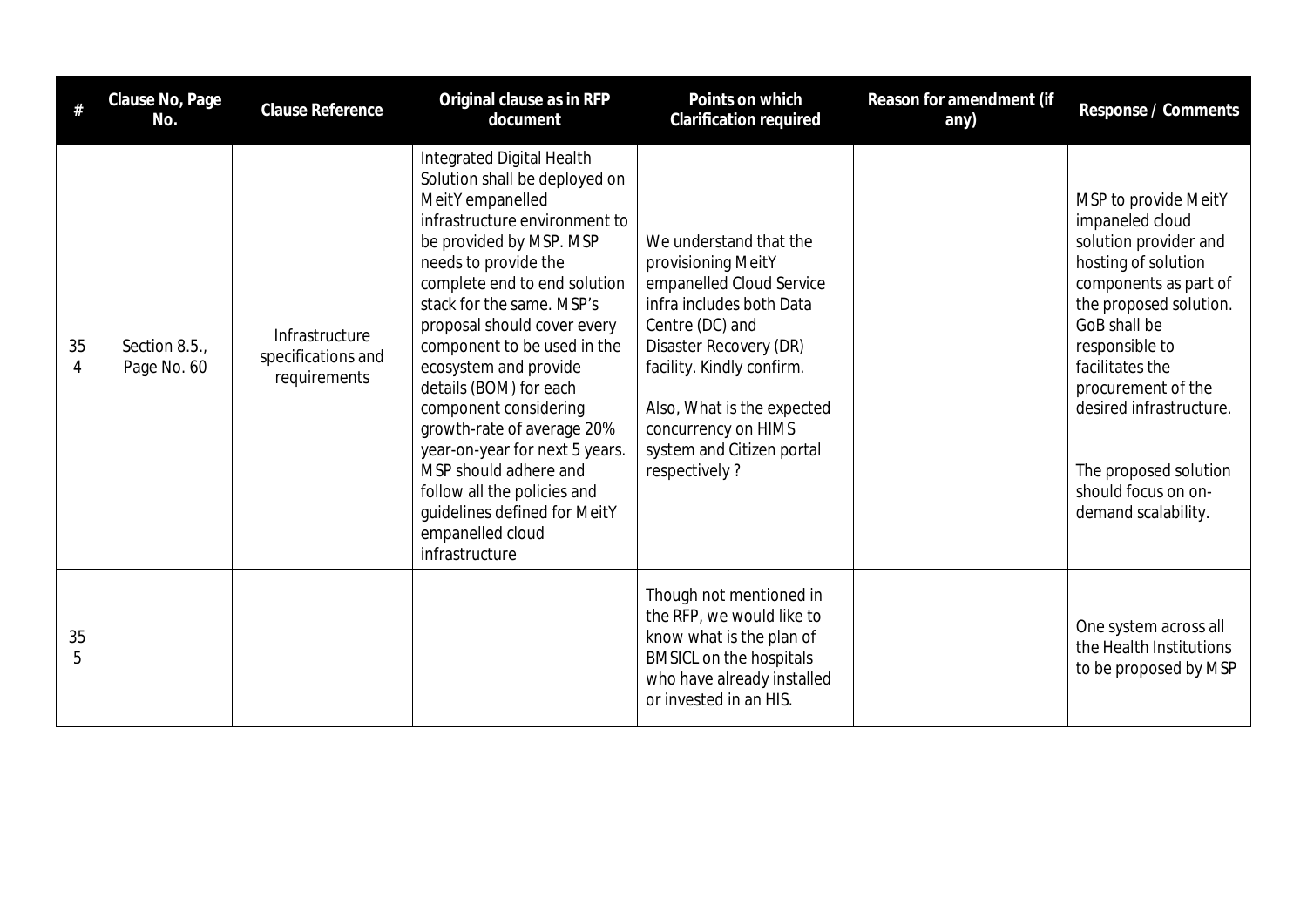|         | Clause No, Page<br>No. | <b>Clause Reference</b> | Original clause as in RFP<br>document | Points on which<br>Clarification required                                                                                                                                                                                                                                                                                                                                                                                                                                | Reason for amendment (if<br>any) | Response / Comments                                                       |
|---------|------------------------|-------------------------|---------------------------------------|--------------------------------------------------------------------------------------------------------------------------------------------------------------------------------------------------------------------------------------------------------------------------------------------------------------------------------------------------------------------------------------------------------------------------------------------------------------------------|----------------------------------|---------------------------------------------------------------------------|
| 35<br>6 |                        |                         |                                       | Is the expectation to create<br>a standard clinical system<br>which replaces the existing<br>HIS in all hospitals /<br>locations? Kindly clarify.<br>The reason for this query is<br>that we understand that<br>some of the hospitals in the<br>Government have already<br>implemented HIS in their<br>Hospital. Will this New HIS<br>project replace these<br>existing HIS or will there be<br>any integration activity.<br>Wanted to have some<br>clarity on the same. |                                  | One system across all<br>the Health Institutions<br>to be proposed by MSP |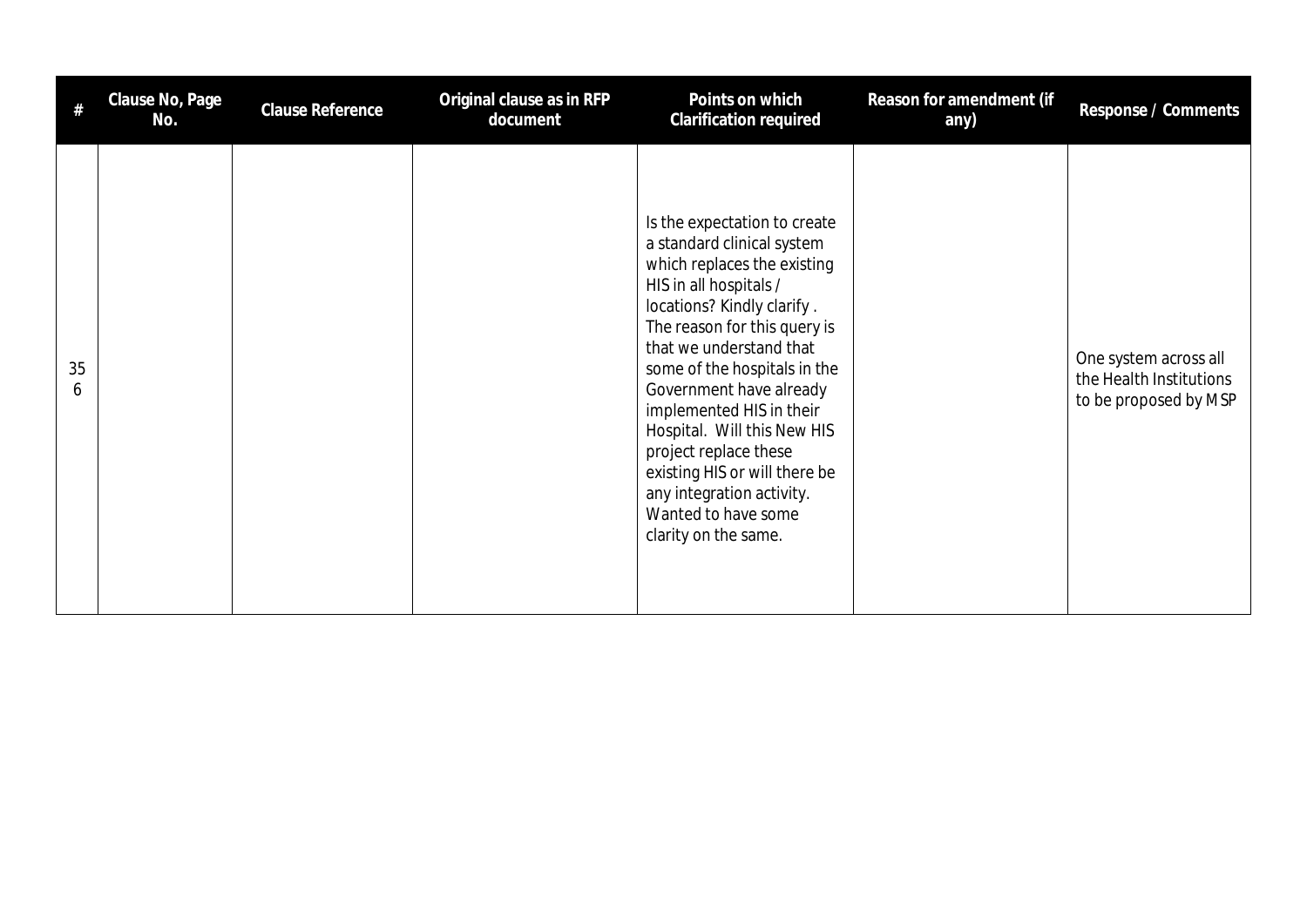| #       | Clause No, Page<br>No.                     | <b>Clause Reference</b> | Original clause as in RFP<br>document                                                                                                                                                                                                                                                                                                                                                                                                                                                                                                                                                                                                                                                                                                                                                                                    | Points on which<br><b>Clarification required</b>                                                                                                                                                                                   | Reason for amendment (if<br>any) | Response / Comments         |
|---------|--------------------------------------------|-------------------------|--------------------------------------------------------------------------------------------------------------------------------------------------------------------------------------------------------------------------------------------------------------------------------------------------------------------------------------------------------------------------------------------------------------------------------------------------------------------------------------------------------------------------------------------------------------------------------------------------------------------------------------------------------------------------------------------------------------------------------------------------------------------------------------------------------------------------|------------------------------------------------------------------------------------------------------------------------------------------------------------------------------------------------------------------------------------|----------------------------------|-----------------------------|
| 35      | Section 11, Point<br>2 & 3, Page 81,<br>82 | Bidder experience       | The bidder or consortium<br>members have<br>experience in ongoing or<br>completed projects of total<br>value in design, development,<br>implementation of projects in<br>IT Transformational project /<br>ICT Components /<br><b>EGovernance/ Digital Solution</b><br>projects with any<br>Government / State<br>Government / PSUs in last<br>five (5) years (from FY 2016-<br>$21$ ).<br>The bidder or consortium<br>members have<br>experience in Government<br>Advisory cum<br><b>Supervision &amp; Monitoring</b><br>related engagement involving<br>mobilization of minimum of<br>100 team members on<br>ground and providing state-<br>wide implementation support<br>in Infrastructure /<br>Development sector projects<br>in any Government / State<br>Government / PSUs in last<br>five years (from FY 2016-21) | We would like to<br>understand whether the<br>Bidder experience required<br>has to be Specifically in<br>India, or we can quote<br>International experience as<br>well ? (as the clause does<br>not specifically mention<br>India) |                                  | Please refer<br>corrigendum |
| 35<br>8 |                                            |                         |                                                                                                                                                                                                                                                                                                                                                                                                                                                                                                                                                                                                                                                                                                                                                                                                                          | Online pre-bid meeting<br>through email                                                                                                                                                                                            |                                  | As per RFP                  |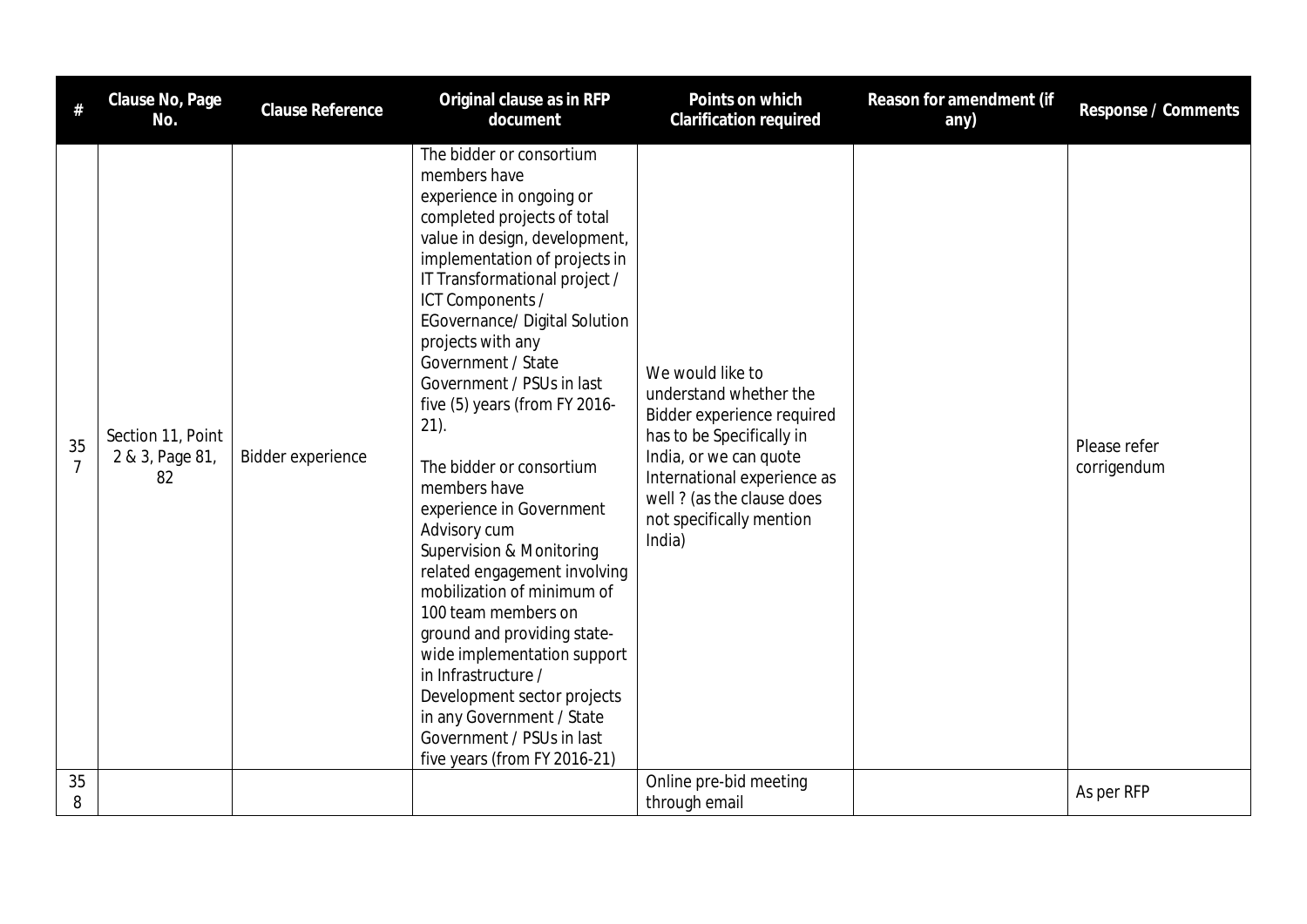| #                   | Clause No, Page<br>No. | <b>Clause Reference</b>             | Original clause as in RFP<br>document                                                                                                                                                                                                                               | Points on which<br><b>Clarification required</b>                                                                                                                                                                                                                                                                             | Reason for amendment (if<br>any) | Response / Comments                                                |
|---------------------|------------------------|-------------------------------------|---------------------------------------------------------------------------------------------------------------------------------------------------------------------------------------------------------------------------------------------------------------------|------------------------------------------------------------------------------------------------------------------------------------------------------------------------------------------------------------------------------------------------------------------------------------------------------------------------------|----------------------------------|--------------------------------------------------------------------|
| 35<br>9             |                        |                                     |                                                                                                                                                                                                                                                                     | Online pre-bid meeting<br>through email                                                                                                                                                                                                                                                                                      |                                  | As per RFP                                                         |
| 36<br>$\mathbf 0$   |                        |                                     |                                                                                                                                                                                                                                                                     | Online pre-bid meeting<br>through email                                                                                                                                                                                                                                                                                      |                                  | As per RFP                                                         |
| 36                  | 17,2.2                 | Objectives and<br>expected outcomes | Objective-1 : Automation of<br>basic medical screening<br>services and community<br>health initiatives -connected<br>medical devices at all levels<br>of care for automated /<br>minimalistic assisted<br>screening and diagnostic<br>services and preventive care: | <b>Clarification Needed: Under</b><br>3. Scope of work there is no<br>mention of equipment to be<br>integrated and preventive<br>care equipment availability.<br>Here, should we consider<br>supplying preventive<br>healthcare screening<br>devices, if yes please clarify<br>the quantity and place to<br>put the devices? |                                  | All the required<br>Hardware will be the<br>responsibility of GoB  |
| 36<br>$\mathcal{P}$ |                        |                                     | As the entire tender is for<br><b>Bihar State Health System</b><br>Digitization, the scope of<br>work is huge and complex.<br>Hence it needs to involve<br>different service providers in<br>our panel to deliver the<br>desired quality levels                     | Needed: Please allow us to<br>use the services of our<br>partner companies/ service<br>providers / subcontractors<br>to achieve the desired<br>outcomes to the fullest<br>extent.                                                                                                                                            |                                  | Consortium and Sub-<br>contracting as per<br>defined terms in RFP. |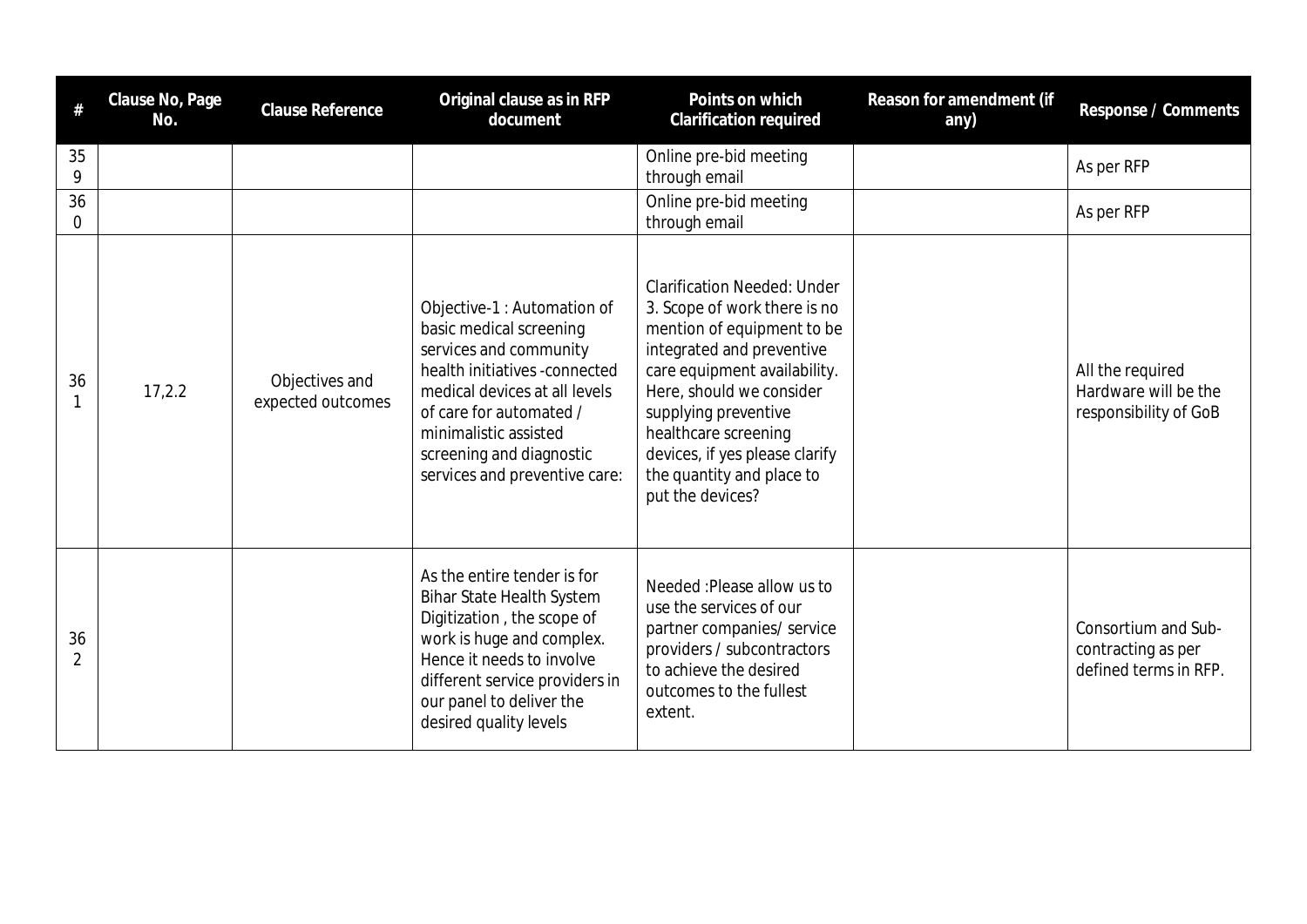|         | Clause No, Page<br>No. | <b>Clause Reference</b>      | Original clause as in RFP<br>document                                                                                                                                                                                                                                                                                                                                                                                                                                            | Points on which<br>Clarification required                                                                                                                                                                                                                                                                                                                                                                                                                                                                                                                                                                                                                                                                                                                                                                                                                   | Reason for amendment (if<br>any)        | Response / Comments |
|---------|------------------------|------------------------------|----------------------------------------------------------------------------------------------------------------------------------------------------------------------------------------------------------------------------------------------------------------------------------------------------------------------------------------------------------------------------------------------------------------------------------------------------------------------------------|-------------------------------------------------------------------------------------------------------------------------------------------------------------------------------------------------------------------------------------------------------------------------------------------------------------------------------------------------------------------------------------------------------------------------------------------------------------------------------------------------------------------------------------------------------------------------------------------------------------------------------------------------------------------------------------------------------------------------------------------------------------------------------------------------------------------------------------------------------------|-----------------------------------------|---------------------|
| 36<br>3 | 69,9.11                | <b>Earnest Money Deposit</b> | The Bidder shall furnish, as<br>part of its Bid, and Earnest<br>Money Deposit (EMD) of<br>INR 2 Crore/- (INR Two<br>Crore only) through means<br>of a Bank Guarantee (as<br>per Annexure - IX), from a<br>scheduled bank, drawn in<br>favour of MD, BMSICL, valid<br>for 180 days from the Bid<br>submission end date,<br>payable at Patna, Bihar. No<br>Bidder is exempted from<br>furnishing the said EMD.<br>The currency of the EMD<br>shall be Indian Rupees (INR)<br>only. | In addition to this clause as<br>per Rule 170 of GFR---<br>"Micro and Small<br>Enterprises (MSEs) as<br>defined in MSE<br>Procurement Policy issued<br>by Department of Micro,<br>Small and Medium<br>Enterprises (MSME)" are<br>exempt from submission of<br>EMD (Bid security).<br><b>Or</b><br>Bidders can claim<br>exemption of EMD under<br>this rule(170 of GFR)<br>are however required to<br>submit a signed Bid<br>securing declaration<br>accepting that if they<br>withdraw or modify their<br>Bids during the period of<br>validity, or if they are<br>awarded the contract and<br>they fail to sign the contract,<br>or to submit a performance<br>security before the<br>deadline defined in the<br>request for bids document,<br>they will be suspended for<br>the period of 12 months<br>from being eligible to<br>submit Bids for tenders. | You are requested to allow<br>the same. | As per RFP          |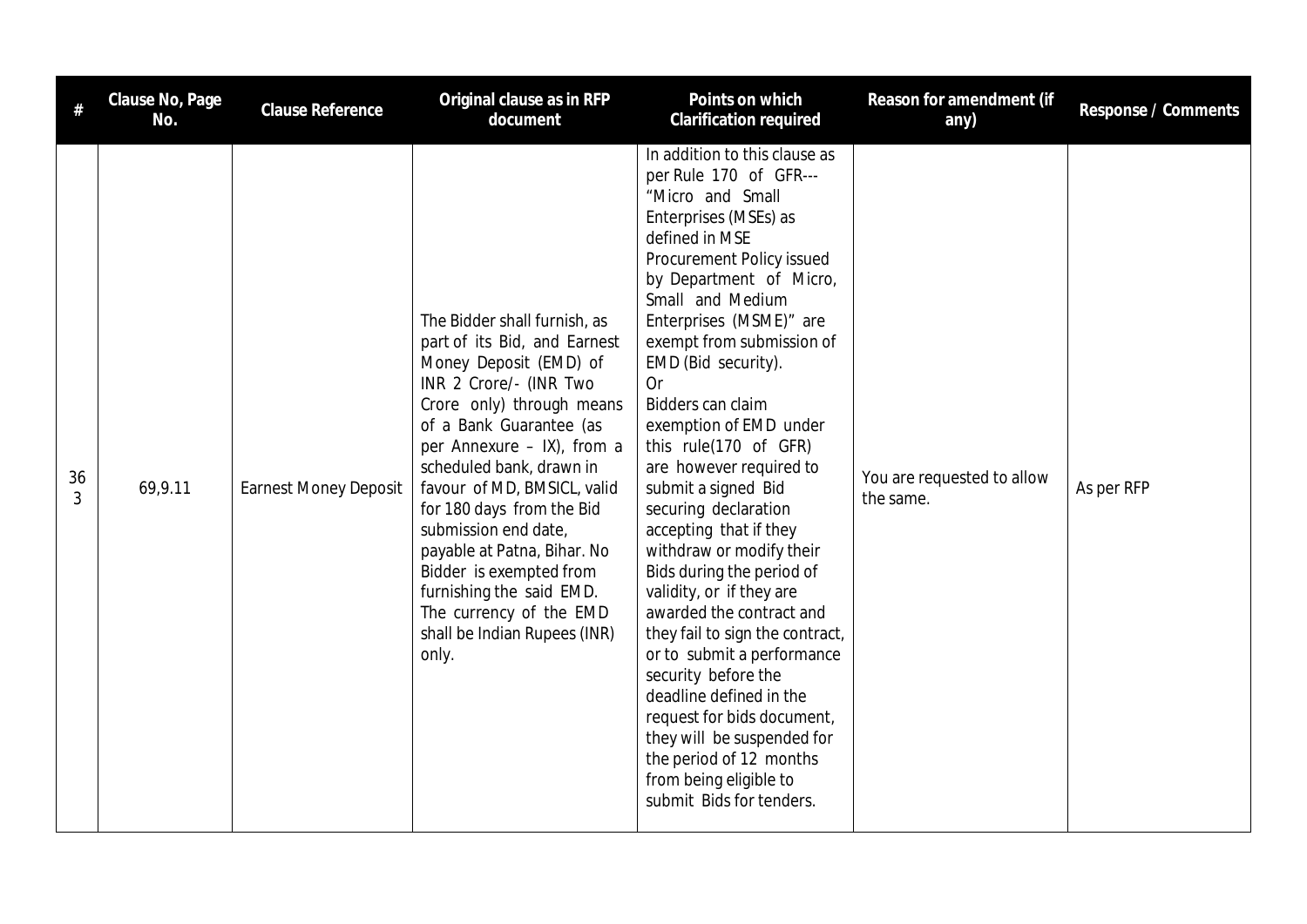| #       | Clause No, Page<br>No. | <b>Clause Reference</b>   | Original clause as in RFP<br>document                                                                                                                                                                                                                                                                                                                                                                                                                                                                                                                                                                                                                                                                                                                                                                                                     | Points on which<br>Clarification required                                                                                   | Reason for amendment (if<br>any) | Response / Comments         |
|---------|------------------------|---------------------------|-------------------------------------------------------------------------------------------------------------------------------------------------------------------------------------------------------------------------------------------------------------------------------------------------------------------------------------------------------------------------------------------------------------------------------------------------------------------------------------------------------------------------------------------------------------------------------------------------------------------------------------------------------------------------------------------------------------------------------------------------------------------------------------------------------------------------------------------|-----------------------------------------------------------------------------------------------------------------------------|----------------------------------|-----------------------------|
| 36<br>4 | 81-82,11               | <b>Bidders Experience</b> | The bidder or consortium<br>members have experience in<br>Government Advisory cum<br>Supervision & Monitoring<br>related engagement<br>involving mobilization of<br>minimum of 100 team<br>members on ground and<br>providing state-wide<br>implementation support in<br>Infrastructure / Development<br>sector projects in any<br>Government / State<br>Government / PSUs in last<br>five years (from FY 2016-21)<br>I. If project cost is more<br>than INR 200 Cr. (maximum<br>up to 03 projects) $-$ Max. 03<br>Mark II. Additional 01 marks<br>if the project is executed in<br>health domain sector<br>involving deployment of<br>more than 200 personals at<br>the State/Dist./Block level<br>for the any organization of<br>central or State or PSUs III.<br>Additional 01 mark if the<br>project is executed in State<br>of Bihar | As per the Sr. No. 2 of<br>the same clause,<br>experience in ongoing<br>project in the same matter<br>should be considered. |                                  | Please refer<br>corrigendum |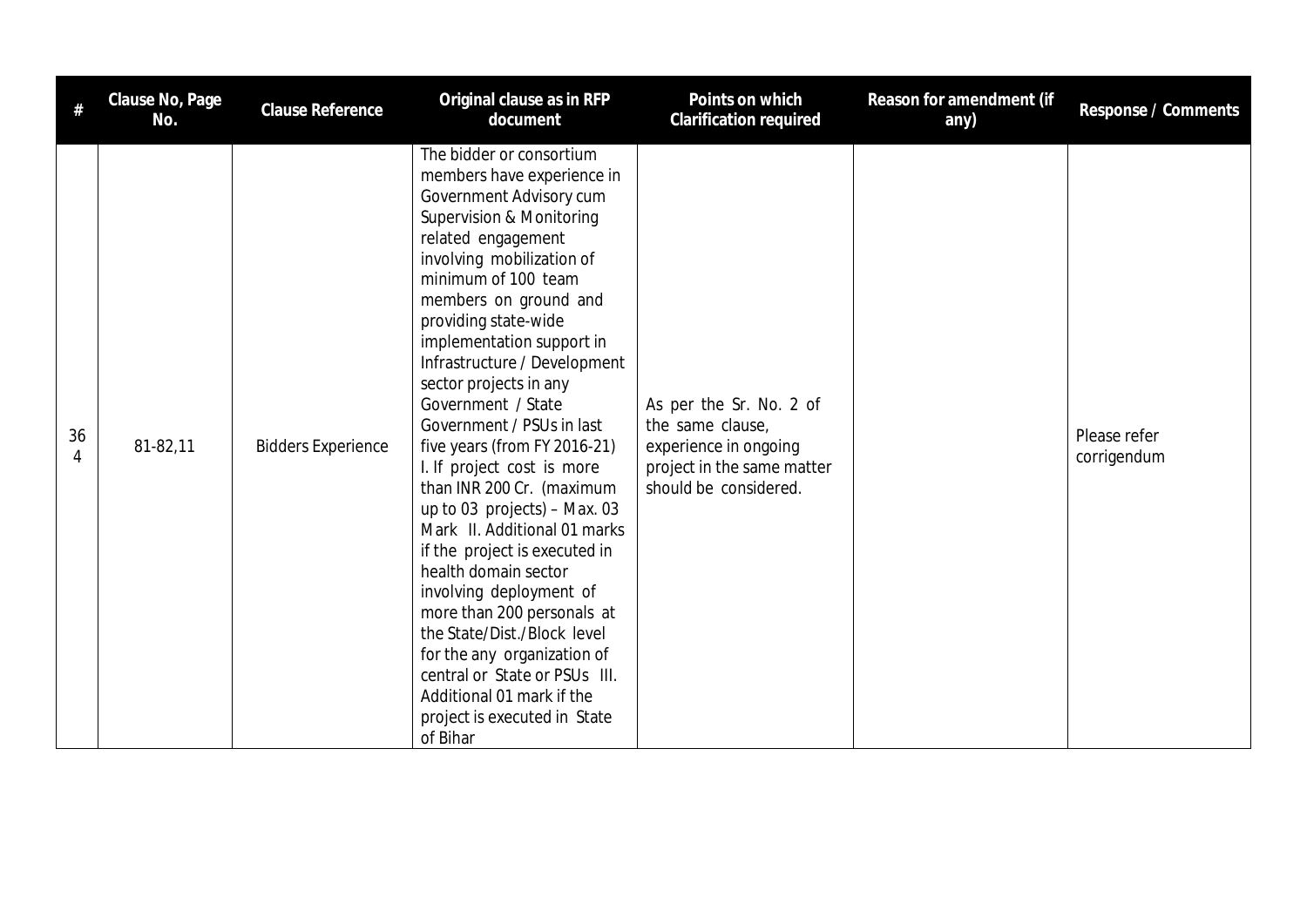| #                    | Clause No, Page<br>No.      | Clause Reference                              | Original clause as in RFP<br>document                                                                                                                                                                                                                                                                                                                                                       | Points on which<br>Clarification required                                                                                                                                                                                                                                                                                                        | Reason for amendment (if<br>any)                                                                                                                                               | Response / Comments         |
|----------------------|-----------------------------|-----------------------------------------------|---------------------------------------------------------------------------------------------------------------------------------------------------------------------------------------------------------------------------------------------------------------------------------------------------------------------------------------------------------------------------------------------|--------------------------------------------------------------------------------------------------------------------------------------------------------------------------------------------------------------------------------------------------------------------------------------------------------------------------------------------------|--------------------------------------------------------------------------------------------------------------------------------------------------------------------------------|-----------------------------|
| 36<br>5              | Page No. 79<br>Point No. 10 | Pre-<br>Qualification Criteria<br>(Sr. No. 7) | The total number of<br>consortium members<br>cannot exceed THREE (3),<br>including the lead bidder of<br>the consortium.                                                                                                                                                                                                                                                                    | The total number of<br>consortium member                                                                                                                                                                                                                                                                                                         | shall not be more than 2,<br>because it is difficult for<br>consortium members to<br>restrict or limit its liability.<br>in such type of projects.                             | As per RFP                  |
| 36<br>6              | Page No. 40<br>Point No. 4  | Schedule of services                          | Data migration from existing<br>(legacy) applications to the<br>proposed (new) applications.                                                                                                                                                                                                                                                                                                | What will be the volume of<br>Data and format?                                                                                                                                                                                                                                                                                                   | Please Clarify.                                                                                                                                                                | Please refer<br>corrigendum |
| 36<br>$\overline{7}$ | Clause 2.3<br>Page 19       | <b>Bihar State Health</b><br>Profile          | <b>Type of hospital</b><br>District Hospital (DH)<br>Sub Divisional Hospital (SDH)<br>Community Health Centre (CHC)<br>Referral Hospital (RH)<br>Primary Health Centre (PHC)<br>Additional Primary Health Centre (APHC)<br>Health Sub Centre (HSC)<br><b>Grand Total</b><br>*Numbers could be updated by State government during the course of project and may even go up. Kindly consider. | We request Authority to<br>on the approximate<br>No. of hospitals<br>e or addition of<br>36<br>care facilities during<br>45<br>pject contract period.<br>221<br>$\therefore$ in case of<br>59<br>ntial increase (above<br>244<br>we request the<br>1451<br>ity to compensate<br>10876<br>P for each additional<br>included based on th<br>12932* | Ideally deviation upto +/-<br>5% of the number of<br>hospitals can be covered in<br>the scope of work and any<br>additional facility should be<br>charged extra to the Client. | As per RFP                  |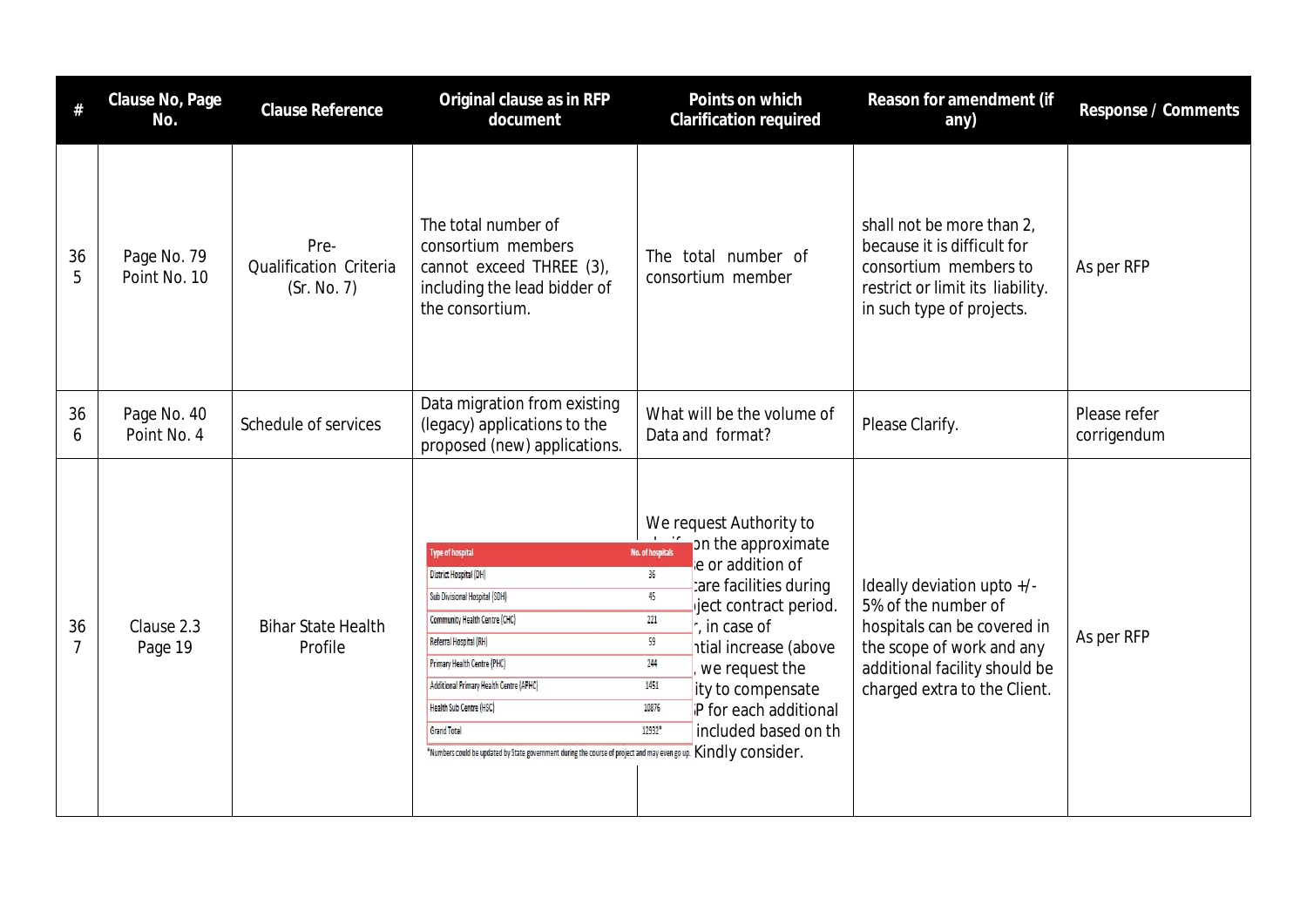|         | Clause No, Page<br>No.       | <b>Clause Reference</b>                                                                                                                                            | Original clause as in RFP<br>document                                                                                                                                                                                                                                                                                                                                                                                                                                                                                                                                                                                                                        | Points on which<br>Clarification required                                                                                                                                                                                                                                                                                                                                                                                                                                                                                               | Reason for amendment (if<br>any)                                                                                                                                                                                                                                                                             | Response / Comments                                                                                                               |
|---------|------------------------------|--------------------------------------------------------------------------------------------------------------------------------------------------------------------|--------------------------------------------------------------------------------------------------------------------------------------------------------------------------------------------------------------------------------------------------------------------------------------------------------------------------------------------------------------------------------------------------------------------------------------------------------------------------------------------------------------------------------------------------------------------------------------------------------------------------------------------------------------|-----------------------------------------------------------------------------------------------------------------------------------------------------------------------------------------------------------------------------------------------------------------------------------------------------------------------------------------------------------------------------------------------------------------------------------------------------------------------------------------------------------------------------------------|--------------------------------------------------------------------------------------------------------------------------------------------------------------------------------------------------------------------------------------------------------------------------------------------------------------|-----------------------------------------------------------------------------------------------------------------------------------|
| 36<br>8 | Clause 3.2 Page<br>$31 - 32$ | <b>Enterprise Resource</b><br>Planning (ERP) 3.2.1<br>Finance and<br>Accounting3.2.2 Asset<br>Management 3.2.3 HR<br>Management3.2.4<br>Supply chain<br>Management | MSP is responsible to<br>implement a full-fledged ERP<br>at institutional level for all<br>health facilities in State. ERP<br>should contain below<br>mentioned but not limited to<br>modules: • Finance,<br>Accounting, Costing &<br>Budgeting · Procurement and<br>Inventory Management.<br>Human Resource<br>Management (Including<br><b>Employee and Manager Self</b><br>Service) & Payroll · Supply<br>Chain Management.<br>Dashboard and Reports.<br>System AdministrationMSP<br>will be responsible to<br>integrate proposed<br>institutional ERP to State<br>applications (but not limited<br>to) like eUpkaran, PFMS,<br>CFMS, Tally and State HRMS | We understand the<br>proposed ERP is already in<br>place and the scope of MSP<br>under this is to integrate<br>with the HIMS platform<br>only. Kindly confirm.<br>Further, we request<br>Authority to provide us with<br>the list of existing State ERP<br>applications that need to be<br>integrated under this scope.<br>If the scope of MSP is to<br>develop the ERP system, we<br>request Authority to provide<br>the list of features/modules<br>expected under each of the<br>different modules as a part<br>of the ERP platform. | The scope under ERP is very<br>vast and is time and cost-<br>intensive to develop a new<br>application. Listing down<br>the features/functionalities<br>expected out of the<br>platform and applications to<br>be integrated will help the<br>MSP to manage vendors<br>and the Financial Bid<br>accordingly. | Please refer to<br>corrigendum for list of<br>modules in HIMS. MSP<br>has to integrate HIMS<br>with the state ERP<br>applications |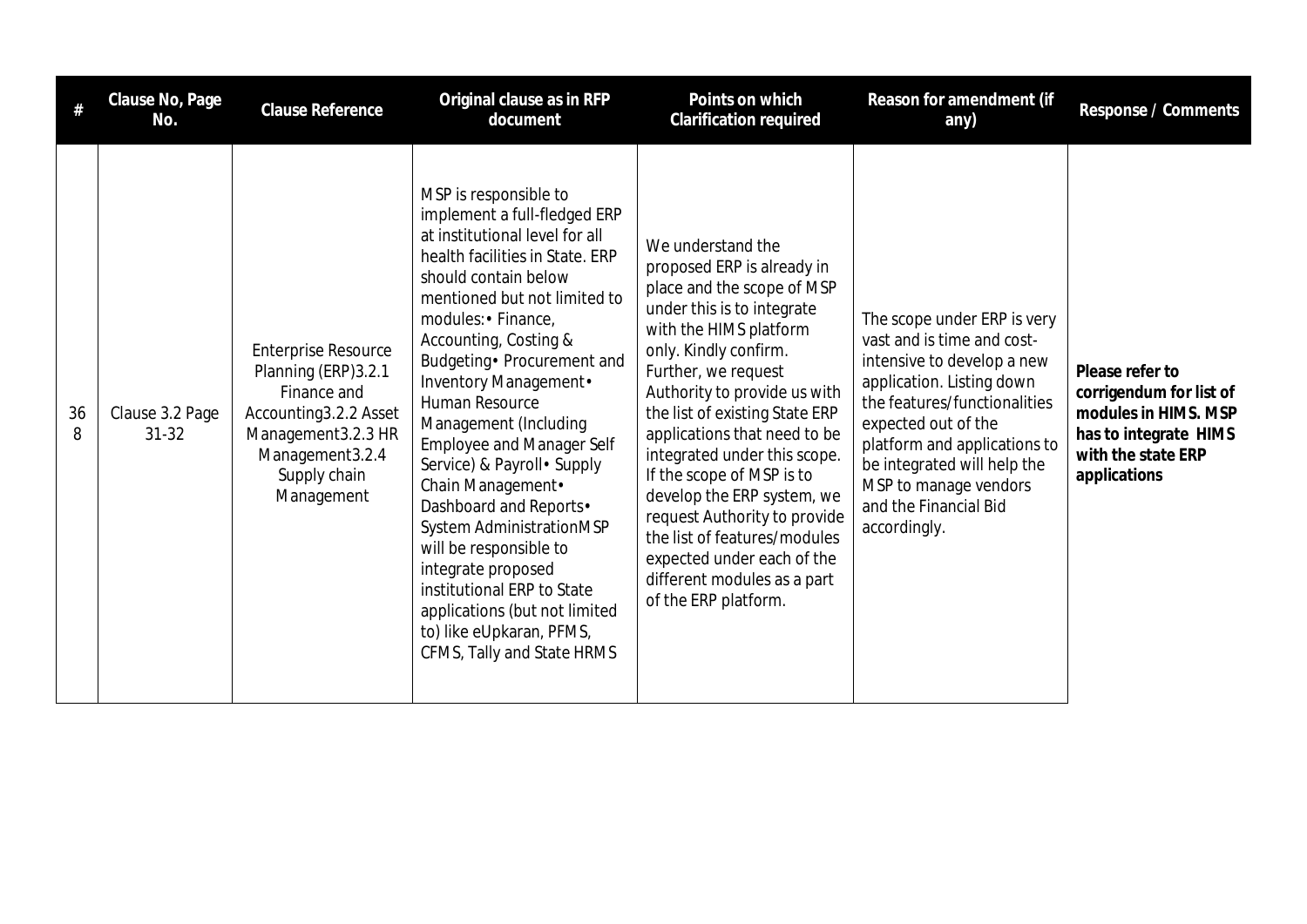| #       | Clause No, Page<br>No.  | <b>Clause Reference</b>    | Original clause as in RFP<br>document                                                                                                                                                                                                                                                                                                                                                                                                                                                                                        | Points on which<br>Clarification required                                                                                                                                                                                                                                   | Reason for amendment (if<br>any)                                                                                                                                                                                             | Response / Comments                                                                                                                                                         |
|---------|-------------------------|----------------------------|------------------------------------------------------------------------------------------------------------------------------------------------------------------------------------------------------------------------------------------------------------------------------------------------------------------------------------------------------------------------------------------------------------------------------------------------------------------------------------------------------------------------------|-----------------------------------------------------------------------------------------------------------------------------------------------------------------------------------------------------------------------------------------------------------------------------|------------------------------------------------------------------------------------------------------------------------------------------------------------------------------------------------------------------------------|-----------------------------------------------------------------------------------------------------------------------------------------------------------------------------|
| 36<br>Q | Clause 3.2.2<br>Page 31 | Asset Management           | This refers to management of<br>all the equipment and assets<br>of the hospitals used for<br><b>Patient Administration</b><br>Services, Patient Clinical<br>Services and Support Services<br>provided by different<br>departments within the<br>hospitals. This includes<br>equipment visibility,<br>utilization history,<br>maintenance schedule and<br>new requirements. e.g.,<br>biomedical equipment,<br>security equipment, IT<br>hardware, etc. Integration<br>with eUpkaran at State level<br>would also be required. | We understand the role of<br>MSP is limited to integrating<br>the existing (e-Upkaran)<br>Asset Management platform<br>with HIMS only. It would be<br>responsibility of Authority to<br>manage and maintain the e-<br>Upkaran platform on regular<br>basis. Kindly confirm. | As per document, Authority<br>is already using e-Upkaran<br>platform for asset<br>management and MSP's<br>role is only to integrate with<br>HIMS. Managing and<br>maintaining e-Upkaran shall<br>remain with Authority only. | MSP will be responsible<br>to integrate exiting<br>applications                                                                                                             |
| 37<br>0 | Clause 3.2.4<br>Page 32 | Supply Chain<br>Management | Integration with all the Front<br>Line Worker applications and<br>development and<br>implementation of any other<br>application as required by the<br>client.                                                                                                                                                                                                                                                                                                                                                                | We request Authority to<br>provide the list of FLW<br>applications integrated as<br>well the list applications<br>along with the<br>functionalities that the MSP<br>needs to develop as a part<br>of this scope. Kindly<br>consider.                                        | The list of existing FLW<br>applications and other<br>applications to be<br>developed have not been<br>mentioned in the RFP and<br>this has cost implications.                                                               | MSP would be required<br>to initially integrate<br>with existing<br>applications and<br>simaltaneously develop<br>the FLW application<br>with all the requierd<br>features. |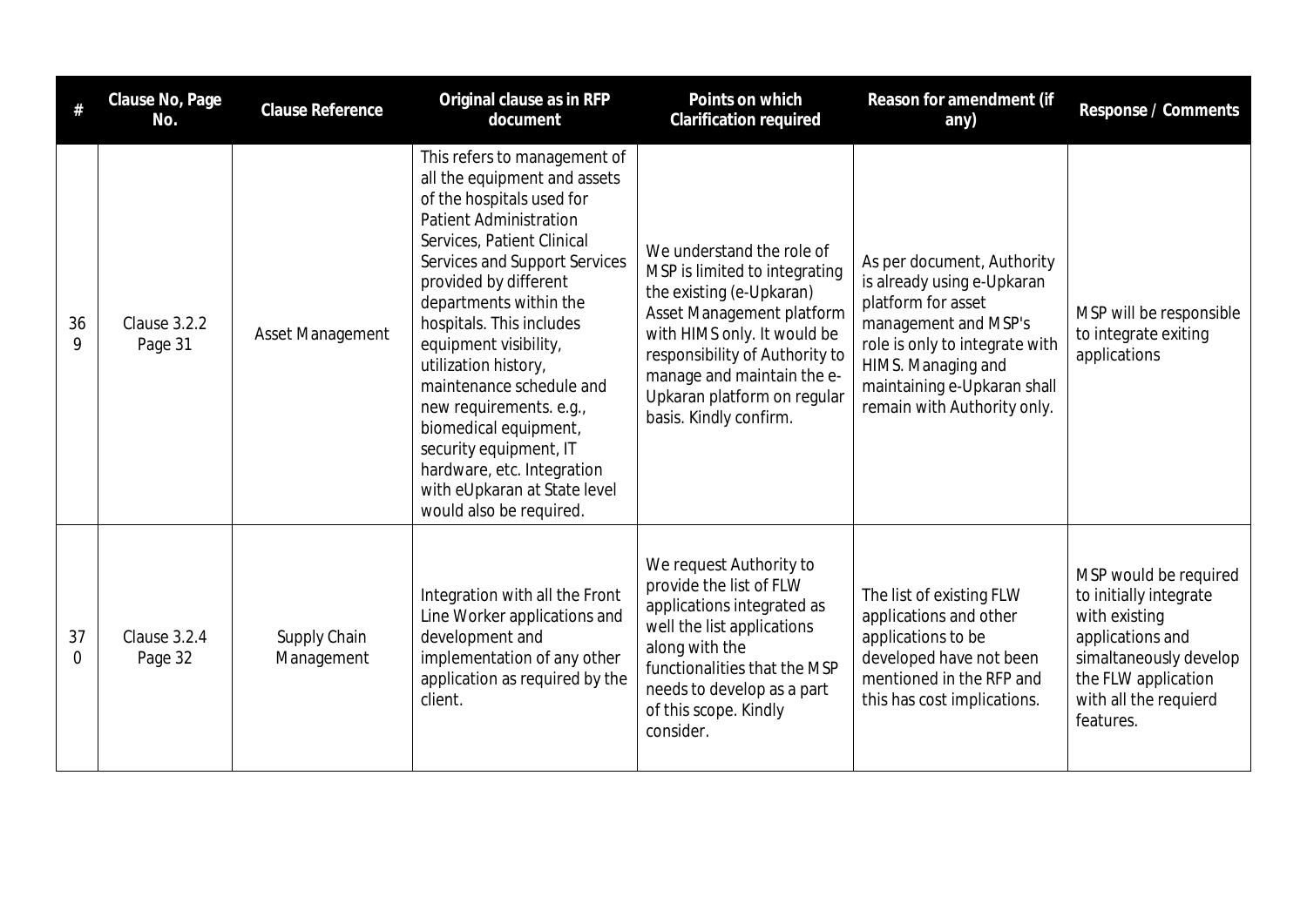|                      | Clause No, Page<br>No. | Clause Reference                           | Original clause as in RFP<br>document                                                                                                                                                                                                                                                                                               | Points on which<br><b>Clarification required</b>                                                                                                                                                                                                                                                              | Reason for amendment (if<br>any)                                                                                                                                                                                                                                                           | Response / Comments                                                                                                                        |
|----------------------|------------------------|--------------------------------------------|-------------------------------------------------------------------------------------------------------------------------------------------------------------------------------------------------------------------------------------------------------------------------------------------------------------------------------------|---------------------------------------------------------------------------------------------------------------------------------------------------------------------------------------------------------------------------------------------------------------------------------------------------------------|--------------------------------------------------------------------------------------------------------------------------------------------------------------------------------------------------------------------------------------------------------------------------------------------|--------------------------------------------------------------------------------------------------------------------------------------------|
| 37<br>$\mathbf{1}$   | Clause 3.5Page<br>33   | Integrations                               | The proposed solution needs<br>to integrate with existing<br>state applications and<br>solution to track and monitor<br>beneficiaries under other<br>program. Integration with<br>other State-based health<br>programs is also envisaged<br>and should be taken up by<br>MSP.                                                       | We request Authority to<br>provide the list of existing<br>state applications that<br>needs to be integrated as a<br>part of this scope.Kindly<br>consider.                                                                                                                                                   | The list of existing State<br>applications has not been<br>mentioned in the RFP and<br>this has cost complications.                                                                                                                                                                        | Please refer<br>corrigendum                                                                                                                |
| 37<br>$\overline{2}$ | Clause 3.11<br>Page 36 | Integration with IoT<br>Devices and Kiosks | The proposed solution should<br>be able to integrate medical<br>devices through IoT devices<br>to monitor functionalities of<br>existing medical devices<br>across health system of State.<br>The proposed solution should<br>have capabilities to provide<br>ease of use for the public<br>through Kiosks at intuitional<br>level. | We request the Authority to<br>confirm the same as<br>discussed in the pre-bid that<br>the procurement and supply<br>of sensors and medical<br>devices are not included in<br>the scope of MSP. The role<br>of MSP is to only integrate<br>these devices and sensors<br>with the platform. Kindly<br>confirm. | loT device or sensor are<br>CAPEX intensive and as at<br>this stage it is unclear on<br>the type of automation<br>which would be suitable for<br>health facilities. In this<br>regard, it is imperative that<br>Authority procure the<br>sensors/device and MSP<br>can integrate the same. | Hardware procurment<br>will be responsibility of<br>state government and<br>MSP will be responsible<br>for integration with<br><b>IoTs</b> |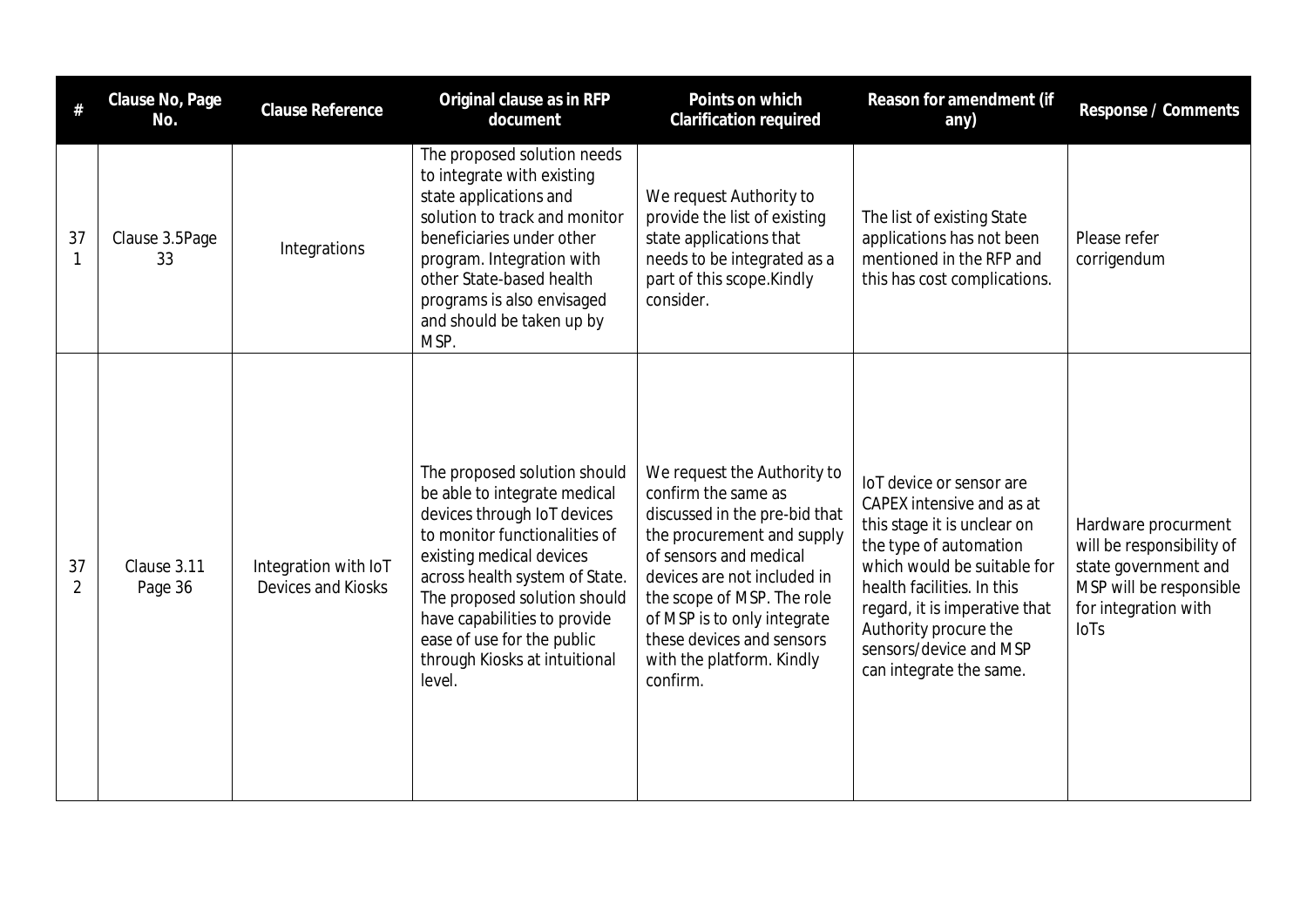|         | Clause No, Page<br>No.    | Clause Reference                   | Original clause as in RFP<br>document                                                              | Points on which<br><b>Clarification required</b>                                                                                                                                                                                                                                                                                                                                                                                                                                                   | Reason for amendment (if<br>any)                                                                                                                                                                                                                                  | Response / Comments         |
|---------|---------------------------|------------------------------------|----------------------------------------------------------------------------------------------------|----------------------------------------------------------------------------------------------------------------------------------------------------------------------------------------------------------------------------------------------------------------------------------------------------------------------------------------------------------------------------------------------------------------------------------------------------------------------------------------------------|-------------------------------------------------------------------------------------------------------------------------------------------------------------------------------------------------------------------------------------------------------------------|-----------------------------|
| 37<br>3 | Section $4(q)$<br>Page 40 | Section 4: Schedule of<br>Services | g) Data migration from<br>existing (legacy) applications<br>to the proposed (new)<br>applications. | We request Authority to<br>confirm the same as<br>discussed in the pre-bid that<br>the data migration here is<br>applicable only to the<br>applications that are being<br>integrated by the MSP as a<br>part of the scope. Further,<br>we request Authority to<br>provide the list of existing<br>(legacy) applications for<br>data migration to HIMS. This<br>would help the MSP to<br>estimate the effort<br>requirment as well as<br>develop a robust work plan.<br>Kindly clarify and confirm. | Data Migration is a very<br>tedious and time consuming<br>process and considering<br>limited time availablity for<br>HIMS implementation, it is<br>imperative that Authority<br>provides as much clarity on<br>this aspect to bidders for<br>better preparedness. | Please refer<br>corrigendum |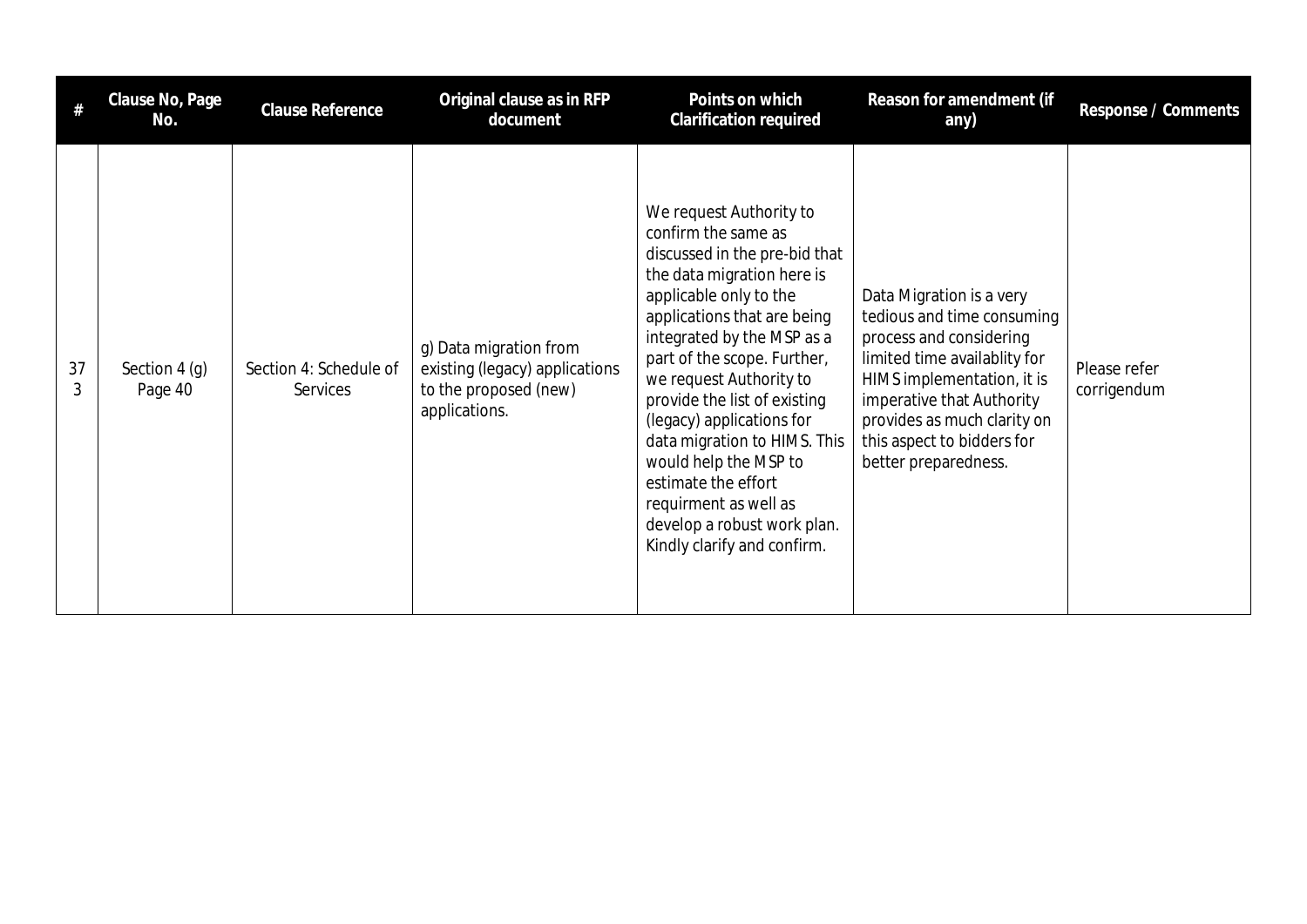| #       | Clause No, Page<br>No.                                  | Clause Reference                                                 | Original clause as in RFP<br>document                                                                                                                                                                                                                                                                                                                                                                 | Points on which<br>Clarification required                                                                                                                                                                                                                       | Reason for amendment (if<br>any)                                                                                                                                           | Response / Comments                                                                                                                         |
|---------|---------------------------------------------------------|------------------------------------------------------------------|-------------------------------------------------------------------------------------------------------------------------------------------------------------------------------------------------------------------------------------------------------------------------------------------------------------------------------------------------------------------------------------------------------|-----------------------------------------------------------------------------------------------------------------------------------------------------------------------------------------------------------------------------------------------------------------|----------------------------------------------------------------------------------------------------------------------------------------------------------------------------|---------------------------------------------------------------------------------------------------------------------------------------------|
| 37<br>4 | Section 4<br>(n)Page<br>40Clause<br>15.9.7.3Page<br>104 | Section 4: Schedule of<br>ServicesSection 15: Exit<br>Management | n) Operations and<br>Maintenance (AMC) of<br>application. ATS from OEM<br>should be made available till<br>the expiry of the<br>project.15.9.7.3. Handover of<br>all AMC support related<br>documents, credentials etc.<br>for all OEM products<br>supplied/ maintained in the<br>system. Handover MoUs<br>signed (except the<br>commercial part) for taking<br>services taken from third<br>parties. | We understand that<br>maintenance of OEM is not<br>under the scope of MSP as<br>procurement of OEM is not<br>part of this agreement. In<br>this regard, we request<br>Authority to confirm that<br>these clauses are not<br>applicable to the MSP.              | AMC of HIMS application is<br>in scope of MSP but Annual<br><b>Technical Support of OEM</b><br>which were procured by<br>Authority should not be<br>part of this Contract. | AMC and ATS for all the<br>OEMs proposed in<br>response to the RFP by<br>the MSP/bidder will be<br>the responsibility of the<br>MSP/Bidder. |
| 37<br>5 | Section $5(7)$<br>Page 43                               | Implementation Plan                                              | 7. Other Applications--<br>Quality Management System,<br>Project Management,<br><b>Centralized Accident &amp;</b><br>Trauma Services, Command<br>and Control Center                                                                                                                                                                                                                                   | We request Authority to<br>kindly clarify if Quality<br>Management System and<br>Project Management are<br>included in the scope of RFP<br>as they are not mentioned<br>under Scope section but are<br>linked to the<br>implementation plan. Kindly<br>clarify. |                                                                                                                                                                            | As per RFP                                                                                                                                  |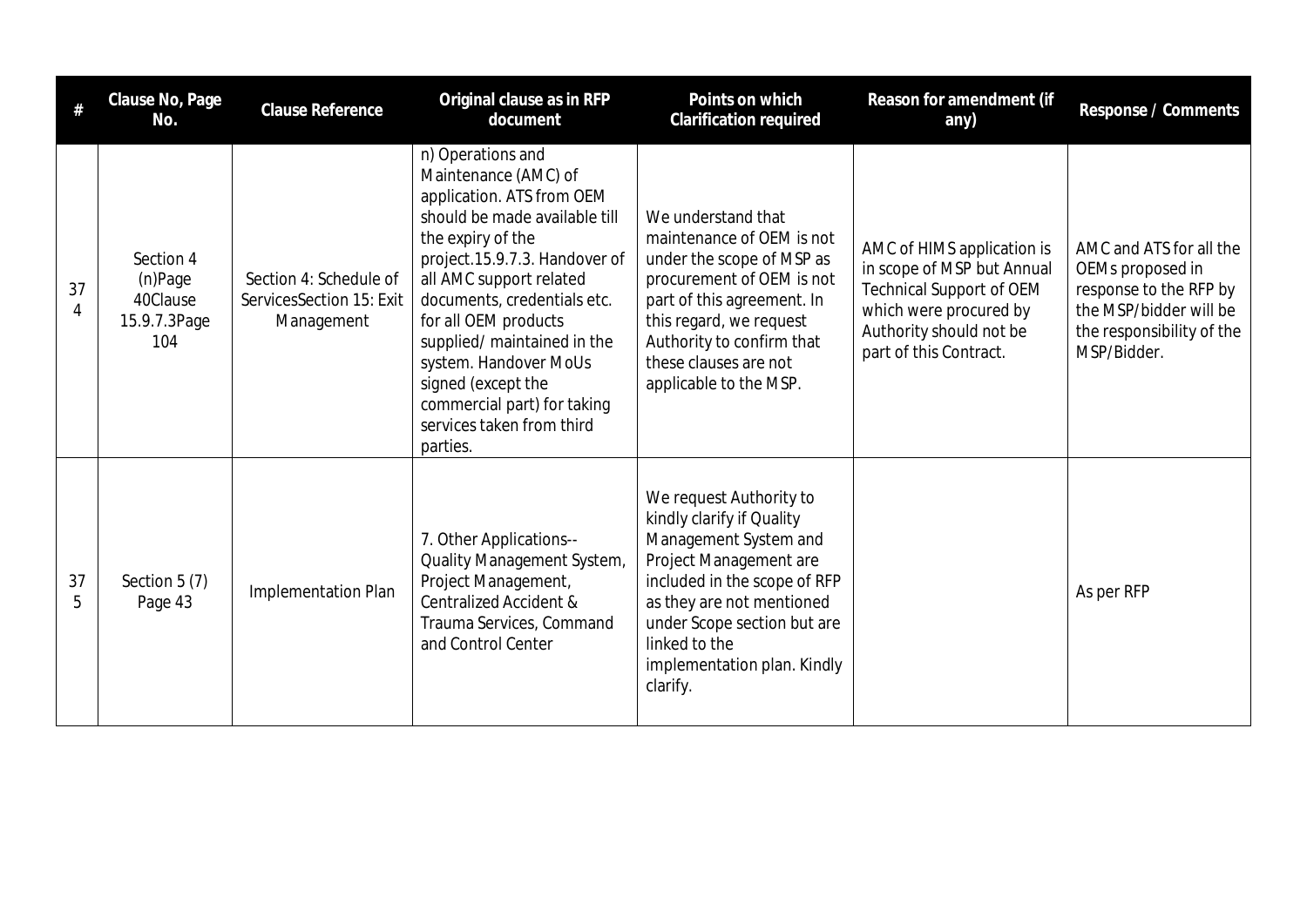|         | Clause No, Page<br>No.    | <b>Clause Reference</b>                                                                                                    | Original clause as in RFP<br>document                                                                                                                                                                                                                                                                 | Points on which<br>Clarification required                                                                                                                                                                                                                                                                                                                                                                                                                                                                                                                                                                                                          | Reason for amendment (if<br>any)                                                                                                                                                                                                                                                       | Response / Comments |
|---------|---------------------------|----------------------------------------------------------------------------------------------------------------------------|-------------------------------------------------------------------------------------------------------------------------------------------------------------------------------------------------------------------------------------------------------------------------------------------------------|----------------------------------------------------------------------------------------------------------------------------------------------------------------------------------------------------------------------------------------------------------------------------------------------------------------------------------------------------------------------------------------------------------------------------------------------------------------------------------------------------------------------------------------------------------------------------------------------------------------------------------------------------|----------------------------------------------------------------------------------------------------------------------------------------------------------------------------------------------------------------------------------------------------------------------------------------|---------------------|
| 37<br>6 | Section $6(2)$<br>Page 45 | Section 6:<br>Stakeholder's Roles<br>and Responsibilities<br>(2) Execution Agency:<br><b>State Health Society</b><br>(SHS) | • Provide sign off on the<br>deliverables of the project<br>• Monitoring of overall<br>timelines, SLA's and<br>calculation of penalties<br>accordingly.<br>• Ensure timely payment of<br>invoices as per agreed terms<br>with MSP<br>• Working closely with the<br>MSP to undertake the field<br>work | Timelines for submission of<br>milestones has been defined<br>and linked with penal<br>provisions. There should be<br>timelines to give sign-off on<br>deliverables by Execution<br>Agency and BMSICL. In<br>case, a particular milestone<br>is submitted and the same is<br>not signed and approved by<br>Execution agency and<br>BMSICL within 15 days, the<br>same should assumed to be<br>approved for the contract<br>purposes in order to<br>complete work within the<br>time frame given under the<br>contract. On any such delay<br>on account of Authority's<br>approval, we request<br>Authority to not consider it<br>as MSP's default. | Proactive Approval /<br>periodic suggestions and<br>support from Authority will<br>help the MSP to cover the<br>ground as per the project<br>time line and would enable<br>MSP to maintain the cash<br>flow as well as corrective<br>coarse of action in case of<br>any eventualities. | As per RFP          |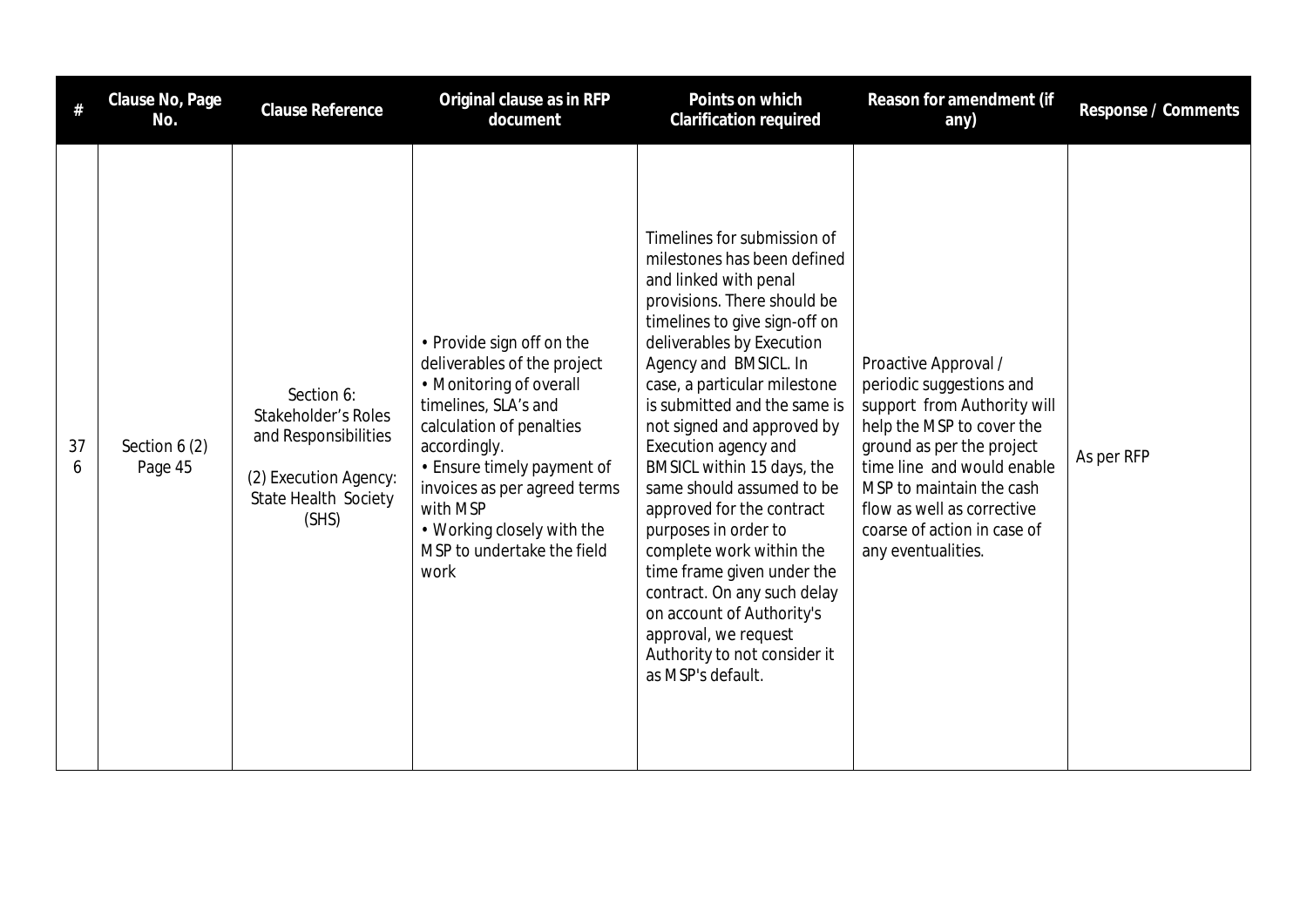|    | Clause No, Page<br>No.  | <b>Clause Reference</b>                   | Original clause as in RFP<br>document                                                                                                                                                                                                                                                                                                | Points on which<br><b>Clarification required</b>                                                                                                                                                     | Reason for amendment (if<br>any) | Response / Comments                                                                                                                                                                                                                                        |
|----|-------------------------|-------------------------------------------|--------------------------------------------------------------------------------------------------------------------------------------------------------------------------------------------------------------------------------------------------------------------------------------------------------------------------------------|------------------------------------------------------------------------------------------------------------------------------------------------------------------------------------------------------|----------------------------------|------------------------------------------------------------------------------------------------------------------------------------------------------------------------------------------------------------------------------------------------------------|
| 37 | Clause 8.1.2Page<br>152 | Design Guidelines and<br>Policy Standards | Solution component design<br>considerations should be<br>follows as applicable -<br>Pluggable and scalable<br>architecture - Technology<br>enabler and easy adoption of<br>new technology products-<br>Open-sources software<br>products - Platform as digital<br>health enabler - Quality<br>health services - Platform<br>security | We request Authority to<br>consider non-open source<br>software products as<br>solution component. In that<br>case, all the licensing and<br>relevant cost will be borne<br>by MSP. Kindly consider. |                                  | There are no ristrictions<br>to only Open Source<br>Solutions only.<br>Proposed solution shall<br>focus on quality<br>delivery of desired<br>outcomes.Software<br>license required for the<br>proposed solution by<br>the MSP is under the<br>scope of MSP |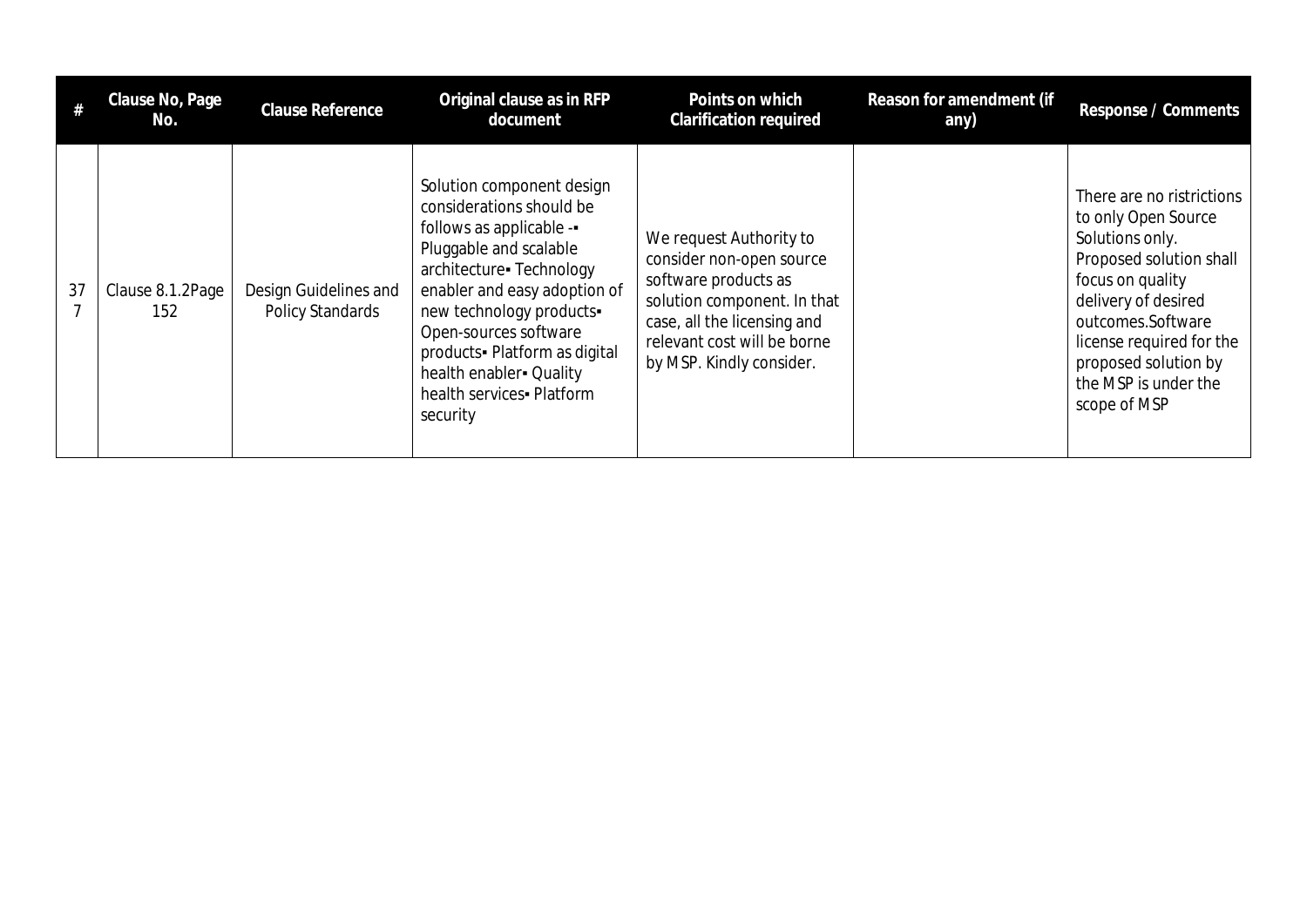|         | Clause No, Page<br>No.      | <b>Clause Reference</b>       | Original clause as in RFP<br>document  | Points on which<br><b>Clarification required</b>                                                                                                                                                                                                                                                                                                               | Reason for amendment (if<br>any)                                                                                                                                                                                                                                                            | Response / Comments |
|---------|-----------------------------|-------------------------------|----------------------------------------|----------------------------------------------------------------------------------------------------------------------------------------------------------------------------------------------------------------------------------------------------------------------------------------------------------------------------------------------------------------|---------------------------------------------------------------------------------------------------------------------------------------------------------------------------------------------------------------------------------------------------------------------------------------------|---------------------|
| 37<br>8 | Clause 8.1.7 (a)<br>Page 54 | Document<br>Management System | OCR (optical character<br>recognition) | We request Authority to<br>carry out this exercise<br>through a separate initiative<br>/Tender / RFP for OCR to<br>digitize the available<br>document. However, MSP<br>shall have the HIMS<br>application prepared /<br>readiness to integrate the<br>OCR / digital documents<br>carried out by other<br>Agencies. Kindly confirm<br>and consider the request. | We understand that the<br>OCR of documents would<br>largely depend on the<br>document type / conditions<br>/local dialect etc. in this<br>regard, it would be very<br>challenging task to capture<br>and digitize the available<br>documents and cost &<br>resource intensive<br>component. | As per RFP          |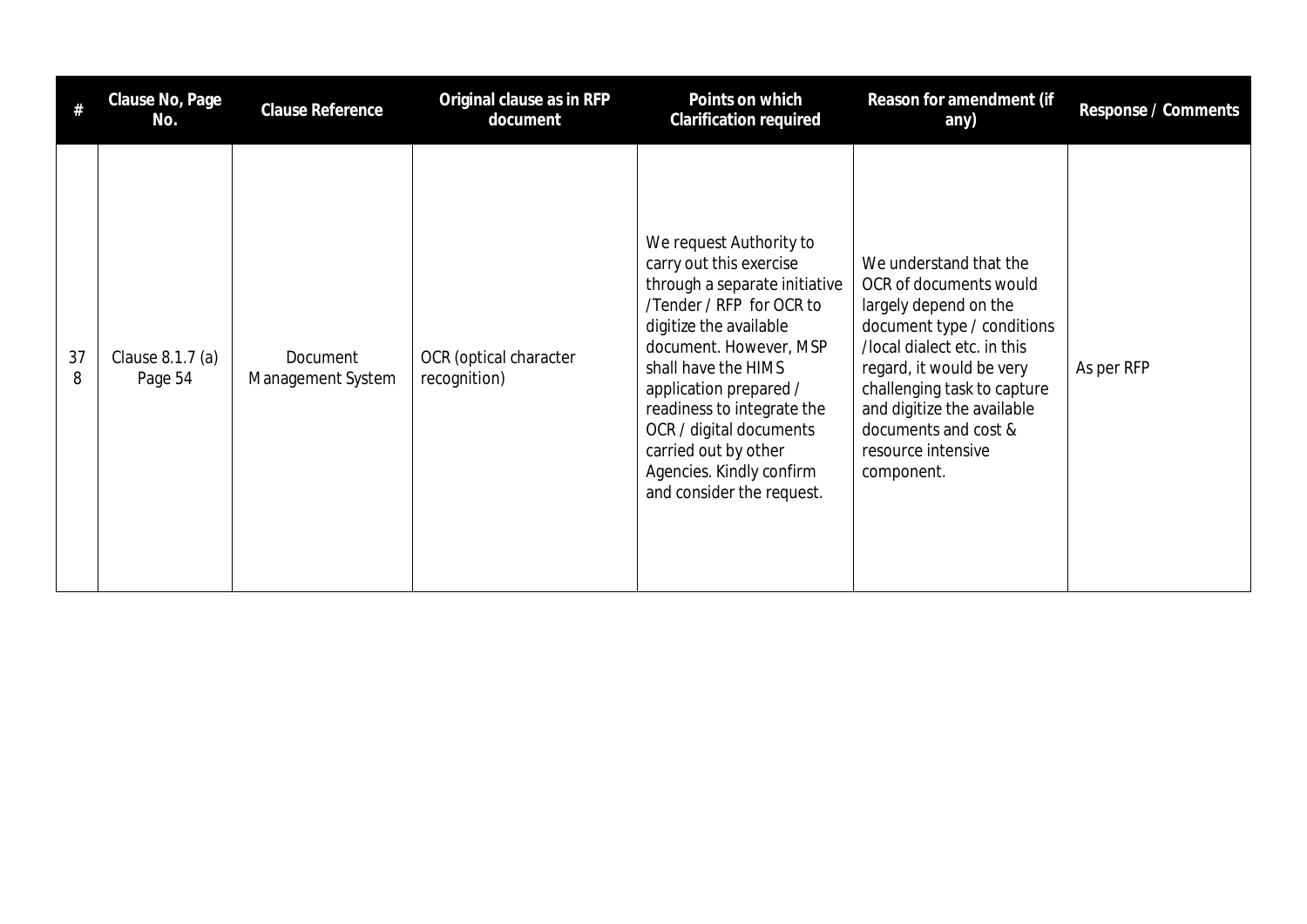|         | Clause No, Page<br>No. | <b>Clause Reference</b>                              | Original clause as in RFP<br>document                                                                                                                                                                                                                                                                                                                                                                                                     | Points on which<br><b>Clarification required</b>                                                                                                                               | Reason for amendment (if<br>any) | Response / Comments                                                             |
|---------|------------------------|------------------------------------------------------|-------------------------------------------------------------------------------------------------------------------------------------------------------------------------------------------------------------------------------------------------------------------------------------------------------------------------------------------------------------------------------------------------------------------------------------------|--------------------------------------------------------------------------------------------------------------------------------------------------------------------------------|----------------------------------|---------------------------------------------------------------------------------|
| 37<br>9 | Clause 8.5<br>Page 60  | Infrastructure<br>Specifications and<br>Requirements | Integrated Digital Health<br>Solution shall be deployed on<br>MeitY empanelled<br>infrastructure environment to<br>be provided by MSP. MSP<br>needs to provide the<br>complete end to end solution<br>stack for the same. MSP's<br>proposal should cover every<br>component to be used in the<br>ecosystem and provide<br>details (BOM) for each<br>component considering<br>growth-rate of average 20%<br>year-on-year for next 5 years. | We request Authority to<br>provide clarity on this clause<br>and the rationale of this<br>20% year-on-year growth as<br>this will impact the Financial<br>Bid. Kindly clarify. |                                  | As per RFP, Bidder can<br>calculate their own<br>estimate and submit<br>the Bid |
| 38<br>0 | Clause 9.14<br>Page 71 | <b>Financial Proposal</b>                            | The Financial Proposal should<br>include all the GST/Service<br>Tax, other Taxes, Duties,<br>Cess, etc.                                                                                                                                                                                                                                                                                                                                   | We request Authority to<br>clarify if it is exempted from<br>GST. Kindly clarify.                                                                                              |                                  | Taxes/Duties will be<br>applicable as per<br>prevailing rates                   |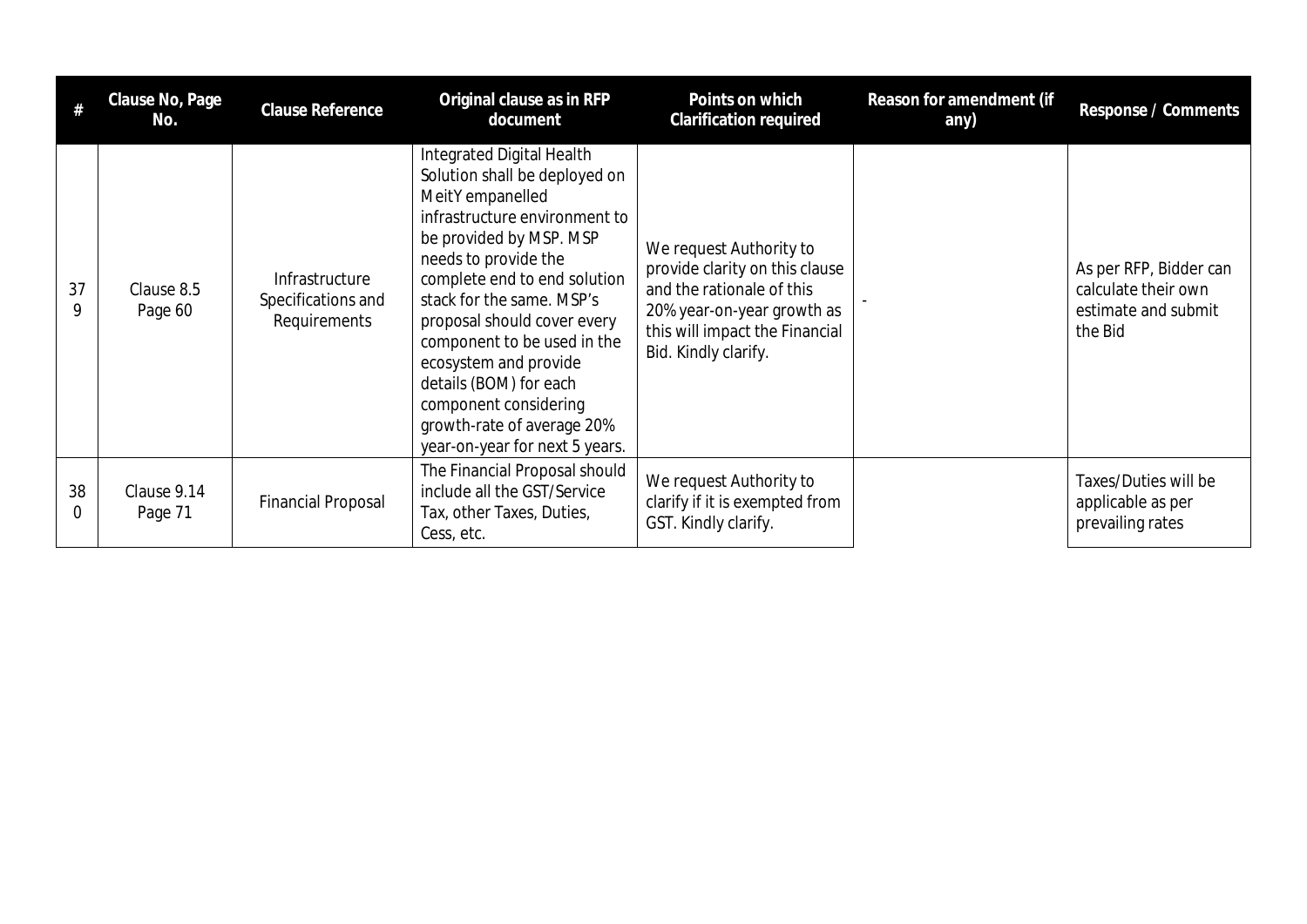| #       | Clause No, Page<br>No.   | Clause Reference | Original clause as in RFP<br>document                                                                                                                                                                                                                                                                                                                                                                                                                                                                                                                                                                                                                                                                                                                                                                                                                                                                                                                                                    | Points on which<br><b>Clarification required</b>                                                             | Reason for amendment (if<br>any)                                                                                                                                                                                                                                                      | Response / Comments                                             |
|---------|--------------------------|------------------|------------------------------------------------------------------------------------------------------------------------------------------------------------------------------------------------------------------------------------------------------------------------------------------------------------------------------------------------------------------------------------------------------------------------------------------------------------------------------------------------------------------------------------------------------------------------------------------------------------------------------------------------------------------------------------------------------------------------------------------------------------------------------------------------------------------------------------------------------------------------------------------------------------------------------------------------------------------------------------------|--------------------------------------------------------------------------------------------------------------|---------------------------------------------------------------------------------------------------------------------------------------------------------------------------------------------------------------------------------------------------------------------------------------|-----------------------------------------------------------------|
| 38<br>1 | Clause 9.24Page<br>75-76 | Taxes & Duties   | 9.24.1 All Custom Duties,<br>Excise Duties and any other<br>Taxes, GST/service Tax,<br>Duties, Cess and Levies<br>payable by the Bidder in<br>respect of any transaction for<br>procuring any services,<br>components, sub-assemblies,<br>raw-materials and equipment<br>shall be included in the Bid<br>price and no separate claim<br>on this behalf will be<br>entertained by BMSICL.<br>9.24.2. Bidder shall be<br>responsible for all statutory<br>and regulatory compliance<br>and for obtaining any<br>permits, licenses or other<br>statutory documents<br>required by Government<br>/BMSICL officials in<br>connection with the supply of<br>the Services. 9.24.4 All taxes<br>including in GST/Service Tax<br>etc. during the contractual<br>period shall be as per<br>applicable rates. 9.24.5. The<br>Bidder shall be fully and<br>solely responsible for the<br>payment of all central, state<br>and local taxes and<br>contributions (including<br>penalties and interest) | We request Authority to add<br>"Change in Laws" clause in<br>contract conditions in RFP.<br>Kindly consider. | If there is any change in<br>laws which will<br>increase/decrease the cost<br>of the project shall be<br>adjusted accordingly. Since,<br>evaluation of financial bid is<br>inclusive of taxes, it is<br>advisable to have provision<br>for changes in laws in<br>contract conditions. | As per RFP Taxes will be<br>payable as per the<br>clause 9.24.4 |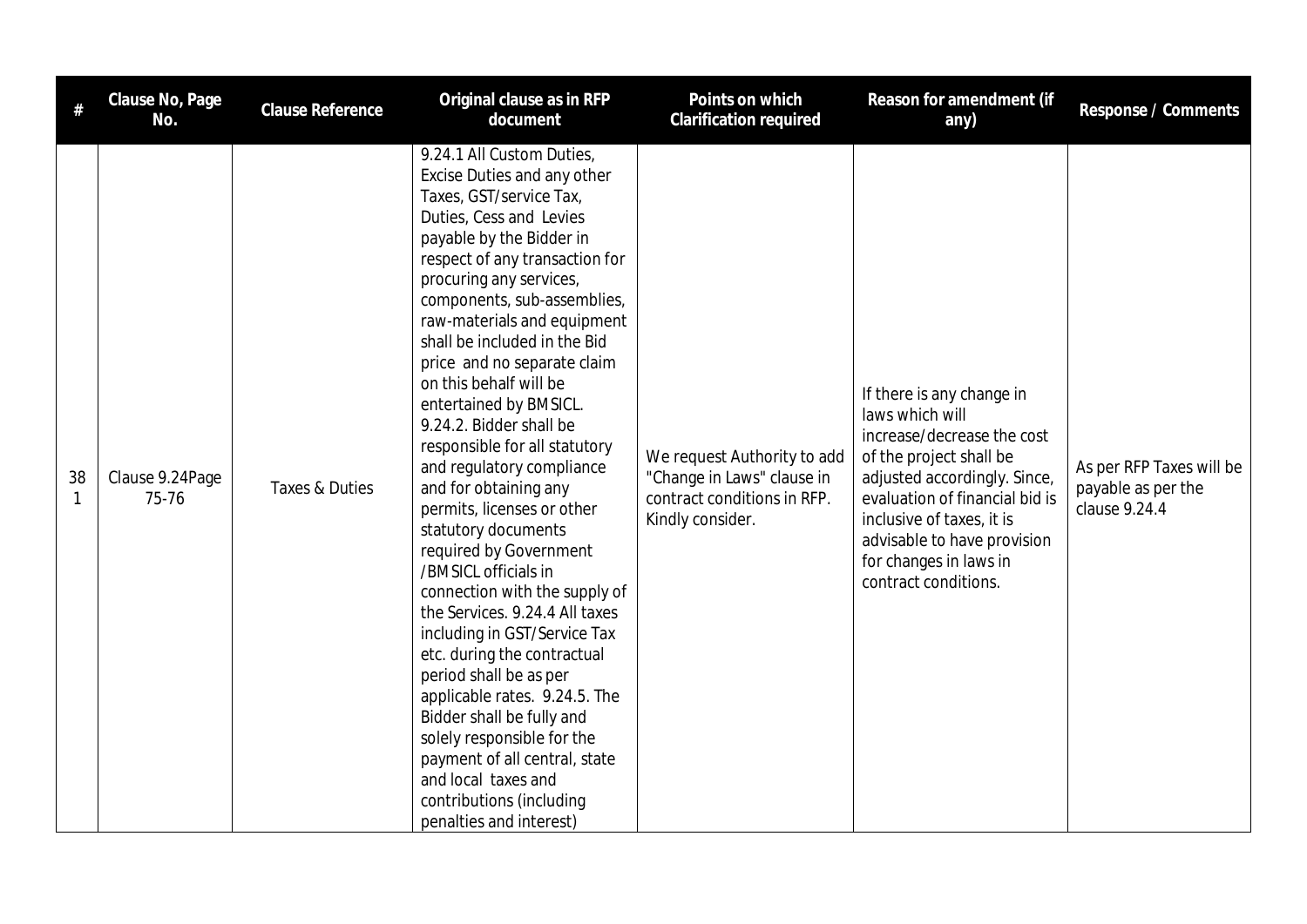| # | Clause No, Page<br>No. | Clause Reference | Original clause as in RFP<br>document                                                                                                                                                                                                                                           | Points on which<br>Clarification required | Reason for amendment (if<br>any) | Response / Comments |
|---|------------------------|------------------|---------------------------------------------------------------------------------------------------------------------------------------------------------------------------------------------------------------------------------------------------------------------------------|-------------------------------------------|----------------------------------|---------------------|
|   |                        |                  | imposed pursuant to income<br>tax, GST as and when<br>applicable, compliances as<br>stated in this agreement or<br>any other similar statute to<br>the Govt. and to the<br>employees and /or persons<br>engaged and/or deputed by<br>the Tenderer pursuant to this<br>contract. |                                           |                                  |                     |
|   |                        |                  |                                                                                                                                                                                                                                                                                 |                                           |                                  |                     |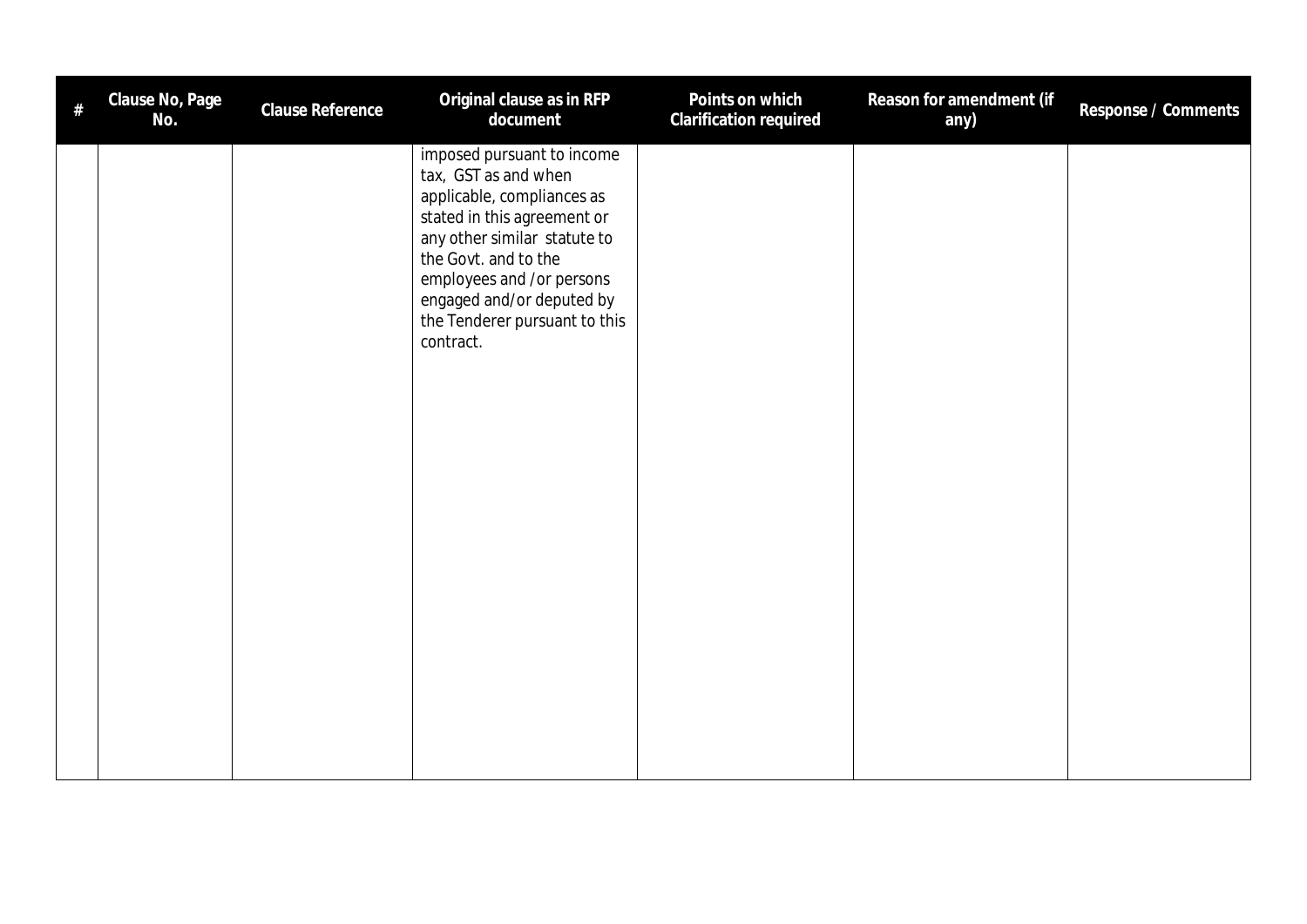|                      | Clause No, Page<br>No.                               | <b>Clause Reference</b>                                                                                     | Original clause as in RFP<br>document                                                                                                                                                                                                                         | Points on which<br>Clarification required                                                                                                                                                                                                                                                                                                                                                                                                                | Reason for amendment (if<br>any) | Response / Comments |
|----------------------|------------------------------------------------------|-------------------------------------------------------------------------------------------------------------|---------------------------------------------------------------------------------------------------------------------------------------------------------------------------------------------------------------------------------------------------------------|----------------------------------------------------------------------------------------------------------------------------------------------------------------------------------------------------------------------------------------------------------------------------------------------------------------------------------------------------------------------------------------------------------------------------------------------------------|----------------------------------|---------------------|
| 38<br>$\overline{2}$ | Section 10 (1)<br>Page 78<br>Annexure VI<br>Page 127 | Section 10: Pre-<br><b>Qualification Criteria</b><br>(1) Legal Entity<br>Annexure VI: Bidder's<br>Checklist | Documents required to be<br>submitted:<br>• Certificates of<br>Incorporation/Registration as<br>applicable<br>• Memorandum of<br>Association or Articles of<br>Association<br>• Registration as applicable of<br>the consortium member<br>firms / sole bidder | Since, the certificates of<br>Incorporation/Registration<br>is being mentioned in the<br>first pont. We understand<br>that the member firms in<br>case of consortium/sole<br>bidder the documents that<br>are required to be<br>submitted are:<br>• Memorandum of<br>Association or Articles of<br>Association<br>• Registration as applicable<br>of the consortium member<br>firms / sole bidder<br>Kindly confirm the<br>documentation<br>requirement. |                                  | Yes                 |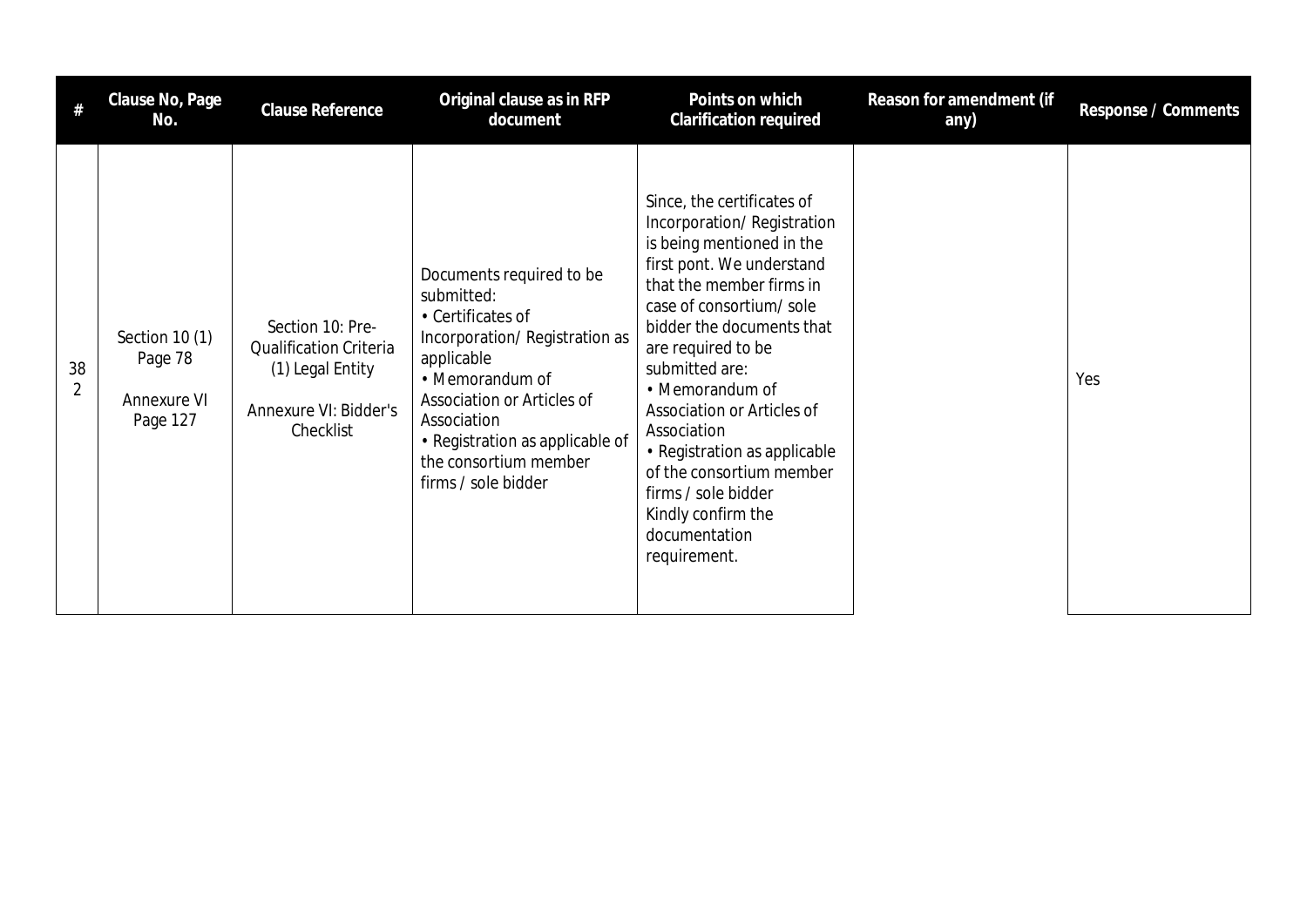|         | Clause No, Page<br>No.                                 | <b>Clause Reference</b>                                                                                                                                    | Original clause as in RFP<br>document                                                                                                                                                                                                                                                                                                                                                                                                                                                                                                                                                                                                                                                                                                                                                                                                  | Points on which<br>Clarification required                                                                                     | Reason for amendment (if<br>any)                                                                                                                                                                                                                         | Response / Comments |
|---------|--------------------------------------------------------|------------------------------------------------------------------------------------------------------------------------------------------------------------|----------------------------------------------------------------------------------------------------------------------------------------------------------------------------------------------------------------------------------------------------------------------------------------------------------------------------------------------------------------------------------------------------------------------------------------------------------------------------------------------------------------------------------------------------------------------------------------------------------------------------------------------------------------------------------------------------------------------------------------------------------------------------------------------------------------------------------------|-------------------------------------------------------------------------------------------------------------------------------|----------------------------------------------------------------------------------------------------------------------------------------------------------------------------------------------------------------------------------------------------------|---------------------|
| 38<br>3 | Section 11<br>(2) Page 81-<br>82Annexure<br>IVPage 125 | Section 11: Technical<br><b>Evaluation Criteria</b><br>Annexure IV: Project<br>Details Certificate by<br><b>Chartered Accountant</b><br>/Statutory Auditor | 2. Bidder's Experience: The<br>bidder or consortium<br>members have experience in<br>ongoing or completed<br>projects of total value in<br>design, development,<br>implementation of projects in<br>IT Transformational project /<br>ICT Components / E-<br>Governance/ Digital Solution<br>projects with any<br>Government / State<br>Government / PSUs in last<br>five (5) years (from FY 2016-<br>21). I. If Project Cost is more<br>than INR 05 Cr. (Maximum up<br>to 03 Projects) - Maximum<br>06 Marks (2 marks for each<br>project) Orl. If Project cost<br>shall be more than INR 01 Cr.<br>To INR 05 Cr ((maximum up<br>to 6 projects) $-$ Max. 06<br>MarksAnnexure IV: Project<br>wise revenue/ payment<br>received by the bidder (name<br>of the Bidder) as on 31st<br>March 2021 as per audited<br>statement is as follows | We understand that here<br>the 5 cr project cost is<br>related to the contract value<br>of the assignment. Kindly<br>clarify. | Documents required to be<br>submitted are directed to<br>Annexture II & IV for<br>Bidder's experience. In<br>Annexure IV,<br>Revenue/Payment (INR<br>Crore) is being asked but in<br>the Technical Evaluation<br>Criteria, Project cost is<br>mentioned. | Yes                 |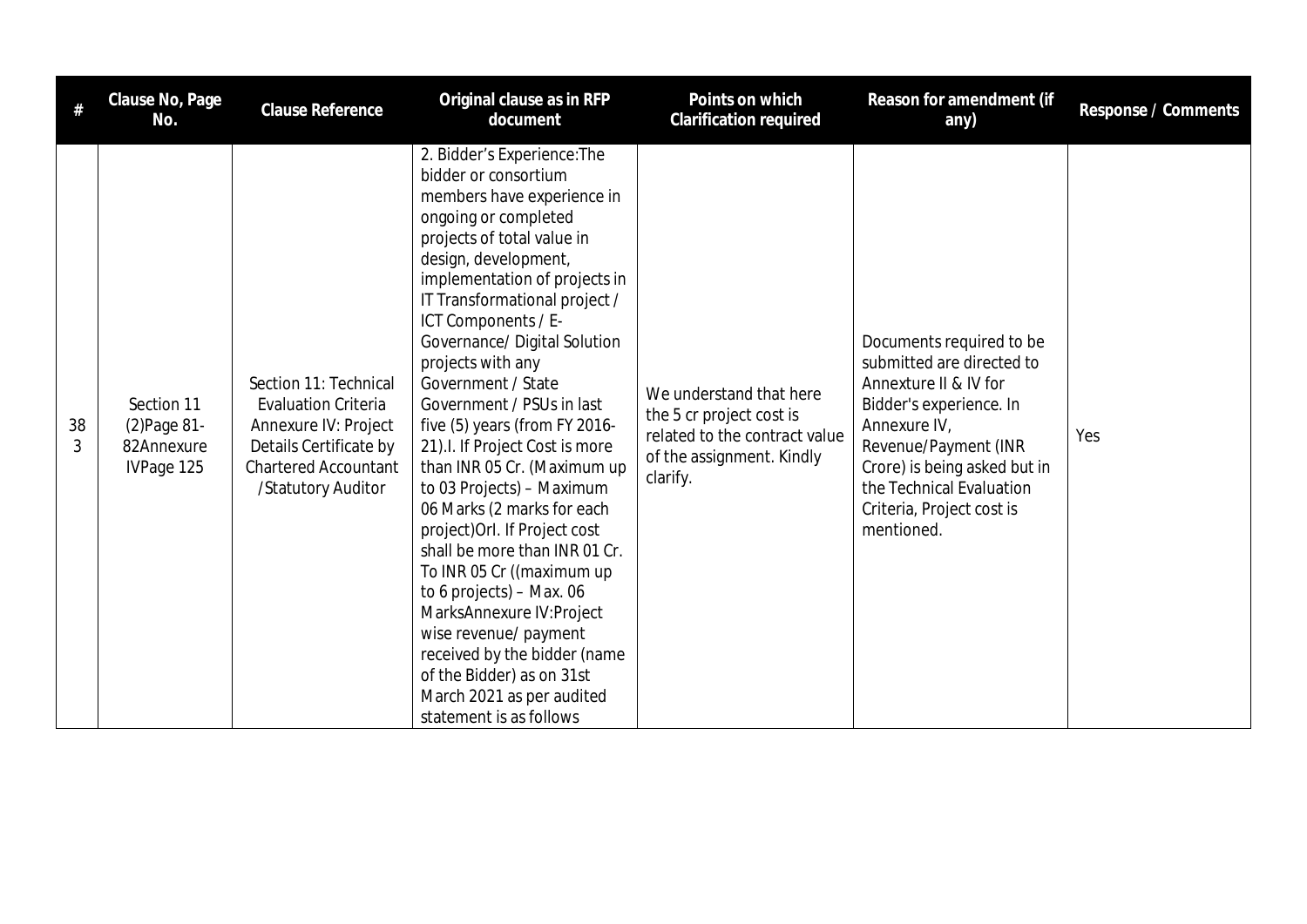|         | Clause No, Page<br>No.       | <b>Clause Reference</b>                                                       | Original clause as in RFP<br>document                                                                                                                                                                                                                                                                                                                                                                      | Points on which<br>Clarification required                                                                                                                                                                                                                                                                                                                                                                                                                               | Reason for amendment (if<br>any)                                                                                                                                                                              | Response / Comments         |
|---------|------------------------------|-------------------------------------------------------------------------------|------------------------------------------------------------------------------------------------------------------------------------------------------------------------------------------------------------------------------------------------------------------------------------------------------------------------------------------------------------------------------------------------------------|-------------------------------------------------------------------------------------------------------------------------------------------------------------------------------------------------------------------------------------------------------------------------------------------------------------------------------------------------------------------------------------------------------------------------------------------------------------------------|---------------------------------------------------------------------------------------------------------------------------------------------------------------------------------------------------------------|-----------------------------|
| 38<br>4 | Section 11 (2)<br>Page 81-82 | Section 11: Technical<br><b>Evaluation Criteria</b><br>2. Bidder's Experience | Additional 02 Marks (1 mark<br>for each project) if the bidder<br>has experience of<br>maintenance of contract for<br>minimum 3 years in last 5<br>years                                                                                                                                                                                                                                                   | As per the criteria we<br>understand that any<br>ongoing project with 3 years<br>of maintenance phase will<br>be considered as qualifying<br>project. Kindly confirm.                                                                                                                                                                                                                                                                                                   |                                                                                                                                                                                                               | As per RFP                  |
| 38<br>5 | Section 11 (3)<br>Page 82    | Section 11: Technical<br><b>Evaluation Criteria</b><br>3. Bidder's Experience | The bidder or consortium<br>members have experience in<br>Government Advisory cum<br><b>Supervision &amp; Monitoring</b><br>related engagemnet involving<br>mobilization of minimum of<br>100 team members on<br>ground and providing state-<br>wide implementation support<br>in Infrastructure/<br>Developemnt sector projects<br>in any Government/ State<br>Government/ PSUs in the last<br>five years | Request Authority to please<br>amend the criteria as<br>follows:<br>"The bidder or consortium<br>members have experience<br>in Government Advisory/<br>Supervision & Monitoring<br>related engagemnet<br>involving mobilization of<br>minimum of 100 team<br>members on ground and<br>providing state-wide<br>implementation support in<br>Infrastructure/<br>Developemnt sector<br>projects in any<br>Government/ State<br>Government/ PSUs in the<br>last five years" | Any Government/ State<br>Government/ PSUs, either<br>appoint Government<br>Advisory or Supervision &<br>Monitoring related<br>engagemnet for support in<br>Infrastructure/<br>Development sector<br>projects. | Please refer<br>corrigendum |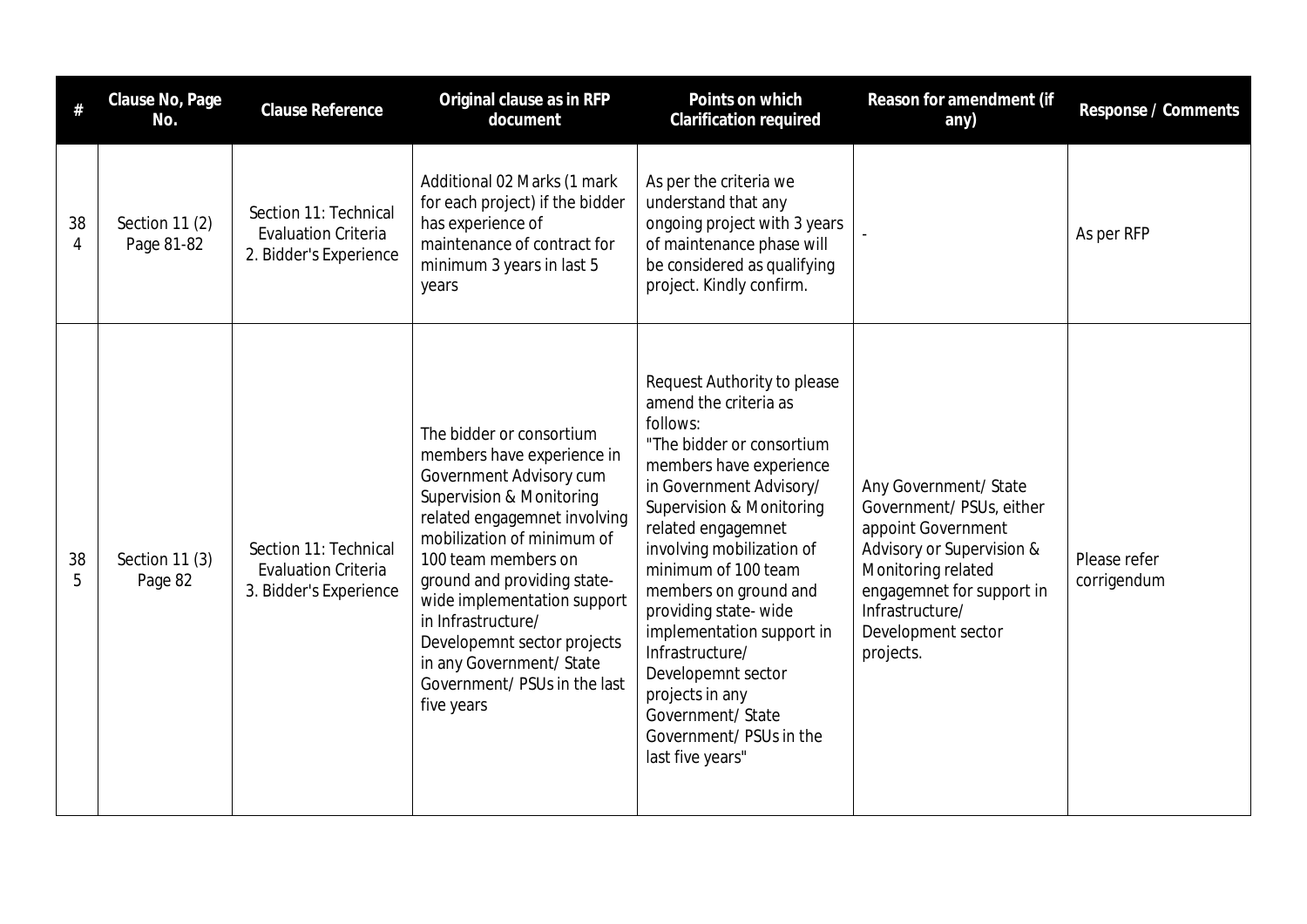| #       | Clause No, Page<br>No.    | <b>Clause Reference</b>                                           | Original clause as in RFP<br>document                                                                                                                                     | Points on which<br><b>Clarification required</b>                                                                                                                         | Reason for amendment (if<br>any)                                                                                                                                                                                 | Response / Comments |
|---------|---------------------------|-------------------------------------------------------------------|---------------------------------------------------------------------------------------------------------------------------------------------------------------------------|--------------------------------------------------------------------------------------------------------------------------------------------------------------------------|------------------------------------------------------------------------------------------------------------------------------------------------------------------------------------------------------------------|---------------------|
| 38<br>6 | Clause<br>12.5.2Page 87   | <b>Best Value</b><br>Determination and<br><b>Final Evaluation</b> | Financial bid evaluation will<br>be done on total prices<br>including GST/Service Tax.                                                                                    | We request Authority to<br>consider not including the<br>GST/Service Tax for<br>Financial Bid evaluation.                                                                | It is general practice to<br>evaluate the Financial Bid<br>excluding the GST/Service<br>Tax.                                                                                                                     | As per RFP          |
| 38<br>7 | Clause 15.8.3<br>Page 103 | 15.8 Arbitration                                                  | The arbitration shall be in<br>accordance with the<br>procedure prescribed under<br>the Bihar Public Works<br><b>Contracts Disputed</b><br>Arbitration Tribunal Act 2008. | In General/standard<br>practices, the arbitration<br>shall be in accordance with<br>the procedure prescribed<br>under the The Arbitration<br>and Conciliation Act, 1996. | Generally, in such large<br>scale project Arbitration<br>process is governed under<br>Arbitration and Conciliation<br>Act 1996. However the<br>location for conducting<br>Arbitration shall be kept at<br>Patna. | As per RFP          |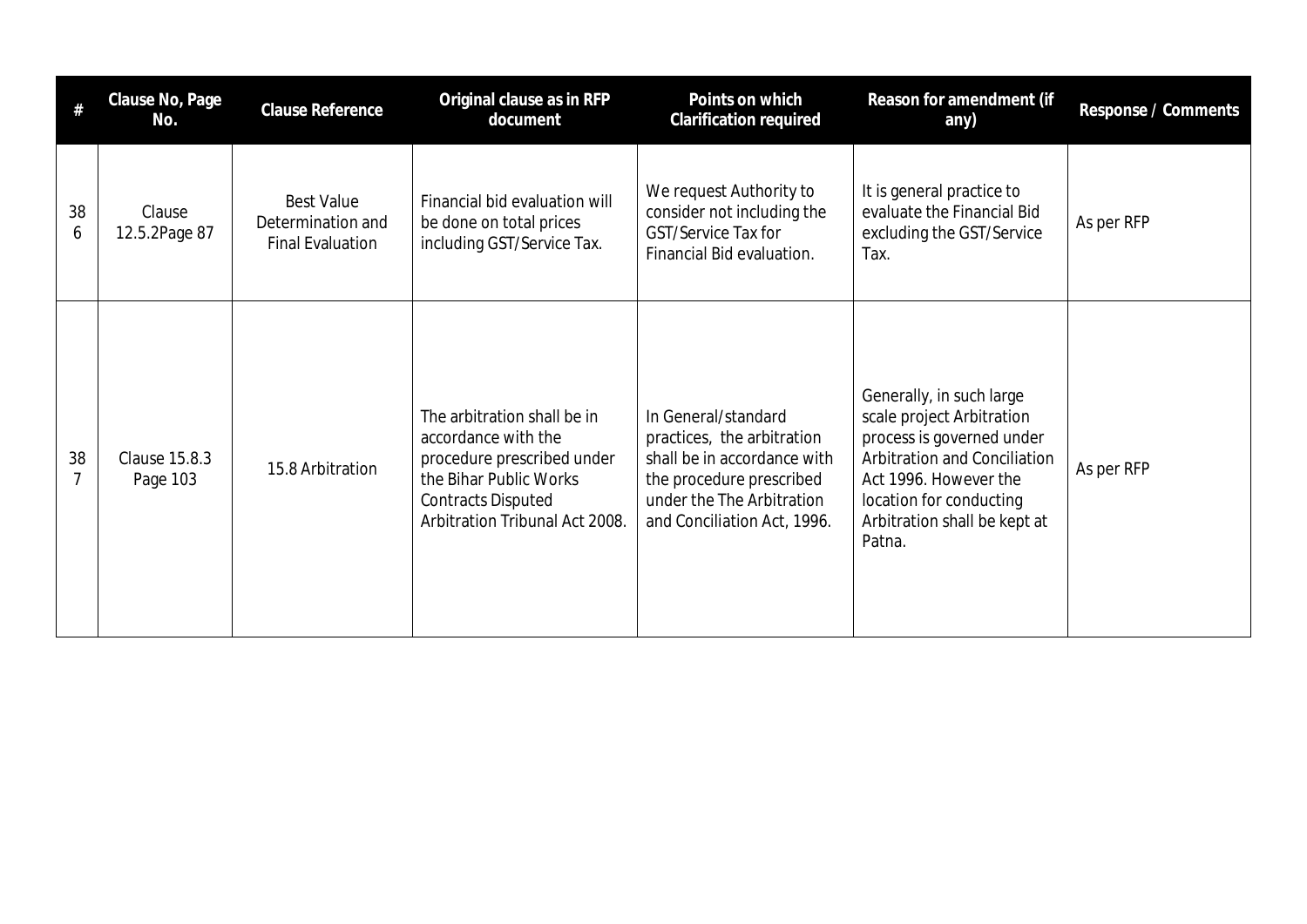| #       | Clause No, Page<br>No.           | <b>Clause Reference</b> | Original clause as in RFP<br>document                                                                                                                                                                                                                                                                                                           | Points on which<br>Clarification required                                                                                                                                                                                                                                                                                                                                                                                                                                                                                                                                                                                                                                                                                                                      | Reason for amendment (if<br>any) | Response / Comments                                                   |
|---------|----------------------------------|-------------------------|-------------------------------------------------------------------------------------------------------------------------------------------------------------------------------------------------------------------------------------------------------------------------------------------------------------------------------------------------|----------------------------------------------------------------------------------------------------------------------------------------------------------------------------------------------------------------------------------------------------------------------------------------------------------------------------------------------------------------------------------------------------------------------------------------------------------------------------------------------------------------------------------------------------------------------------------------------------------------------------------------------------------------------------------------------------------------------------------------------------------------|----------------------------------|-----------------------------------------------------------------------|
| 38<br>8 | <b>Clause 15.9.7</b><br>Page 104 | 15.9 Exit Management    | 15.9.7.3 Hand-over of the<br>entire hardware and software<br>solution including source<br>code (of customized part),<br>program files, configuration<br>files, setup files, Project<br>documentation, user IDs,<br>passwords, security policies,<br>scripts etc., the transaction<br>Portal and Mobile application<br>developed for BMSICL/SHS. | A) Requesting Authority to<br>consider the following:<br>The MSP shall put the<br>source code in the Software<br>Escrow account for the<br>duration of contract, in case<br>of any eventuality or early<br>termination during the<br>contract/Agreement, the<br>Authority may use the<br>source code to fulfill the<br>contract obligations. At the<br>end of the contract, if the<br>MSP's contract doesn't get<br>renewed the MSP shall<br>surrender all the data and<br>configuration file with<br>Authority. Since the source<br>code is SaaS based it would<br>be difficult to hand over to<br>Authority.<br>B) We request the Authority<br>to list out the hardware that<br>needs to be hand-overed to<br>the Authority.<br>Kindly consider and confirm. |                                  | As per RFP, Hardware is<br>not covered under<br>responsibility of MSP |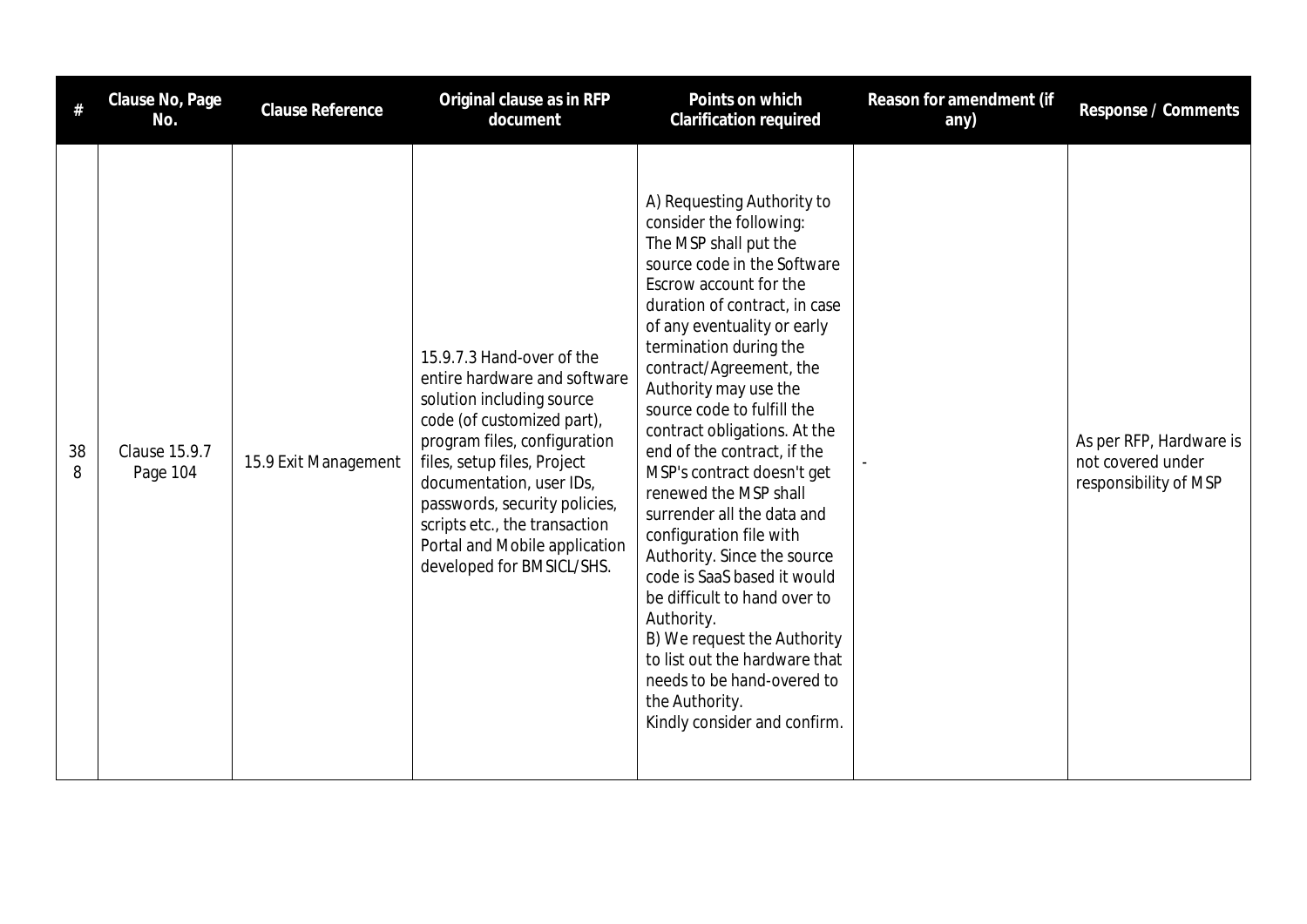| #       | Clause No, Page<br>No. | Clause Reference                         | Original clause as in RFP<br>document | Points on which<br><b>Clarification required</b>                                                                                                                                                                                                                           | Reason for amendment (if<br>any)                      | Response / Comments         |
|---------|------------------------|------------------------------------------|---------------------------------------|----------------------------------------------------------------------------------------------------------------------------------------------------------------------------------------------------------------------------------------------------------------------------|-------------------------------------------------------|-----------------------------|
| 38<br>9 | Section 16Page<br>112  | <b>Timelines and Payment</b><br>Schedule |                                       | A) Payment associated with<br>Operations and<br>Maintenance Stage is 30%,<br>we understand it is<br>misprinted as 60% in the<br>payment milestone table. B)<br>We request the Authority to<br>make payments on monthly-<br>basis instead of quarterly.<br>Kindly consider. | It is typing error and hence,<br>needs to be updated. | Please refer<br>corrigendum |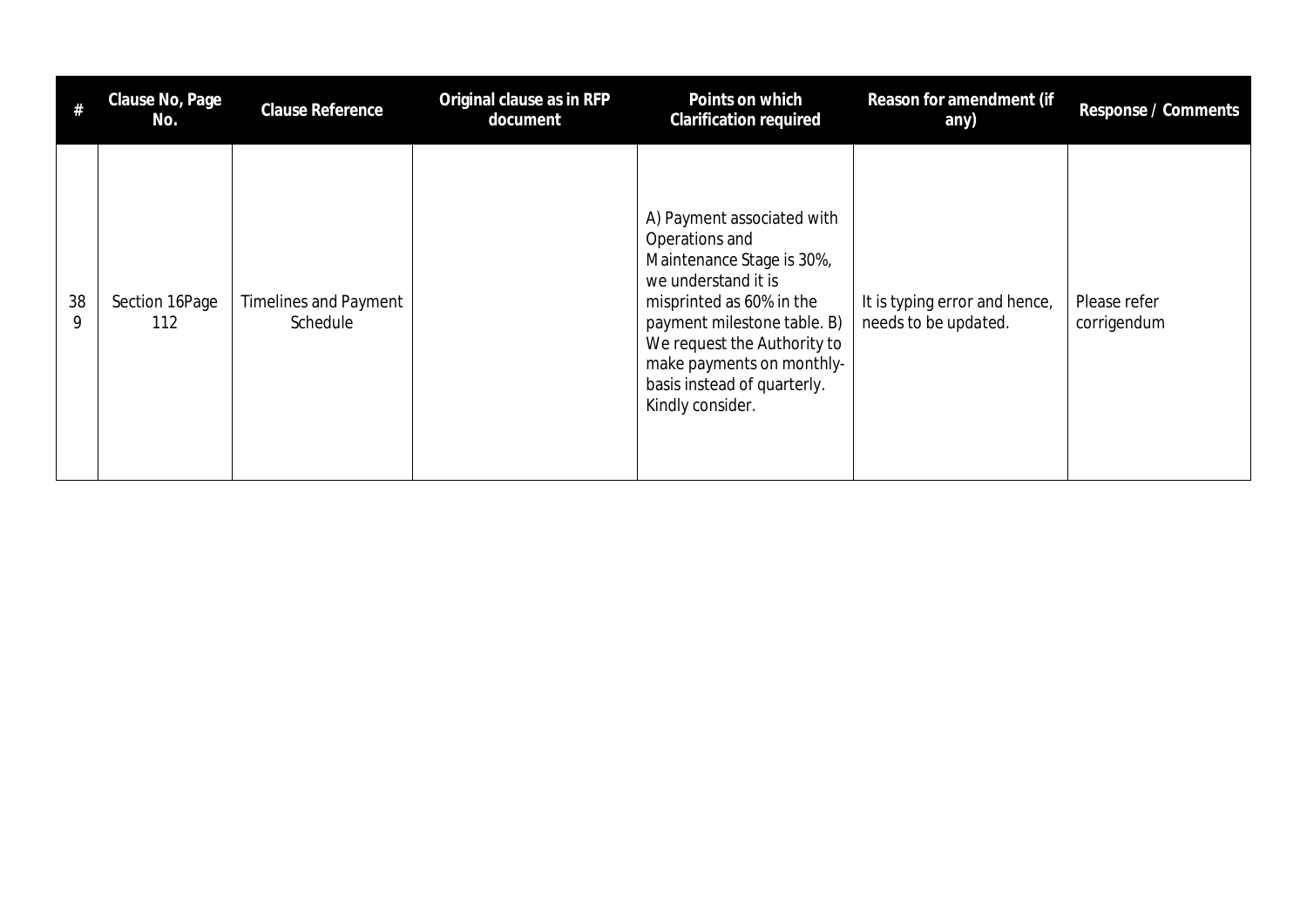|         | Clause No, Page<br>No. | Clause Reference                         | Original clause as in RFP<br>document                                                                                                                                                                                                                                                                                                                                                                                                                                                                                                                                            | Points on which<br><b>Clarification required</b>                                                                                                                                                                                                                                                                                                                                                                                                                                                                                                                                                                                                                                                            | Reason for amendment (if<br>any)                                                                                                               | Response / Comments |
|---------|------------------------|------------------------------------------|----------------------------------------------------------------------------------------------------------------------------------------------------------------------------------------------------------------------------------------------------------------------------------------------------------------------------------------------------------------------------------------------------------------------------------------------------------------------------------------------------------------------------------------------------------------------------------|-------------------------------------------------------------------------------------------------------------------------------------------------------------------------------------------------------------------------------------------------------------------------------------------------------------------------------------------------------------------------------------------------------------------------------------------------------------------------------------------------------------------------------------------------------------------------------------------------------------------------------------------------------------------------------------------------------------|------------------------------------------------------------------------------------------------------------------------------------------------|---------------------|
| 39<br>0 | Section 16<br>Page 114 | <b>Timelines and Payment</b><br>Schedule | The successful bidder (MSP)<br>will be required to maintain<br>with a Scheduled Commercial<br>Bank Account, acceptable to<br>SHS An Escrow Account as a<br>payment security mechanism<br>to protect the interest of SHS,<br>All the revenues of the MSP<br>from implementation phase<br>and O&M phase shall be<br>credited to this account and<br>outflows of cash on account<br>of payments to SHS and other<br>purposes shall be debited, in<br>accordance with the<br>provisions of the Master<br>Service Agreement (MSA)<br>signed between SHS and the<br>successful bidder. | Requesting the Client to<br>clarify the following:<br>A) As we understand, the<br>need of Escrow Account is<br>more applicable for PPP<br>model of contracting and<br>this being a milestone-based<br>model, we request<br>Authority to pay MSP based<br>on the invoice raised as per<br>the milestones. In this<br>regard, we understand that<br>the need for Escrow account<br>gets eliminated.<br>B) If Escrow account is<br>required, then we request<br>Authority to bare the cost<br>of opening & managing the<br>Escrow account, as funds<br>are going to flow from<br>Authority side?<br>C) If Escrow account is<br>required, then please<br>provide the modalities of<br><b>Escrow Operations?</b> | <b>Escrow Account generally</b><br>works effectively when<br>there is revenue flow from<br>MSP to Authority. But here<br>the case is reversed. | As per RFP          |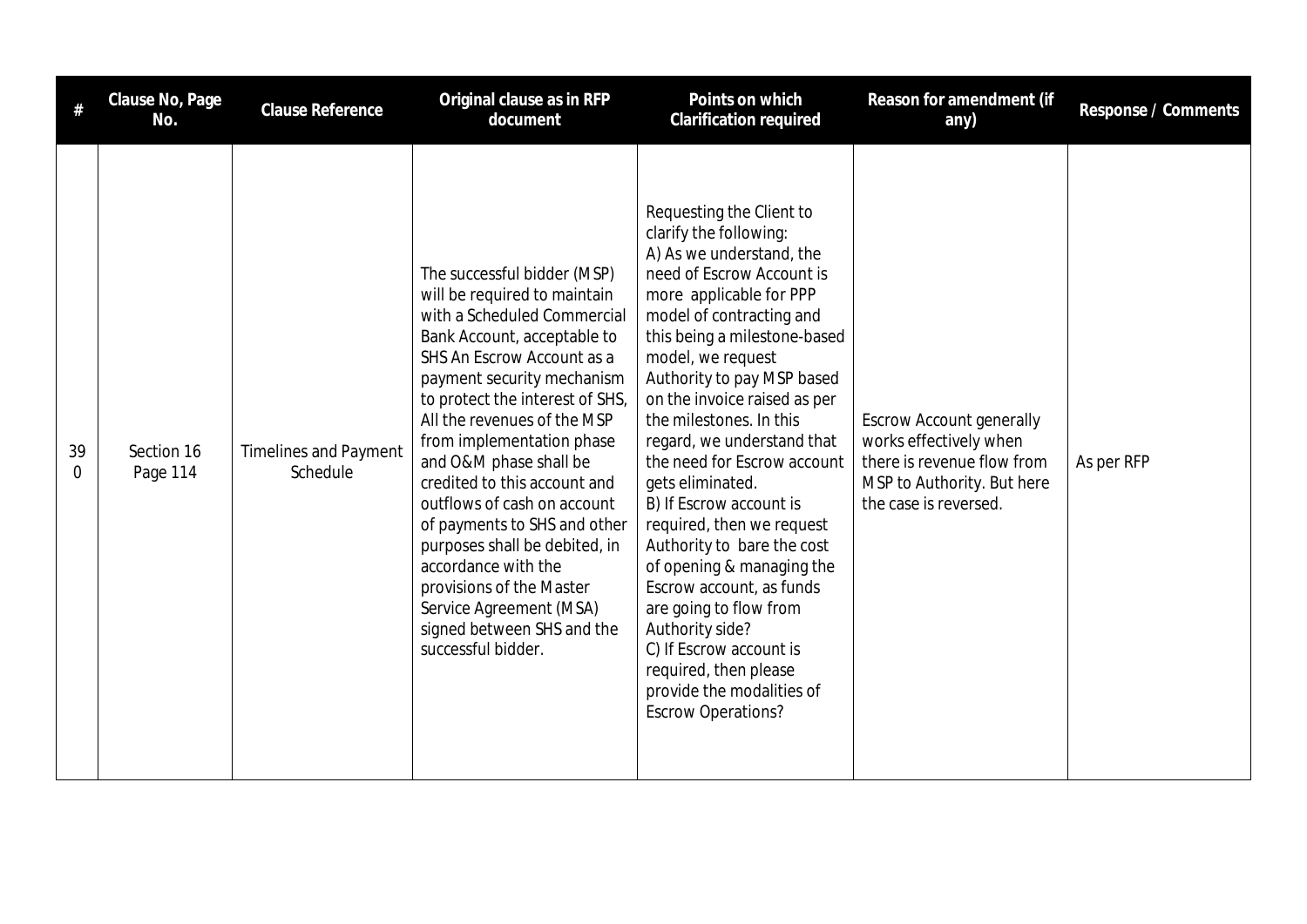| #                    | Clause No, Page<br>No.                   | Clause Reference                         | Original clause as in RFP<br>document                                                                                                                                                                                                                                                                                                                                                                                                                                        | Points on which<br><b>Clarification required</b>                                                                                                                                                                                                                                                                                                                               | Reason for amendment (if<br>any) | Response / Comments                                                                                                                                       |
|----------------------|------------------------------------------|------------------------------------------|------------------------------------------------------------------------------------------------------------------------------------------------------------------------------------------------------------------------------------------------------------------------------------------------------------------------------------------------------------------------------------------------------------------------------------------------------------------------------|--------------------------------------------------------------------------------------------------------------------------------------------------------------------------------------------------------------------------------------------------------------------------------------------------------------------------------------------------------------------------------|----------------------------------|-----------------------------------------------------------------------------------------------------------------------------------------------------------|
| 39<br>$\mathbf{1}$   | Section 16 (8),<br>(10) Page 110-<br>111 | <b>Timelines and Payment</b><br>Schedule | 8. Other Applications--<br>Learning Management<br>Solution, Quality<br>Management System, Project<br>Management10. HIMS-3 (IP<br>Billing, Integration with Blood<br>Bank Management System,<br>Payment Gateway<br>Integration, Biomedical<br><b>Engineering Biomedical</b><br>Waste Management, Linen &<br>Laundry Development)                                                                                                                                              | We request Authority to<br>kindly clarify if Learning<br>Mangement Solution,<br><b>Quality Management</b><br>System, Project<br>Management and<br><b>Biomedical Engineering</b><br><b>Biomedical Waste</b><br>Management are included<br>in the scope of RFP as they<br>are not mentioned under<br>Scope section but are linked<br>to the payment schedule.<br>Kindly clarify. |                                  | As per RFP, it is part of<br>scope for MSP                                                                                                                |
| 39<br>$\overline{2}$ | Section 16<br>Page 114                   | <b>Timelines and Payment</b><br>Schedule | <b>Implementation Period</b><br>1. SHS will release the<br>payment of 70% of invoice<br>amount through escrow<br>account with 7 Days on<br>submission of invoices by the<br>MSP for deliverables-based<br>payment, subject to the<br>condition that invoices and all<br>supporting documents<br>produced are in order and<br>work is performed as per the<br>scope of the project and<br>meeting the SLA Criteria.<br>Remaining amount of 30%<br>shall be released after due | We request Authority to<br>clarify what kind of<br>supporting documents need<br>to be furnished. Kindly<br>clarify.                                                                                                                                                                                                                                                            |                                  | 70% with submission<br>Invoice and Project<br>status report, 30% after<br>the verification of<br>milestone certificate<br>from the competent<br>authority |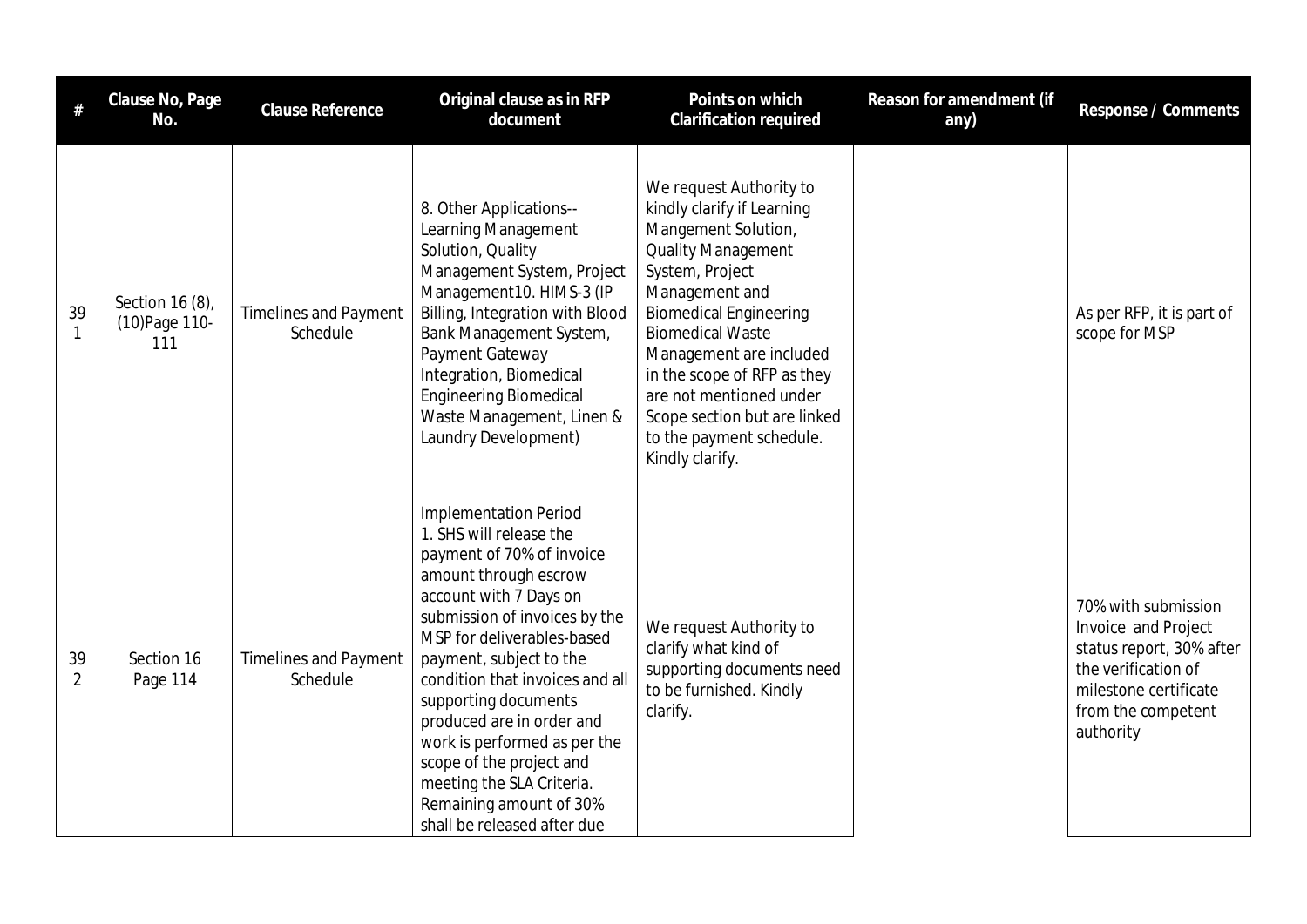| $\#$ | Clause No, Page<br>No. | Clause Reference | Original clause as in RFP<br>document                | Points on which<br><b>Clarification required</b> | Reason for amendment (if<br>any) | Response / Comments |
|------|------------------------|------------------|------------------------------------------------------|--------------------------------------------------|----------------------------------|---------------------|
|      |                        |                  | verification of invoices and<br>deliverables by SHS. |                                                  |                                  |                     |
|      |                        |                  |                                                      |                                                  |                                  |                     |
|      |                        |                  |                                                      |                                                  |                                  |                     |
|      |                        |                  |                                                      |                                                  |                                  |                     |
|      |                        |                  |                                                      |                                                  |                                  |                     |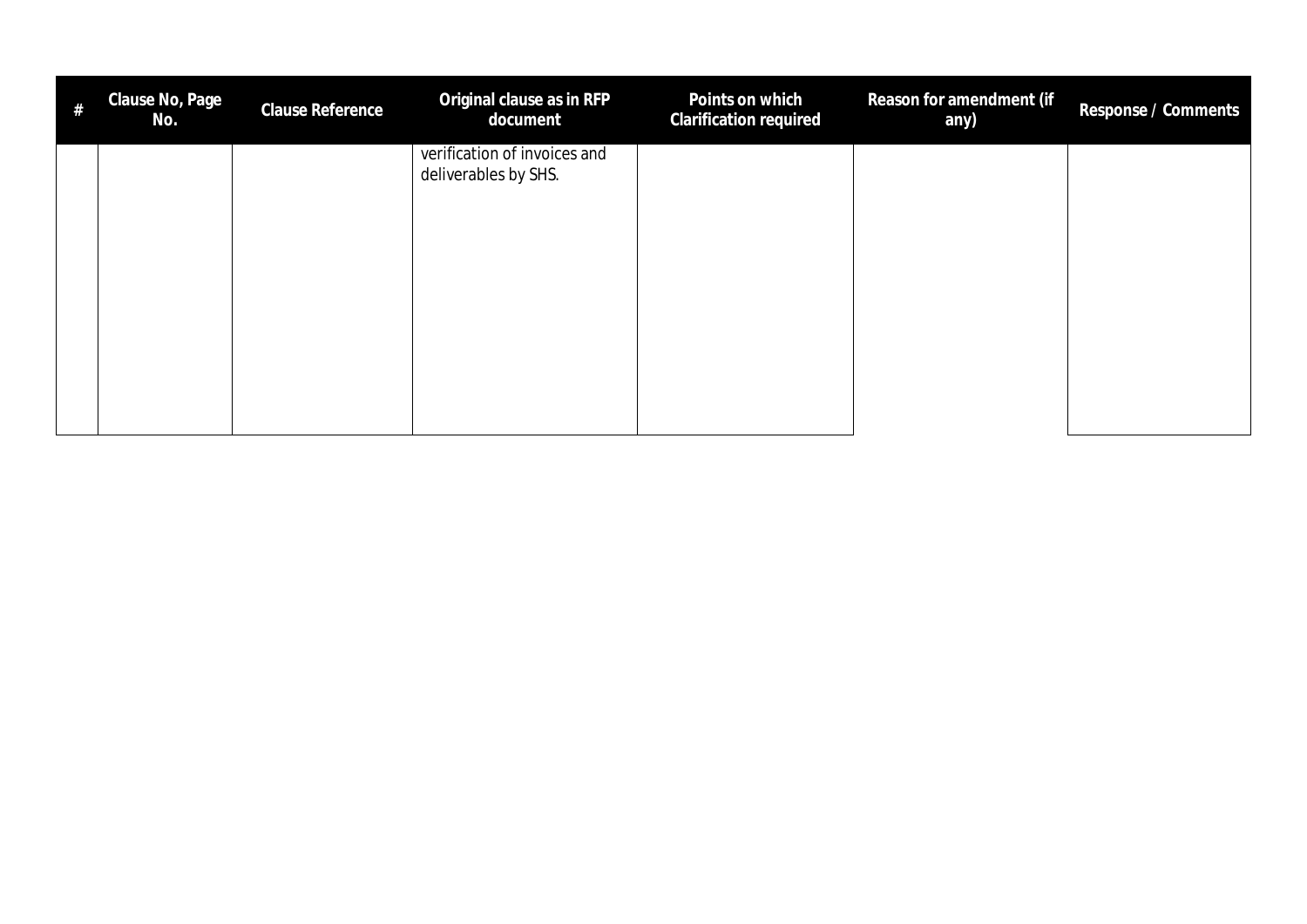| #       | Clause No, Page<br>No.  | Clause Reference                                                  | Original clause as in RFP<br>document                                                                                                                                                                                                    | Points on which<br><b>Clarification required</b>                                                                                                                                                                                                                                                                                                                                                                                                                                                                                                                                                                                                                                                                                     | Reason for amendment (if<br>any)                                                                                                         | Response / Comments         |
|---------|-------------------------|-------------------------------------------------------------------|------------------------------------------------------------------------------------------------------------------------------------------------------------------------------------------------------------------------------------------|--------------------------------------------------------------------------------------------------------------------------------------------------------------------------------------------------------------------------------------------------------------------------------------------------------------------------------------------------------------------------------------------------------------------------------------------------------------------------------------------------------------------------------------------------------------------------------------------------------------------------------------------------------------------------------------------------------------------------------------|------------------------------------------------------------------------------------------------------------------------------------------|-----------------------------|
| 39<br>3 | Annexure II<br>Page 123 | Format for Self-<br>declaration of<br><b>Technical Capability</b> | In accordance with eligibility<br>requirements of this tender<br>process, we<br><< Name of the<br>Bidding firm>>_<br>wish to declare that we have<br>an experience of<br>implementing following<br>solution in Digital Health<br>Domain; | We request Authority to to<br>add IT Transformational<br>project/ ICT Components/ E-<br>Governance/Digital<br>Solution project along with<br>Digital Health domain in<br>Annexure-II to claim the<br>bidder's experience as<br>stated in Section 11:<br><b>Technical Evaluation</b><br>Criteria.<br>Kindly consider.<br>Requesting Authority to<br>modify as this.<br>In accordance with eligibility<br>requirements of this tender<br>process, we<br>_< <name of="" the<br="">Bidding<br/>firm&gt;&gt;<br/>wish<br/>to declare that we have an<br/>experience of implementing<br/>following solution in Digital<br/>Health Domain/IT<br/>Transformational project/<br/>ICT Components/E-<br/>Governance/Digital<br/>Solution</name> | There is mismatch in criteria<br>and format. Hence,<br>requesting to make the<br>necessary changes in the<br>format as per the criteria. | Please refer<br>corrigendum |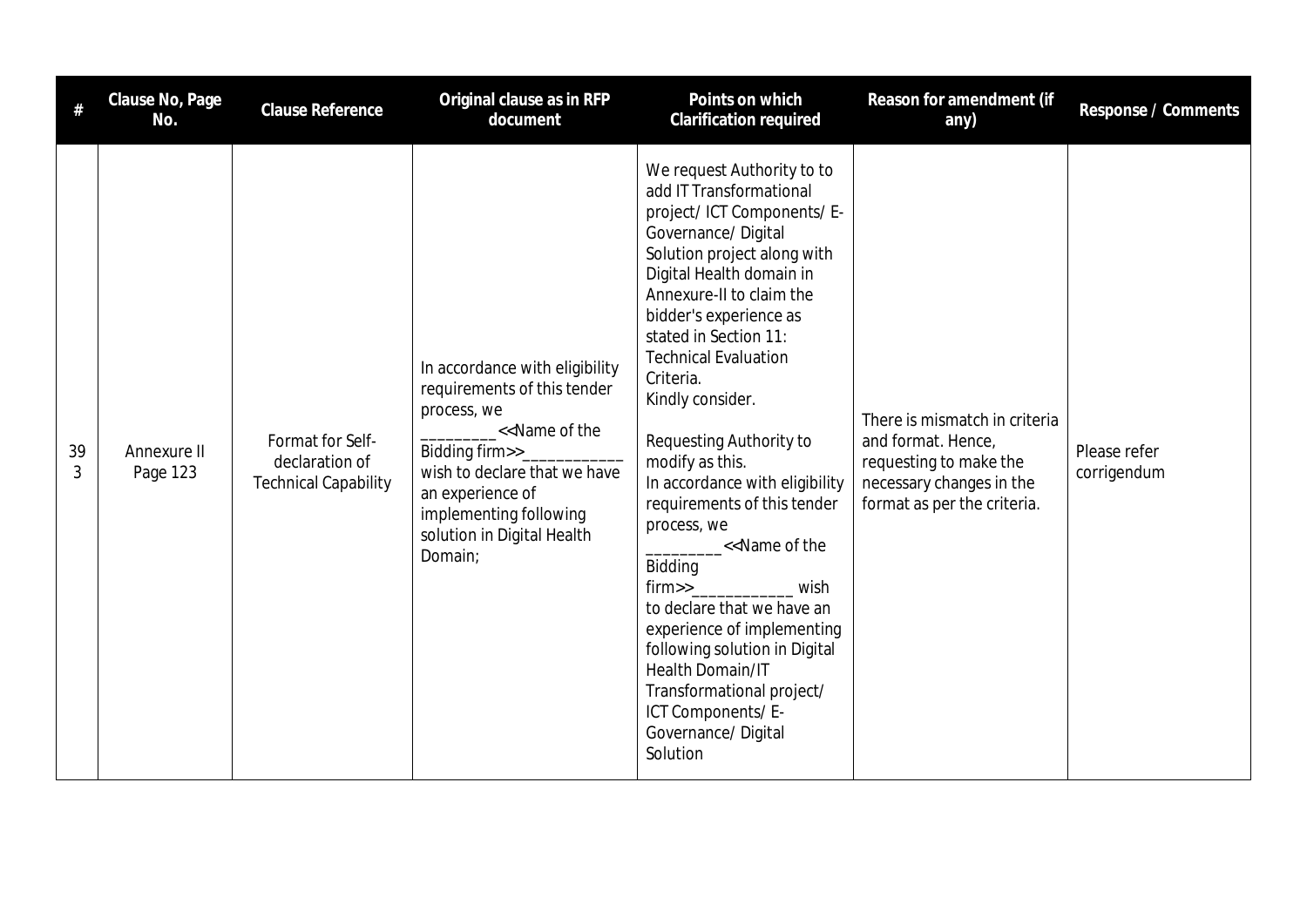|         | Clause No, Page<br>No. | Clause Reference                                                                              | Original clause as in RFP<br>document                                                                                                                 | Points on which<br><b>Clarification required</b>                                                                                                                                                                                                                                                                                                              | Reason for amendment (if<br>any)                                                                                                                                                                                                                     | Response / Comments         |
|---------|------------------------|-----------------------------------------------------------------------------------------------|-------------------------------------------------------------------------------------------------------------------------------------------------------|---------------------------------------------------------------------------------------------------------------------------------------------------------------------------------------------------------------------------------------------------------------------------------------------------------------------------------------------------------------|------------------------------------------------------------------------------------------------------------------------------------------------------------------------------------------------------------------------------------------------------|-----------------------------|
| 39<br>4 | Annexure<br>IVPage 125 | <b>Project Details</b><br>Certificate by<br><b>Chartered Accountant</b><br>/Statutory Auditor | Project wise revenue/<br>payment received by the<br>bidder (name of the Bidder)<br>as on 31st March 2021 as per<br>audited statement is as<br>follows | From Technical Criteria (3),<br>we understand that any<br>contract for which we have<br>carried out the supervision<br>and monotoring of<br>infrastructure works shall<br>have the projects cost of<br>INR 200 Cr.Accordingly the<br>under the Annexure IV,<br>there should be one<br>columm for the project cost<br>criteria. Kindly clarify and<br>confirm. | Documents required to be<br>submitted are directed to<br>Annexure II & IV for Bidder's<br>experience. In Annexure IV,<br>Revenue/Payment (INR<br>Crore) is being asked but in<br>the Technical Evaluation<br>Criteria, Project cost is<br>mentioned. | Please refer<br>corrigendum |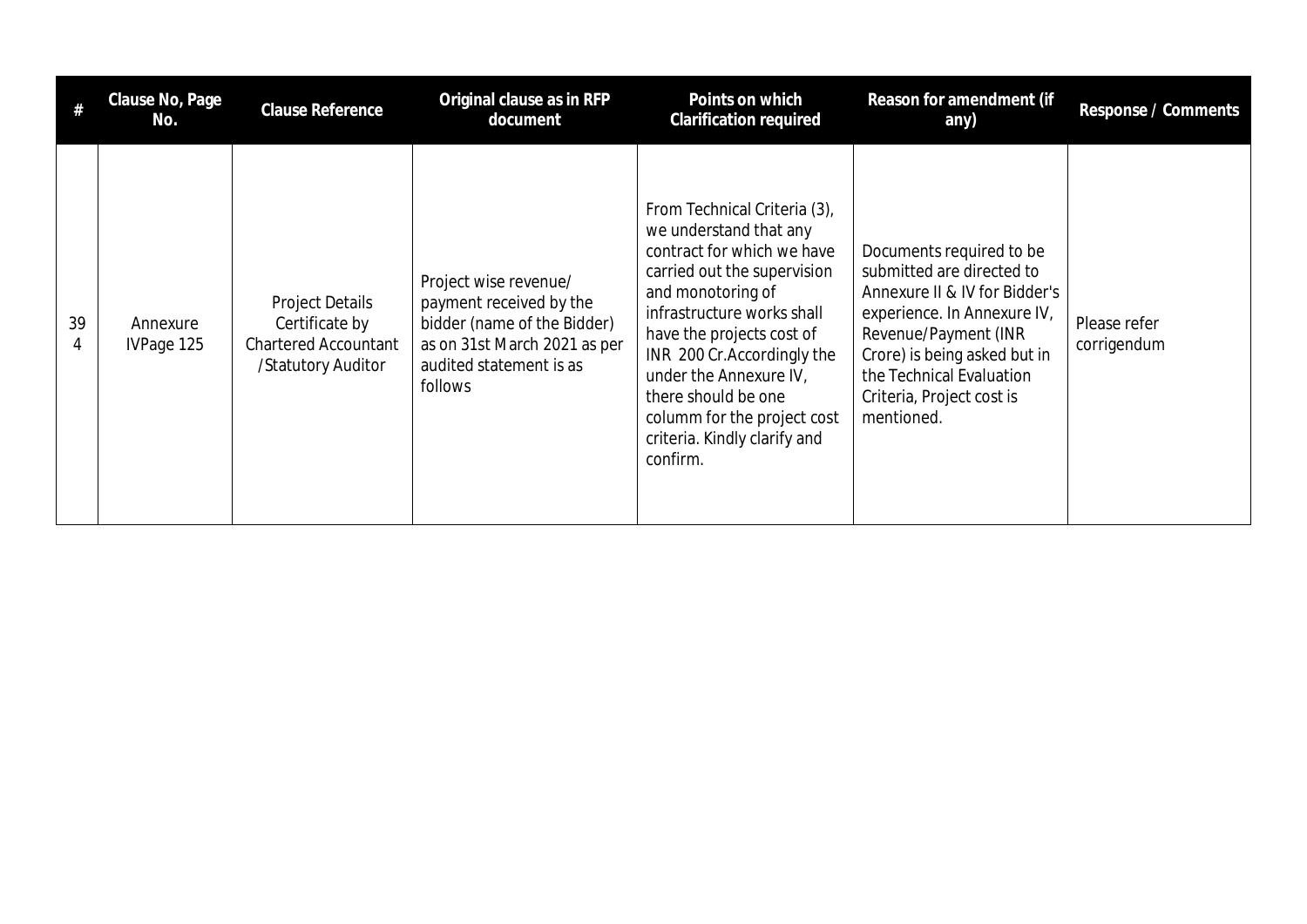|         | Clause No, Page<br>No.           | <b>Clause Reference</b>                    | Original clause as in RFP<br>document                                                                                                                                                                                                                                                                                                                                                             | Points on which<br>Clarification required                                                                                                                                                                                                                               | Reason for amendment (if<br>any)                                                                                                                                                                         | Response / Comments                                                                                             |
|---------|----------------------------------|--------------------------------------------|---------------------------------------------------------------------------------------------------------------------------------------------------------------------------------------------------------------------------------------------------------------------------------------------------------------------------------------------------------------------------------------------------|-------------------------------------------------------------------------------------------------------------------------------------------------------------------------------------------------------------------------------------------------------------------------|----------------------------------------------------------------------------------------------------------------------------------------------------------------------------------------------------------|-----------------------------------------------------------------------------------------------------------------|
| 39<br>5 | <b>Annexure VIII</b><br>Page 135 | <b>Financial Bid</b>                       | **BMSICL may consider<br>utilizing the services of bidder<br>to implement/accommodate<br>any change request that are<br>not part of the scope of this<br>RFP on the person-month<br>utilization concept. Further,<br>the person-month bundle<br>rate shall be considered as a<br>part of price bid evaluation,<br>however the same shall not<br>be considered as part of total<br>contract value. | Requesting Authority for not<br>making the person-month<br>bundle cost include in the<br>Financial Bid. Authority can<br>separately negotiate with<br>the Appointed MSP at the<br>later stages based on the<br>requirement as per mutually<br>agreed Terms & Condition. | At this stage, seeking a<br>bundled cost from MSP<br>would provide a huge<br>variation on account of<br>absence of manpower<br>qualification requirements<br>and actual purpose of their<br>utilizaiton. | As per RFP                                                                                                      |
| 39<br>b | Annexure IX<br>Page 136          | <b>Format for Earnest</b><br>Money Deposit | Sealed with the Common Seal<br>of the said Bank this < <insert<br><math>date\ge.</math></insert<br>                                                                                                                                                                                                                                                                                               | Requesting the Authority to<br>consider replacing<br>"Common Seal" with "Seal<br>only".                                                                                                                                                                                 |                                                                                                                                                                                                          | As per RFP, Bidder can<br>get the authorised<br>signatory and seal from<br>the eligible banks for<br><b>EMD</b> |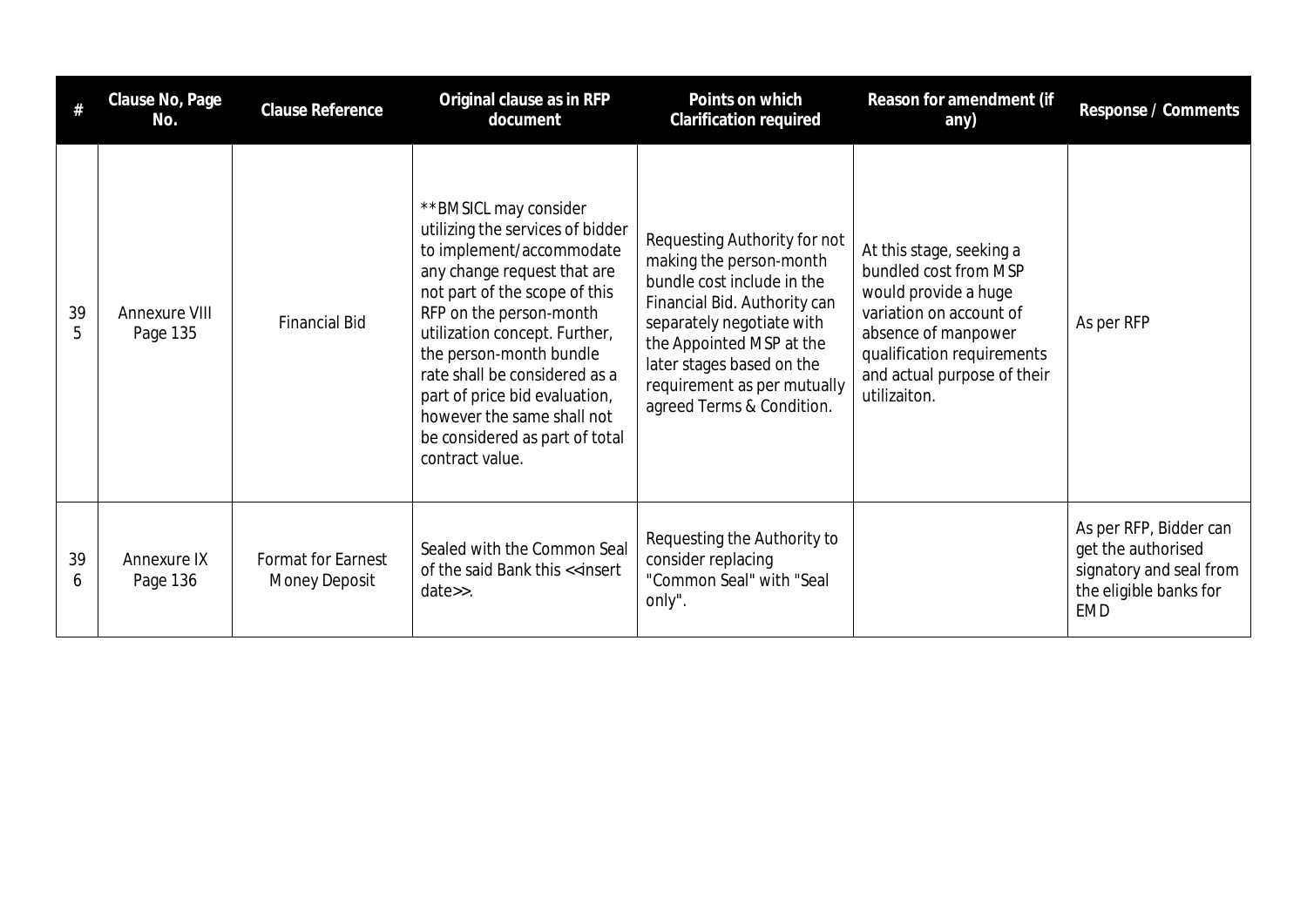| #                    | Clause No, Page<br>No. | Clause Reference | Original clause as in RFP<br>document                                                                                                                                                                                                                                                                                                                                                                                                                                                                                                                                               | Points on which<br>Clarification required                                                                                                                                                                                                                                                                                                  | Reason for amendment (if<br>any) | Response / Comments |
|----------------------|------------------------|------------------|-------------------------------------------------------------------------------------------------------------------------------------------------------------------------------------------------------------------------------------------------------------------------------------------------------------------------------------------------------------------------------------------------------------------------------------------------------------------------------------------------------------------------------------------------------------------------------------|--------------------------------------------------------------------------------------------------------------------------------------------------------------------------------------------------------------------------------------------------------------------------------------------------------------------------------------------|----------------------------------|---------------------|
| 39<br>$\overline{7}$ |                        |                  | This guarantee will remain in<br>force up to < <insert date="">&gt;<br/>and including &lt;&lt; extra time<br/>over and above mandated in<br/>the RFP&gt;&gt; from the last date<br/>of submission and any<br/>demand in respect thereof<br/>should reach the Bank not<br/>later than the above date.</insert>                                                                                                                                                                                                                                                                       | Requesting the Client to<br>modify the Clause as per<br>below.<br>This guarantee will remain<br>in force up to << insert<br>date>> and including<br>< <extra and<br="" over="" time="">above mandated in the<br/>RFP&gt;&gt; from the last date of<br/>submission and any demand<br/>in respect thereof should<br/>reach the Bank.</extra> |                                  | As per RFP          |
| 39<br>8              |                        |                  | NOTWITHSTANDING<br>ANYTHING CONTAINED<br>HEREIN: I. Our liability under<br>this Bank Guarantee shall not<br>exceed INR. II. This Bank<br>Guarantee shall be valid up to<br>< <insert date="">&gt; III. It is<br/>condition of our liability for<br/>payment of the guaranteed<br/>amount or any part thereof<br/>arising under this Bank<br/>Guarantee that we receive a<br/>valid written claim or demand<br/>at bank limited for<br/>payment under this Bank<br/>Guarantee on or before<br/>&lt;<insert date="">&gt;) failing which<br/>our liability under the</insert></insert> | Requesting the Authority to<br>please add work at name of<br>bank as mentioned. Please<br>refer to the highlighted text.                                                                                                                                                                                                                   |                                  | As per RFP          |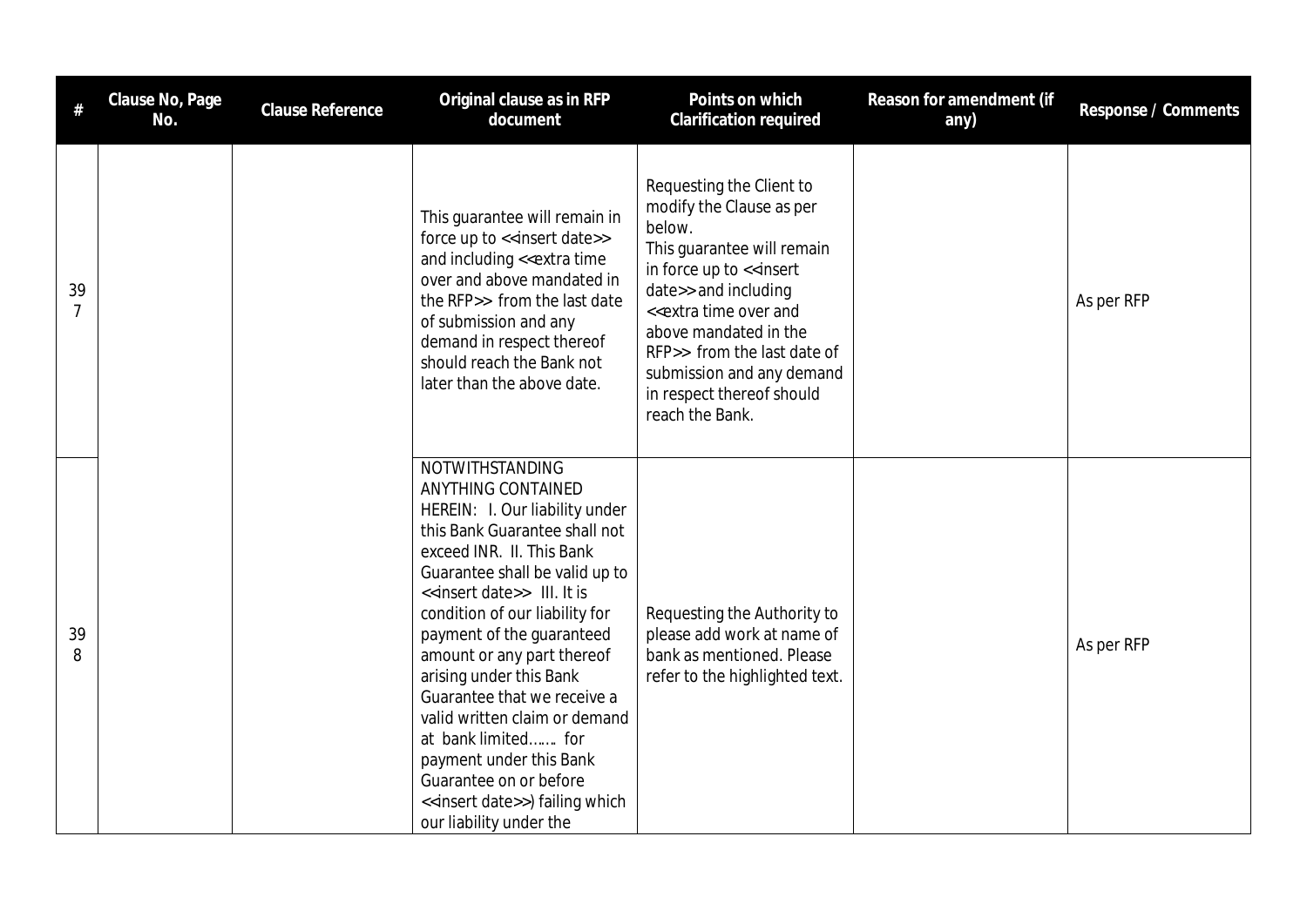| $\#$ | Clause No, Page<br>No. | Clause Reference | Original clause as in RFP<br>document  | Points on which<br>Clarification required | Reason for amendment (if<br>any) | Response / Comments |
|------|------------------------|------------------|----------------------------------------|-------------------------------------------|----------------------------------|---------------------|
|      |                        |                  | guarantee will automatically<br>cease. |                                           |                                  |                     |
|      |                        |                  |                                        |                                           |                                  |                     |
|      |                        |                  |                                        |                                           |                                  |                     |
|      |                        |                  |                                        |                                           |                                  |                     |
|      |                        |                  |                                        |                                           |                                  |                     |
|      |                        |                  |                                        |                                           |                                  |                     |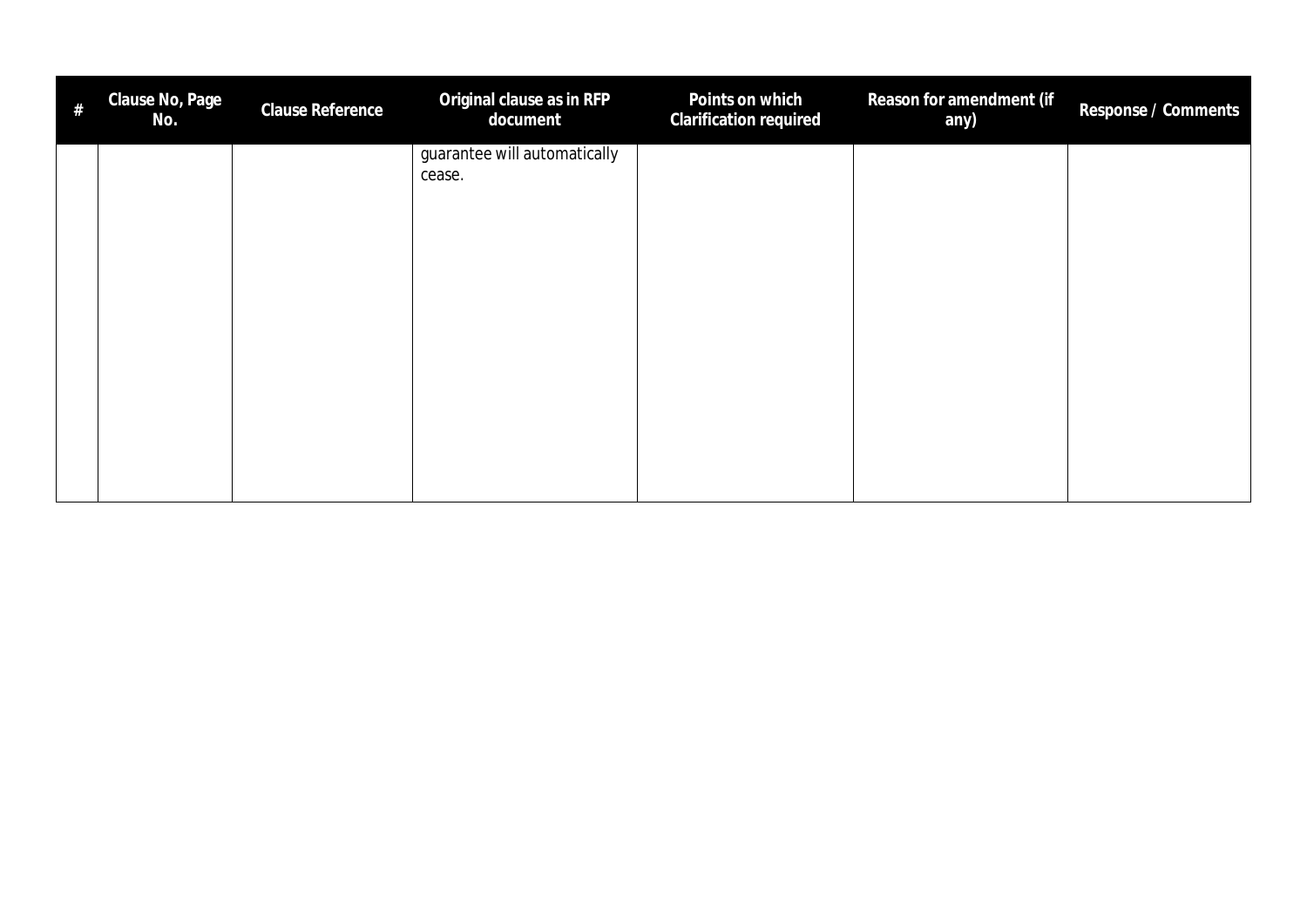| #       | Clause No, Page<br>No.  | Clause Reference                                                                     | Original clause as in RFP<br>document                                                                                                                                                                                                                                                                                                                                                                                                                                                                                                                                                                                                                                                                                                                                                                                                                                                                                                                              | Points on which<br><b>Clarification required</b>                                                                                    | Reason for amendment (if<br>any) | Response / Comments |
|---------|-------------------------|--------------------------------------------------------------------------------------|--------------------------------------------------------------------------------------------------------------------------------------------------------------------------------------------------------------------------------------------------------------------------------------------------------------------------------------------------------------------------------------------------------------------------------------------------------------------------------------------------------------------------------------------------------------------------------------------------------------------------------------------------------------------------------------------------------------------------------------------------------------------------------------------------------------------------------------------------------------------------------------------------------------------------------------------------------------------|-------------------------------------------------------------------------------------------------------------------------------------|----------------------------------|---------------------|
| 39<br>9 | Annexure XI<br>Page 145 | Format for<br>Performance Bank<br>Guarantee &<br><b>Additional Bank</b><br>Guarantee | The Bank undertakes not to<br>revoke this guarantee during<br>its currency without previous<br>consent of the<br>OWNER/PURCHASER and<br>further agrees that the<br>guarantee herein contained<br>shall continue to be<br>enforceable till the<br>OWNER/PURCHASER<br>discharges this guarantee or<br>till(expiry date),<br>whichever is earlier.<br><b>OWNER/PURCHASER shall</b><br>have the fullest liberty<br>without affecting in any way<br>the liability of the Bank under<br>this guarantee from time to<br>time to extend the time for<br>performance by the SELLER of<br>the aforementioned<br>CONTRACT. The OWNER/<br>PURCHASER shall have the<br>fullest liberty, without<br>affecting this guarantee, to<br>postpone from time to time<br>the exercise of any powers<br>vested in them or of any right<br>which they might have<br>against the SELLER, and to<br>exercise the same at any time<br>in any manner, and either to<br>enforce to forebear to | We request the Authority to<br>please add change<br>suggested by Bank. Please<br>refer to the highlighted text.<br>Please consider. |                                  | As per RFP          |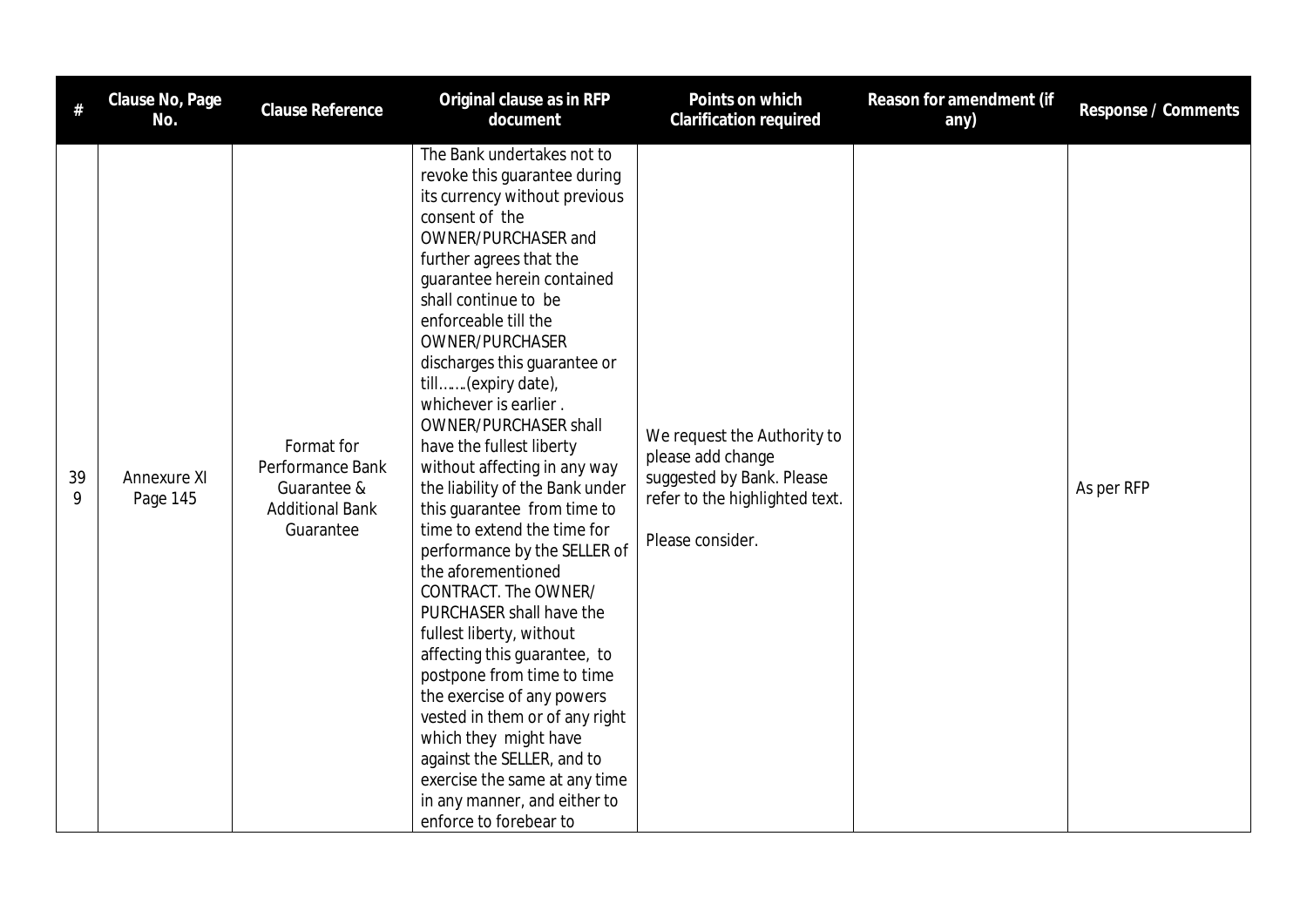| # | Clause No, Page<br>No. | Clause Reference | Original clause as in RFP<br>document                                                                                                                                                                                        | Points on which<br>Clarification required | Reason for amendment (if<br>any) | Response / Comments |
|---|------------------------|------------------|------------------------------------------------------------------------------------------------------------------------------------------------------------------------------------------------------------------------------|-------------------------------------------|----------------------------------|---------------------|
|   |                        |                  | enforce any covenants<br>contained or implied, in the<br>aforementioned<br>CONTRACT between the<br>OWNER/PURCHASER and the<br>SELLER or any other course of<br>or remedy or security<br>available to the<br>OWNER/PURCHASER. |                                           |                                  |                     |
|   |                        |                  |                                                                                                                                                                                                                              |                                           |                                  |                     |
|   |                        |                  |                                                                                                                                                                                                                              |                                           |                                  |                     |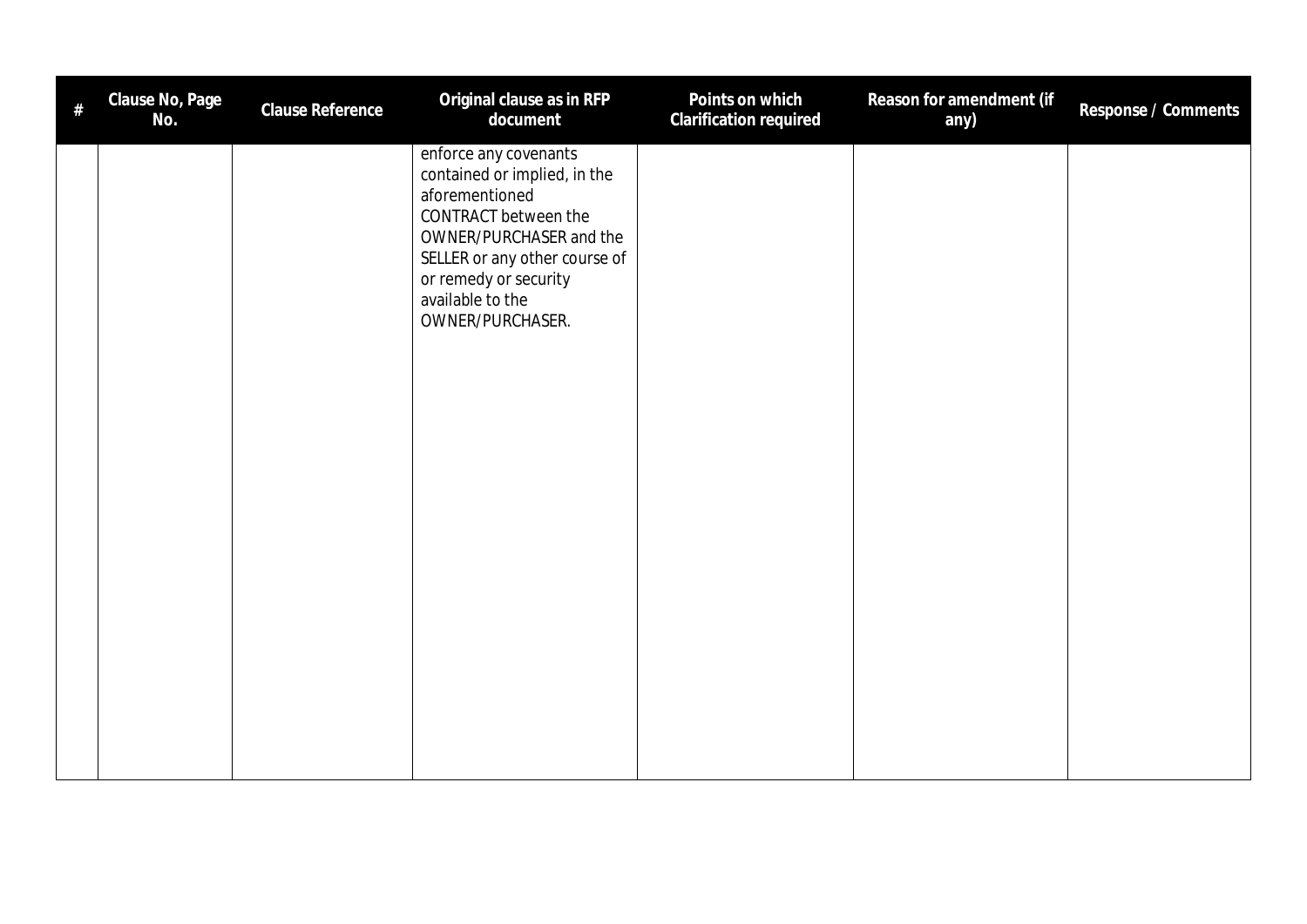|         | Clause No, Page<br>No. | Clause Reference | Original clause as in RFP<br>document                                                                                                                                                                                                                                                                                                         | Points on which<br>Clarification required                                                                                                                                                                                                                                                                                                                                                                                                                                                                                                                                    | Reason for amendment (if<br>any) | Response / Comments |
|---------|------------------------|------------------|-----------------------------------------------------------------------------------------------------------------------------------------------------------------------------------------------------------------------------------------------------------------------------------------------------------------------------------------------|------------------------------------------------------------------------------------------------------------------------------------------------------------------------------------------------------------------------------------------------------------------------------------------------------------------------------------------------------------------------------------------------------------------------------------------------------------------------------------------------------------------------------------------------------------------------------|----------------------------------|---------------------|
| 40<br>0 |                        |                  | Notwithstanding anything<br>contained herein above our<br>liability under this Guarantee<br>is restricted to Rs.<br>(Rupees<br>) and it shall remain in force<br>up to and including<br>and shall<br>be extended from time to<br>time for such period as may<br>be desired by the SELLER on<br>whose behalf this guarantee<br>has been given. | Requesting the Authority to<br>please add change<br>suggested by Bank. Please<br>refer below revised text.<br>Notwithstanding anything<br>contained herein above: I.<br>Our liability under this Bank<br>Guarantee shall not exceed<br><b>INR INR</b><br>II. This Bank Guarantee shall<br>be valid up to<br>andIII.<br>We are liable to pay the<br>guaranteed amount or any<br>part thereof under this Bank<br>Guarantee only and only if<br>you serve upon us a written<br>claim or demand at BANK<br>Limited,<br>(branch of issuance) on or<br>$before$ _________________. |                                  | As per RFP          |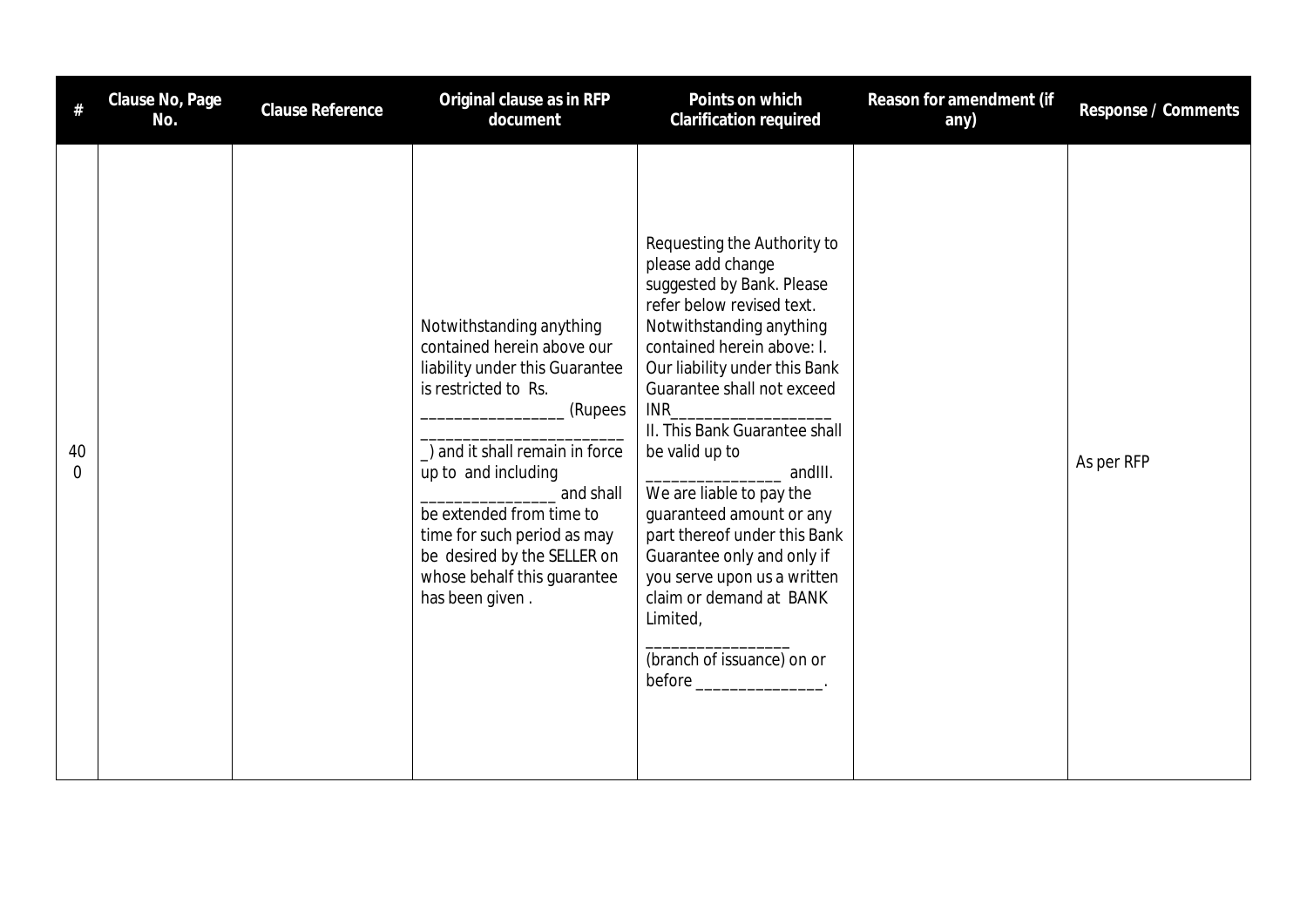| #                    | Clause No, Page<br>No.   | Clause Reference                                                                                       | Original clause as in RFP<br>document                                                                                                                                                                                                      | Points on which<br>Clarification required                                                                                                                                                                                                                                                         | Reason for amendment (if<br>any)                  | Response / Comments         |
|----------------------|--------------------------|--------------------------------------------------------------------------------------------------------|--------------------------------------------------------------------------------------------------------------------------------------------------------------------------------------------------------------------------------------------|---------------------------------------------------------------------------------------------------------------------------------------------------------------------------------------------------------------------------------------------------------------------------------------------------|---------------------------------------------------|-----------------------------|
| 40                   | Annexure XII<br>Page 148 | Format for Consortium<br>Agreement to be<br>entered amongst all<br>memebers of a Bidding<br>Consortium | 4. In case of any breach of<br>any of the commitment as<br>specified under this<br>Agreement by any of the<br>Consortium Members, the<br>Lead Members of the<br>Consortium shall be liable to<br>meet the obligations under<br>the Tender. | Requesting the Authority to<br>modify the statement as<br>below:<br>"Lead member may fulfil the<br>commitment in case of<br>breach by any consortium<br>member by way of<br>replacement of defaulting<br>member and / or by<br>executing the same by<br>themselves with prior<br>consent of SHS." |                                                   | As per RFP                  |
| 40<br>$\mathfrak{D}$ |                          | RFP (Additional query)                                                                                 | RFP (additional query)                                                                                                                                                                                                                     | We request the Authority to<br>share approximate number<br>of HMIS users (Doctors,<br>Nurses, Hospital Staff,<br>ASHA, ANM and any other).<br>Kindly consider.                                                                                                                                    | This information is critical<br>for Cloud sizing. | Please refer<br>corrigendum |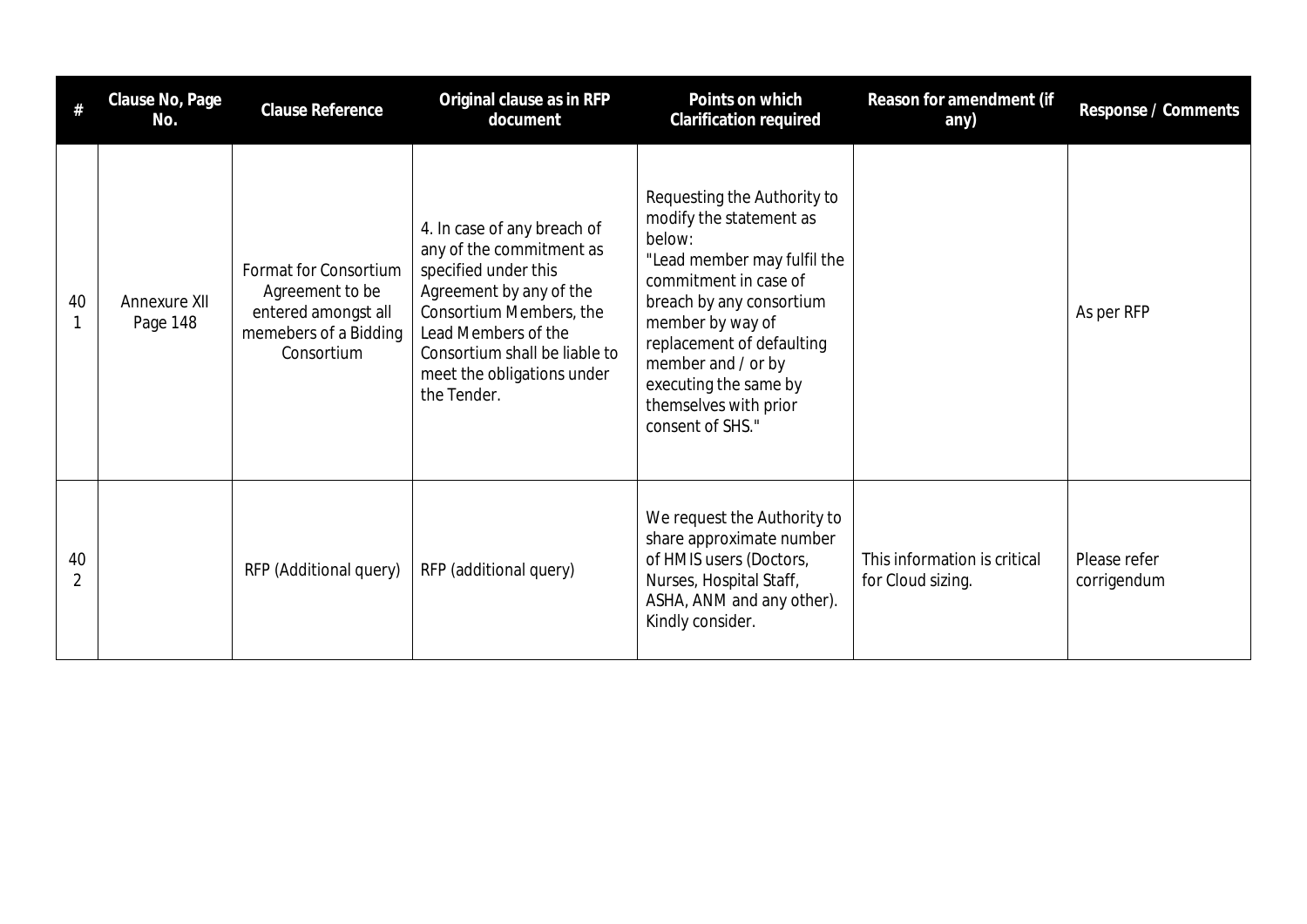|         | Clause No, Page<br>No. | Clause Reference       | Original clause as in RFP<br>document | Points on which<br>Clarification required                                                                                                                                                                                                                                                                                                                                   | Reason for amendment (if<br>any)                                                                                                                          | Response / Comments |
|---------|------------------------|------------------------|---------------------------------------|-----------------------------------------------------------------------------------------------------------------------------------------------------------------------------------------------------------------------------------------------------------------------------------------------------------------------------------------------------------------------------|-----------------------------------------------------------------------------------------------------------------------------------------------------------|---------------------|
| 40<br>3 |                        | RFP (Additional query) | Delay in payment                      | Requesting Authority to<br>consider the Interest on<br>delay payment on account<br>of Authority's delay. The<br>MSP shall be entitled a late<br>payment interest as per the<br>below framework -A) In<br>case of delay by 45 days -<br>MCLR+3% p.a. from the date<br>of submission of invoiceB)<br>Beyond 90th day - Bidder<br>can initiate the termination<br>of Agreement | Interest on delayed<br>payment to MSP is not<br>included in RPF and draft<br>terms of contract. This<br>clause should be there in<br>the final agreement. | As per RFP          |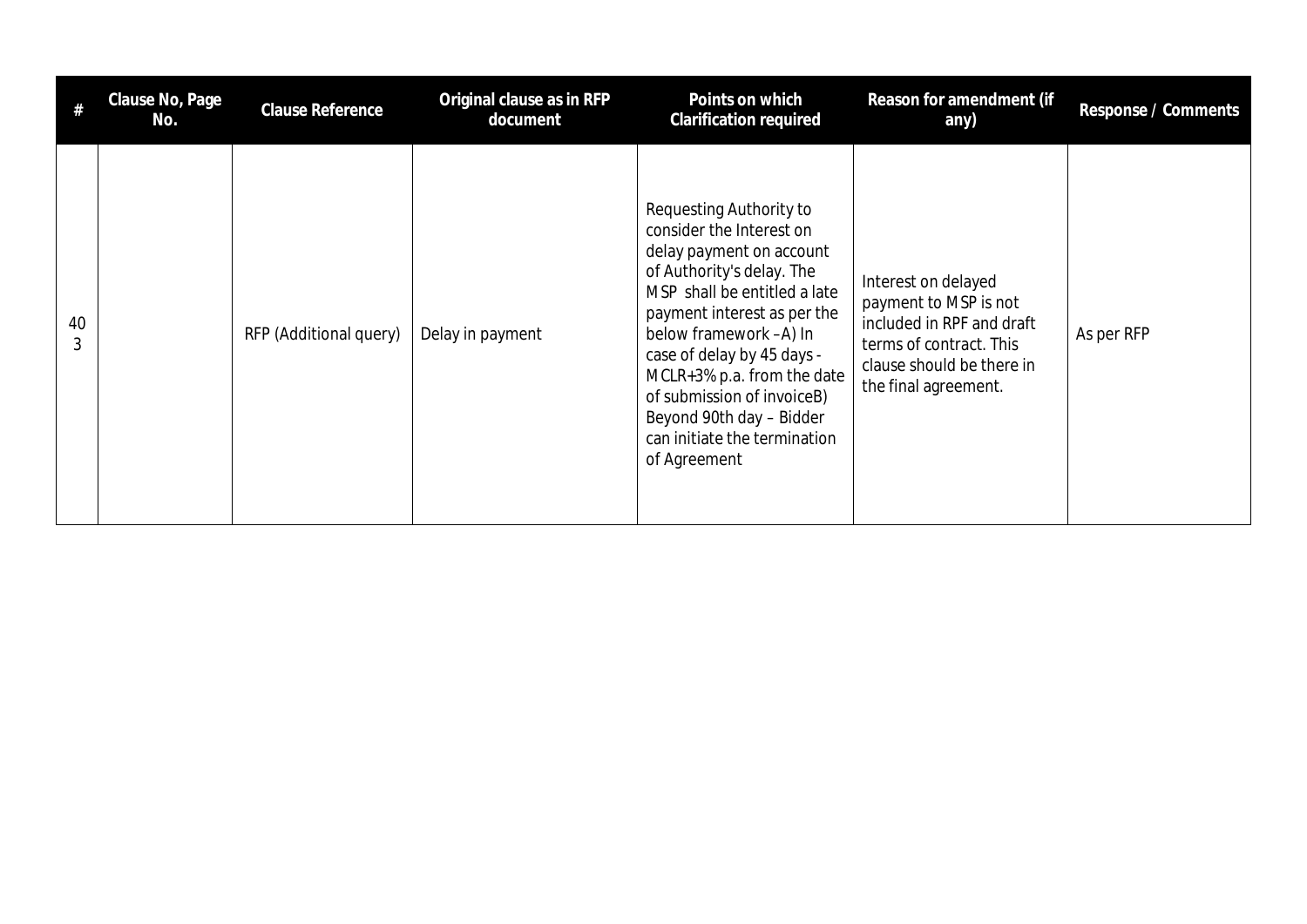| #       | Clause No, Page<br>No. | Clause Reference | Original clause as in RFP<br>document | Points on which<br>Clarification required           | Reason for amendment (if<br>any)                                                                                                                                                                                                                                                                                                                                                                | Response / Comments                                                                                                                                               |
|---------|------------------------|------------------|---------------------------------------|-----------------------------------------------------|-------------------------------------------------------------------------------------------------------------------------------------------------------------------------------------------------------------------------------------------------------------------------------------------------------------------------------------------------------------------------------------------------|-------------------------------------------------------------------------------------------------------------------------------------------------------------------|
| 40<br>4 | 8.50,60                | 8.50.            | Infrastructure Requirement            | MSP to provided end to end<br><b>Solution Stack</b> | 1. Do you have Oracle<br>License with the govt or any<br>enterprise database license.<br>Or This need to be<br>provided by the bidder?<br>2. End user devices and<br>hospital infra specification<br>will be provided by MSP and<br>procurement will be done<br>by which agency and in<br>what timeline. If any delay<br>in that procurement, what<br>impact that will have in MSP<br>timeline. | 1. MSP to propose best<br>solution<br>2. MSP will not be<br>responsible for delays<br>in hardware<br>procurement which are<br>in scope of State Health<br>Society |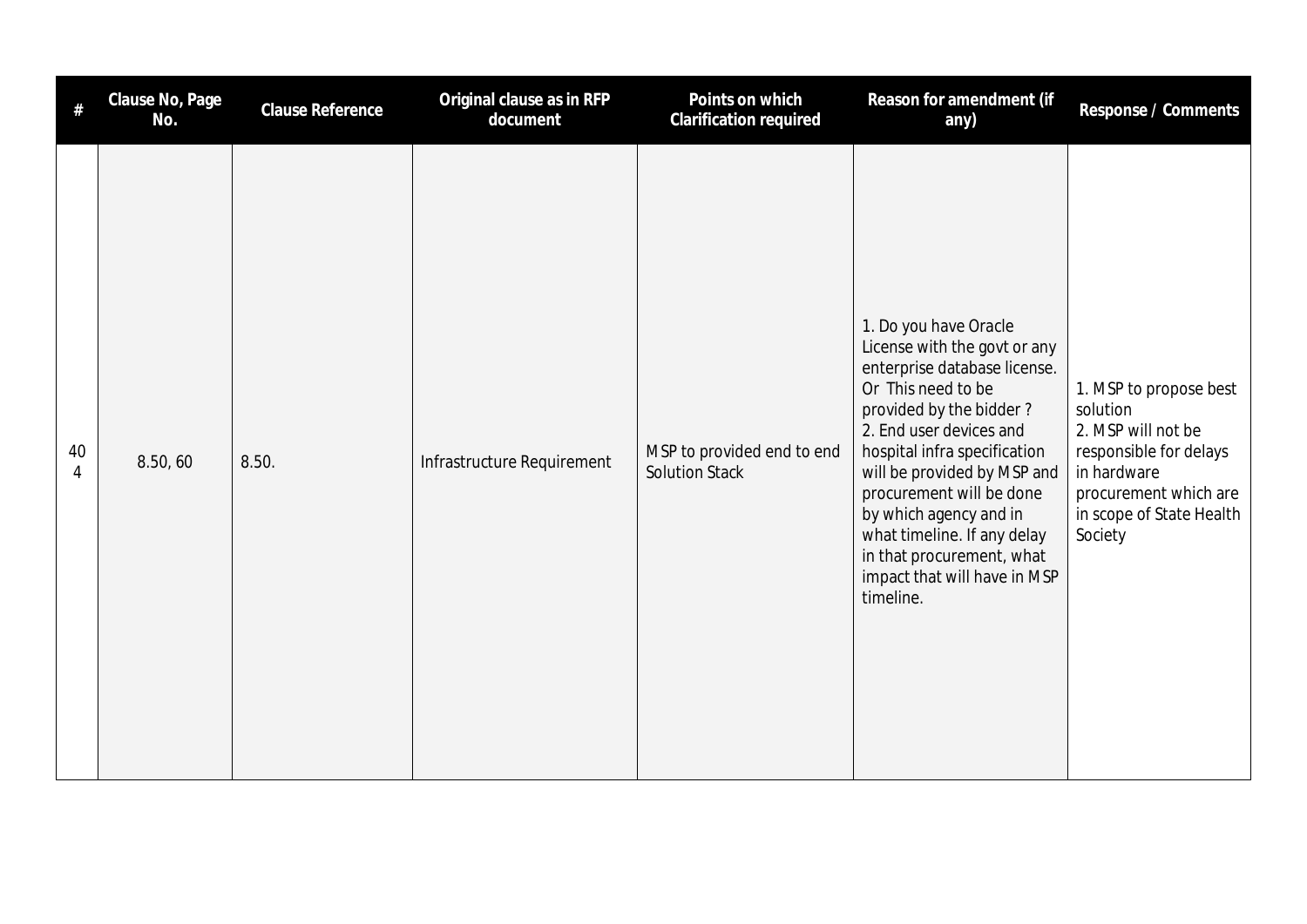|         | Clause No, Page<br>No. | Clause Reference                              | Original clause as in RFP<br>document        | Points on which<br>Clarification required                                                                                                               | Reason for amendment (if<br>any)                                                                                                                                                                                                                                                                                                                                                                                                                                                         | Response / Comments                                                                                                                                                                       |
|---------|------------------------|-----------------------------------------------|----------------------------------------------|---------------------------------------------------------------------------------------------------------------------------------------------------------|------------------------------------------------------------------------------------------------------------------------------------------------------------------------------------------------------------------------------------------------------------------------------------------------------------------------------------------------------------------------------------------------------------------------------------------------------------------------------------------|-------------------------------------------------------------------------------------------------------------------------------------------------------------------------------------------|
| 40<br>5 | 3.12, 36               | 3.2. Enterprise<br>Resource Planning<br>(ERP) | 3.12. Training & Capacity<br><b>Building</b> | The selected bidder shall<br>arrange for training sessions<br>for all end users on<br>individual basis or<br><b>TOT(Training of Trainers)</b><br>model. | Estimation Cost based on<br>every individual training will<br>be too high.Our Suggestion<br>to have TOT and team was<br>pre decided for the<br>same.Re-training of the<br>above staffs is required<br>whenever significant<br>changes are implemented in<br>the application and/or<br>personnel. If there is any<br>replacement in the internal<br>team will be trained by the<br>Trainer appointment on this<br>project by the Govt, Bidder<br>will not be responsible for<br>the same. | MSP to propose best<br>possible solution for<br>Training and Capacity<br>building.MSP will be<br>responsible for Training<br>and Capacity building<br>through out the<br>contract period. |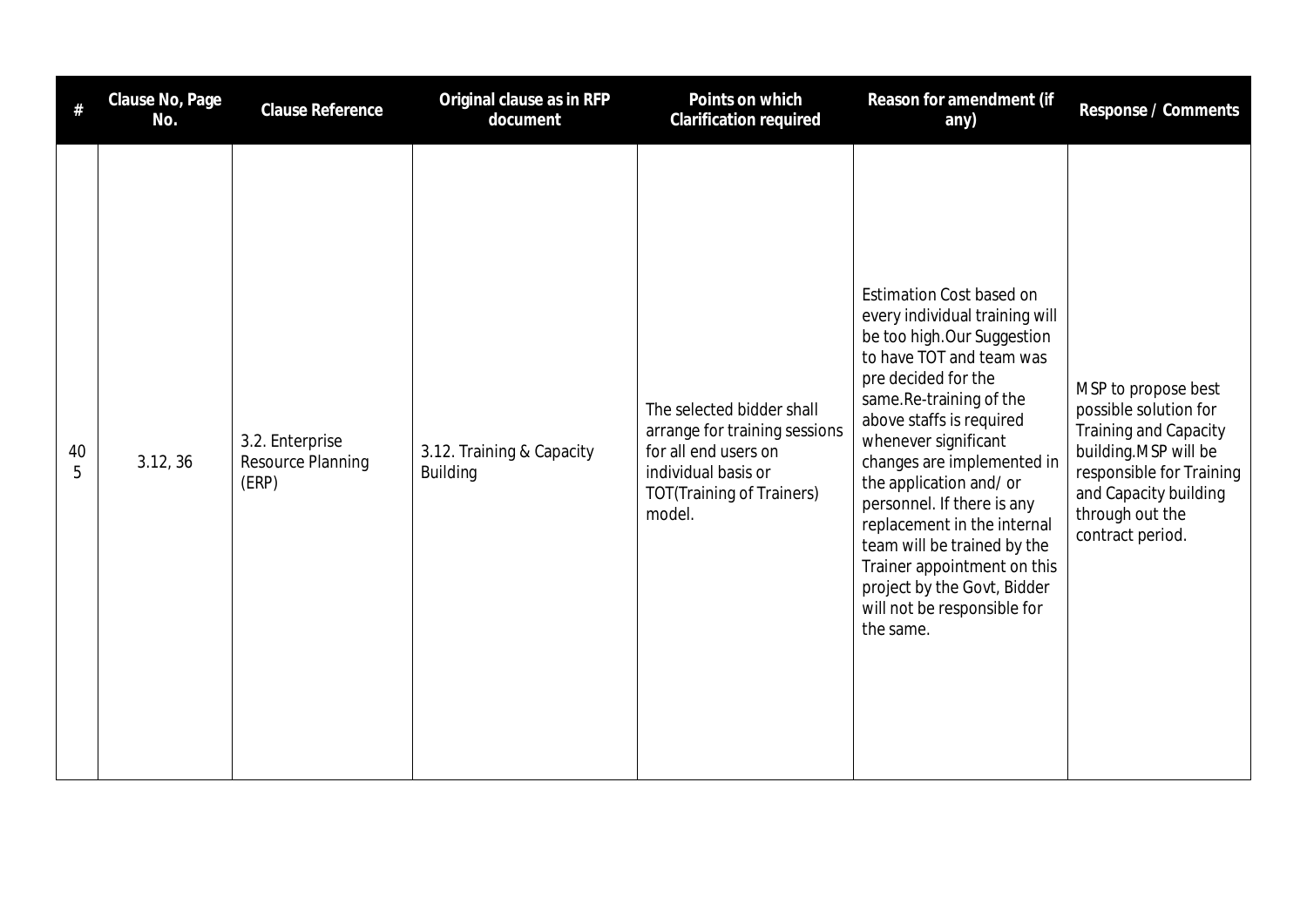| $^{\#}$ | Clause No, Page<br>No. | <b>Clause Reference</b>             | Original clause as in RFP<br>document | Points on which<br><b>Clarification required</b>                                       | Reason for amendment (if<br>any)                                                                                                                                                                           | Response / Comments         |
|---------|------------------------|-------------------------------------|---------------------------------------|----------------------------------------------------------------------------------------|------------------------------------------------------------------------------------------------------------------------------------------------------------------------------------------------------------|-----------------------------|
| 40<br>6 | 14.1.1.3, 92           | 14. General Terms and<br>Conditions | 14.1.1.3.                             | <b>Support Solutions like PACS</b><br>etc. and Proposed<br>innovative solutions by MSP | Do we need to include the<br>License Fee of Pacs inside<br>the Bid cost or it should be<br>managed by the Govt.<br>If it would be the part of<br>Bid, so please suggest the<br>number of license required. | Please refer<br>corrigendum |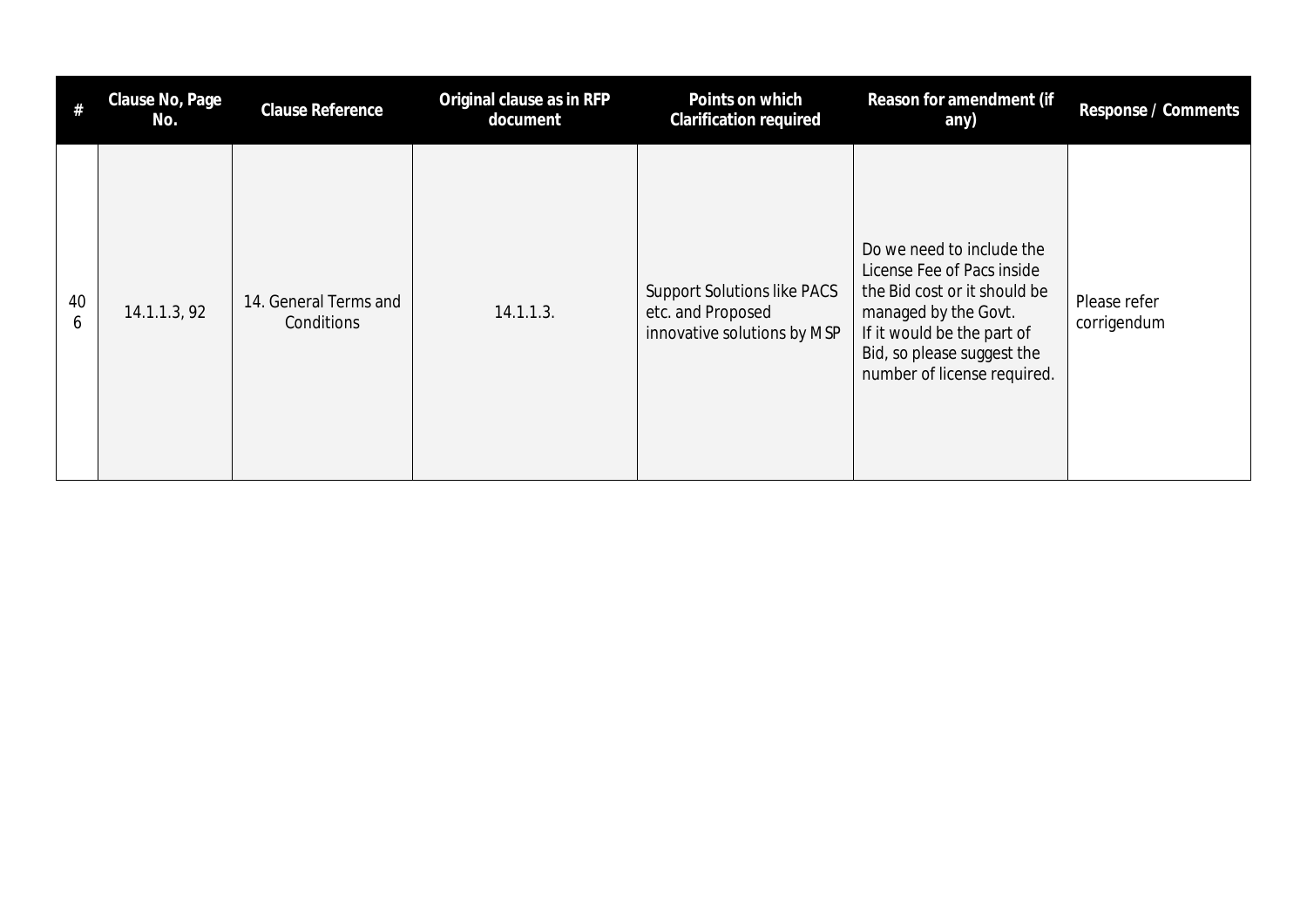| #                    | Clause No, Page<br>No. | <b>Clause Reference</b>             | Original clause as in RFP<br>document | Points on which<br><b>Clarification required</b> | Reason for amendment (if<br>any)                                                                                                                                                                                                                                      | Response / Comments                                                                     |
|----------------------|------------------------|-------------------------------------|---------------------------------------|--------------------------------------------------|-----------------------------------------------------------------------------------------------------------------------------------------------------------------------------------------------------------------------------------------------------------------------|-----------------------------------------------------------------------------------------|
| 40<br>$\overline{7}$ | 14.1.1.2, 92           | 14. General Terms and<br>Conditions | 14.1.1.2.                             | Work related to data entry                       | Data Entry Operators Need<br>to provided by the Govt or<br>the Vendor for District<br>Hospitals (DHs), Sub-<br>Divisional Hospitals (SDHs)<br>which is nearly 81<br>hospitals.Approx. 5 Data<br>Entry Operators for 1<br>hospitalNearly 405 data<br>operator required | Pl. Refer Clause 14.1 -<br>Sub-contracting -<br>14.1.1.2. Work related<br>to data entry |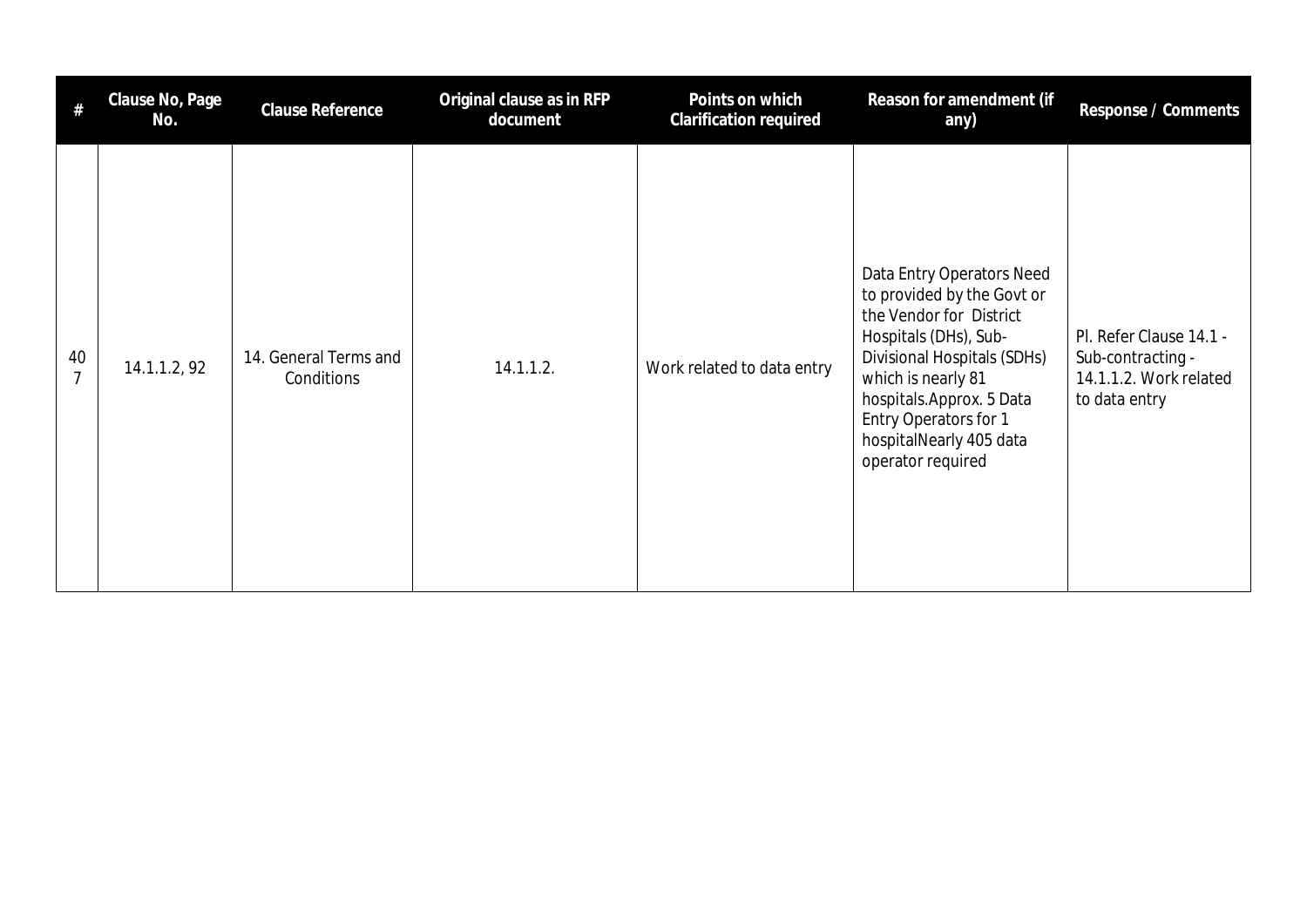| $^{\#}$ | Clause No, Page<br>No. | <b>Clause Reference</b> | Original clause as in RFP<br>document | Points on which<br><b>Clarification required</b>                                                                                                                                                                                                                              | Reason for amendment (if<br>any)                                                                                                                                                                         | Response / Comments         |
|---------|------------------------|-------------------------|---------------------------------------|-------------------------------------------------------------------------------------------------------------------------------------------------------------------------------------------------------------------------------------------------------------------------------|----------------------------------------------------------------------------------------------------------------------------------------------------------------------------------------------------------|-----------------------------|
| 40<br>8 | 3.5., 33               | 3.5. Integrations       | 3.5                                   | The proposed solution<br>needs to integrate with<br>existing state applications<br>and solution to track and<br>monitor beneficiaries under<br>other program. Integration<br>with other State-based<br>health programs is<br>also envisaged and should<br>be taken up by MSP. | Integration with State<br>Application, Will you please<br>highlight all the state level<br>application need to be<br>integrated in the solution.<br>As we must know the scope<br>of integration as well. | Please refer<br>corrigendum |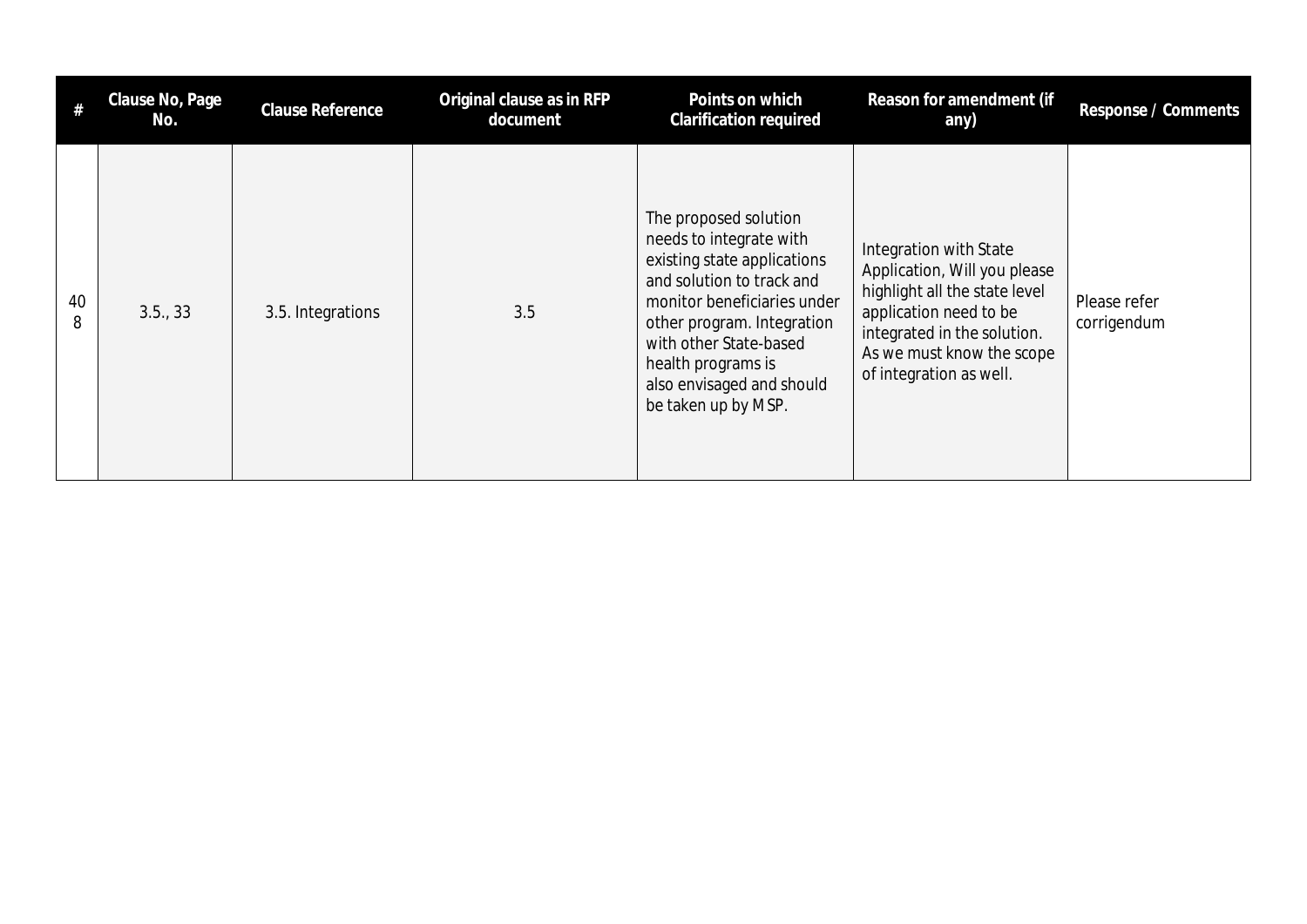| #       | Clause No, Page<br>No. | <b>Clause Reference</b>                            | Original clause as in RFP<br>document                     | Points on which<br>Clarification required                                                                                                                                                                             | Reason for amendment (if<br>any)                                                                                                                                                                                                            | Response / Comments         |
|---------|------------------------|----------------------------------------------------|-----------------------------------------------------------|-----------------------------------------------------------------------------------------------------------------------------------------------------------------------------------------------------------------------|---------------------------------------------------------------------------------------------------------------------------------------------------------------------------------------------------------------------------------------------|-----------------------------|
| 40<br>9 | 10, 78                 | Pre-Qualification<br>Criteria, 2 Total<br>Turnover | 2 Total Turnover                                          | The Bidder should have<br>average annual turnover of<br>INR 200 (Two hundred)<br>Crores in the last three<br>financial years (i.e. 2018-<br>2019, 2019-2020 & 2020-<br>2021) from IT / ITES /<br>Consulting Services. | We have a ready to deploy<br>application platform<br>working in a similar size<br>indian state across 700+<br>healthcare facilities and Our<br>average turnover is 100 CR,<br>hence request to reduce<br>Turnover from 200 CR to<br>100 CR. | As per RFP                  |
| 41<br>0 | 3.1, 30                | 3.1.19. Technical<br>Specification                 | 7. Picture archiving<br>andcommunication system<br>(PACS) | Digital storage, transmission<br>and retrieval of radiology<br>image                                                                                                                                                  | Licenses for PACS and all<br>other components, Eixting<br>PACS need Intigrate or<br>Bidder need to setup new<br>PACS system                                                                                                                 | Please refer<br>corrigendum |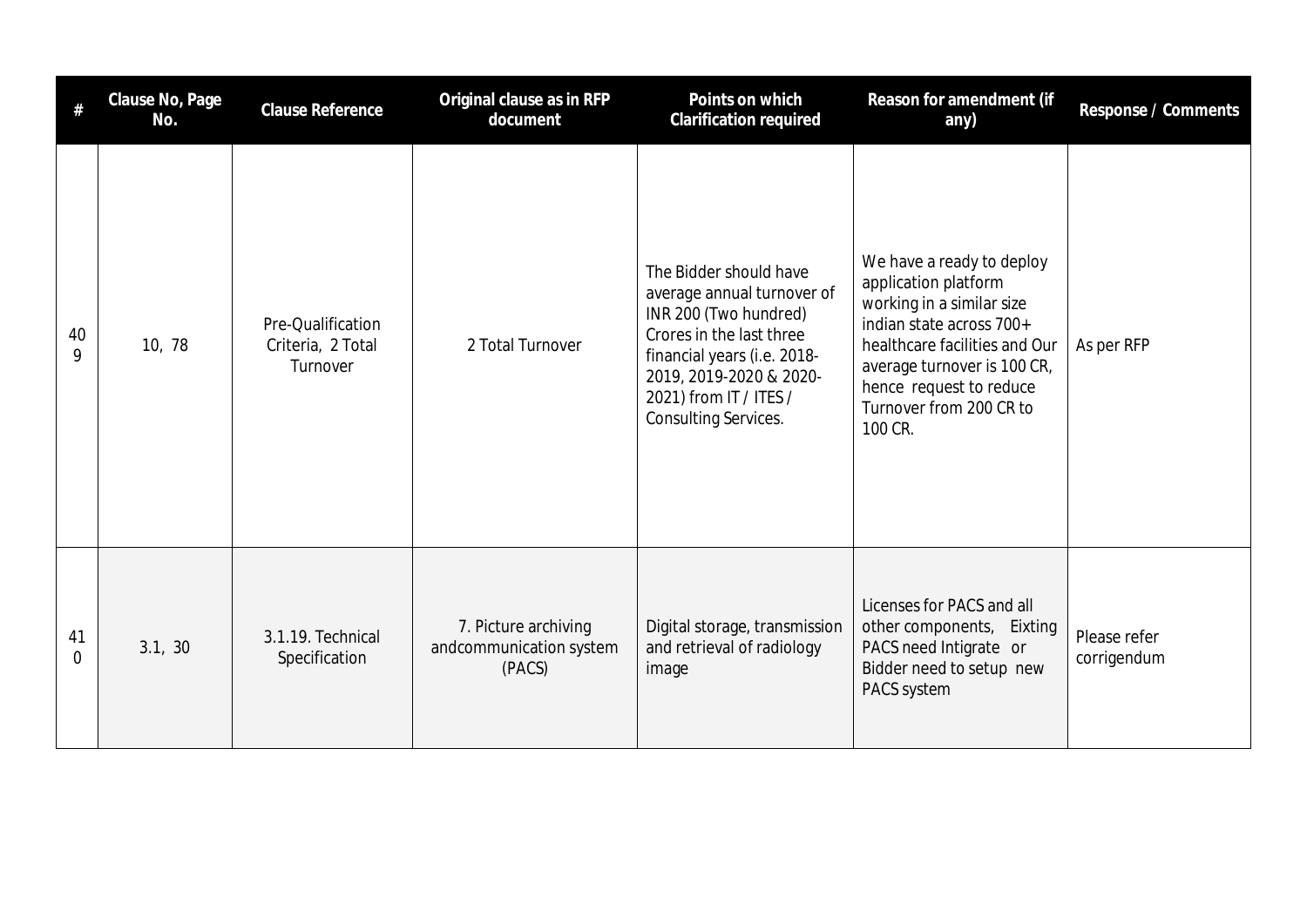| #                    | Clause No, Page<br>No.                                 | Clause Reference                               | Original clause as in RFP<br>document                                                     | Points on which<br><b>Clarification required</b>                                                                                             | Reason for amendment (if<br>any)                                                                                                 | Response / Comments                                                                                                      |
|----------------------|--------------------------------------------------------|------------------------------------------------|-------------------------------------------------------------------------------------------|----------------------------------------------------------------------------------------------------------------------------------------------|----------------------------------------------------------------------------------------------------------------------------------|--------------------------------------------------------------------------------------------------------------------------|
| 41                   | 6, 45                                                  | 6. Stakeholder's Roles<br>and Responsibilities | 2. Execution Agency<br><b>State Health</b><br>Society (SHS)                               | Provide adequate space and<br>compute resources<br>at the State Data Centre for<br>hosting requirement                                       | Is Cloud hosting a part of<br>bidder or provided by the<br>Govt?                                                                 | Cloud hosting is under<br>the scope of MSP                                                                               |
| 41<br>$\overline{2}$ | General                                                |                                                |                                                                                           | Required Hardware and<br>Infrastructures                                                                                                     | Will be Provided by Bihar<br>Medical Services and<br>Infrastructure Corporation<br>Limited?                                      | Hardware procurement<br>shall be administered<br>by GoB                                                                  |
| 41<br>$\overline{3}$ | General                                                |                                                |                                                                                           | Delay in the Procurement                                                                                                                     | Any Delay in the<br>procurement of the<br>infrastructure will impact<br>the golive plan.<br>Whats the procedure for<br>the same? | MSP will not be<br>responsible for delays<br>in hardware<br>procurement which are<br>in scope of State Health<br>Society |
| 41<br>4              | 3.7 Command<br>and Control<br>Centre (CCC),<br>Page 33 | 3.7 Command and<br>Control Centre (CCC),       | All IT applications of GoB to<br>be integrated with currently<br>functional CCC in Bihar. | We understand that the<br>applications designed and<br>implemented in this project<br>shall be integrated with the<br>existing CCC in Bihar. |                                                                                                                                  | Yes                                                                                                                      |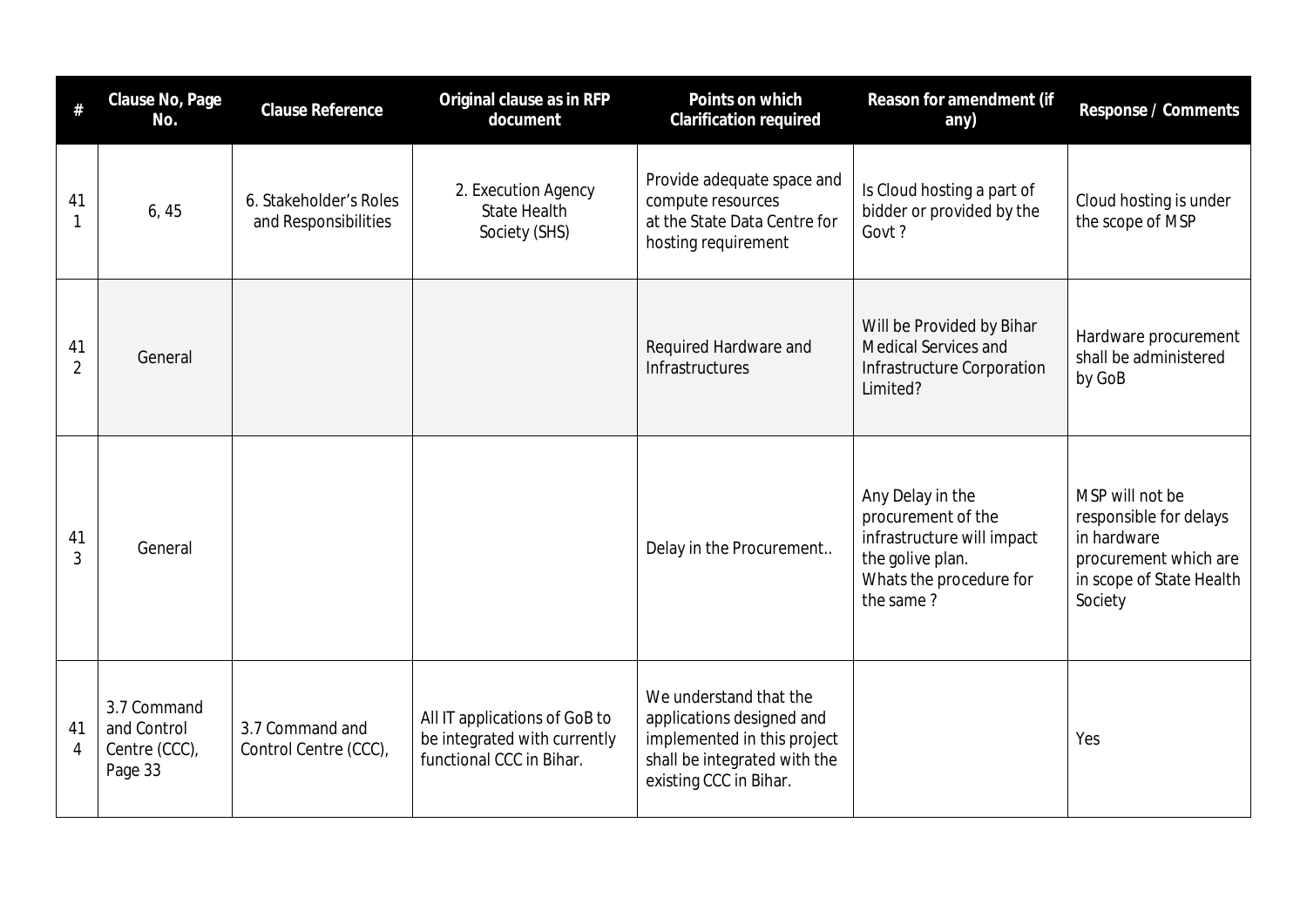| #                    | Clause No, Page<br>No.                                                      | <b>Clause Reference</b> | Original clause as in RFP<br>document                                                                                                                                                                                                                                                                                 | Points on which<br><b>Clarification required</b>                                                                                                                                                                            | Reason for amendment (if<br>any) | Response / Comments |
|----------------------|-----------------------------------------------------------------------------|-------------------------|-----------------------------------------------------------------------------------------------------------------------------------------------------------------------------------------------------------------------------------------------------------------------------------------------------------------------|-----------------------------------------------------------------------------------------------------------------------------------------------------------------------------------------------------------------------------|----------------------------------|---------------------|
| 41<br>5              | 9.3. Criteria for<br>formation of<br>Consortium by<br>Bidder(s), Page<br>65 | 9.3.13                  | In case of Consortium, all<br>members of the consortium<br>shall be liable, jointly and<br>severally, during the bidding<br>process and for the execution<br>of the contract in accordance<br>with the contract terms, and<br>a statement to this effect<br>shall be included in the<br>authorization by all members. | We request you to remove<br>the jointly and severally. The<br>consortium members shall<br>be responsible for only their<br>piece of work, however lead<br>member shall be<br>responsible for the overall<br>implementation. |                                  | As per RFP          |
| 41<br>6              | 9.14. Financial<br>Proposal, Page<br>71                                     | 9.14.3                  | The Financial Proposal should<br>include all the GST/Service<br>Tax, other Taxes, Duties,<br>Cess, etc.                                                                                                                                                                                                               | We request yout to change<br>the clause to exclusive of<br>taxes                                                                                                                                                            |                                  | As per RFP          |
| 41<br>$\overline{7}$ | 10. Pre-<br>Qualification<br>Criteria, Page 78                              | 2. Total Turnover       | The Bidder should have<br>average annual turnover of<br>INR 200 (Two hundred)<br>Crores in the last three<br>financial years (i.e. 2018-<br>2019, 2019-2020 & 2020-<br>2021) from IT / ITES /<br><b>Consulting Services.</b>                                                                                          | We request you to modify<br>the clause and accept INR<br>150 Crores as turnover.                                                                                                                                            |                                  | As per RFP          |
| 41<br>8              | 11. Technical<br>Evaluation<br>Criteria, Page 81                            | 1. Financial Capability | a. Minimum INR 200 Crore: 2<br>marks<br>b. INR 200 - 300 Crore: 3<br>marks<br>c. More than Rs. 300 Crore: 4<br><b>Marks</b>                                                                                                                                                                                           | We request you to modify<br>the clause as;<br>a. Minimum INR 150 Crore:<br>2 marks<br>b. INR 150 - 200 Crore: 3<br>marks<br>c. More than Rs. 200 Crore:<br>4 Marks                                                          |                                  | As per RFP          |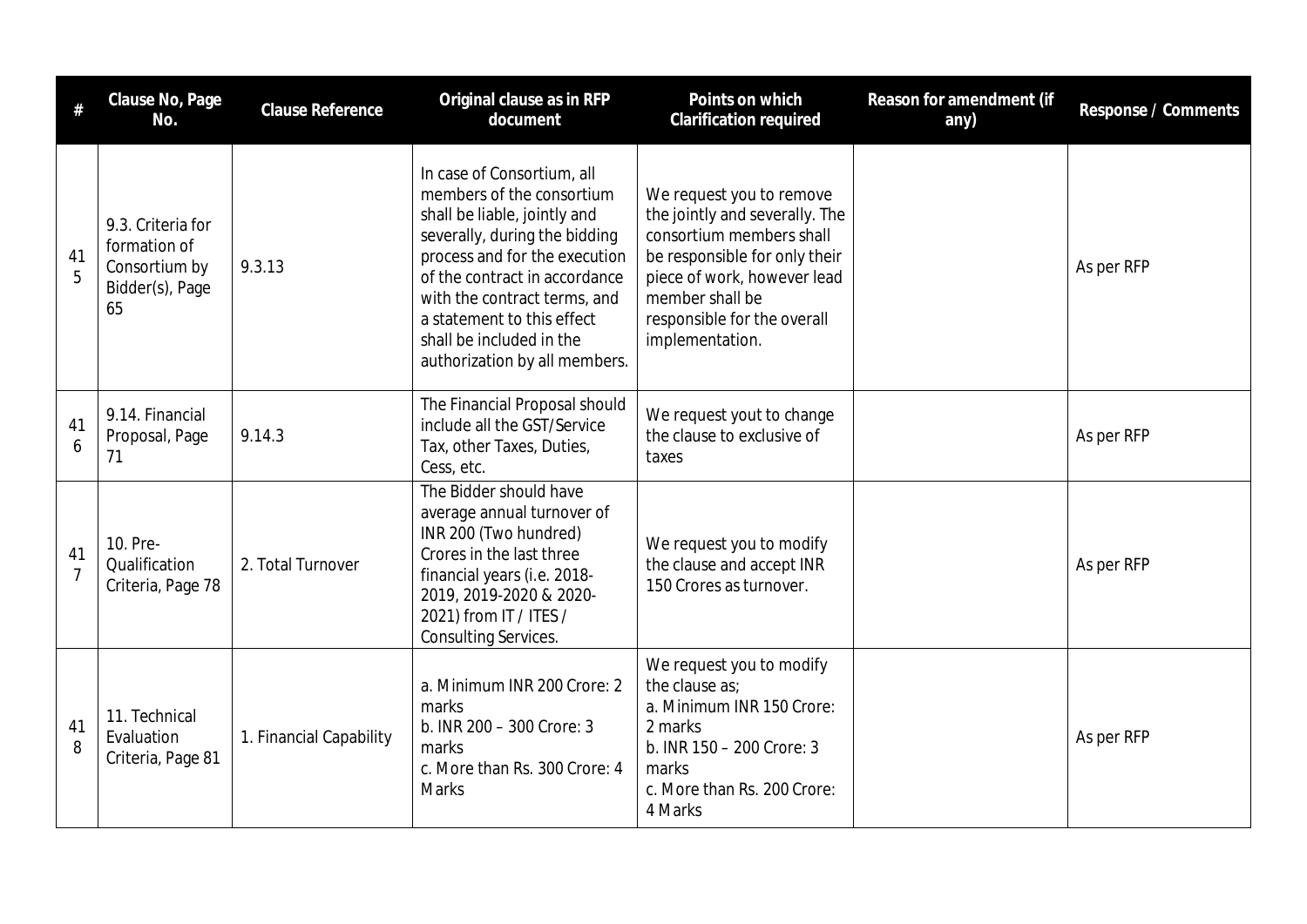| #                    | Clause No, Page<br>No.                           | <b>Clause Reference</b> | Original clause as in RFP<br>document                                                                                                                                                                                                                                                                                                                                          | Points on which<br><b>Clarification required</b>                                                                                                         | Reason for amendment (if<br>any) | Response / Comments |
|----------------------|--------------------------------------------------|-------------------------|--------------------------------------------------------------------------------------------------------------------------------------------------------------------------------------------------------------------------------------------------------------------------------------------------------------------------------------------------------------------------------|----------------------------------------------------------------------------------------------------------------------------------------------------------|----------------------------------|---------------------|
| 41<br>9              | 11. Technical<br>Evaluation<br>Criteria, Page 81 | 2. Bidder's Experience  |                                                                                                                                                                                                                                                                                                                                                                                | We understand that the<br>Bidder can showcase global<br>credentials of working with<br>Government. Please suggest<br>if our understanding is<br>correct. |                                  | As per RFP          |
| 42<br>$\overline{0}$ | 11. Technical<br>Evaluation<br>Criteria, Page 81 | 2. Bidder's Experience  | The bidder or consortium<br>members have experience in<br>ongoing or completed<br>projects of total value in<br>design, development,<br>implementation of projects in<br>IT Transformational project /<br>ICT Components / E-<br>Governance/ Digital Solution<br>projects with any<br>Government / State<br>Government / PSUs in last<br>five (5) years (from FY 2016-<br>21). | We request you to accept<br>PMU/PMC/Consulting<br>projects in addition to<br>implementation projects                                                     |                                  | As per RFP          |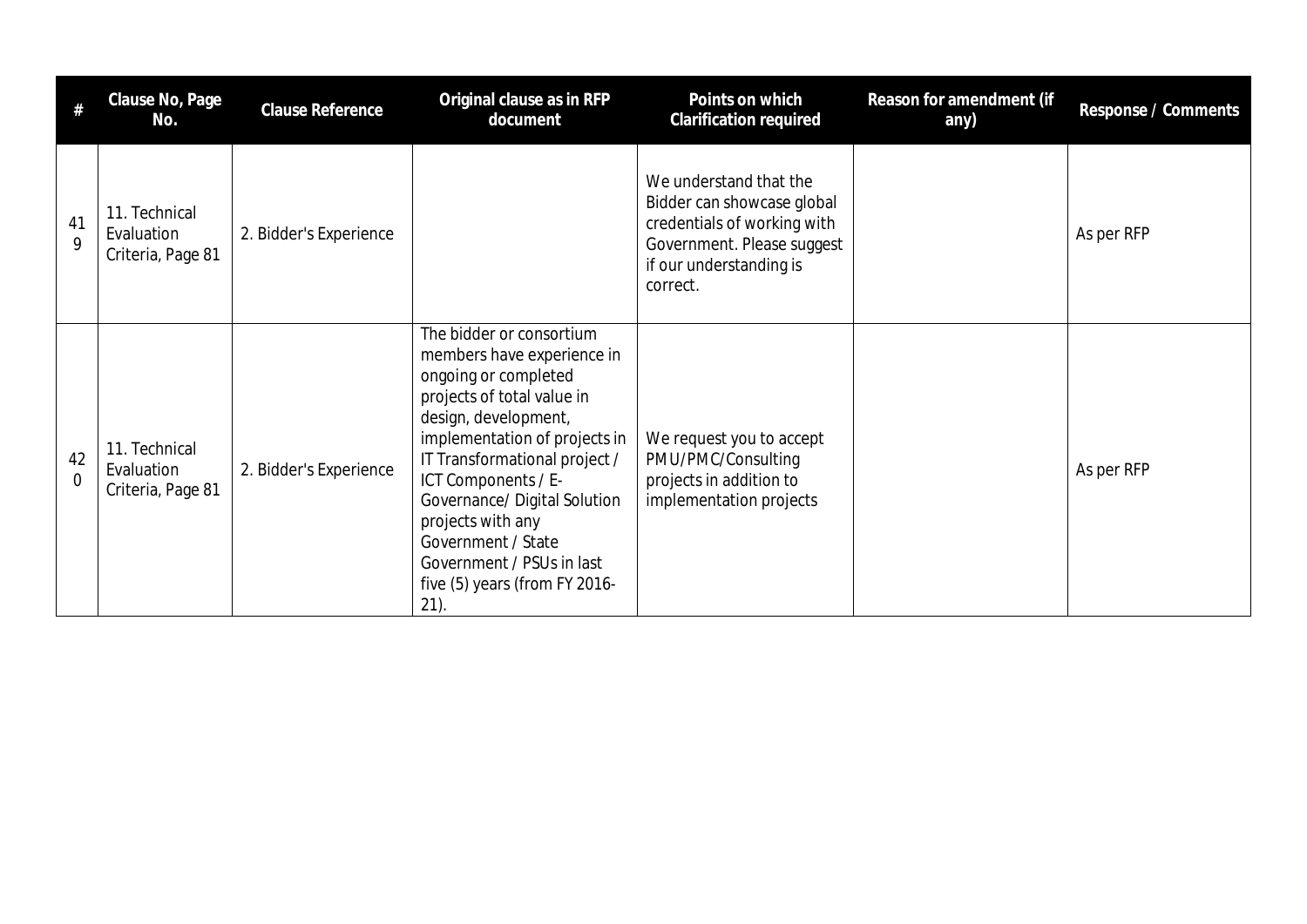|                      | Clause No, Page<br>No.                                                                      | <b>Clause Reference</b> | Original clause as in RFP<br>document                                                                                                                                                                                                                                                                                                                                                                            | Points on which<br><b>Clarification required</b>                                                                                                                                                                                                                   | Reason for amendment (if<br>any) | Response / Comments         |
|----------------------|---------------------------------------------------------------------------------------------|-------------------------|------------------------------------------------------------------------------------------------------------------------------------------------------------------------------------------------------------------------------------------------------------------------------------------------------------------------------------------------------------------------------------------------------------------|--------------------------------------------------------------------------------------------------------------------------------------------------------------------------------------------------------------------------------------------------------------------|----------------------------------|-----------------------------|
| 42<br>$\mathbf{1}$   | 11. Technical<br>Evaluation<br>Criteria, Page 81                                            | 3. Bidder's Experience  | The bidder or consortium<br>members have experience in<br>Government Advisory cum<br>Supervision & Monitoring<br>related engagement involving<br>mobilization of minimum of<br>100 team members on<br>ground and providing state-<br>wide implementation support<br>in Infrastructure /<br>Development sector projects<br>in any Government / State<br>Government / PSUs in last<br>five years (from FY 2016-21) | Please suggest on whether<br>the 100 team members<br>should belong to Bidder's<br>team alone or members<br>from Government authority<br>working on the project can<br>also be included.<br>Also, request you to reduce<br>the size from 100 to 20<br>team members. |                                  | Please refer<br>corrigendum |
| 42<br>$\overline{2}$ | 13.4.<br>Performance<br><b>Bank Guarantee</b><br>& Additional<br>Bank Guarantee,<br>Page 89 | 13.4.1                  | On award of contract -<br><b>Additional Bank Guarantee</b><br>(ABG) - 7% of the Total<br><b>Contract Value</b>                                                                                                                                                                                                                                                                                                   | As per Gol directives, the<br>government has put a cap<br>on PBG to 3%. Hence, we<br>request you to withdraw the<br>requirement of Additional<br>BG.                                                                                                               |                                  | As per RFP                  |
| 42<br>3              | 17. Details of<br>SLA, Page 116                                                             | 17. Details of SLA      |                                                                                                                                                                                                                                                                                                                                                                                                                  | We understand that the<br>breach of SLA shall only be<br>considered for the reasons<br>solely attributable to the<br>Bidder. Please confirm!                                                                                                                       |                                  | Yes                         |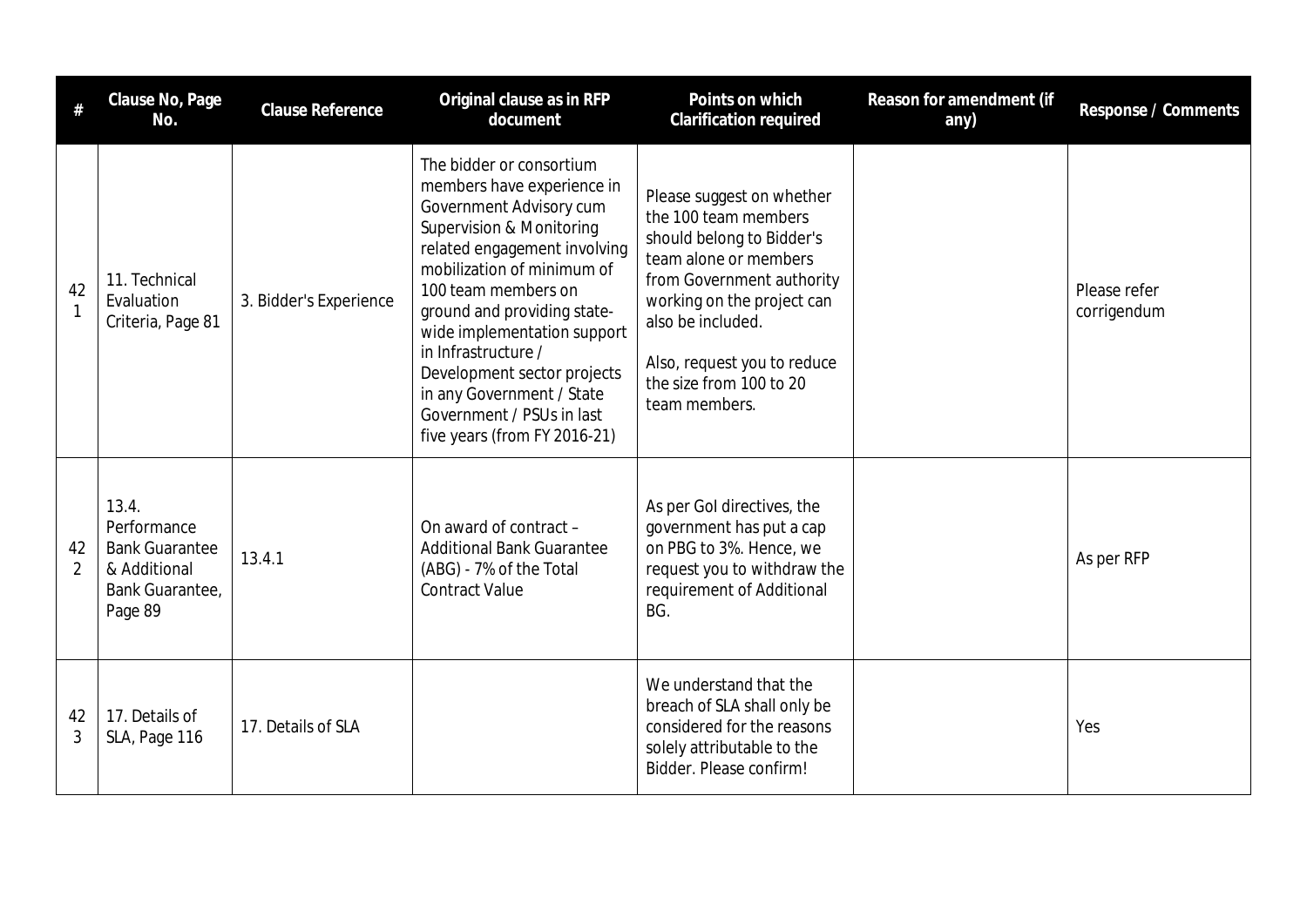| #       | Clause No, Page<br>No.                                                               | <b>Clause Reference</b>                                           | Original clause as in RFP<br>document                                                                                                     | Points on which<br><b>Clarification required</b>                                                                                                                                                                                                       | Reason for amendment (if<br>any) | Response / Comments                                                                                                                                                        |
|---------|--------------------------------------------------------------------------------------|-------------------------------------------------------------------|-------------------------------------------------------------------------------------------------------------------------------------------|--------------------------------------------------------------------------------------------------------------------------------------------------------------------------------------------------------------------------------------------------------|----------------------------------|----------------------------------------------------------------------------------------------------------------------------------------------------------------------------|
| 42<br>4 | Annexure-V:<br>Format for<br>Submitting<br>Profiles of Key<br>Resources, Page<br>126 | Annexure-V: Format<br>for Submitting Profiles<br>of Key Resources |                                                                                                                                           | There is no mentioned on<br>type of resources required<br>to implement the project.<br>Please suggest if Bidder<br>needs to assess the profiles<br>and share CVs.                                                                                      |                                  | MSP to propose best<br>possible resources for<br>the project                                                                                                               |
| 42<br>5 | Section 3.1.1.,<br>Page 23-24                                                        | Registration<br>Management                                        | The patient registration<br>module is an integral part of<br>the HIMS system, which<br>captures complete and vital<br>patient information | Are there any Government<br>ID such as Aadhar No./Voter<br>ID/ Drivers License etc. that<br>would need to be captures<br>as part of Patient<br>Registration?<br>If yes, would there be<br>integration with any of the<br>related system for validation |                                  | MSP is expected to<br>capture necessary<br>Governmet IDs during<br>patient registration.<br>These can be<br>integrated to various<br>systems upon<br>availability of APIs. |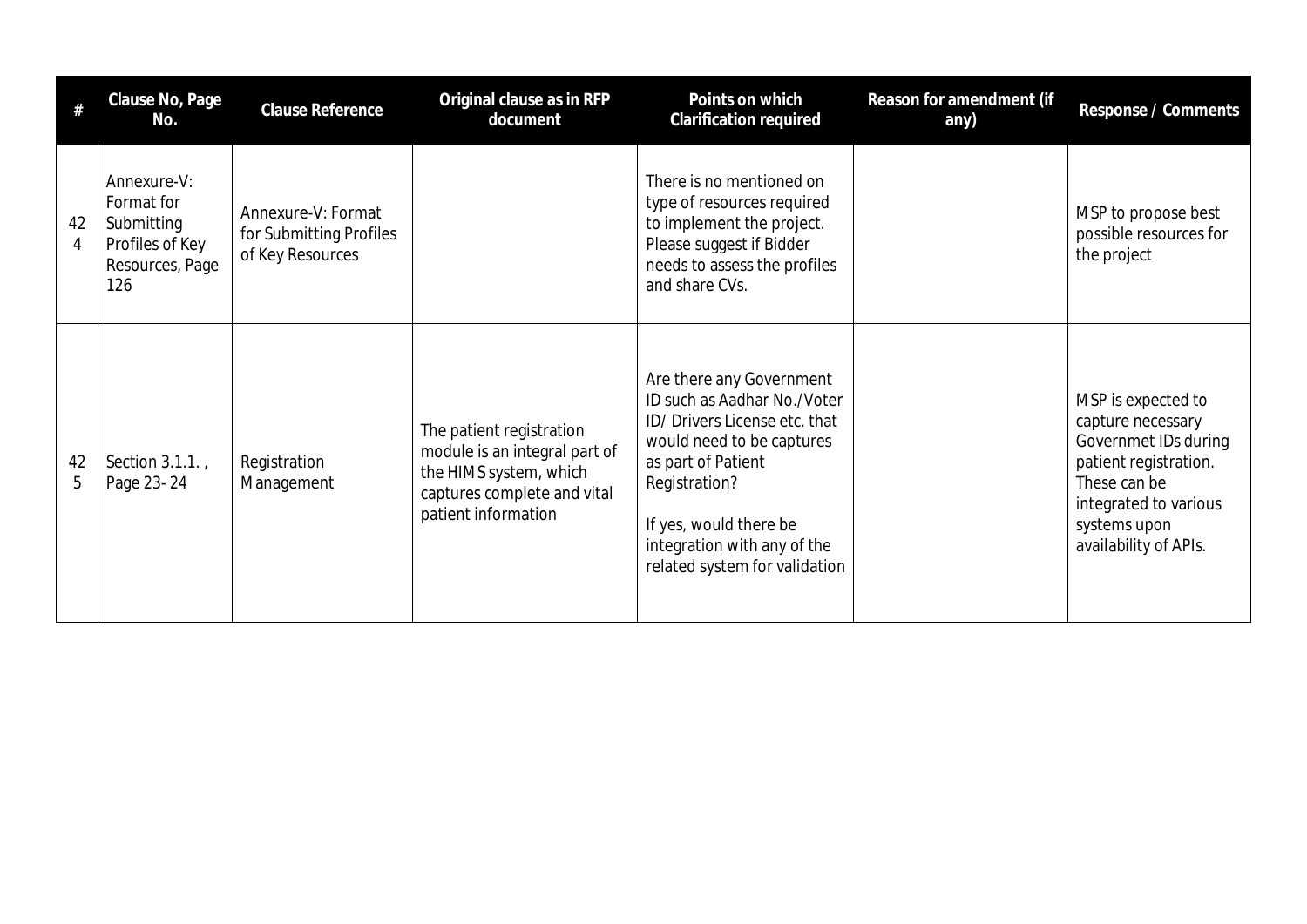|         | Clause No, Page<br>No.     | Clause Reference           | Original clause as in RFP<br>document                                                                                                                        | Points on which<br><b>Clarification required</b>                                                                                                                                                                                                  | Reason for amendment (if<br>any) | Response / Comments                                                                                                                                                         |
|---------|----------------------------|----------------------------|--------------------------------------------------------------------------------------------------------------------------------------------------------------|---------------------------------------------------------------------------------------------------------------------------------------------------------------------------------------------------------------------------------------------------|----------------------------------|-----------------------------------------------------------------------------------------------------------------------------------------------------------------------------|
| 42<br>6 | Section 3.2.4.,<br>Page 32 | Supply chain<br>management | Integration with all the Front<br>Line Worker applications and<br>development and<br>implementation of any other<br>application as required by the<br>client | How many different existing<br>Front Line Worker<br>applications are currenlty in<br>use. Kindly share the list<br>What would be the existing<br>Database type and Data<br>Volume and is any data<br>migration considered within<br>the RFP scope |                                  | MSP would be required<br>to initially integrate<br>with existing<br>applications and<br>simaltaneously develop<br>the FLW application<br>with all the requierd<br>features. |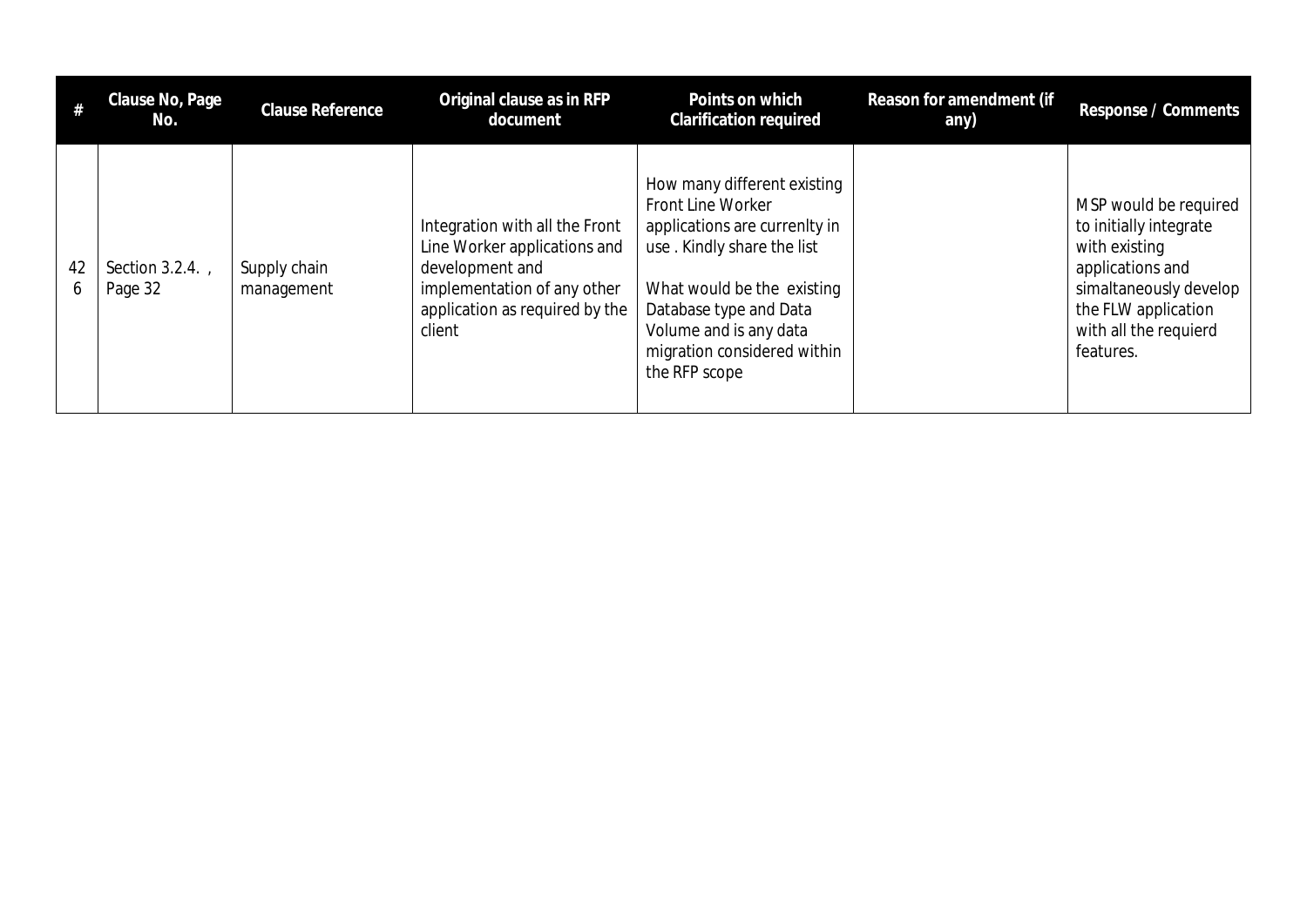| #                    | Clause No, Page<br>No.   | Clause Reference | Original clause as in RFP<br>document                                                                                                                                                                                                                                               | Points on which<br>Clarification required                                                                                                                                                                                                                                                                                                                                                                                                  | Reason for amendment (if<br>any) | Response / Comments         |
|----------------------|--------------------------|------------------|-------------------------------------------------------------------------------------------------------------------------------------------------------------------------------------------------------------------------------------------------------------------------------------|--------------------------------------------------------------------------------------------------------------------------------------------------------------------------------------------------------------------------------------------------------------------------------------------------------------------------------------------------------------------------------------------------------------------------------------------|----------------------------------|-----------------------------|
| 42<br>$\overline{7}$ | Section 3.5.,<br>Page 33 | Integrations     | The proposed solution needs<br>to integrate with existing<br>state applications and<br>solution to track and monitor<br>beneficiaries under other<br>program. Integration with<br>other State-based health<br>programs is also envisaged<br>and should be taken up by<br><b>MSP</b> | How many different existing<br>types of state applications,<br>State-based health<br>programs and solution are<br>currenlty in use. Kindly<br>share the list What would be<br>the existing Database type<br>and Data VolumeExisting<br>and To-Be process Flows for<br>the applicationsHow will<br>the systems be accessed<br>from Cloud? E.g. VPN<br>TunnelWe also need specific<br>definition of Querying?<br>e.g.DB access or API access |                                  | Please refer<br>corrigendum |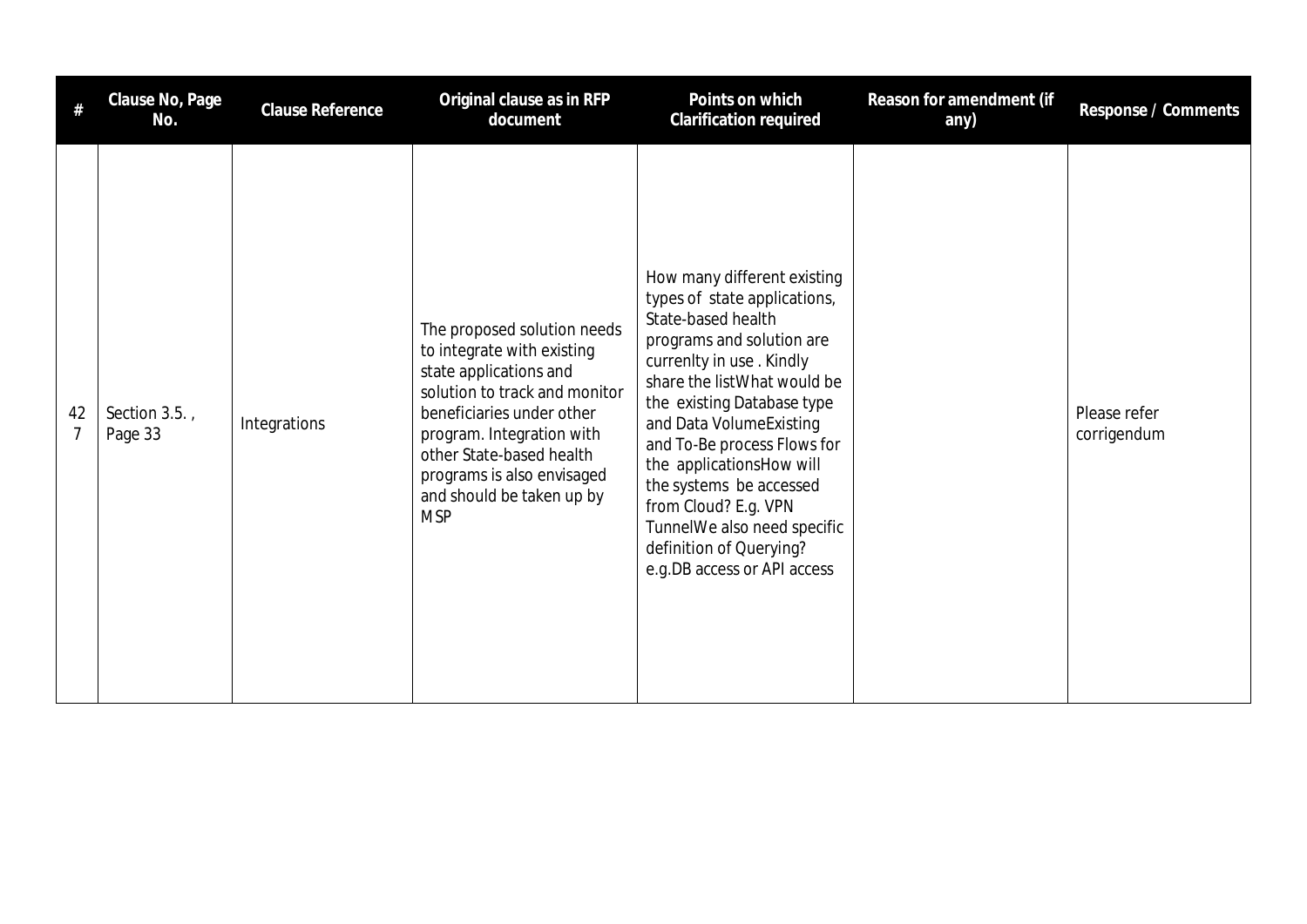| $\#$    | Clause No, Page<br>No. | Clause Reference            | Original clause as in RFP<br>document                                                        | Points on which<br><b>Clarification required</b>                                                                                                                                                                                                                                                                                                                                                                                                                                                                                                                                                                                                                                                                                             | Reason for amendment (if<br>any) | Response / Comments         |
|---------|------------------------|-----------------------------|----------------------------------------------------------------------------------------------|----------------------------------------------------------------------------------------------------------------------------------------------------------------------------------------------------------------------------------------------------------------------------------------------------------------------------------------------------------------------------------------------------------------------------------------------------------------------------------------------------------------------------------------------------------------------------------------------------------------------------------------------------------------------------------------------------------------------------------------------|----------------------------------|-----------------------------|
| 42<br>8 | Section 4., Page<br>40 | <b>Schedule of Services</b> | Data migration from existing<br>(legacy) applications to the<br>proposed (new) applications. | Kindly confirm details about<br>overall landscape details to<br>be migrated to new CSP<br>with storage size, OS, DB,<br>security, deployed cloud<br>architecture for reference,<br>BoM if possible for planning<br>migration strategy. Also<br>please share the current DB<br>version and edition and<br>storage size.<br>The following details also<br>need to be addresed<br>Need clarity on who will be<br>responsible for the<br>structuring of Data format.<br>Will there be availability of<br>SMEs for all the details<br>being fetched?<br>How long this process is<br>expected to be enabled?<br>Under whose purview is the<br>Data cleansing responsibility<br>so as to ensure the capture<br>and rectification of Corrupt<br>data | Migration planning               | Please refer<br>corrigendum |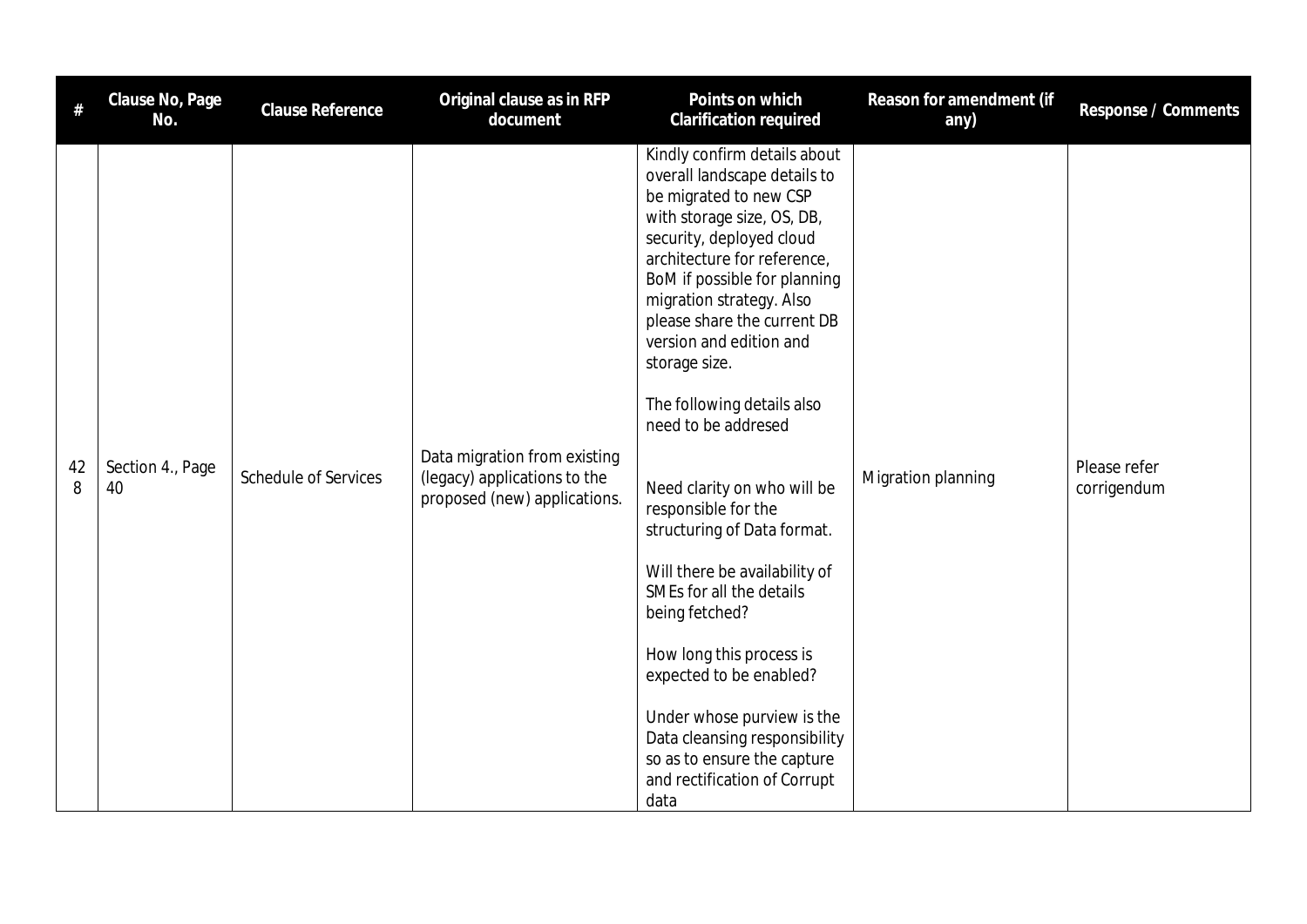| #       | Clause No, Page<br>No.  | <b>Clause Reference</b>                                    | Original clause as in RFP<br>document                                         | Points on which<br><b>Clarification required</b>                                                                                                                                | Reason for amendment (if<br>any) | Response / Comments                                                                                                                                                                                                                                                                                                                    |
|---------|-------------------------|------------------------------------------------------------|-------------------------------------------------------------------------------|---------------------------------------------------------------------------------------------------------------------------------------------------------------------------------|----------------------------------|----------------------------------------------------------------------------------------------------------------------------------------------------------------------------------------------------------------------------------------------------------------------------------------------------------------------------------------|
| 42<br>9 | Section 3.9.<br>Page 33 | <b>Centralized IT Helpdesk</b><br>/ Incident<br>Management | A centralized IT Helpdesk is<br>required to be set up as part<br>of the scope | Does the RFP scope include<br>on the provisioning of a IT<br>system for Incident<br>Management or does italso<br>include the deployment of<br>IT helpdesk resources as<br>well? |                                  | MSP to propose best<br>solution to achieve<br>desired outcomes. The<br>helpdesk resources are<br>required to operate for<br>AMC support and<br>L1, L2, L3 support.<br>Bidder may propose<br>the resource<br>requirement in their<br>technical bid for 3 yars<br>of the O&M<br>contract.MSP/Bidder<br>may consider 24x7 and<br>3 shifts |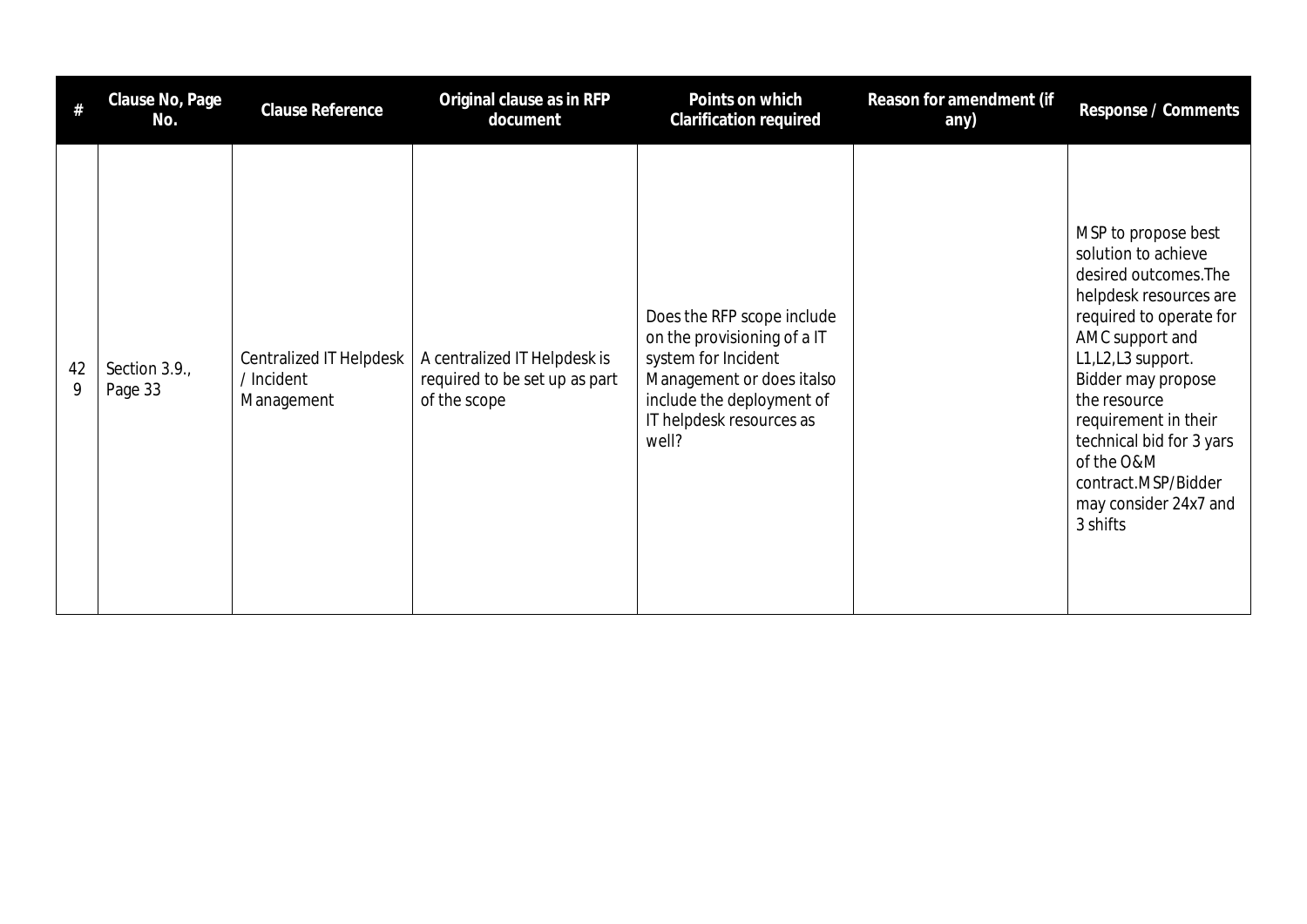| #              | Clause No, Page<br>No. | Clause Reference            | Original clause as in RFP<br>document                                                                                                     | Points on which<br>Clarification required                                                                                                                                                                                                                                                                                                                                                                                                                                                                                             | Reason for amendment (if<br>any) | Response / Comments                                                                                                                                                                                                                                                                                                                     |
|----------------|------------------------|-----------------------------|-------------------------------------------------------------------------------------------------------------------------------------------|---------------------------------------------------------------------------------------------------------------------------------------------------------------------------------------------------------------------------------------------------------------------------------------------------------------------------------------------------------------------------------------------------------------------------------------------------------------------------------------------------------------------------------------|----------------------------------|-----------------------------------------------------------------------------------------------------------------------------------------------------------------------------------------------------------------------------------------------------------------------------------------------------------------------------------------|
| 43<br>$\Omega$ | Section 4., Page<br>41 | <b>Schedule of Services</b> | <b>Operations and Maintenance</b><br>(AMC) of application. ATS<br>from OEM should be made<br>available till the expiry of the<br>project. | We would like to<br>understand if the AMC<br>scope includes all L1, L2 &<br>L3 support?<br>If L1 support is included we<br>would require the following<br>clarification<br>- No. of Helpdesk resources<br>required<br>- Will the facility &<br>infrastructure of the<br>helpdesk center be provides<br>by BMSICL<br>- What will be the actual<br>operational time of IT<br>Helpdesk? (e.g. 24/7, shifts<br>etc.)<br>- Any information on the<br>roles and responsibilities/<br>activities/scope of work for<br>IT helpdesk resources? |                                  | MSP to propose best<br>solution to achieve<br>desired outcomes.<br>The helpdesk resources<br>are required to operate<br>for AMC support and<br>L1, L2, L3 support.<br>Bidder may propose<br>the resource<br>requirement in their<br>technical bid for 3 yars<br>of the O&M contract.<br>MSP/Bidder may<br>consider 24x7 and 3<br>shifts |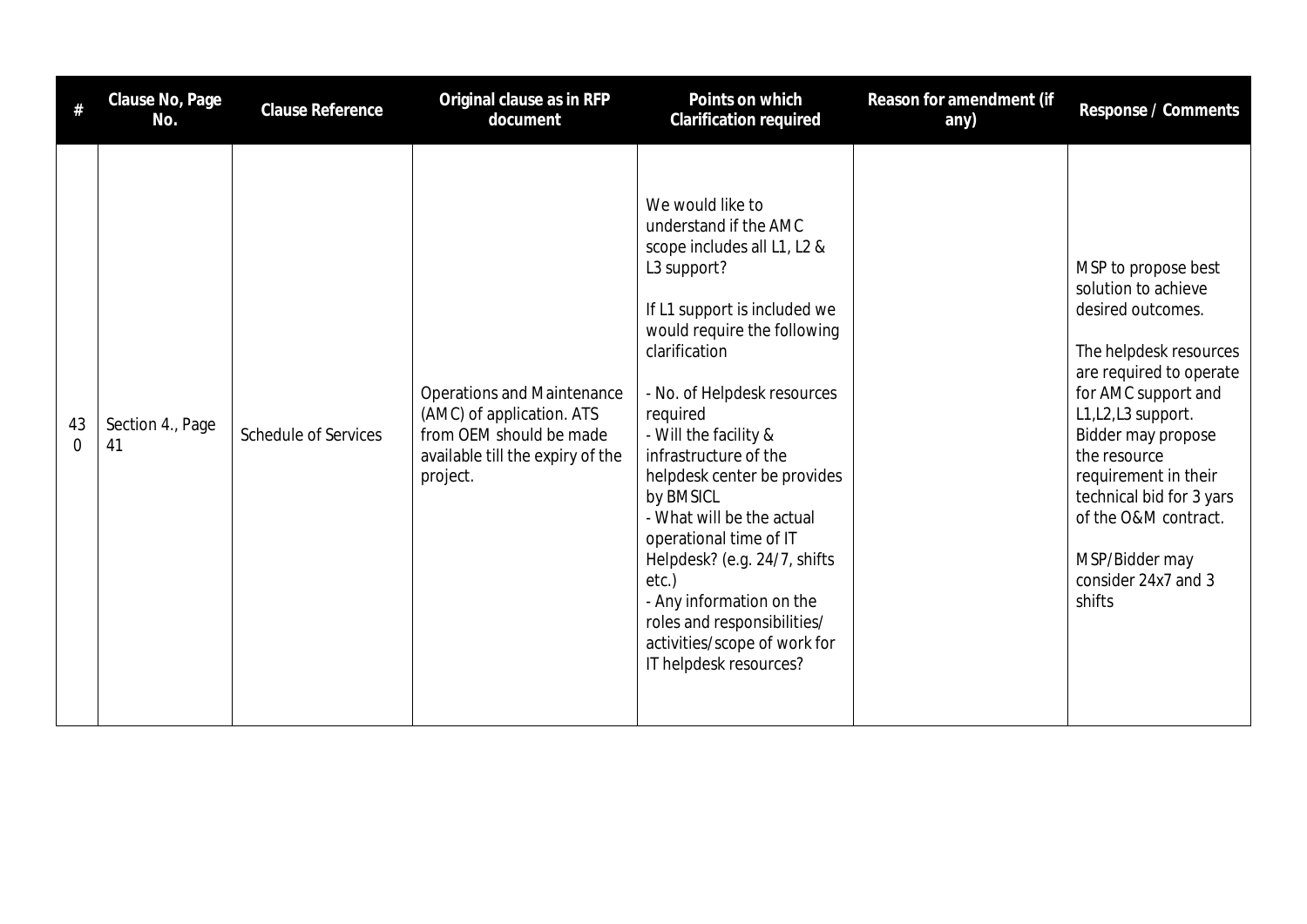|                      | Clause No, Page<br>No.       | <b>Clause Reference</b>                              | Original clause as in RFP<br>document                                                                                                                                                                                                                                                                                                                                                                                                                                                                                                                                  | Points on which<br><b>Clarification required</b>                                                                                                                                                                                                                              | Reason for amendment (if<br>any) | Response / Comments                                             |
|----------------------|------------------------------|------------------------------------------------------|------------------------------------------------------------------------------------------------------------------------------------------------------------------------------------------------------------------------------------------------------------------------------------------------------------------------------------------------------------------------------------------------------------------------------------------------------------------------------------------------------------------------------------------------------------------------|-------------------------------------------------------------------------------------------------------------------------------------------------------------------------------------------------------------------------------------------------------------------------------|----------------------------------|-----------------------------------------------------------------|
| 43                   | Section 8.5.,<br>Page No. 60 | Infrastructure<br>specifications and<br>requirements | Integrated Digital Health<br>Solution shall be deployed on<br>MeitY empanelled<br>infrastructure environment to<br>be provided by MSP. MSP<br>needs to provide the<br>complete end to end solution<br>stack for the same. MSP's<br>proposal should cover every<br>component to be used in the<br>ecosystem and provide<br>details (BOM) for each<br>component considering<br>growth-rate of average 20%<br>year-on-year for next 5<br>years.MSP should adhere and<br>follow all the policies and<br>guidelines defined for MeitY<br>empanelled cloud<br>infrastructure | We understand that the<br>provisioning MeitY<br>empaneled Cloud Service<br>infra includes both Data<br>Center (DC) and Disaster<br>Recovery (DR) facility. Kindly<br>confirm. Also, What is the<br>expected concurrency on<br>HIMS system and Citizen<br>portal respectively? |                                  | Proposed solution<br>should focus on on-<br>demand scalability. |
| 43<br>$\overline{2}$ |                              |                                                      |                                                                                                                                                                                                                                                                                                                                                                                                                                                                                                                                                                        | Though not mentioned in<br>the RFP, we would like to<br>know what is the plan of<br><b>BMSICL on the hospitals</b><br>who have already installed<br>or invested in an HIS.                                                                                                    |                                  | Query not relevant                                              |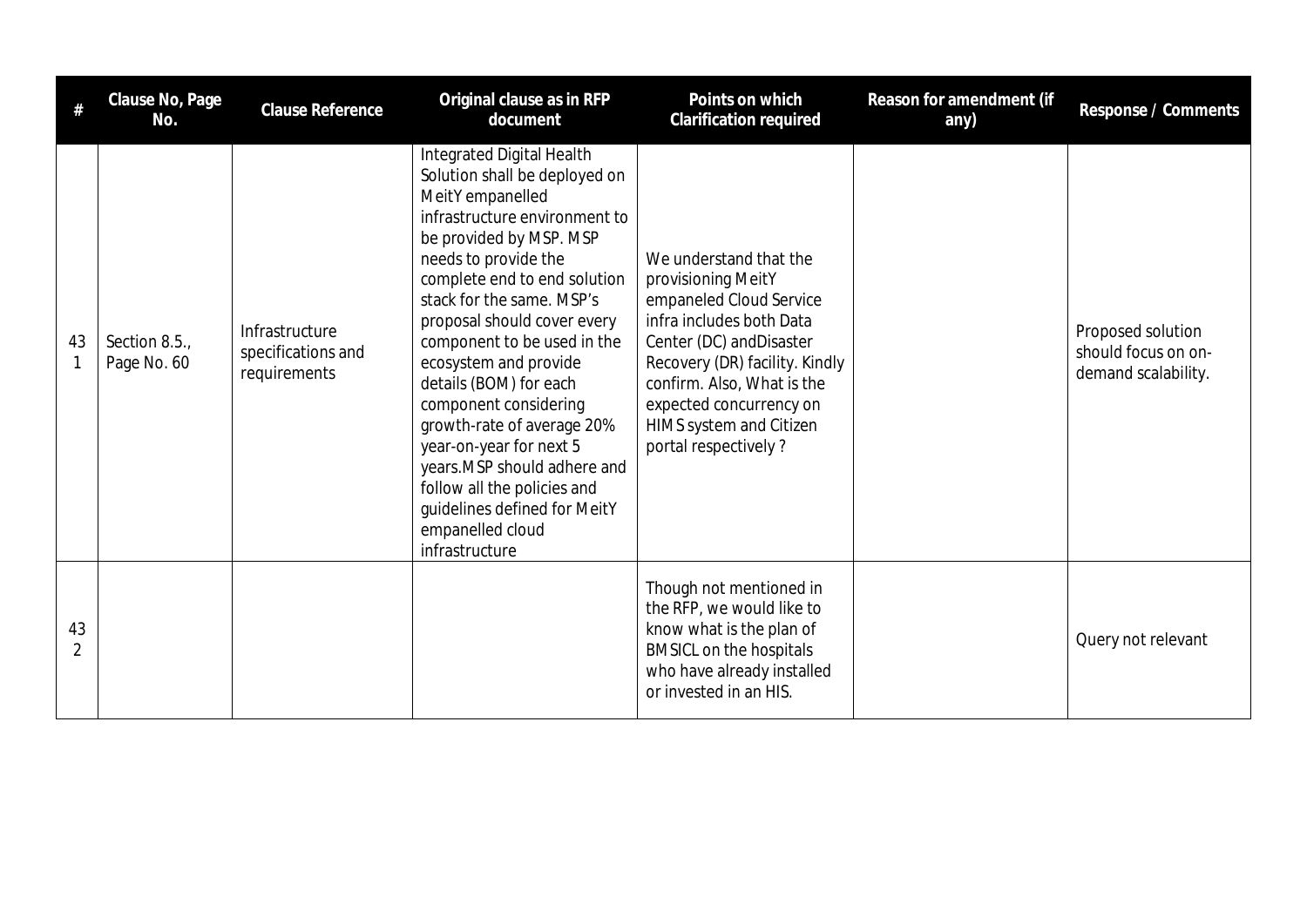| #       | Clause No, Page<br>No. | <b>Clause Reference</b> | Original clause as in RFP<br>document | Points on which<br><b>Clarification required</b>                                                                                                                                                                                                                                                                                                                                                                                                                         | Reason for amendment (if<br>any) | Response / Comments                                                                 |
|---------|------------------------|-------------------------|---------------------------------------|--------------------------------------------------------------------------------------------------------------------------------------------------------------------------------------------------------------------------------------------------------------------------------------------------------------------------------------------------------------------------------------------------------------------------------------------------------------------------|----------------------------------|-------------------------------------------------------------------------------------|
| 43<br>3 |                        |                         |                                       | Is the expectaiton to create<br>a standard clincial system<br>which replaces the existing<br>HIS in all hospitals /<br>locations? Kindly clarify.<br>The reason for this query is<br>that we understand that<br>some of the hospitals in the<br>Government have already<br>implemented HIS in their<br>Hospital. Will this New HIS<br>project replace these<br>existing HIS or will there be<br>any integration activity.<br>Wanted to have some<br>clarity on the same. |                                  | The RFP is to propose<br>one HIMS solution<br>across all healthcare<br>institutions |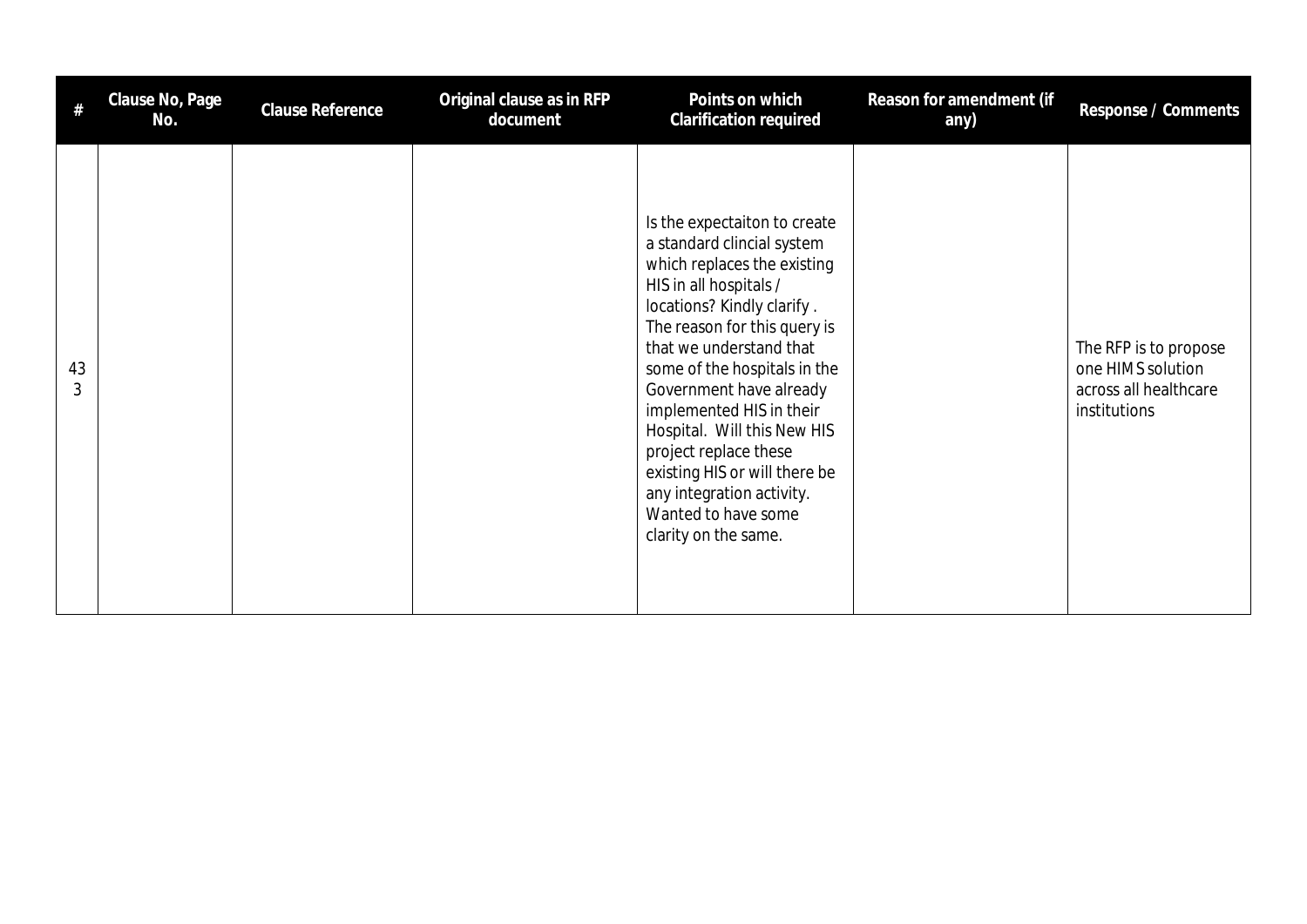| #       | Clause No, Page<br>No.                     | Clause Reference                                              | Original clause as in RFP<br>document                                                                                                                                                                                                                                                                                                                                                                                                                                                                                                                                                                                                                                                                                                                                                                 | Points on which<br>Clarification required                                                                                                                                                                                           | Reason for amendment (if<br>any) | Response / Comments         |
|---------|--------------------------------------------|---------------------------------------------------------------|-------------------------------------------------------------------------------------------------------------------------------------------------------------------------------------------------------------------------------------------------------------------------------------------------------------------------------------------------------------------------------------------------------------------------------------------------------------------------------------------------------------------------------------------------------------------------------------------------------------------------------------------------------------------------------------------------------------------------------------------------------------------------------------------------------|-------------------------------------------------------------------------------------------------------------------------------------------------------------------------------------------------------------------------------------|----------------------------------|-----------------------------|
| 43<br>4 | Section 11, Point<br>2 & 3, Page 81,<br>82 | <b>Technical Evaluation</b><br>Criteria, Bidder<br>experience | The bidder or consortium<br>members have experience in<br>ongoing or completed<br>projects of total value in<br>design,<br>development, implementation<br>of projects in IT<br>Transformational project /<br>ICT Components /<br><b>EGovernance/ Digital Solution</b><br>projects with any<br>Government / State<br>Government / PSUs in last<br>five (5) years (from FY 2016-<br>21). The bidder or consortium<br>members haveexperience in<br>Government Advisory<br>cumSupervision & Monitoring<br>related engagement involving<br>mobilization of minimum of<br>100 team members on<br>ground and providing state-<br>wide implementation support<br>in Infrastructure /<br>Development sector projects<br>in any Government / State<br>Government / PSUs in last<br>five years (from FY 2016-21) | We would like to<br>understand whether the<br>Bidder experience required<br>has to be Specifically in<br>India, or we can quote<br>International experienmce<br>as well ? (as the clause does<br>not specifically mention<br>India) |                                  | Please refer<br>corrigendum |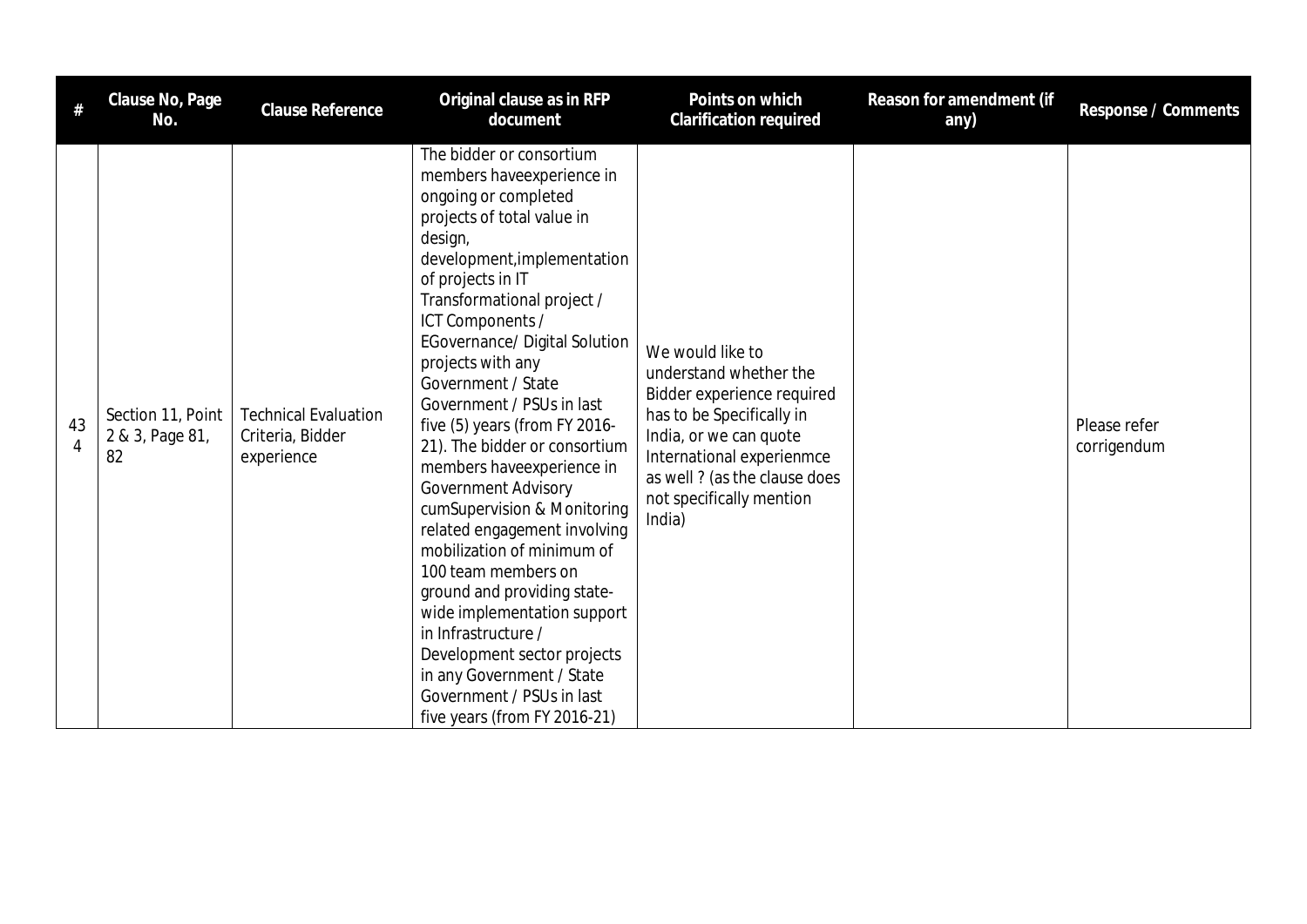| #       | Clause No, Page<br>No.          | <b>Clause Reference</b>                       | Original clause as in RFP<br>document                                                                                                               | Points on which<br>Clarification required                                                                                                                                                                                                           | Reason for amendment (if<br>any) | Response / Comments         |
|---------|---------------------------------|-----------------------------------------------|-----------------------------------------------------------------------------------------------------------------------------------------------------|-----------------------------------------------------------------------------------------------------------------------------------------------------------------------------------------------------------------------------------------------------|----------------------------------|-----------------------------|
| 43<br>5 | Section 10, Point<br>2, page 78 | Pre-Qualification<br>Criteria, Total Turnover | Certificate issued by<br>Statutory Auditor/CA for<br>Turnover with Unique<br>Document Identifier Number<br>(UDIN). (Please refer<br>Annexure $-1$ ) | Request the deaprtment to<br>kindly consider the<br>following amendment :<br>Certificate issued by<br>Statutory<br>Auditor/CA/Company<br>Secretary for Turnover with<br>Unique Document Identifier<br>Number (UDIN). (Please<br>refer Annexure - I) |                                  | Please refer<br>corrigendum |
| 43<br>6 | Section 10, Point<br>3, page 78 | Pre-Qualification<br>Criteria, Net Worth      | Certificate issued by<br>Statutory Auditor/CA for<br>Turnover with Unique<br>Document Identifier Number<br>(UDIN). (Please refer<br>Annexure $-1$ ) | Request the deaprtment to<br>kindly consider the<br>following amendment :<br>Certificate issued by<br>Statutory<br>Auditor/CA/Company<br>Secretary for Turnover with<br>Unique Document Identifier<br>Number (UDIN). (Please<br>refer Annexure - I) |                                  | Please refer<br>corrigendum |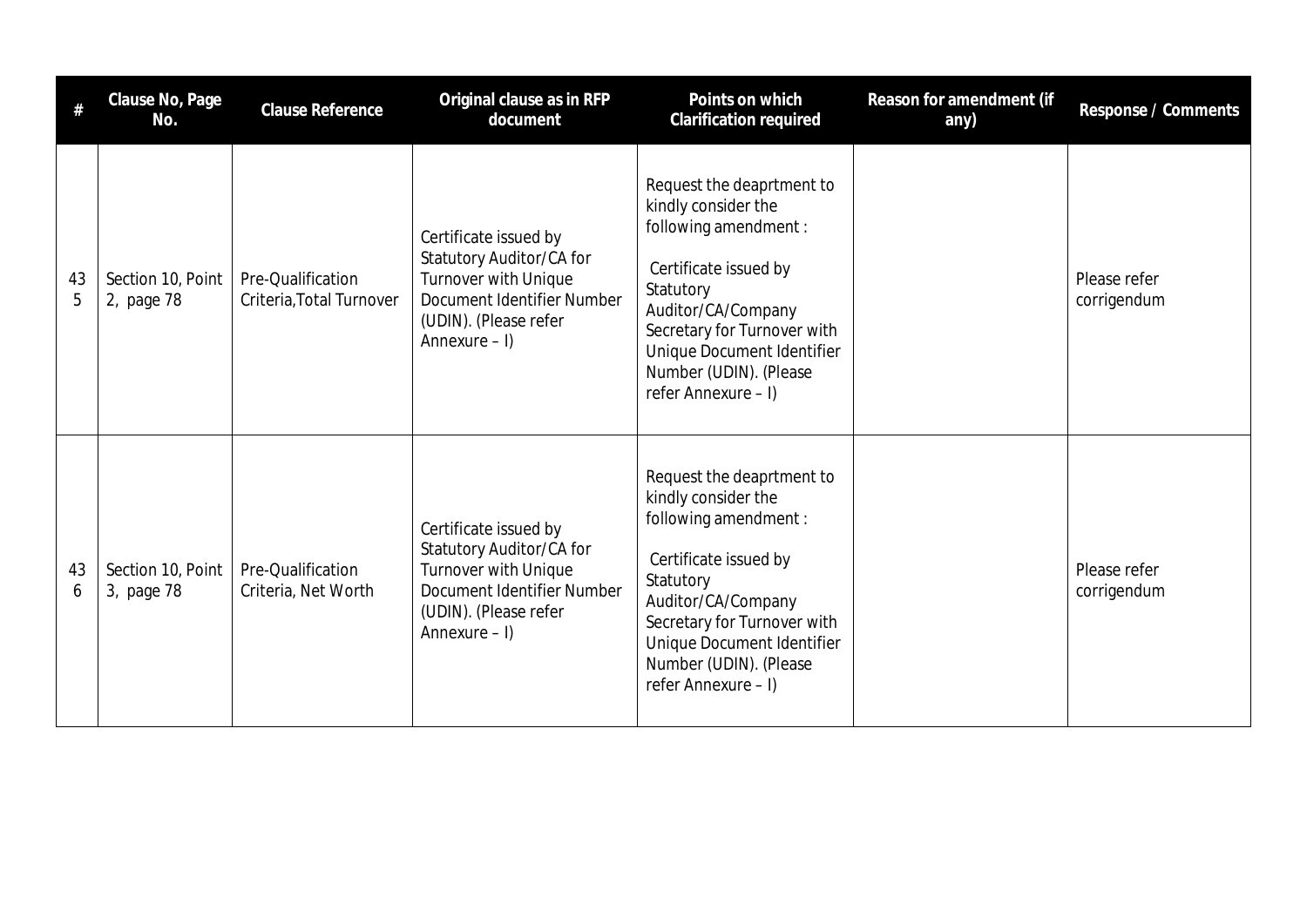| #                    | Clause No, Page<br>No.          | Clause Reference                                                 | Original clause as in RFP<br>document                                                                                                                                                                               | Points on which<br>Clarification required                                                                                                                                                                                                                                                                                | Reason for amendment (if<br>any) | Response / Comments         |
|----------------------|---------------------------------|------------------------------------------------------------------|---------------------------------------------------------------------------------------------------------------------------------------------------------------------------------------------------------------------|--------------------------------------------------------------------------------------------------------------------------------------------------------------------------------------------------------------------------------------------------------------------------------------------------------------------------|----------------------------------|-----------------------------|
| 43<br>$\overline{7}$ | Section 11, Point<br>1, page 81 | <b>Technical Evaluation</b><br>Criteria, Financial<br>Capability | Certificate issued by<br>Statutory Auditor/CA for<br>Turnover with Unique<br>Document Identifier Number<br>(UDIN). (Please refer<br>Annexure $-1$ )                                                                 | Request the deaprtment to<br>kindly consider the<br>following amendment :<br>Certificate issued by<br>Statutory<br>Auditor/CA/Company<br>Secretary for Turnover with<br>Unique Document Identifier<br>Number (UDIN). (Please<br>refer Annexure - I)                                                                      |                                  | Please refer<br>corrigendum |
| 43<br>8              | Section 11, Point<br>2, page 81 | <b>Technical Evaluation</b><br>Criteria, Bidder's<br>Experience: | A certificate from the<br>Statutory Auditor/CA of the<br>Bidder stating the project<br>details vis a vis the criteria<br>stated in the RFP stating<br>value of the Project.<br>(Please refer Annexure - II &<br>IV) | Request the deaprtment to<br>kindly consider the<br>following amendment :<br>A certificate from the<br>Statutory<br>Auditor/CA/Company<br>Secretary of the Bidder<br>stating the project details<br>vis a vis the criteria stated in<br>the RFP stating value of the<br>Project.<br>(Please refer Annexure - II &<br>IV) |                                  | Please refer<br>corrigendum |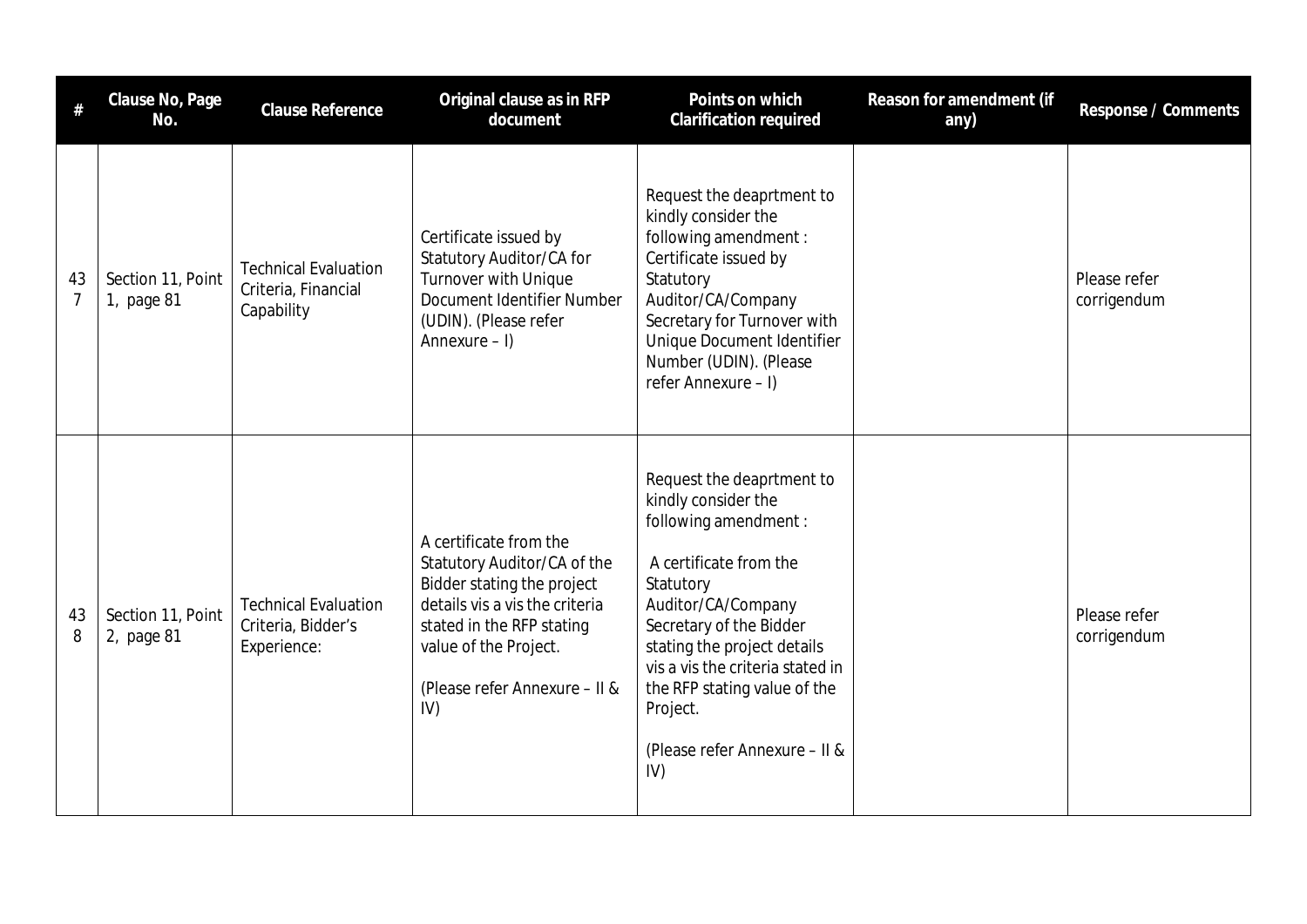|         | Clause No, Page<br>No.          | Clause Reference                                              | Original clause as in RFP<br>document                                                                                                                                                                                                                                                                                                                                                                                                                                                                                                                                                                                                                                                                                                                                                                                            | Points on which<br><b>Clarification required</b>                                                                                                                                                                                                                                                                                                                                                                                                                                                                                                                                                                                                                                                                                               | Reason for amendment (if<br>any) | Response / Comments         |
|---------|---------------------------------|---------------------------------------------------------------|----------------------------------------------------------------------------------------------------------------------------------------------------------------------------------------------------------------------------------------------------------------------------------------------------------------------------------------------------------------------------------------------------------------------------------------------------------------------------------------------------------------------------------------------------------------------------------------------------------------------------------------------------------------------------------------------------------------------------------------------------------------------------------------------------------------------------------|------------------------------------------------------------------------------------------------------------------------------------------------------------------------------------------------------------------------------------------------------------------------------------------------------------------------------------------------------------------------------------------------------------------------------------------------------------------------------------------------------------------------------------------------------------------------------------------------------------------------------------------------------------------------------------------------------------------------------------------------|----------------------------------|-----------------------------|
| 43<br>9 | Section 11, Point<br>3, Page 82 | <b>Technical Evaluation</b><br>Criteria, Bidder<br>experience | The bidder or consortium<br>members have experience in<br>Government Advisory cum<br>Supervision & Monitoring<br>related engagement involving<br>mobilization of minimum of<br>100 team members on<br>ground and providing state-<br>wide implementation support<br>in Infrastructure /<br>Development sector projects<br>in any Government / State<br>Government / PSUs in last<br>five years (from FY 2016-21)I.<br>If project cost is more than<br>INR 200 Cr. (maximum up to<br>03 projects) - Max. 03 Mark<br>II. Additional 01 marks if the<br>project is executed in health<br>domain sector involving<br>deployment of more than<br>200 personals at the<br>State/Dist./Block level for the<br>any organization of central or<br>State or PSUsIII. Additional 01<br>mark if the project is<br>executed in State of Bihar | Request the deaprtment to<br>kindly consider the<br>following amendment: The<br>bidder or consortium<br>members have experience<br>in Government Advisory<br>cum Supervision &<br>Monitoring related<br>engagement involving<br>mobilization of minimum of<br>100 team members on<br>ground and providing state-<br>wide implementation<br>support in Infrastructure /<br>Development sector<br>projects in any Government<br>/ State Government / PSUs<br>in last five years (from FY<br>2016-21)I. If project cost is<br>more than INR 100 Cr.<br>(maximum up to 03<br>projects) - Max. 03 Mark II.<br>Additional 01 mark if the<br>project cost is more than<br>INR 150 CrIII. Additional 01<br>mark if the project is<br>executed in India |                                  | Please refer<br>corrigendum |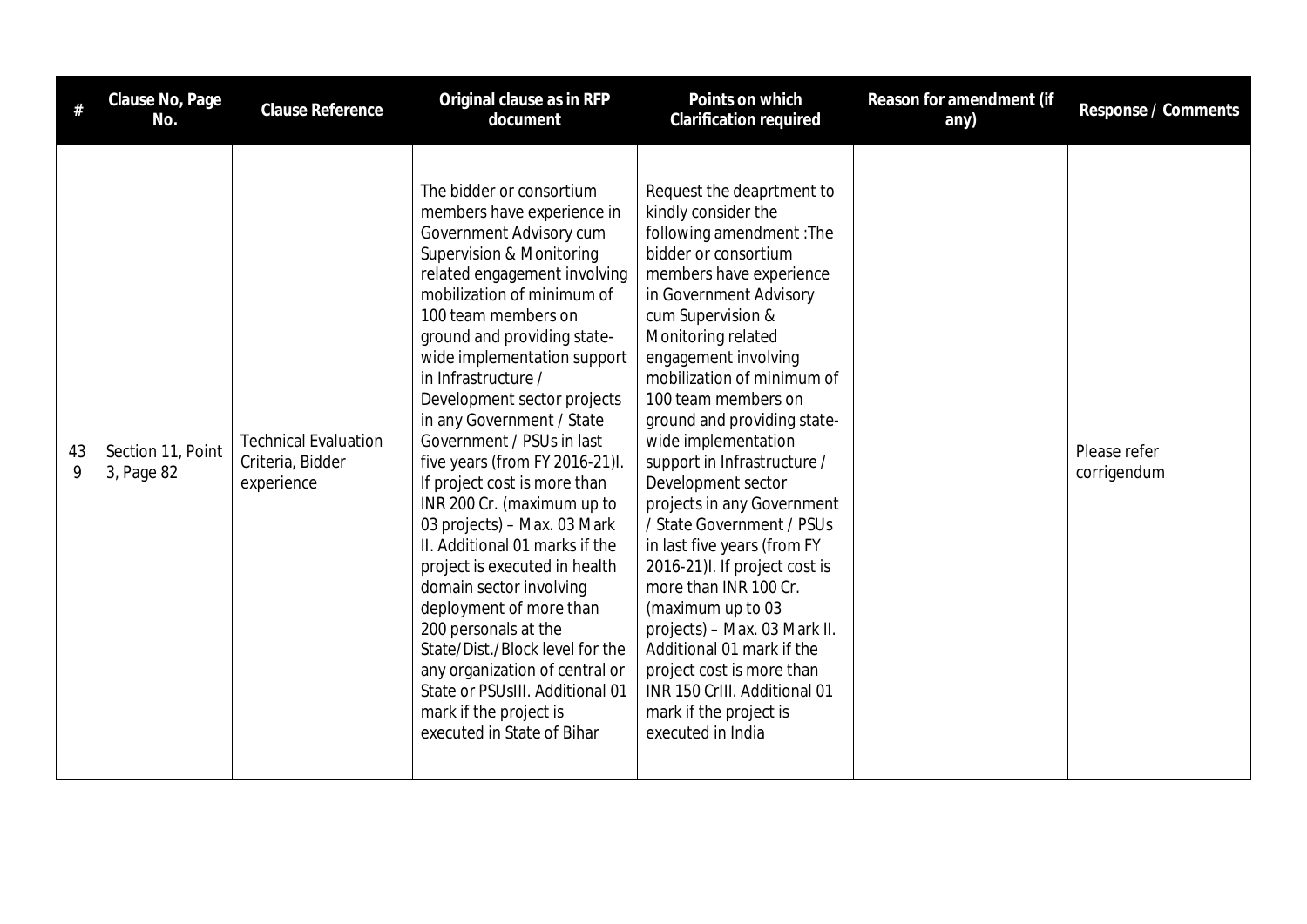|                      | Clause No, Page<br>No.          | <b>Clause Reference</b>                                       | Original clause as in RFP<br>document                                                                                                                                       | Points on which<br>Clarification required                                                                                                                                                                                                                                        | Reason for amendment (if<br>any)                                                                                               | Response / Comments                                                                       |
|----------------------|---------------------------------|---------------------------------------------------------------|-----------------------------------------------------------------------------------------------------------------------------------------------------------------------------|----------------------------------------------------------------------------------------------------------------------------------------------------------------------------------------------------------------------------------------------------------------------------------|--------------------------------------------------------------------------------------------------------------------------------|-------------------------------------------------------------------------------------------|
| 44<br>$\Omega$       | Section 11, Point<br>3, Page 82 | <b>Technical Evaluation</b><br>Criteria, Bidder<br>experience | A certificate from the<br>Statutory Auditor/CA of the<br>Bidder stating the project<br>details vis a vis the criteria<br>stated in the RFP stating<br>value of the Project. | Request the deaprtment to<br>kindly consider the<br>following amendment :<br>A certificate from the<br>Statutory<br>Auditor/CA/Company<br>Secretary of the Bidder<br>stating the project details<br>vis a vis the criteria stated in<br>the RFP stating value of the<br>Project. |                                                                                                                                | Please refer<br>corrigendum                                                               |
| 44<br>1              | 22                              | 3                                                             | Smart Mobile App for Citizen<br>and Health Workers                                                                                                                          | Platform                                                                                                                                                                                                                                                                         | Please confirm if the Mobile<br>App will be required on<br>Android or iOS or Both                                              | MSP to propose best<br>practices to achieve<br>desired outcomes (both<br>Android and iOS) |
| 44<br>$\overline{2}$ | 40                              | 4.g                                                           | Data migration from existing<br>(legacy) applications to the<br>proposed (new) applications                                                                                 | <b>Existing Application</b><br><b>Technology Stack</b>                                                                                                                                                                                                                           | Request you to kindly<br>provide the details of<br><b>Technology Stack currently</b><br>being used for existing<br>Application | Please refer<br>corrigendum                                                               |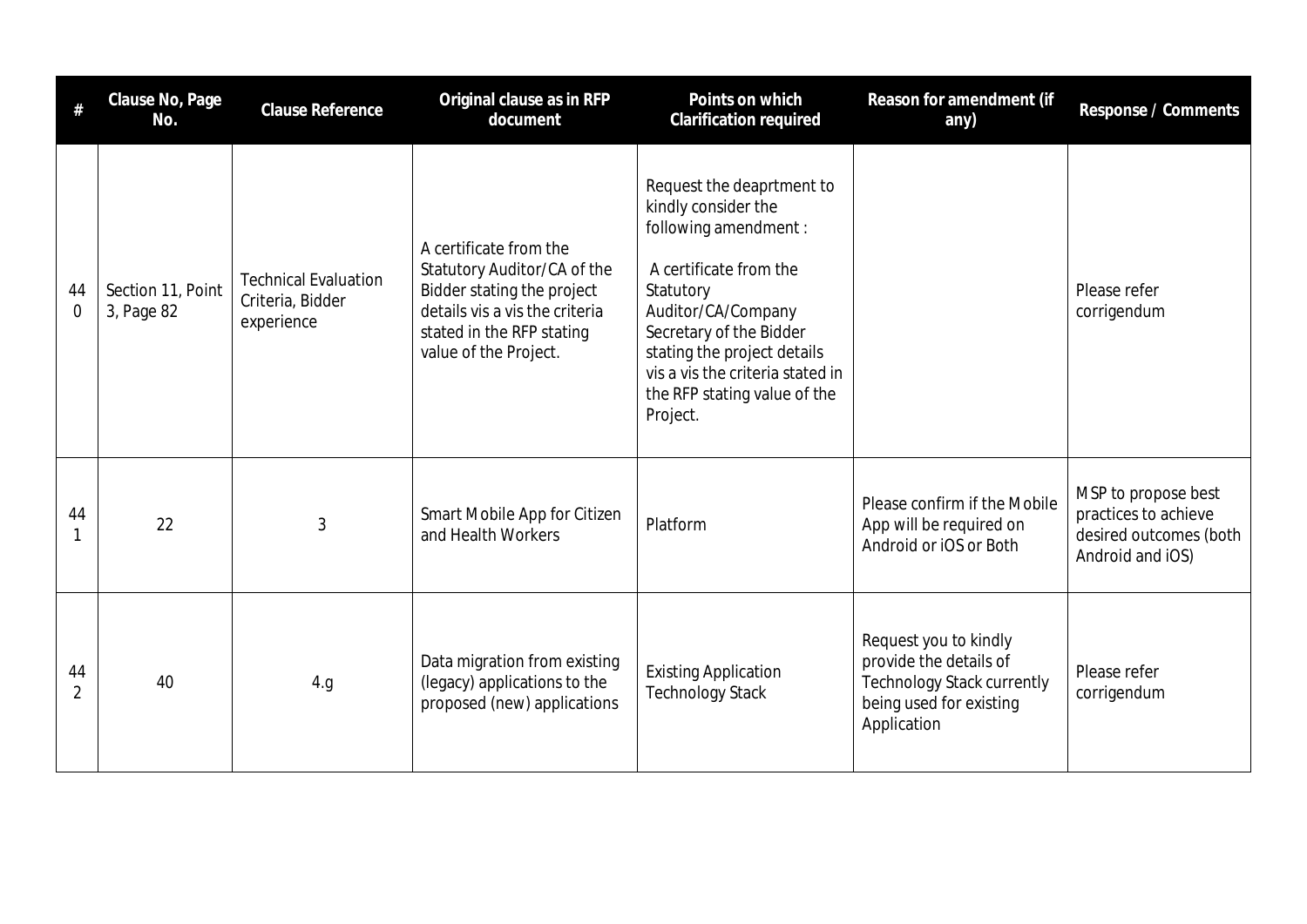|         | Clause No, Page<br>No. | <b>Clause Reference</b> | Original clause as in RFP<br>document                                                                                                                                                                                                                                                                                                                                                                            | Points on which<br><b>Clarification required</b>                                                                                                                                                                                                                                                                                                                                                                       | Reason for amendment (if<br>any)                                                                                                                                                                                                                                                                                                                                                                                                                                                                                                                                                                                                                   | Response / Comments         |
|---------|------------------------|-------------------------|------------------------------------------------------------------------------------------------------------------------------------------------------------------------------------------------------------------------------------------------------------------------------------------------------------------------------------------------------------------------------------------------------------------|------------------------------------------------------------------------------------------------------------------------------------------------------------------------------------------------------------------------------------------------------------------------------------------------------------------------------------------------------------------------------------------------------------------------|----------------------------------------------------------------------------------------------------------------------------------------------------------------------------------------------------------------------------------------------------------------------------------------------------------------------------------------------------------------------------------------------------------------------------------------------------------------------------------------------------------------------------------------------------------------------------------------------------------------------------------------------------|-----------------------------|
| 44<br>3 | 82                     | $\mathfrak{Z}$          | The bidder or consortium<br>members have experience in<br>Government Advisory cum<br>Supervision & Monitoring<br>related engagement involving<br>mobilization of minimum of<br>100 team members on<br>ground and providing state-<br>wide implementation support<br>in Infrastructure /<br>Development sector projects<br>in any Government / State<br>Government / PSUs in last<br>five years (from FY 2016-21) | System Integration<br>(Application Development)<br>and PMU (Monitoring) are<br>two different business areas<br>and have conflict of interest,<br>as in most of the<br>government projects, SI<br>deliver the project and PMU<br>monitor the same for any<br>deviation. So having this<br>criteria as TQ clause, will<br>push SIs/Bidder to do<br>consortium with Consulting<br>Organization i.e. EY, KPMG,<br>PWC etc. | Elaborating the facts, we<br>request you to kindly<br>modify the same as: The<br>bidder or consortium<br>members have experience<br>in eGovernance<br>implementation/Governme<br>nt Advisory cum Supervision<br>& Monitoring related<br>engagement involving<br>mobilization of minimum of<br>100 team members on<br>ground and providing state-<br>wide implementation<br>support/Delivery of<br>government services in<br>Infrastructure /<br>Development<br>sector/eGovernance<br>Delivery projects in any<br>Government / State<br>Government / PSUs in last<br>five years (from FY 2016-21)<br>on end to end basis or on<br><b>BOOT</b> model | Please refer<br>corrigendum |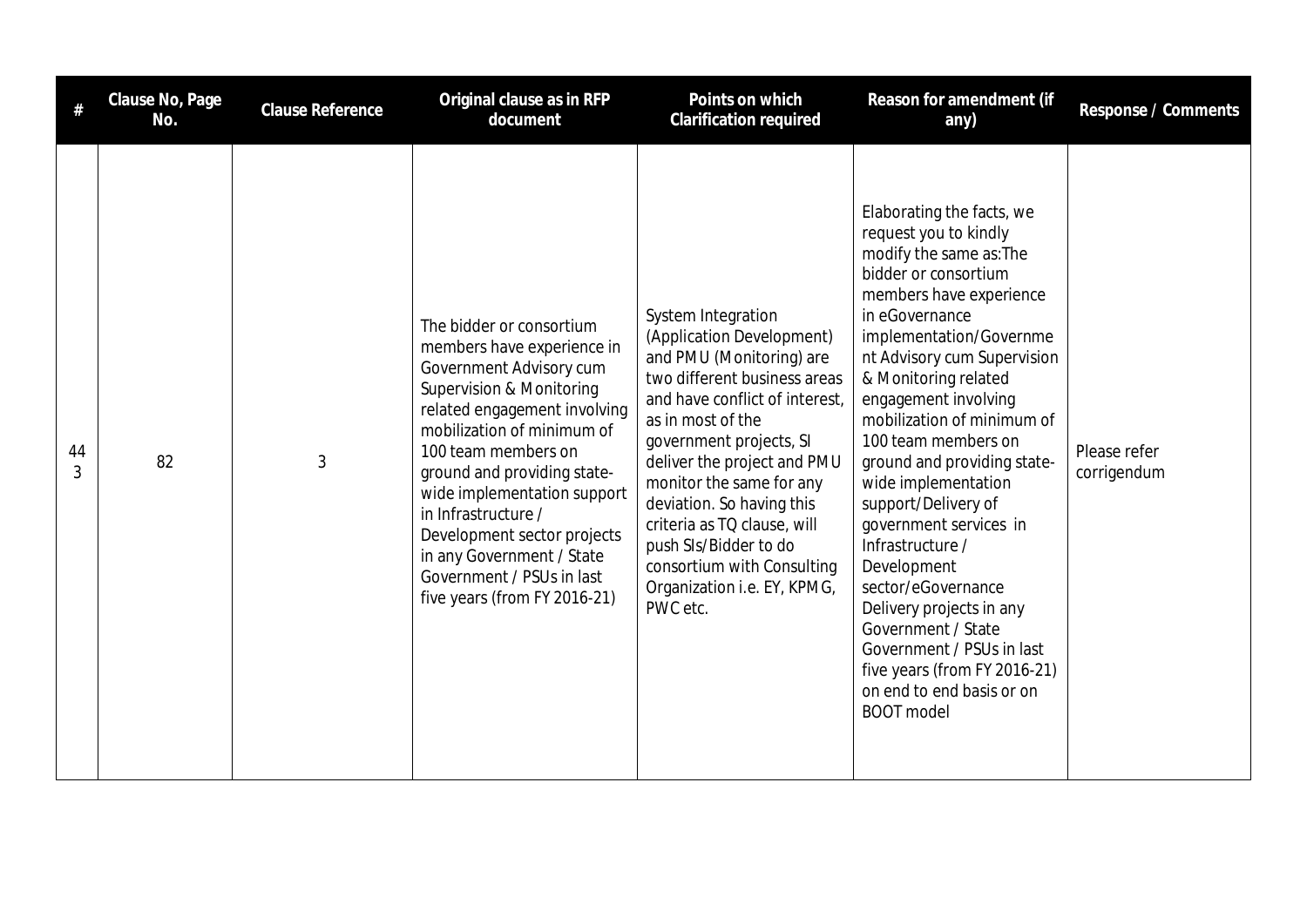| #       | Clause No, Page<br>No. | <b>Clause Reference</b> | Original clause as in RFP<br>document | Points on which<br>Clarification required                                                  | Reason for amendment (if<br>any)                                                                                                                                                                                                                                                                              | Response / Comments |
|---------|------------------------|-------------------------|---------------------------------------|--------------------------------------------------------------------------------------------|---------------------------------------------------------------------------------------------------------------------------------------------------------------------------------------------------------------------------------------------------------------------------------------------------------------|---------------------|
| 44<br>4 | 10                     | $\mathfrak{Z}$          | Tender Schedule                       | Last date and time of<br>submission of online bids:<br>28th February 2022 by<br>18:00 Hrs. | We request at least 21 days<br>from the date of<br>corrigendum/clarification<br>response. As this is the<br>large project and has<br>dependencies on multiple<br>technology provider i.e.<br>CSP, Analytics etc. So time<br>given for proposal<br>preparation will help in<br>designing adequate<br>solution. | As per RFP          |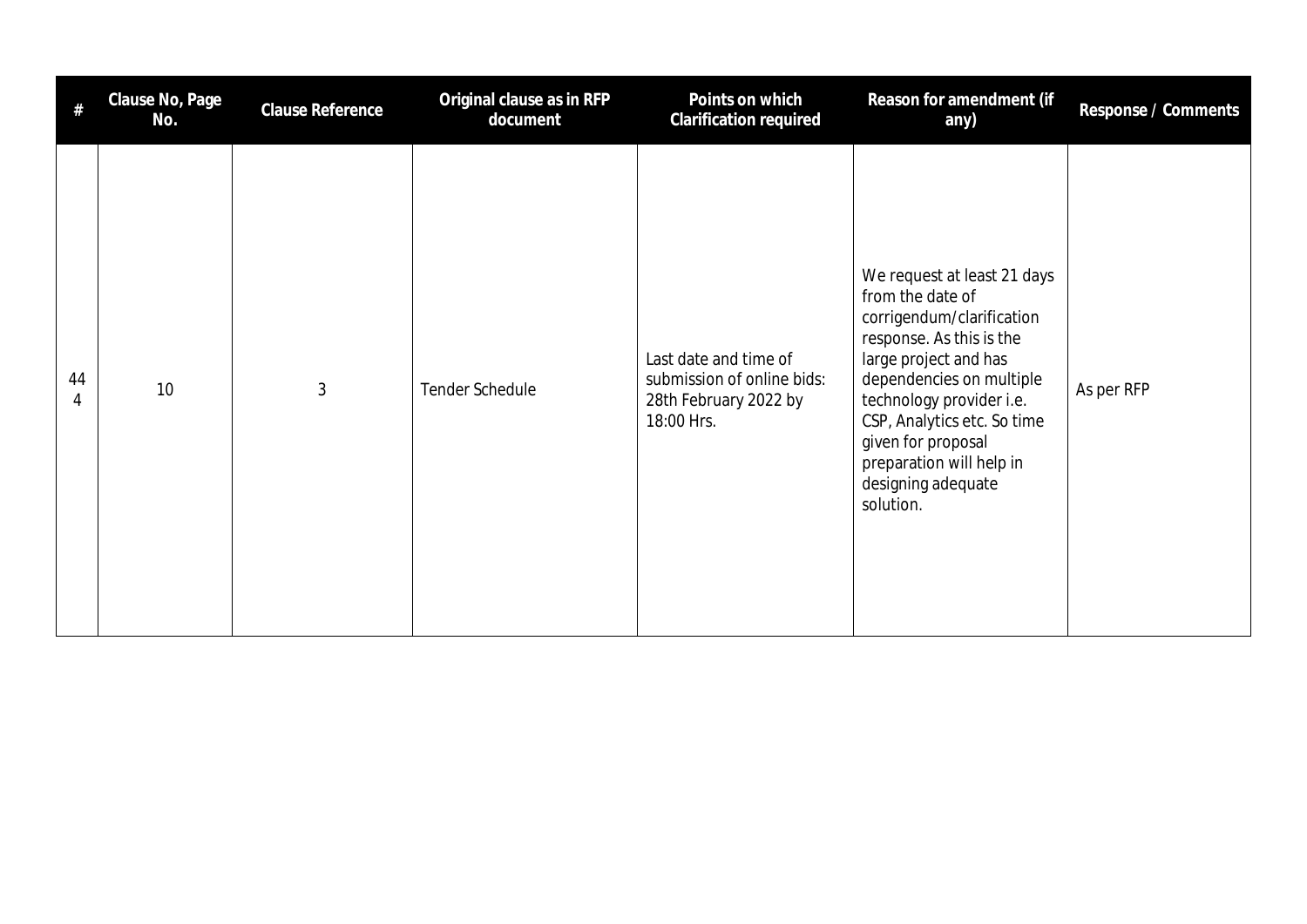| #       | Clause No, Page<br>No. | <b>Clause Reference</b>             | Original clause as in RFP<br>document | Points on which<br>Clarification required                                                                                                                                                                                                                                                                                                                                                             | Reason for amendment (if<br>any) | Response / Comments                                                                                                                                                                                                                                                                                                     |
|---------|------------------------|-------------------------------------|---------------------------------------|-------------------------------------------------------------------------------------------------------------------------------------------------------------------------------------------------------------------------------------------------------------------------------------------------------------------------------------------------------------------------------------------------------|----------------------------------|-------------------------------------------------------------------------------------------------------------------------------------------------------------------------------------------------------------------------------------------------------------------------------------------------------------------------|
| 44<br>5 | 8.4,59                 | Data Lake and Big Data<br>Analytics | Figure 10 Data Lake                   | In the diagram, various data<br>sources are mentioned.<br>Request you to share the<br>volumetrics of the source<br>data in order to size the<br>data lake. Please share the<br>details as per below 1) Total<br>Data Volume - For one time<br>data migration2)<br>Incremental Data Growth -<br>To migrate Incremental Data<br>on daily basis3) Ratio of<br>Structured and<br><b>Unstructured Data</b> |                                  | That would be the part<br>of SRS. The proposed<br>solution should focus<br>on on-demand<br>scalability. There no<br>data for structured and<br>unstructured data. MSP<br>can calculate it based<br>on number of<br>Hospitals, Health<br>facilities, number of<br>foot fall with more than<br>30,000 concurrent<br>users |
| 44<br>6 | 8.4, 59                | Data Lake and Big Data<br>Analytics | Figure 10 Data Lake                   | Post ETL & Analytics, data<br>will be published to various<br>stakeholders as a end result.<br>Request you to share the<br>expected number of users<br>and Concurreny Expected to<br>design the solution.                                                                                                                                                                                             |                                  | Please refer to query<br>response 445                                                                                                                                                                                                                                                                                   |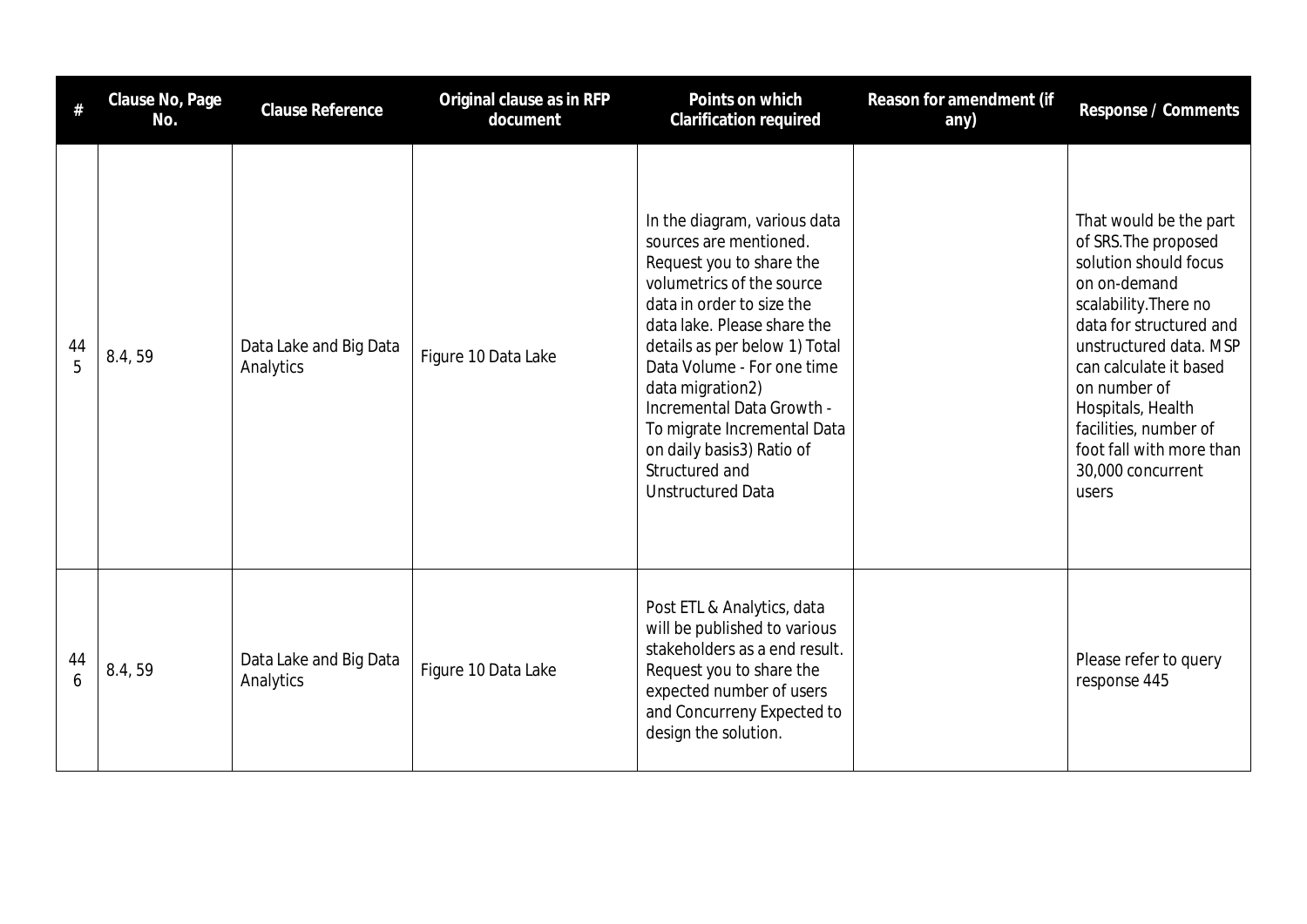| #                    | Clause No, Page<br>No. | <b>Clause Reference</b>             | Original clause as in RFP<br>document | Points on which<br>Clarification required                                                                                                                                                                                                                                                               | Reason for amendment (if<br>any) | Response / Comments                                                                                                                      |
|----------------------|------------------------|-------------------------------------|---------------------------------------|---------------------------------------------------------------------------------------------------------------------------------------------------------------------------------------------------------------------------------------------------------------------------------------------------------|----------------------------------|------------------------------------------------------------------------------------------------------------------------------------------|
| 44<br>$\overline{7}$ | 8.4,59                 | Data Lake and Big Data<br>Analytics | Provide full metadata                 | Please share the<br>expectations from<br>Metadata. Which metadata<br>are we referring to - Is it<br>Data Lineage (Data Life<br>Cycle) or MetaData<br><b>Generation from Source</b><br>Data after performing ETL?                                                                                        |                                  | Please refer to<br>Metadata standards<br>(Health) used for<br>ABDM. The proposed<br>solution should focus<br>on on-demand<br>scalability |
| 44<br>8              | 8.4,59                 | Data Lake and Big Data<br>Analytics | Figure 10 Data Lake                   | Is Separate COTS based ETL<br>part of the requirement?<br>Most of the Data Lake<br>Vendors do not have a full<br>fledged in-built ETL. A<br>separate ETL stack would be<br>required to have a GUI<br>workflow in order to<br>schedule/monitor jobs,<br>generate alerts and<br>managing Data Life Cycle. |                                  | MSP to propose best<br>practices to achieve<br>desired outcomes.                                                                         |